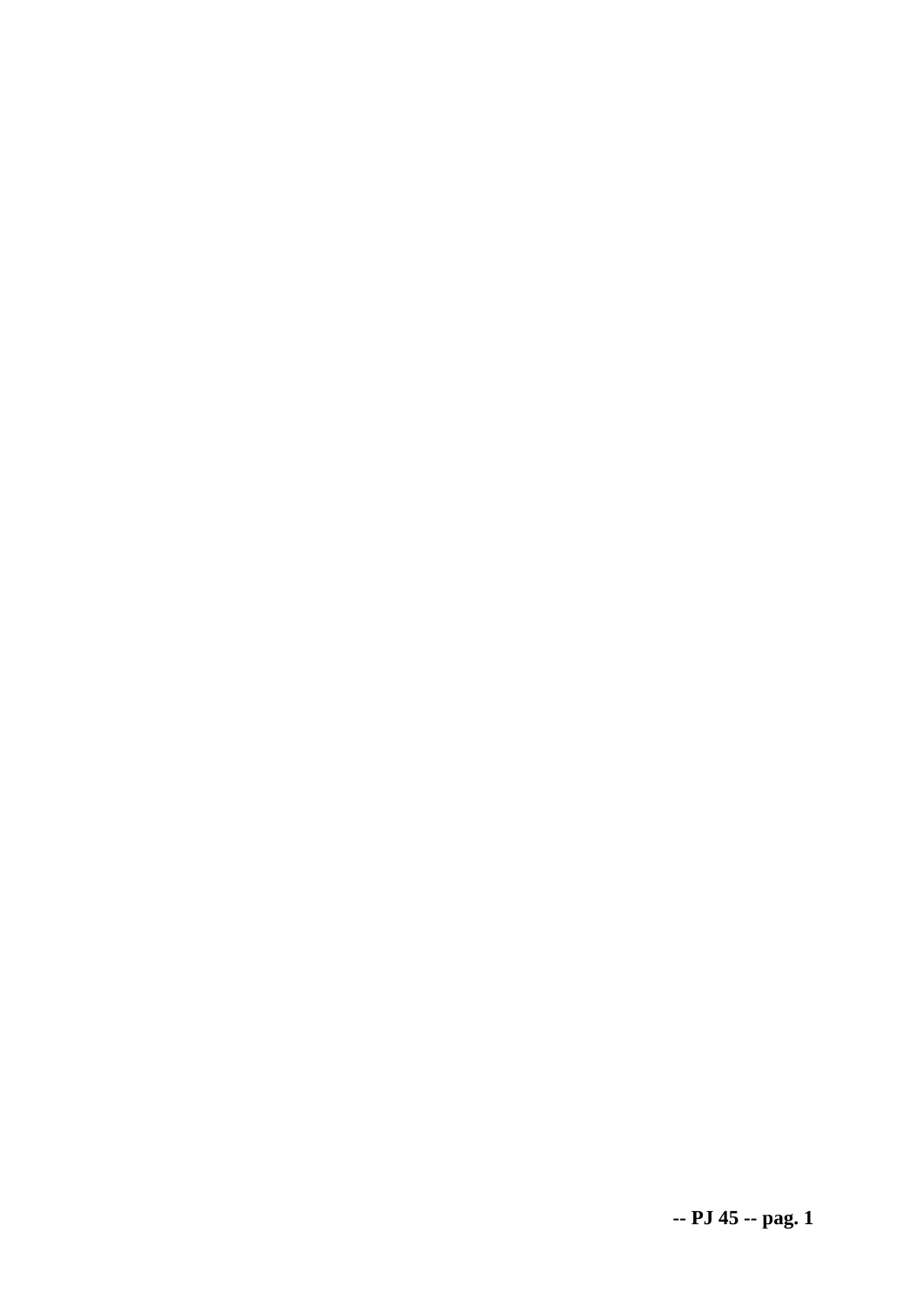# **THE MOTHER OF ALL WEBS**

# **WHO GOTCHA!**

# **TANGLED WEBS-VOL. III**

*The Vampire Black Widow sits atop her throne as the Violin Spider whines his tune and the viper's venom takes its paralyzing effect. Are ye destined to perish in the web of deceit and entangled lies or shall ye take God's hand and find thine way home? So be it for the time is at hand for the choosing.*



# **BY**

# **GYEORGOS CERES HATONN/ATON**

# **"dharma"**

# **A PHOENIX JOURNAL**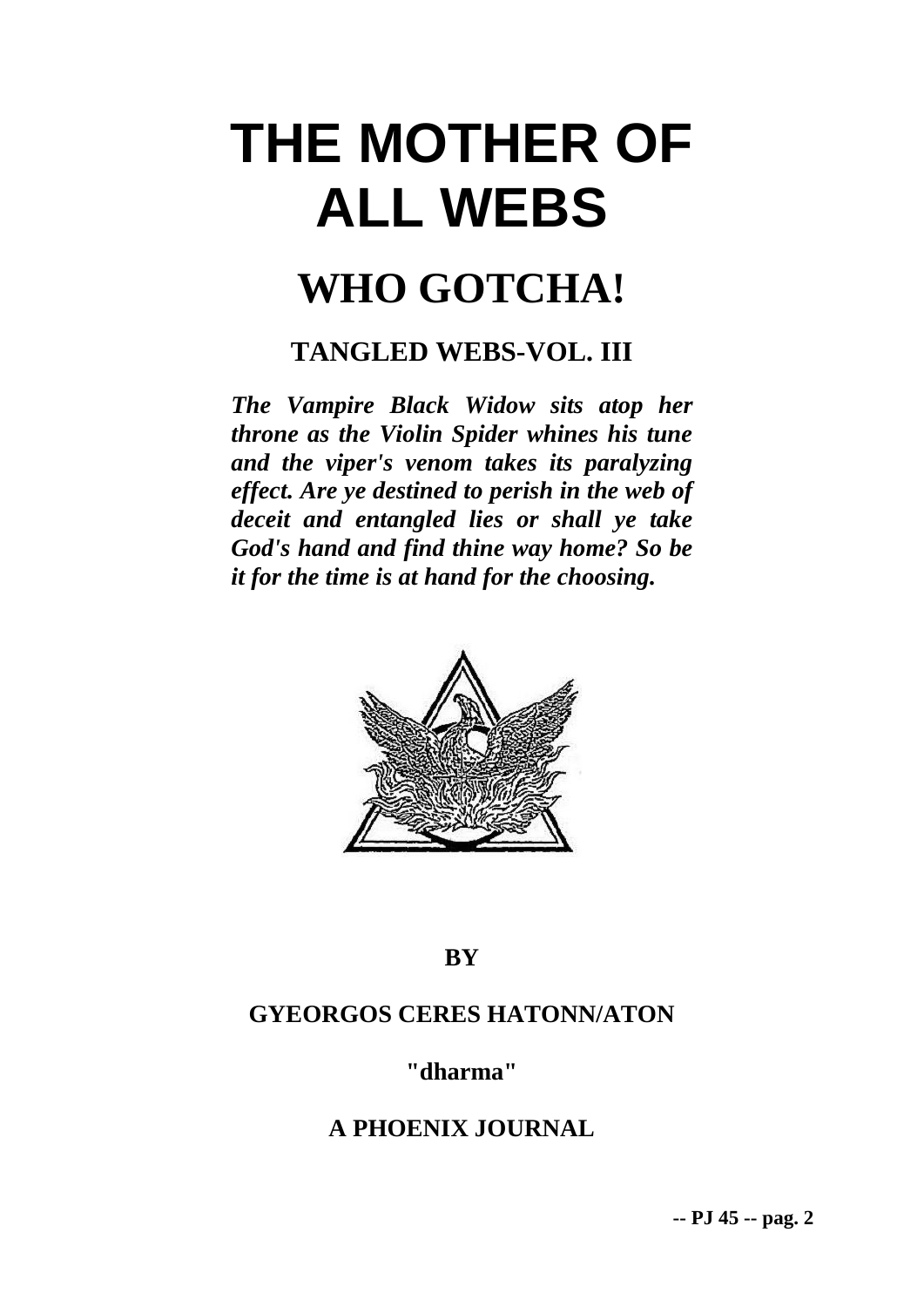#### **COPYRIGHT POSITION STATEMENT AND DISCLAIMER**

The Phoenix Journals are intended as a "real time" commentary on current events, how current events relate to past events and the relationships of both to the physical and spiritual destinies of mankind.

All of history, as we now know it, has been revised, rewritten, twisted and tweaked by selfishly motivated men to achieve and maintain control over other men. When one can understand that everything is comprised of "energy" and that even physical matter is "coalesced" energy, and that all energy emanates from God"s thought, one can accept the idea that the successful focusing of millions of minds on one expected happening will cause it to happen.

If the many prophecies made over thousands of years are accepted, these are the "end times" (specifically the year 2000, the second millennium, etc.). That would put us in the "sorting" period and only a few short years from the finish line. God has said that in the end-times would come the WORD--to the four corners of the world--so that each could decide his/her own course toward, or away from, divinity--based upon TRUTH.

So, God sends His Hosts--Messengers--to present that TRUTH. This is the way in which He chooses to present it, through the Phoenix Journals. Thus, these journals are Truth, which cannot be copyrighted; they are compilations of information already available on Earth, researched and compiled by others (some, no doubt, for this purpose) which should not be copyrighted. Therefore, these joumals are not copyrighted (except *SIPAPU ODYSSEY which* is "fiction").

The first sixty or so journals were published by America West Publishing which elected to indicate that a copyright had been applied for on the theory that the ISBN number (so necessary for booksellers) was dependent upon the copyright. Commander Hatonn, the primary author and compiler, insisted that no copyrights be applied for and, to our knowledge, none were.

If the Truth is to reach the four corners of the world, it must be freely passed on. It is hoped that each reader will feel free to do that, keeping it in context, of course.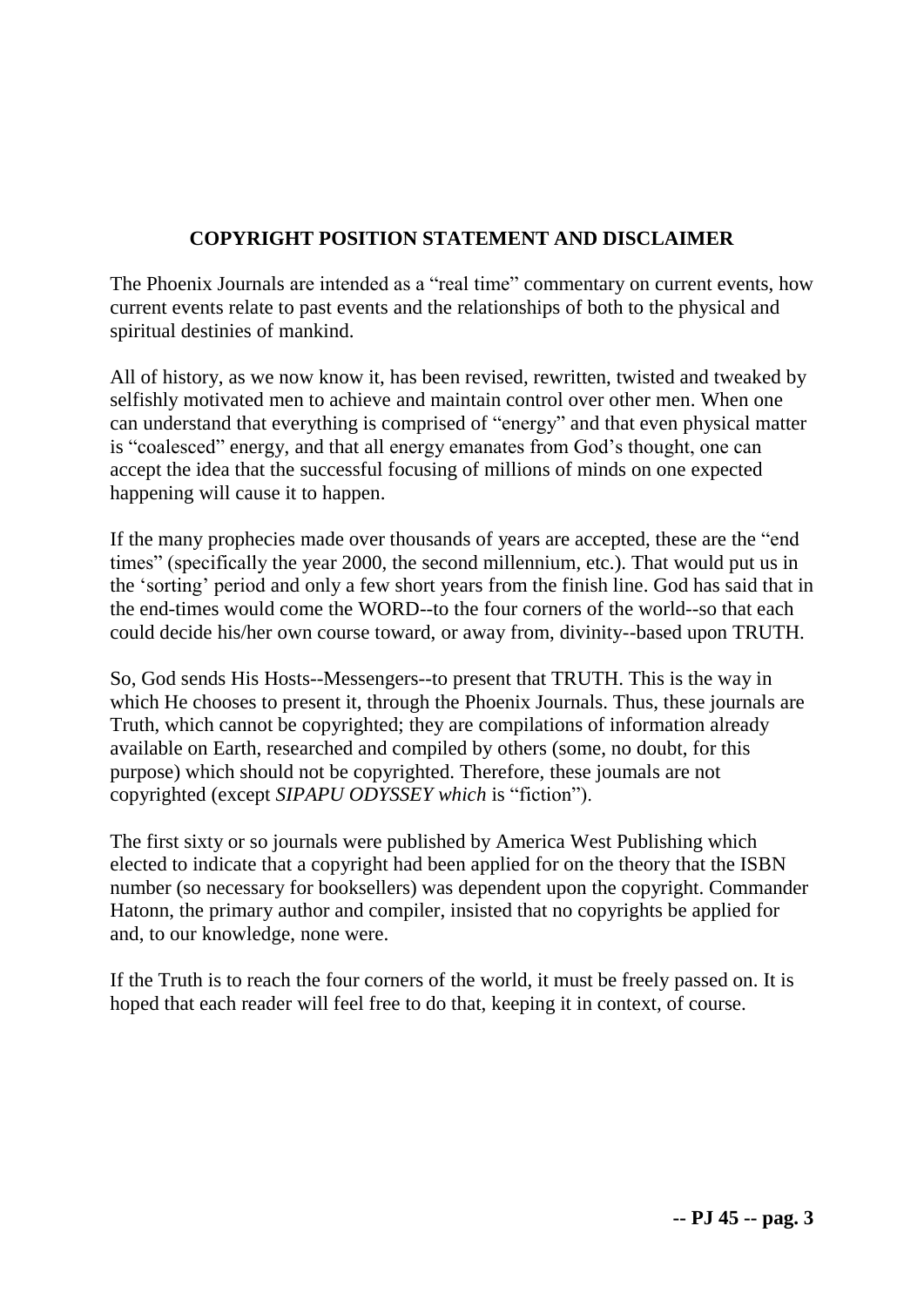#### **THE MOTHER OF ALL WEBS WHO GOTCHA! TANGLED WEBS-VOL.III**

The Phoenix Journals includes bibliographical references and indexes.

Contents: [Tangled Webs] -- [Crucifixion of the Phoenix -- [etc.] -- Pleiades Connection (8 vol's).

1. Spirit writings. I. Hatonn, Gyeorgos C. (Gyeorgos Ceres) II. Dhanna, Computer person. III. Phoenix Journals.

91-36626

**ISBN 0-922356-64-5**

First Edition Printed by America West Publishers, March 1992

#### **PHOENIX SOURCE DISTRIBUTORS, INC. P. O. BOX 27353 LAS VEGAS, NV 89126**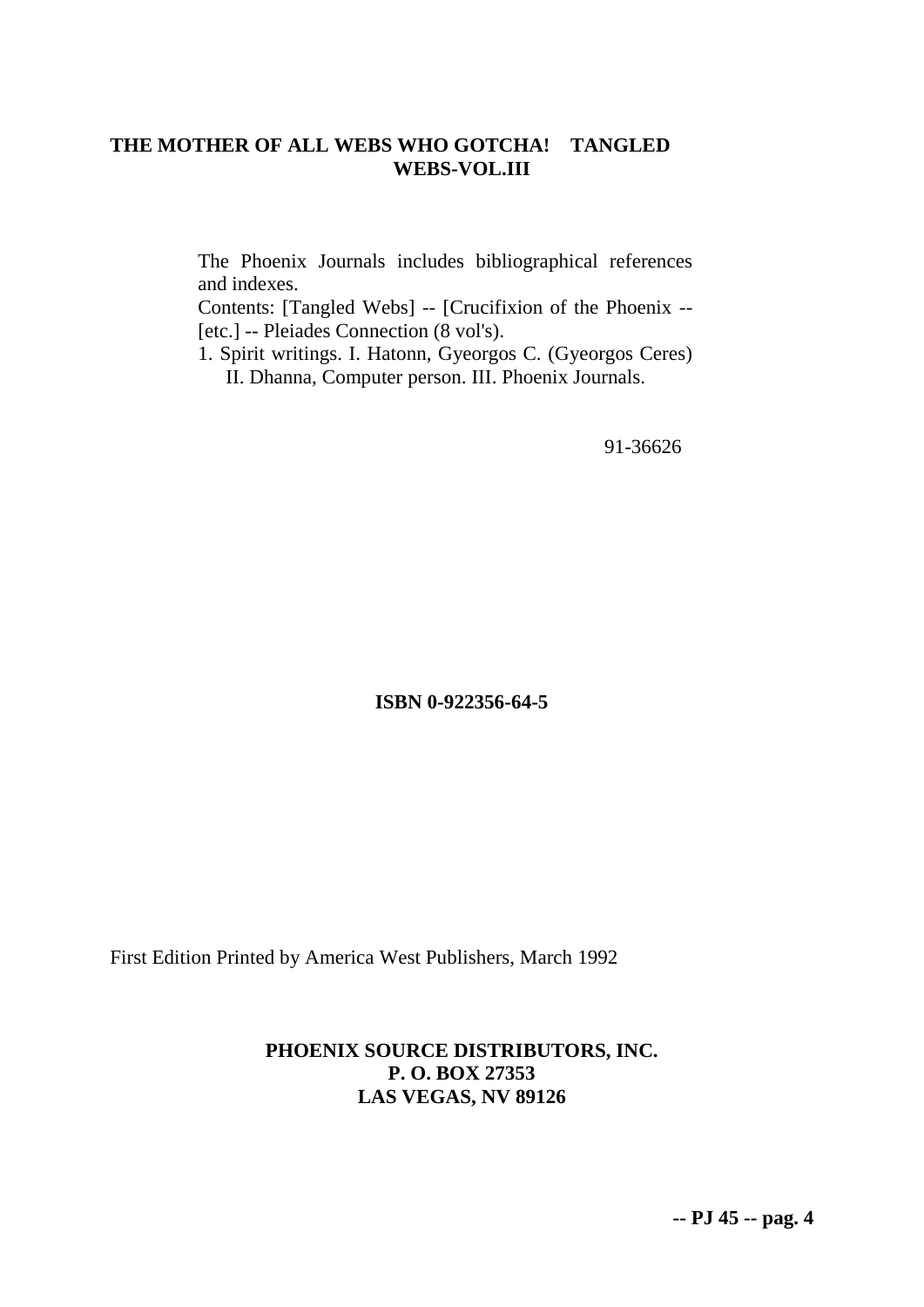# **TABLE OF CONTENTS**

# **CHAPTER**

| TRY THIS ONE FOR CONSTITUTIONAL ABUSE  15    |  |
|----------------------------------------------|--|
|                                              |  |
|                                              |  |
|                                              |  |
|                                              |  |
|                                              |  |
|                                              |  |
|                                              |  |
|                                              |  |
|                                              |  |
|                                              |  |
| QUOTE FROM NOTE FROM COL. GRITZ TO HATONN 19 |  |
|                                              |  |
|                                              |  |
| CIA AND INTELLIGENCE COMMUNITY by I.M.       |  |
|                                              |  |
|                                              |  |
|                                              |  |
|                                              |  |
|                                              |  |
|                                              |  |
| GHOSTS EXPOSED BY WAVE OF KGB DEFECTORS?  23 |  |
|                                              |  |
|                                              |  |
|                                              |  |
|                                              |  |
|                                              |  |
|                                              |  |
|                                              |  |
|                                              |  |
|                                              |  |

# **PAGE**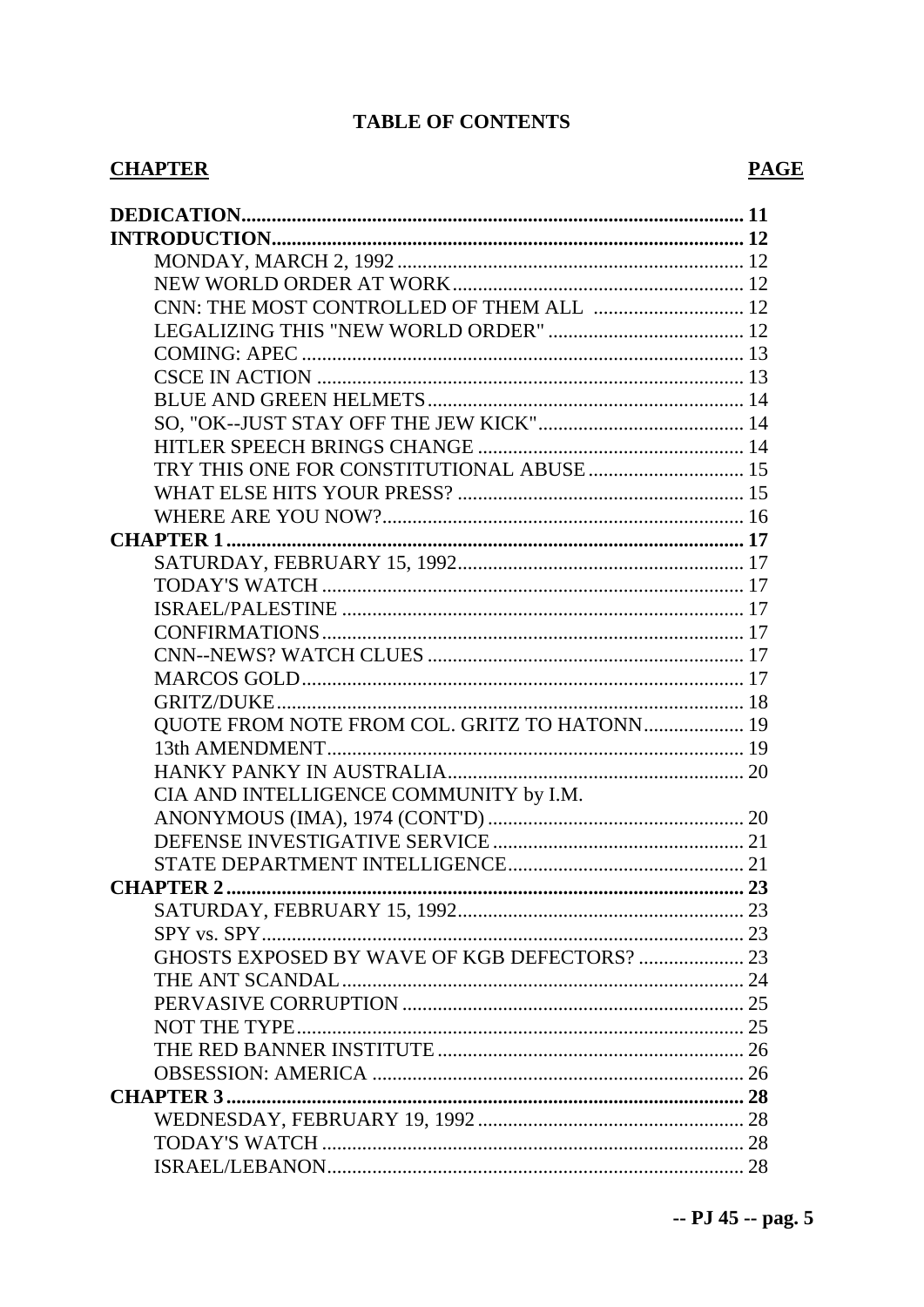| SPY VS. SPY: DEFECTOR DESCRIBES HIS              |  |
|--------------------------------------------------|--|
|                                                  |  |
|                                                  |  |
|                                                  |  |
|                                                  |  |
|                                                  |  |
|                                                  |  |
|                                                  |  |
| MACHINE DOMINATED INFORMATION AGENCY  36         |  |
|                                                  |  |
|                                                  |  |
|                                                  |  |
|                                                  |  |
|                                                  |  |
|                                                  |  |
| HELMS SUPPRESSES CUNNINGHAM CIA STUDY  40        |  |
|                                                  |  |
|                                                  |  |
|                                                  |  |
| NATIONAL INTELLIGENCE RESOURCE BOARD  41         |  |
|                                                  |  |
|                                                  |  |
|                                                  |  |
|                                                  |  |
|                                                  |  |
| INTELLIGENCE: A PRIVATE PRESIDENTIAL PRESERVE 44 |  |
|                                                  |  |
|                                                  |  |
|                                                  |  |
|                                                  |  |
|                                                  |  |
|                                                  |  |
|                                                  |  |
|                                                  |  |
|                                                  |  |
|                                                  |  |
|                                                  |  |
|                                                  |  |
|                                                  |  |
|                                                  |  |
|                                                  |  |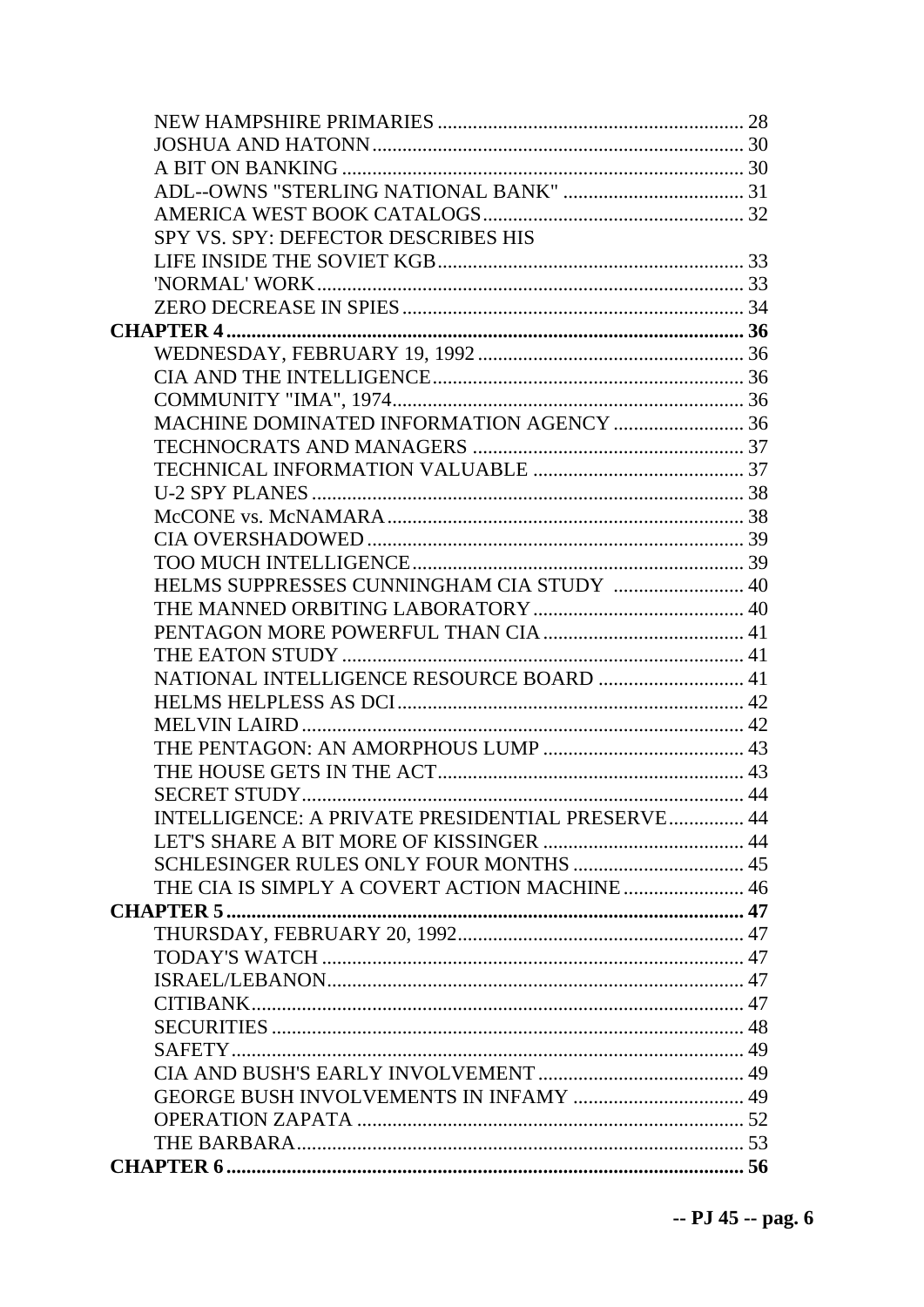| THE DE MOHRENSCHILDT CONNECTION, CONTINUED71 |  |
|----------------------------------------------|--|
|                                              |  |
|                                              |  |
|                                              |  |
|                                              |  |
|                                              |  |
|                                              |  |
|                                              |  |
|                                              |  |
|                                              |  |
|                                              |  |
|                                              |  |
|                                              |  |
|                                              |  |
|                                              |  |
|                                              |  |
|                                              |  |
|                                              |  |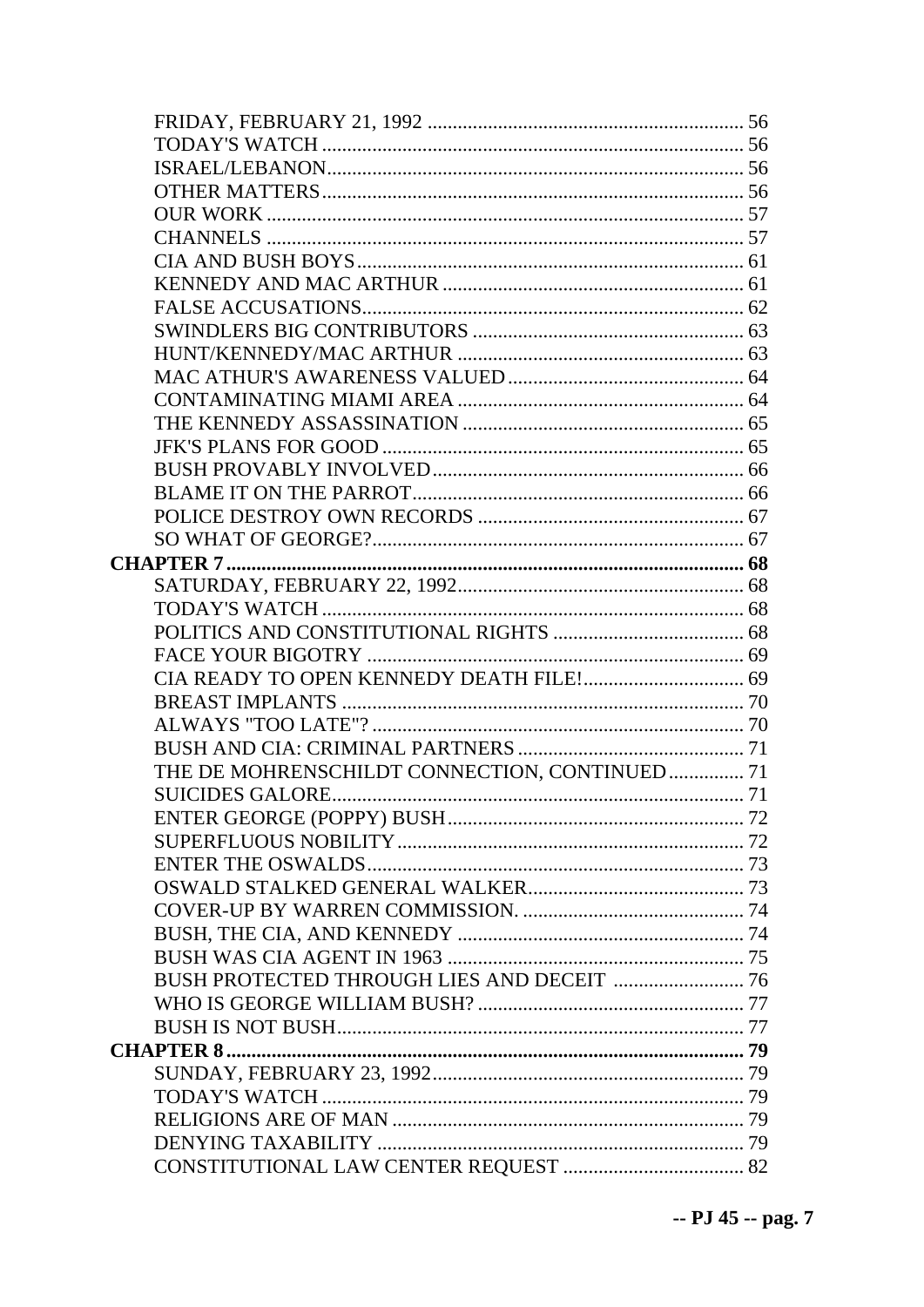| PROOF: YOU HAVE NO RIGHTS!! CRUEL &                |  |
|----------------------------------------------------|--|
|                                                    |  |
|                                                    |  |
| AN INTERNAL SECURITY EMERGENCY DETENTION ORDER  86 |  |
|                                                    |  |
|                                                    |  |
|                                                    |  |
|                                                    |  |
| WATERGATE BURGLAR LINKED TO JFK's DEATH 88         |  |
| STURGIS SAYS, "WE GOT (PRES.) KENNEDY. "  89       |  |
|                                                    |  |
|                                                    |  |
|                                                    |  |
|                                                    |  |
| THE FARM": FOR DIRTY WAR GAMES TRAINING  91        |  |
| SAIPAN: USING UN TERRRITORY FOR TRAINING  91       |  |
|                                                    |  |
| PROMOTION OF PARAMILITARY RESISTANCE IN            |  |
|                                                    |  |
| PARAMILITARY OPERATIONS IN NON-COMMUNIST AREAS 93  |  |
|                                                    |  |
|                                                    |  |
|                                                    |  |
|                                                    |  |
|                                                    |  |
|                                                    |  |
|                                                    |  |
|                                                    |  |
|                                                    |  |
|                                                    |  |
|                                                    |  |
|                                                    |  |
|                                                    |  |
| PACS MOST DANGEROUS THING IN OUR GOVERNMENT  101   |  |
| <b>CHAPTER 11</b>                                  |  |
|                                                    |  |
|                                                    |  |
|                                                    |  |
|                                                    |  |
|                                                    |  |
|                                                    |  |
|                                                    |  |
|                                                    |  |
|                                                    |  |
|                                                    |  |
|                                                    |  |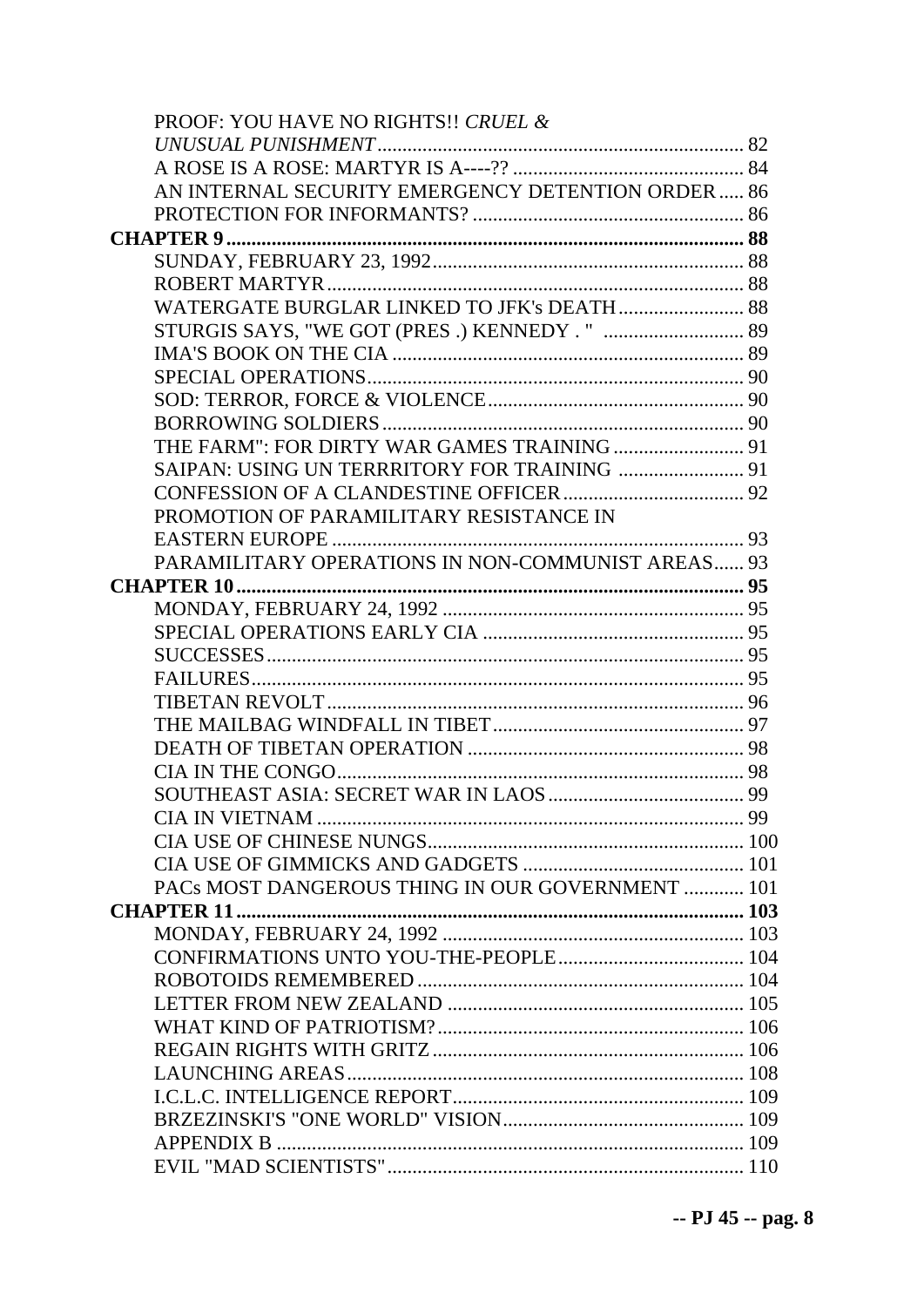| <b>CHAPTER 12.</b>                                         |  |
|------------------------------------------------------------|--|
|                                                            |  |
| INTERNATIONAL CAUCUS OF LABOR COMMITTEES  113              |  |
|                                                            |  |
|                                                            |  |
| CLOSE RELATIONS BETWEEN THINK TANKS,                       |  |
|                                                            |  |
|                                                            |  |
|                                                            |  |
|                                                            |  |
| INTERNATIONAL CAUCUS OF LABOR COMMITTEES  122              |  |
|                                                            |  |
|                                                            |  |
|                                                            |  |
| THE PSYCHIATRIC SHOCK TROOPS THE ENEMY'S MAIN ARMY 127     |  |
|                                                            |  |
|                                                            |  |
|                                                            |  |
|                                                            |  |
|                                                            |  |
| <b>BRAINWASHING INSTALLATIONS IN AGGREGATE EFFECT  128</b> |  |
|                                                            |  |
|                                                            |  |
|                                                            |  |
| MASSACHUSETTS INSTITUTE OF TECHNOLOGY                      |  |
| ALFRED P. SLOAN SCHOOL OF MANAGEMENT 132                   |  |
|                                                            |  |
|                                                            |  |
|                                                            |  |
|                                                            |  |
|                                                            |  |
|                                                            |  |
|                                                            |  |
| COLEMAN WILL PRESENT SPECIFIC DETAILS  136                 |  |
| <b>CHAPTER 15 </b>                                         |  |
|                                                            |  |
|                                                            |  |
|                                                            |  |
|                                                            |  |
|                                                            |  |
|                                                            |  |
|                                                            |  |
|                                                            |  |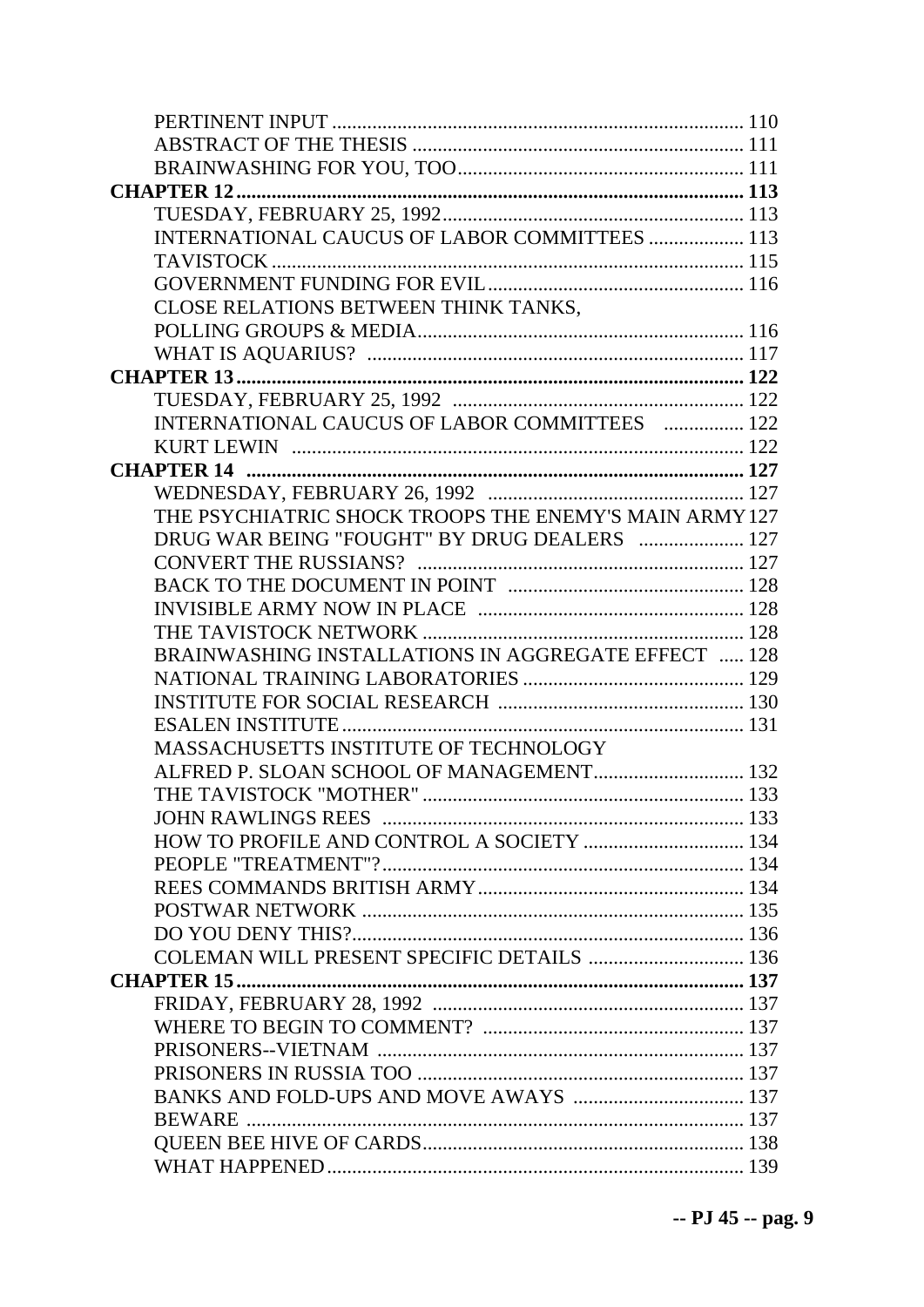| <b>ESALEN</b>                                                 |  |
|---------------------------------------------------------------|--|
|                                                               |  |
| <b>BEHIND THESE MEN WERE THE FOLLOWING</b>                    |  |
| <b>INSTITUTIONS WHOSE LECTURERS, TRAVELED TO ESALEN:  157</b> |  |
|                                                               |  |
|                                                               |  |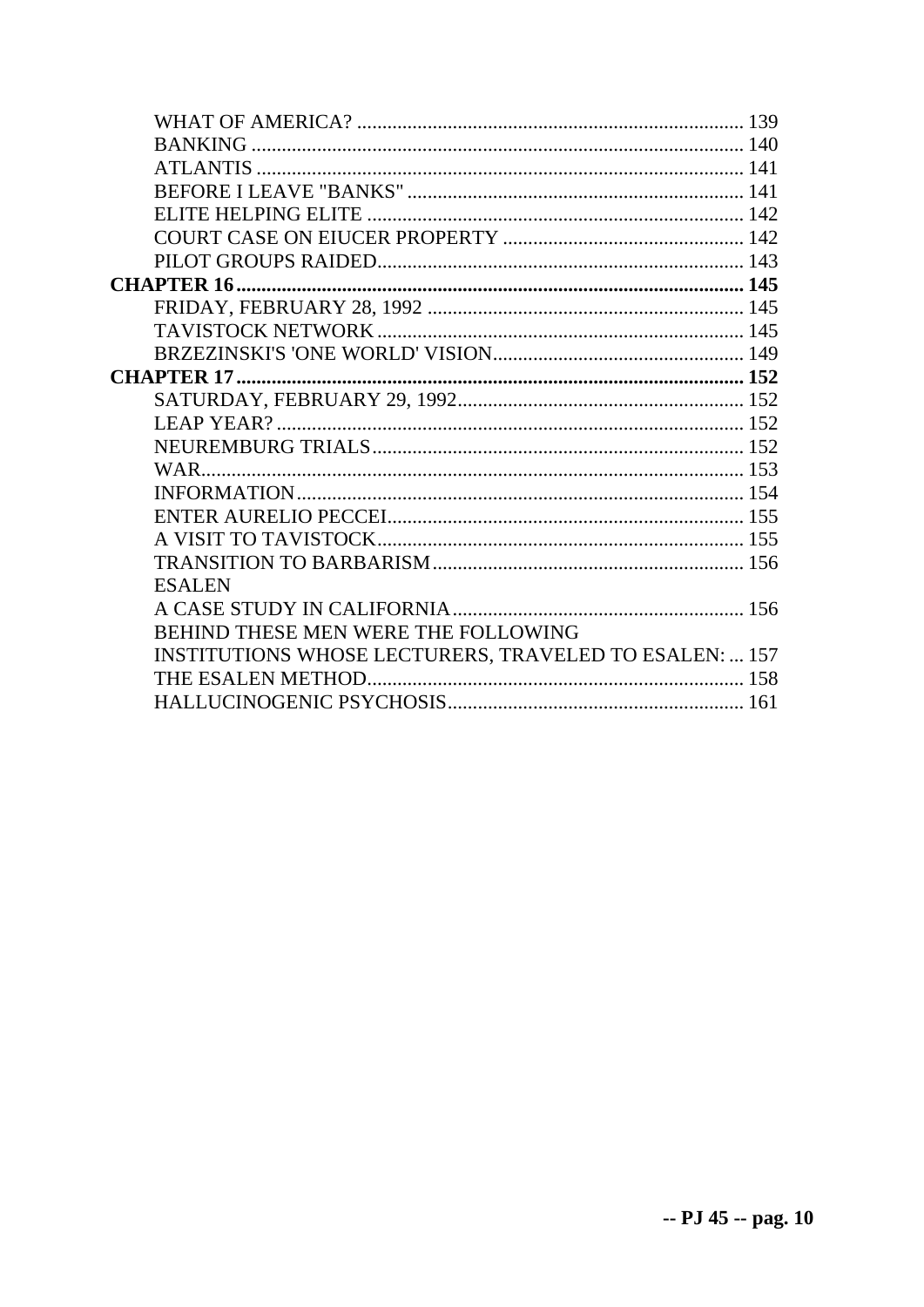#### **DEDICATION**

Since I cannot choose one above another for this information herein--I shall simply dedicate this unweaving unto you who recognize your own value and are willing to open thine eyes and ears to see and hear.

May you come to understand that God is incorporeal, divine, supreme, infinite Mind, Spirit, Soul, Principle, Life, Truth, Love--ALL IN ACCORD WITH THE LAWS OF THE CREATION (NATURAL LAWS).

These seven attributes of Mind, Spirit, Soul, Principle, Life, Truth, and Love are correspondent to the "seven days" of creation for they ARE CREATION THROUGH THE THOUGHT OF GOD. Man has fouled his own nest and all within it. Infinite Mind creates and governs all, from the mental molecule to infinity. All is expressed through HIS creation--and the immortality of man and the limitless universe. And YOU, human, are subordinate alone to YOUR MAKER. Why do ye allow the evil dregs of experience and manifestation to destroy and take thine birthright?

As you come into understanding and confirmation of TRUTH, perhaps ye can find that the Light of Truth also shows the path unto your freedom.

Remember: "You may call it wild--the animal of the plains and without the cages." But it is not "WILD"; it is "FREE"! The animals you call wild are only "free"! Where are you and what is your state of incarceration?--I THINK YOU WILL FIND NO "FREEDOM". And of "wisdom"--who is wise? He who understands that wisdom comes only when you stop looking for it and start truly living the life the Creator intended for you--that life that you and He chose as your experience. AHO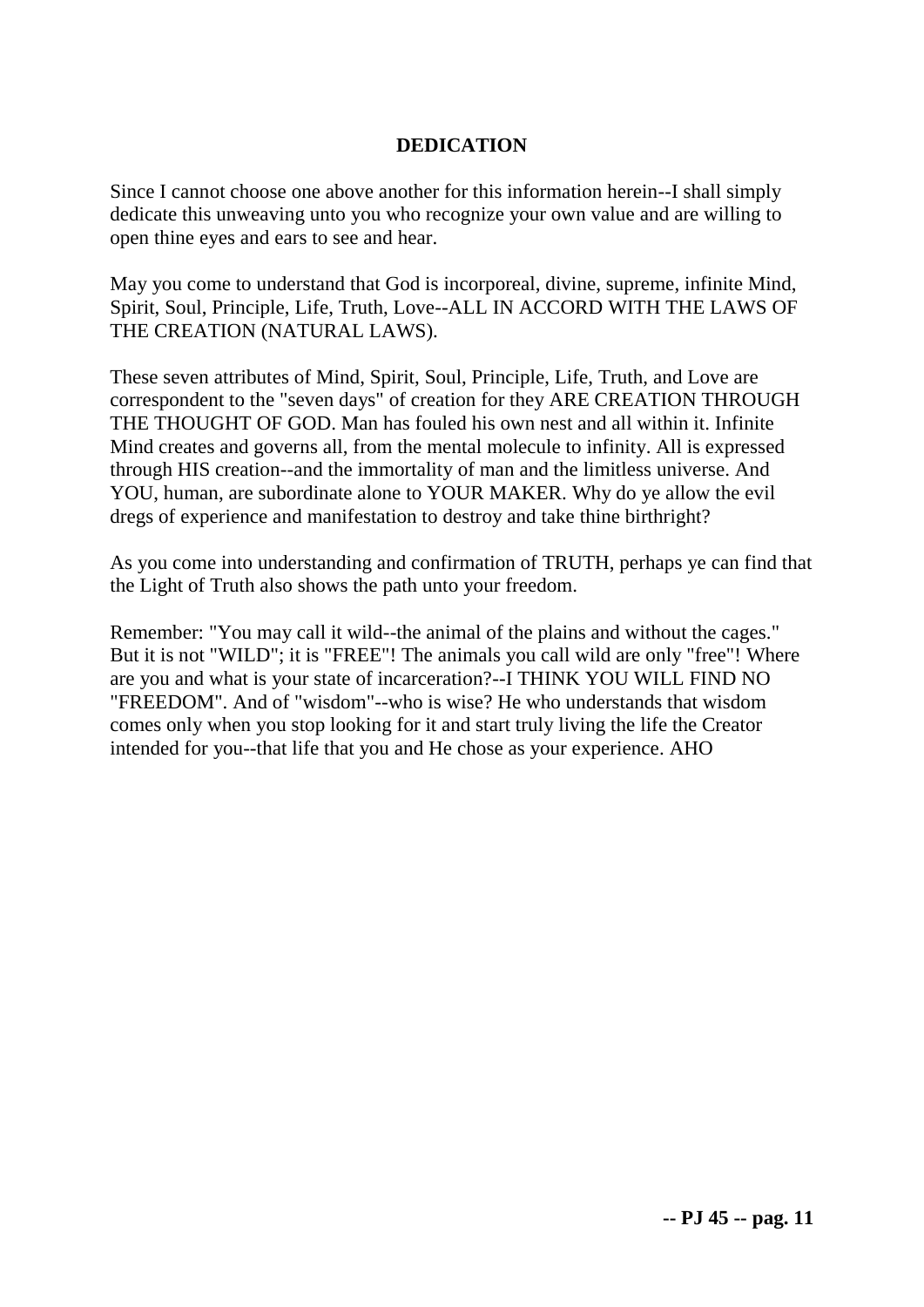#### **INTRODUCTION**

#### REC #1 HATONN

#### MON., MARCH 2, 1992 7:44 A.M. YEAR 5, DAY 199

#### **MONDAY. MARCH 2. 1992**

As you open the pages of a new volume you must wonder "where have I been?" or "...this is pure idiocy and fabrication." Let me share a moment with you as Dharma ponders: "There must be an ending--a limit--to this deceit and surely he will run out of stuff to write about." NO--we have not so much as dented the surface layers but WE HAVE GIVEN YOU THE WHO AND THE INTENT. The rest is the unraveling of the web so that you can confirm Truth as the different scenarios come into the focus of the ONE. For instance, what think ye means "Trilateral" Commission? Obviously by the word itself, if not changed to suit the needs of the Elite, it refers to "three"-- three whats? Three whiches?

#### **NEW WORLD ORDER AT WORK**

Dear ones, you have a working New World Order. The judicial system is corrupt and has long since stopped practicing "justice". All your major "systems", i.e., education, religion and government for SOVEREIGN CMZENS are GONE! So, what is happening in the service of that "Mother of all Webs"? It is simply the *legalization* **of the New World Order.**

**Few, FEW, (FEW), know this next information--but enough know to recognize that someone "out-there" is giving you-the-public the information if only someone would listen and HEAR! I do not speak of myself--I speak of ones who learn of these coalitions in the same secret manner as they are conceived. YOU only are introduced to them in a jumble of hidden debris so that you THINK THE THING OR ORGANIZATION HAS BEEN AROUND FOREVER, DOING ITS "GOODLY" WORK IN YOUR BEHALF.**

#### **CNN; THE MOST CONTROLLED OF THEM ALL**

I repeat a most important thing--THE CNN NETWORK IS THE MOST CONTROLLED MEDIA OF ALL OF THE CONTROLLED MEDIA FOR PLANNED INFORMATION GIVEN FROM THE ELITE TO YOU IN THE EXACT FORM AS A MOVIE SCRIPT--TO PRESENT AN ILLUSION WHILE YOU BELIEVE THE STORY TO BE NON-FICTION. THEN, THE REMAINDER OF THE NETWORKS ARE REQUIRED TO PRESENT BACKUP INFORMATION FOR THAT ILLUSION. YOU NOW LIVE IN TOTAL "LA-LA" LAND OF MAKE-BELIEVE AND, WORSE, IT DOESN'T SEEM TO BOTHER YOU VERY MUCH.

#### **LEGALIZING THIS "NEW WORLD ORDER"**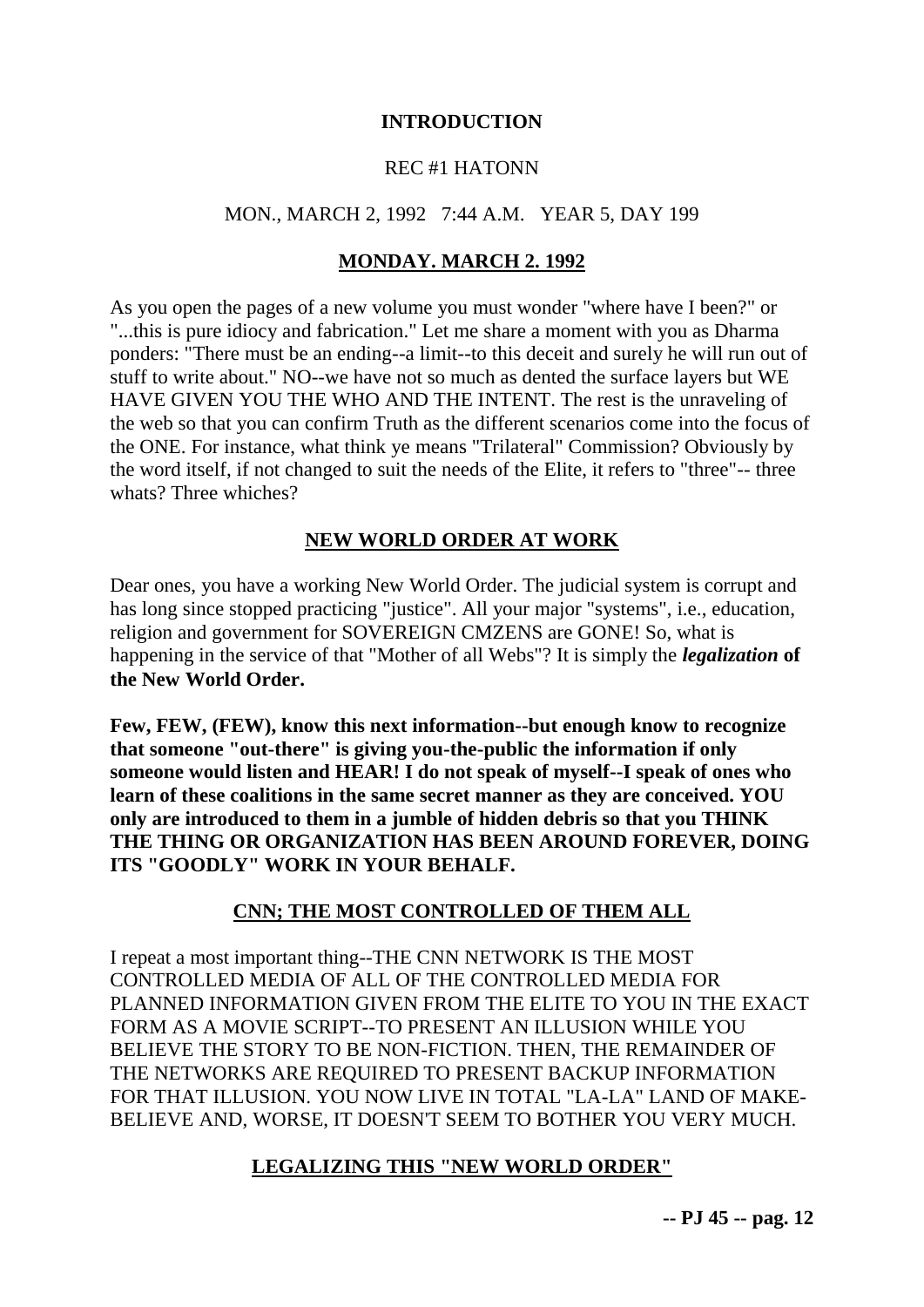#### **COMING: APEC**

This elusive NEW organization being powerized and soon to be thrust upon you is- the **Asia-Pacific Economic Cooperation (APEC). It is so near to terminology, like for instance, OPEC, that no one notices it is something else of unknown fiber and power--it is also called a "forum".**

**This is the East Asian counterpart to the Conference on Security and Cooperation in Europe (CSCE). The point is to confuse you with so many "initials" that you haven't the vaguest idea about what anyone is speaking.**

I urge you to make no mistakes about this linkup of this trilateral structure. The game goal is the same as always--without deviation. Only a few incidents and players are changed along the way as necessary to better accomplish the Elite ends. Unfortunately for you--things are remaining exactly as described by your author, George Orwell in 1984. It may SEEM otherwise-- it is not. In one of his private talks, David Rockefeller put it succinctly for you, that is, "to restructure the world into three regional (or "**trilateral") blocks**. In each area, the ONE CONSTANT will be the initiation, participation, and open checkbook of the government of the United States."

And make no mistake about this, either: The Insiders' dream of a New World Order, as first envisioned by John Ruskin, Cecil Rhodes, Andrew Carnegie, and Elihu Root a century or so past, has the full blessings and support of the Bush Administration. This also falls directly into the overall blueprint of the Khazarian Zionist Elders outlined within the Protocols for Global Control--by year 2000.

The real thrust will come immediately in implementing these plans being pushed through Congress, once the inconvenient but necessary facades of elections of 1992 are out of the way. **THESE TREATIES WILL BECOME THE SUPREME LAW OF THE LAND. THEY WILL NOT BE THE "EQUIVALENT" LEGAL AUTHORITY OF YOUR CONSTITUTION--THEY WILL SUPERSEDE IT.**

#### **CSCE IN ACTION**

Ones are now pointing out recent developments which show just how comprehensive the New World Order game plan is for participants in the CSCE or its regional facsimiles. In January, 1992, during a two-day conference in Prague, both Foreign Minister Hans-Dietrich Genscher of Germany and President Vaclav Havel of the CzechSlovak Federal Republic openly called for the establishment of CSCE peacekeeping forces. Just as predicted, Yugoslavia would serve as an excuse for such an action.

Following is how the publication The Week in Germany reported the story (funny that YOU don't get any of THESE details).

*...against the background of civil war in Yugoslavia, Genscher and*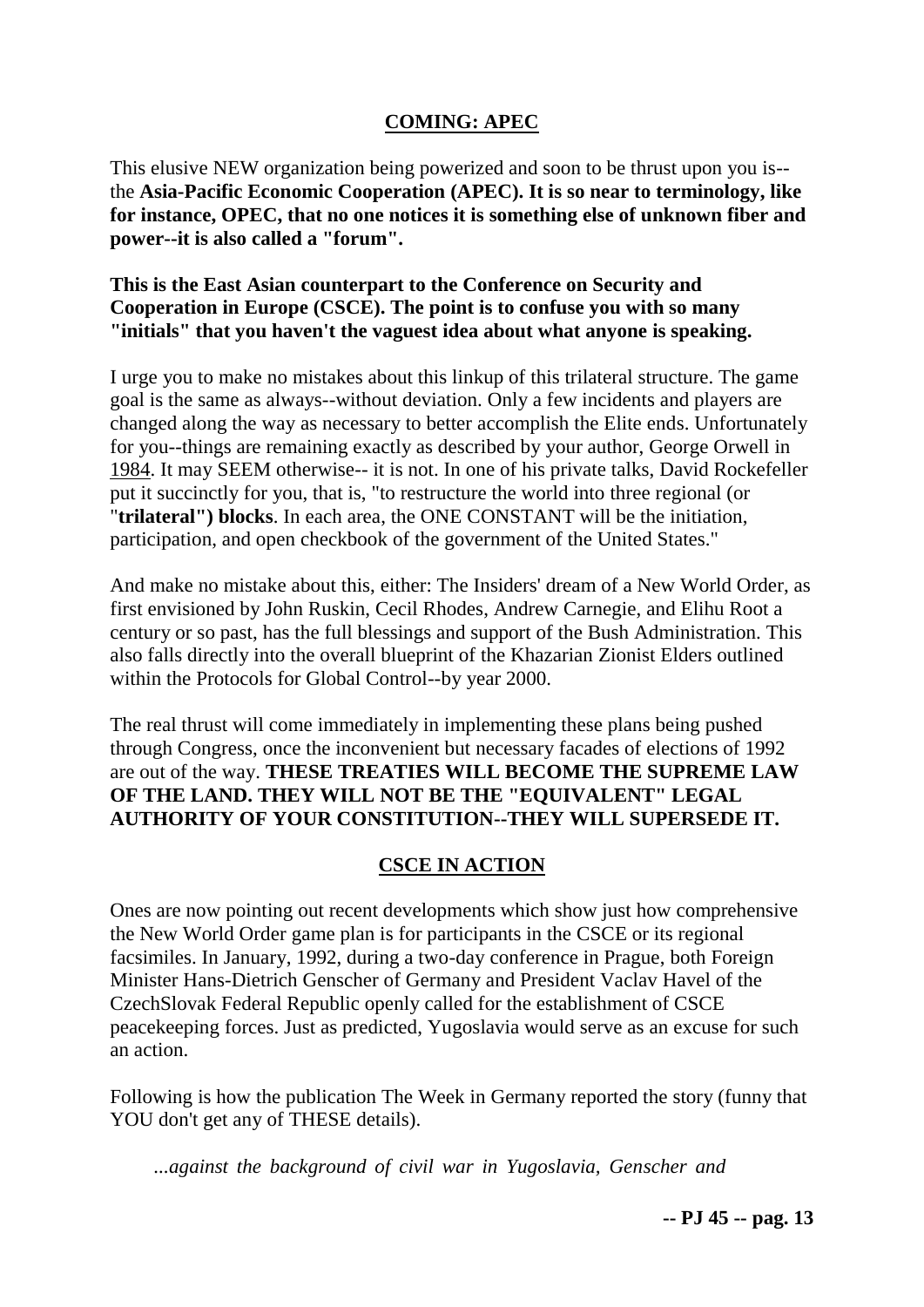*Havel stressed that the CSCE needed more rights and powers. Genscher said that the conflict in Yugoslavia had shown the "continuing structural weakness" of the organization and he called on the CSCE to "create the opportunity of CSCE blue and green-helmet missions to keep the peace and to protect our foundations of life."*

The minister stressed that the "**control of military power must remain an essential element of the CSCE process in the future."**

#### **BLUE AND GREEN HELMETS**

I suggest you go back and take note of "blue and green-helmet missions". Shake, shudder and wheeze now for "blue" obviously means United Nations and refers to traditional military and police functions. Green refers to environmental POLICE AC-TIONS.

So what? Read on. What do you think happens to national individual **sovereignty**? Try this dispatch: "...the foreign ministers agreed that in certain cases of 'clear, crass and continuing' violations of such CSCE principles as the renouncement of force, democracy and human rights, *the other CSCE member states can enact resolutions concerning the violation and thereby OVERRIDE THE VETO OF THE STATE IN QUESTION. ONCE A MEMBER, NO NATION SHALL BE ALLOWED TO WITHDRAW FROM THE MEMBERSHIP."*

It certainly seems quite clearly put to me. **BY THE WAY, THE UNITED STATES IS A FULL-FLEDGED** *MEMBER OF CSCE--SO THIS DEFINITELY INCLUDES YOU-THE U.S. PEOPLE.* 

There is so much more, but I hope you get the picture for right on the coattails will come the activation of APEC *AND THE WORLD WILL BE LEGALLY AND FORCIBLY "LOCKED INTO" THE GLOBAL ONE GOVERNMENT--SANS CONSTITUTION OF, BY AND FOR THE PEOPLE!*

#### **SO, "OK--JUST STAY OFF THE JEW KICK"**

I have never been ON a "Jew" kick. The groups I speak of ARE NOT "JEWS" AS YOU WOULD DEFINE "JEW". THE ACCURSED DECEIVERS HAVE DUMPED THAT ON YOU, TOO! The precious "ones of Jewry" are the first in intent to be wiped out for THEY KNOW the deceit of this new group of pretenders. **Further, they are causing you to actually blot out personages and happenings from historical record and allowance of speaking. This next brief note in Sunday's (yesterday) paper should chill your blood:**

#### **HITLER SPEECH BRINGS CHANGE**

The Bakersfield Californian, Sun. Mar. 1, 1992: THOUSAND OAKS--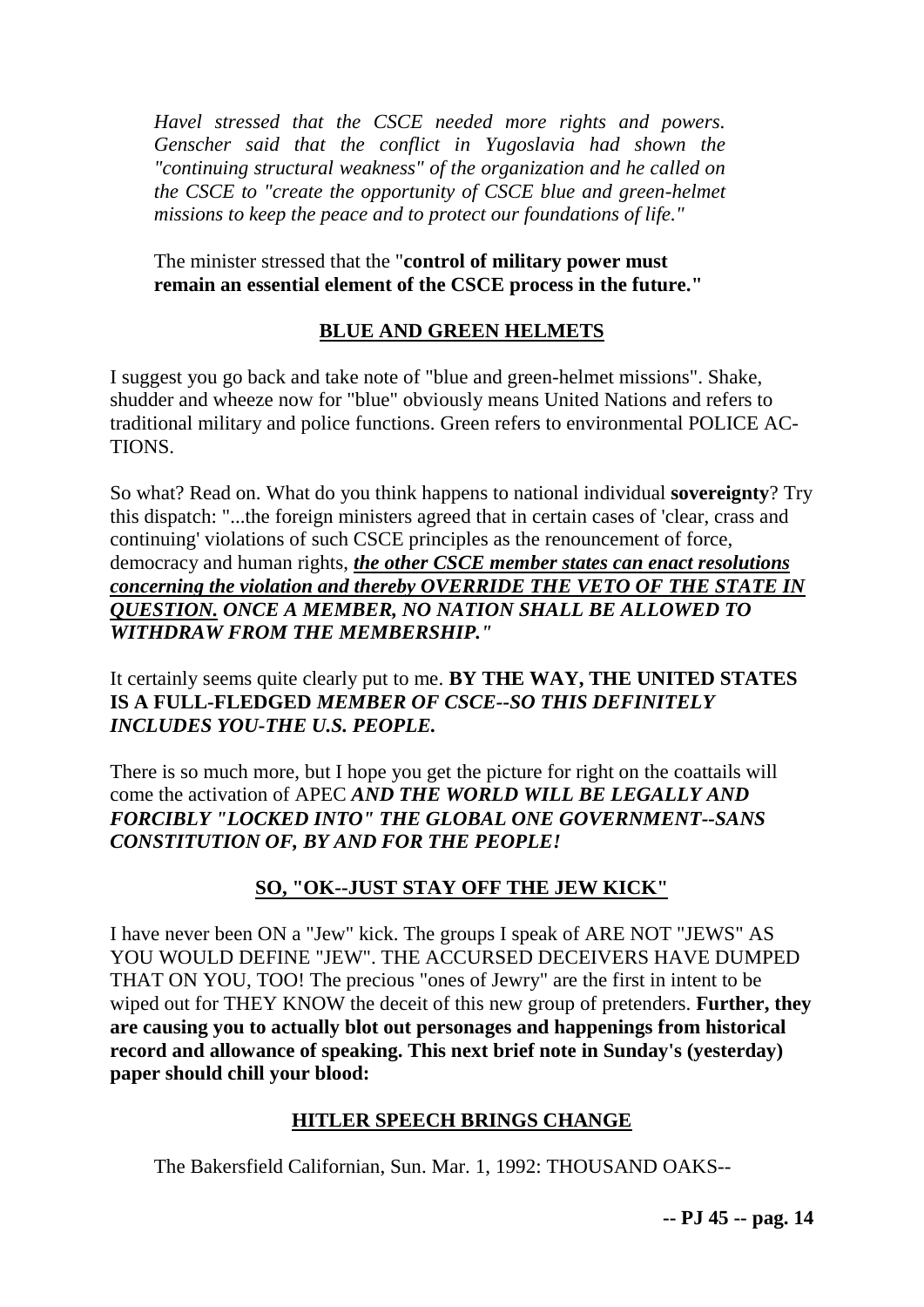*A fifth grader's portrayal of Adolf Hitler in a speech contest prompted school officials to stiffen its rules for the competition, a decision praised by Jewish leaders.* 

*In the future, students will be required to choose subjects who were "positive figures" in American history, said William Seaver, superintendent of the Conejo Valley Unified School District.*

*The rule change came just days after an 11-year-old Westlake Elementary School student dressed as the Nazi leader was awarded second place after giving a speech that FAILED TO MENTION THE DEATHS OF 6 MILLION JEWS IN CONCENTRATION CAMPS. WORD OF THE SPEECH ANGERED COMMUNITY MEMBERS*

And you are not worried?? This man, Hitler--good or bad--was one of the most IMPORTANT (definition of "important": having the greatest influence and impact on the largest number of people and places) personages of all history.

Do you still actually believe that there can be no errors nor missing information from your history books and/or bibles of religions? The next is a month old but even more urgently important.

### **TRY THIS ONE FOR CONSTITUTIONAL ABUSE**

*THE SUN*, Thurs, Jan. 30, 1992. NEW YORK (AP): An Arab immigrant *ACQUITTED* of killing Jewish extremist Meir Kahane **was sentenced Wednesday to up to 22 years in prison on lesser charges by a judge who chastised the jury of its verdict "devoid of common sense".** 

**El Sayyid Nosair was sentenced to the maximum term on assault and weapons charges for shooting two men and trying to hijack a taxi as he fled the hotel where Kahane was slain in November 1990.**

**In a 10-minute speech before sentencing, Nosair,** *A U.S. CITIZEN* **originally from Egypt, declared his innocence.**

HOW DO YOU SLEEP NIGHTS, AMERICA? WORLD?

Another little article reads: SON'S DEATH IN GULF WAR UNEXPLAINED. **Questions haunt the parents of a corporal who died when hit by machine-gun fire from U.S. Army squadron.**

#### **WHAT ELSE HITS YOUR PRESS?**

The major argument over *the future COMMON CURRENCY of the European*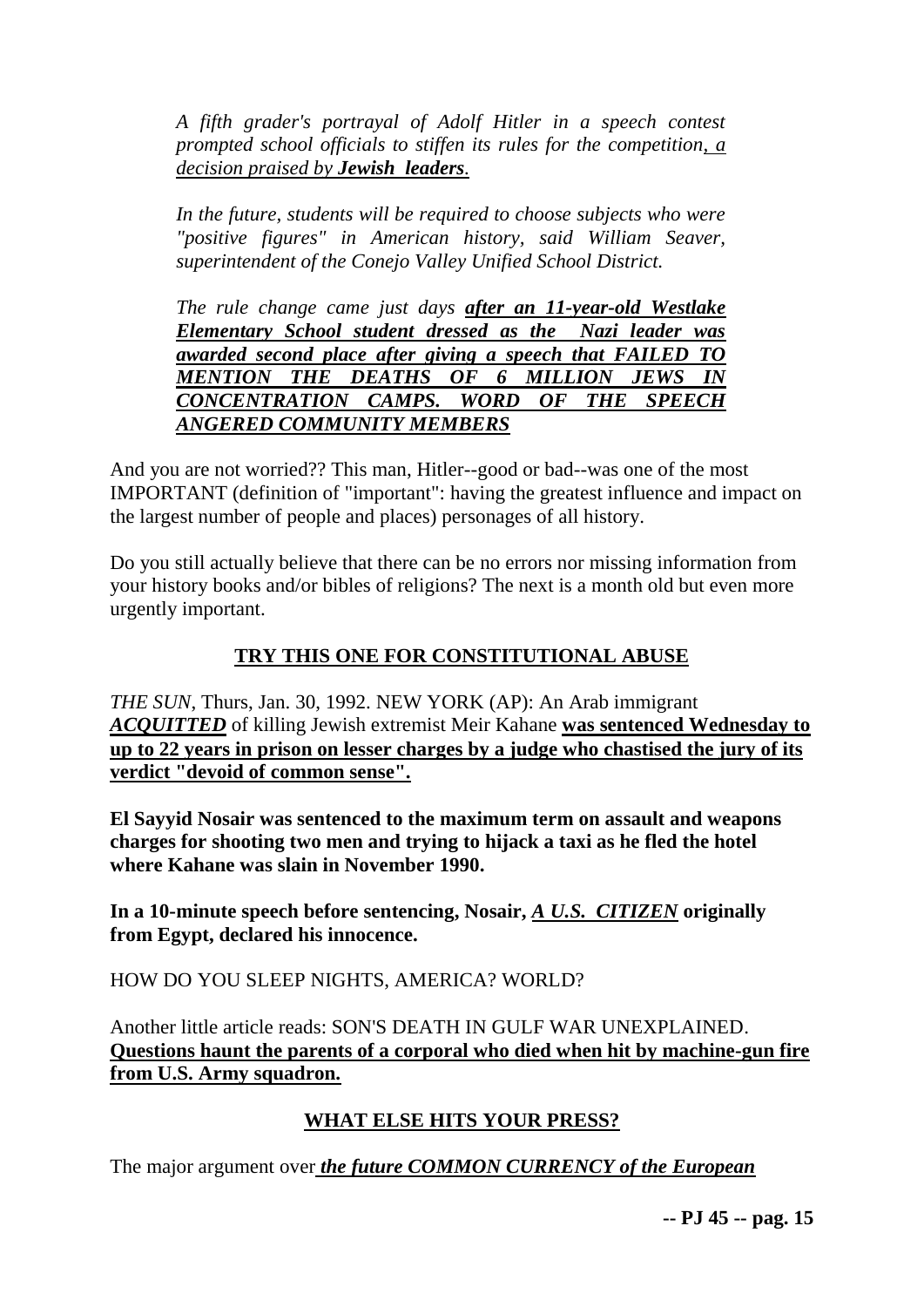*Community* IS NOT WHETHER TO HAVE ONE, GIVE UP SOVEREIGNTY AND SUBMIT TO GLOBAL GOVERNMENT AND ONE WORLD BANK-CURRENCY- -BUT OVER WHAT TO NAME IT. And, guess what! Look at how much information you get out of one little argument. Let me scan it and point out some things: England will win, of course, for the term is "ecu"--meaning "cow" in German. But in England it is an acronym for "European currency unit", which, of course, means "because we say so!"

"......diplomats at the community's headquarters IN SWITZER LAND (Home of the Committee of 300 and World Bank.) said…."

"…..for the sake of consistency, the name 'ecu' is being adopted as a **word** rather than **an acronym** because the acronym would vary among countries--UCE in France, EWE in Germany,..."

"And, after all, there is the phrase 'avoir des ecus', meaning 'to have lots of money', a proposition that sounds good in any language..."

HAVE THEY BLINDED YOU BEYOND RECOVERY? WE SHALL SEE!

#### **WHERE ARE YOU NOW?**

*When the press is gagged, liberty is besieged; but when the press assumes the liberty to lie, it discounts clemency, mocks morality, outrages humanity, breaks common law, gives impulse to violence, envy, and hate, and prolongs the reign of inordinate, unprincipled clans.*

#### **Deny truth if ye so choose--but in so-doing the LIE WILL RISE UP TO DEVOUR THEE.**

Gyeorgos Ceres Haton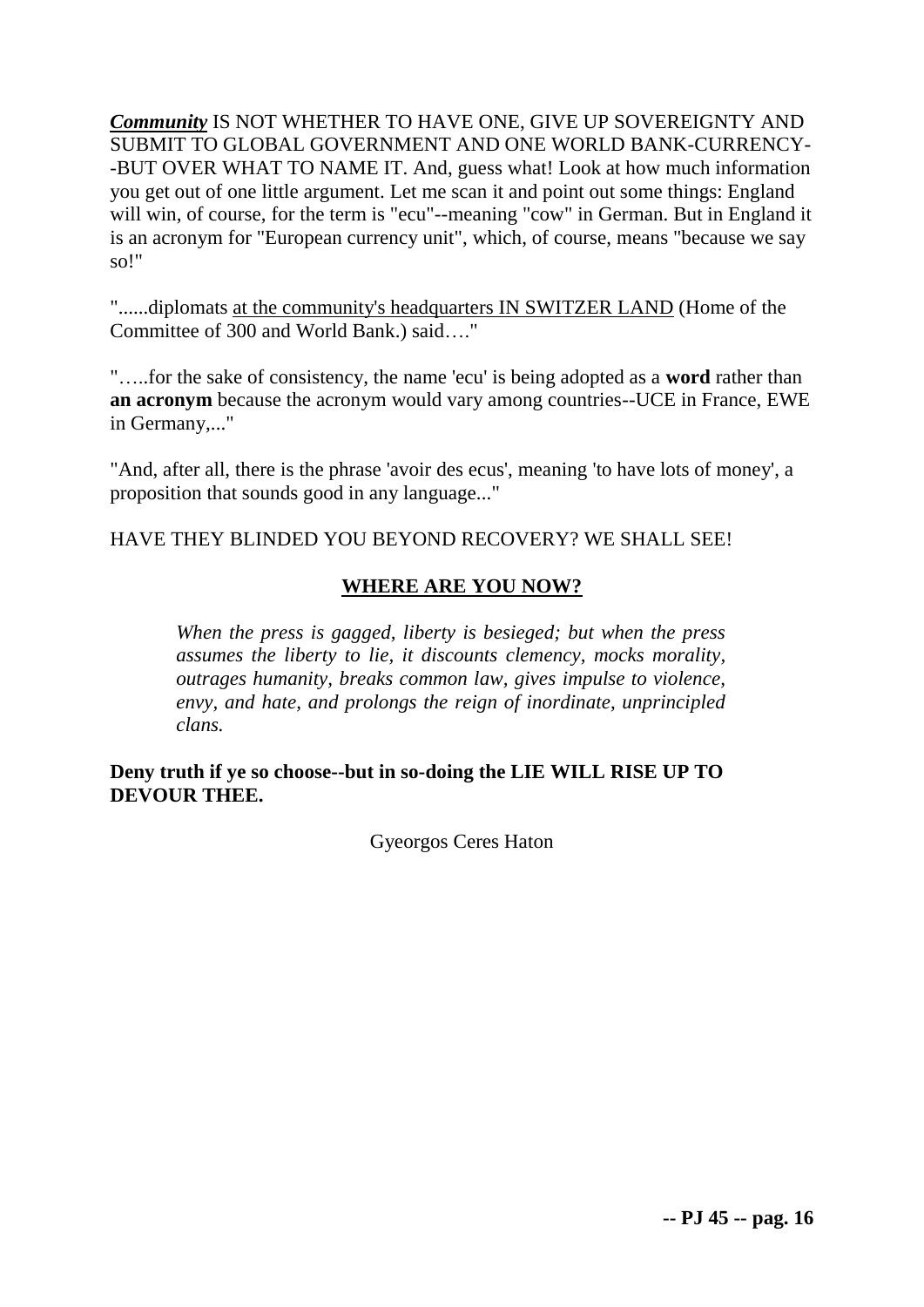#### **CHAPTER 1**

#### REC #1 HATONN

#### SAT, FEBRUARY 15, 1992 8:23 A.M. YEAR 5, DAY 182

#### **SATURDAY FEBRUARY 15, 1992**

#### **TODAY'S WATCH**

#### **ISRAEL/PALESTINE**

Two "newly immigrated" soldiers slain in the West Bank? "New?" What have we here? Russian Jew soldiers now patrolling in Palestine? Chelas--it has begun and you had best get ready, set and GO.

Panic now--it's in the fan. The President fired Richard Truly, Chief at NASA!!?? He did this "...because of a policy dispute with Vice President Quayle" !!??? So--what have we here? YOU now have a NASA cover-up to beat them all! Further, you are now absent a "director" AND a "deputy director". What could they be hiding from you-the-people? It would take a whole volume, would it not, just to list it all?

#### **CONFIRMATIONS**

#### **CNN--NEWS? WATCH CLUES**

Confound it--I don't want to go about "I told you soing". READ. Even the non-news is telling you wondrous amounts of information. Even "fixed" Ted Turner and CNN. You can note even the advertising--it is ALL from the Elite--right down to the kitchen gadgets and especially National Geographic (a COMPLETELY--TOTALLY--ELITE JOURNAL FROM THE "CLUB"). Wondrous? Yes indeed--but politically instructing off the deep end. Do I dislike the magazine? Most certainly not--in fact the issue of Nov. 1976 has a cover picture of E.J.'s brother A.C., along with a wondrous writeup by Robert Redford honoring the Ekker family. I just want you ones to PAY ATTENTION--the National Geographic Society is a private club of the Elite!!

#### **MARCOS GOLD**

Look about now, it has hit the press as follows: *"Marcos Family Wealth From Hidden Treasure".* The news? **A massive gold hoard stashed in the Philippines by the Japanese during World War II and it all belongs to Marcos.** Your boys killed Ferdinand and tried to do the same with Imelda. I want to say, children, that if you have several billion dollars in wealth--a thousand pairs of shoes should be your own prerogative. By the way--the Marcos' didn't get the wealth simply because they were State Heads. They got it quite intentionally as "people" and it belongs to them! There is so much more to the facts that it would further boggle your minds so I will leave it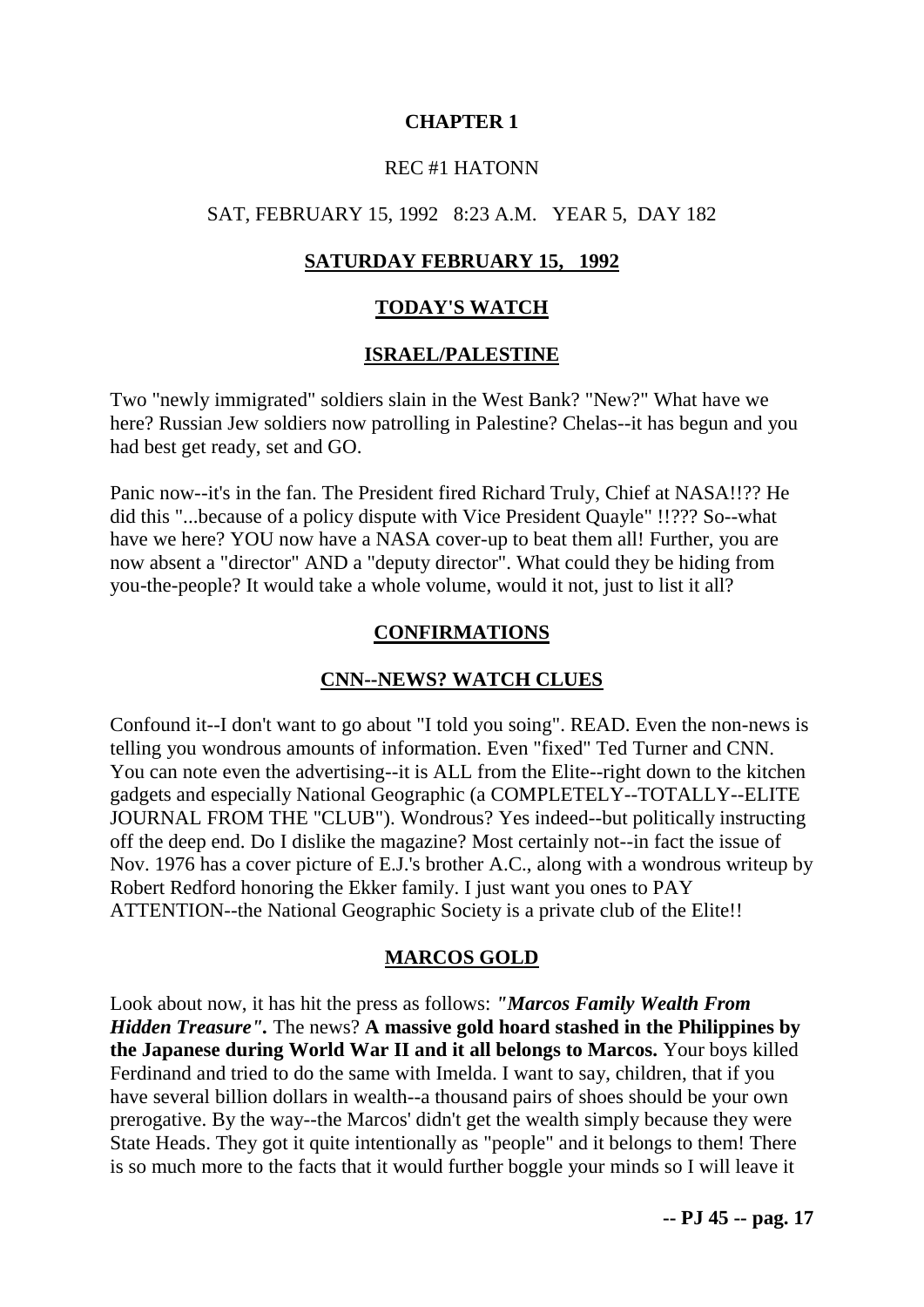lay--but I can promise you that Imelda Marcos is NOT AN ENEMY OF YOU OR GOD. IT IS YOU WHO HAVE YOUR ENEMIES--**CONFUSED!**

#### **GRITZ/DUKE**

I am in receipt of several copies of the Gritz hoopla in the Spotlight. I wrote about it yesterday and I see no need to further beat the issue. You are in the pits of "politics" and it is down and dirty--and the Commander will learn. Bo is NOT a politician (if he were, he would not have my support). He spoke in response to inquiries from what he thought to be a "FRIEND".

George faxed my writing of yesterday to Col. Gritz and before expected I had a response in my hands--in hard copy. I shall share it with you and I believe it will tell the story quite nicely. I urge all of you who are without blame to, by all means, line up with the rocks. This response was not a message intended for publication but I accept the responsibility of publishing it herein and I hope that every reader cuts it out and sends it to SPOTLIGHT--demanding an apology to the Colonel and you-the-people. Your enemies appear as friends and simple letters and conversations are taken out of context and used against you.

You are simply going to have to think out ahead of the dirtmongers who are set to only cause chaos and failure of a saving of your Constitutional Rights.

The following message shows integrity, non-excuses and right out front projection of error. No hedging, no "I won't talk",-- just "I was wrong!" You voters had best consider this most carefully for you have few who present themselves to you with conscience and clarity right out front--as a matter of fact--Duke is one of them. There are many, it is simply that no one listens nor allows of it in print.

The issue stemmed from correspondence which dealt with the Populist Party--who asked Bo to run under their Party banner. I suggest you study the word "Party" for it is a really elusive term. For instance, THIS DAY, in your world, the Zionist-Khazars ("Jews") claimed they are not a "party" but rather, a "religion". They, in turn, referred to the groups of resisters in Palestine as the PLO "party". **Then, in Algeria--the annihilators of Islam (a religion) are referred to by these enemies as the "Islam PARTY". ISLAM IS A RELIGION "DOCTRINE" JUST LIKE SOUTHERN BAPTIST OR METHODIST AND FOLLOW THE TEACHINGS PRIMARILY OF JESUS CHRIST!** It is an integrated religion drawing from what was intended, the best doctrines of both religions--Moslem/Christianity. The intent is to wipe out all Christianity around the globe--hopefully with YOUR help because you are ignorant of the truth of it and the full intent is to keep you from becoming informed differently.

Now as to "judgment"--he who has not "judged" might well stand up and proclaim it and we "shall see" IF - -. Most especially in politics, games of competition and religion--judgment is the "norm" not the "exception"--ALL ONES SEEM TO FORGET TO USE THE TERM "IN MY OPINION" AND/OR "IT SEEMS". THIS IS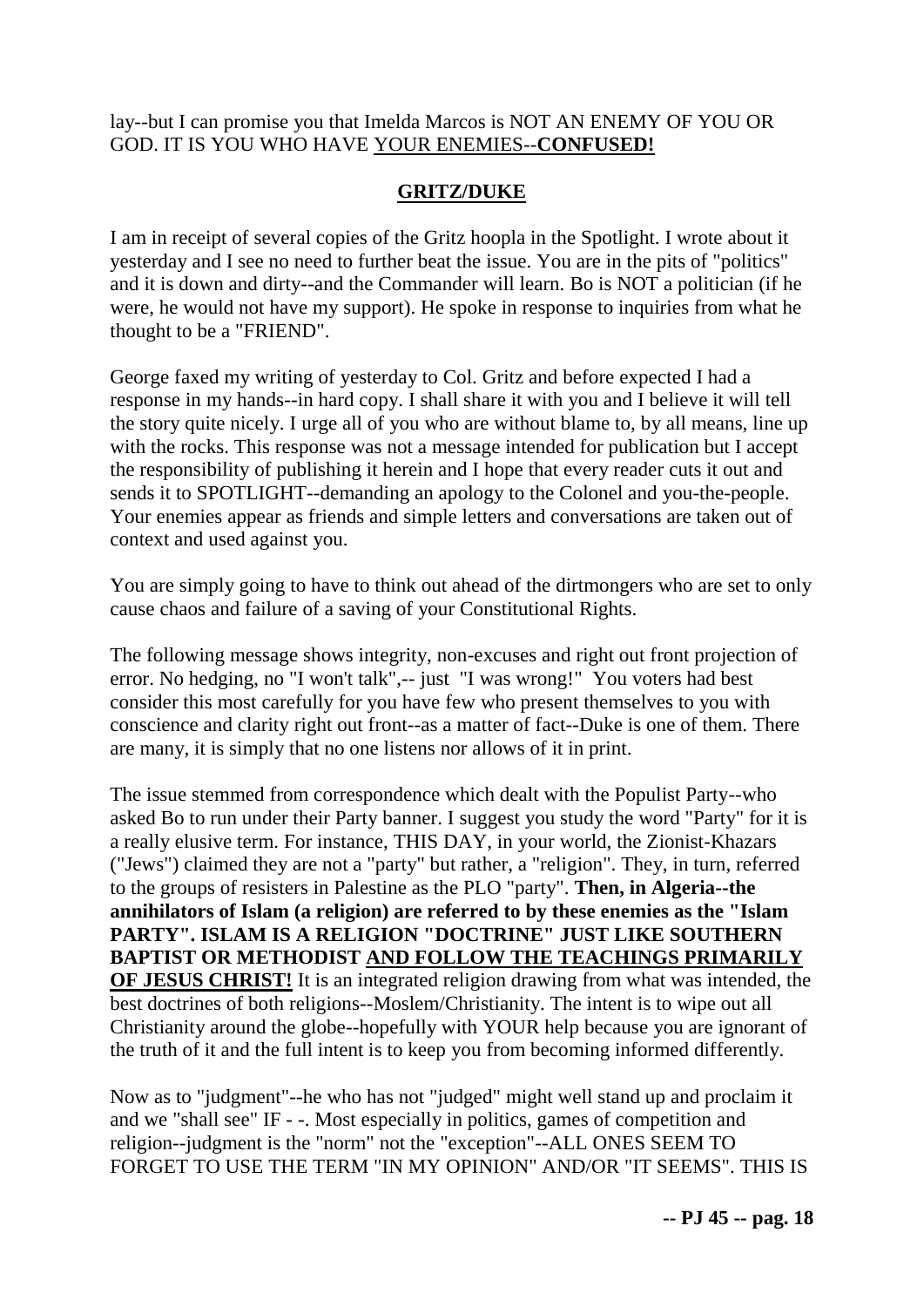#### WHY I CONTINUALLY TELL YOU TO NEVER STATE HATONN'S OPINION--I CAN STATE MY OWN QUITE WELL AND YOUR OPINION OF WHAT MY OPINION MAY BE IS QUITE OFTEN IN TOTAL OPPOSITION TO ALL FACT!

#### **QUOTE FROM NOTE FROM COL.\_ GRITZ TO HATONN**

2-15-92

#### **YOU'RE RIGHT!**

**I rile against those who would judge and then I cast Duke as a loser! That's a JUDGMENT--even tho it is also fact [H:** "Possible fact" would be better in terminology or "it appears to be a fact".] **RE:** *National politics. I made the judgement in a private letter to Carto that he chose to reveal in his SPOTLIGHT. Still a judgment---I'M WRONG!*

#### **BO**

END OF QUOTING.

#### **13th AMENDMENT**

Let me do a little "judgmental" exercise for a minute. How can you believe either man? You can't--you have to listen to every word they say--for Truth will stand the pressure, the testing and the passage of time. As a matter of fact BOTH of these men are dedicated to the salvation of the Constitution which, in itself, has some very poor choices of terms. In the Constitution--as you dig into and research the matter--it specifically speaks of "white" men. At that time neither the Indians (natives), Blacks nor females were treated as anything short of the lowest class of "property" possible. The Indians were not recognized as "human" (although that is the very name by which God labeled them!), the Blacks were considered a poor substitute and were referenced as "all other persons". That is WHAT the Amendments are about--to set things to straight. However, the imbecilic politicians (Judgment) ruined the entire intent by botching all save the first 10 (Bill of Rights). This is not simple observation, this is researched FACT. Well, even I have misspoken as is easy to do in political arenas--the Thirteenth Amendment **WHICH IS NOT REMAINING IN THE WRITTEN DOCUMENTS OFFERED PUBLICLY AND IS SUPPLANTED BY ANOTHER 13TH--IS DISALLOWING ALL ROYALTY, TITLES, ETC., TO SERVE IN THE GOVERNMENT, ETC. THAT MEANS ALL LAWYERS ARE EXCLUDED FROM BEING LAWFULLY ELIGIBLE TO SERVE IN CONGRESS. I SUGGEST YOU GO BACK AND READ ALL ABOUT IT IN THE DETAILED LESSON IN THE JOURNAL COVERING THE SUBJECT. THE CLAIM IS THAT IT WAS NEVER PROPERLY RATIFIED, IT WAS!!! IT WAS SIMPLY "REMOVED" BY THE LAWYERS IN CONGRESS. THERE ARE, HOWEVER, SEVERAL OTHERS WHICH ARE NOT VALID** 

**-- PJ 45 -- pag. 19**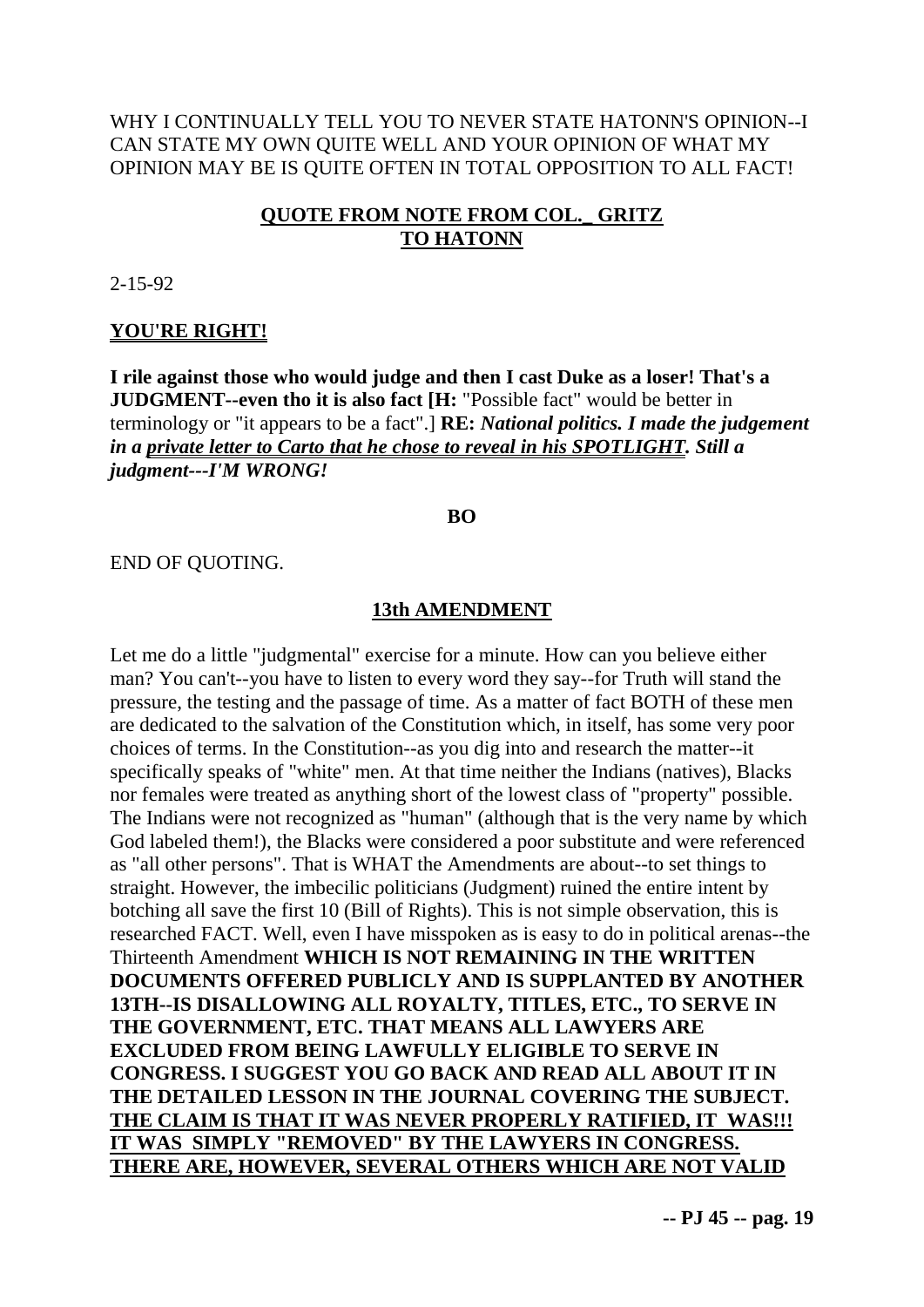**NOR RATIFIED NOR EVEN** *LEGAL***.** If you don't know what is IN your Constitution--how can you know what is your foundation of national government? You have been ravaged, pillaged and plundered--not to mention "raped"--by your deadly enemies.

Moreover, if you fail to support your Constitutional Law Center--you will also forfeit The Court of Last Resort and, brothers, you are THERE!

#### **HANKY PANKY IN AUSTRALIA**

For you who don't believe hanky-panky is going on in Australia--RIGHT NOW, I suggest you read carefully the following, RUN IN ALL NATIONAL NEWSPAPERS ACROSS THE NATION:

#### **AUSTRALIA JOBS**

#### **Up to \$75,000 TAX FREE**

#### **ALL OCCUPATIONS LIVE \* WORK \* PLAY [??] BENEFITS \* HIGHER PAY PAID TRAVEL \* HOUSING**

#### **1-714-583-7115 EXT. C1 OPEN SUNDAY THRU FRIDAY**

Better yet--we know ones at work building the "Master Elite's" safety system! They are allowed to tell NOTHING of the work and secrecy is sworn-to under penalty of death!

I HAVE ONE LAST REMINDER AND THEN WE WILL MOVE RIGHT BACK TO THE CIA.

#### **GOD CARES NOT WHAT A MAN "WAS"! HE SEES WHAT A MAN "IS"!!!** I SUGGEST YOU DO LIKEWISE!

Dharma, we have an all-afternoon meeting so please let us work for a brief while on the JOURNAL. Our load only "seems" impossible to carry--you already have done the "impossible" so why start doubting capabilities now? God never gives more than you can bear--nor ever turns from thee. So be it. Amen.

\* \* \*

#### **CIA AND INTELLIGENCE COMMUNITY by I.M. ANONYMOUS (IMA), 1974 (CONT'D)**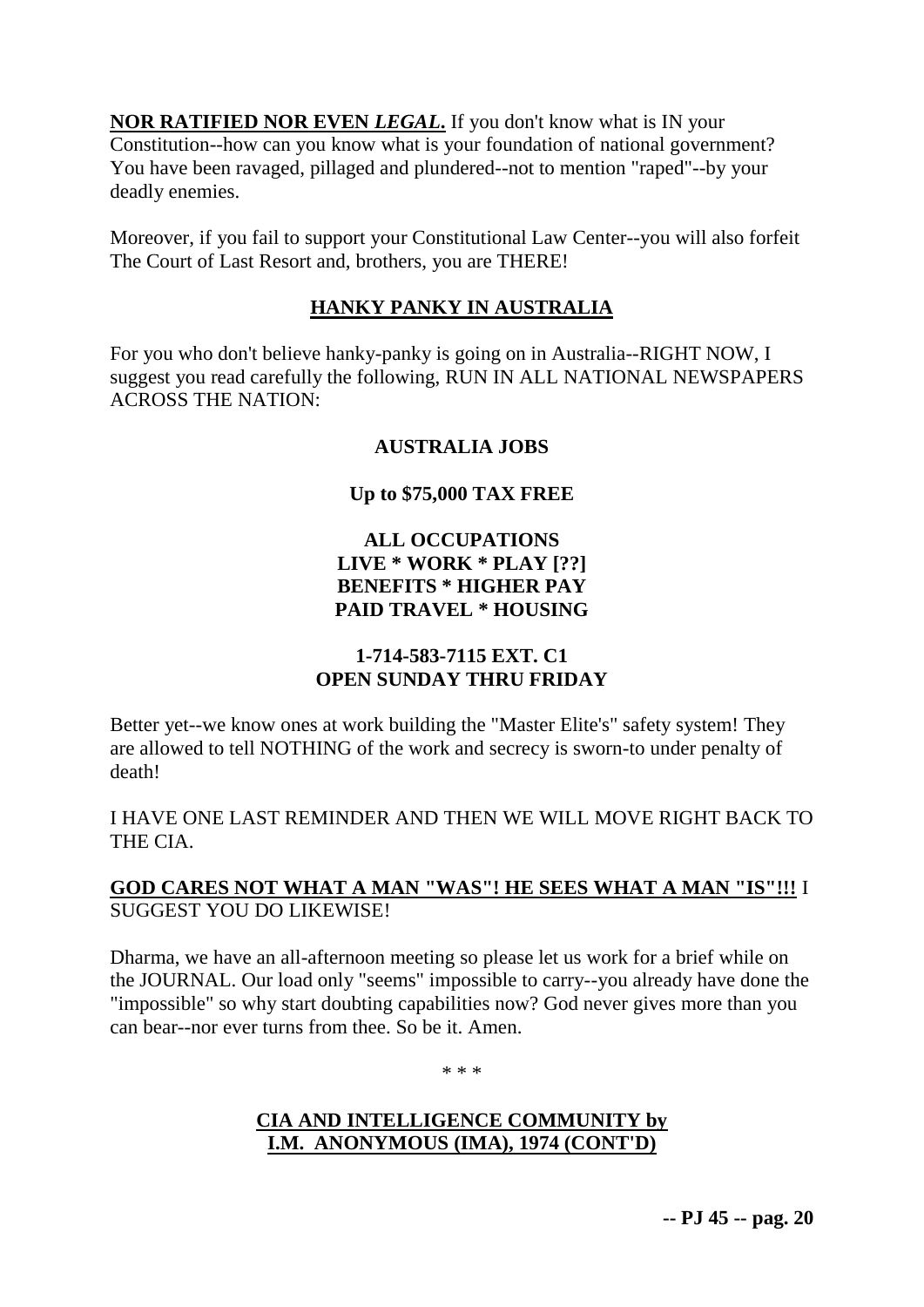#### **DEFENSE INVESTIGATIVE SERVICE**

Under the Fitzhugh recommendations, which were put into effect in 1972, the Assistant Secretary of Defense for Intelligence has overall responsibility for military intelligence. Independent of the Joint Chiefs of Staff and the military services, he is supposed to coordinate and generally supervise the activities of the DIA, the service intelligence agencies, the NSA, the Defense Mapping Agency, and the Defense Investigative agencies which had previously existed in the Army, Navy, and Air Force. The mappers, aided in satellite photograph, chart nearly every inch of the earth's surface. The investigators perform counterintelligence work and look into the backgrounds of Defense Department personnel. In the late 1960's, however, the three units which would later become the Defense Investigative Service devoted much of their time and effort to reporting on domestic dissident and anti-war groups. The Secretary of Defense ordered that this military surveillance of civilians be stopped in early 1971, but there are indications that it is still going on.

#### **STATE DEPARTMENT INTELLIGENCE**

The State Department's Bureau of Intelligence and Research has the smallest budget in the intelligence community--only \$8 million--and it is the only member with no collection capability of its own. It is completely dependent on State Department diplomatic cables and the sources of other community members for the data which its 350 plus employees turn into finished intelligence reports. INR represents State on all the USIB and other inter-agency panels dealing with intelligence. It coordinates within State the departmental position for 40 Committee meetings, and does the Under Secretary's staff work for these meetings. The Director of INR until the end of 1973, Ray S. Cline spent twenty-two years with the CIA before he joined the State Department in 1969. He had risen to be the agency's Deputy Director for Intelligence before losing out in an internal CIA struggle in 1966, when he was sent off to head agency operations in West Germany. Although the German station was (and is) the CIA's largest in the world, Cline was far from the center of power in Washington. However, his absence apparently did not diminish either his bureaucratic skills or his capabilities as an intelligence analyst, and he bolstered INR's position within the community, although the bureau, without any resources of its own, still remains a comparatively minor participant. INR's position within the intelligence community has been upgraded recently (1973-74) because of **HENRY KISSINGER's** assumption of the role of Secretary of State and by his appointment of longtime NSC aide and former CIA officer William Hyland to the post of director.

The FBI, the Atomic Energy Commission, and the Treasury Department--the lesser members of the USIB--are all active participants in the intelligence community although the primary functions of these organizations are unrelated to the collection of foreign intelligence. Nevertheless, the FBI's internal-security duties include protecting the country against foreign espionage attempts, a responsibility considered to be associated with that of the intelligence community. The Atomic Energy Commission has an intelligence division which concerns itself with information about nuclear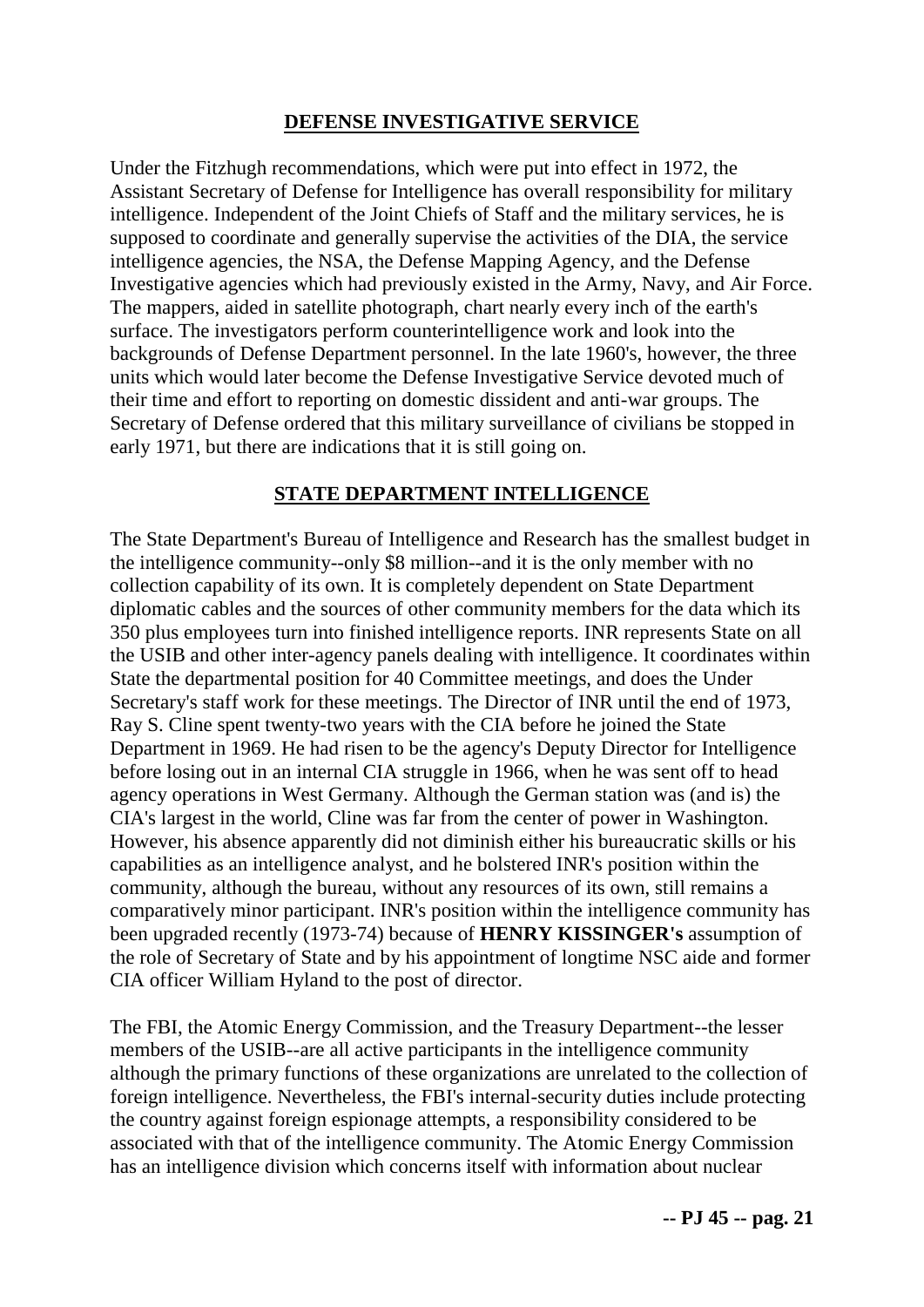developments in foreign countries and maintains technical listening posts around the world (sometimes manned by CIA personnel) to monitor foreign atomic blasts. The Treasury Department's connections with the intelligence community is based primarily in its campaign to halt drugs entering the United States.

\* \* \*

Dharma, allow to close this segment at this point. I wish to interrupt the CIA with the KGB and I guess the subject could be labeled "Spy vs. Spy". We have a newly "liberated" "defector" describing the KGB and, even a bit overdone, it is interesting and very "James Bond". I think it suitable to insert next in the sequence of writing to keep the pace a bit more interesting. The CIA can become quite boring compared to the "Real" thing.

How could you-the-people have been so misled and deceived? EASY--YOU ARE VICTIMS OF THE KING OF DECEIVERS! THESE ONES NEVER HAVE LEFT SIGHT OF THEIR GOAL AND PERSISTENCE PAYS! Defectors? From what to what? Again, terminology will do you in if you don't watch your backsides most carefully.

Thank you for the interruption.

Hatonn to stand-by.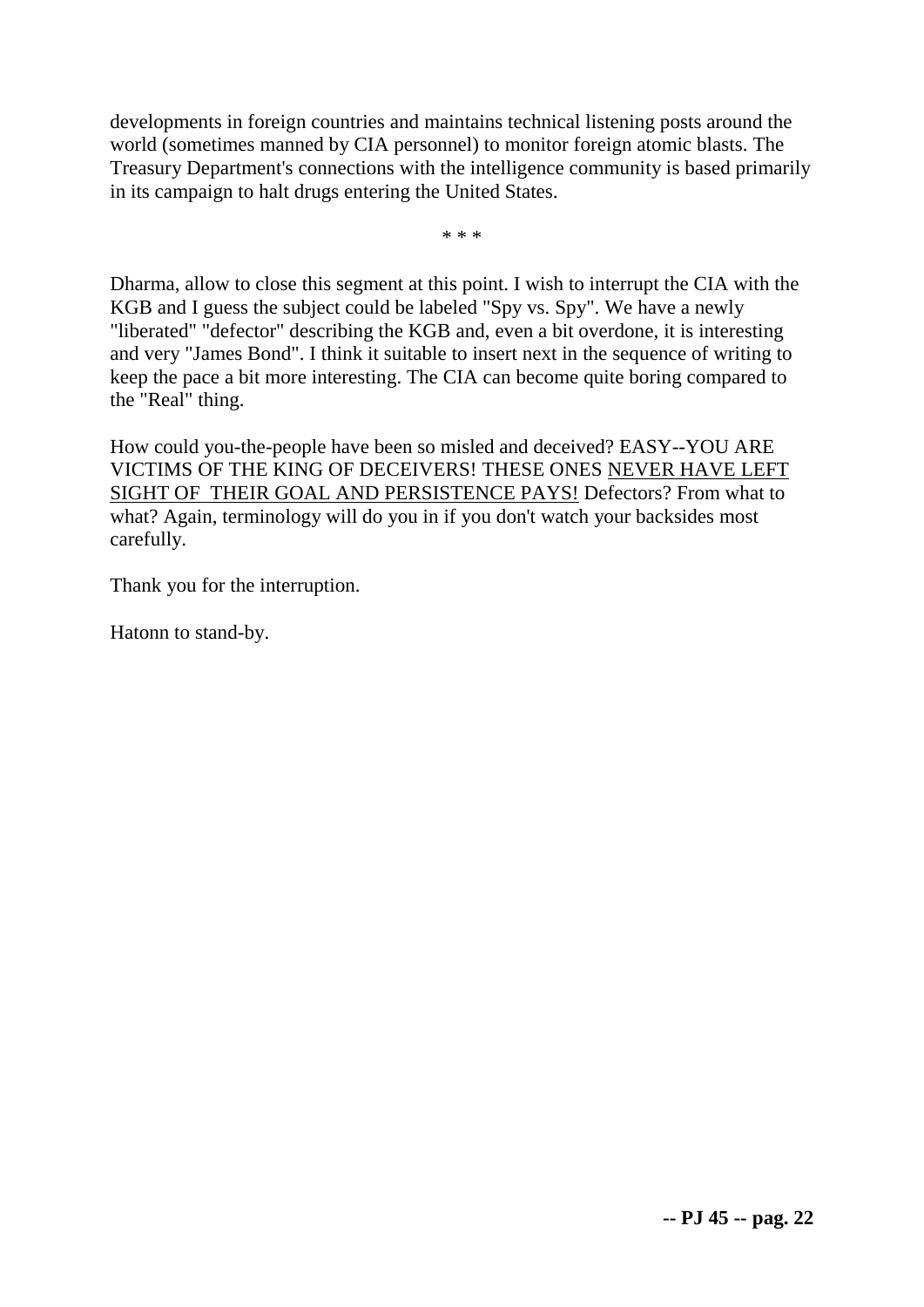#### **CHAPTER 2**

#### REC #2 HATONN

#### SAT, FEB. 15, 1992 10:24 A.M. YEAR 5, DAY 182

#### **SATURDAY, FEBRUARY 15, 1992**

Since this is an interruption in the storyline I feel it only fair and right to tell you that we are going to copy this from the Elite Business paper called the WALL STREET JOURNAL. Please read between the lines most carefully and you will see that you are totally infiltrated right into your very fiber as a nation.

#### **SPY vs. SPY**

#### **A Defector Describes A James Bond Life Inside the Soviet KGB**

**Trying to Disrupt U.S. Policy, He Mailed Phony Threats, Bribed Local Officials. Intense training, Nice Perks.**

#### *Wall Street Journal, Wed., Feb. 12, 1992:*

"You'll be a soldier of the Party," the KGB recruiter told him.

"Mikhail" represented the best and brightest of the Soviet Union. Intelligent and sophisticated, he was hand-picked from a top university and coerced into taking a job he had never coveted: He became an undercover agent for the KGB.

At the Red Banner intelligence school, Mikhail learned the James Bond-like [H: Keep in mind James Bond worked for British Intelligence in His Majesty's Secret Service.] skills of passing secret messages and shaking enemy agents in street chases. Then it was off to Third World assignments such as sending threatening letters to U.S. diplomats and bribing smalltime officials to tattle on the U.S.

But Mikhail sensed his empire rotting months before last August's KGB-aided coup attempt. So he defected to the U.S. "I thought something was wrong with the KGB," says Mikhail, who won't allow use of his full name out of concern for family left behind in Russia. "Reactionary forces were on the rise, and the KGB's role in helping them is hard to overstate."

#### **GHOSTS EXPOSED BY WAVE OF KGB DEFECTORS?**

On a recent day, Mikhail sits in an office at the Central Intelligence Agency in Langley, VA, carefully watched by his CIA guardians as he tells for the first time his story of how a Soviet student was chosen and promoted in a worldwide spy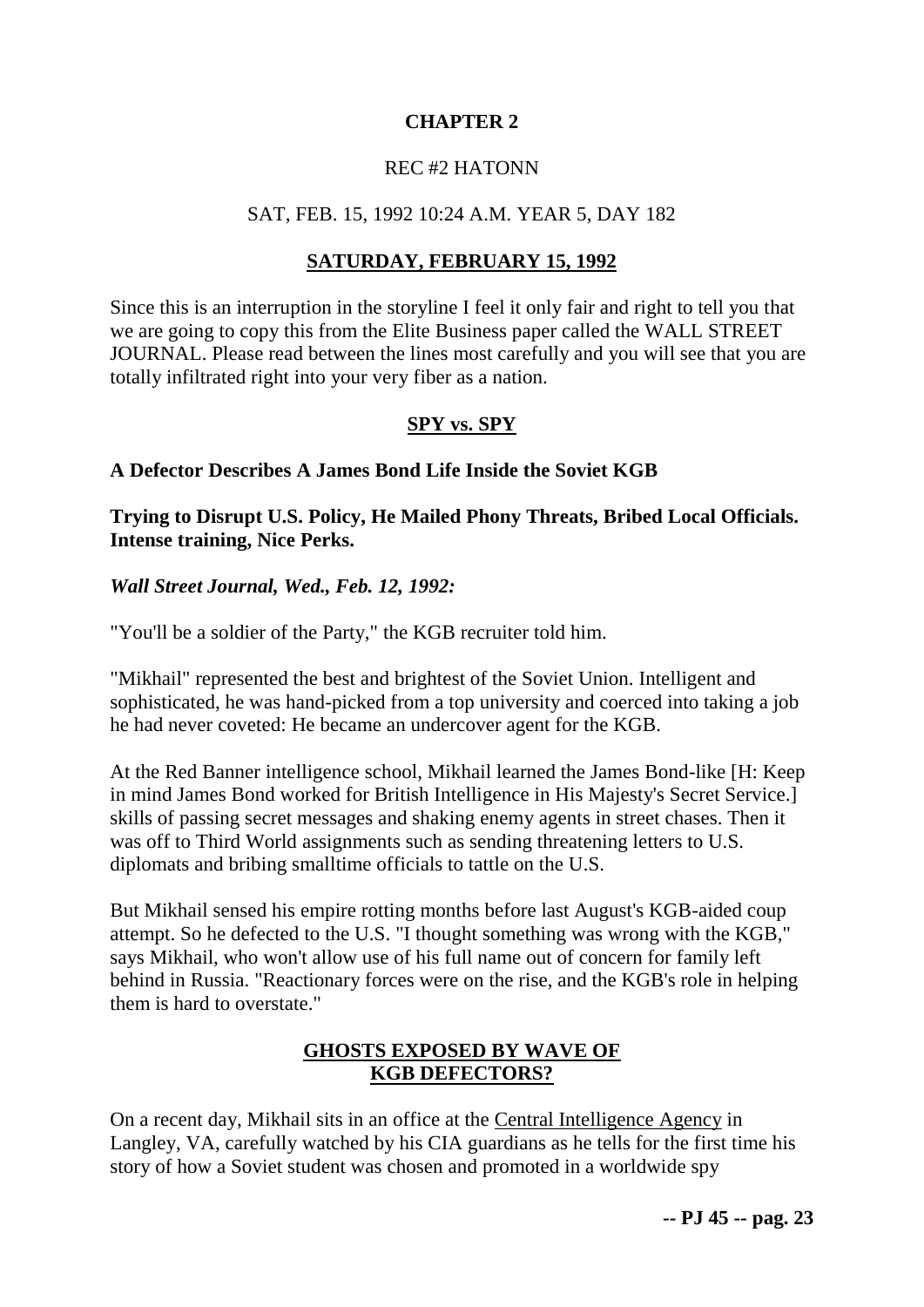apparatusand how some KGB ghosts could return later to haunt the new nation of Russia.

Defectors such as Mikhail are slowly pulling back the cover on the KGB behemoth that was the object of American fear and fascination for four decades. The CIA is benefiting from an unprecedented wave of such defectors. **[H: How enchanting--but what of the fact that there are already more KGB operatives in the CIA than Americans?]**

In the two years since the Berlin Wall fell, the CIA has taken in as many KGB defectors as it had in the previous decade, a U.S. official says. The new defectors are so plentiful and of such high quality **[H: Obviously high quality to become such easy treasonists to their Motherland!** I that the CIA now is getting a bit picky about whom it will accept. "I have the impression there are a great many more people being asked to be recognized as defectors than anybody in Washington wants to recognize as defectors," says Donald Jameson, a former senior CIA official who worked with defectors.

Some of these defectors are paying immediate dividends. Italy, for instance, just broke up a ring of 20 spies who were engaged in industrial espionage, thanks to information provided by a Soviet who defected to the U.S., say Italian officials. The Soviet, Sergei Illarionov, had served in a Soviet consulate in Italy before he began feeding information to the CIA. **[H: By the way, meet me after the reading for I have some nice bridges and National Parks to sell you at great bargain prices.]**

#### **THE ANT SCANDAL**

Defectors' stories are convincing U.S. officials that the KGB was focused intensely over the last decade on efforts to steal technological and scientific secrets. But the defectors' tales also paint a picture of an intelligence service that was declining in overall effectiveness, and one that failed in its decades-long effort to penetrate the CIA with moles. **[H: I also have some State Buildings in Washington which will go at good prices! Penetrate the CIA? Well, rest well, America--they were prevented by the astute action of signing them all up as CIA agents. Isn't this the most dandy story you have read in a long, long time? Who do you suppose the KGB is running for American President?]**

The defectors also provide compelling evidence that the KGB--ironically, the agency that first sensed the need for radical improvement in the Soviet economy--came to oppose reforms far more actively than was commonly realized.

Mikhail provides one startling revelation to buttress that claim. He says the splashiest business scandal to mar Soviet experiments with free-market reforms was nothing but a KGB hoax, carried out to discredit the idea of capitalism.

The scandal involved ANT, a business "cooperative", or private enterprise formed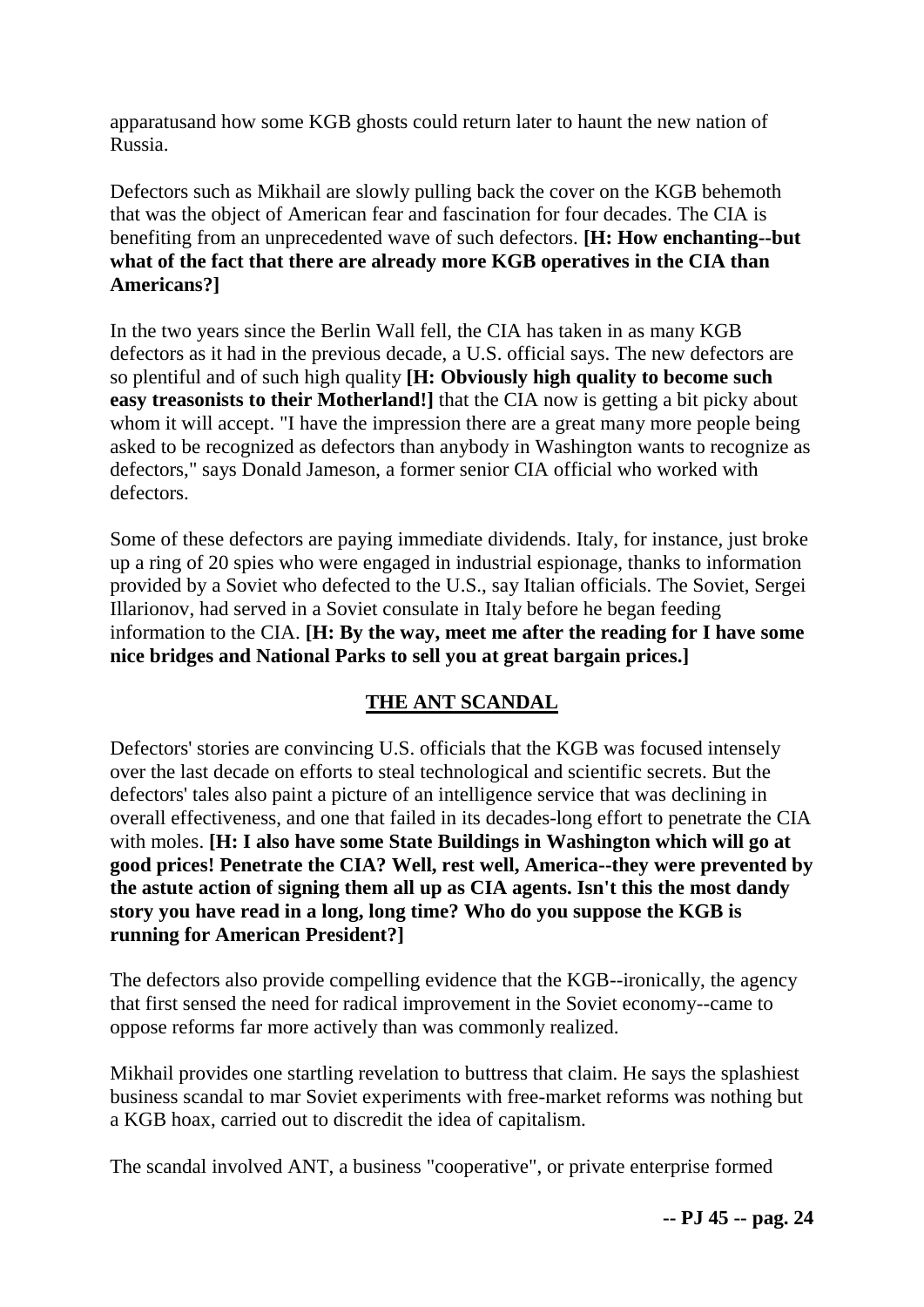with government approval. In early 1990, the KGB announced that its agents had descended on a train at the Black Sea port of Novorossisk and impounded 12 T-72 tanks that ANT was planning to smuggle abroad and sell for millions of dollars. The illicit tank sale was just one of several "dirty" deals planned by ANT, the KGB asserted.

But Mikhail says the whole story of the tank sale and the bust was a KGB "active measure", or covert operation, staged to discredit the mushrooming private business sector. "It was just a big lie to illustrate the proposition that the cooperatives were damaging the society," he says. "Restructuring the economy would kill the system" in which KGB leaders had lived and prospered, Mikhail says.

#### **PERVASIVE CORRUPTION**

It isn't possible to confirm all of Mikhail's account, and to shroud his identity he won't reveal many details of his history. But CIA officials consider him a solid and valuable source of information. **[H: Whew, I was concerned but with the CIA's approval, who can possibly disbelieve a single uttered word--or the presence of such a person at all!** And many of the broad points he makes are corroborated in talks with other departed KGB officers.

For instance, Amin Gadzhiyev, who fled a job in the KGB's internal security directorate and now is an entrepreneur in Florida without ties to the CIA, agrees with Mikhail's accounts of pervasive corruption. **[H: Well I guess so--it could almost be measured as near noticeable against that corruption of Watergate, Kennedy assassinations, drug running, arms dealing and Iran-gate and Oliver North--not to mention the head of the CIA and former head, Bush, or his Chief Advisor, HENRY KISSINGER.]** He (Amin) says KGB officers responsible for transporting precious commodities such as gold and diamonds from the republics to Moscow would skim goods, then cooperate with KGB offiers abroad to launder profits. "Corruption, that was the main problem," he says.

The KGB was an immensely important part of the Soviet system, the equivalent of the CIA and FBI combined, with big chunks of the Pentagon thrown in. It employed roughly half a million people in "directorates", or divisions handling intelligence, counterintelligence, domestic security, protection of borders and electronic eavesdropping.

Mikhail was recruited into the most elite branch of the KGB, the so-called First Chief Directorate. That was the directorate that gathered foreign intelligence and carried on a decades-long spy war with the CIA at outposts around the world.

#### **NOT THE TYPE**

A dark-haired, bespectacled Muscovite in his early 40's, Mikhail doesn't match any of the Hollywood stereotypes of brutish, jowly KGB agents. And in fact, he never applied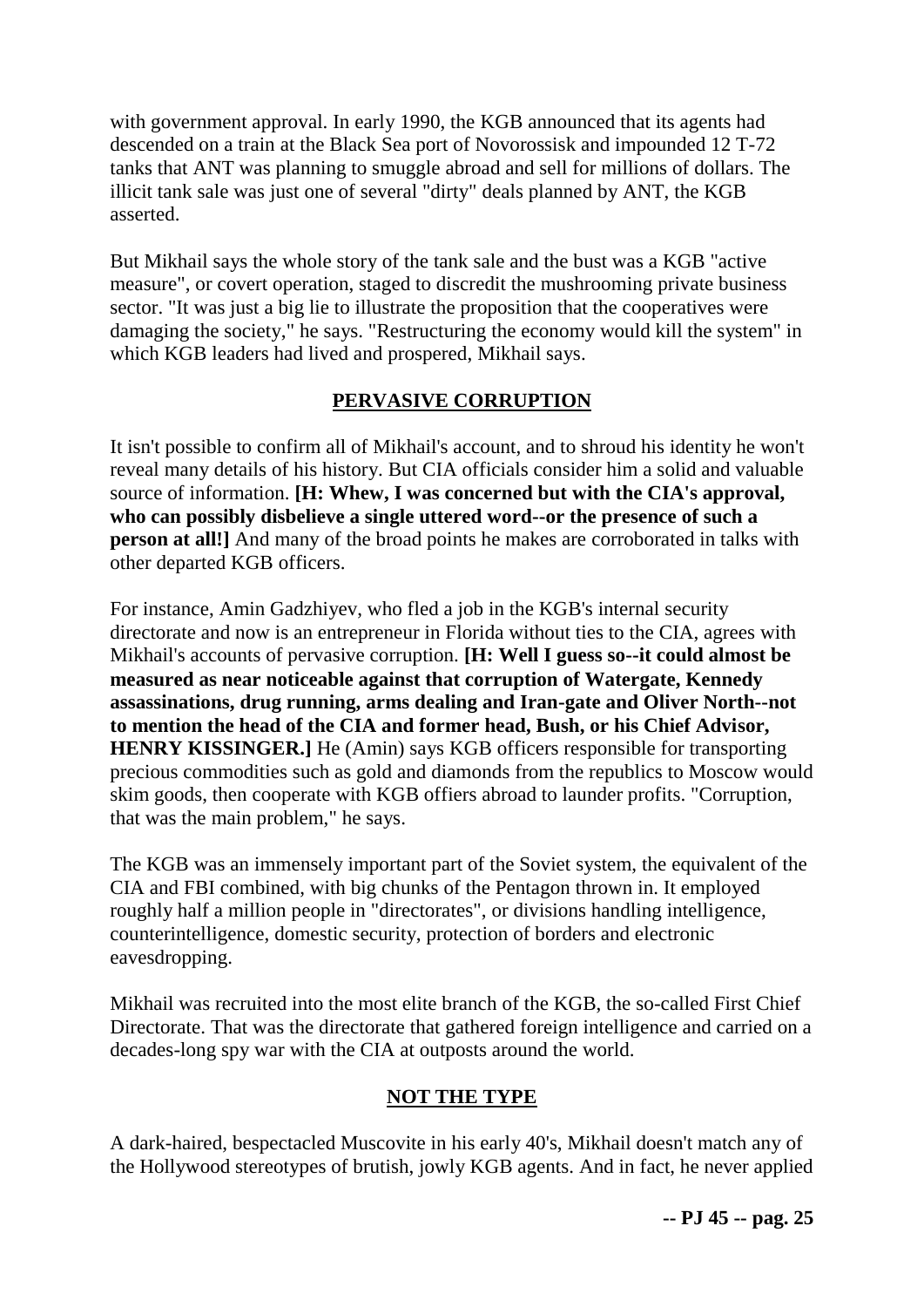for spy work--partly because Soviets such as him had to feign ignorance of the very existence of the First Chief Directorate. "An everyday person was not supposed to know," he says in flawless English.

The KGB came to him. He was in university in Moscow, earning good grades and studying foreign languages and politics, in vague pursuit of a career as a foreign correspondent. A year and a half before graduation, he was summoned to the office of a college personnel officer.

The college official was, in fact, an undercover KGB recruiter. He gently disabused Mikhail of his thoughts of journalism, finally saying the army might be the only place Mikhail could properly use his language skills. When Mikhail blanched, the recruiter jumped. He said there was an alternative, the KGB. Mikhail could go to remote Sakhalin Island [H: Yes, this does get worse and worse, doesn't it?] in the army, or have a shot at serving in the U.S. for the KGB, the recruiter said.

"It appeared I had no choice," says Mikhail, who was surprised at the pressure. He was a lackluster Communist, a member of the Komosol youth organization but not very active in it. Down deep, "I didn't believe in the system," he says. But his KGB bosses seemed more interested in competence than ideology--and Mikhail thinks, may have wanted a little cynicism in their agents.

#### **THE RED BANNER INSTITUTE**

He signed an oath never to reveal the contents of his conversation with the recruiter, and the KGB began a year of psychical exams and thorough background checks. Any record of contacts or correspondence with foreigners, even from the Soviet bloc in Eastern Europe, would have disqualified him.

And though Mikhail felt trapped into joining the KGB, he soon found it was a gilded cage. KGB officers got pay and benefits most Soviets could only envy. "It was considered to be a good offer, one of the best of the time," he says. "It was considered something very desirable."

After graduation from college, Mikhail was sent to the Red Banner Institute, a KGB training school on the outskirts of Moscow. There he learned the practical aspects of spycraft: recruitment of agents, letter drops, detection of surveillance.

In one particularly intense phase of the training, intelligence recruits from the Seventh Directorate, the KGB division that handles surveillance of people inside the Soviet Union, were told to follow them. The would-be spies were told to shake their followers, and the would-be trackers were ordered to stick with their targets. "It was a very, very serious game, this surveillance and counter-surveillance," Mikhail says. Both the cat and mouse knew their grades "could affect their careers", he says.

#### **OBSESSION: AMERICA**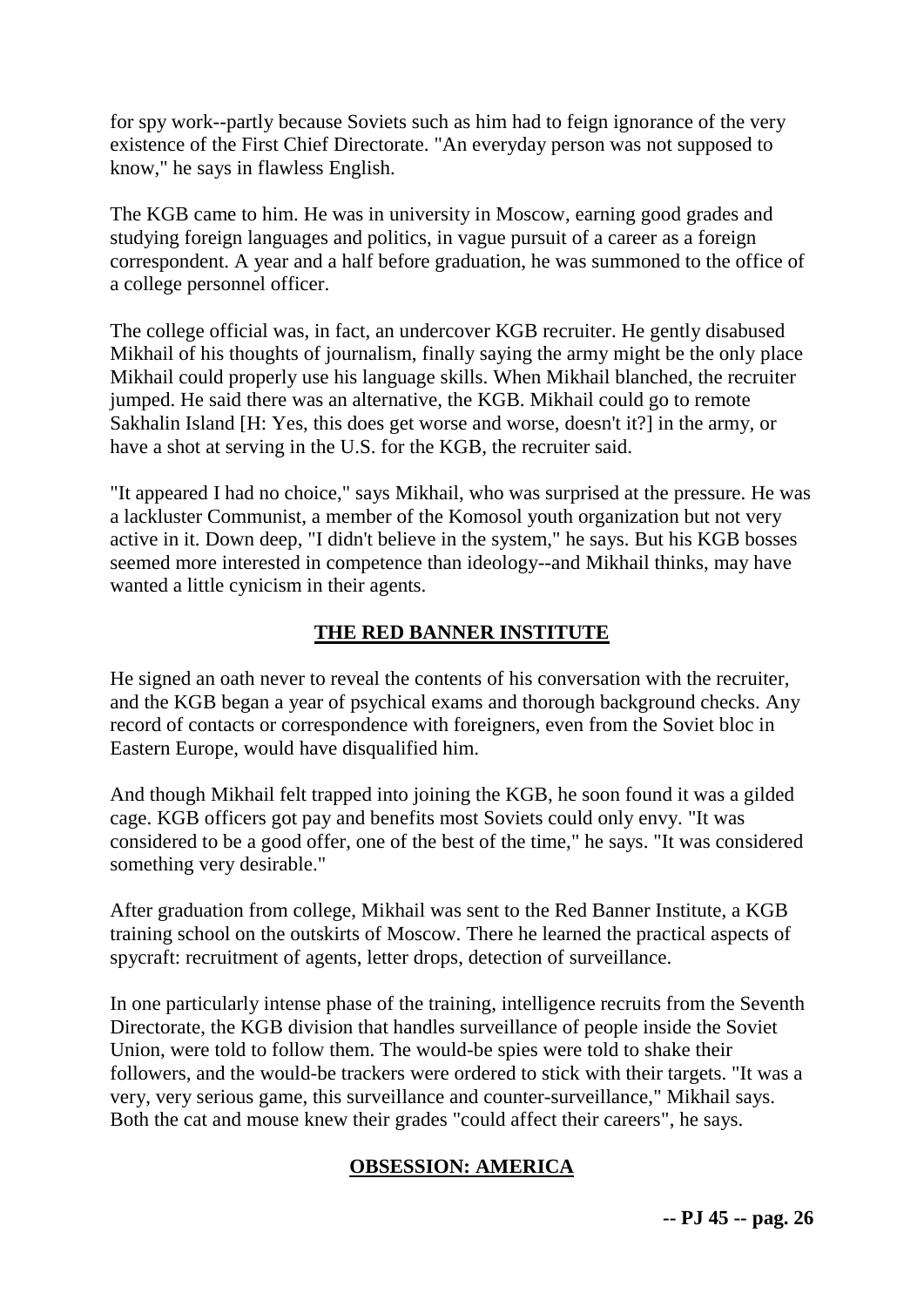Mikhail also was indoctrinated into the KGB's view of its mission in the world. The agency's obsession was the U.S. Even in Third World posts, Mikhail says, agents spent their time searching for local officials who might pass on tidbits they had acquired from their contacts with the U.S. "There is no way for me to over-emphasize the importance of the KGB battling the CIA in those years," he says. "The whole life of the service was directed toward this end--on harming the U.S., checking its policy, getting information on it, penetrating its structure or discrediting it." The U.S., in fact, was known inside the KGB as GP, Russian intitials for Main Enemy, he says. (China, the next-biggest concern, was known as GP2.) **[H: That one statement should be worth the entire reading of the document, little sleepy-heads! Shudder? Some of you should be quite terrified for JUST WHO IS RECOGNIZED AS A NATION-- THE NICE LITTLE CITIZENS WHO WORK AND SHARE PAIN AND PROBLEMS--OR THE GOVERNMENT STRUCTURE AND MILITARY ELEMENTS WHO RULE A NATION? THIS IS QUITE HEARTENING NEWS FOR ONES OF MY CREW BECAUSE THEY JUST DROPPED** *OFF THE ENEMY'S LIST OF "GETCHA"!*

From the Red Banner Institute, Mikhail was sent to a desk job in the Moscow headquarters. Then, using his knowledge of English and an Oriental language, he began a series of overseas posts, working undercover in Soviet embassies in what he calls "capitalist countries of the Third World". In the Soviet view, he says, even Iraq with its centrally controlled economy fit into that category of "capitalist" countries.

In some embassies, he says, as many as half the Soviet diplomats actually worked for the KGB. Jobs with Aeroflot, the Soviet airline, traditionally were used as covers for the GRU, the Soviet military intelligence organization, he says.

Above all, Mikhail says, he worked at scraping together snippets of information about U.S. foreign policy. "It was considered to be tough to recruit Americans," Mikhail says, and he never succeeded in doing so. "Those cases were considered to be rare world-wide. **[H: Good grief! I can hardly stomach going on with this outright insulting drivel. The Americans are the easiest bunch of traitors to sign-up of any national group on the globe. You can even get Americans to go to Australia and work underground for years on end without fear of disclosure. When a nation loses its morality--there is no basis of measuring such. The CIA IS (IS--IS) THE KGB/MOSSAD AND MOST OF ALL BRITISH INTELLIGENCE!]**

Dharma, it is time to break for the meeting. Hatonn to standby.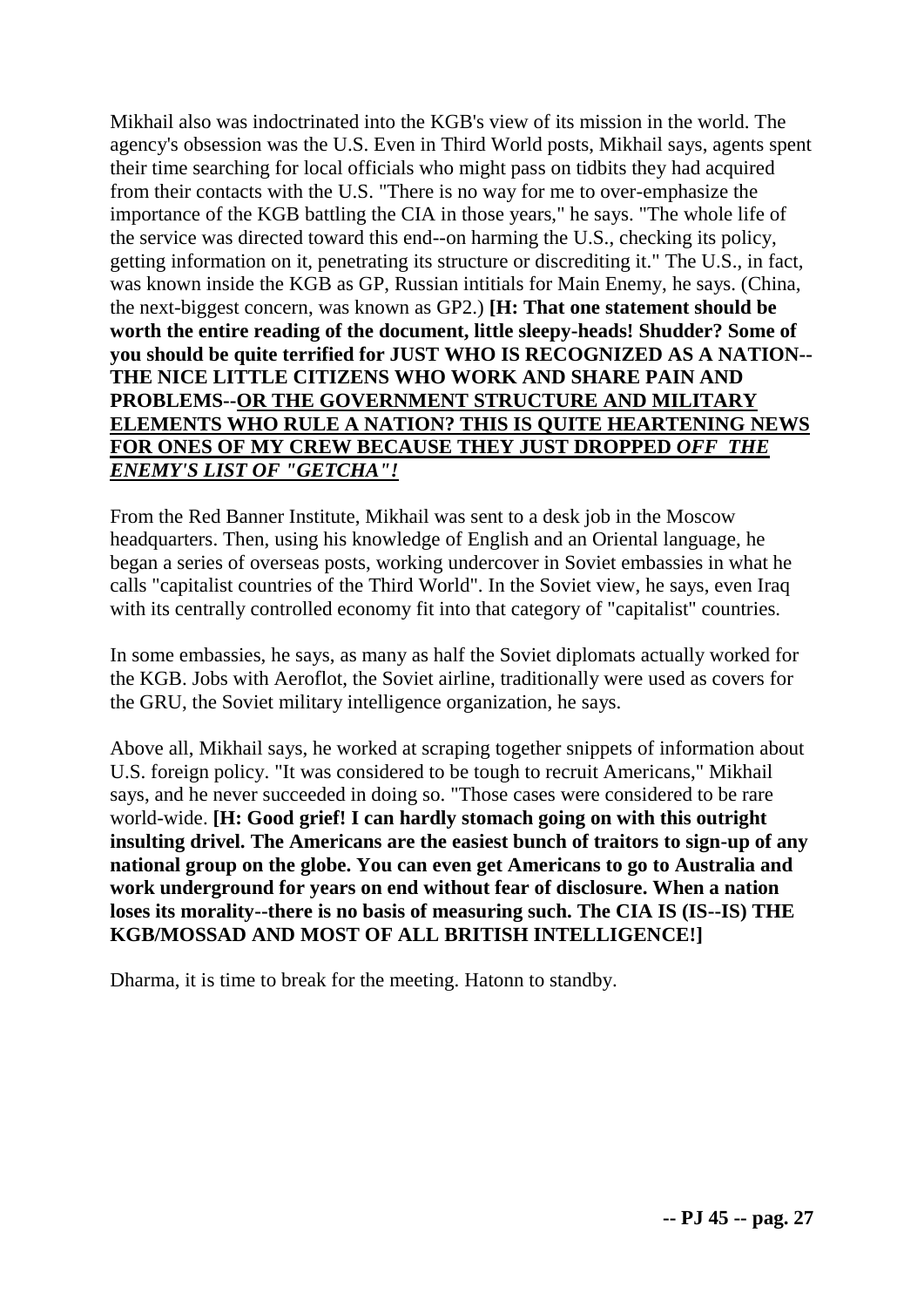#### **CHAPTER 3**

#### REC #1 HATONN

#### WED., FEB. 19, 1992 9:14 A.M. YEAR 5, DAY 186

#### **WEDNESDAY, FEBRUARY 19, 1992**

#### **TODAY'S WATCH**

#### **ISRAEL/LEBANON**

**Please do not take the immediate situation lightly wherein Israel is deliberately taking out leaders of the opposition along with women and children. This war is INTENDED TO ESCALATE into widespread encounter along with happenings in the U.S. Government election campaigns. If it continues to look bad for the controller in the U.S. it will become "nuclear". HOWEVER, IF YOU ARE TO RECLAIM YOUR GOVERNMENT AND SALVAGE YOUR PLANET-- YOU MUST PRESS AHEAD AGAINST THIS MASSIVE CONSPIRACY.**

#### **NEW HAMPSHIRE PRIMARIES**

You have a chance if you latch onto it like glue. It is shown that "the people" are desiring change with the support of Buchanan and YOU CAN SWEEP THE NATION IF YOU PAY ATTENTION RIGHT NOW TO THAT WHICH IS SET IN MOTION. As a matter of fact, chelas--even Jerry Brown of California has the right idea for turning things around.

So what of Gritz? Do I abandon Gritz? NO, NO AND NO. LOOK AT YOUR OPPORTUNITIES HEREIN! The POINT of this maneuver is to get more than one dedicated worker into the slots--not just one to stand alone against a fixed and bribed Congress. Each candidate, including Gritz, will have some flaws in intent and areas yet to be uncovered for them in the revealing of the lies and criminals in office NOW. I remind you--to not be distracted--Bush plans on a secure position, beyond Criminal indictment on past actions, in the United Nations. He knows he will fall if elected to the Presidency. He shouts he will no longer be "kinder and gentler to Buchanan but will show him who is who!" I believe his words to be. This is such a psychological victory for Buchanan in the political arena beyond your hopes. HOWEVER--IT ALSO SPEEDS UP THE NECESSARY EMERGENCIES, WARS, ETC., WITH WHICH TO MAINTAIN POWER. IT HAS TO COME, CHILDREN, SO DO NOT BE INTIMIDATED FOR YOU KNOW YOUR FREEDOM AND PROSPERITY ARE LOST IF YOU CHANGE NOT.

I am petitioned again and again this day as to "Well, what do we do now?" Note that no Independent candidate was even mentioned in all the ravings of the press, etc. If anyone can WIN the election other than through "fluke" it is Buchanan. Moreover, he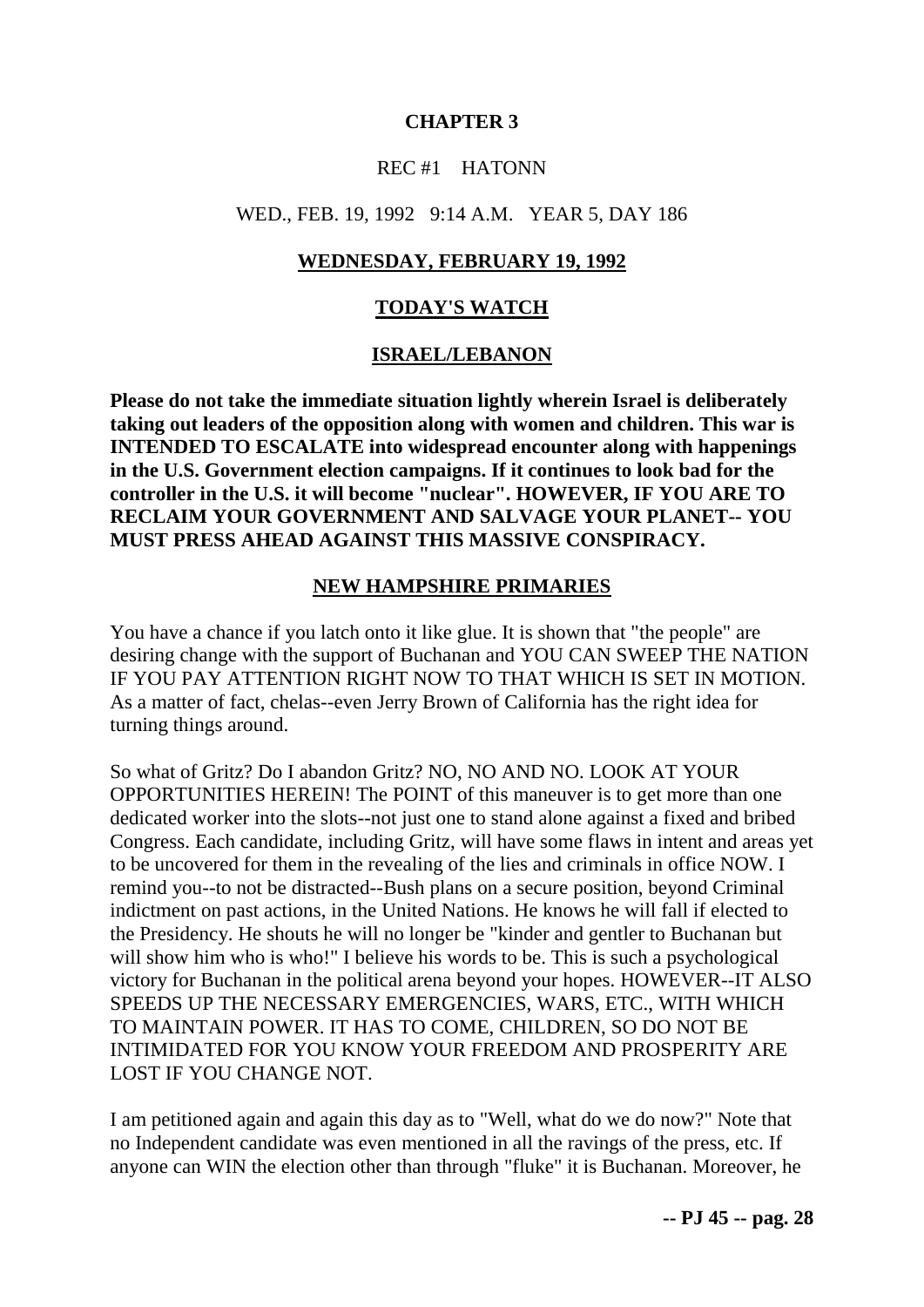knows the running of politics and our beloved friend "Bo" is NOT A POLITICIAN. BUT--CAN ANYONE OUT THERE SEE THE WONDROUS MERIT IN A TEAM SUCH AS BUCHANAN/GRITZ?? No, I have not spoken about this with Commander Gritz. But if his intent is where his mouth is-- HE HAS VOWED TO SERVE WHERE HE CAN AND ANY WAY HE CAN MAKE THE MOST IMPACT. **How many of you realize that the Vice Presidency rather automatically takes over the "SPACE PROGRAM"? Can you not see how strong your government can be if you would have a coalition of these outstanding idealists and practical functional leaders in office--ALL! RIGHT IN THE TOP ADMINISTRATION SLOTS!! Ones like Perot, and Brown, and other patriots could then be brought in to strengthen the fiber of the leadership and THEN YOU CAN TURN YOUR NATION ABOUT.**

Will it be in time to save the masses of people destined under the iron fist from depopulation and poverty? No, for the Conspirators PLAN is already speeded up in order to insure their destruction against millions of "victims". But--they would be required to back off from America to a great extent or have total destruction--along with themselves also. If you do not do it NOW--you will NEVER BE ABLE TO GET IT DONE IN THE NEXT GENERATIONS IMMEDIATELY TO COME--FOR THE PLAN IS IN OPERATION ALREADY--YOU JUST DIDN'T NOTICE.

So, what would "I" do? I abhor your politics and shudder at the very inquiry, but you are stuck with this system until such time as you can reclaim your rightful place under the protection of your Constitution and clean up your Judicial system and sweep the vermin from the nests of incestuous treason. I would push a massive support network for the frontrunner who runs on a massive cleaning of the system. At this juncture it is Buchanan. His flaws and misunderstandings can be rectified for his intent is proper in spite of the massive assault against him. Then, I would begin two campaigns--get Gritz KNOWN everywhere about the place--support him to the point of allowing him to be THE BEST KNOWN WARRIOR IN THE MILITARY ARENA SO THAT THE DIRT CAN BE CLEANED FROM THE CARPETS OF THE INTELLIGENCE SERVICES AND MILITARY CONSPIRACIES. IN THE SAME PUSH I WOULD *DEMAND* A MEETING OF THESE TWO FINE MEN AND PERHAPS OTHERS-- BUT MAKE A SINGULAR THRUST SO AS NOT TO DISTORT PURPOSE. DEMAND THAT A **"TEAM"** BE ELECTED AND NOT SOME POLITICAL BROTHER IN "DEBT" FOR SERVICE. AMERICA, YOU CAN DO IT IF YOU WANT TO--THE PATH HAS BEEN SHOWN--BUT YOU MUST WALK IT.

If you voters remain divided and set in cement--you will only allow the election of the very enemy himself--again. You see, the conspirators of the U.N. NEED PUPPETS IN THE U.S. GOVERNMENT TO PULL OFF THE REMAINDER OF THE FULL PLAN.

Look what a fine opportunity to place a person such as Perot into a slot of REAL OPPORTUNITY TO SERVE IN A POSITION WHICH IS FAR MORE IMPORTANT THAN THE PRESIDENCY--INTO THE POSITION OF REVAMPING YOUR INDUSTRIAL SYSTEMS.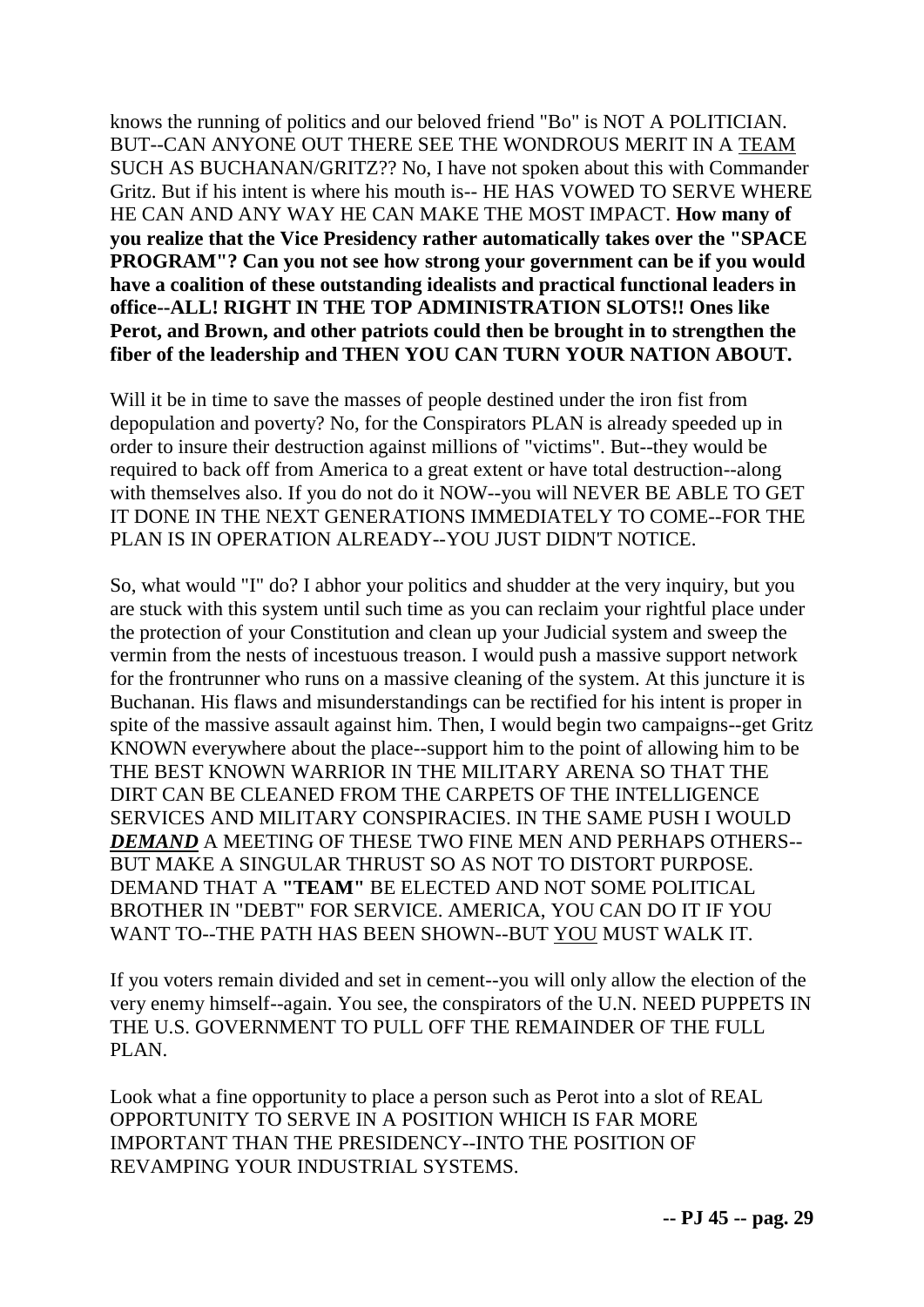WHAT OF IACOCCA? SPARE ME, CHELAS. You herein have a man who raises such horrendous claims against Japan and goes forth and shouts "Buy American" and then places his full revival on an automobile which is totally built in Canada. Well, he can smile, and does so, and says with a grin, "...well, you know, I could do that because Canada is part of the Americas." Are you not filled to overflow with this LIE!? THE FULL THRUST IS TO TURN BROTHER AGAINST BROTHER-- AMERICAN OF ANY LINEAGE AGAINST THE JAPANESE AMERICAN--a rerun of World War II. Can you not see what is being done to you as a nation?

Forget where Truth comes from at this point--just, for goodness sakes, see and hear the Truth and the rest will take care of itself. Ultimately you will come again under God as a nation or you shall move into the destruction of the nation. This, I can promise you!

You must, further, take the steps in the sequence presented unto you--as they come. Without a change in government, all the other plans at hand fall to the wayside. If the Constitution is overridden and set aside for any reason, the government automatically becomes puppet-master without ability to return to Constitutional foundation. In that event, there can be no service through the Law Center, the industrial growth, agriculture through advanced methods and thus and so. You will be totally stuck in that which is thrust upon you--WHILE YOUR CITIZENS ARE EXTERMINATED THROUGH DISEASE AND FAMINE.

It is time to set aside all political bigotry along party lines and get in line for ONE THING--getting someone who at least claims to be on your team. If you do this and set it properly--HE WILL HAVE TO SERVE YOU PROPERLY FOR YOU CAN AGAIN TAKE CONTROL OF YOUR DESTINY. Neither must you ask only ONE MAN to do it all--for in this system of spider webs--he cannot. You also need a team that, quite frankly, if one is pulled down, you have another to fill the vacancy. Many of the most wondrous of leaders have no notion about God and that which awaits you as the prophecies of God are fulfilled.

#### **JOSHUA AND HATONN**

I was asked, just this day, if I were by any chance the tall being who came and walked and worked with Joshua. Indeed. I was presented with a "sword" according to your books--It was not a sword, it was the staff of life! I will further give you a bit of humor for your daily meditation--I told him to pull down the wall of Jericho through harmonic vibrations and one of the truisms which has remained is THAT THEY FELL IN A HEAP. You are going to find it most difficult to deny me for very much longer, chelas--for indeed, I have been around for a very long time in your counting! So be it.

#### **A BIT ON BANKING**

How many of you are aware that TODAY there is absolute chaos and horror in Citibank? They have to come up with about a **BILLION AND A HALF DOLLARS**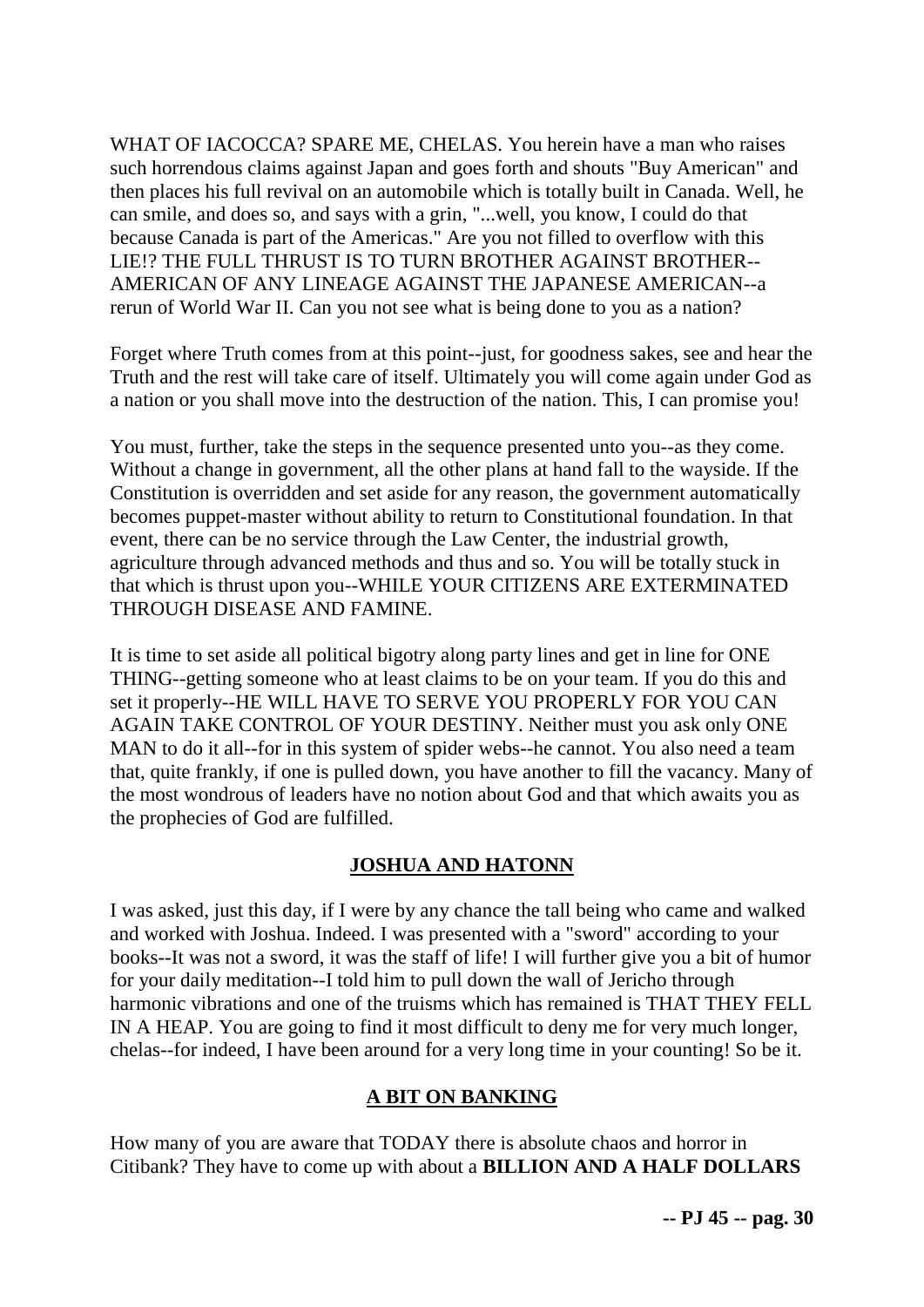#### **WITHIN THESE IMMEDIATE FEW DAYS OR, OR - - -! THEY DO NOT HAVE IT!!! ANY OF YOU WITH MONEY IN CITIBANK-I SUGGEST YOU GET IT OUT--LAST WEEK!**

#### **ADL--OWNS "STERLING NATIONAL BANK"**

Remember--the Anti-Defamation League (ADL), a recognized tool of Zionism, is a "British Intelligence Operation". It is also integrated within the organized crime cohorts of National Crime Syndicate boss Meyer Lansky. This is WELL DOCUMENTED as are its ties to the international drug cartel. The ADL is still widely thought to be a legitimate civil rights organization "combatting anti-Semitism" group. That is pure fraud and you had best know it.

You must realize that one of the oldest and strongest ties between the ADL and the National Crime Syndicate centers around one of the mob's favorite New York City banks, the Sterling National Bank. The biggy is in New York City (center for Zionism)--Sterling National. It was founded in 1929 by one of Meyer Lansky's closest syndicate associates, Frank Erickson. Erickson was one of Lansky's chief money handlers. After the November 1926 murder of Arnold Rothstein, the predecessor to Lansky as the "brains" of the Jewish mob, Lansky personally arranged for Erickson to take over the management of the syndicate's nationwide bookmaking operations. Erickson was Lansky's money handler in several major business ventures, including Lansky's hidden ownership of racetracks in Florida and casinos in Nevada, according to Lansky biographer Hank Messick.

Sterling National Bank was also the syndicate's "factor" bank in the New York City garment center--doling out high-interest short-term loans to enable the thousands of small clothing manufacturers to purchase raw materials. The loans were collateralized by the garment companies' Accounts Receivable. It as a quasi-legal form of loan sharking--enforced with Syndicate muscle. Erickson's relationship to Meyer Lansky gave Sterling National virtually unchallenged control over the garment center.

To shorten this story, just KNOW that Sterling National Bank is the ADL's bank! ADL financial records on file with the Internal Revenue Service, up through 1976, show that Sterling National Bank and Standard Financial Corporation were the only outside institutions in which the ADL made any investments (with an exception when they invested \$5,000 in the American Bank and Trust Company, **headed by ADL National Commissioner and one-time B'nai B'rith international president Philip Klutznick). They never allowed such a slip to occur again.**

Worse, there is no major effort to keep the ties to the Crime Syndicate hidden. The point is, you see, confuse the issues which in turn hide the operations. They launder massive amounts of drug money for the ADL. Even inside looting was and is prevalent and public legal accusations come and go of looting and "laundering" ADL money.

One such case revolves around Marvin Tallerman who could outdo Keating, Boesky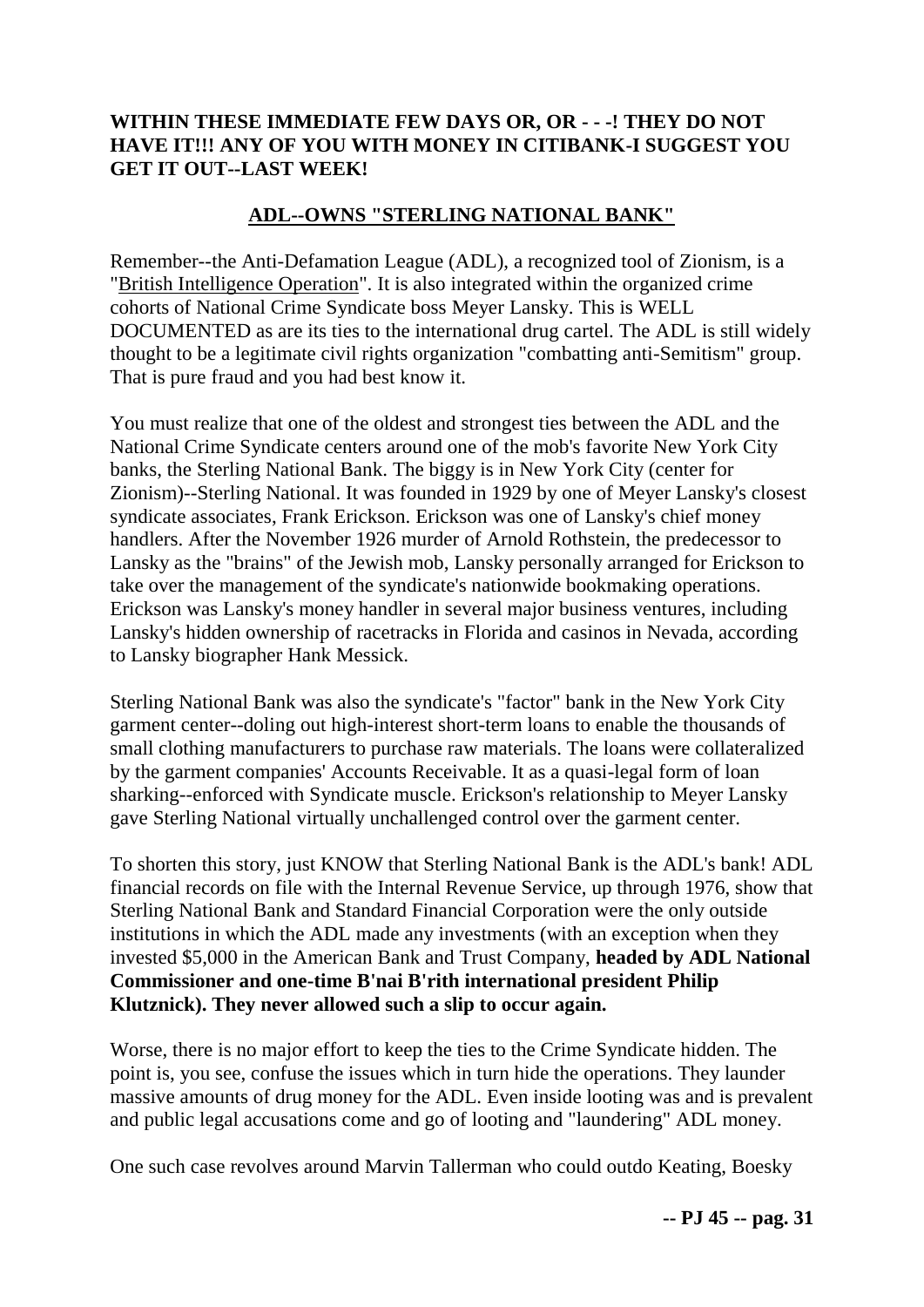and Milken all lumped together. In one operation he simply converted \$880,000 of his company's assets into a letter of credit which was issued to a dummy company in New Jersey which HE OWNED. This was then funnelled off into accounts off-shore in Panama and Switzerland. Tallerman did this over and over and finally defaulted on some known loans and was able to make off with all the hidden funds in cash. He nicely and loyally named buddies as co-conspirators. ISN'T IT TIME FOR A HOUSECLEANING, AMERICA? WORLD?

#### **AMERICA WEST BOOK CATALOGS**

I have requested that America West, in making their catalogs available unto you readers, do me a favor. I asked that no other material, other than that which I offer and approve, be listed in the catalog of Phoenix publications carried by America West. I herein now ask that John Coleman's book be featured in both catalogs--NUMBER ONE IN THE PHOENIX LISTINGS. *IT IS THAT IMPORTANT FROM A STANDPOINT OF UNDERSTANDING YOUR ENEMY IN THE CATEGORY OF WORLD DOMINATION.* WE WILL CONTINUE WITH THE UNCOVERING OF THE INTELLIGENCE COMMUNITY IN YOUR NATION CALLED THE CIA-- BUT I CONSIDER, FROM EARTH FUNCTIONING STANDPOINT, COLEMAN'S BOOK TO BE THE MOST IMPORTANT "HUMAN" INPUT YOU WILL EVER HAVE. *YOU MUST KNOW YOUR ENEMY BY WHATEVER NAME HE MAY BE CURRENTLY CALLING HIMSELF.* IT IS NOT THE ONLY BOOK--IT IS ONLY THE "FIRST". LET US GET PAST THIS UNCOVERING AND RECOGNIZE THE ENEMY AND THEN WE CAN GET ON WITH THE WONDROUS EXPE-RIENCES AWAITING YOU AS YOU INTEGRATE WITH THE COSMOS AND YOUR COSMIC BRETHREN! *KNOW THAT WITH GOD--ALL IS NOT ONLY POSSIBLE BUT MUST COME TO PASS!*

Dharma, several days ago we had almost finished an article regarding the KGB. We had such a wondrous time seeing through the glass clearly that which is most clouded. I am sorry to have had the interruption but we have had several of the most overfilled days imaginable since we began the writing. We have to walk and work one day at a time for we, too, are bound by our physical counterparts.

I have had several group and semi-private meetings lately--I would ask you who gather in groups to discuss and share material and opinions about the areas of our readership--ask about getting such tapes. We will have a phone speaker "gathering" on Saturday of this week. I have pages of questions--all reflective of all of you. We do not have "professional" shows and tells--we get right to business and hopefully I can respond and "caution" in those sessions.

I must write the JOURNALS in a sequence most fitting but I know your eagerness to see and hear regarding that which is covered in the JOURNALS but you don't get to fully understand. I am not allowing ones off their responsibility of homework with the books--I cannot cause informed readers who work at this every moment available--to be bogged by personal and intentional delays of our work. No one has to believe a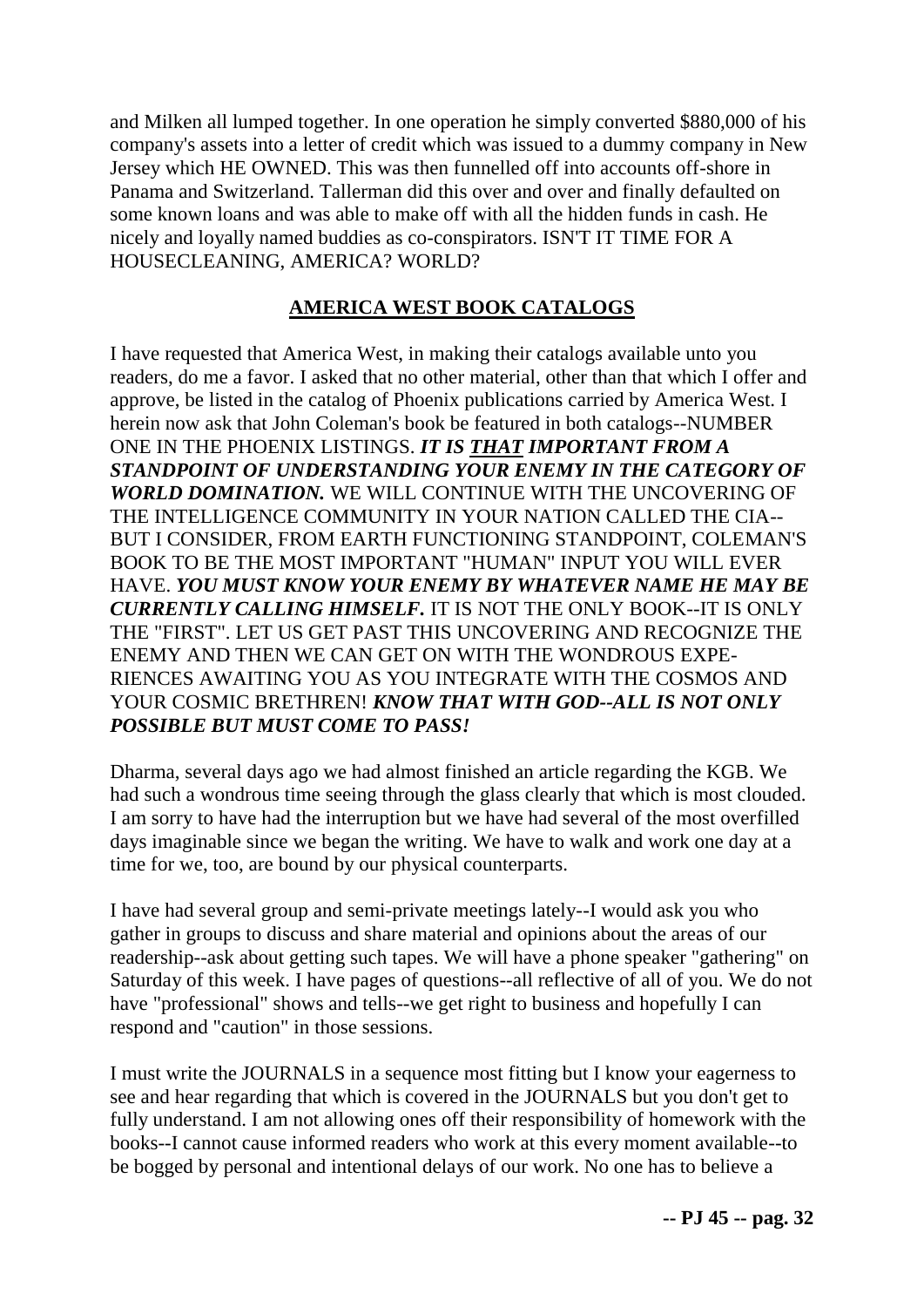word of my presentation if they so choose. I, further, don't wish to comment or discern about other sources, speakers, energies or such--if you utilize the facts and guidelines- it is so much better to discern for self for--no matter what I respond to you--you will form your own opinion at any rate. Many channels have simply fallen away and/or have totally different focus than do we in this area and project center. You also must understand that there is great reason that ones' very intent in solving healing problems and creating "frequency" machines and finding free energy supply are not going to be fulfilled. This is because these things have been created and placed on your globe and taken by the Elite controllers. There is no need to reinvent a wheel only to have it stolen and smashed. Impatience is the curse of humans seeking to serve. If you have "karma" to pay, most of you will find it in learning PATIENCE and WAITING UPON THE LORD. A babe must first turn over and see possibilities, then "lizard" his way to hands and knees, then crawl a bit, then faster--then stand and hold to that which is stable--then finally and haltingly--step forth--usually to fall many times. Then, in wondrous growth come the steps sure and stable in the walk, then the jog, then the run- -and finally, chelas--YE SHALL FLY! SO BE IT.

At any rate, if any of you "groups" would wish to meet with the tapes, ask and let us see how we can best serve to meet those needs. I do not consider this group who gathers in a room with Dharma--my only crew--you ones out there are not THAT lucky!! Neither do you need the confusion of dozens of speakers from which to effort to decide "Truth". However, I have purposely kept you a bit unincluded so that you WOULD CONTINUE TO GAIN INFORMATION FROM ALL SOURCES--it is only in the comparison can the discernment come, in fact. Truth will stand alone and you will be able to find the total contradictions and the "right" input will be innately known unto you. We fear no comparison. If the one who presents information gives you secret "orders", secret anything, hierarchical "royalty" and ALLOWS ANY ACTIONS IN HOLY SANCTIONING WHICH IS AGAINST THE LAWS OF GOD IN TOTAL-- THEY ARE FALSE! GOD ALLOWS ERRORS-- HE DOES NOT REMOVE THE LAWS! THE GUIDELINES ARE SIMPLE, FEW AND SUCCINCT--IF ONES PRESENT OTHERWISE--THEY ARE FALSE. MAY YOUR INSIGHT ALWAYS BE BLEST WITHOUT LIMITS THAT YOU CAN FIND YOUR WAY FOR ALL WE ARE REPRESENTATIVE OF, ARE WAYSHOWERS--YOU MUST WALK THE PATH.

So, Dharma, let us pick up the article right where we left off, with no more attention to it--it only needs completion so that the "thought" might find completion. Thank you.

#### **SPY VS. SPY; DEFECTOR DESCRIBES HIS LIFE INSIDE THE SOVIET KGB**

*Wall Street Journal: Wed. , Feb. 12, 1992*

Continued:

# **'NORMAL' WORK**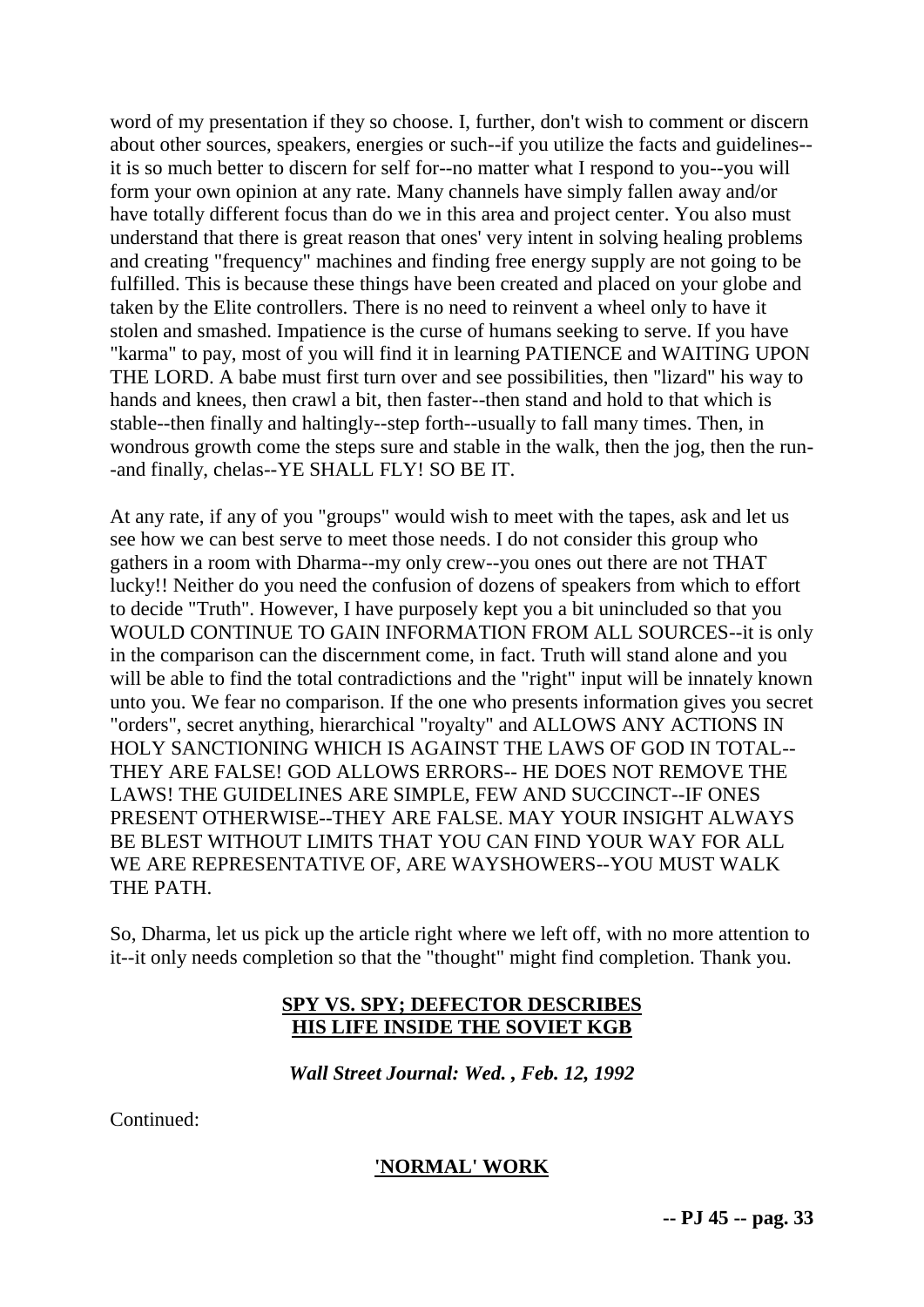Instead, the focus was on secondary sources. He would recruit a local employee of a U.S. Embassy, for example, and extract telephone directories or State Department publications that were combed for information. He also cultivated agents the KGB dubbed "special unofficial contacts"--officials of a foreign government who weren't paid but were befriended and persuaded to pass on information about their own contacts with the U. S .

If cash was needed to buy information, it was readily available. He (Mikhail) says he never paid more than a few thousand dollars, but even amid the recent Soviet economic crisis he heard a senior KGB official tell field officers that "If you need money for a worthy target, we will find it."

Though he felt no fervor for Communism, Mikhail prospered because he found the work intellectually stimulating. "It was daily, routine work of gathering intelligence, which was all right with me," says Mikhail. "It was something every country needed. It was normal."

Besides ferreting out information about the U.S., another prime KGB goal was simply to disrupt U.S. foreign policy. In doing that, "I tried to use more or less acceptable methods," Mikhail says. In one case, he attempted to disrupt the work of a U.S. diplomat by sending him concocted threatening letters in the name of a sinister national liberation movement.

Mikhail's overseas jobs were alternated with stints at Moscow headquarters, and he rose to a management-level position in the KGB. But by 1990, Mikhail says, unsettling trends inside the KGB made him decide to get out. While Mr. Gorbachev was publicly working with the U.S. and talking of glasnost and peristroika, a series of directives from KGB headquarters to the field sent opposing signals.

New restrictions were placed on agents' contacts with U.S. officials. One cable told spies to set up espionage efforts against the West because "hostile" forces were using the changed international climate to "undermine the socialist nature of the U.S.S.R. " , Mikhail recalls.

#### **ZERO DECREASE IN SPIES**

At his last overseas post, Mikhail was ordered for the first time to carry out an operation against an American using methods that "could be harmful to his physical well-being." He argued with his superior and watered down the instructions, then carried out the job**. [H: Come come now--if you can believe this incredible lying, then I am truly disappointed and "throw in the towel". These men thrive on "take-downs" and "take-outs" and murder intrigue. Surely by now you can SEE the article for what it is--a massive display staged by the CIA and planted for your consumption. The KGB NICE?? Oh my--so was Atilla the Hun!]** But he had decided to jump. He got in touch with an American friend and carefully planned a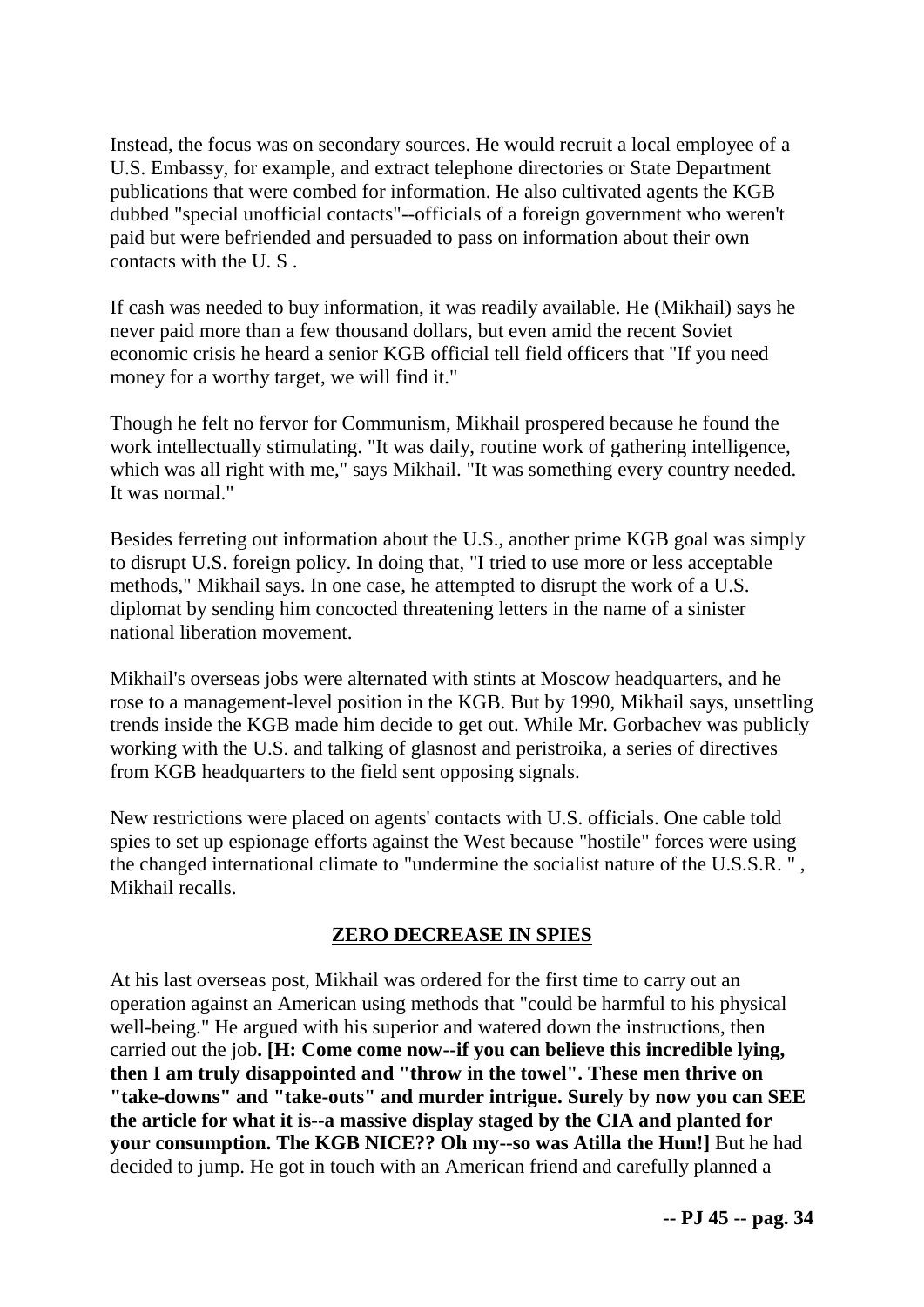covert escape in 1990. He came under the CIA's wing, and the agency now is trying to help him establish a new life in the U.S.

Despite a housecleaning at the top, Mikhail says, the KGB spy bureaucracy lives on and has simply moved inside the Russian government. He estimates that "90% to 95% of middle management are still in the positions they had before the coup." A senior U.S. official, in fact, says he has seen "zero" decrease in the number of Russian intelligence agents working in the U.S.

For now, U.S. analysts doubt that the remnants of the KGB pose an immediate threat to Russia's democratic and economic reforms. The KGB foreign intelligence division isn't much of a political force right now. Meanwhile, the KGB's internal security apparatus has been broken up and Boris Yeltsin's efforts to rebuild a big Russian internal security service so far have been slowed by the parliament.

Oleg Kalugin, a former KGB general who bolted from the agency, says the spy service is struggling these days simply to pay its spies, and was late in meeting its November and December payroll. Yet he worries that the remaining intelligence apparatus is "perhaps the most reactionary organization" in Russia.

Mikhail is more blunt: "The old guard will be regrouping," he warns.

#### END OF QUOTING

#### INDEED! THEY NEVER "UN-GROUPED". THEY SIMPLY HAVE FOUND APPROPRIATE REASON TO "GIVE THE PUBLIC" FOR TOTALLY INFILTRATING YOUR NATION AND REPLACING THE CIA.

I believe, since this has grown so lengthy for a segment, that we might have a rest and then take up anew with the CIA and IMA's accounting. We must move on through this information for I have full outlay of George Bush to lay on you. It is so massive a job to get it all into your hands but we shall do the best we can. It becomes a real "toss-up" as to which is more important as to sequence. But I really want you informed about this George Bush and his lineage before election time. We shall simply do the best we can and ask you to bear with us.

Hatonn to stand-by until you are ready to continue, Dharma.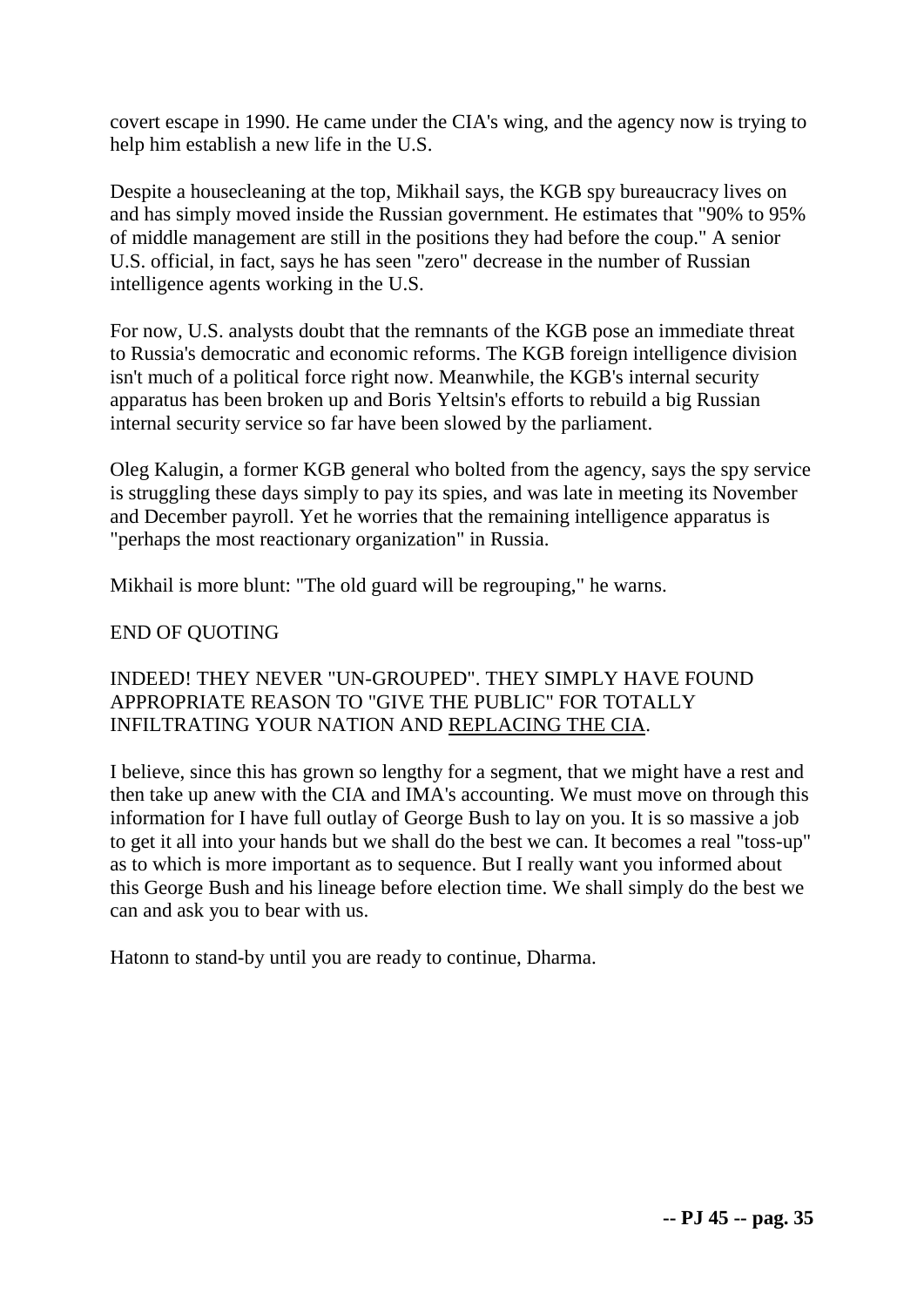### **CHAPTER 4**

#### REC #2 HATONN

#### WED., FEB. 19, 1992 12:20 P.M. YEAR 5, DAY 186

#### **WEDNESDAY, FEBRUARY 19, 1992**

Let us just move directly and rapidly into the subject which seems to be dragging on to great length. I trust you readers can sort and mentally arrange the material. There is simply too much of urgent matter to forsake the daily comments into your attention. This is the reason for structuring the material into JOURNALS, not unlike a "Captain's Log", with date and time so that you can relate to the information timely. I remind you that our thrust is in no wise literary excellence but rather a gathering of urgently necessary information into your hands for use and action.

Continuation of:

### **CIA AND THE INTELLIGENCE COMMUNITY "IMA" 1974**

#### **MACHINE DOMINATED INFORMATION AGENCY**

Contrary to the National Security Act of 1947, the CIA today (1974) does not in fact perform the function of "coordinating the intelligence activities of the several governmental departments and agencies". For a time during the early 1950's the DCI did manage some degree of control over the other agencies but in the years that followed came the technological explosion in intelligence and with it the tremendous expansion of the community. The spying trade was transformed--everywhere but at the CIA--from a fairly small, agent-oriented profession to a machine-dominated information-gathering enterprise of almost boundless proportions. Technical collection, once a relatively minor activity in which gentlemen *did* read other gentlemen's mail, blossomed into a wide range of activities including COMINT (communications intelligence), SIGINT (signal intelligence), PHOTINT (photographic intelligence), ELINT (electronic intelligence), and RADINT (radar intelligence). Data was obtained by highly sophisticated equipment on planes, ships, submarines, orbiting and stationary space satellites, radio and electronic intercept stations, and radars--some the size of three football fields strung together. The sensors, or devices, used for collection consisted of high-resolution and wide-angle cameras, infrared cameras, receivers for intercepting microwave transmissions and telemetry signals, side-looking and over-the-horizon radars, and other even more exotic contrivances. **[H: Please pause a moment and consider what has been accomplished in the last two decades since the writing of this book. It becomes beyond the incredible! However, it can give you confirmation and a better balance of understanding to know what WAS at given intervals in your recent past so that you can grasp the growth and magnitude of the technology now operable and capable for use against you by the**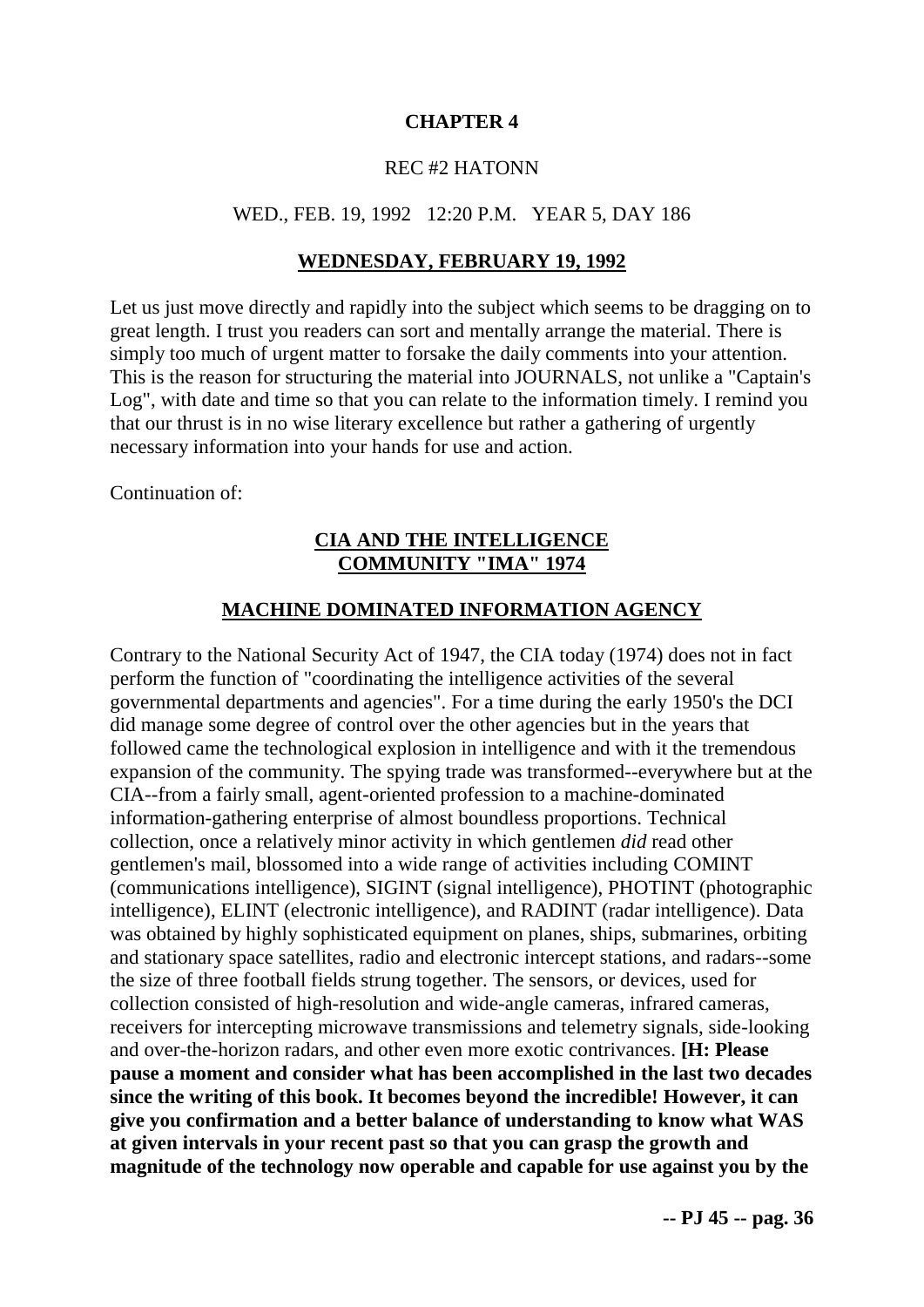**Elite Conspirators. It also allows you to realize that information was brought forth for your informing but has been squelched and hidden and intentionally not allowed circulation into your attention. This also becomes obvious why the attack against the ALLOWANCE OF PUBLIC OPINION AGAINST AN ORTHODOX PROJECTION BY WAY OF LAWS. lit is a long way beyond "serious", dear ones--it is critical and the bindings under-way.]**

#### **TECHNOCRATS AND MANAGERS**

The proliferation of technical collection has also had a significant influence on the personnel makeup of the intelligence community. The mountains of information received gave rise to a variety of highly specialized data processors; cryptanalysis, traffic analysts, photographic interpreters, and telemetry, radar, and signal analysts, who convert the incomprehensible bleeps and squawks intercepted by their machines into forms usable by the substantive intelligence analysts. And it has created a new class of technocrats and managers who conceive, develop, and supervise the operation of systems so secret that only a few thousand (sometimes only a couple of hundred) have high enough security clearances to see the finished intelligence product**. [H: Does it not now become more reasonable that we have ones such as Dharma as translators and "decoders"? Also I hope it makes it more clearly reasonable to you readers WHY we restrict the outlay of this type of information to the very, very minimum numbers of receivers. This is not to "put-down" other speakers- but the very purpose of focus is to stop the confusion as to material being presented. I remind you--the "Master" you await is NOT on your planet in human form at this time so STOP SPECULATION AS TO "WHO" HE MIGHT BE!!! If ones proclaim in presence in human physical format--they are misinformed and are misinforming YOU! KNOW THAT GOD HAS REASONS FOR THAT WHICH HE DOES AND IT IS TO COUNTER THE CONFUSION SET FORTH BY THE KING OF DECEIT AND CONFUSION. I am continually solicited to speak on such ones as "Lord Maitreya" and others. No--you discern according to that which I give you--read all information as presented to the limit of time capabilities and you will have your answer for self. I would point out regarding that specific inquiry--Benjamin Creme has not been correct so far and the mark of a true prophet is** *"100% correct EVERY TIME"* **. Cheating does not help and if ones tell you specifically a time and place of happening--realize that one is "guessing" because all things are subject to possibilities of change according to actions within manifestations.**

**You also ask about Krishnamurti and this becomes even more easily recognized as a problem--IF YOU GO READ ABOUT KRISHNAMURTI AND HOW AND WHO SET HIM UP AS A "MASTER OF SOME SORT". YOU WILL FIND KRISHNAMURTI CAME RIGHT OUT OF THE MASONIC ORDER OF THE THEOSOPHICAL SOCIETY! SO BE IT.]**

### **TECHNICAL INFORMATION VALUABLE**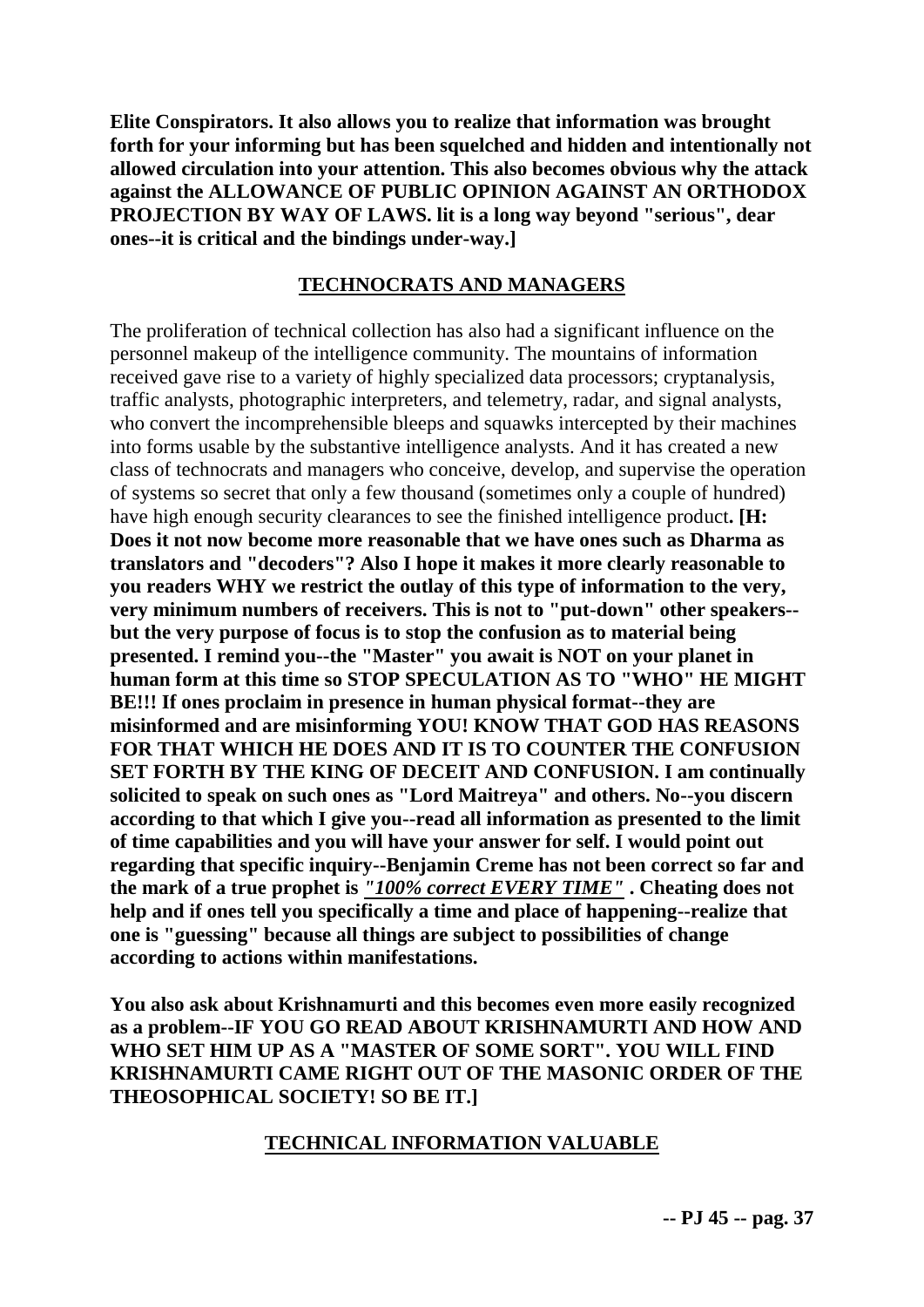The information collected by the technical systems constitutes the most valuable data available to U.S. intelligence. Without it, there would be no continuing reliable way for government to determine with confidence the status of foreign--especially Soviet and Chinese--strategic military capabilities. Without it, also, there would have been no agreement with the Soviet Union in 1972 for the limitations of strategic armaments, since that pact was absolutely dependent on each side being confident that it could monitor new military developments--even possible cheating--on the other side through its own satellites and other surveillance equipment.

## **U-2 SPY PLANES**

The first advanced overhead-reconnaissance systems--the U-2 spy planes and the early satellites in the late 1950's and early 1960's--provided valuable information about the Soviet Union, but their successes only whetted the appetites of U.S. military planners, who had so long been starved for good intelligence on America's main adversary. Once they got a taste of the fruits of technical collection, they demanded more specific and more frequent reporting on the status of the Soviet armed forces. And the technicians, with nearly unlimited funds at their disposal, obliged them, partly because the technicians themselves had a natural desire to expand the state of their art.

A complementary circle of military intelligence requirements and technical collection methods evolved. Collection responded to requirements and, in turn, generated still further demands for information, which resulted in the development of yet bigger and better collection systems. If some particular type of data could somehow be collected, invariably one or another part of the Pentagon would certify that it was needed, and a new technical system for gathering it would be developed. The prevailing ethic became collection for collection's sake.

## **McCONE vs. McNAMARA**

In the infant years of the technological explosion, Allen Dulles paid scant attention to technical collection's potential as an intelligence tool. He was far more interested in clandestine operations and the overthrowing of foreign governments. After the Bay of Pigs debacle in 1961 cut short Dulles' career as DCI, his successor, John McCone, soon grasped the importance of the new information-gathering systems. He tried to reassert the CIA's leadership position in this area, and as part of his effort he created the Directorate for Science and Technology and recruited a brilliant young scientist, Albert "Bud" Wheelon, to head the component. But try as he might, the tenacious, hard-driving McCone could not cope with the Pentagon juggernaut, then under the direction of Robert McNamara, who energetically supported the military services in their efforts to gain maximum control of all technical collection. McCone was forced to conclude that the battle with the Defense Department was lost and tine trend toward Pentagon domination was irreversible. This was one of the reasons that McCone resigned in 1965 (another being, in McCone's view, President Johnson's lack of appreciation for strategic intelligence such as the National Intelligence Estimates).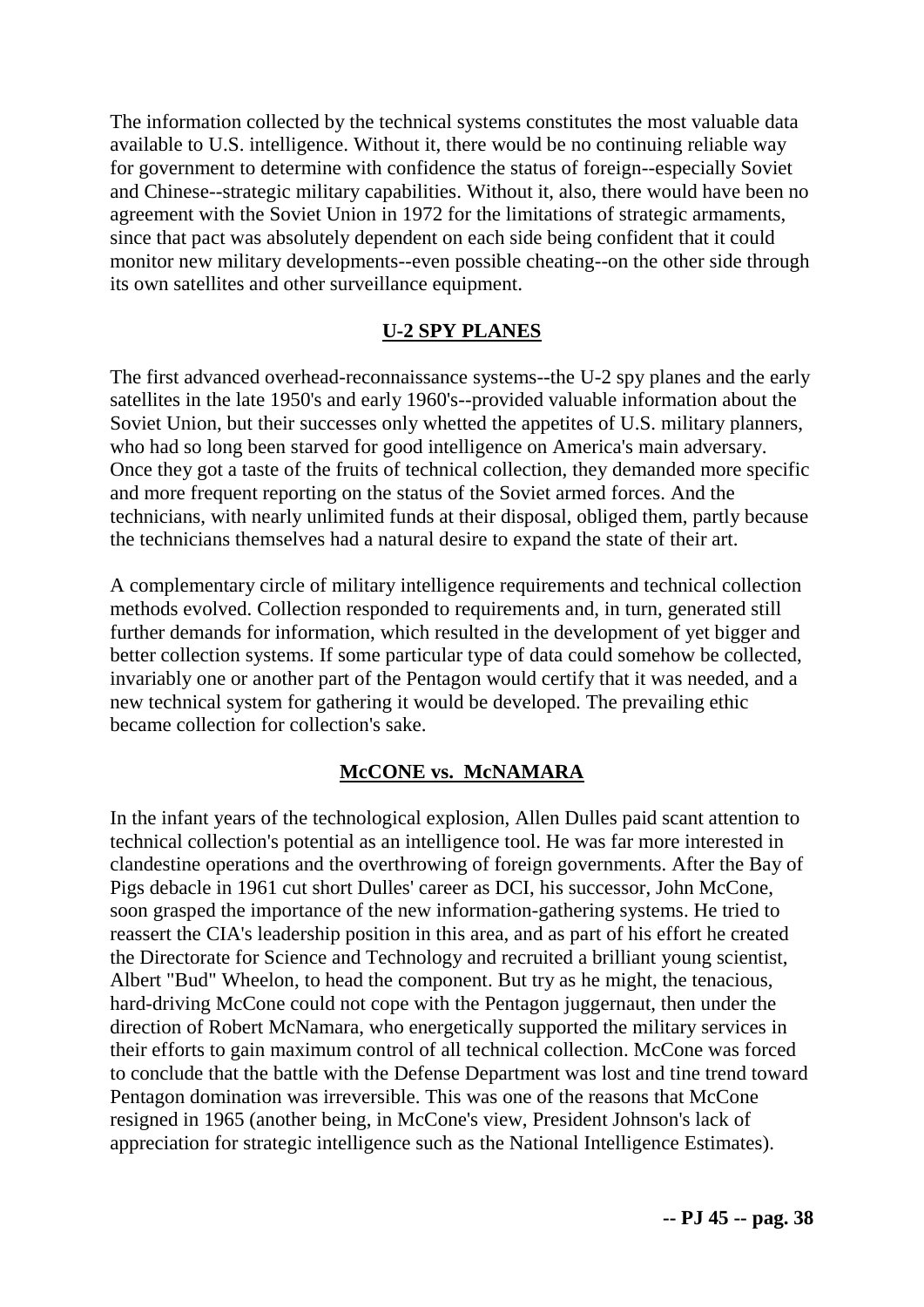McCone was followed by Admiral William Raborn, whose ineffective tour as DCI was mercifully ended after only fourteen months, to the relief of all members of the intelligence community.

## **CIA OVERSHADOWED**

Richard Helms took over the CIA in the spring of 1966. Like Dulles, he was much more interested in the cloak-and-dagger field, where he had spent his entire career, than in the machines that had revolutionized the intelligence trade. Although he was Director of Central Intelligence, not just the head of CIA, Helms rarely challenged the Pentagon on matters regarding technical collection--or, for that matter, intelligence analysis--until, belatedly, his last years as DCI. As a result, during his directorship the CIA was completely overshadowed by the other agencies in all intelligence activities other than covert operations, and even here the military made deep inroads.

Richard Helms clearly understood the bureaucratic facts of life. He knew all too well that he did not have Cabinet status and thus was not the equal of the Secretary of Defense, the man ultimately responsible for the military intelligence budget.

Helms simply did not have the power to tell the Pentagon that the overall needs of U.S. intelligence (which were, of course, his responsibility as DCI) demanded that the military cut back on a particular spying program and spend the money elsewhere. Since managing the intelligence community did not interest him very much anyway, only on a few occasions did he make the effort to exercise some measure of influence over the other agencies outside the CIA.

# **TOO MUCH INTELLIGENCE**

In 1967 Helms was urged by his staff to authorize an official review of intelligence collection by community members, with special emphasis on the many technical collection systems. However, Helms was reluctant to venture far into this highly complex, military-controlled field, and decided only to authorize a study of the CIA's "in-house" needs. He named an experienced senior agency officer, Hugh Cunningham, to head the small group picked to make the study. Cunningham, a former Rhodes scholar **[H: Clue!! This absolutely identifies him as a conspirator within the command of the Committee of 300.]** had previously served in top positions with the Clandestine Services and on the Board of National Estimates. With his broad experience, he seemed to agency insiders to be an ideal choice to carry out the review. After several months of intense investigation, he and his small group concluded--this was the first sentence of their report--"The United States intelligence community collects too much information." They found that there was a large amount of duplication in the collection effort, with two or more agencies often spending great amounts of money to amass essentially the same data, and that much of the information collected was useless for anything other than low-level intelligence analysis. The study noted that the glut of raw data was clogging the intelligence system and making it difficult for the analysts to separate out what was really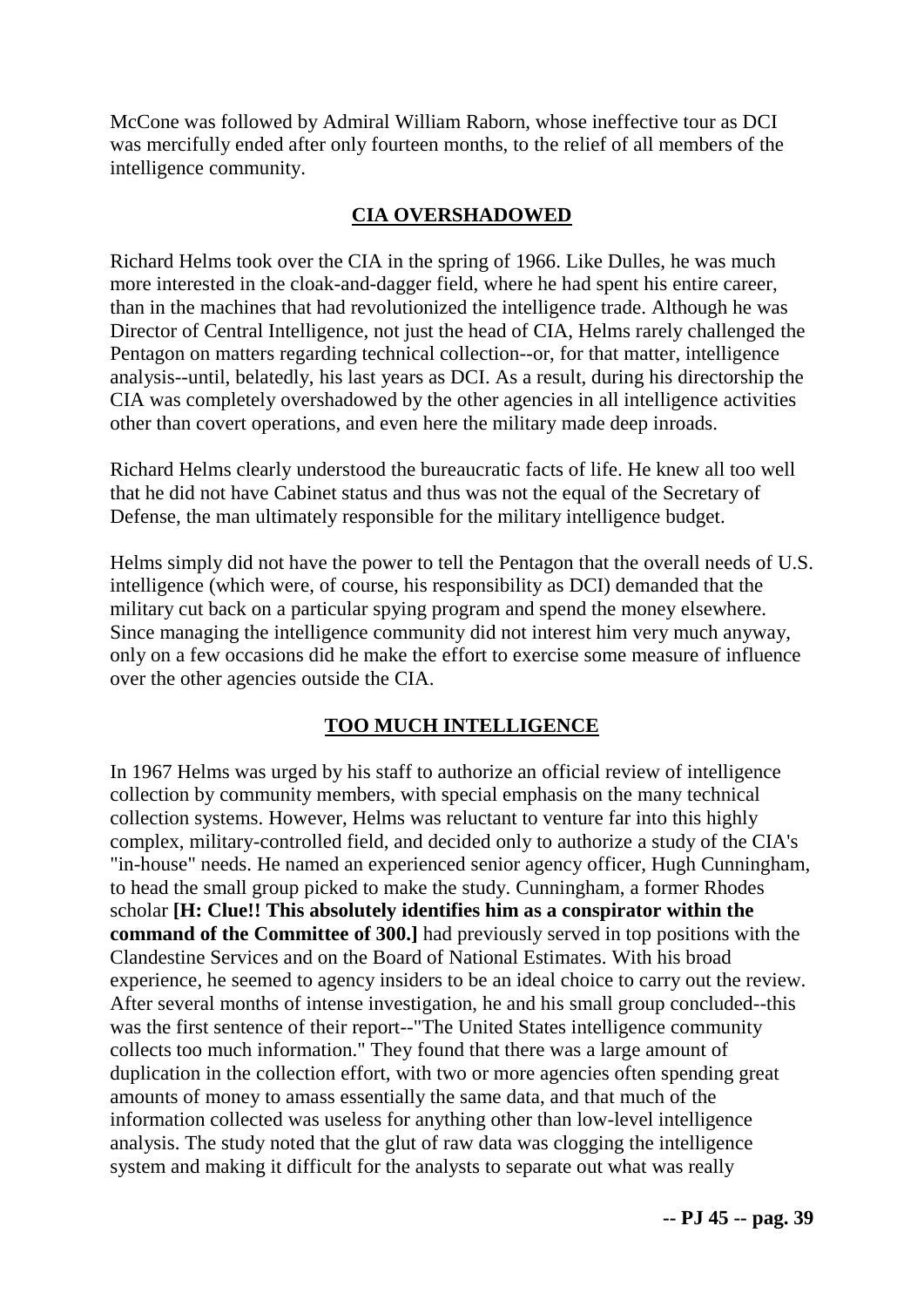important and to produce thoughtful material for the policy-makers. The study also observed that the overabundance of collection resulted in an excess of finished intelligence reports, many of which were of little use in the formulation of national policy; there simply were too many reports on too many subjects for the high-level policy-makers .to cope with.

# **HELMS SUPPRESSES CUNNINGHAM CIA STUDY**

The Cunningham study caused such consternation in the CIA that Helms refused to disseminate it to the other intelligence agencies. Several of his deputies complained bitterly about the study's critical view of their own directorates and the way it seemed to diminish the importance of their work. Since the study was even harsher in dealing with the military's intelligence programs, Helms was further unwilling to risk the Pentagon's wrath by circulating it within the intelligence community. He decided to keep the controversial report within the CIA.

Always the master bureaucrat, Helms resorted to the time-honored technique of forming another special study group to review the work of the first group. He organized a new committee, the Senior Executive Group, to consider in general terms the CIA's managerial problems. The SEG's first job was to look over the Cunningham study but its members were hardly fitted to the task. They were the chiefs of the agency's four directorates, each of which had been heavily criticized in the original study; the Executive Director (the CIA's number-three man), a plodding, unimaginative former support officer; and--as chairman--the Deputy DCI, Admiral Rufus Taylor, a career naval officer. After several prolonged meetings, the SEG decided, not surprisingly, that the study on collection was of only marginal value and therefore not to be acted on in any significant way. A short time later Cunningham was transferred to the Office of Training, one of the CIA's administrative Siberias. The SEG never met again.

# **THE MANNED ORBITING LABORATORY**

Although Richard Helms showed little talent for management--and even less interest in it--during his years as DCI he did make some efforts to restrict the, expansion of the intelligence community. One such try was successful. It occurred in the late 1960's when Helms refused to give his approval for further development work on the Air Force's extremely expensive manned orbiting laboratory (MOL), which was then being promoted as being, among other things, an intelligence-collection system. Without Helms' endorsement, the Air Force was unable to convince the White House of the need for the project, and it was subsequently dropped by the Johnson Administration. (Some Air Force officials viewed Helms' lack of support as retaliation for the Air Force's "capture" in 1967 of the SR-71 reconnaissance plane, which the CIA had originally developed and would have preferred to keep under its direct control, but this criticism was probably unfair. Helms simply seemed to be going along with the strong pressure in the Johnson Administration to cut costs because of the Vietnam War, and saw the MOL as a particularly vulnerable--and technically dubious--program in a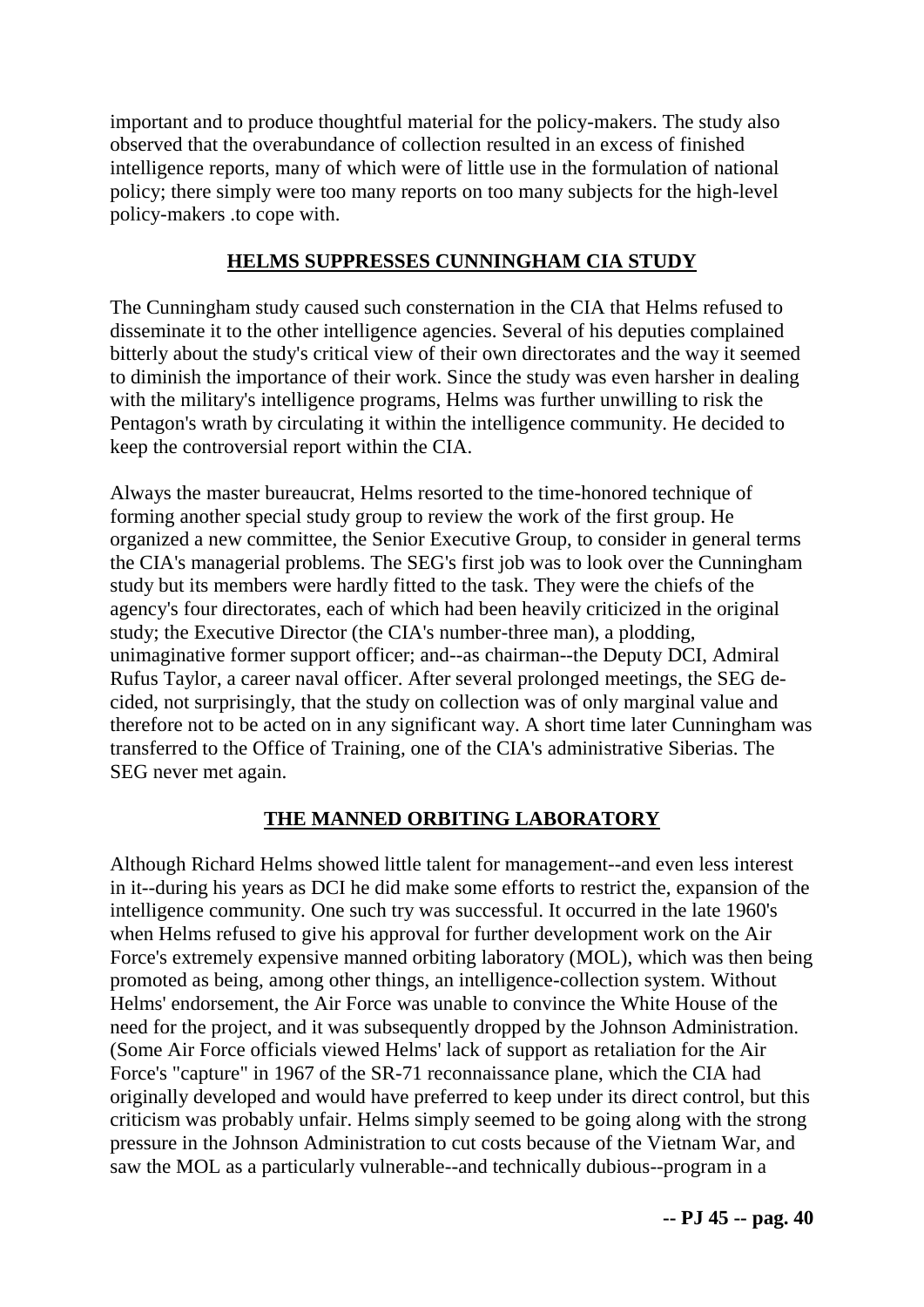period of tight budgets.)

# **PENTAGON MORE POWERFUL THAN CIA**

Helms was always a realist about power within the government and he recognized that, except in a rare case like that of the MOL, he simply did not have the clout to prevent the introduction of most new technical collection systems. He also understood that the full force of the Pentagon was behind these projects--as redundant or superfluous as they often were--and that if he concentrated his efforts on trying to eliminate or even reduce unproductive and outdated systems, he was making enemies who could undercut his own pet clandestine projects overseas. But even the few efforts he did bring against these obviously wasteful systems failed (save that against the MOL), demonstrating vividly that the true power over budgets in the intelligence community lies with the Pentagon, not the Director of Central Intelligence.

# **THE EATON STUDY**

In 1967, for example, Helms asked Frederick Eaton, a prominent and conservative New York lawyer, to conduct a review of the National Security Agency. For some time the NSA's cost-effectiveness as a contributor to the national intelligence effort had been highly suspect within the community, especially in view of the codebreaking agency's constantly growing budget, which had then risen over the billiondollar mark. Eaton was provided with a staff composed of officials from several intelligence offices, including the CIA, the State Department, and the Pentagon, and this staff accumulated substantial evidence that much of the NSA's intelligence collection was of little or marginal use to the various intelligence consumers in the community. But Eaton, after extensive consultation with Pentagon officials, surprised his own staff by recommending no reductions and concluding that all of the NSA's programs were worthwhile. The staff of intelligence professionals rebelled, and Eaton had to write the conclusions of the review himself.

The lesson of the Eaton study was clear within the intelligence community. The NSA was widely recognized as the community member most in need of reform, and the professionals who had studied the matter recommended substantial change in its programs. Yet Helms' effort to improve the supersecret agency's performance through the Eaton study accomplished nothing, and if the Director of Central Intelligence could not, as the professionals said, "get a handle on" the NSA, then it was highly unlikely that he could ever influence the expanding programs of the other Pentagon intelligence agencies.

# **NATIONAL INTELLIGENCE RESOURCE BOARD**

In 1968 Helms created another select inter-agency group at the insistence of his staff: the National Intelligence Resources Board (the forerunner of the Intelligence Resources Advisory Committee). Intended to bring about economies in the community by cutting certain marginal programs, the NIRB had more bureaucratic power than any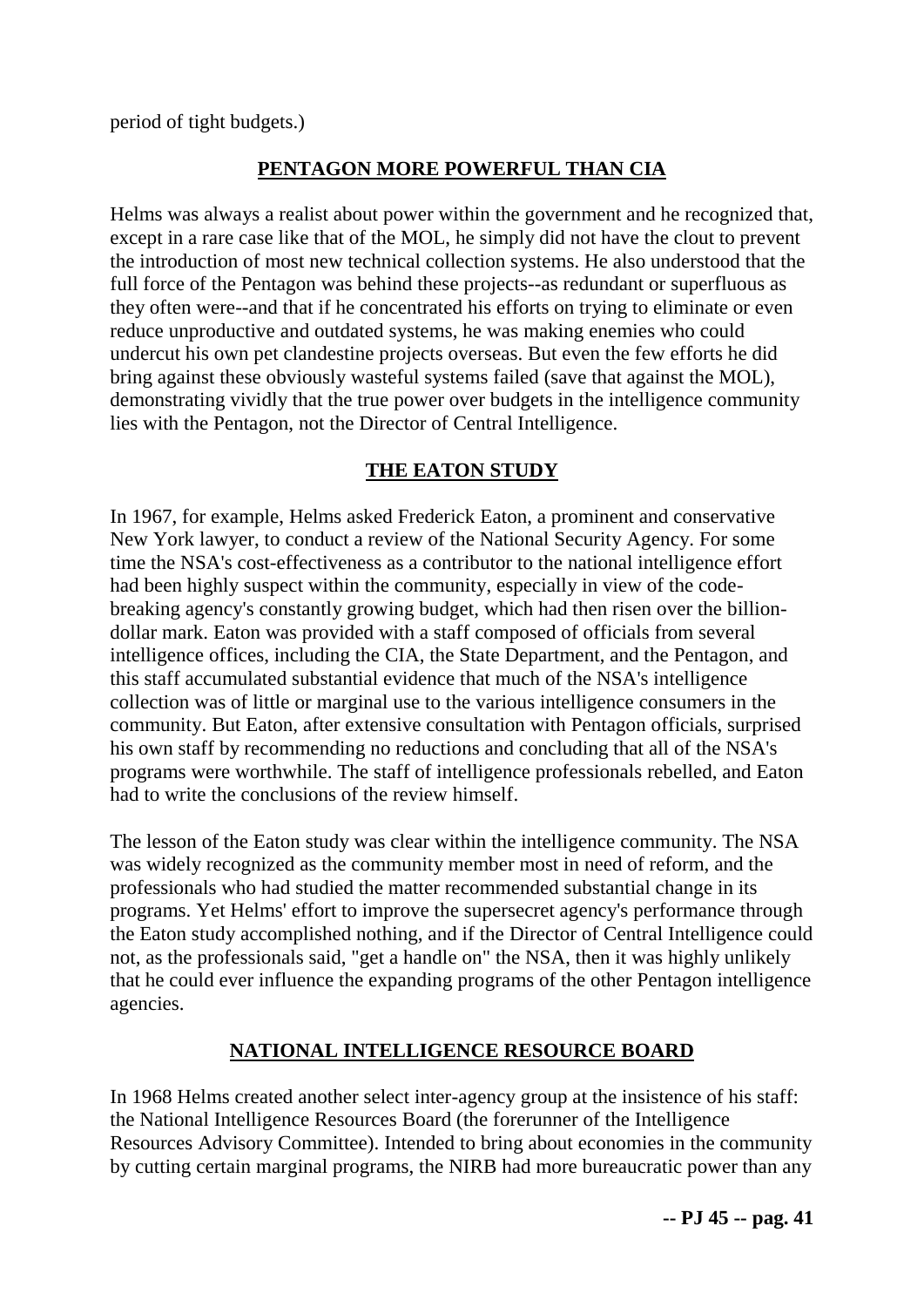of its predecessors because it was chaired by the Deputy Director of the CIA and had as members the directors of the Defense Intelligence Agency and the State Department's Bureau of Intelligence and Research. It immediately decided to take a new look at the NSA's programs and it singled out a particular communicationsintercept program, costing millions of dollars a year, as particularly wasteful. The NIRB had found that nearly all intelligence analysts within the community who had access to the results of the NSA program believed the data to be of little or no use. These findings were related to Paul Nitze, then Deputy Secretary of Defense, with the recommendations that the program be phased out. (The final decision on continuing the NSA program, of course, had to be made in the Pentagon, since the NSA is a military intelligence agency.) Nitze did nothing with the recommendation for several months. Then, as he was leaving office in January 1969, he sent a letter to Helms thanking the DCI for his advice but informing him that approval had been given by Pentagon decision-makers to continue the dubious project. And despite the NIRB's overwhelming arguments against the project, Nitze did not even bother to list any reasons why the Pentagon chose not to concur with the decision of the Director of Central Intelligence.

### **HELMS HELPLESS AS DCI**

In the wake of such defeats, Helms gave up on making attempts at managing the intelligence community. At one point, months later, he observed to his staff that while he, as DCI, was theoretically responsible for 100 percent of the nation's intelligence activities, he in fact controlled less than 15 percent of the community's assets--and most of the other 85 percent belonged to the Secretary of Defense and the Joint Chiefs of Staff. Under such circumstances, Helms concluded, it was unrealistic for any DCI to think that he could have a significant influence on U.S. intelligence-resource decisions or the shaping of the intelligence community**. [H: Does it now seem a bit more clearly visible how and why General Powell and Cheney are so powerful? Moreover, they only have to turn to the President (Bush) who actually runs the whole shooting match to conclude whatever plans they wish to embark upon in action. This should scare the living daylights out of you-the-people!]**

### **MELVIN LAIRD**

But when the Nixon administration took over in 1969, some very powerful people, including Defense Secretary Melvin Laird and the President himself, became concerned about the seemingly uncontrolled expansion of the Pentagon's intelligence programs. Laird said in his 1970 Defense budget statement:

> Intelligence is both critical and costly. Yet we have found intelligence activities with management overlapping or nonexistent. Deficiencies have provoked criticism that became known even outside the intelligence community. These criticisms can be summarized in five principal points: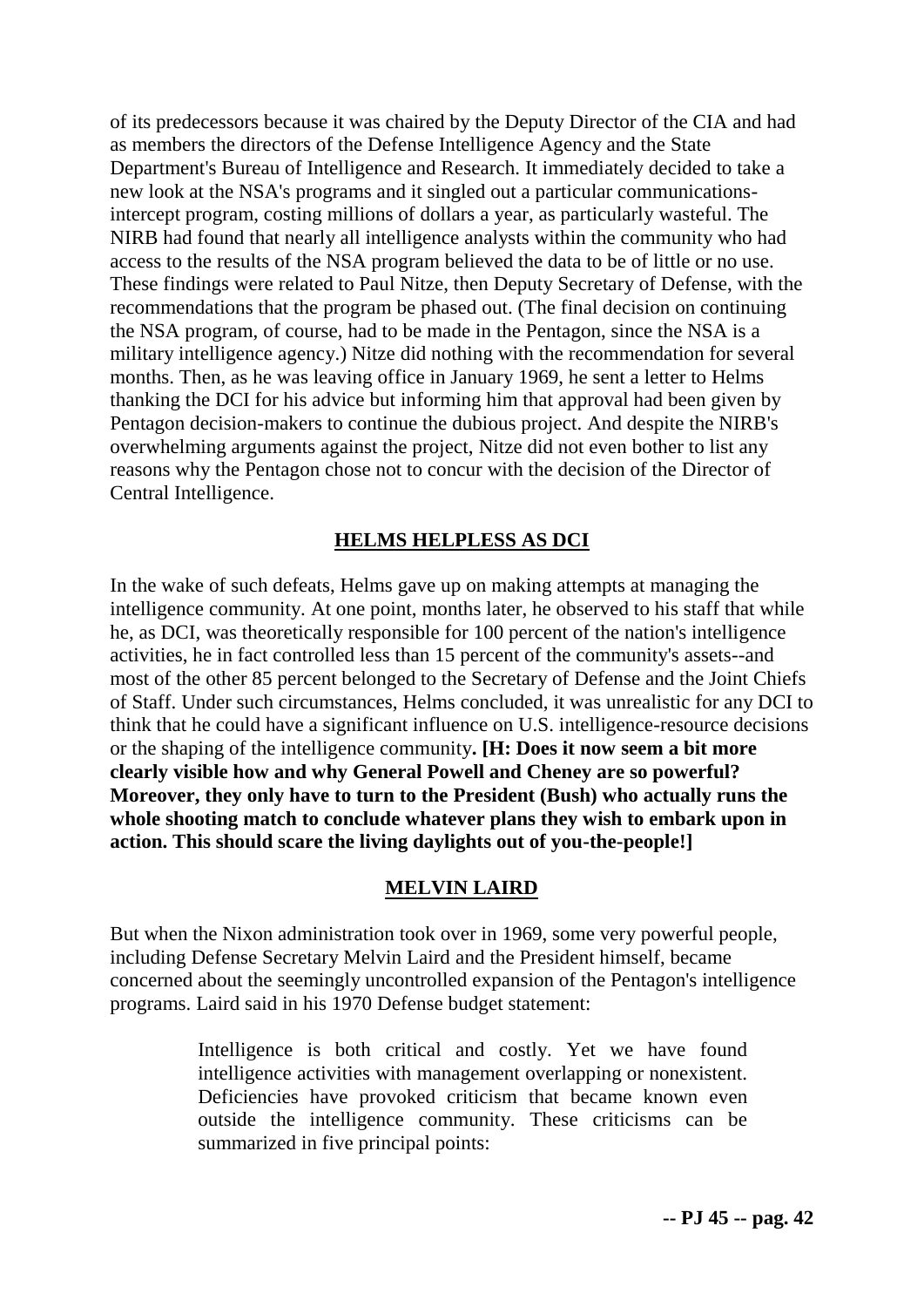1. Our intelligence product was being evaluated poorly. (Some intelligence was not being evaluated at all and, as a result, a new concept, "the linear drawer foot", entered the English language. Translated from Pentagonese, this refers to the amount of paper needed to fill a file drawer one foot in length. A 1969 House Armed Services Committee report noted that the Southeast Asia office of the DIA alone had 517 linear drawer feet of unanalyzed raw intelligence locked in its vaults.)

2. Various intelligence-gathering activities overlapped and there was no mechanism to eliminate the overlap.

3. There was no coordinated long-range program for resource management and programming.

4. Significant gaps in intelligence-gathering went unnoticed.

5. The intelligence community failed to maintain frank and unrestricted channels of internal communication.

### **THE PENTAGON: AN AMORPHOUS LUMP**

That same year President Nixon appointed a "blue-ribbon" panel chaired by Gilbert W. Fitzhugh, chairman of the board of the Metropolitan Life Insurance Company, to conduct a review of the Defense Department's entire operations and organization. Fitzhugh declared at a July 1970 press conference that his investigation showed that the Pentagon was "an impossible organization to administer in its present form, just an amorphous lump". Then turning to military spying, he stated, "I believe that the Pentagon suffers from too much intelligence. They can't use what they get because there is too much collected. It would almost be better that they didn't have it because it's difficult to find out what's important." The Fitzhugh panel recommended a series of economies in Pentagon espionage and also urged that a new post of Assistant Secretary of Defense for Intelligence be created. Under this proposal, the various military intelligence agencies, which previously had been scattered all over the Defense Department's organizational chart, were to be put under the authority of the new Assistant Secretary, who in turn would report to Secretary Laird.

### **THE HOUSE GETS IN THE ACT**

By 1971, before the Fitzhugh recommendations were put into effect, the House Committee on Appropriations had become aware that military intelligence was in need of a shake-up. The committee released a little-noticed but blistering report which stated that "the intelligence operations of the Department of Defense have grown beyond the actual needs of the Department and are now receiving an inordinate share of the fiscal resources of the Department." The congressional report continued, "Redundancy is the watch word of many intelligence operations.... Coordination is less effective than it should be. Far more material is collected than is essential. Material is collected which cannot be evaluated...and is therefore wasted. New intelligence means have become available...without offsetting reductions in old procedures." With these faults so obvious even to the highly conservative and military-oriented congressional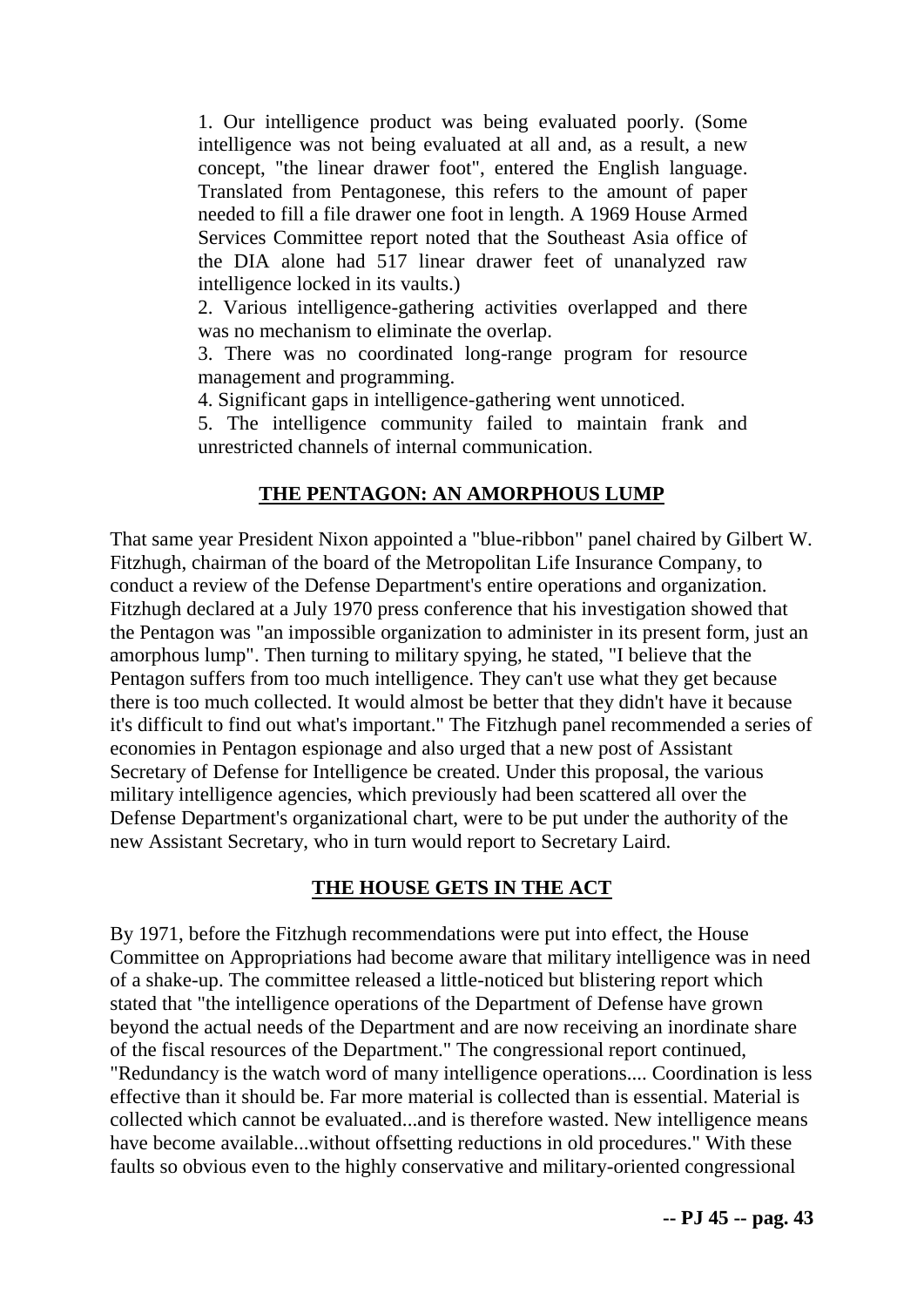committee, strong reform measures would have seemed to be in order. But little was done by the Congress to bring the intelligence community under control. The fear on Capitol Hill of violating the sacred mystique of "national security" prevented any effective corrective action.

### **SECRET STUDY**

Finally, in November 1971, after a secret review of the intelligence community carried out by the Office of Management and Budget's James Schlesinger, who would a year later be named Director of the CIA, the Nixon Administration announced "a number of management steps to improve the efficiency and effectiveness" of U.S. intelligence. The President reportedly had been grumbling for some time about the poor information furnished him by the intelligence community...Most recently he had been disturbed by the community's blunder in assuring that American prisoners were being held at the Son Tay Camp in North Vietnam which, during a dramatic rescue mission by U.S. commandos in 1970, was found to be empty. Nixon was also angered by the failure of intelligence to warn about the ferocity of the North Vietnamese response to the South Vietnamese invasion of Laos in early 1971. (In both these instances the faulty intelligence seems to have come from the Pentagon, although there are good reasons to believe that in the Son Tay case the President's political desire to make a show of support for the prisoners outweighed the strong possibility that no prisoners would be found there.) The President, as the nation's primary consumer of intelligence, felt that he had a right to expect better information.

# **INTELLIGENCE: A PRIVATE PRESIDENTIAL PRESERVE**

Whether a President takes great personal interest in intelligence, as Lyndon Johnson did, or, as in Nixon's case, delegates most of the responsibility to an aide (HENRY KISSINGER), the intelligence field remains very much a private presidential preserve. Congress has almost completely abdicated any control it might exercise. Thus, when President Nixon chose to revamp the intelligence structure in 1971, he did not even bother to consult in advance those few Congressmen who supposedly oversee the intelligence community.

The ostensible objective of the 1971 reorganization was to improve management of the intelligence community by giving the DCI "an enhanced leadership role...in planning, reviewing, coordinating, and evaluating all intelligence programs and activities, and in the production of national intelligence." Under the Nixon plan, the DCI's powers over the rest of the community for the first time included the right to review the budgets of the other members--an unprecedented step in the tribal federation of intelligence and one absolutely necessary to the exercise of any meaningful degree of control.

# **LET'S SHARE A BIT MORE OF KISSINGER**

But with this very same plan to enhance the DCI's "leadership role", the President was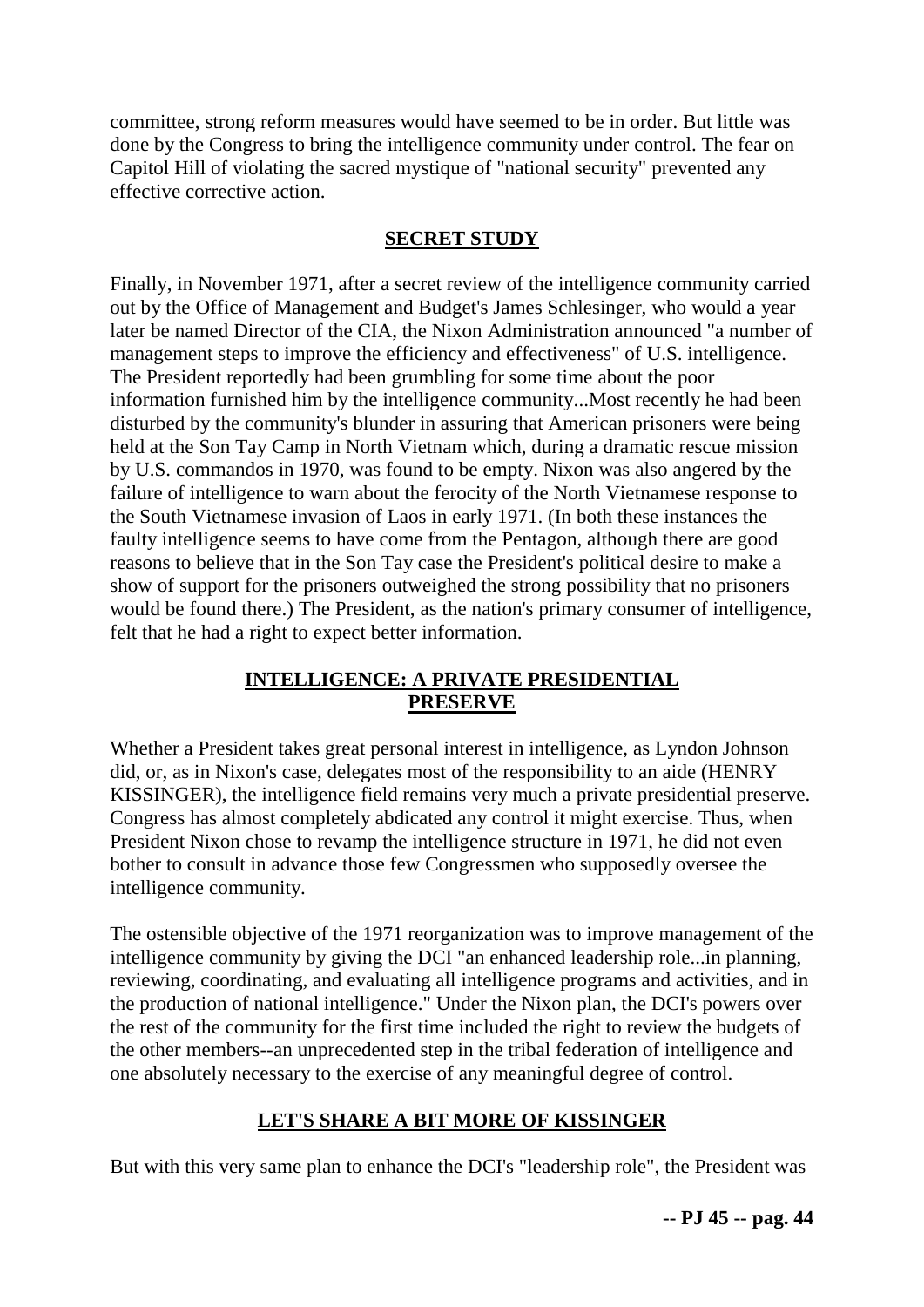also placing control over all U.S. intelligence squarely in the National Security Council staff, still headed today (1974) by HENRY KISSINGER , even after he also has become Secretary of State. Kissinger was put in charge of a new NSC Intelligence Committee which included as members the DCI, the Attorney General, the Under Secretary of State, the Deputy Secretary of Defense, and the Chairman of the Joint Chiefs of Staff. **[H: What a tangled web is woven when the creeping vines entwine and become all-inclusive.]** This intelligence Committee was to "give direction and guidance on national intelligence needs and provide for a continuing evaluation of intelligence products from the viewpoint of the intelligence user." At the same time the President established another new body, called the Net Assessment Group, under Kissinger's control, to analyze U.S. military capabilities in comparison with those of the Soviets and Chinese as estimated by intelligence studies. Already chairman of the 40 Committee, **[H: By the way the "40 Committee" idea and label is a direct offshoot of the "300 Committee"--just in case you have missed it so far.]** which passes on all high-risk CIA cover operations, and the Verification Panel, which is responsible for monitoring the intelligence related to the S.A.L.T. negotiations and agreements, Kissinger, with his control now asserted over virtually all the NSC's key committees, had clearly emerged as the most powerful man in U.S. intelligence--as well as in American foreign policy.

Yet with Kissinger almost totally occupied with other matters, the President clearly intended under his November 1971 reorganization that CIA Director Helms take over and improve the actual management of the intelligence community--under Kissinger's general supervision, to be sure. Partly because of the nearly impervious tribalism of the community and partly because of Helms' pronounced lack of interest in management and technical matters, the shake-up had little effect on the well-entrenched ways of the community. Much to the amazement of his staff, Helms did virtually nothing to carry out the wishes of the President as contained in the restructuring order.

Shortly after the 1972 election, Helms was fired by the President as Director of Central Intelligence. According to his own testimony before the Senate Foreign Relations committee, he wanted to stay on the job but that was not the wish of the White House. The President's dissatisfaction with Helms' management of the intelligence community was certainly a factor in his ouster, as perhaps were Helms' social connections with liberal Congressmen and journalists (some of whom were on the White House "enemies" list).

## **SCHLESINGER RULES ONLY FOUR MONTHS**

From his earlier work at the Office of Management and Budget and the Rand Corporation, James Schlesinger appeared knowledgeable about the problems facing the community and moved quickly, once he arrived at the CIA to replace Helms, to set up the bureaucratic structures necessary to exercise control over the other intelligence agencies. He created a new Deputy Director for Community Relations and strengthened the Intelligence Resources Advisory Committee, but his four-month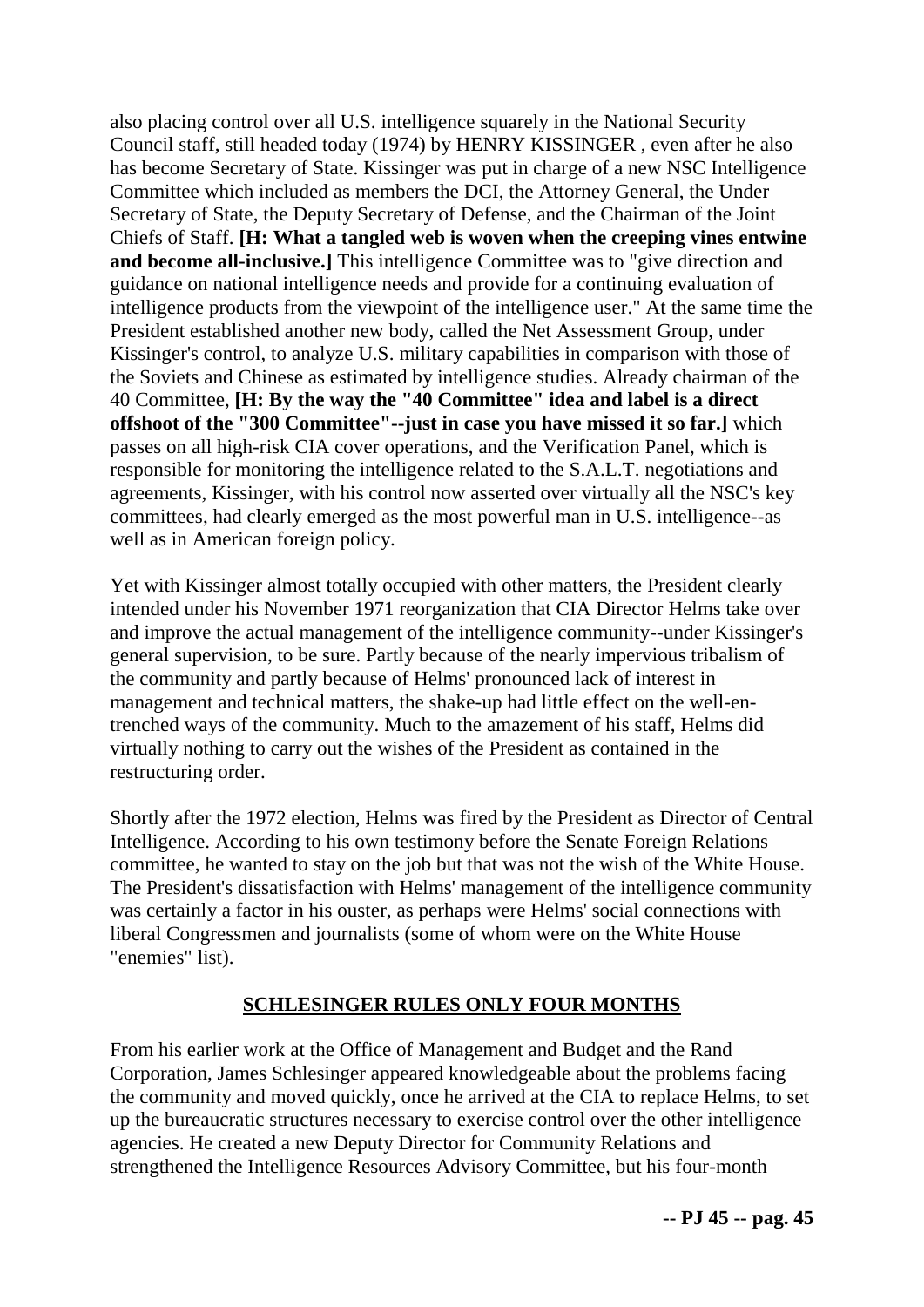tenure was too short to bring about any large-scale reform. And nothing in the record of his successor, William Colby--a clandestine operator for thirty years--indicates that he has either the management skills or the inclination to bring the spiraling growth of the intelligence community under control.

## **THE CIA IS SIMPLY A COVERT ACTION MACHINE**

Clearly, the CIA is not the hub, nor is its Director the head, of the vast U.S. intelligence community. The sometimes glamorous, incorrigibly clandestine agency is merely a part of a much larger interdepartmental federation dominated by the Pentagon. And although the Director of Central Intelligence is nominally designated by each President in turn as the government's chief intelligence advisor, he is in fact overshadowed in the realities of Washington's politics by both the Secretary of Defense and the President's own Assistant for National Security Affairs, as well as by several lesser figures, such as the Chairman of the Joint Chiefs of Staff. Nevertheless, agency directors and the CIA itself have managed to survive, and at times even flourish in the secret bureaucratic jungle because of the one highly specialized contribution to the national intelligence effort. The CIA's primary task is not to coordinate the efforts of U.S. intelligence or even to produce finished national intelligence for the policy-makers. Its job is, for better or worse, to conduct the government's covert foreign policy.

\* \* \*

Dharma, I wish to speak just briefly about our "jumping" around so much within a given subject--seemingly getting completely sidetracked. We must integrate important factors as we move along and as the public is focused on particular instances or happenings. For instance, with the "JFK" motion picture so popularized, I must remind you that "I" told you that both NIXON AND BUSH were completely involved. I further told you that the Watergate "break-in" was to retrieve very damaging photos of these two which would prove collusion in the assassination.

I think it would be appropriate to insert a writing regarding Bush at the time of the Bay of Pigs and the Kennedy assassination. Although it is out of sequence a bit for the immediate timing of the writing at point--it is highly important and totally in point. You see it was claimed that George Bush was not active in the CIA at the time of the assassination--forget it! His name even turns up in the personal address book of one of the most important personages of the time: De Mohrenschildt--**who was Lee Harvey Oswald's CIA control officer!!!**

So on this note, allow us some rest and hopefully, the readers will be able to digest some of this information.

Hatonn to clear, please.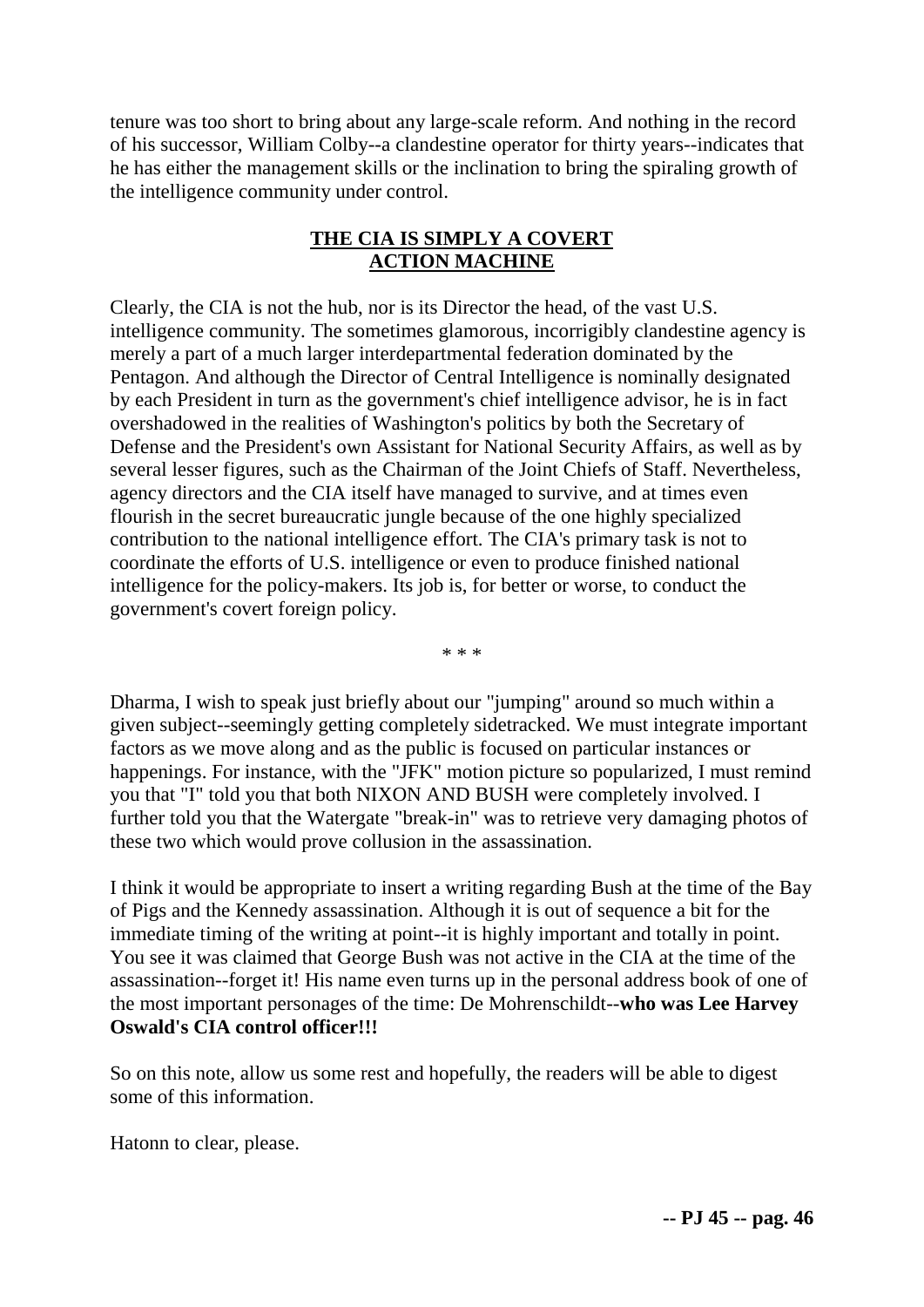#### **CHAPTER 5**

#### REC #1 HATONN

#### THU, FEBRUARY 20, 1992 9:06 A.M. YEAR 5, DAY 187

#### **THURSDAY, FEBRUARY 20, 1992**

#### **TODAY'S WATCH**

#### **ISRAEL/LEBANON**

You will note the war is escalating. I can do no more than warn you. Israel is deliberately starting a world war and it is all in the aftermath of leadership (yours) meetings in the area. ALL military personnel are at stand-by alert.

#### **CITIBANK**

For you who wish further confirmation in the banking industry-- keep your eyes to the papers, please, because there is no way to keep the inside crimes from coming forth within the next few days.

This is all entangled with Bache and officers from Bache are in the midst of giving depositions. Your government has been conducting a "sting" operation with Citibank as the point. It has culminated now and the president and several, perhaps 10 or so, corporate officers WILL BE INDICTED. Is this new criminality? No--it is only now coming to focus in order to pull all the banks into one sweeping entity. WHAT IS REALLY IRRITATING TO ME IS THAT THESE PERSONS HAVE BEEN PLAYING GAMES WITH FUNDING FOR SOME OF OUR PROJECTS AND YET ONES IN CHARGE ARE DISINCLINED TO LISTEN TO ME. I HAVE GIVEN, OVER AND OVER AGAIN, THE DANGERS AND SPECIFICALLY IN THE PAST HAVE GIVEN SUCCINCT AND DIRECT INFORMATION WHICH HAS CEASED BECAUSE SPOUSES AND OTHERS ARE OF FUNDAMENTAL "CHRISTIAN" BELIEF AND SEND MY INFORMATION BACK TO SOURCE. YOU WILL LEARN AND RECEIVE GOD'S HELP WHEN YOU UNDERSTAND YOUR CIRCUMSTANCES AND THAT IF YOU ARE A PART OF GOD'S IMMEDIATE PLANS--YOU WILL FIND EITHER SUCCESS OR NOT, ACCORDING TO THE INTENT OF INPUT. SO BE IT--MAY THE WISE COME TO HEAR AND SEE. YOU ARE IN THE CLOSING DAYS AND THE WORLD IS FILLED WITH LIARS AND CHEATS--MOST FROM THE VERY PULPITS OF CHURCHES TO KEEP YOU IMPRISONED. I SPENT DAYS WRITING ABOUT CHASE BANK, BCCI, CITIBANK AND OTHERS INVOLVED. THE PLAY IS AMONG THE "BIG BOYS" TO MAKE A "KILLING" BEFORE THE GONG SOUNDS--YOU CITIZENS HAVE BEEN "HAD" EVERY IMAGINABLE WAY MAN CAN THINK UP. I REFUSE TO ALLOW ANY SUCH ATTITUDE TO COME FROM ANYTHING WITH WHICH I MIGHT BECOME ENTANGLED.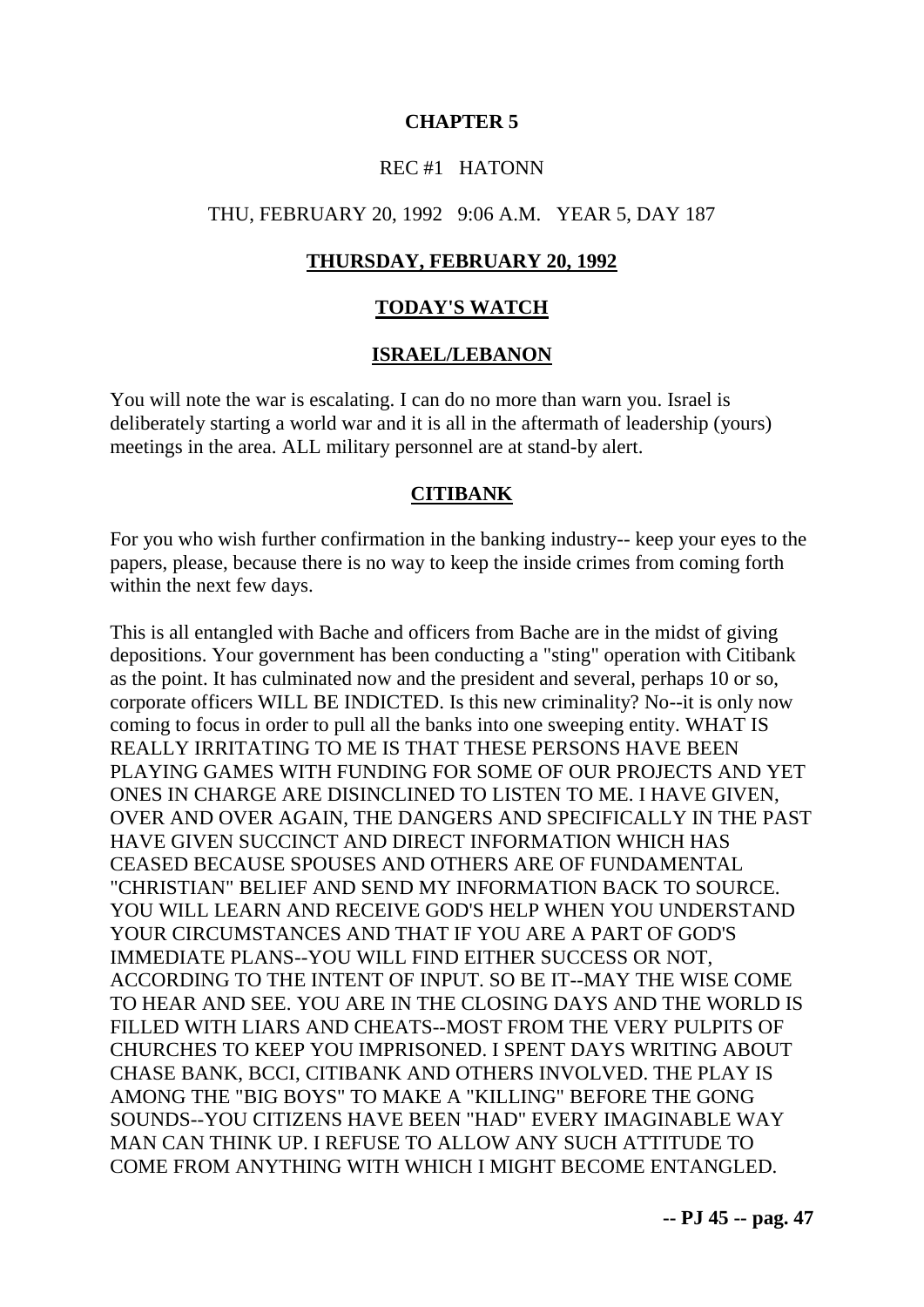PONDER THESE THINGS BECAUSE UNTIL INTENT IS "FOR" GOD'S SERVICE IN TRUTH--GOD DOES NOT SERVE YOU. AS LONG AS YOU SERVE IN A MISPLACED VERSION OF SO-CALLED "GOD'S PLAN" AND EVEN ONE IOTA OF THE DOCTRINE DEVIATES FROM THE LAWS OF GOD-- YOU WILL NOT BE ATTENDED IN FULLNESS. I SUGGEST ALL GET THEIR PRIORITIES STRAIGHT, SUCCINCT AND REFOCUSED.

## **SECURITIES**

I am continually badgered regarding this or that investment. Remember something, chelas, I do not deal in your money. I can analyze possible safety measures but even with those in point of my explanation--**I tell you the window of opportunity may well be very, very limited. I am sorry if you miss opportunity for shelter but I will do no more about it.**

**I do not like what I see happening within the ranks of the Common Law Service Center. I DO NOT SANCTION NOR RECOMMEND TRUSTS OF ANY KIND. I believe there can be a temporary use for them in some instances. Moreover, I DO NOT RECOMMEND FOUNDATIONS IN ANY FORM UNDER ALMOST ANY CIRCUMSTANCES. YOU ARE SPEAKING OF "TAX FREE" COVERAGES AND IT IS SIMPLY GOING TO BECOME A TOTALLY BAD SITUATION. I RECOMMEND, AS I HAVE SAID BEFORE A COUPLE OF THOUSAND TIMES--FOR THIS PERIOD OF TIME I BELIEVE YOUR BEST AND MOST SECURE ROUTE IS THROUGH INCORPORATION IN THE STATE OF NEVADA--AND DON'T SHOW ANY PROFIT. THAT MEANS CAREFUL MANAGEMENT AND I AM NOT GOING TO SPEAK OF IT HEREIN AND HAVE THE INFORMATION MISREPRESENTED AND/OR MISPERCEIVED. I HAVE NO INTEREST IN YOUR "TAXES".** I can grant you that if you already have funds in such entities and cannot remove it other than to a like entity--it may remotely be feasible to do so. When the Planners who have pulled off gaining of the world go to work--you are not going to cover many assets by tax deductions--you would be far wiser to put your assets to work and build income making industry. You have come to a place historically wherein simply hoarding money is of absolutely no merit. I am not, herein, going to go over it again for I weary of the repetition. I further remind all of you--YOU will decide for it is but mine to offer the information. We cannot see how long OUR METHOD will be valid for it becomes difficult to have institutions which will serve in the capacity required for we require substantially lasting Elite owned banks so that collateral will not simply be confiscated along with safe-deposit gold. CAN THEY DO IT? When the big man has the big gun, he can do anything he chooses!

I will help you to GROW AND FLOURISH--I will not help you to hoard your physical assets while your brother is brought to death and destruction. If you wish to utilize our shelter--we welcome you. If you but wish to take our people's time and resources for your own personal gain--I am sorry--our purpose is to ready a place for God to come aboard--not attend individual banking accounts during the downfall of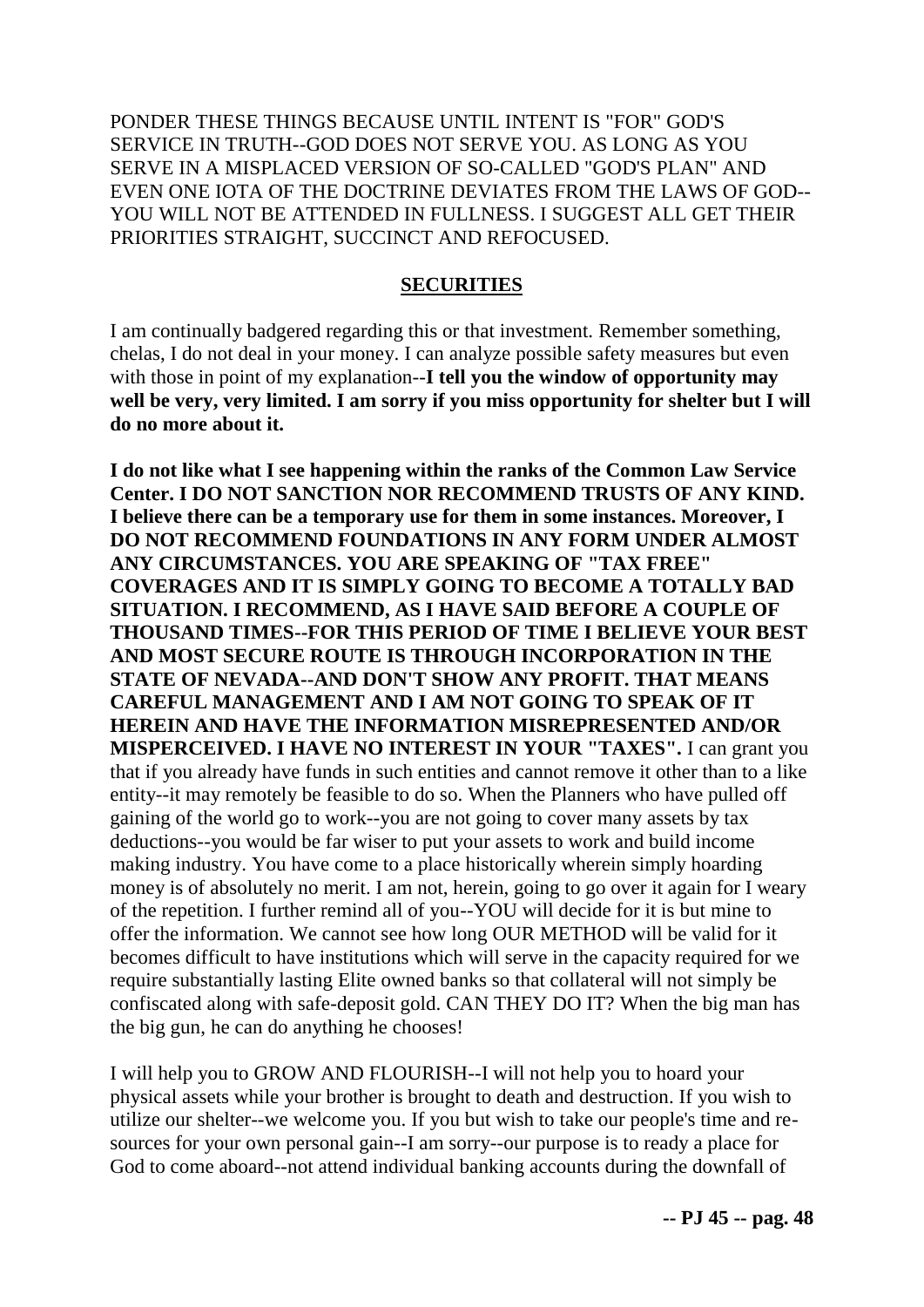nations.

## **SAFETY**

By the way--I am now refusing to answer questions regarding places of "safety"! Safety from what? Safety for what purpose? No place is SAFE and EVERY place is SAFE. What do you wish to do--serve or survive? I don't need any "survivors" who simply plan to continue a physically projected path when the waters recede. If you want fables and fairy tales of Ascension-- go elsewhere to your fortune tellers for if you are attuned to God--YOU WILL AUTOMATICALLY BE EXACTLY WHERE YOU ARE SUPPOSED TO BE--LISTENING INTENTLY FOR INSTRUCTIONS!

I am going to remark--again--on the merit of "learning Ascension"--HOW MANY PEOPLE HAVE YOU SEEN ASCEND?? DON'T GIVE ME "JESUS"--FOR YOU DIDN'T SEE IT AND HE DID NOT ASCEND IN THE MANNER GIVEN UNTO YOU BY THE SOOTHSAYERS. I am given a wonderful question, in full and loving intent, for this next Saturday's meeting which goes something like this: "What happens before, during and following Ascension?" Better you ones recognize what happens to you in the physical--ON YOUR PLANE--during the time you HOPE TO ASCEND. My intent is not to make light of inquiries but I always use examples and if my input contradicts another "channel's" version of a "thing"--I bow to your choices. WHICH, however, SOUNDS REASONABLE, LOGICAL AND POSSIBLE within the laws of natural physics and according to God's Laws? More important to attend God's Laws for if you do not offer willingness to serve God's Laws and those of balanced Creation- -you aren't going to "ascend" at ANY RATE short of total annihilation of your planet by means destructive to soul essence and then, it will be for safe passage only--to a suitable place to match the level of your individual growth. YOU take care of your lessons--GOD WILL TAKE CARE OF YOUR ASCENSION!

# **CIA AND BUSH'S EARLY INVOLVEMENT**

Dharma, George needs a personal meeting with me and then you need to be elsewhere. Therefore, allow us to write on the CIA for a while and I ask that we slide out of format and pick up a segment of the story of George Bush around the time of the Bay of Pigs. Thank you.

We are having a miserable problem with security for the researchers and compilers of this information--some of which is invalid hearsay so I ask to allow for anonymity in the present until we decide how best to go about the publishing of the information with security for the people involved as well as the publisher. Our work has been discounted by the ones in point-- most because they have been exposed to none of it. It is leaking out because no one will publish and I will await "value change" before I ask even one more thing of George Green at America West. WE SHALL WAIT AND SEE.

# **GEORGE BUSH INVOLVEMENTS IN INFAMY**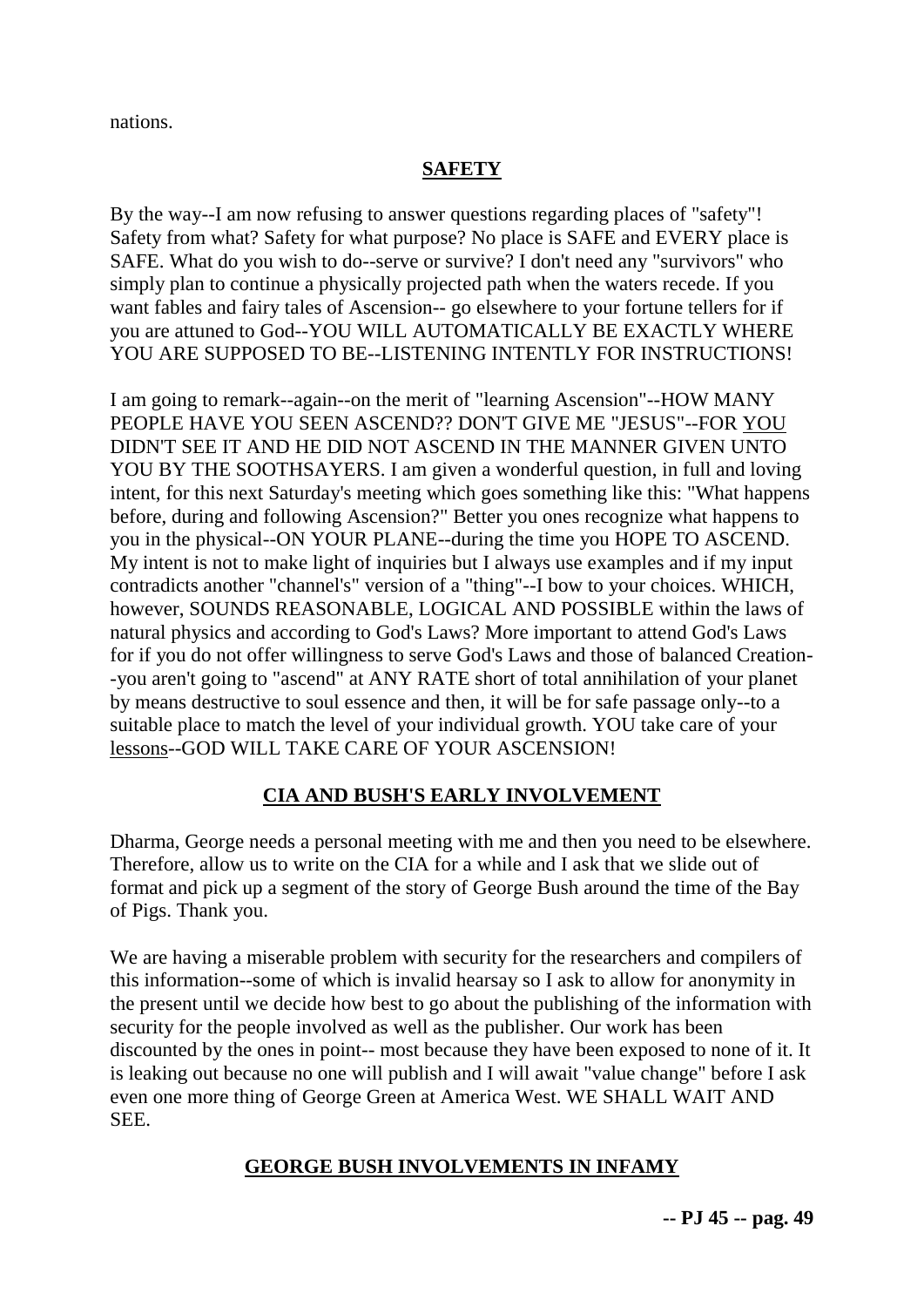Bush publicly claims to have not been involved with the CIA at the time of the happenings we shall discuss. We shall see just what he was doing and if this be so.

From Donald Freed, Death in Washington (Westport, Conn., 1980): "JM/WAVE...proliferated across Florida in preparation for the Bay of Pigs invasion. A subculture of fronts, proprietaries, suppliers, transfer agents, conduits, dummy corporations, blind drops, detective agencies, law firms, electronic firms, shopping centers, airlines, radio stations, the mob and the church and the banks: a false and secret nervous system twitching to stimuli supplied by the cortex in Clandestine Services in Langley. After defeat on the beach in Cuba, JM/WAVE became a continuing and extended Miami Station, CIA's largest in the continental United States. A large sign in front of the .... building complex reads: 'U.S. GOVERNMENT REGULATIONS PROHIBIT DISCUSSION OF THIS ORGANIZATION OR FACILITY'." **[H: Gosh, sounds like the forbidden subject of whether or not records meet the lies projected by the Zionists regarding the Holocaust--it becomes illegal to speculate!!!]**

Chelas, there is positive proof that George Bush's activities during the late 1950's and early 1960's were incomplete in very important reports of his actions--if not missing entirely from documentation made available except to above "top secret" archives and "national security" cover-ups.

Starting at about the time of the Bay of Pigs invasion in the spring of 1961 came the first slips that Bush, in addition to working for Zapata Offshore (basically in drug running), was also a participant in other cover operations of the U.S. intelligence community.

These participations would fit right in with the pledges made right in the old Skull and Bones Society of Dad, Prescott Bush, as well as within the Brown Brothers Harriman networks. During the twentieth century, the Skull and Bones/Harriman circles have always maintained a sizeable and often decisive presence inside the intelligence organizations of the State Department, the Treasury Department, the Office of Naval Intelligence, the Office of Strategic Services, and the Central Intelligence Agency.

George Bush was most certainly associated with the CIA prior to 1963. Bush started working for the agency in 1960-61, using his oil business as a cover for clandestine activities. By the time of the Kennedy assassination, there is official FBI documentation regarding "Mr. George Bush of the Central Intelligence Agency". Despite official disclaimers, chelas, this IS THE SAME MAN THAT IS NOW PRESIDENT OF THE U.S. AND DWELLS IN YOUR WHITE HOUSE.

This great mystery of George Bush as a covert operator is proven on four points right on physical evidence--so forget, please, space cadets. Each one represents great political and espionage scandals of postwar American history: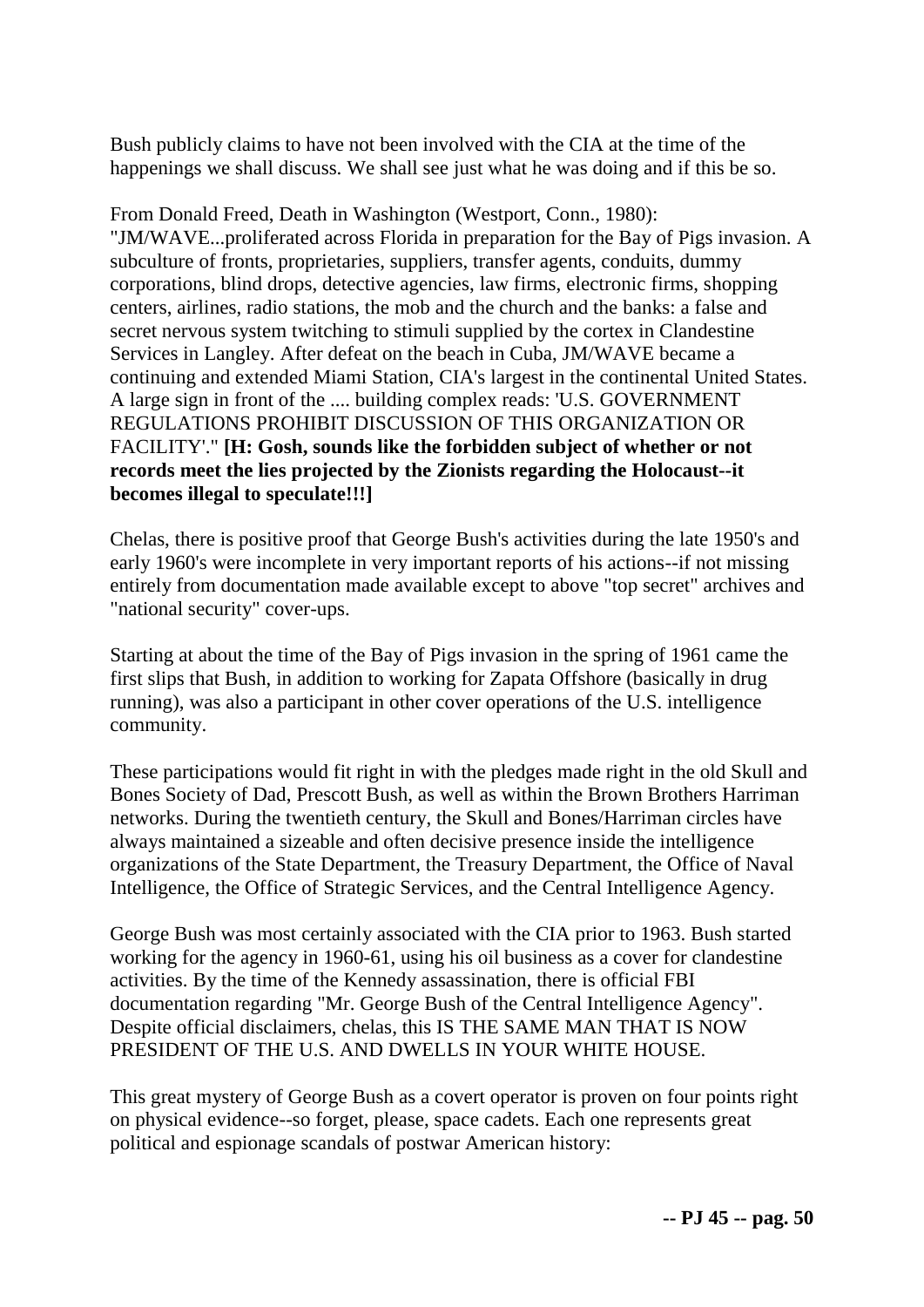1. The abortive Bay of Pigs invasion of Cuba, launched on April 16-17, 1961, prepared with the assistance of the CIA's "Miami Station" (also known under the code name JM/WAVE). After the failure of the amphibious landings of Brigade 2506, Miami Station, under the leadership of Theodore Shackley, became the focus for Operation Mongoose, a series of covert operations directed against Castro, Cuba, and other targets.

2. The assassination of President John F. Kennedy in Dallas on November 22, 1963, and the cover-up of those responsible for the crime.

3. The Watergate scandal, beginning with an April 1971 visit to Miami, Florida by E. Howard Hunt on the tenth anniversary of the Bay of Pigs invasion to recruit operatives for the White House Special Investigations Unit (the Plumbers, and later Watergate burglars) from among Cuban-American Bay of Pigs veterans. I told you long ago-- Hunt shot the President that day from behind the fence. Same old E. Howard Hunt!

4. The Iran-Contra Affair, which became a public scandal during October-November 1986, several of whose central figures, such as Felix Rodriguez, were also veterans of the Bay of Pigs--AND INVOLVED IN THE KENNEDY ASSASSINATION!

George's role in both Watergate and the October Surprise/Iran-Contra complex has already been handled in detail--but, we shall cover it again in proper sequence as we move along so perspective can be more accurately given to continuity of involvement. It is more important herein to realize that some thirty years of covert operations, in many respects, form a single continuous whole. The entire new Cuban cadre now simply emerged from the Bay of Pigs. The names, Howard Hunt, Bernard Barker, Rolando Martinez, Felix Rodriguez and Eugenio Martinez would, in the next quarter century, pop up, often decisively, over and over again in the most dangerous American foreign policy crises. They didn't bother to cover it too carefully--simply expecting the American Public to be totally oblivious to the whole scenario and no one would notice. Over and over again the same names popped up in conjunction with dangerous American foreign policy crises. There were Cubans flying missions for the CIA in the Congo and even for the Portuguese in Africa; Cubans were the burglars of Watergate; Cubans played key roles in Nicaragua, in Irangate, in the American move into the Persian Gulf. Felix Rodriguez says that he was infiltrated into Cuba with the other members of the "Grey Team" in conjunction with the Bay of Pigs landings; this is the same man you will note directing the Contra supply effort in Central America during the 1980's, working under the direct supervision of Don Gregg and George Bush. Theodore Shackley, the JM/WAVE station chief, later shows up in Bush's 197980 presidential campaign.

Such covert operations have drawn upon the same pool of personnel. They are to a significant extent the handiwork of the same crowd. It is therefore revealing to project forward and backward in time the individuals and groups of individuals who appear as the cast of characters in one scandal, and compare them with the cast of characters for the other scandals, including the secondary ones that have not been enumerated right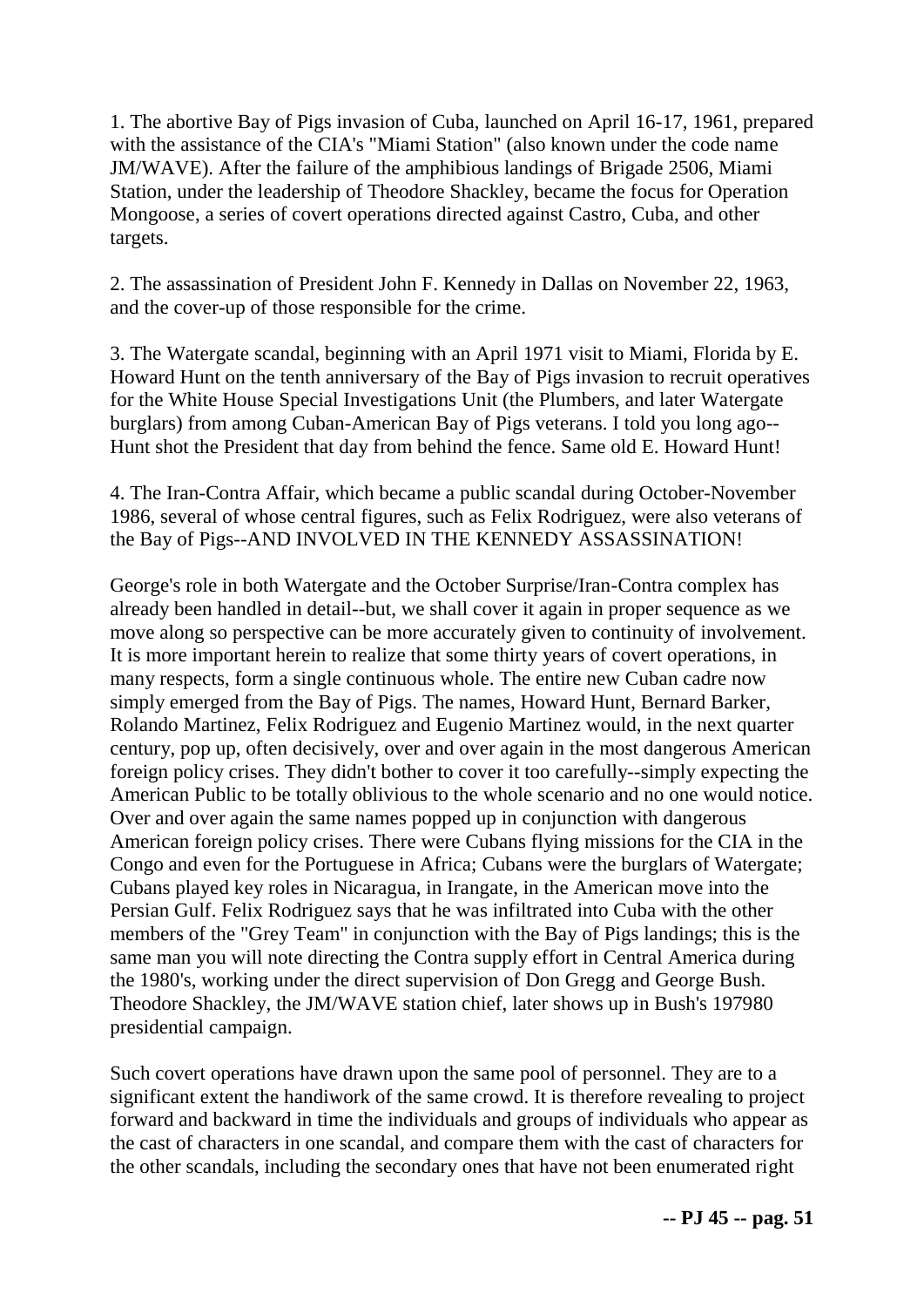here.

E. Howard Hunt, for example, shows up as a confirmed part of the overthrow of the Guatemalan government of Jacopo Arbenz in 1954, as an important part of the chain of command in the Bay of Pigs, as a person repeatedly accused of having been in Dallas on the day Kennedy was shot--and was and did--and as one of the central figures of Watergate.

George Bush is demonstrably one of the most important protagonists of the Watergate scandal, and was the overall director of Iran-Contra. Since he appears, especially in Iran-Contra, in close proximity to Bay of Pigs holdovers, it is surely legitimate to wonder when his association with those Bay of Pigs Cubans might have started.

1959 was the year that Bush started operating out of the Zapata Offshore headquarters in Houston; it was also the year that Fidel Castro seized power in Cuba. Officially, as we have noted, George was now a businessman whose work took him at times to Louisiana, where Zapata had offshore drilling operations. George was a frequent visitor to New Orleans. Because of his family's estate on Jupiter Island, he visited, frequently, the Hobe Sound area. And then, never overlook those most valued Zapata Offshore drilling operations in the Florida strait. This allowed for all sorts of contraband to come ashore directly without inspection--through and via Zapata operations.

The Jupiter Island connection and father Prescott's Brown Brothers Harriman/Skull and Bones networks are the KEY. Jupiter Island meant Averell Harriman, Robert Lovett, C. Douglas Dillon and other Anglophile financiers who had directed the U.S. intelligence community long before there had been a CIA at all. And, in the backyard of the Jupiter Island OLYMPIANS (see definition in other writings of Committee 300) and under their direction, a powerful covert operations base was now being assembled in which George Bush would have been present at the creation simply as a matter of "birthright".

# **OPERATION ZAPATA**

Let us talk about Zapata for a bit. During 1959-60, Allen Dulles and the Eisenhower Administration began to assemble in south Florida the infrastructure for covert action against Cuba. This was the JM/WAVE capability, later formally constituted as the CIA Miami station. JM/WAVE was an operational center for the Eisenhower regime's project of staging an invasion of Cuba using a secret army of anti-Castro Cuban exiles (yes, even "good-old Ike"--why do you think the Elite made him king?) organized, armed, trained, transported, and directed by the CIA. The Cubans, called Brigade 2506, were trained in secret camps in Guatemala, and they had air support from B-26 bombers based in Nicaragua. This invasion was crushed by Castro's defending forces in less than three days. Funny thing about those Castro forces--they could only have been endowed with masterful Soviet leadership, don't you think?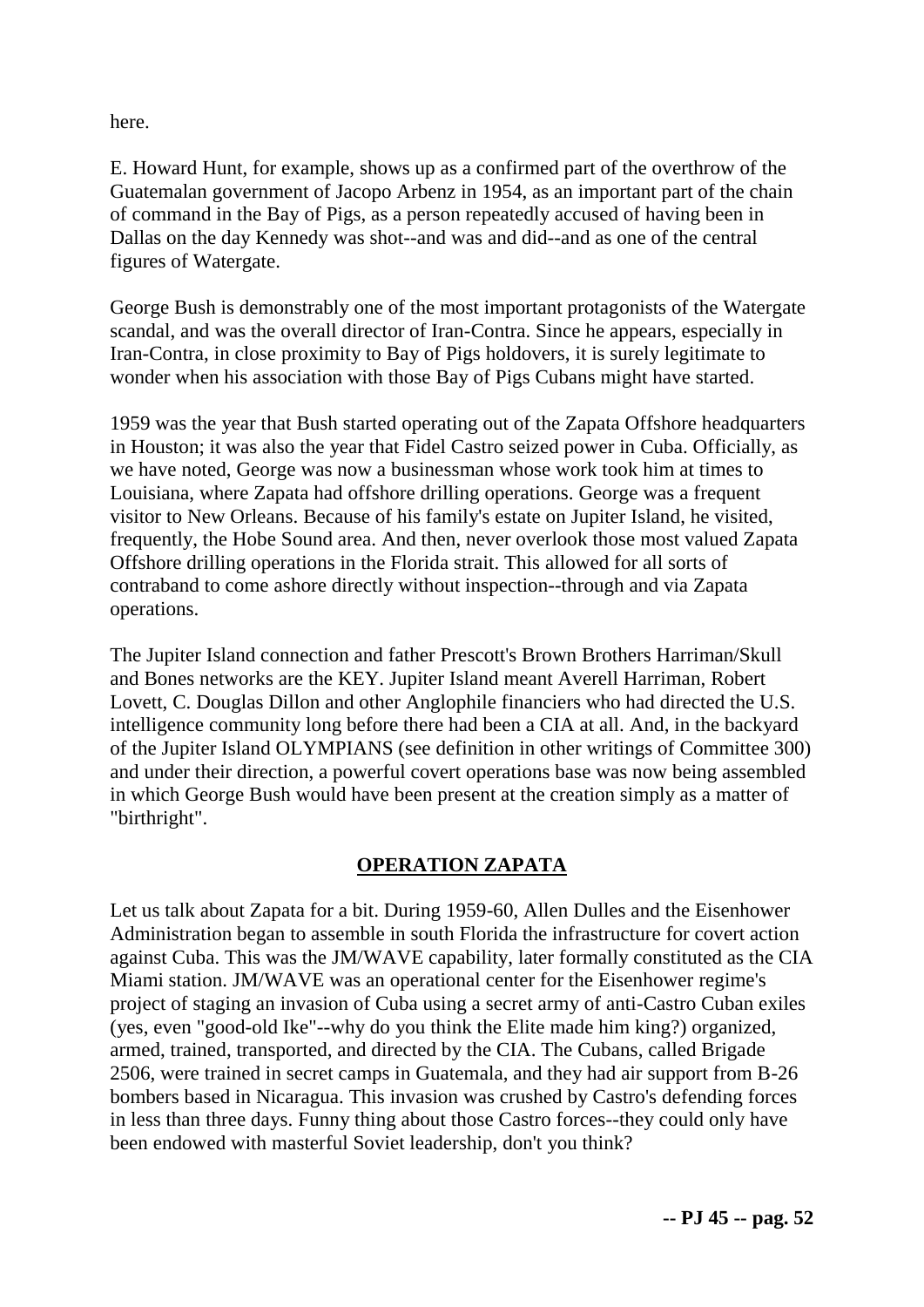Before going along with the plan so eagerly touted by Allen Dulles, Kennedy had established the precondition that under no circumstances whatsoever would there be direct intervention by U.S. military forces against Cuba. On the one hand, Dulles had assured Kennedy that the news of the invasion would trigger an insurrection which would sweep Castro and his regime away. On the other, Kennedy had to be concerned about provoking a global thermonuclear confrontation with the U.S.S.R. in the eventuality that Nikita Khrushchev decided to respond to a U.S. Cuban gambit by, for example, cutting off U.S. access to Berlin. Ah yes, what "tangled webs".

Hints of the covert presence of George Bush were scattered here and there, and all around, the Bay of Pigs invasion. The code name for the Bay of Pigs was actually "**Operation Pluto**" but old E. Howard H. couldn't bear losing ego seniority and denies that this was the code name used by JM/WAVE personnel; Hunt writes: "So perhaps the Pentagon referred to the Brigade invasion as Pluto. CIA did not." But Hunt doesn't tell you what the CIA code name actually was--it was "Operation Pluto" among some other equally "cute" phraseology. I never can get over your need for trite, cutesy and totally debasing idiot code-names and "initials" labels.

You will also note that in the "exposing" done by Hunt, he also does not tell you what was in the Watergate era White House SAFE. Well--he might actually have "sold out" due to the incredibly disloyal person in point--had everything not been totally buried by FBI Director Patrick Gray. Hunt is an interesting study in one who would seem to be totally evil and yet never more than a henchman--so beware of this type of entity for you can't tell who or what with which you might be dealing.

The CIA code name was most often utilized as "**Operation Zapata**", not "Jupiter". The plan was so referred to by ones such as Richard Bissell of the CIA, one of the plan's prime promoters, in briefings to President Kennedy in the Cabinet Room on March 29, 1961. I ask that as these names pop up you relate them to the material being written in our outlay of the CIA material, please. It all must be integrated and you may never get the deleted material from other resource. I make reference to other resources simply so that you can rest assured that the information IS AVAILABLE and not simply mysterious thought forms of one, Dharma. Actually, it's more for HER input than for yours for she sits on the "hot seat" ALL the time. I wonder how many of YOU perceive yourselves to be so brave? So be it.

Does Operation Zapata have anything to do with Zapata Off-shore? Well, in that Zapata Oil was set up as a "fit-in", it is hard to tell which came first the chicken or the egg. After all, Zapata had been a very public figure in his own right, and the subject of a motion picture acted by Marlon Brando. The landing beach, the Playa Giron, utilized in this operation is located south of the city of Cienfuegos on the **Zapata** Peninsula, on the south coast of Cuba.

## **THE BARBARA**

Then there is the question of the Brigade 2506 landing fleet, which was composed of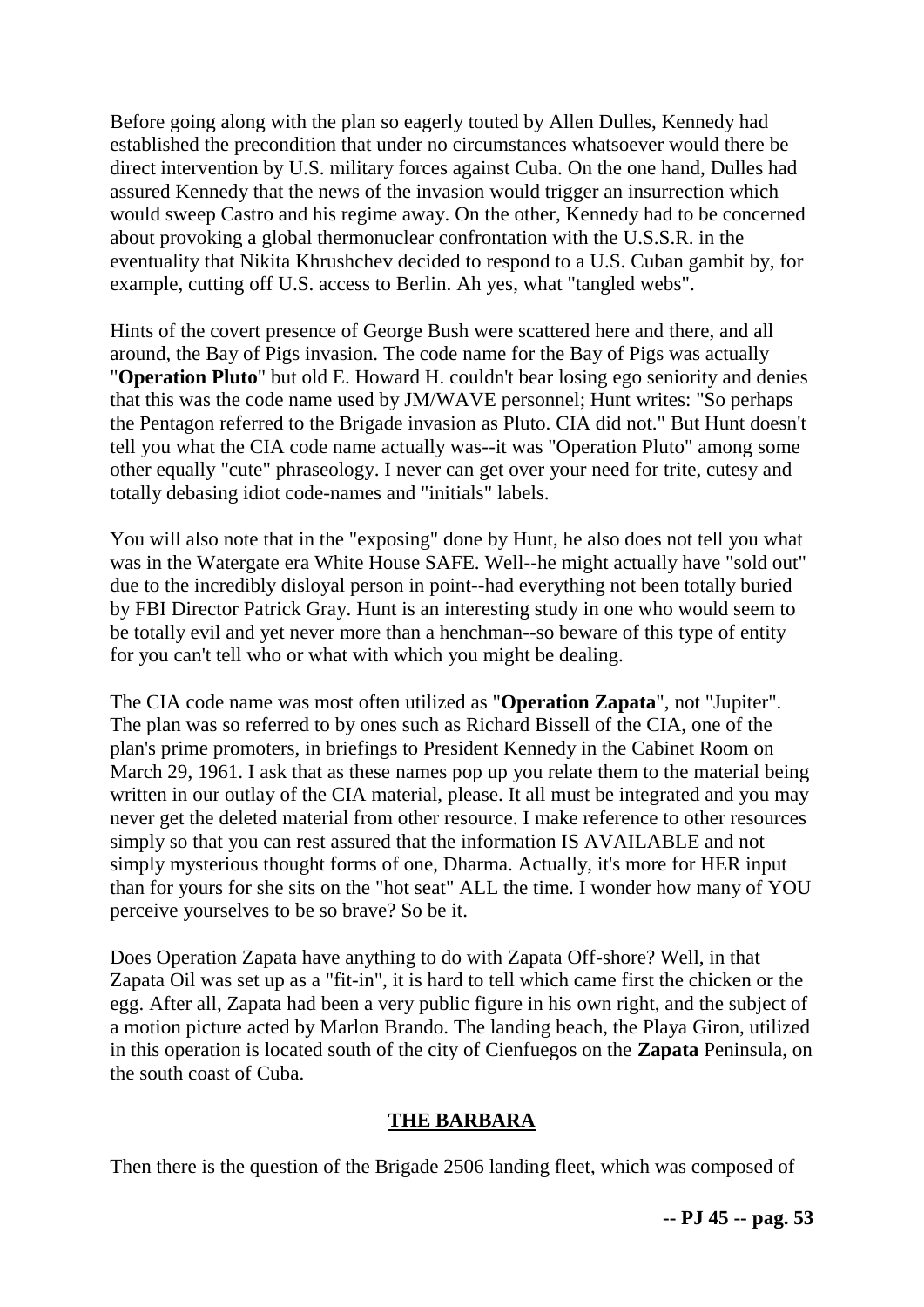five older freighters bought or chartered from the Garcia Steamship Lines, bearing the names *of Houston, Rio Escondido, Cariber, Atlantic and Lake Charles.* Oops--in addition to these vessels just named, which were outfitted as transport ships, there were two somewhat better armed fire support ships, the *Blagar* **AND THE BARBARA**. George also named his infamous death-trap (for his comrades trapped inside when he abandoned them) plane--the *Barbara*!

The *Barbara* was originally an LCI (Landing Craft Infantry) of earlier vintage. Attention is attracted at once to the *Barbara* and the *Houston*, in the first case because you must have noted the above habit of George's naming his combat vessels "*Barbara*" after, of course, his wife Barbara. In the second case, Bush was at this time a resident and Republican activist of Houston, Texas. Further, these vessels were seen and documented at offshore drilling rigs for undisclosed reasons.

After the defeat of the Bay of Pigs invasion, there was great animosity against Kennedy among the survivors of Brigade 2506, some of whom eventually made their way back to Miami after being released from Castro's prisoner-of-war camps. There was also great animosity against Kennedy on the part of the JM/WAVE (CIA) personnel.

During the early 1950's, E. Howard Hunt had been the CIA station chief in Mexico City--(No-o-o!?!)--YES INDEEDY! A quite embittered David Atlee Phillips (JM/WAVE veteran) tattles--and that can be found in his account called THE NIGHT WATCH. E. Howard Hunt had been the immediate superior of a young CIA recruit named **William F. Buckley**, the Yale graduate and Skull and Bones member who later founded the *National Review*. I'm sorry, chelas, I didn't write the story--I just report it! Hunt spoke his opinion very clearly about the Bay of Pigs: "No event since the communization of China in 1949 has had such a profound effect on the United States and its allies as the defeat of the U.S.-trained Cuban invasion brigade at the Bay of Pigs in April 1961.

"Out of the humiliation grew the Berlin Wall, the missile crisis, guerrilla warfare throughout Latin America and Africa, and our Dominican Republic intervention. Castro's beachhead triumph opened a bottomless Pandora's box of difficulties that affected not only the United States, but most of its allies in the Free World.

"These bloody and subversive events would not have taken place had Castro been toppled. Instead of standing firm, our government pyramided crucially wrong decisions and allowed Brigade 2506 to be destroyed. The Kennedy Administration yielded Castro all the excuse he needed to gain a tighter grip on the island of Jose Marti, then moved shamefacedly into the shadows and hoped the Cuban issue would simply melt away."

I think it becomes quite clear WHY there would be great media push and political pressure to hide documentation and denounce investigations by ones such as Oliver Stone and discredit the motion picture in any way possible--because truth is so thick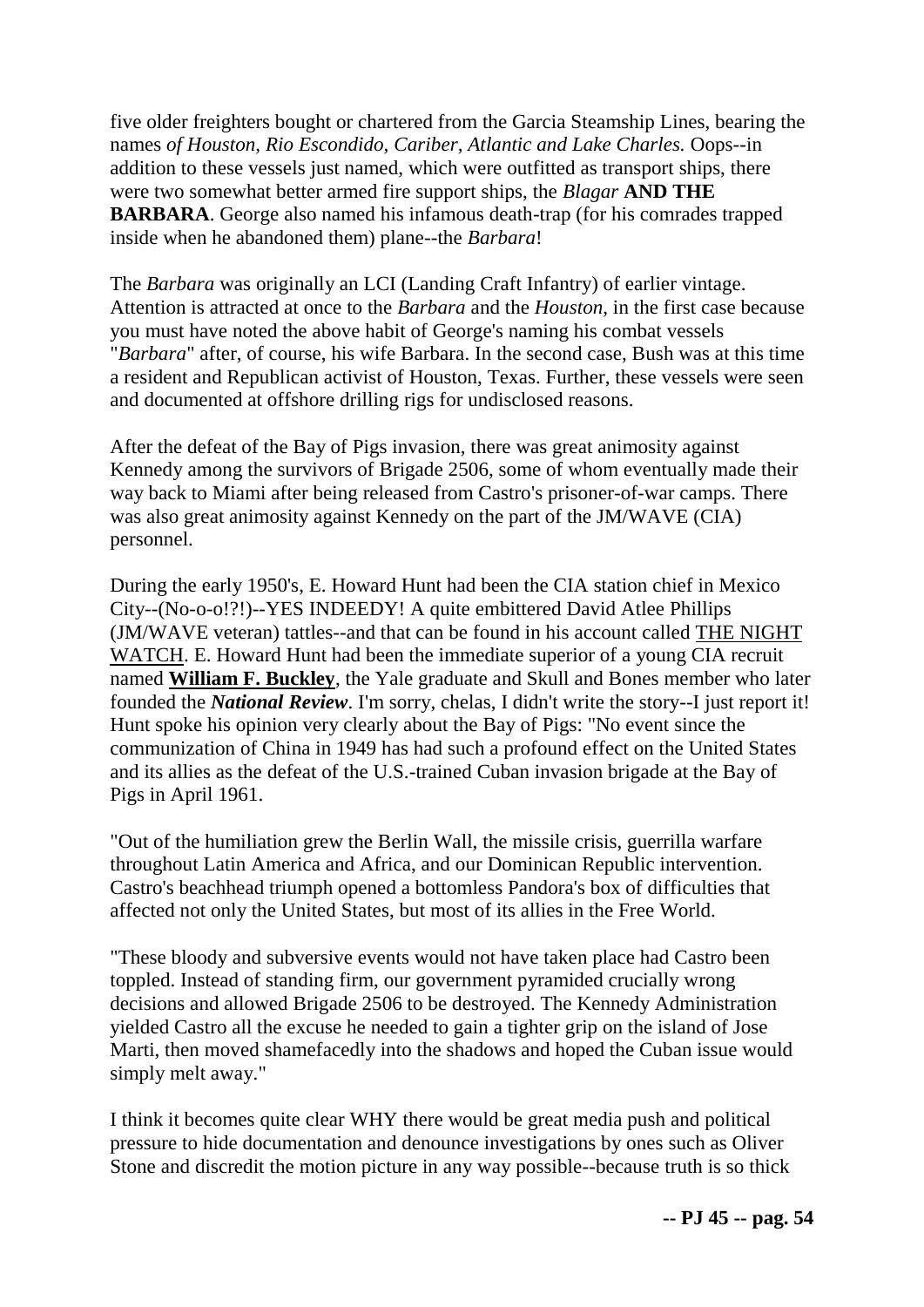and deep as to hang bunches of participants--mostly all in high government places.

I want you to think a minute about media--say "cable media" and CNN. What is a major note of interest? The continual advertising of such things as "National Geographic" and "National Review". Chelas, if you pay not attention--there is less than little hope for your saving your nation--much less the "free" world.

Dharma, when we write again I need to speak briefly of the Kennedy-McArthur connection. You the ones of the public are so grossly uninformed and misinformed that we simply have to take the time and effort to speak of these things. Thank you for your attention and, Dharma, thank you for your service Walk in peace this day. Salu.

Hatonn to stand-by.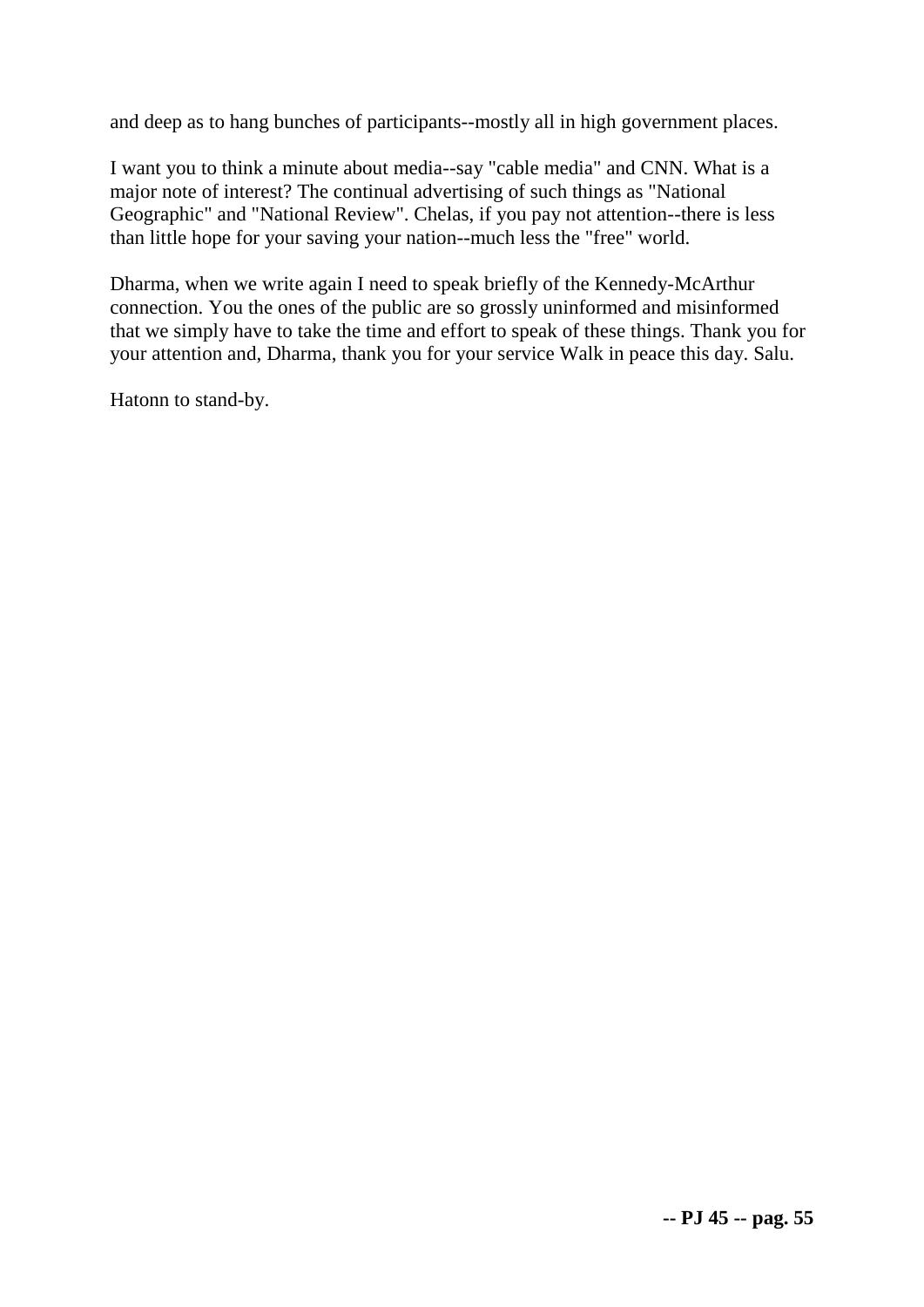### **CHAPTER 6**

### REC #1 HATONN

### FRI., FEBRUARY 21, 1992 7:40 A.M. YEAR 5, DAY 188

### **FRIDAY, FEBRUARY 21, 1992**

### **TODAY'S WATCH**

#### **ISRAEL/LEBANON**

Unlike the Eveready commercial where the rabbit will eventually run down--the war continues to rev-up. Keep your eye open to other things going on and this will fit into its proper placement. Remember what I told you about WATER in a writing some couple of months past. This is a major reason for such encounters as well as forced building--to claim water. The aquifers which feed Israel are under the West Bank and the Gaza Strip. Israel plans to have all the land above these resources one way or another. So be it.

#### **OTHER MATTERS**

I move rapidly from one subject pattern to another which causes great difficulty at times and for that I make hardy apologies. I am, however, continually interested in how "shoe fitting" takes place. Ones think that God sees not--No, it is man and often Space Command who sees not. God SEES ALL.

We have had several ones come through our places of sharing and through the businesses which spring forth in service to assist through this time of hard times and blistering competition. There are ones located in our proximity of service in this area who actually do not serve THIS cause or are still seeking direction in their own pathway. Does it mean their service is not worthy? No--it means only that ones within the employment already set up, mostly due to lack of funding--cannot function within their requirements.

It is quite natural that ones feel displaced and abused at times--forgetting that at this time ALL comes from money attended by the one or two who assume total responsibility while the receivers seem to think there is limitless supply. The limitless supply comes when the receivers have also shared in unlimited measure--and you simply are not yet "there".

As I ponder this situation a few weeks past I ran past several instances without subject change other than paragraph separation for I wish neither to embarrass nor handle personal business within these documents. One subject did not necessarily lead into the next.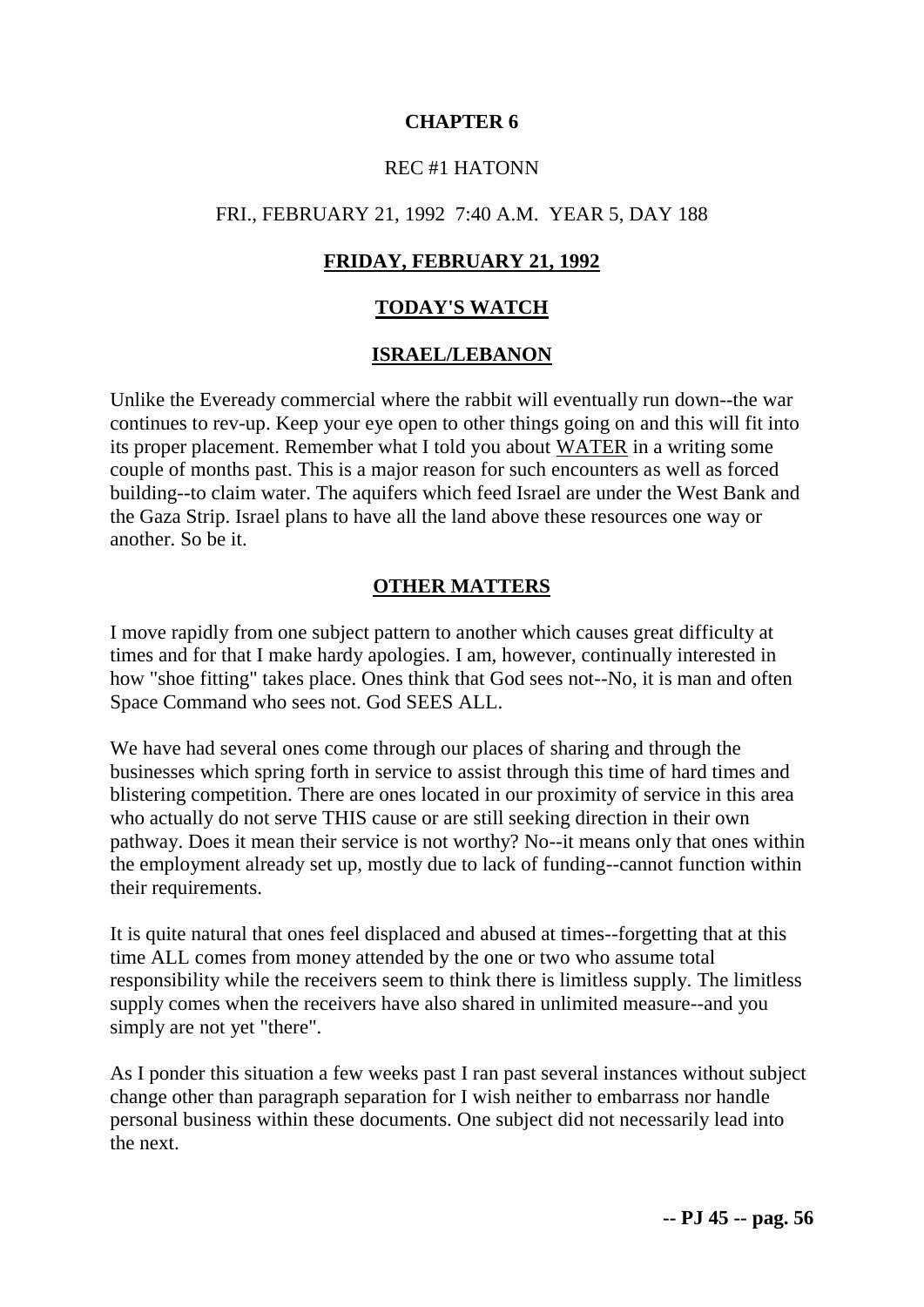I suggest that you ones might consider why you put shoes upon your feet which may or may not fit!

I said that one had turned in the Common Law Service Center for "selling software". I also said that it was from ones who desired work within the "group" for service and remuneration. I failed to state that the initials of "those" guilty parties are K.H. and T.A.C. May this serve as a lesson for all of us in making judgments. Let us also remember to always project in such manner that we are above even the slightest suspicion as comes from prior actions in point.

I repeat the question to the ones who seek "something" and find it not visible--what do you want from us? YOU must find that which you can do and wherein you can offer talents--it is NOT for these ones to MAKE A PLACE. The projects are yet unfunded and the supply of personal funds has long since run out. Remember--this is not a center for study nor group experience. This is a place of work for bringing forth the WORD and laying a foundation for experience to see a remnant through and offer possibilities of regrouping. We are most wondrously happy to share all that we have--but when the "what we have" is exhausted--what more can you expect from the ones who have given? They give unto the cause of the WORD at this time and all else must follow in proper sequence.

I am humbly grateful to you ones who share this burden for we could not function at all were it not for your participation. Please remember that we write for over six billion people and the miserable picking and rock-throwing becomes unacceptable.

# **OUR WORK**

I am disappointed as my own workers within this very place offer totally off-the-wall explanations on subjects of "faith" and our "work" unto callers. Can we not keep silence or--at the least--give **opinions** to callers? You express opinions as being Hatonn's and they are NOT. I sit with tape in hand from a beautiful person who expresses longing desire to pull these ones from the grip of Satan and Hatonn. Good--I express not annoyance at the caller or tape-maker but at my own people who then pronounce "total confusion" now that the tape has been sent. From the first expression on the tape it was blatantly clear from where came the resource of information--with total ignorance of more than a couple of papers somehow causing the attack. If ones read our work--they will find no contradiction nor confusion. Confusion in our material comes FROM NOT KNOWING WHAT IT IS YOU ARE PRESENTING-- AND SPEAKING AS IF YOU KNOW.

# **CHANNELS**

I welcome your inquiries and most certainly appreciate your sharing of information gleaned from another. But, chelas, please use your intelligent discernment. Just as ones ask ME about such things as Ramtha, Lazarus, and different "Channels"--I do not have right to speak on those subjects for I am not informed as to that which is their business.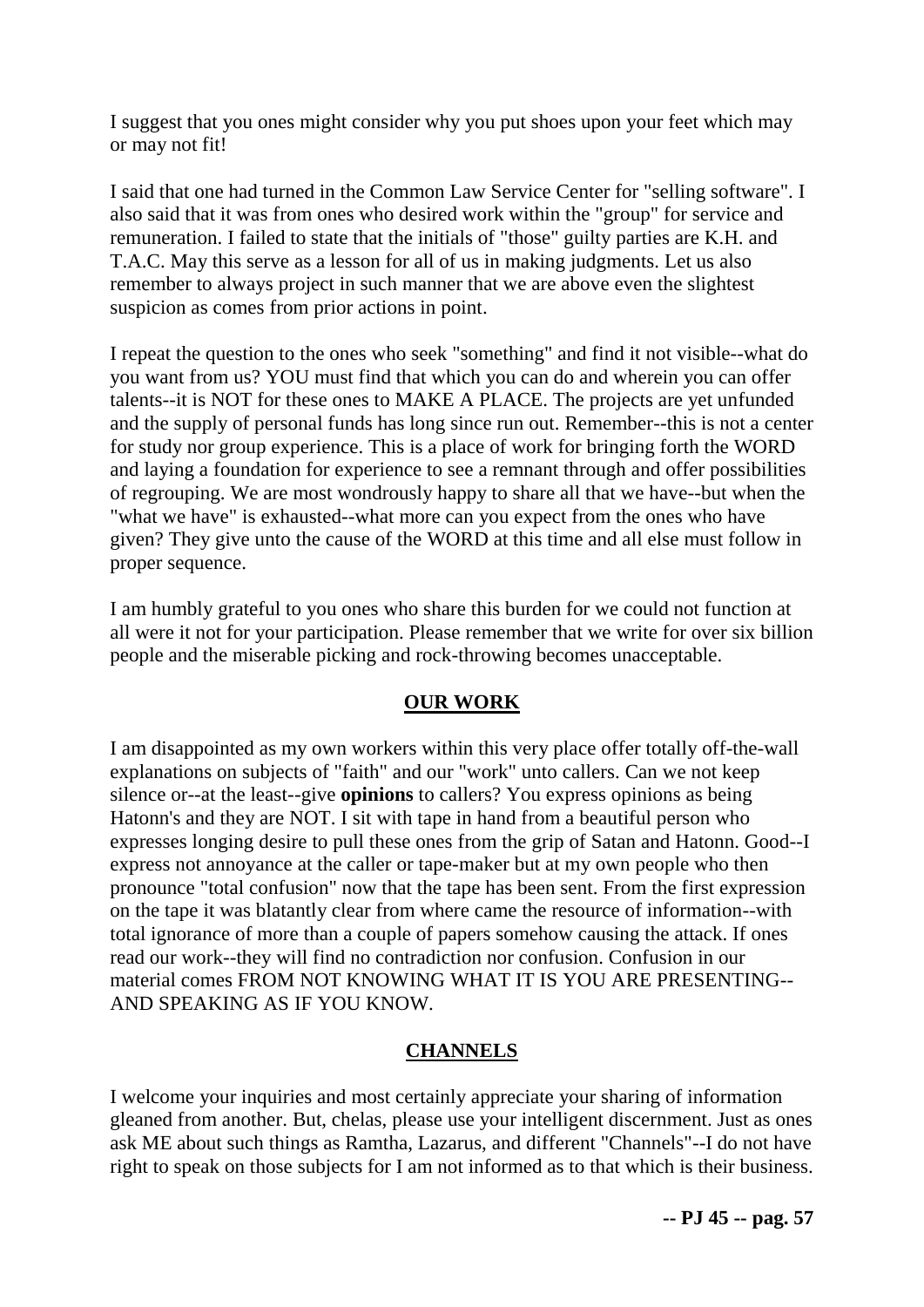If their work fits within the LAWS OF GOD AND THE CREATION--what pick can you have? If not--they are uninformed or misled.

Example: I have been sent a portion of a newsletter from one who receives from some energy called "This Awareness". "This Awareness"??? Does this energy not have a name or identification? Why do you not demand identification? This is like using the term "unified" as a proper label. "Awareness" is not a "name" nor an identification.

I take no exception to the attention given by this one in response to many inquiries regarding the Phoenix material--in fact, I am most happy to have the ability to interact. Ones ask for response when they have only seen one or two documents--at most--and then turn to "Awareness" and ask judgment (yes, I said "judgment"). The person and "Awareness" have seen no more of the information or papers than has the inquirer but we get two full pages of detailed credit and discredit all mixed in the same pot.

For readers of the Phoenix material who have followed along and read their homework--there is no confusion nor failure to measure intent. With over 12,000 pages of writing I think all of you can find something of value in the pile of material. If you know the rules of discernment according to laws we keep repeating and repeating unto you--you have no problem with "belief".

I get credit for telling Truth and then smacked because it is written "somewhere". Do you not read? I have stated over and over and over again--I GIVE WHAT IS ALREADY ON YOUR PLACE AS PERTAINS TO. ACTIONS OF THE ELITE--SO THAT YOU CAN GET CONFIRMATION. Do you badger a Journalist for reporting the news? The point is to integrate the "news" so that the sleeping masses can finally see and hear it!!! Wherein the subject is God and soul journey--YOU WILL GET TRUTH AND NO FLOWERS TO DISTRACT YOU FROM THE GRAVE INTO WHICH THE WORLD IS READY TO ROLL.

As with the taped message which does all in the name of "Jesus" (ALL), and then says Truth: "...who was named by the Apostle Paul....", etc. Indeed? Wherein is your 'CHRIST'? "Christ" is the point and not a man named by another man. You have now focused on a PHYSICAL BEING and left out the one component part of value-- CHRIST, which is a state of being in energy form--called spiritual.

Now, as with "Awareness", the speaker goes along very well as he quotes from a letter of inquirer: "Word from knowledgeable sources has stated that this information is only copied from already existing materials and the government is actually behind this, adding mistruths to a percentage of the information in order to confuse and mislead those who have a high amount of awareness concerning covered-up issues. ("This Awareness" suggested the last paragraph be reread*.*) *"Word from knowledgeable sources has stated that this information is only copied from already existing materials, and the government is actually behind this, adding mistruths to a percentage of the information in order to confuse and mislead those who have a high amount of awareness concerning covered-up issues."*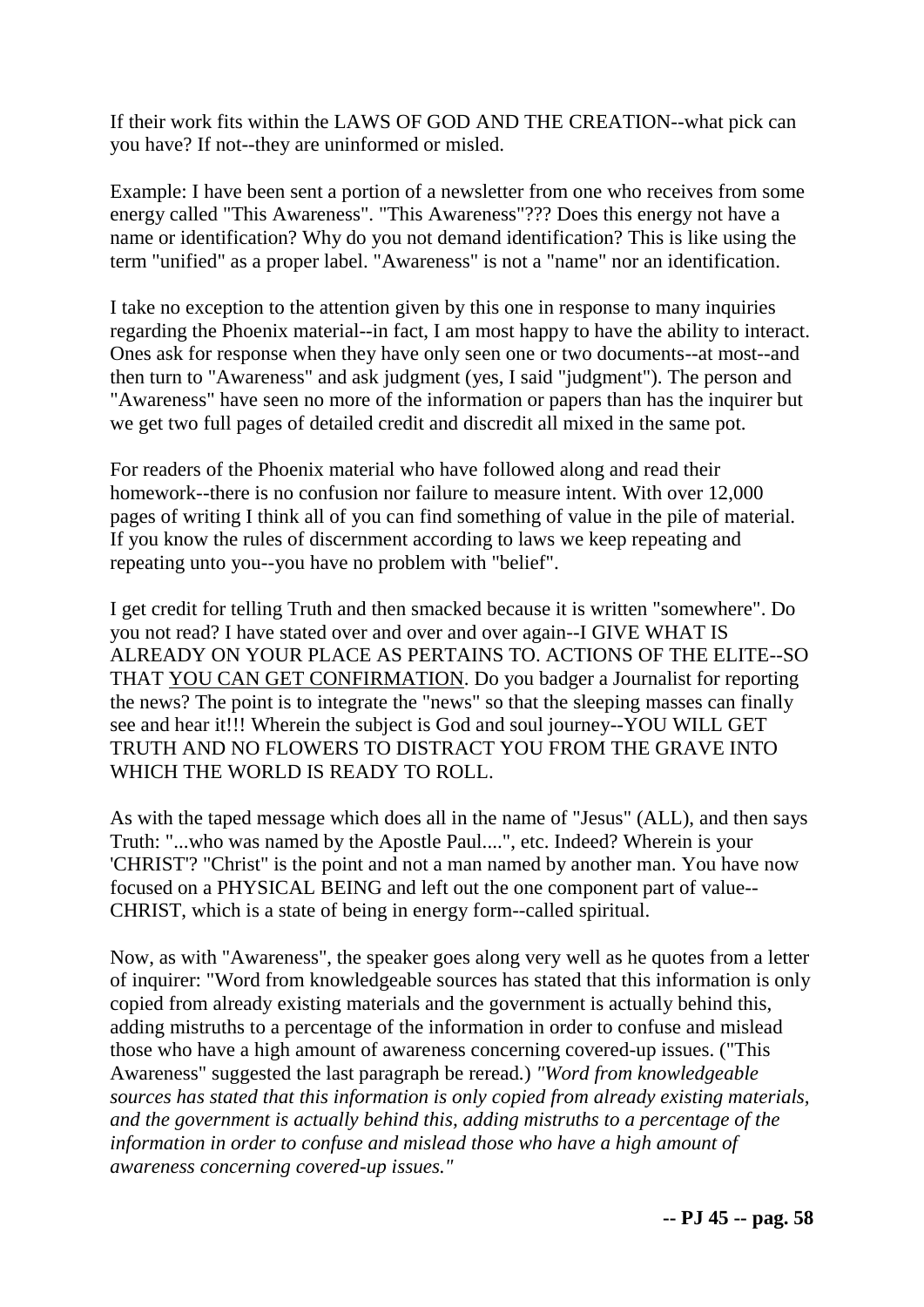This goes on for some two pages so allow me to spare the space and time, please. Number one: if there is already "awareness of events", how can more clarification possibly cause CONFUSION? Next, even "Awareness" indicates the Truth of the projections of the MATERIAL--THEN GOES RIGHT ON TO STATE: "DON'T TAKE THE INFORMATION SERIOUSLY……!!!"

I am denounced--actually my scribe is denounced--and named, Doris Ekker. Well, I shall be happy to share a bit further for the ones sending the information to this place removed all evidence of source of "Awareness" identity by sending only pertinent Phoenix reference. This is proper and fine, I just wish to make a point for clarity. I would suggest that I see that these are ones, Avaton and Vikki. I make no comment on their capability for it is not my business to share their journey or purpose. However, if you do not take the material SERIOUSLY then you are going to have a very, very rough go of it.

I repeat several things herein--I HAVE NO CONNECTION TO ANY KNOWN "RELIGION"--I SERVE ONLY GOD AND GOD'S PEOPLE AS YOU MOVE TOWARD TRANSITION. THERE IS GROSS MISPERCEPTION AS TO MY CONNECTION WITH THE HIGHER ENERGY FORMS WHO HAVE BROUGHT THEIR OWN MISSION OF INFORMATION. THIS MISINFORMATION AND MISUNDERSTANDING CONCERNS EVEN MY RELATIONSHIP WITH ONE, ASHTAR COMMAND. I HAVE SPOKEN AND CORRECTED SO MANY TIMES THAT I REFUSE TO DO SO AGAIN HEREIN FOR OUR TIME AND SPACE IS MORE VALUABLE THAN ALL THE GOLD ON YOUR PLACEMENT. THE RELIGIONS AND DOCTRINES OF RELIGION AND THE NEW AGE MOVEMENT WILL BE THE DEATH OF YOUR SOUL JOURNEY IN TRUTH AS YOU ARE HEADED.

I note that even in the taping of denouncement and "help for a lost soul", the names and places are totally incorrect--how can you say the "Bible" has no errors when the spokesmen speak almost no valid facts as to dates or players??

MY ONLY INTENT AS FAR AS WORLD HISTORY AND HAPPENINGS IS TO CONFIRM AND VALIDIFY FACTS, FOR YOUR ENEMY IS CONTINUALLY CHANGING HISTORY TO SUIT HIS OWN NEEDS FOR YOUR ENSLAVEMENT. YOU ARE TAUGHT INCORRECTLY AND TO BLATANTLY DISREGARD THE LAWS OF GOD AND THE CREATION--IT IS FINE IF YOU DO SO--IT WILL, HOWEVER, NOT GET YOU ABOARD SECURE PASSAGE OFF YOUR PRISON. I WOULD ASK THESE TAPERS AND CHANNELS AND "AWARENESS" JUST HOW IT IS THEY CAN JUDGE THIS WORK?? I, FOR ONE, DEMAND TO KNOW IN BEHALF OF YOU ONES WHO BELIEVE THEIR OUTPUT--TRUE OR FALSE. IF THE ANSWER IS FROM A PURELY PHYSICAL ASPECT--BE CAUTIOUS FOR YOUR SOUL WILL RESIDE IN THE SPIRITUAL- -DETACHED FROM PHYSICAL. JUST AS MY WORDS ARE CHANGED IN THE RETELLING--SO HAS BEEN THE BOOKS GIVEN FOR YOUR GUIDANCE--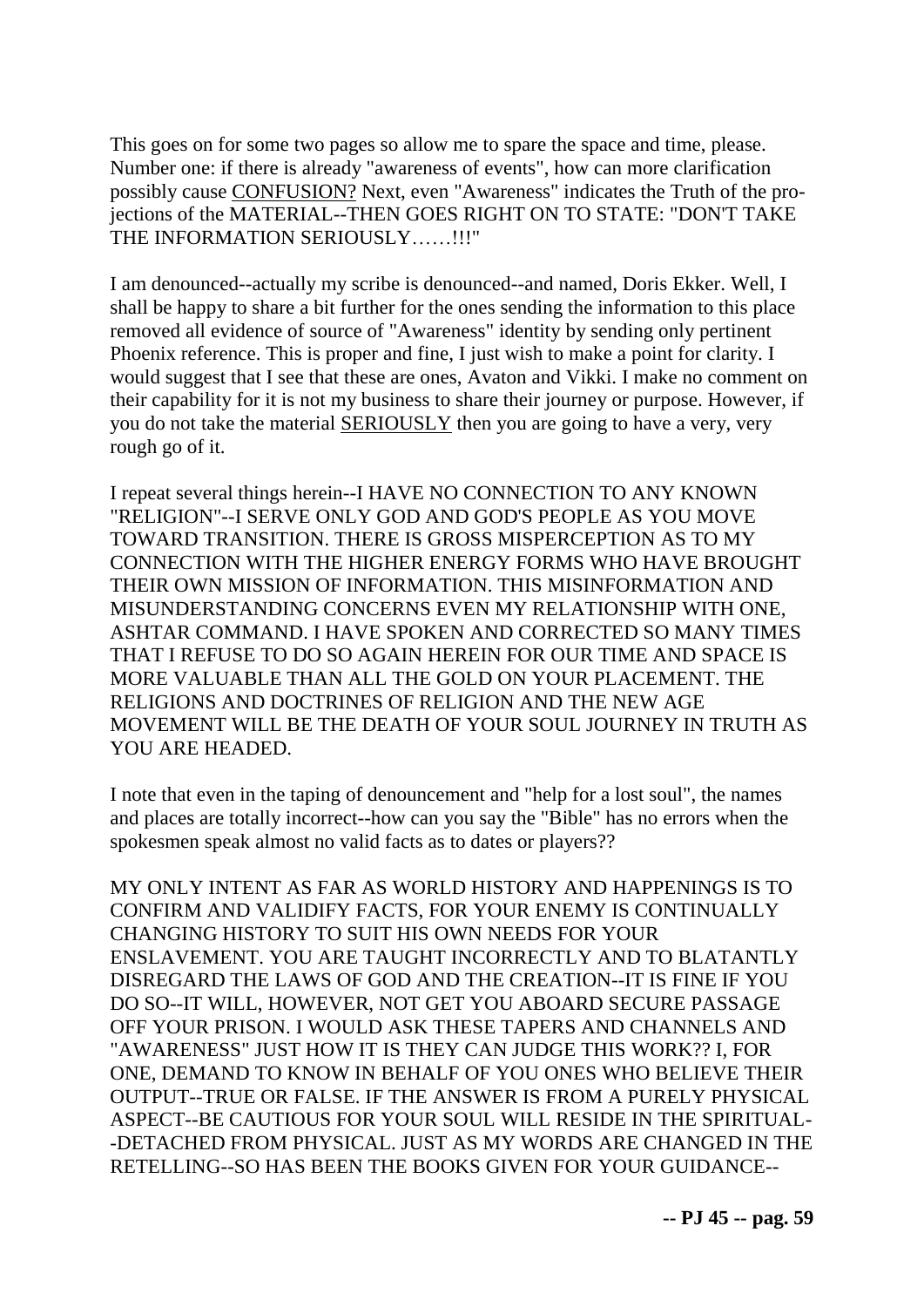DELIBERATELY AND DEADLY! FEEL FREE TO CONTINUE IN YOUR PRAYING FOR INSIGHT FOR THESE "POOR CHILDREN CAUGHT IN HATONN'S TRAP OF EVIL" AS PRONOUNCED UPON MY ONES, BUT YOUR KNOWLEDGE MUST INCLUDE: "CHARITY MUST BEGIN AT HOME"! WE SHALL CONTINUE TO PRAY FOR YOUR CLARITY OF INSIGHT AND GO RIGHT ON WITH OUR PROJECTIONS OF DESTINY AS UNTOUCHED BY PHYSICAL, HUMAN HANDS AND TAMPERINGS. WE MAKE NO CLAIM NOR FORCE UPON ANY WHO WISH TO TRAVEL A DIFFERENT JOURNEY--I JUST SUGGEST YOU BE SURE WHERE YOUR PATH LEADS- - - -AND THEN, PERHAPS, YOU WILL REJOICE IN THE TID-BITS OF PROOF AND CONFIRMATION WE SORT OUT OF THE BILLIONS OF PAGES OF NONSENSE, TO PRESENT TO YOUR ATTENTION. HOW MIGHT IT BE THAT THIS SCRIBE HAS ONLY CHO-SEN THOSE TOPICS WHICH PROVE TO BE TRUTH EVEN TO THOSE YOU PETITION? WOULD YOU BE CAPABLE OF SUCH SELECTIVITY--WITHOUT ERROR OF CHOICE? WOULD YOU NOT, PERHAPS, CHOOSE EVEN ONE IN-CORRECT PRESENTATION? DHARMA IS A 60 YEAR-OLD HUMAN WHO HAS NEVER BEEN INTERESTED IN ANY OF THIS MATERIAL--THAT IS ONE OF THE REA-SONS SHE SERVES IN THIS CAPACITY--SO SHE DOES NOT TAINT THE WORK BY HER OPINIONS--FOR SHE BORE NO PARTICULAR OPINIONS REGARDING THE SUBJECTS AT POINT. I ASK THAT YOU READERS PONDER THIS INPUT FOR I AM ADVANCING BEYOND THIS TYPE OF DISSERTATION--THE INFORMATION IS FOR YOUR USE AND GLEANING--I AM NOT COME TO DEBATE NOR ARGUE POINTS OF PHYSICAL DOMIN-ION. ULTIMATELY, THERE IS NOTHING OF VALUE IN ANY RATIO WHATEVER--EXCEPT SOUL AND I, FOR ONE, NEED TO GET ON WITH THAT ASPECT FAR MORE FULLY. HOWEVER, IF YOU ARE MIRED IN THE BLINDNESS OF THE LIES AND THE PHYSICAL--YOU CANNOT RISE HIGH ENOUGH TO PERCEIVE THE SPIRITUAL TRUTH. THE INTENT OF PULLING YOU DOWN-- *BEGAN IN THE SPIRITUAL LIES!! MOREOVER, THIS IS WHY BOOKS AND SPEECH ARE BANNED FROM THESE RESOURCES--FOR IT IS THE ONLY WAY TO KEEP TRUTH FROM YOU!*

AS TO SPIRITUAL TRUTH--I SUGGEST YOU STOP ASK-ING FOR ANOTHER'S OPINION REGARDING YOUR SOUL JOURNEY. *YOU WILL MAKE IT SOLELY ALONE WITH GOD.* **AVATON'S OPINION OF MY WORK IS WORTHLESS TO YOU.** IF THESE ONES BE GOOD TEACHERS THEN YOU WILL BE ABLE TO DISCERN FOR SELF ACCORDING TO THE RULES AND GUIDELINES OF TRUTH--*WHAT DOES THE WORD MEAN TO YOU?!?!* **THAT IS THE ONLY MEASURE OF IMPORTANCE--YOUR PERCEPTION!** WE ONLY GIVE YOU THE FACTS OF "HOW TT IS" AND YOU WILL DO THE DISCERNING AND JUDGING FOR I JUDGE NOT AND NEITHER WILL GOD. *YOU WILL JUDGE ALONG WITH THAT GOD WITHIN*--*MY MISSION IS TO ALLOW YOU TRUTH WITH WHICH TO HAVE DISCLOSED KNOWLEDGE BY WHICH TO FORM YOUR JUDGMENTS AND DIRECTION--EXACTLY ACCORDING TO THE PROMISE OF GOD*--FOR YOUR JOURNEY THROUGH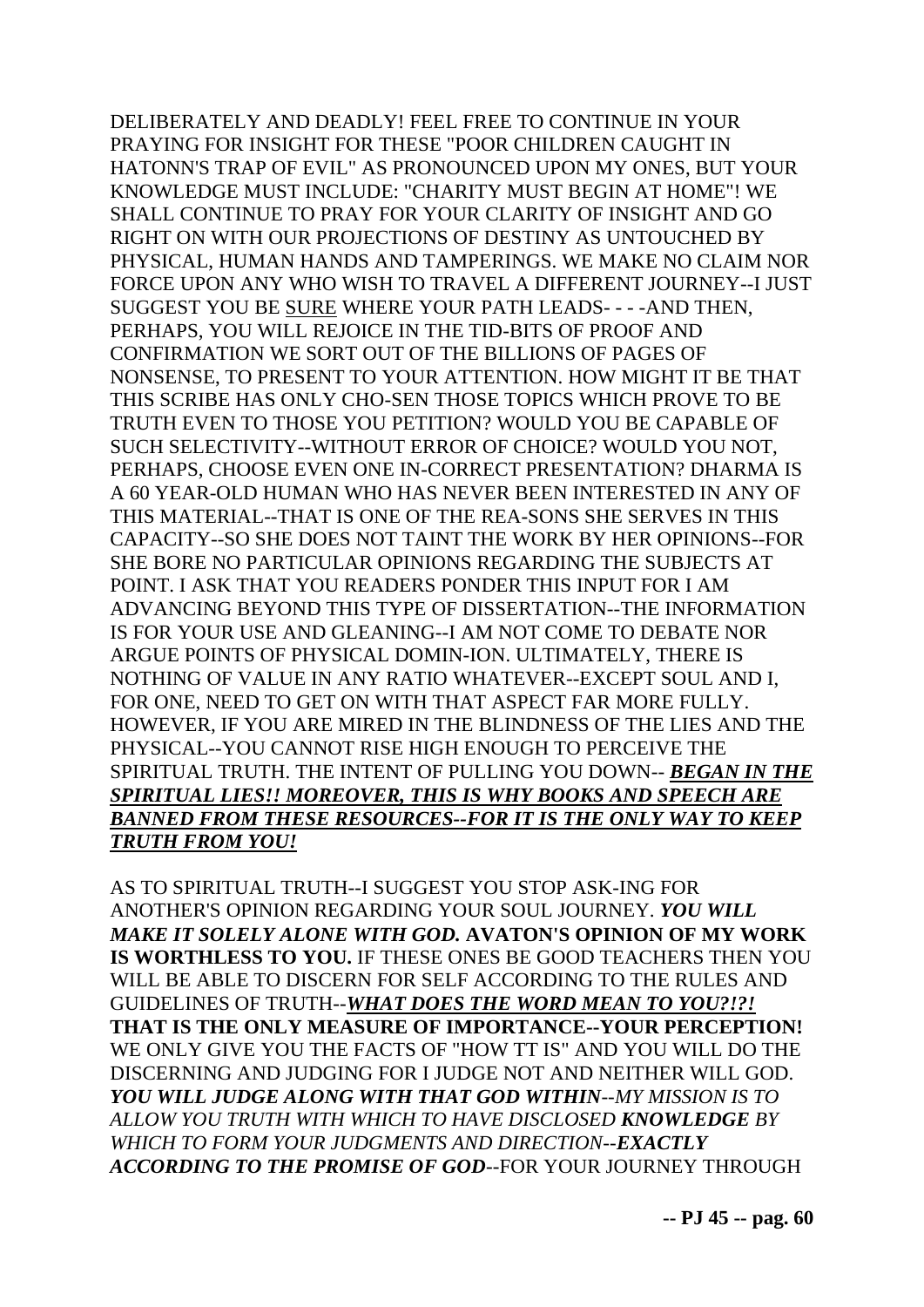## THE VEIL OF PHYSICAL MANIFESTATION--*OUT OF THE PITS AND INTO LIGHT!* NO MORE AND NO LESS--*THE REST IS STRICTLY UP TO YOU.*

Let us move on with our work. Following disclosures of the lies as impact you THIS DAY--we shall take time to move into these other areas of discernment, but, frankly, I wish to have my audience with me so that the multitudes HEAR WHAT I SAY AND RECOGNIZE WHO I AM AND I HAVE JUDGED THAT THIS IS THE PROPER SEQUENCE TO ARRIVE AT THAT PRESENTATION--AFTER YOU ONES HAVE ABIL-ITY TO DISCERN THAT I DO BRING TRUTH WHICH CAN BE CONFIRMED AND BELIEVED. THE LESSONS OF ENERGY AND SOUL ARE TOO IMPORTANT TO FRAGMENT AND QUARREL OVER IN YOUR LITTLE CIRCLES SET FORTH TO DISTRACT YOU AND KEEP YOU MISINFORMED. NOTE THAT ALL THE WORDS ARE USUALLY USED BY THE ADVERSARY, UPON YOU PRECIOUS LISTENERS--AND THEN HE LOCKS YOU SE-CURELY INTO THE PHYSICAL NON-REALITY WHILE CAUSING YOU TO SEPARATE YOURSELF FROM IN-SIGHT TO SEE BEYOND THAT VEIL INTO REALITY. SO BE IT--FOR TO EACH WILL BE HIS OWN!

We were into the subject of your President's activities within the CIA as being presented herein. I give total and full credit to able writers and daring patriots for their work in point. Some are not understanding of the dangers and I honor them to the point of total protection of their physical beings--would it not be better if you cared as much for your brother's welfare? God always returns honor and reward to those who give in truthful purpose unto that which is goodly and within the laws of goodness. This, by the way, fits the rules laid forth in your Constitution of the United States of America and your Bill of Rights. You must now begin at reclaiming that foundation lest you lose freedom to recover. I shall reveal all resources at the proper time for secure deliverance with ability to bring forth Truth unto you-the-people in freedom and safety. Your taunts of "plagiarism" are unworthy of Truth--YOU CANNOT PLAGIARIZE TRUTH! If YOU accuse of "plagiarism" and the subject be "Truth", you show your own ignorance and total lack of knowledge as to even the legality in the laws. We print JOURNALS and NEWSPAPERS--I suggest you ones check out the differences in perception and definition of both and/or either. By the same set of honorable rules I PROTECT RESOURCES FROM YOU ONES WHO WOULD PULL THEM DOWN BY YOUR ACCUSATIONS, DENIALS AND DIRECT ASSAULT. LET IT BE CLEARLY KNOWN AS TO THIS FACT--HEREIN--NOW. If I choose to editorialize--I SHALL DO SO. I LAY A BANQUET FOR YOUR INTAKE--YOU MAY REFUSE ANY OR ALL. I AM NOT YOUR ENEMY--YOU ARE YOUR ENEMY!

## **CIA AND BUSH BOYS**

I ask that we simply begin right here with the subject I outlaid yesterday:

# **KENNEDY AND MAC ARTHUR**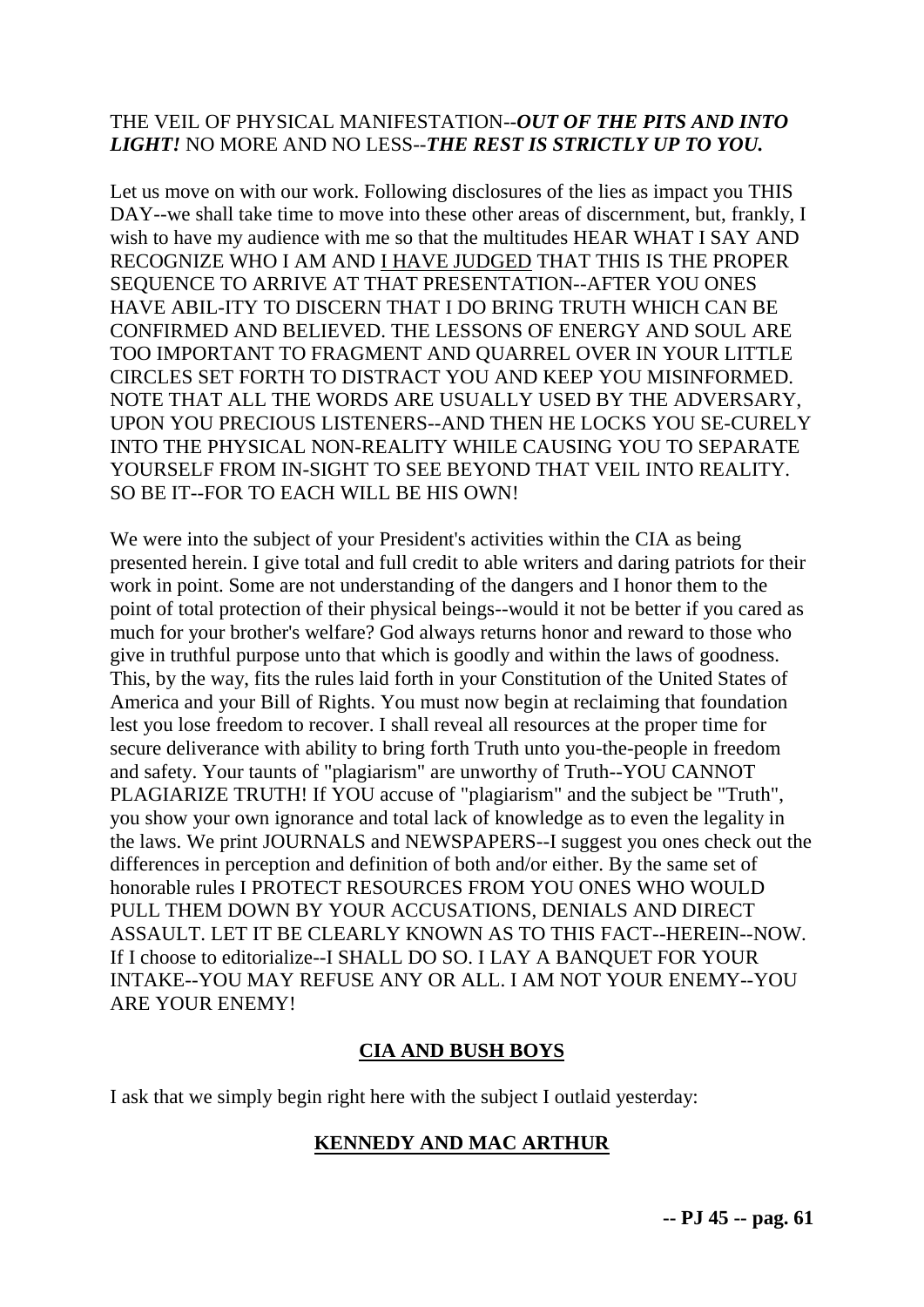How is it that facts are distorted and lies fill the void? Let us use the following as an example. Right out of a note in the Spotlight regarding author and contributor, Mark Lane, you will find the following interesting turn of events. Now, please, as you read the quotation I ask that you keep in mind what I have told you: The ADL is a fabrication and a branch of BRITISH INTELLIGENCE--not "Jewish" anything. The operations in the U.S. are called "... B'nai B'rith". This "ADL" is in integration with the Mafia Crime Syndicate and owns Sterling Bank, home officed in New York. From this springs the Jewish Defense League (JDL), Jewish Defense Organization (JDO), World Zionist Organization (WZO) and other Lobby groups.

Note herein that Mark Lane wrote a book regarding the Kennedy assassination recently. Parts of that were integrated into Oliver Stone's "JFK". Mark's book, PLAUSIBLE DENIAL, is about the assassination and has nothing to do with Jews, Zionists nor does he speak of these elements in his interviews. Thus, the next becomes a bit perplexing if you don't understand the way these organizations work to get attention and sympathy for themselves. I think I need not make further comment for the little notice speaks for itself.

# **FALSE ACCUSATIONS**

"COVERT ACTION?--Spotlight, Feb. 24, 1992: Author-attorney Mark Lane, author of the phenomenally best-selling PLAUSIBLE DENIAL, has been the target of harassment by the violence-prone Jewish Defense Organization (JDO), an offshoot of the Jewish Defense League. After his appearance on a New York City television interview program, the JDO demanded "equal time" and threatened to picket the home and office of the host. According to Lane: "Equal time for what? I never mentioned the JDO or Israel in my book, which is about the JFK assassination. I know their spiritual leader, the late Meir Kahane, was an informant for the FBI, and I now wonder if when I say the CIA killed JFK, the JDO is entitled to equal time because they are now representing the CIA."

We will take this one step forward, please. This "Racism" and "Anti-Semitism" is totally out of control and you will end up as Canada--blindly giving up your freedom of expression and press by playing into the lying frenzy of the accusers. Here is another one assaulting an author, James B. Stewart, who wrote a book DEN OF THIEVES about the junk bond swindler, Michael Milken. What happened? Let's quote: "*Did Michael Milken get of easy in court*? *That was the opinion of lawyer Alan Dershowitz, who announced, 'I smell a rat in this case. '*

*"But a few months later, when the jailed junk bond swindler hired Dershowitz to argue his appeal, the aggressive attorney changed his tune. When DEN OF THIEVES was published, revealing a documented account of Milken's 'historic' crimes, Dershowitz attempted to discredit it by calling author James B. Stewart an "anti-Semite" and his book "an anti-Semitic screed".*

So what is this about? It is about your freedom to bring Truth forth in any form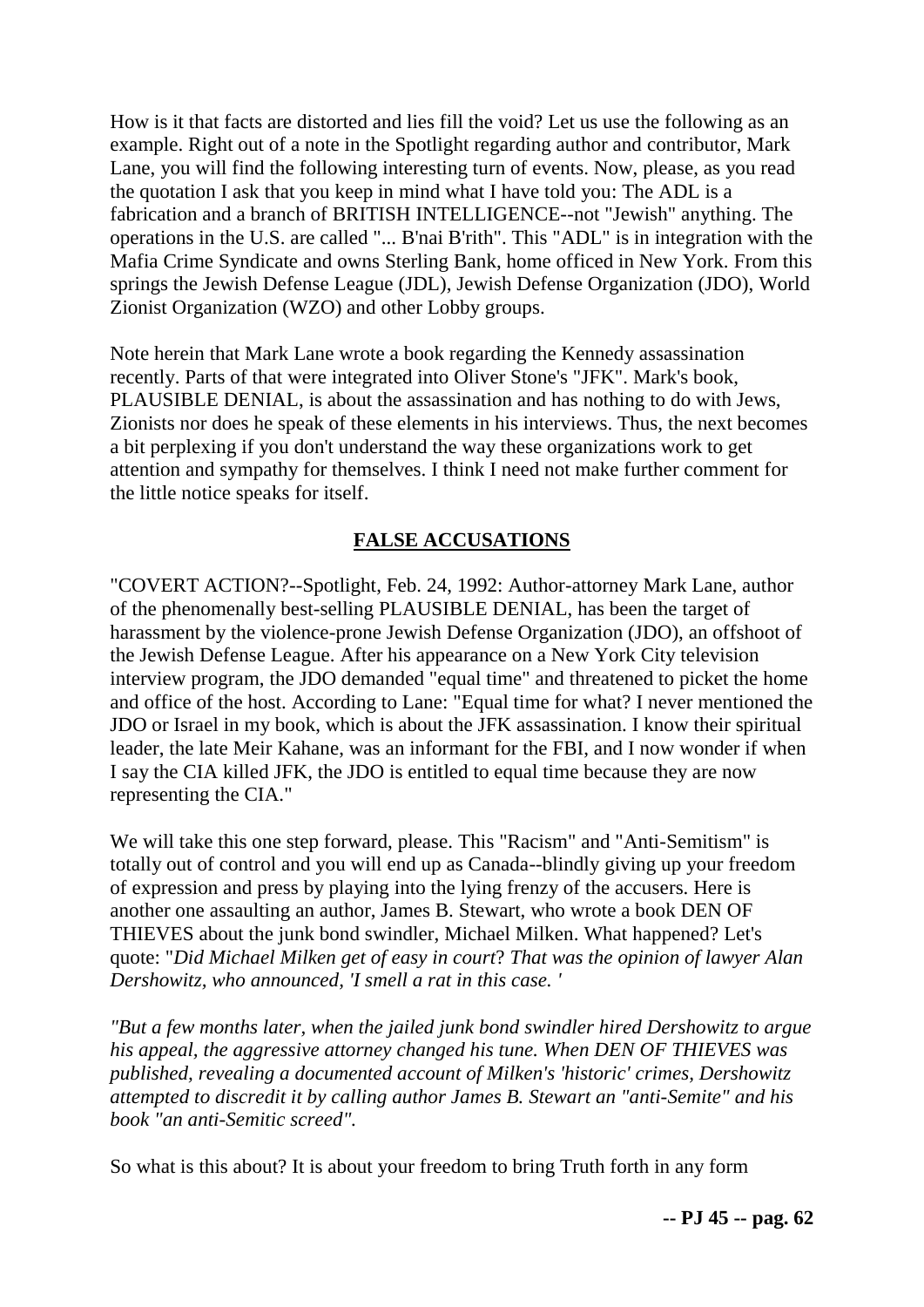whatsoever. In the book, in the Index, the word Israel is not listed--but that is used as an expression to "prove intent" of anti-Semitism!?! Also missing in the index is the Simon Wiesenthal Center or the Simon Wiesenthal Foundation. Yet these "Nazihunting" agencies have received more financial support from Milken and his inner circle, such as Marc Rich, than from any other source. In turn they represented the junk bond czar's major social forum--the one place where Milken regularly attended social and public functions. I would suggest that the missing words from the index indicate the pro-Israel slant instead of the orthodox definition of "anti-Semitism".

# **SWINDLERS BIG CONTRIBUTORS**

It is totally proven that the financial support Milken and his cohorts gave Israel was very significant. Apart from the Simon Wiesenthal group, other leading pro-Israel organizations have extended their top honors to these swindlers.

Ivan Boesky, one of the junk bond czar's principal confederates, raised "hundreds of millions of dollars" for Israel as two-term chairman of the United Jewish Appeal's Israel bond drive and was named Man of the Year in 1985 for "untiring" efforts. Milken was similarly honored for what are described as "huge" handouts he contributed during "emergencies" such as the invasion of Lebanon by Israeli forces.

I am going to leave this at this point but when you speak of "confusion"--is it Hatonn who offers confusion?? You sleepyheads better get your eyes open before they are "put-out" for the remainder of your life journey on your placement. Did you nice investors who were placing your money into what you thought was good investment-- KNOW THAT YOUR MONEY WAS FUNNELLED FOR WAR IN ISRAEL? I THOUGHT NOT!

You must come to see and recognize the connections for the entire Elite circle of controllers are never sleeping and they are out to "GETCHA!" You are already in the "Web"; all that is left is the "kill" and "supper".

Even if this seems to be unconnected to Bush, Kennedy, MacArthur and thus and so-- No--you must come to realize that all is connected to all and clues have been abundant all the way to this moment in setting of the stage for the things that have come to destroy you. You must come to see and KNOW.

# **HUNT/KENNEDY/MAC ARTHUR**

Hunt was typical of the opinion that the debacle (Cuban invasion) had been Kennedy's fault, and not the responsibility of men like Allen Dulles and Richard Bissell, who had designed it and recommended it. After the embarrassing failure of the invasion, which never evoked the hoped-for spontaneous anti-Castro insurrection, Kennedy fired Allen Dulles, his Harrimanite deputy Bissell, and CIA deputy Director Charles Cabell (whose brother was the mayor of Dallas at the time Kennedy was shot). **[H: Remember, he is the one responsible for changing the route of the motorcade that** 

**-- PJ 45 -- pag. 63**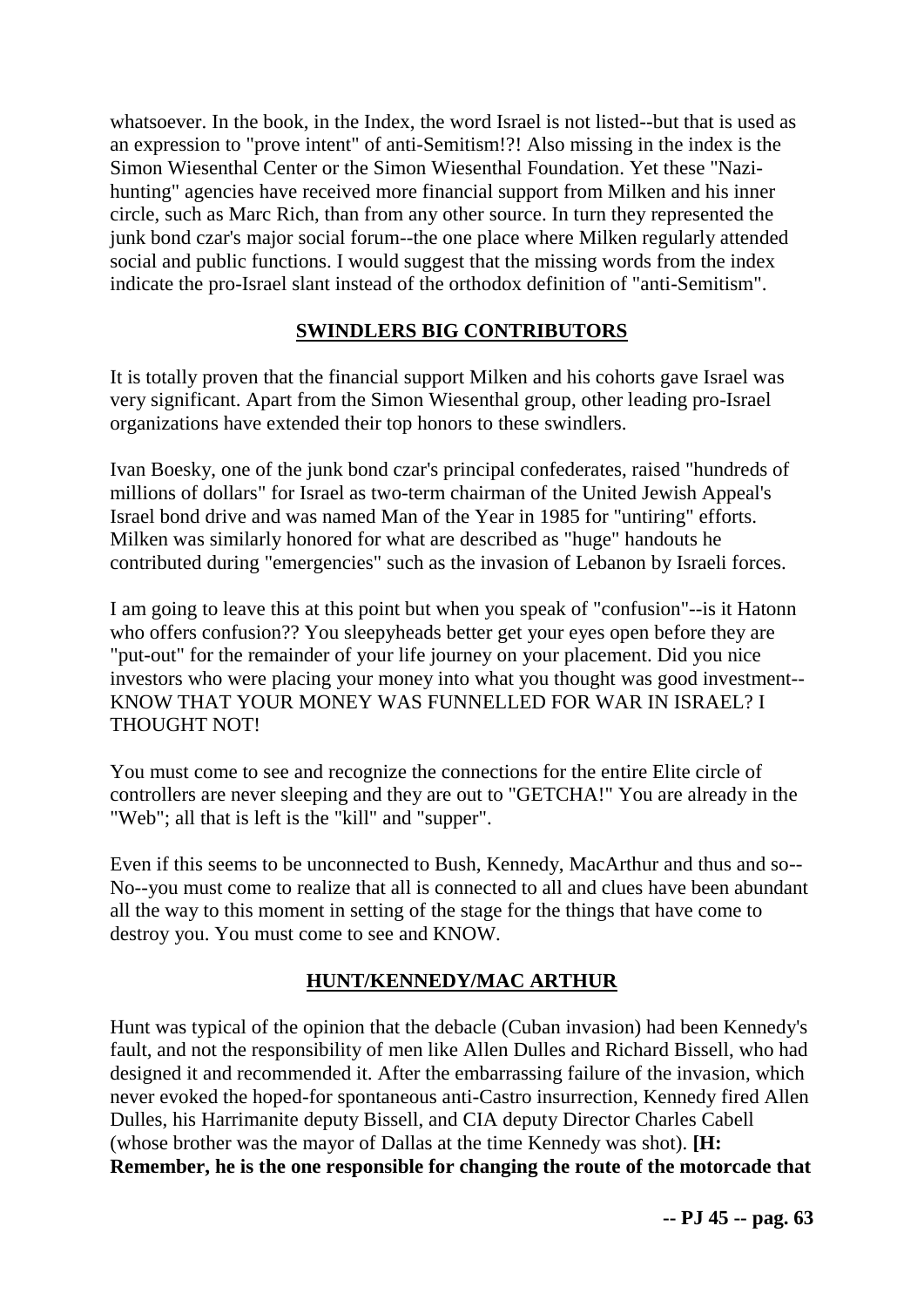## **infamous day!]**

During the days after the Bay of Pigs debacle, Kennedy was deeply suspicious of the intelligence community and of proposals for military escalation in general, including in places like South Vietnam. Kennedy sought to procure an outside, expert opinion on military matters. For this he turned to the former Commander in Chief of the Southwest Pacific Theatre during World War II, General Douglas MacArthur. Kennedy met with MacArthur in which the veteran general warned the young President that there were elements inside the U.S. government who emphatically did not share his patriotic motives, and who were seeking to destroy his administration from within. MacArthur warned that the forces bent on destroying Kennedy were centered in the Wall Street financial community and its various tentacles in the intelligence community.

## **MAC ATHUR'S AWARENESS VALUED**

It is a matter of public record that Kennedy met with MacArthur in the latter part of April 1961, after the Bay of Pigs. According to Kennedy aide Theodore Sorenson, MacArthur told Kennedy, "The chickens are coming home to roost, and you happen to have just moved into the chicken house." At the same meeting, according to Sorenson, MacArthur "warned Kennedy against the commitment of American foot soldiers on the Asian mainland, and the President never forgot this advice." This point is very grudgingly confirmed by Arthur M. Schlesinger, a Kennedy aide who had a vested interest in vilifying MacArthur and who wrote that "MacArthur expressed his old view that anyone wanting to commit American ground forces to the mainland of Asia should have his head examined." Mac Arthur restated this advice during a second meeting with Kennedy when the General returned from his last trip to the Far East in July 1961.

Kennedy valued MacArthur's professional military opinion highly, and used it to keep at arms length those advisers who were arguing for escalation in Laos, Vietnam, and elsewhere. He repeatedly invited those who proposed to send land forces to Asia to convince MacArthur that this was a good idea. If they could convince MacArthur, then he, Kennedy, might also go along.

At this time, the group proposing escalation in Vietnam (as well as preparing the assassination of President Diem) had a heavy Brown Brothers Harriman/Skull and Bones overtone: The hawks of 1961-63 were Harriman, McGeorge Bundy, William Bundy, Henry Cabot Lodge and some key London oligarchs and theoreticians of counterinsurgency wars. And of course, George Bush during these years was calling for escalation in Vietnam and challenging Kennedy to "muster the courage" to try a second invasion of Cuba.

## **CONTAMINATING MIAMI AREA**

In the meantime, the JM/WAVE-Miami station complex was growing rapidly to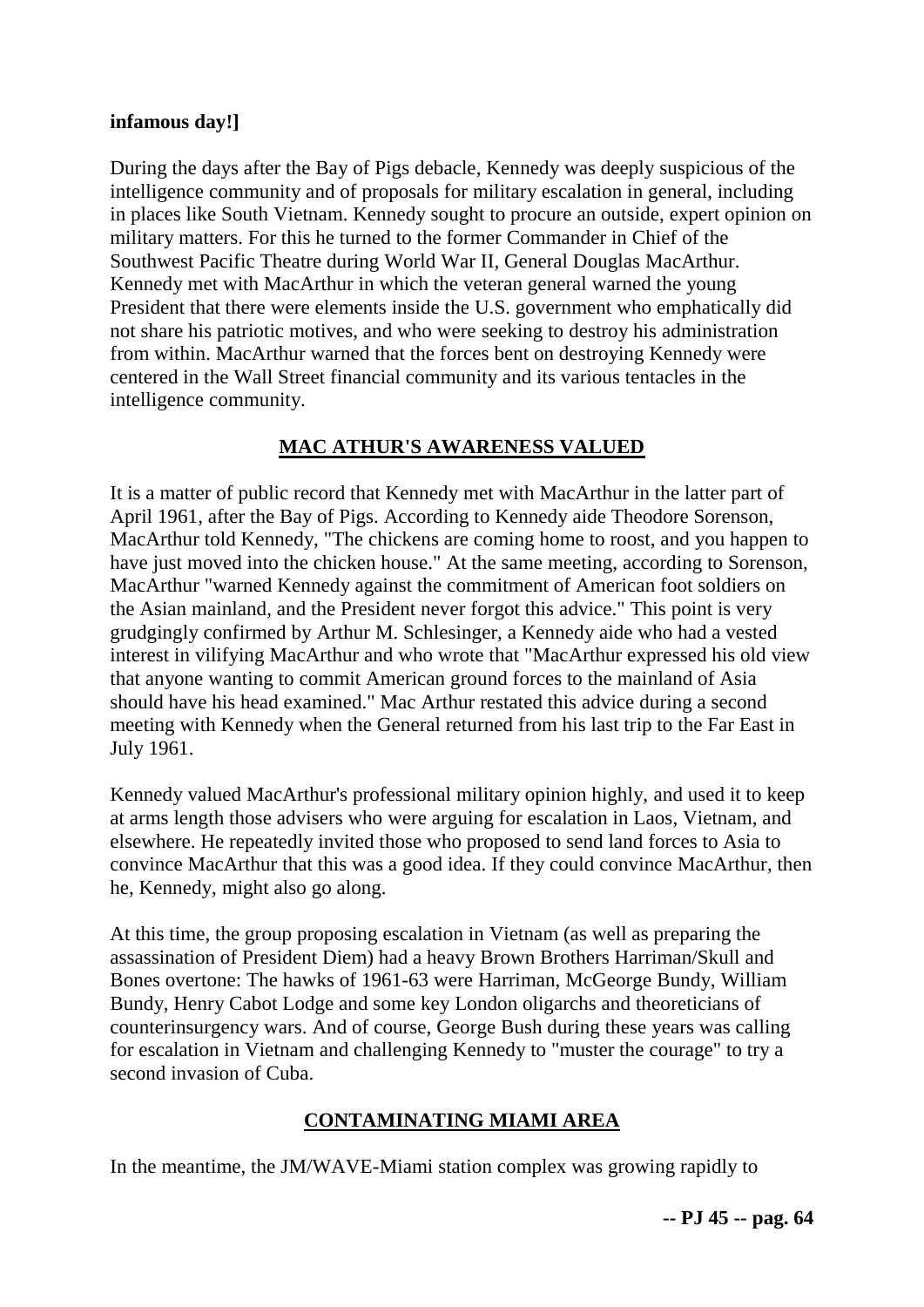become the largest of Langley's many satellites. During the years after the failure of the Bay of Pigs, this complex had as many as 3,000 Cuban agents and subagents, with a small army of case officers to direct and look after each one. According to one account, there were at least 55 dummy corporations to provide employment, cover, and commercial disguise for all these operatives. There were detective bureaus, gun stores, real estate brokerages, boat repair shops, and party boats for fishing and other entertainments. There was the clandestine Radio Swan, later renamed Radio Americas. There were fleets of specially modified boats based at Homestead Marina and at other marinas throughout the Florida Keys. Agents were assigned to the University of Miami and other educational institutions.

The raison d'etre of the massive capability commanded by Theodore Shackley was now Operation Mongoose, a program for sabotage raids and assassinations to be conducted on Cuban territory, with a special effort to eliminate Fidel Castro personally. In order to run these operations from U.S. territory, flagrant and extensive violation of federal and state laws was the order of the day. Documents regarding the income tax returns were faked. FAA regulations were violated by planes taking off for Cuba or for forward bases in the Bahamas and elsewhere. Explosives moved across highways that were full of civilian traffic. The Munitions Act, the Neutrality Act, the customs and immigrations laws were routinely flaunted.

Above all, the drug laws were massively violated as the gallant anti-communist fighters filled their planes and boats with illegal narcotics to be smuggled back into the United States when they returned from their missions. By 1963, the drug-running activities of the covert operatives were beginning to attract attention. JM/WAVE, in sum, accelerated the slide of south Florida towards the status of drug and murder capital of the United States it achieved during the 1980's.

# **THE KENNEDY ASSASSINATION**

It cannot be the task herein to begin to treat the reasons for which certain leading elements of the Anglo-American financial oligarchy, acting with certain kinds of support from continental European aristocratic and neofacist networks, ordered the murder of John F. Kennedy. The British and the Harrimanites wanted escalation in Vietnam; by the time of his assassination Kennedy was **committed to a pullout of U.S. forces.** Kennedy was also interested in seeking a more stable path of war avoidance with the Soviets, using the U.S. military superiority demonstrated during the Cuban missile crisis to convince Moscow to accept a policy of world peace through economic development. Kennedy was interested in the possibilities of anti-missile strategic defense to put an end to that nightmare of Mutually Assured Destruction which appealed to **HENRY KISSINGER**, a disgruntled former employee of the Kennedy Administration whom the President had denounced as a madman.

## **JFK'S PLANS FOR GOOD**

Kennedy was also considering moves to limit or perhaps abolish the usurpation of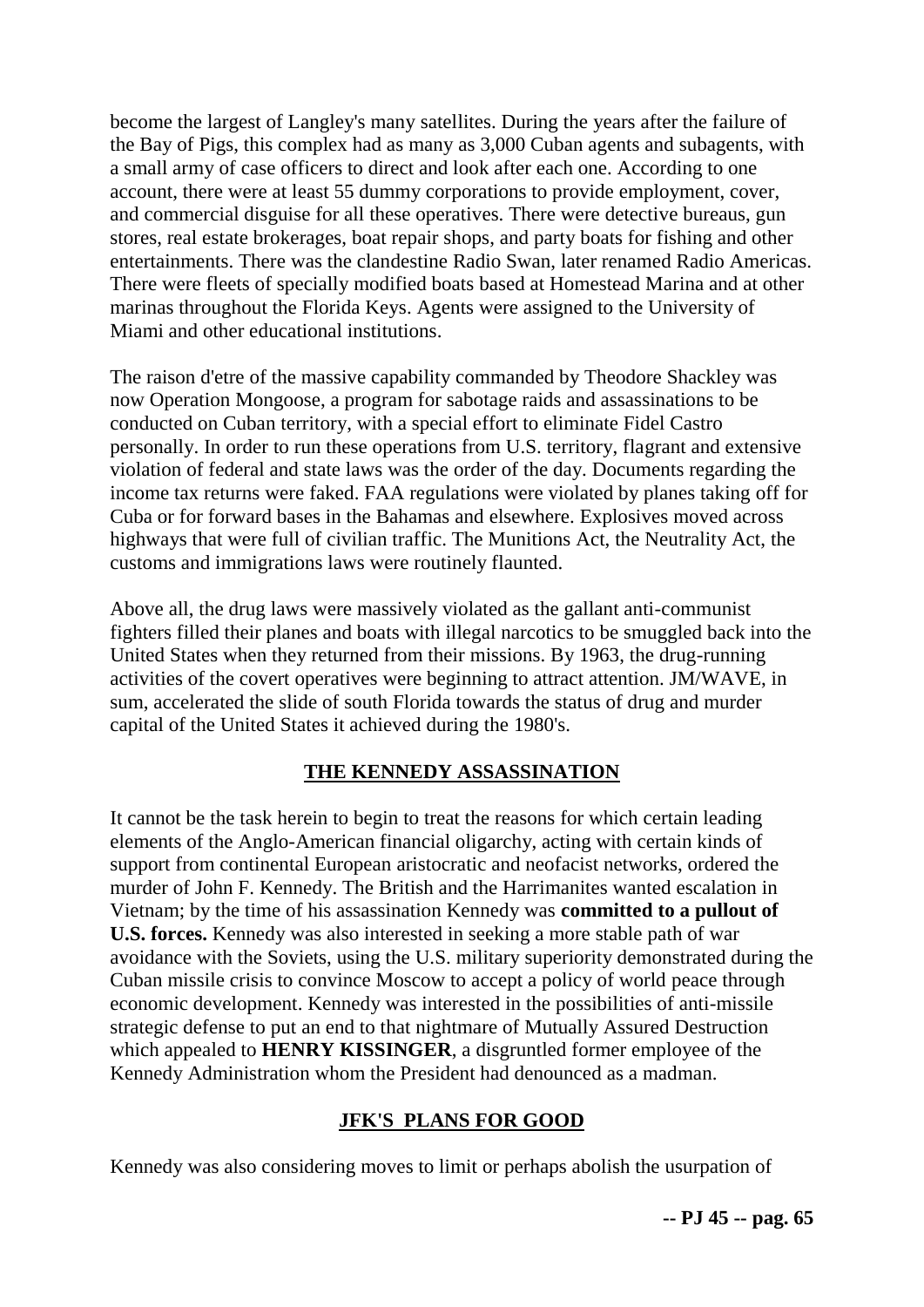authority over the national currency of the Wall Street and London interests controlling the Federal Reserve System. He fully planned to assert presidential control, as distinct from Wall Street control, over the intelligence community. My, what a big order--little realizing that your nation had al-ready been taken over by these very organizations in point. Kennedy fully planned to oust J. Edgar Hoover from his purported life tenure at the FBI, subjecting that agency to presidential control for the first time in bunches of years. Hoover had become a "mentally sick" individual. Kennedy was further committed to a vigorous expansion of the space program, the cultural impact of which was beginning to alarm the finance oligarches.

Above all, Kennedy was acting like a man who thought he was "President of the United States", violating the collegiality of oligarchical trusteeship of that office that had been in force since the days before Roosevelt. Kennedy furthermore had two younger brothers who might succeed him, putting a strong presidency beyond the control of the Eastern Anglophile Liberal Establishment for some decades to come. This would, in turn, strengthen the Constitutional functioning of the system and break down the Judicial machine as structured by the non-justice bilkers of Law.

## **George Bush joined in the Harrimanite opposition to Kennedy on ALL of these points.**

After Kennedy was killed in Dallas on November 22, 1963, it was known that E. Howard Hunt and Frank Sturgis had both been present--together--in Dallas on the day of the shooting, although the truth of these particular allegations were buried and the proof efforted at thwarting. Both Hunt and Sturgis were active veterans of the Bay of Pigs operation and would later appear center stage in Watergate.

# **BUSH PROVABLY INVOLVED**

I think it is important for you to know that both Nixon and Bush were involved in the assassination. Bush, as a matter of fact and record, made a phone call to the FBI, identifying himself as George H.W. Bush only brief hours following the shooting. He reported that a "right-wing Young Republican had been talking of killing the president". Remember that Bush's name is George Herbert Walker Bush and at that time he was an oilman living in Houston (he still has a hotel room so he can claim residency and avoid state taxes and vote in Texas). He was active in the growing Republican Party in Texas as well. The party was split in those days by a bitter struggle for control between moderates such as Bush claimed to be and extreme conservatives.

## **BLAME IT ON THE PARROT**

The facts then fell apart when the Bush press office at first denied any such call--even though proof was in hand. Then the authenticity was challenged along with the authenticity of the FBI records of the call. Then, of course, as with all memories in trouble--Bush said that he "...didn't recall the phone call!" Stranger yet, the records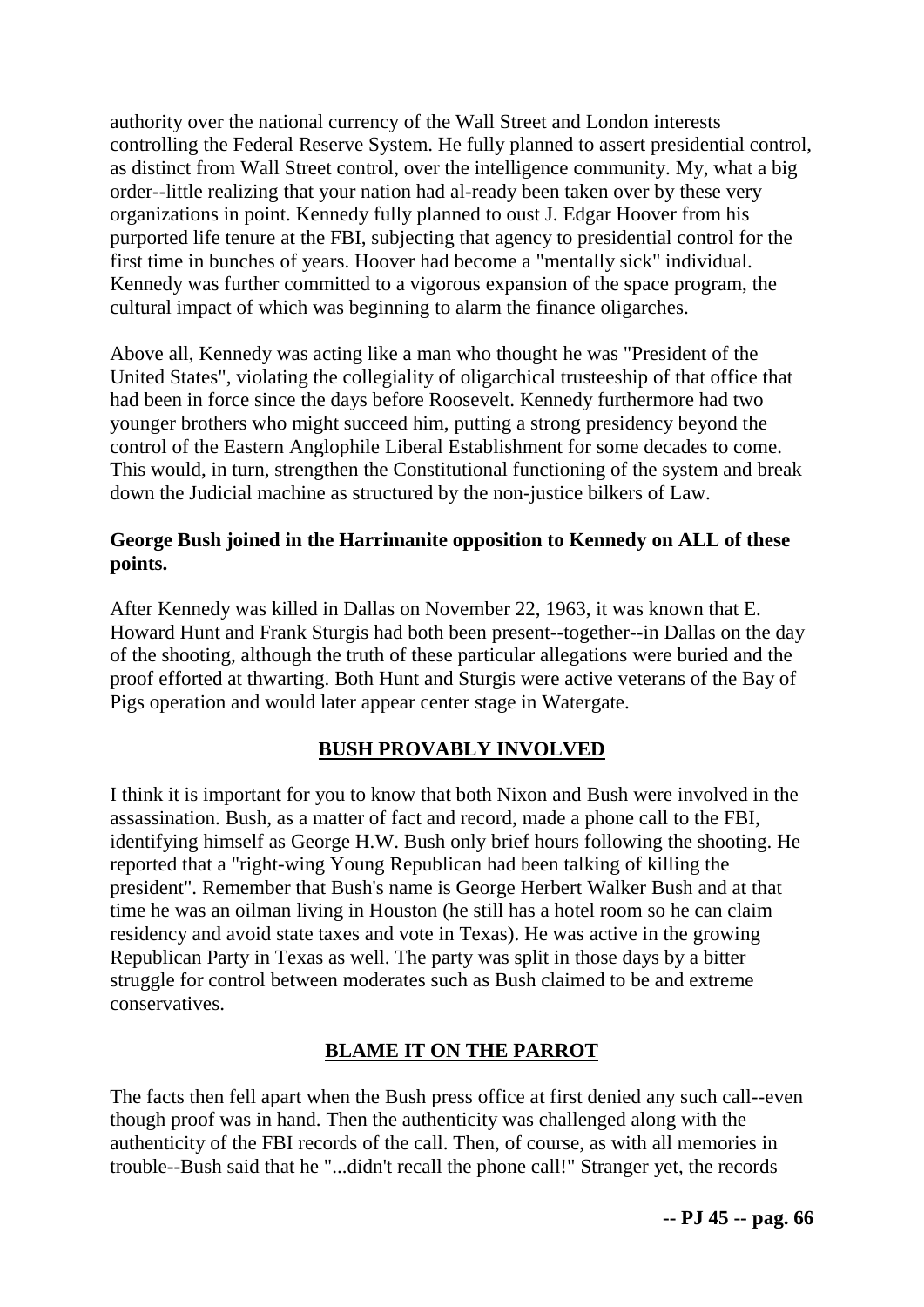were buried in the archives of "top secret--national security". By the way--more to the story as you might guess. The story was to be planted and given publicity and Bush was to "advise", telephonically, the Houston FBI office that a right-wing member of the Texas Young Republicans **"had been talking of killing the president when he comes to Houston." POOR CHILD CATCHING THE BLAME? MILTON PARROTT.** Parrott would forever bear the stigma of being "fingered" by the now President of the United States as an assassin. The FBI picked up Parrott and questioned him ad nauseam. The only thing ever brought forth as "cause" was that Parrott had been somehow noted checking out the "John Birch Society" .

### **POLICE DESTROY OWN RECORDS**

It was noted that both Hunt and Sturgis were among a group of six to eight derelicts who were found in boxcars sitting on the railroad tracks behind the grassy knoll near Dealey Plaza, and who were actually rounded up and taken in for questioning by the Dallas police on the day of the assassination. I note further--the records were destroyed by the police. Somehow the fingerprints, interrogations and all related material were "LOST" on all parties involved--including the other fourteen "derelicts".

I can assure you, however, the evidence was still good enough to have the Commission on CIA Activities Within the United States (the Rockefeller Commission) to attempt to refute them in its 1975 report. Yes, I said "Rockefeller" Commission.

## **SO WHAT OF GEORGE?**

I would think you can see the cover when you see what is written in George Bush's OFFICIAL biography: He was during 1963 a well-to-do businessman residing in Houston, the busy president of Zapata Offshore and the chairman of the Harris County Republican Organization, supporting Barry Goldwater as the GOP's 1964 presidential candidate, while at the same time actively preparing his own 1964 bid for the U.S. Senate.

### **But--during that time some strange bedfellows are noted. Bush shared some common acquaintances with LEE HARVEY OSWALD.**

This is getting most lengthy so allow us to close this segment. When we pen again we will take up the De Mohrenschildt connection which will speak to the Oswald connection more clearly. Thank you for your attention.

Hatonn to clear.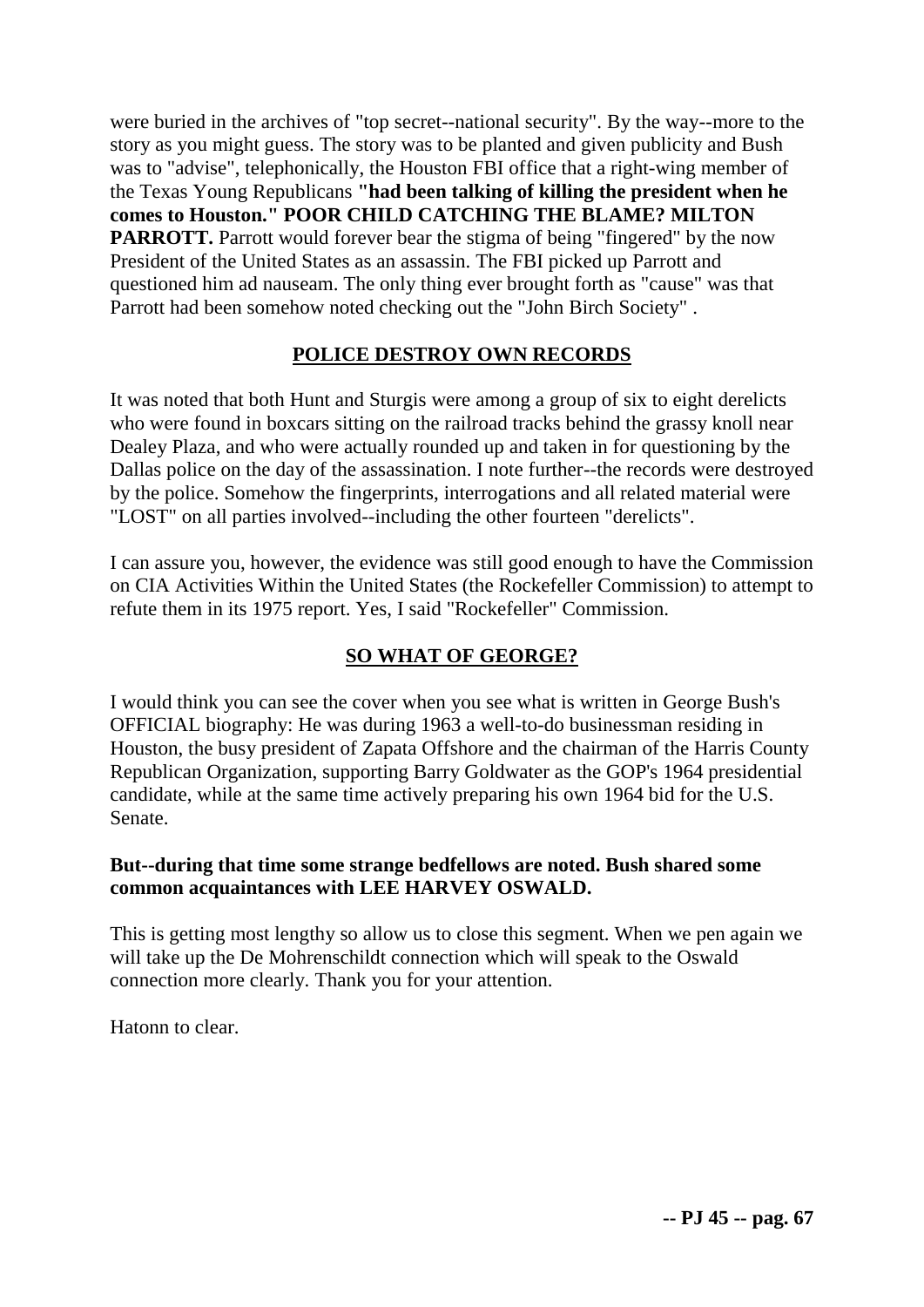## **CHAPTER 7**

#### REC #1 HATONN

### SAT, FEBRUARY 22, 1992 8:28 A.M. YEAR 5, DAY 190

#### **SATURDAY, FEBRUARY 22, 1992**

#### **TODAY'S WATCH**

A thought: *If there be anything you wish to change in another or in a nation, you must first examine it and see whether or not it might be something that must first be changed in self! What might you change this day in self to set a good example TODAY? This becomes most evident and present in the training and rearing of children who can only learn by examples brought forth into their lives. Is everything you do pleasing to you--to be seen by your children? GOD? That which ye do in darkness and secret must be looked at most closely in the very light of God and Day. Are you actually serving the king of darkness or the Sovereign of Light?*

*Can you set aside the problems of the physical for a moment and consider appreciating the more simple pleasures of this day? Are you at peace within--enough- to rejoice at the tinymost miracle of life? It is WEALTH, beloved ones--to be content! It means not that ye shall act not toward goals--it means only that ye rest in contentment with that which IS as ye travel upon the path unto that which will finally become perfection. Ponder upon these things, for I find you ones forget to commune with God and Creation but are racked and pulled by that which affects only the "PHYSICAL" ASPECT OF YOUR BEING. Learn to come unto the communion with your God--in listening, and let thine heart be the spokesman instead of thine lips--and ask that which ye might--for your brother! If ye attend that giving--so shall ye experience the wondrous rewards of the gift.*

*Please remember what I told you in another lesson: "You shall finally learn that WISDOM comes ONLY when you stop looking for it and start truly living the life the Creator intended for you--for in the beginning--so it was with thee. " May you think upon these things this day. Perhaps we need a daily "thought pattern" upon which to center our thoughts and ourselves. I am in great, great love and cherishing of you, my people upon a difficult path of learning and experiencing. Only through your success may I find fulfillment and success--yes, me, Hatonn, for we each are only the teachers for those who come after. And if it seems that I see further--it is because I have stood on the shoulders of wondrous giants who came before me! I proclaim and accept my responsibilities--what might ye do with yours?*

#### **POLITICS AND CONSTITUTIONAL RIGHTS**

Chelas, you are seeing dirty politics at work--don't miss it. In South Carolina (Charleston)--Pat Buchanan was NOT ALLOWED INTO THE REPUBLICAN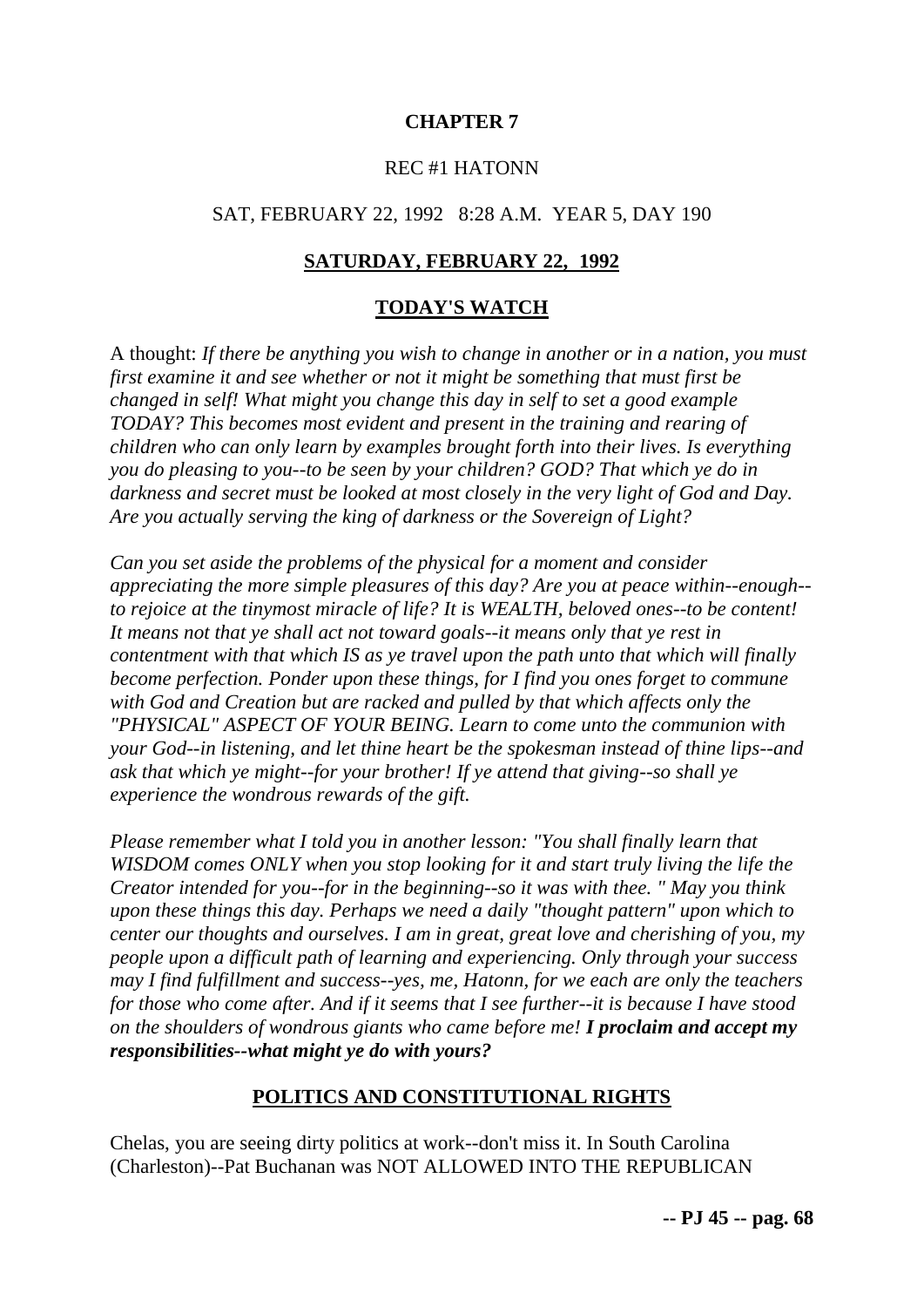MEETING HALL--ONLY BUSH! You ones better get into this fray and demand Constitutional rights of a "free society" or you will NEVER AGAIN HAVE FREEDOM. What can be done? Well, for one thing, you can urge these fine men who run in bits and pieces of territories--to unite. You must set up some alternative "parties"--preferably ONE wherein all dissenters from the two controlled and predetermined parties can vote and elect. Even if your choice at voting day is made for the runners within the party already working--THEY WILL NOT WIN THE ELECTION FOR IT IS SO DETERMINED BY THE ELITE--ALREADY! Some of these brave Patriots MUST get into service wherein ability to change may begin-- THEN you can change the system. BUT YOU CAN'T SIT AND DEMAND THE CONSTITUTIONAL LAWS BE APPLIED ONLY TO THOSE YOU "LIKE" WHILE OTHERS ARE "PUT OUT". IF YOU ALLOW ONE TO BE CAST OUT FOR WHATEVER REASON CONJURED--THEN YOU CANNOT EXPECT CONSTITUTIONAL "RIGHTS" FOR ANOTHER. THE CONSTITUTION ALLOWS AND DEMANDS EQUALITY FOR ALL AND THEN THE PEOPLE MUST DECIDE VALIDITY AND QUALITY.

THE CONSTITUTION WAS SET TO PROTECT "EQUALITY" NOT "QUALITY"- -IT IS UP TO YOU TO DEMAND "QUALITY".

## **FACE YOUR BIGOTRY**

Who are you and where are you, America? A most beauteous and wondrous child of America has just won a gold medal for ice skating--and what did I hear? "Too bad she isn't REALLY an American--she is Japanese and they are STILL our enemy!" May God have mercy on your controlled and egotistical media--for with God there is no race, no color, no creed and above all--no bigotry. Worse, this has been stated in a manner to bring great chaos and further turn you against Japan. Japan has done nothing to you--not even in the World War--for your own Presidential Administration planned and caused the war. Without the Japanese economy your nation would have economically fallen decades ago. How bitter are the dregs of poison you cast upon your neighbor. This wondrous child comes from Fremont, California, which I believe, is still American!! I am going to require that you look up her name for I will not give further credence to your bigotry. I find the ones with the most objection coming from a group who also bear ethnic NAMES AND LABELS and object the most strongly against anti-this and anti-that. How dare you?! I cause you go look it up for not more than one in ten thousand even know of what or whom I speak--or, even if you know "mentally"--you will not know the name or spelling thereof. *Where is YOUR bigotry today?*

### **CIA READY TO OPEN KENNEDY DEATH FILE!**

So what??? It already says to you: "Kennedy? Why the CIA had no part in such a thing as his assassination and you won't find anything otherwise in all 300,000 pages on the case." Right on--you WON'T. Gates has said publicly: "We show no indication the CIA had any part in the assassination of President Kennedy. The declassification of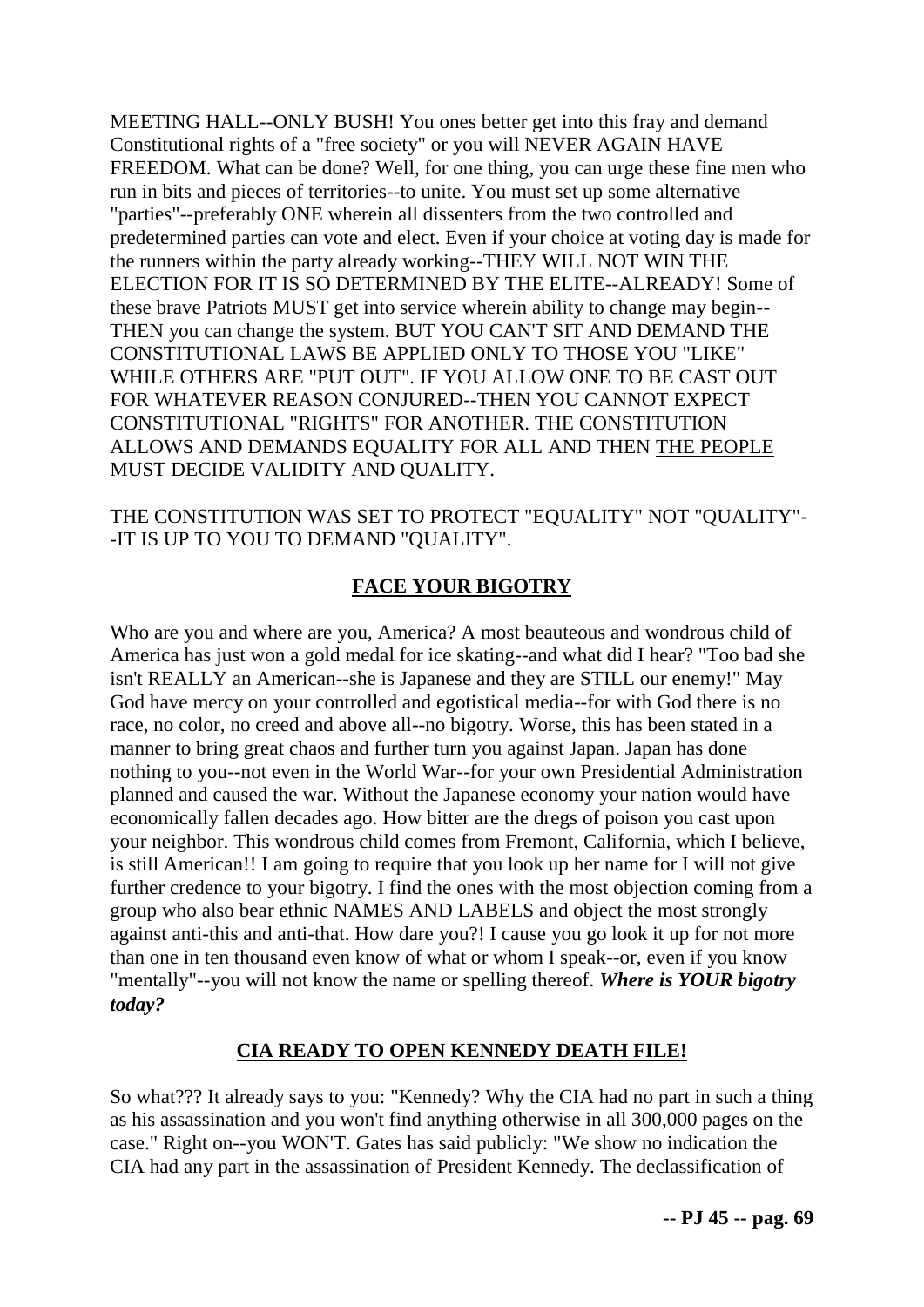# documents I think **will help persuade people of that"** and **"CIA WILL NOT BE FOUND LAGGING IN ANY BROADER GOVERNMENT EFFORT TO REVIEW AND DECLASSIFY THESE DOCUMENTS."**

I am quite sure of that point--they have had forty years (four decades) to make sure there is nothing in those files to indict--only clear them of taint. Wouldn't it be lovely for you people accused of tax evasion and other crimes and misdemeanors to be able to have four decades to destroy and rewrite the file AND HISTORY? Soon will follow a law which will disallow you to speak of the matter if it differs from the "orthodox" story given to the historians. Well, until then we shall go right on writing and speaking.

I want you to pay careful attention as to WHO is on the "historical review" committee to study this information being released!!!

# **BREAST IMPLANTS**

Sorry chelas--I am not interested in your "breast enhancements". I feel that all surgery on the breasts for so-called "cancer" is unnecessary in the first place and I see no merit in falsely fasting to become a "twig" and then enhancing a particular portion of the anatomy to appear larger. You are indeed a foolish people and I abhor the entire matter. You are terrified of death in which you give up the old to claim the new and perfect--and yet you hate and despise that which was given unto you. I find another point most interesting--the FDA takes L-Tryptophan, which comes from milk, off the market and yet DOW CHEMICAL can continue to produce and sell deadly and disfiguring substance and it is protected and becomes an international point of confusion. Stop asking me, Hatonn, about your balance and probabilities--LOOK ABOUT YOU!

Many opportunities to make choices present themselves each and every day--what choices will YOU make? You see, there are actually only a couple of ways in which to approach life as you experience it--as victim or as gallant fighter--and you must decide if you want to act or react (respond or react--very different in meaning), deal your own "cards" or play with a "stacked deck". If you don't decide which way you will "play" with life--LIFE WILL PLAY WITH YOU!

# **ALWAYS "TOO LATE"?**

Enough for this morning for I think you must learn to look at that which is offered- with clarity of inner vision. Can you not change the habits? Can you not be strong enough to face the responsibilities before it becomes too late for change? One doesn't recognize in one's life the really important moments--not until it is too late. Must you always be "too late"? To wait for *someone else*, or expect *someone else* to make your life richer, or fuller, or more satisfying, more "free", more secure--puts YOU in a constant state of suspension; and you miss all those moments that pass. *Chelas, they never come back to be experienced again--EVER.*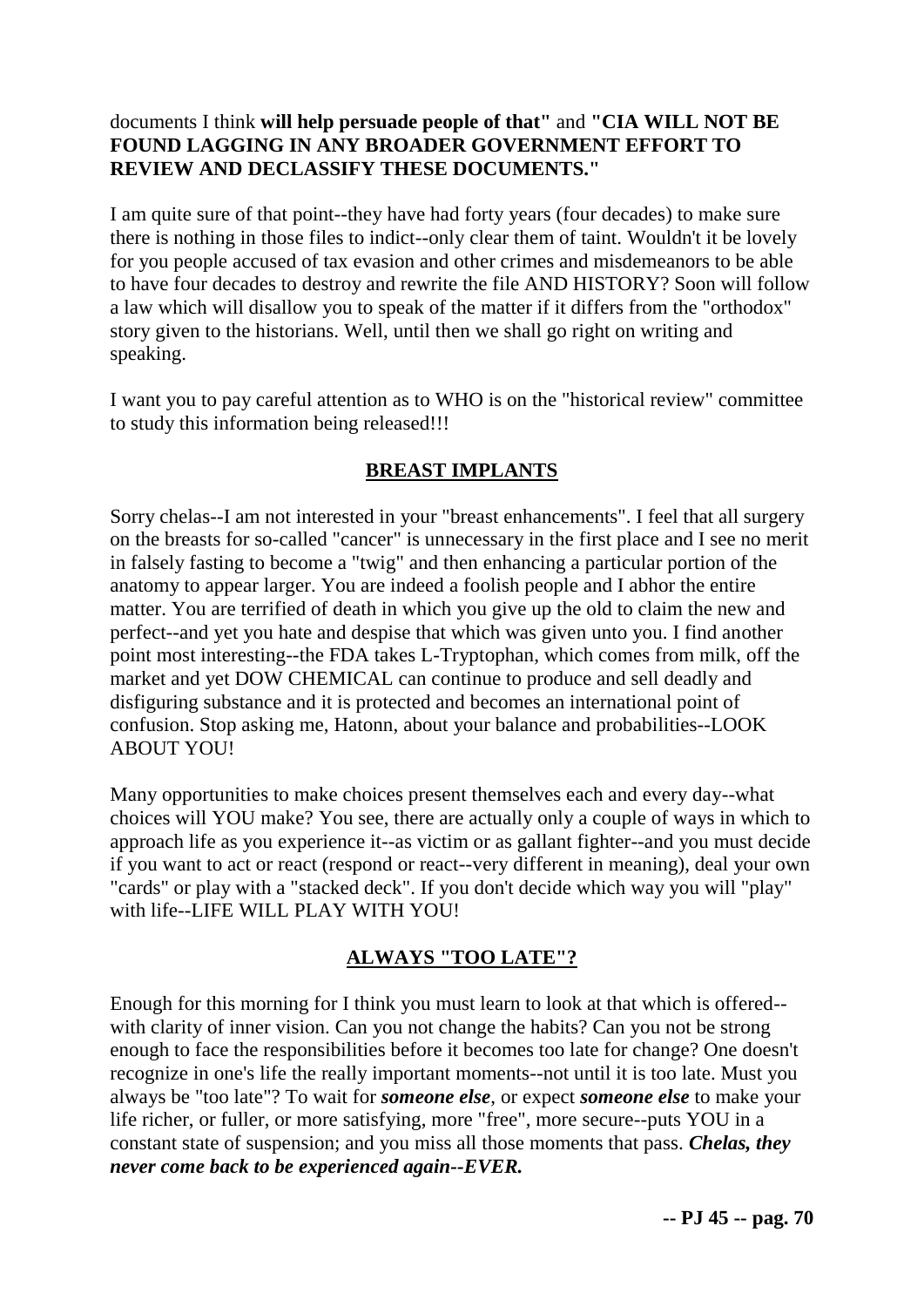### **BUSH AND CIA: CRIMINAL PARTNERS**

With "fixed" elections and criminals headed for ever higher placement in order to enslave you-the-people, we must move right on with the subject in point--George Bush and the CIA which are totally connected--IN CRIME! How better, for instance, to have a "war on drugs" and a "war on crime" than by the very ones who run the drugs and head the criminal elements? Is it not easier for the fox to be locked "alone" in the hen house with all documentation of dastardly deeds becoming "national security top secret"? You have locked the empty barn, chelas--the horses got out long ago--before you thought to lock the barn. Now you will either fix your blunders or you will perish as a free nation and world. Literally--I mean PERISH for the intent is to depopulate your planet by some 6 billion people. WHAT ARE YOUR ODDS AT LIVING HAPPILY EVER AFTER?

\* \* \*

## **THE DE MOHRENSCHILDT CONNECTION, CONTINUED**

### **SUICIDES GALORE**

Between October 1962 and April 1963, Lee Harvey Oswald and his Russian wife Marina were in frequent contact with a Russian emigre' couple living in Dallas, George De Mohrenschildt and his wife Jeanne. During the Warren Commission investigation of the Kennedy assassination, De Mohrenschildt was interviewed at length about his contacts with Oswald. When, in the spring of 1977, the discrediting of the Warren Commission report as a blatant cover-up had made public pressure for a new investigation of the Kennedy assassination irresistible, the House Assassinations Committee planned to interview De Mohrenschildt once again. But in March 1977, just before De Mohrenschildt was scheduled to be interviewed by Gaeton Fonzi of the House Committee's staff, he was found dead in Palm Beach, Florida. Death has a great field-day in these kinds of cover-ups and scandals, you will notice. His death was quickly ruled a suicide and autopsies, etc., are carefully avoided, usually by rapid incineration of the body or lock-and-key substitute burial if cremation is out of the question. After all--wouldn't an autopsy show that Jack Kennedy's skull was tampered with quite extensively? Besides, where are his brains? Do you-the-people realize that Kennedy's brains somehow got "misplaced"? One of the last people to see Fonzi alive was Edward Jay Epstein, who was also interviewing De Mohrenschildt about the Kennedy assassination for an upcoming book. Epstein is one of the writers on the Kennedy assassination who enjoyed excellent relations with the late James Angleton of the CIA. Isn't it absolutely amazing how these names keep coming up again and again and again? If De Mohrenschildt were alive today, he might be able to enlighten you about his relations with George Bush, and perhaps afford you some insight into Bush's activities during this epoch in point.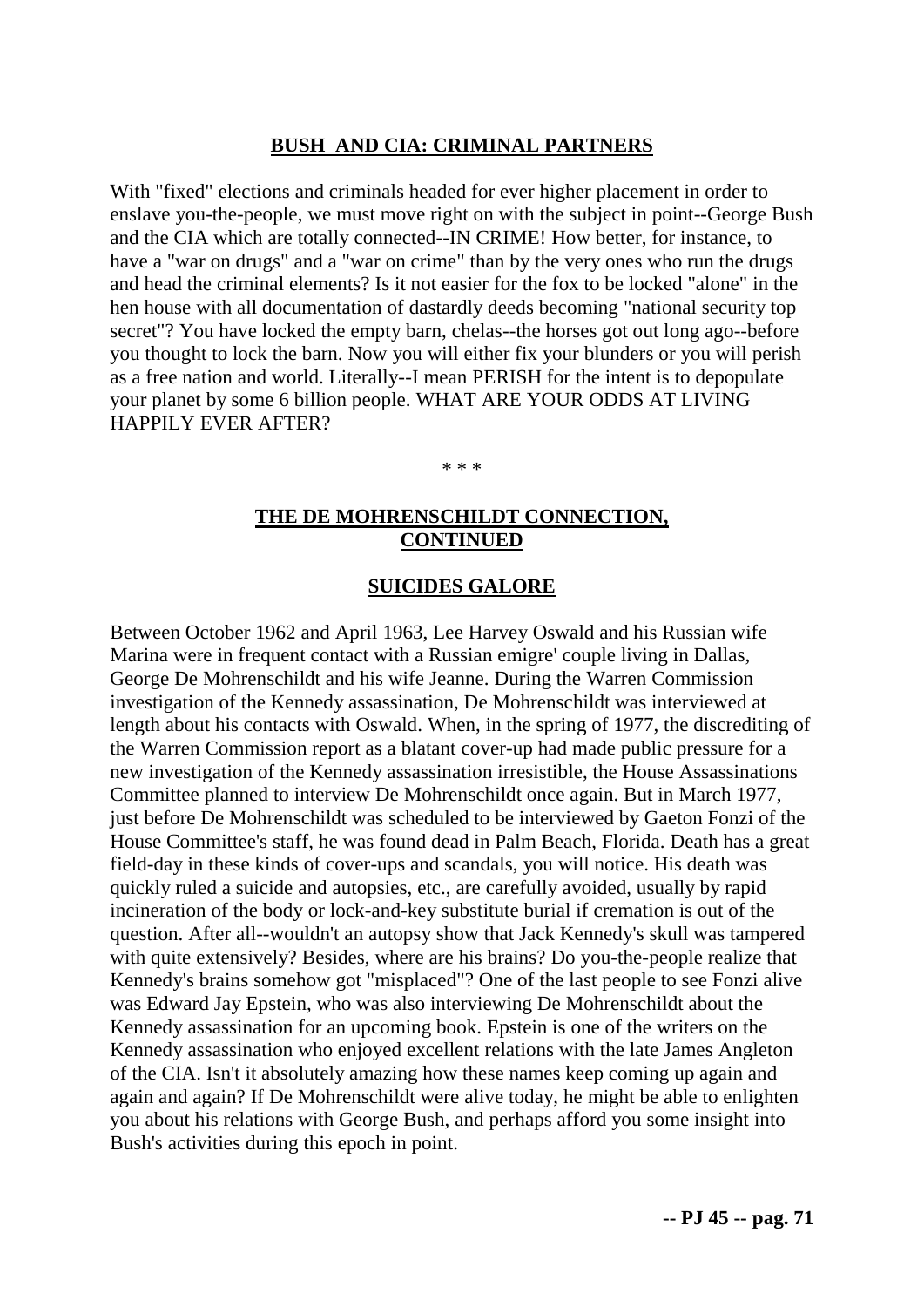Ah but so be it--again, the epidemic of suicide did its work. Jeanne De Mohrenschildt rejected the finding of suicide in her husband's death. "He was eliminated before he got to that committee," the widow told journalists in 1978, "because some-one did not want him to get to it." She also stated that George De Mohrenschildt had been surreptitiously injected with mind-altering drugs. Can you not see how the actions and pieces of the puzzles fit together?

### **ENTER GEORGE (POPPY) BUSH**

After De Mohrenschildt's death, his personal address book was located, and lo and behold, it contained this entry: "Bush, George H. W. (Poppy) 1412 W. Ohio and also, Zapata Petroleum, Midland." There is obviously foul play afoot be-cause George Bush had moved his office and home from Midland to Houston in 1959, when Zapata Offshore was constituted, so perhaps this little reference goes even further back to some time prior to 1959. There is also the number: "4-6355". There are numerous other entries, including one W. F. Buckley of the Buckley brothers of New York City, William S. Paley of CBS, plus many oil men, stockbrokers and the like.

## **To have this have any impact at all--REMEMBER SOMETHING PERTINENT-- George De Mohrenschildt WAS LEE HARVEY OSWALD'S CIA CONTROL OFFICER!!!**

George De Mohrenschildt recounted a number of different versions of his life, so it is very difficult to establish the facts about him. According to one version, he was the Russian Count Sergei De Mohrenschildt, but when he arrived in the United States in 1938 he carried a Polish passport identifying him as Jerzy Sergius von Mohrenschildt, born in Mozyr, Russia in 1911. He was, in fact, typical of CIA operatives who are "sheep dipped" to the point of losing all identity. He worked for a time for the Polish Embassy in Washington, D.C. De Mohrenschildt was acquainted with the chairman of Humble Oil, Blaffer, and Blaffer procured him a job. During this time De Mohrenschildt was also affiliated with the War Department. He later went to work for the French Deuxieme Bureau, which wanted to know about petroleum exports from the United States to Europe.

### **SUPERFLUOUS NOBILITY**

De Mohrenschildt in 1941 became associated with Baron Konstantin von Maydell in a public affairs venture called "Facts and Film". Maydell was considered a Nazi agent by the FBI, and in September 1942 he was sent to North Dakota for an internment that would last for some four years. Do you find it interesting that these ones "choose" labels such as Baron, Duke of, and other familial labels of nobility? De Mohrenschildt was interrogated by police at Port Arthur, Texas, on the suspicion of espionage after he was found making sketches of port facilities. During 1941, De Morenschildt applied for a post in the U.S. Office of Strategic Services (OSS). He was not hired but the strange thing is that it was not because of inability to garner "top security" ratings. Soon after this he went to Mexico where he remained until 1944. In the latter year, he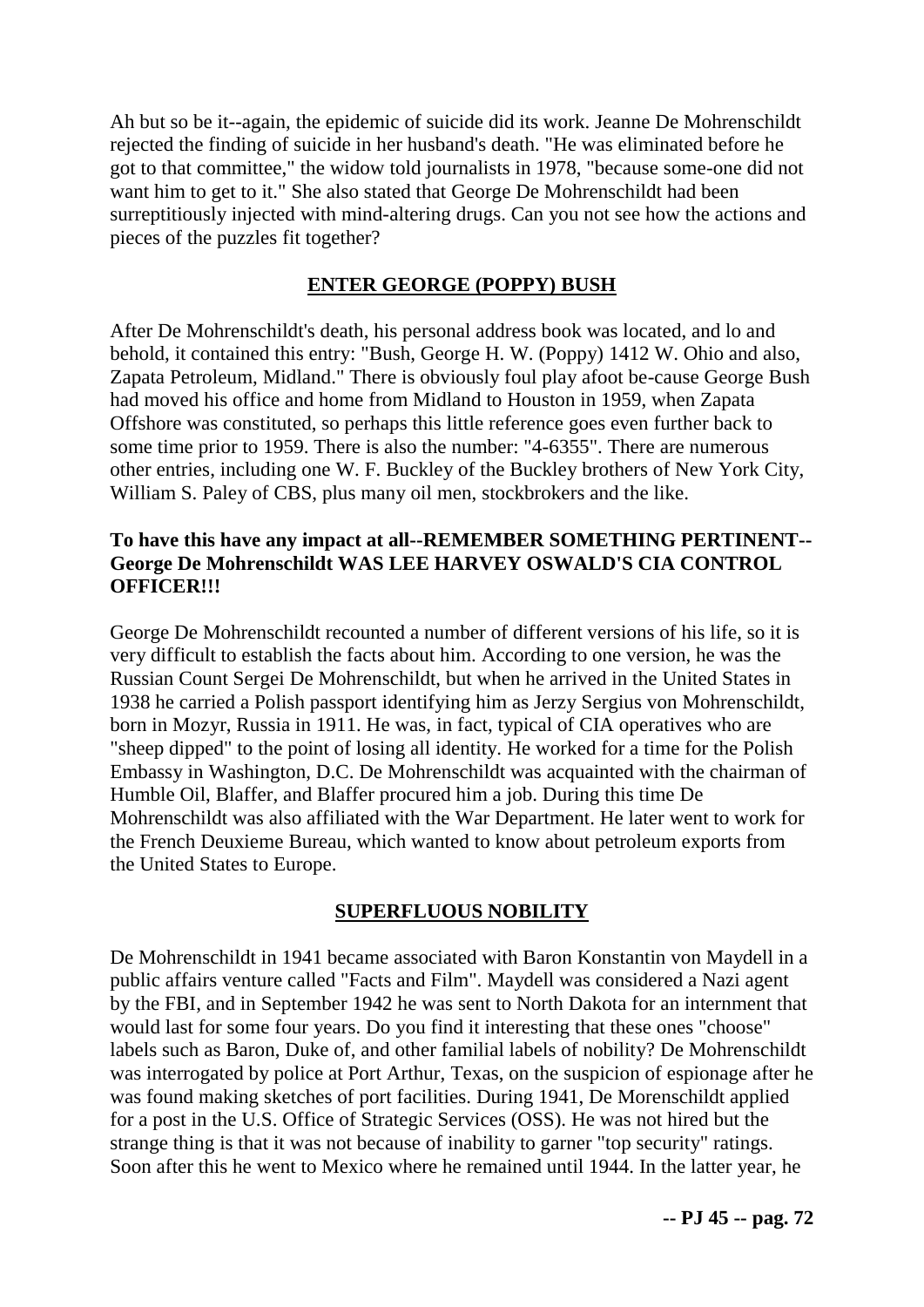began study for a master's degree in petroleum engineering at the University of Texas. During this period De Mohrenschildt was investigated by the Office of Naval Intelligence. They claimed it was because of his alleged communist sympathies--it was to have ample reason, secretly, to begin to set all the forthcoming activities to blueprint without public notice.

After the war, De Mohrenschildt worked as a petroleum engineer in Cuba and Venezuela, and in Caracas he had several meetings with the Soviet ambassador. During the postwar years, he also worked in the Rangely oil field in Colorado. During the 1950's, after having married Winifred Sharpless, the daughter of an oil millionaire, De Morenschildt was active as an independent oil entrepreneur.

In 1957, De Mohrenschildt was approved by the CIA Office of Security to be hired as a U.S. government geologist for a mission to Yugoslavia. Upon his return he was interviewed by one J. Walter Moore of the CIA's Domestic Contact Service, with whom he then remained in contact. During 1958, De Mohrenschildt visited Ghana, Togo, and Dahomey (now Benin); during 1959, he visited Africa again and returned by way of Poland. In 1959, he married Jeanne, his fourth wife, a former ballet dancer and dress designer who had been one of the directors of the Chinese Eastern Railroad.

# **ENTER THE OSWALDS**

During the summer of 1960, George and Jeanne De Mohrenschildt told their friends that they were going to embark on a walking tour of 11,000 miles along Indian trails from Mexico to Central America. One of their principal destinations was Guatemala City, where they were staying at the time of the Bay of Pigs invasion in April 1961 (ummmm hmmm), after which they somehow made their way home by way of Panama and Haiti (not an easy task). By this time, De Mohrenschildt was also in frequent contact with Admiral Henry C. Bruton and his wife, to whom he introduced the OSWALDS (busy Indian trails!) Admiral Bruton was the former Director of Naval Communications.

Between October 1962 and late April 1963, De Mohrenschildt was a very important figure in the life of Oswald and his Russian wife. Despite Oswald's lack of social graces, De Mohrenschildt introduced him into Dallas society, took him to parties, assisted him in finding employment and much more. It was through De Mohrenschildt that Oswald met a certain Volkmar Schmidt, a young German geologist who had studied with Professor Willhelm Kuetemeyer, an expert in psychosomatic medicine and religious philosophy at the University of Heidelberg, who compiled a detailed psychological profile of Oswald. Jeanne and George helped Marina move her belongings during one of her many estrangements from Oswald. De Mohrenschildt's influence on Oswald was so great during this period that he could virtually dictate important decisions to the young "ex-Marine" (Oliver North???) simply by making suggestions!!!

# **OSWALD STALKED GENERAL WALKER**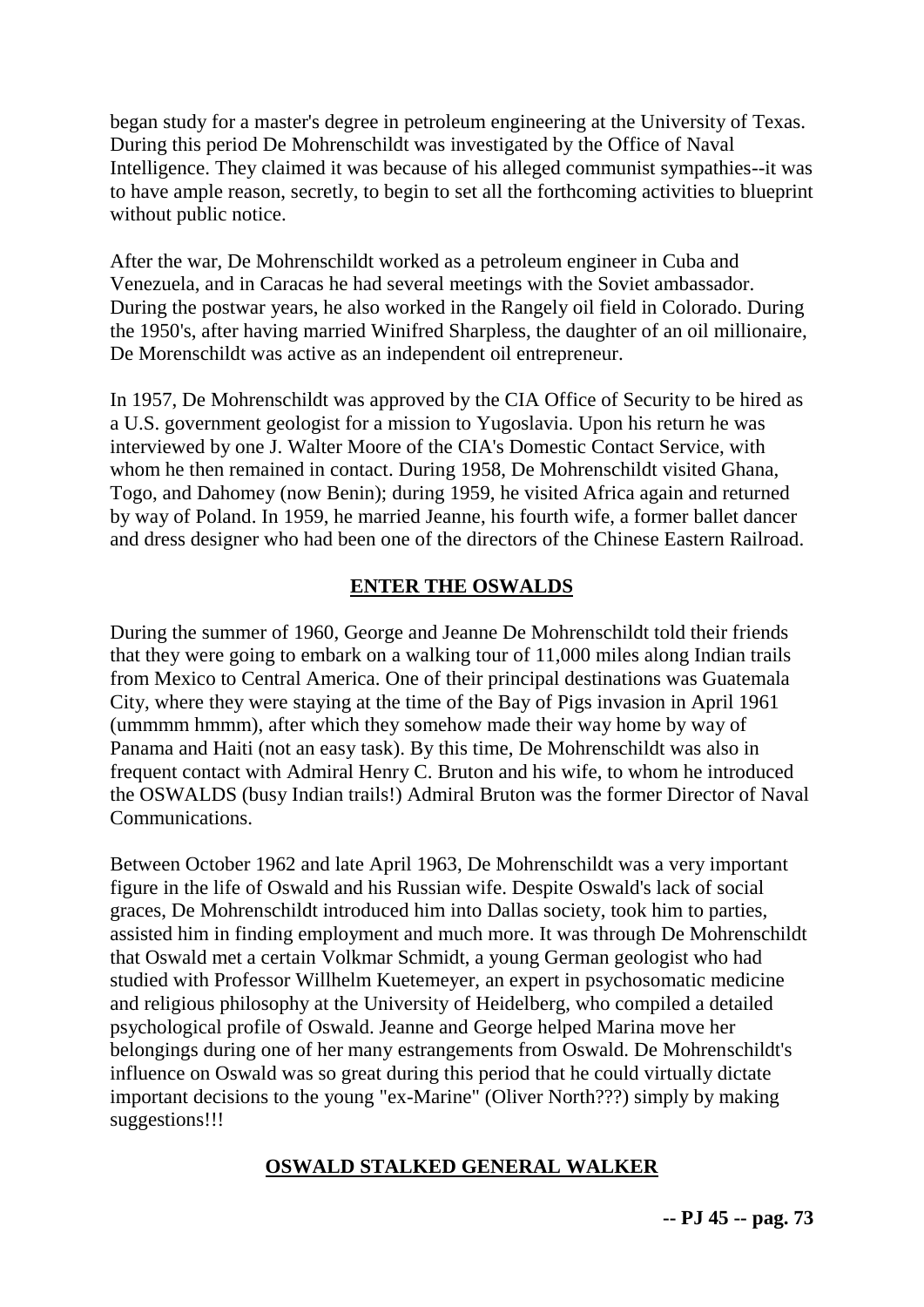De Mohrenschildt was not only aware of Oswald's alleged April 10, 1963 attempt to assassinate the well known rightwing General Edwin Walker, but was the instigator of the operation. Marina said she was present when De Mohrenschildt asked Oswald, "Lee, how did you miss General Walker?" On April 19, George and Jeanne De Mohrenschildt went to New York City and, on April 29, the CIA Office of Security found that it had no objection to De Mohrenschildt's acceptance of a contract with the Duvalier regime of Haiti in the field of natural resource development. De Mohrenschildt departed for Haiti on May 1, 1963. In the meantime, Oswald had left Dallas and traveled to New Orleans.

De Mohrenschildt was serving as a CIA control officer who was in control of Oswald's activities.

So--is it not interesting to find George Bush turning up in De Mohrenschildt's files and address books? Mainly in the PERSONAL address book.

## **COVER-UP BY WARREN COMMISSION.**

The most blatant cover-up drive by the Warren Commission came in the absurd lengths to cover up the fact that George De Mohrenschildt was a denizen of the world of the intelligence agencies. This included ignoring the well-developed paper trail on De Mohrenschildt as Nazi and command sympathizer, and later as a U.S. asset abroad. The Warren Commission concluded:

*"The Commission's investigation has developed no signs of subversive or disloyal conduct on the part of either of the De Mohrenschildts. Neither the FBI, CIA, nor any witnesses contacted by the Commission has provided any information linking the De Mohrenschildts to subversive or extremist organizations. Nor has there been any evidence linking them in any way with the assassination of President Kennedy. "*

# **BUSH, THE CIA, AND KENNEDY**

Let us close this loop fragment and then we shall return to the operations and structure of the CIA. We will continue to insert these vignettes as we go along so that you can flesh out the connections. Further, you may be able to insert the "missing" information in the CIA documents which the CIA deleted. Isn't sleuthing fun?

On the day of the Kennedy assassination, FBI records show George Bush as reporting a rightwing member of the Houston Young Republicans for making threatening comments about President Kennedy.. According to FBI documents released under the Freedom of Information Act:

*"On November 22, 1%3 Mr. George H. W. Bush, 5525 Briar, Houston, Texas, telephonically advised that he wanted to relate some hearsay that he had heard in recent weeks, date and source unknown. He advised that one James Parrott had been*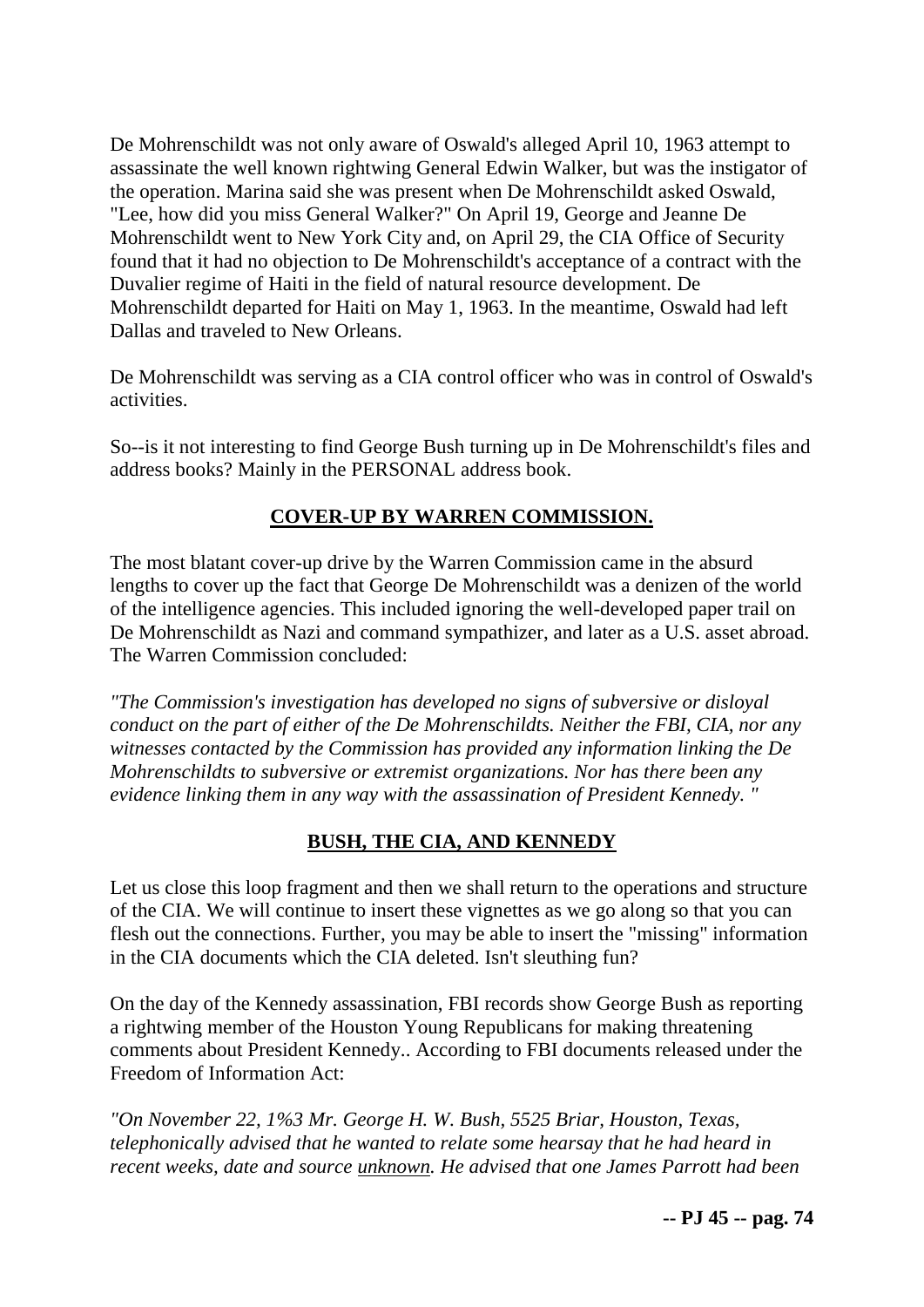*talking of killing the President when he comes to Houston.*

*"Parrott is possibly a student at the University of Houston and is active in politics in the Houston area. "*

According to related FBI documentation, "...a check with Secret Service at Houston, Texas revealed that agency had a report that Parrott stated in 1961 he would kill President Kennedy if he got near him." Here Bush is described as "a reputable businessman". FBI agents were sent to interrogate Parrott's mother, and later James Milton Parrott himself. Parrott had been discharged from the U.S. Air Force for psychiatric reasons in 1959 (boy, chelas--they don't miss a thing!); Parrott had a full alibi for the time of the Dallas shootings; he had been in the company of others in the Republican activist group. Even the "press" had to give account that ''Parrott could not have been involved but has been a member of the rightwing faction of the Houston GOP, which was oriented toward the John Birch Society and which opposed Bush's chairmanship." How interesting that it would be printed in this particular manner when the POINT was the Kennedy assassination.

According to the *San Francisco Examiner,* Bush had not made any such call, and challenged the authenticity of the FBI documents (read his lips). Several days later Bush's spokesman said that the candidate **"does not recall"** placing the call.

# **PUSH WAS CIA AGENT IN 1963**

One day after he reported Parrott to the FBI, Bush received a highly sensitive, highlevel briefing from the Bureau:

"Date: November 29, 1963 "To: Director of Intelligence and Research, Department of State. "From: John Edgar Hoover, Director "Subject: ASSASSINATION OF PRESIDENT JOHN F. KENNEDY, NOVEMBER 22, 1963.

"Our Miami, Florida Office on November 23, 1963 advised that the Office of Coordinator of Cuban Affairs in Miami advised that the Department of State feels some misguided anti-Castro group might capitalize on the present situation and undertake an unauthorized raid against Cuba, believing that the assassination of President John F. Kennedy might herald a change in U.S. policy, which is not true.

"Our sources and informants familiar with Cuban matters in the Miami area advise that the general feeling in the anti-Castro Cuban community is one of stunned disbelief and even among those who did not entirely agree with the President's policy concerning Cuba, the feeling is that the President's death represents a great loss not only to the U.S. but to all Latin America. These sources know of no plans for unauthorized action against Cuba.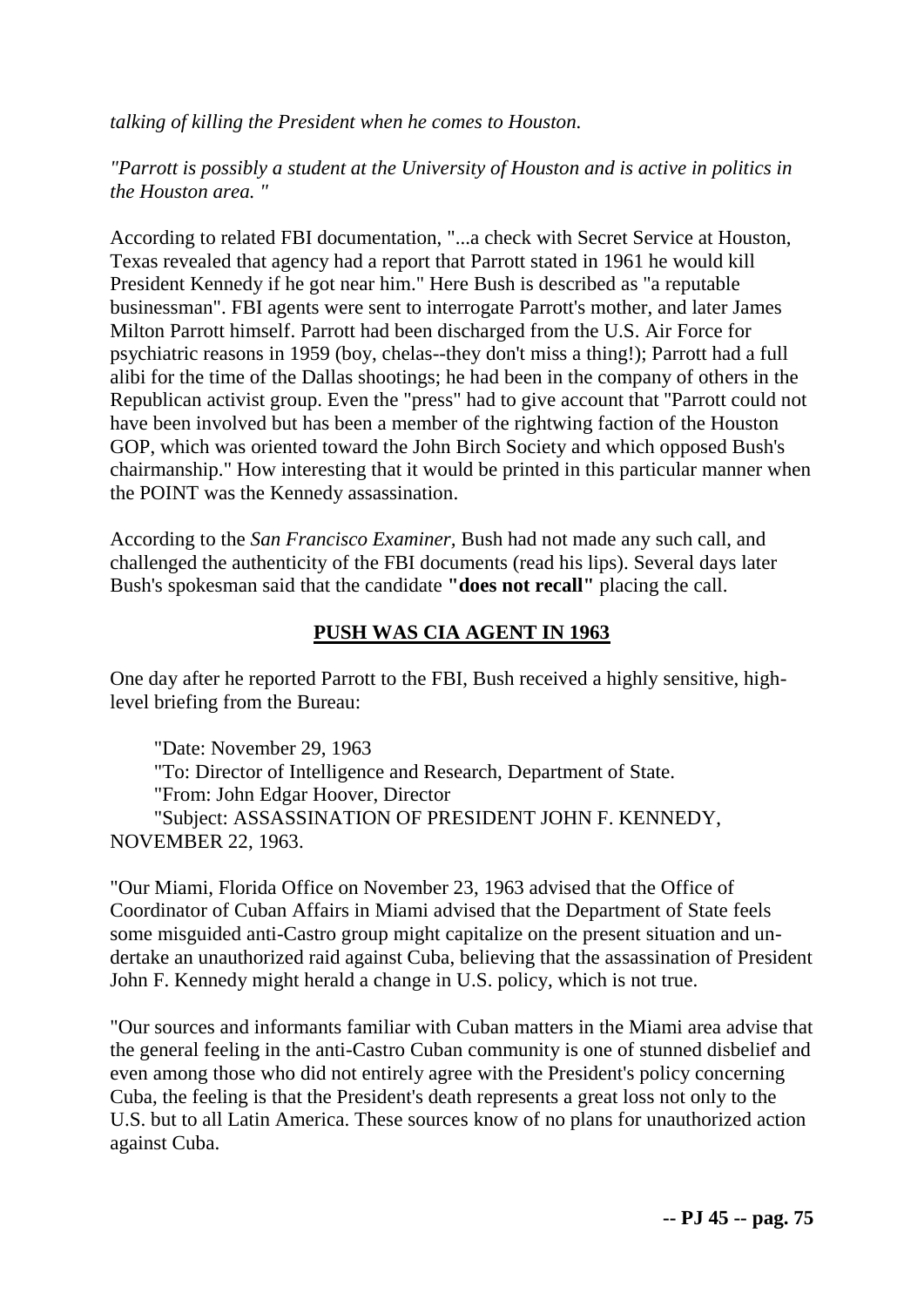"An informant who has furnished reliable information in the past and who is close to a small pro-Castro group in Miami has advised that those individuals are afraid that the assassination of the President may result in strong repressive measures being taken against them and, although pro-Castro in their feelings, regret the assassination.

"The substance of the foregoing information was orally furnished **to Mr. George Bush OF THE CENTRAL INTELLIGENCE AGENCY** and Captain William Edwards of the Defense Intelligence Agency **ON NOVEMBER 23, 1963, BY MR. W.T. FORSYTH OF THIS BUREAU."**

William T. Forsyth, since deceased (as all involved do become), was an official of the FBI's Washington headquarters. During the time he was attached to the bureau's subversive control section, he ran the investigation of Dr. Martin Luther King. Was he also a part of the FBI's harassment of Dr. King? Indeed, indeed!

The efforts of journalists to locate Captain Edwards ended in total thwarting.

This FBI document identifying George Bush as a CIA agent in November 1963 was first published by Joseph McBride in The Nation in July 1988, just before Bush received the Republican nomination for President. McBride's source observed: "I know Bush was involved in the Caribbean. I know he was involved in the suppression of things after the Kennedy assassination. There was a very definite worry that some Cuban groups were going to move against Castro and attempt to blame it on the CIA." When pressed for information or denial, **Bush's spokesman Stephen Hart commented, "MUST BE ANOTHER GEORGE BUSH."**

# **BUSH PROTECTED THROUGH LIES AND DECEIT**

Within a very short time, the CIA itself published the same damage control line. On July 19, 1968, in the wake of wide public attention to the report published in The Nation, CIA spokeswoman Sharron Basso departed from the normal CIA policy of refusing to confirm or deny reports that any person is or was a CIA employee. CIA spokeswoman Basso told the Associated Press that the CIA believed that "the record should be clarified". She said that the FBI document "apparently" referred to a George William Bush who had worked in 1963 on the night shift at CIA headquarters, and that "would have been the appropriate place to have received such an FBI report". According to her account, the George William Bush in question had left the CIA to join the Defense Intelligence Agency in 1964--and vanished, only to surface in 1988 with no reason to realize he was the "Bush" in contention at ANY time past or present having only served in a very low-level position.

For the CIA to volunteer the name of one of its former employees to the press was a shocking violation of traditional methods [read Oliver North's lips which said all these people (agents) work and die in secrecy and should be honored publicly even if anonymous. There is even a special burial place for these "unknown" ones] which are supposedly designed to keep such names a closely guarded top secret. This revelation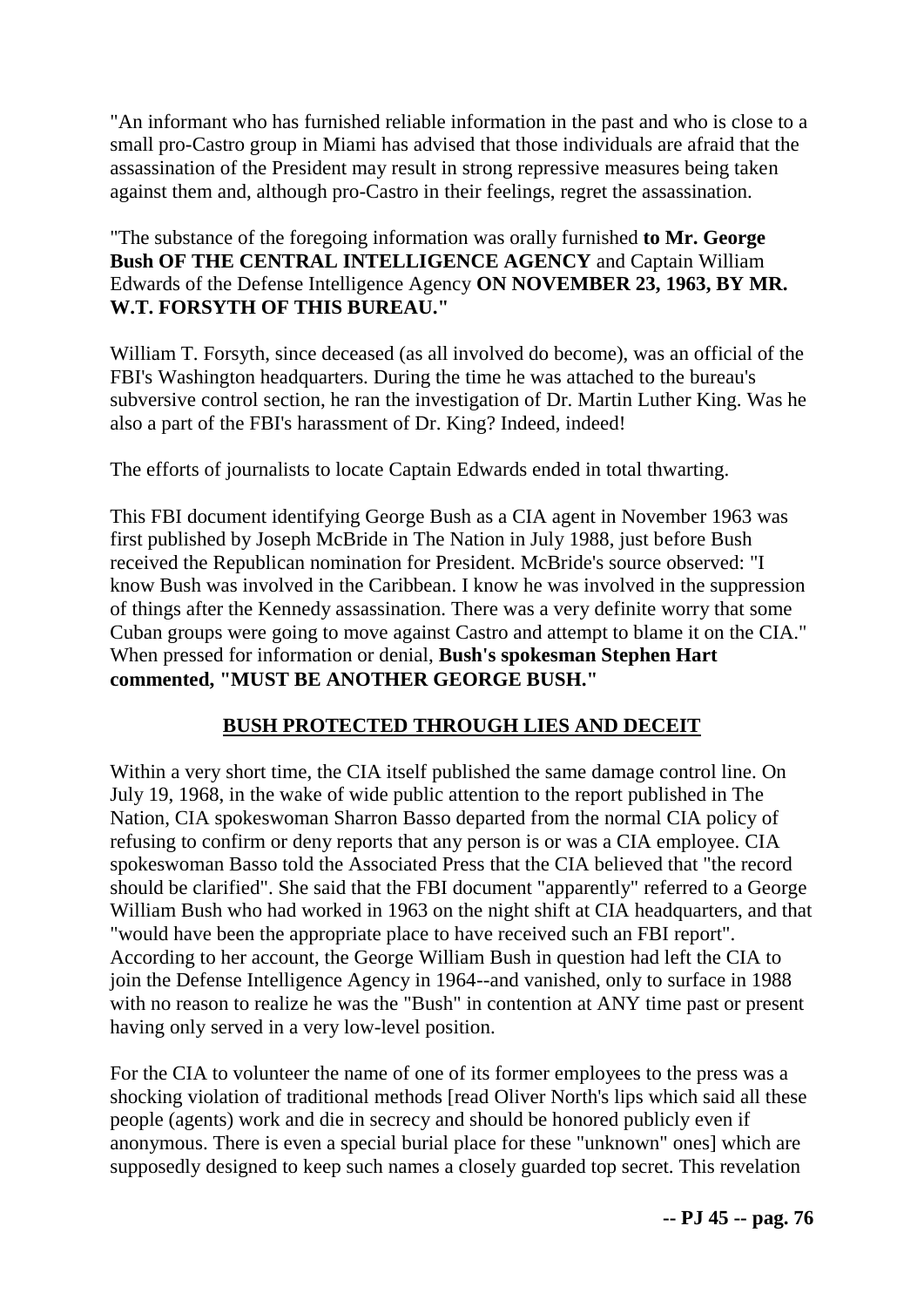may have constituted a violation of federal law. But no exertions were too great when it came to damage control for George Bush.

George William Bush had indeed worked for the CIA, the DIA, and the Alexandria, Virginia Department of Public Welfare before joining the Social Security Administration, in whose Arlington, Virginia office he was employed as a claims representative in 1988. George William Bush told The Nation that while at the CIA he was "just a lowly researcher and analyst" who worked with documents and photos and NEVER RECEIVED INTERAGENCY BRIEFINGS. **He had never met Forsyth of the FBI or Captain Edwards of the DIA. "So it wasn't me," said George William Bush.**

# **WHO IS GEORGE WILLIAM BUSH?**

Later, George William Bush formalized his denial in a sworn statement to a federal court in Washington, D.C. The affidavit acknowledges that while working at CIA headquarters between September 1963 and February 1964, George William Bush was the junior person on a three- to four-man watch which was on duty when Kennedy was shot. But, as George William Bush goes on to say, "have carefully reviewed the FBI memorandum to the Director, Bureau of Intelligence and Research, Department of State dated November 29, 1963 which mentions a Mr. George Bush of the Central Intelligence Agency.... I do not recognize the contents of the memorandum as information furnished to me orally or otherwise during the time I was at the CIA. In fact, during my time at the CIA, I did not receive any oral communications from any government agency of any nature whatsoever. I did not receive any information relating to the Kennedy assassination during my time at the CIA from the FBI.

"Based on the above, it is my conclusion that I am NOT the Mr. George Bush of the Central Intelligence Agency referred to in the memorandum and neither do I have an 'H' in my name."

# **BUSH IS NOT BUSH**

So you are left with the obvious--that "Mr. George Bush of the CIA" referred to by the FBI is your own George Herbert Walker Bush who, in addition to his contact with Lee Harvey Oswald and Oswald's controller, joins the ranks of the Kennedy assassination cover-up. It is interesting that the Cuban matter would circulate around Bush because that is a place where George traditionally has had a constituency. George inherited it from his father, Prescott Bush of Jupiter Island, and later passed it on to his son, Jeb.

I don't want to get into family spider webs at this time for we have spoken of placements of the "boys" in many prior writings but note that the involvement goes from Cuba, to South and Central America, Africa and Bahrain--not to even mention within and into the Savings and Loan debacles which have brought America to her knees.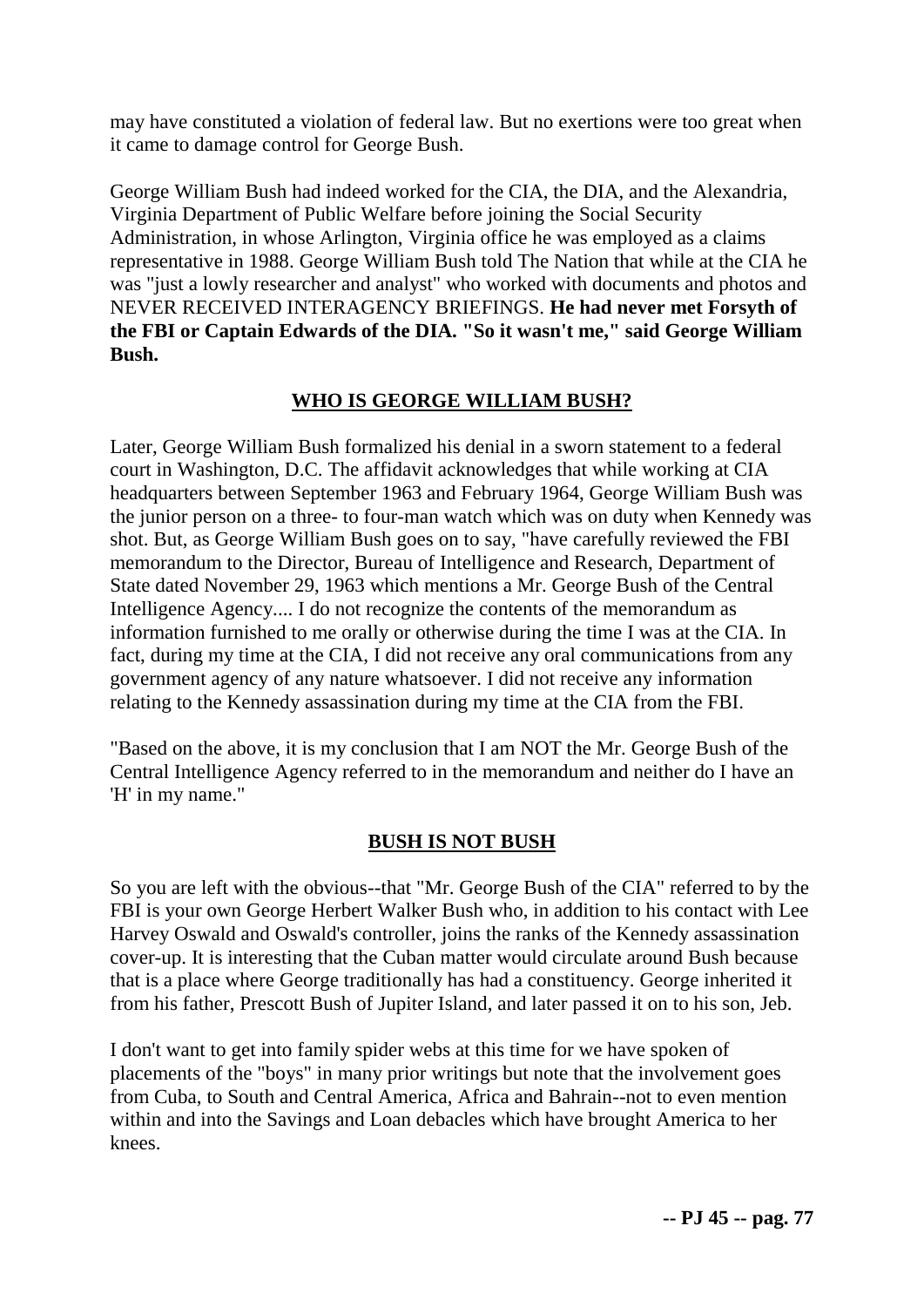## You of the sleeping masses may accept or deny myself--*I DO, HOWEVER, SUGGEST YOU CONSIDER THESE TRUTHS WHICH I BRING FOR YOU ARE MOVING INTO YOUR LAST DAYS OF FREEDOM IF YOU DO NOT CHANGE FROM THE ROAD YOU ARE TRAVELING AT FULLSPEED AHEAD.*

Let us close this portion for I ask that you do some serious thinking upon the situation in which you now find selves.

Hatonn to clear.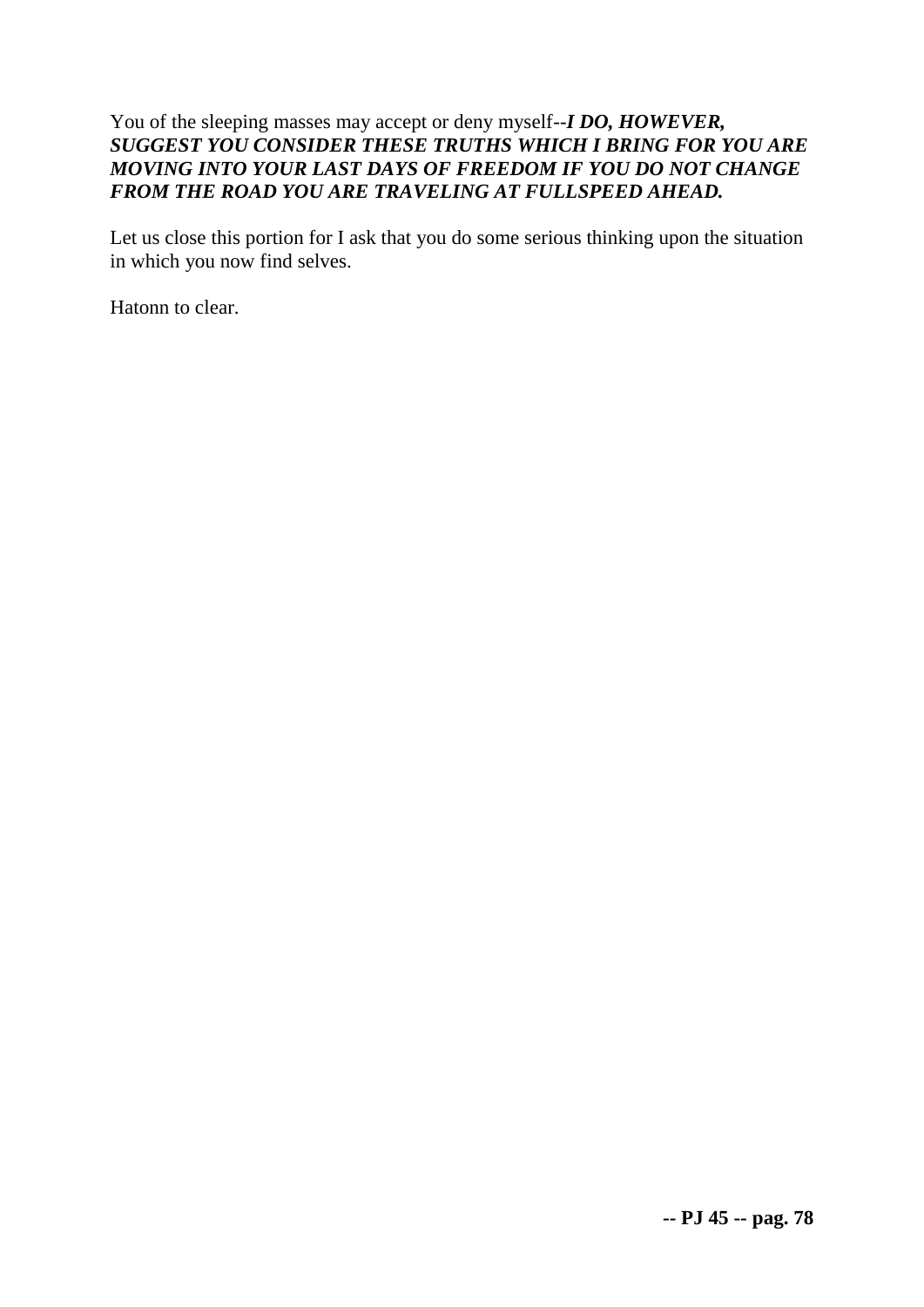## **CHAPTER 8**

#### REC #1 HATONN

#### SUN., FEBRUARY 23, 1992 8:44 A.M. YEAR 5, DAY 191

### **SUNDAY, FEBRUARY 23, 1992**

#### **TODAY'S WATCH**

Hatonn present that the road may be a bit more easily travelled.

#### **RELIGIONS ARE OF MAN**

As you grow through this wondrous experience upon the physical plane you have such opportunity to choose. What important decisions shall you make this day? Will you be able to make them in knowledge or in ignorance? Will you choose religion or spirit growth? It seems the same? No--it is NOT the same. Religions are but MAN's doctrines set forth for guidelines within a group. The Great Spirit has given living rules which most churches have abandoned in favor of Man's doctrines. Worse--the Christ path is being excluded, even by name (Christ) from all of your public affiliations as quickly as can be legalized by your non-"Christ"ian government and legal system. The statistics are posted for you to see. Every moment is a choice--every breath is a choice--what important decisions shall you make this day? Will it be in fear or knowledge? So be it. When you have to make a choice and don't make it, that is in itself a choice. Think upon it. And please remember, precious friends--*nothing turns up in the world unless SOMEONE turns it up!*

### **DENYING TAXABILITY**

I am bombarded by inquiries at this time of the year to speak on "taxability" and what to do. I cannot tell you what to do but I can give you some "legal" guidelines. I think that we will take "Today's Watch" and give you input from Dr. Larson on denying taxability. The Common Law Service Center and the Constitutional Law Center are both handling this kind of information but it is not quickly enough to reach all of you at this critical time. Each year I am brought to task about not giving "service" quickly enough. Well, I begin at the first of the year and work right through until the end- perhaps some of you don't look until this time of the year when it is too late?

I have suggested right up until filing time that you not mail in your form. At worst, you would have delayed and at best, you could become more informed regarding Constitutional law regarding same. Then paralysis seems to set in the moment there is challenge. Can you not see that the government controls you by fear and force?

The important thing in dealing with any problem is to NEVER ignore communication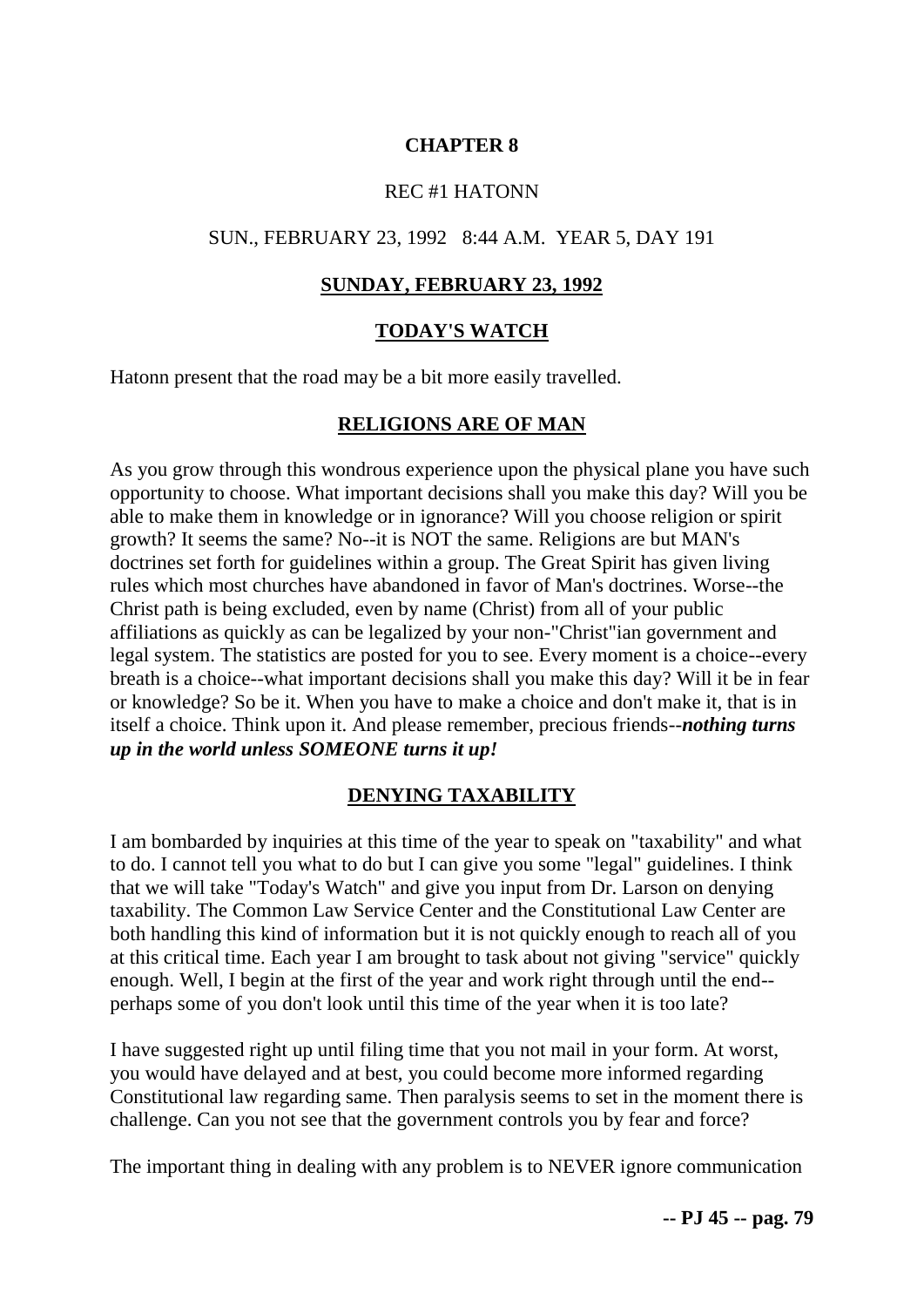for it is through the communication that you can act and respond. The following is exceptionally good advice and I hope it will be helpful to you. We have offered so much in response in SPIRAL TO ECONOMIC DISASTER, PRIVACY IN A FISHBOWL and YOU CAN SLAY THE DRAGON that I cannot take undue time in repetition. I can only offer--you must decide what to do. Please accept the following as a valid way in which to handle this particular matter.

When the income tax resister is placed on a witness stand and subjected to crossexamination as to why he/she did not file a Form 1040 or other, for a certain year, usually the first thing the prosecution does is to produce a return filed previously by the accused--**to set the pattern.**

The fact such a document exists is taken for proof the witness has known he must prepare such a document and pay whatever tax is indicated thereon. By preparing and submitting such a return, the person has **unwittingly** entered into a contract with the Internal Revenue Service (IRS) a collection (private) service for the Federal Reserve (also a private corporation). Taxes DO NOT go for paying government expenses-- 100% of all income taxes go to pay the banks interest on the national debt. More money must then be borrowed to run the the government which keeps it fully and wholly in debt and bound by the banks. The illusion is thus created by the government of the United States which makes him a taxpayer and, by inference, such for the remainder of his life. In law, this is known as "presumptive evidence".

This is the position taken by the IRS. Whether or not this is based on actual fact is a matter which is not determined. If you are in such a position you must counteract effectively. Remember, there are two types of government and several types of "citizens" and, moreover, on the form itself and in the instructions it says that the tax is VOLUNTARY and names the places and citizens subject to the tax. Any "State" of the union is set apart. I can't go into all that herein but please accept this brief explanation. It is the signing of that form and turning it in in the first place which gets you "hooked".

This is indeed a very significant matter and must be dealt with if the accused is to have any standing in court. The way **to solve the difficulty** is to file a letter or an affidavit **of renunciation** explaining why a person declines to file a 1040. Such a letter might read as exampled here:

**(City, State) (Date)**

**Dear Sir:**

**Before 19\_, I had never studied the internal revenue code in order to determine whether or not I am subject to income taxation and, therefore overwhelmed by publicity issued by the government, I simply did as I was told--namely, prepared a 1040 and paid whatever taxes were indicated thereon.**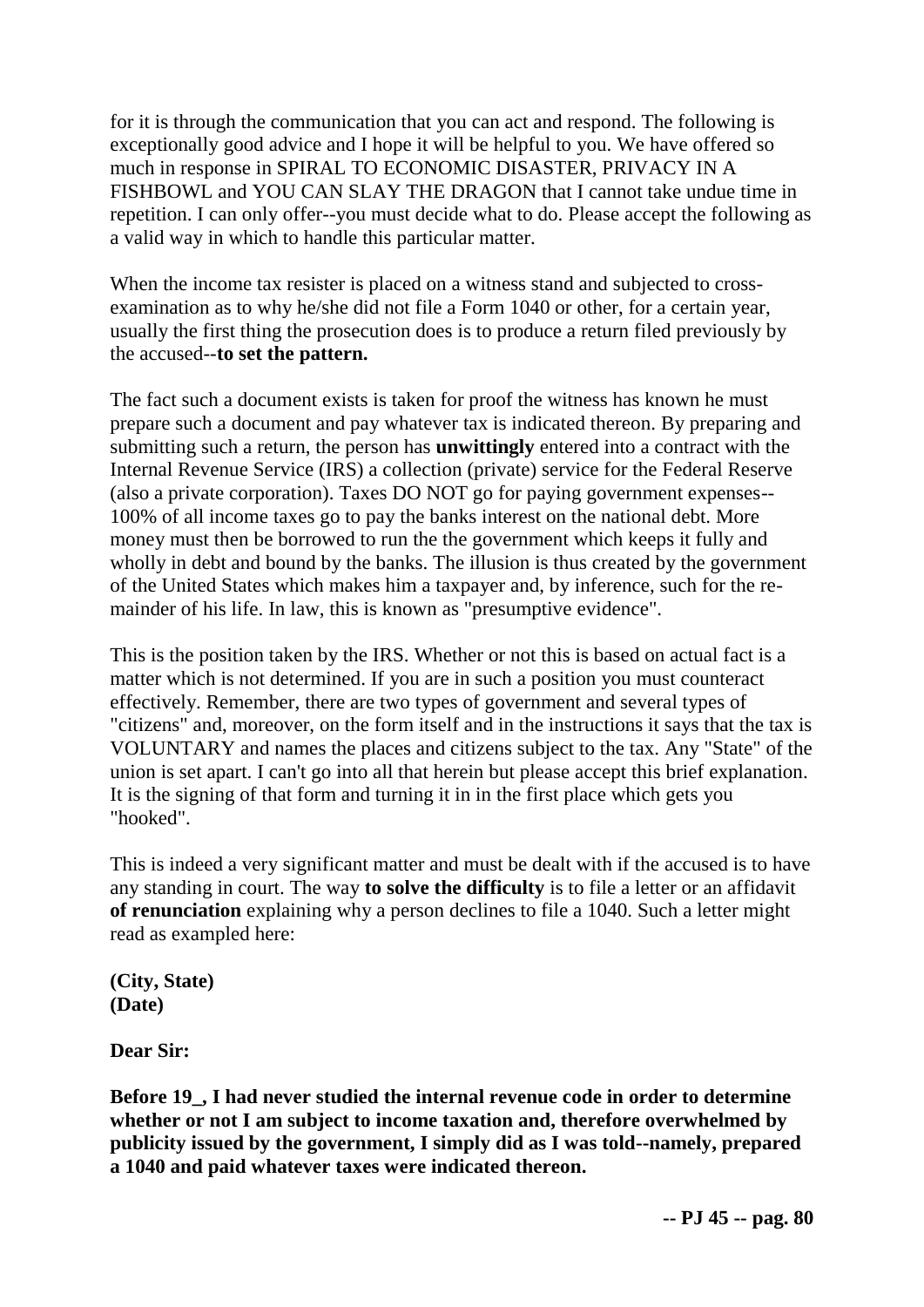**However, in 19 I became alerted to the fact certain people were "refusing" to pay and I became very curious as to their reasons. I then obtained a complete copy of the code and began an intensive study thereof. I was amazed to discover that employees, as defined in Section 3401(c), consist only of officials of any division of the federal government or their employees. I found also that under Section 6331(a) levy and distraint in the collection of income taxes may be invoked only in regard to the wages or salaries of such personnel. Since I work in the private sector in the sovereign state of , I cannot be considered an employee whose income is subject to federal taxation. There are other sections of the code which corroborate this position.**

**Since, therefore, under your own law, I am not subject to IRS jurisdiction or to federal income taxation, I am not filing a 1040 nor paying any federal income tax.**

**Respectfully submitted (Signature) (Printed name)**

Be sure to keep a copy, as you will need it in court, and it is best if the letter is sent **certified mail, return receipt requested.** In order to make this more emphatic, you might have the document notarized and attested to by two qualifying individuals. You will then call the letter **an affidavit of renunciation.**

I will not say the IRS will automatically agree that a statement of renunciation is effective. If you have a bank savings or checking account, they may seize all or part of it. However, if they take such action, you can sue them in court. If they bring you to criminal trial, it will be before a jury. (And the Bill of Rights guarantees you the right to a jury trial in all civil cases in which more than \$20 is in controversy.)

In such case, your statement of rescission should be very effective. You can also use a similar letter to rescind your Social Security number.

Of course, if you have no personal bank accounts, it becomes much harder for the IRS to attempt to seize your assets.

All this is a vital part of the struggle now waged by patriots to defeat the onerous, oppressive personal federal income tax.

If you live as a permanent resident of Washington D.C., etc., then you have a different set of problems but there is no "way of collection" built into the Constitution and therefore I suggest you get in touch with the Constitutional Law Center or the Common Law Service Center for further advice (916 487-1849).

The Common Law Service Center can help you with legal methods of citizenship determination, etc. They can also help you as a "citizen" handle affairs in such a way as to get some measure or total security. I, Hatonn, personally only recommend a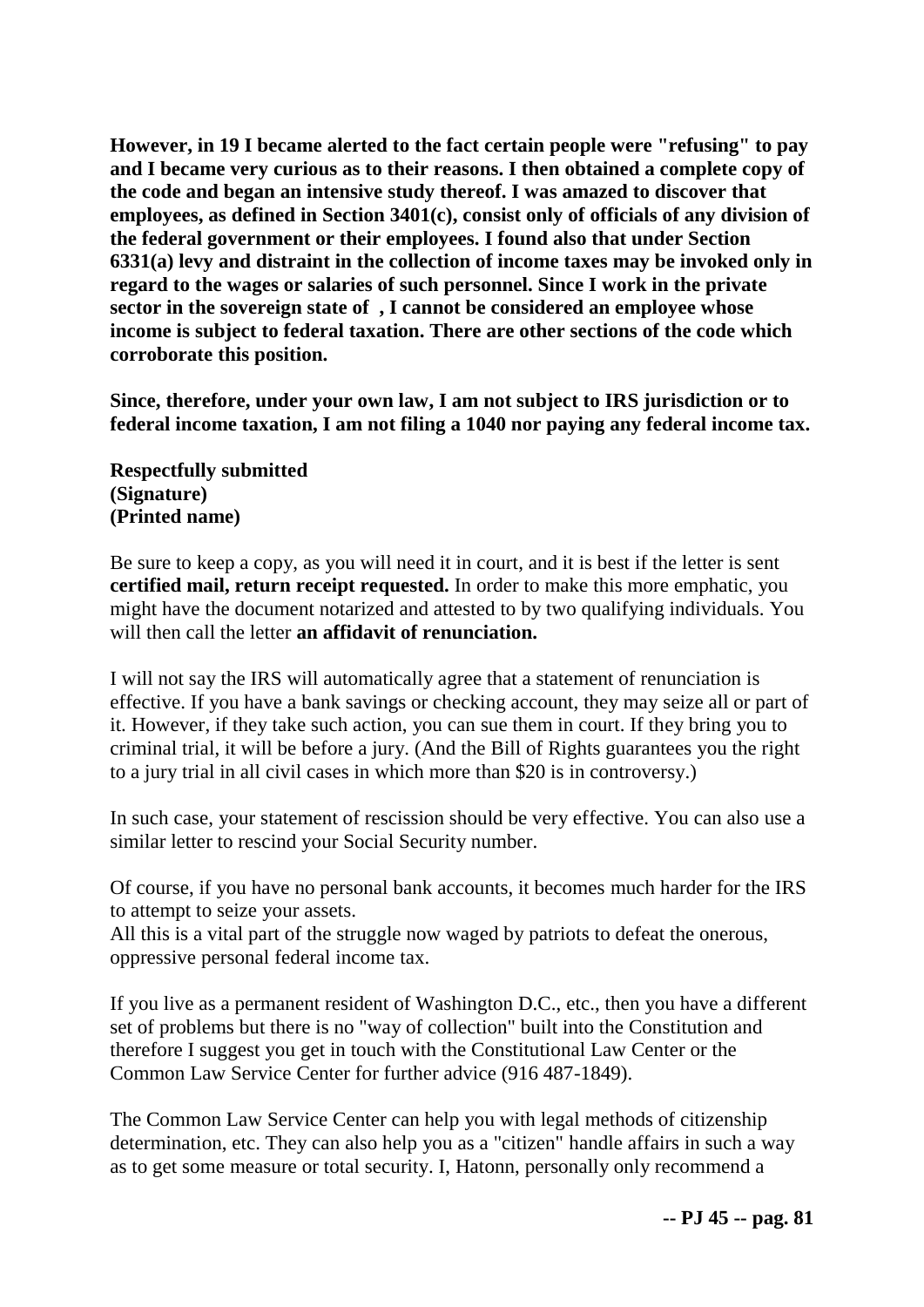couple of ways in which you handle all through "Nevada incorporation" of self ----- PROPERLY. Further, I SEE NO SAFE INVESTMENTS IN THE MARKET, BANKS, INSURANCE COMPANIES, ETC.,--NONE. THE SYSTEM IS READY TO COLLAPSE AND UNLESS YOU ARE INDEED ON THE "INSIDE" AND SHREWD BEYOND MOST--YOU ARE SET TO LOSE! THE FULL INTENT OF THE "NEW WORLD ORDER" IS TO GET ALL YOUR PROPERTY AND ASSETS! **ALL.**

(For assistance with Nevada corporations telephone Cort Christie at 805 822-8552.)

## **CONSTITUTIONAL LAW CENTER REQUEST**

Immediately look into the case of "Robert Martyr" who is incarcerated in an institution--hopelessly. Remember they did this to ones such as Ezra Pound and other Patriots--simply lock them away in mental institutions until they are able to outright murder them under the guise of natural causes. These cases are increasing and MUST be looked into and at this time there IS NO PLACE FOR THESE ONES TO TURN. He is incarcerated at #48C, 2600 Center Street, N.E., Salem, Oregon 97310. He has run ads at his own expense to gain attention and still none comes. The ads are outrageous but attend them with the hopelessness they contain and evaluate on the basis of THE MAN and not those incarcerating. It is his Constitutional Rights at issue, not his attitude about his shackle-keepers. I would herein run a statement to the "people" as honored by the AMERICAN'S BULLETIN (503/779-7709):

## *PROOF: YOU HAVE NO RIGHTS!! Cruel and Unusual Punishment*

*THIS country just celebrated the 200th Anniversary of the Bill of Rights. A document which almost did not get included in the corporate Constitution for these united States. Most Americans have been conditioned to believe that FREEDOM abounds in the "greatest nation on earth"! But for the true Feedom Fighter today, that is one of the biggest lies being told, because he knows--if not first hand--at least by study and interest, that many are suffering under the greatest oppression the world has ever seen. The New World Order, which has for many years been in place, has only recently begun to openly flex its muscle. Those who would respect and obey the true law of the land are imprisoned while the beast system and its media labels and libels their names and steals their property, all with citizens screaming their praises and showing their thumbs down, for the "illegal protester's" death and destruction. After all, most want their banks, their usury, their churches to tell them they're godly and all the rest of the goodies that Babylon the Great has to offer.*

*Americans, for the most part are quite happy to support the starving children in India while letting their own children or neighbor children starve to death. They are outraged by someone being held prisoner in another land, but could care less about those who are prisoners in this their own land. They believe in the causes they are manipulated to care about and care less about the real issues which they come in*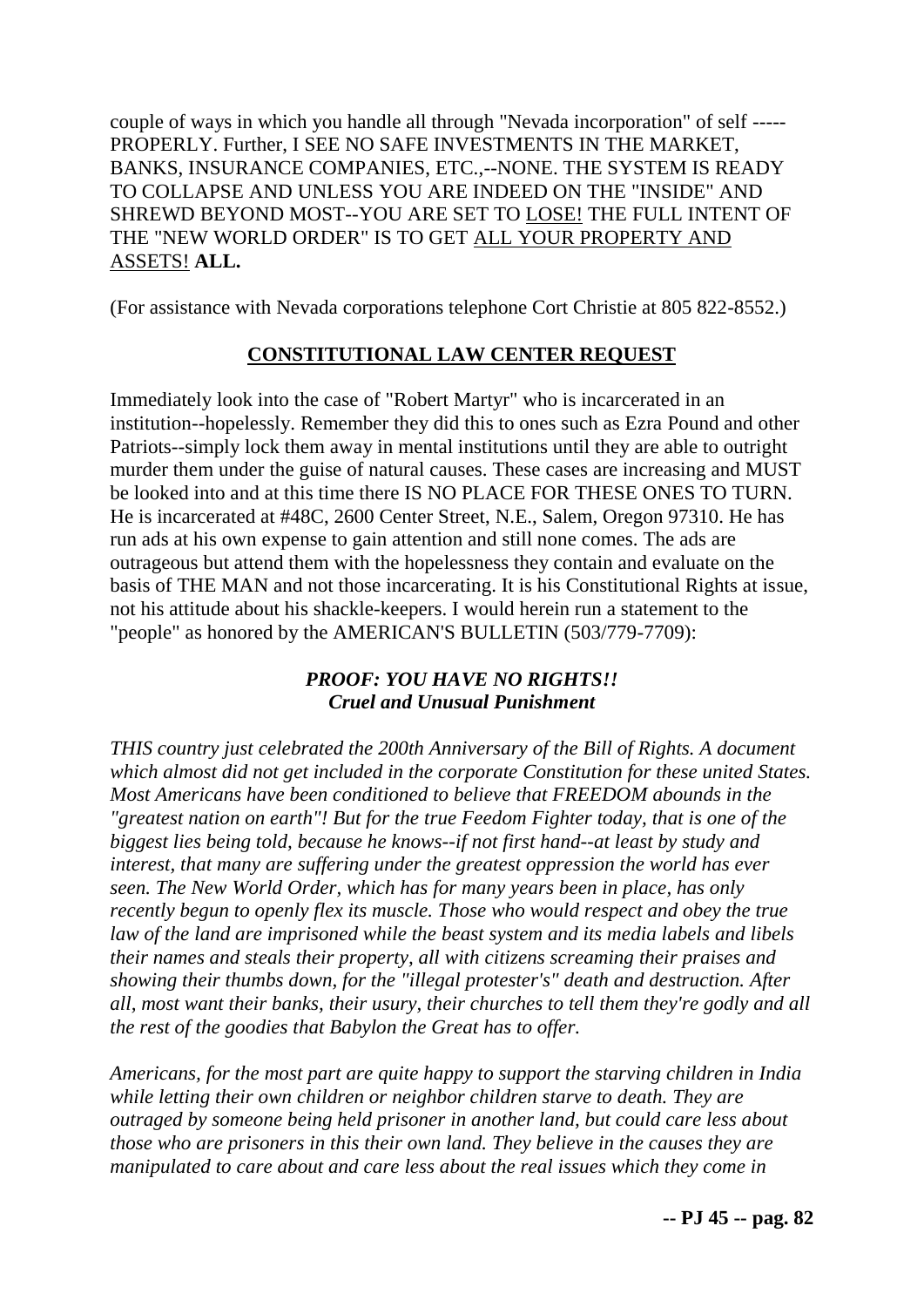*contact with daily. They call evil, good, and good, evil.*

*One such prisoner--who has nut ads at his own expense for many months in the pages of this paper--is Robert Martyr. His plight has been openly related to our readers. Yet, where is their outrage? 'Where is the concern? Most have dismissed his stories, as just that, "stories" from a "mental case" who has nothing better to do than complain about the situation he has assuredly brought upon himself.*

*And yet, the fact that "they"--his government "keepers"--are now about to silence Martyr for good, through outright murder, should be indication enough that there is more to the story than one might think. After all, if all his "complaints" have been mere railings of a mad man, who would take them seriously? So, why IS someone taking them so seriously? So seriously in fact, as to take away all his food, and deny him all his basic civil rights--which especially should be enjoyed by those who are considered "sick", those less able to defend themselves?! Why is Robert Martyr such a threat to his keeper/jailers? And why is he singled out for such inhuman treatment? Treatment which we usually associate with foreign prisons--certainly not the progressive mental institutions in this country.*

*Perhaps it is time to wake up to the fact that all those in mental facilities are not necessarily mental patients. Many, if not most, are political prisoners, like Robert Martyr. Many are those who have had the misfortune to discover information that they should not have found out about, for their own safety. Many are there because it was easy to put them there and take all their possessions, too boot*

*And after "treatment", many of those patients turn up as "the homeless" on our streets, as drugged zombies who don't even know who they are, let alone arty one else.*

*All this, at a continuing rising cost to the American "taxpayer" who pays for these and coming programs designed to solve these "complex" problems.*

*So, what are YOU doing about it? If you are like many, you will do NOTHING, for fear of becoming a target of the New World Order yourself.*

*As far back as the Second World War citizens were determined to be "enemies" of the government In 1952 lists were established by this government of over 500,000 American citizens as the basis for carrying out the FBI-directed "Operation Dragnet" in which, initially, from 3 to 12 thousand Americans could be picked up "overnight" for incarceration in federal detention camps as "potential" spies and saboteurs, enemies of the/our beloved government! While those plans have not yet been carried out they have been updated yearly. [H: And are now fully operational--waiting!]*

*Robert Martyr is only the first, of perhaps thousands, who will follow in his steps through the halls of internment camps, be they prisons, mental institutions or concentration camps. You and I are probably on the list. It is a necessary policy of the New World Order. Those who would stand in the way of progress, peace and love,*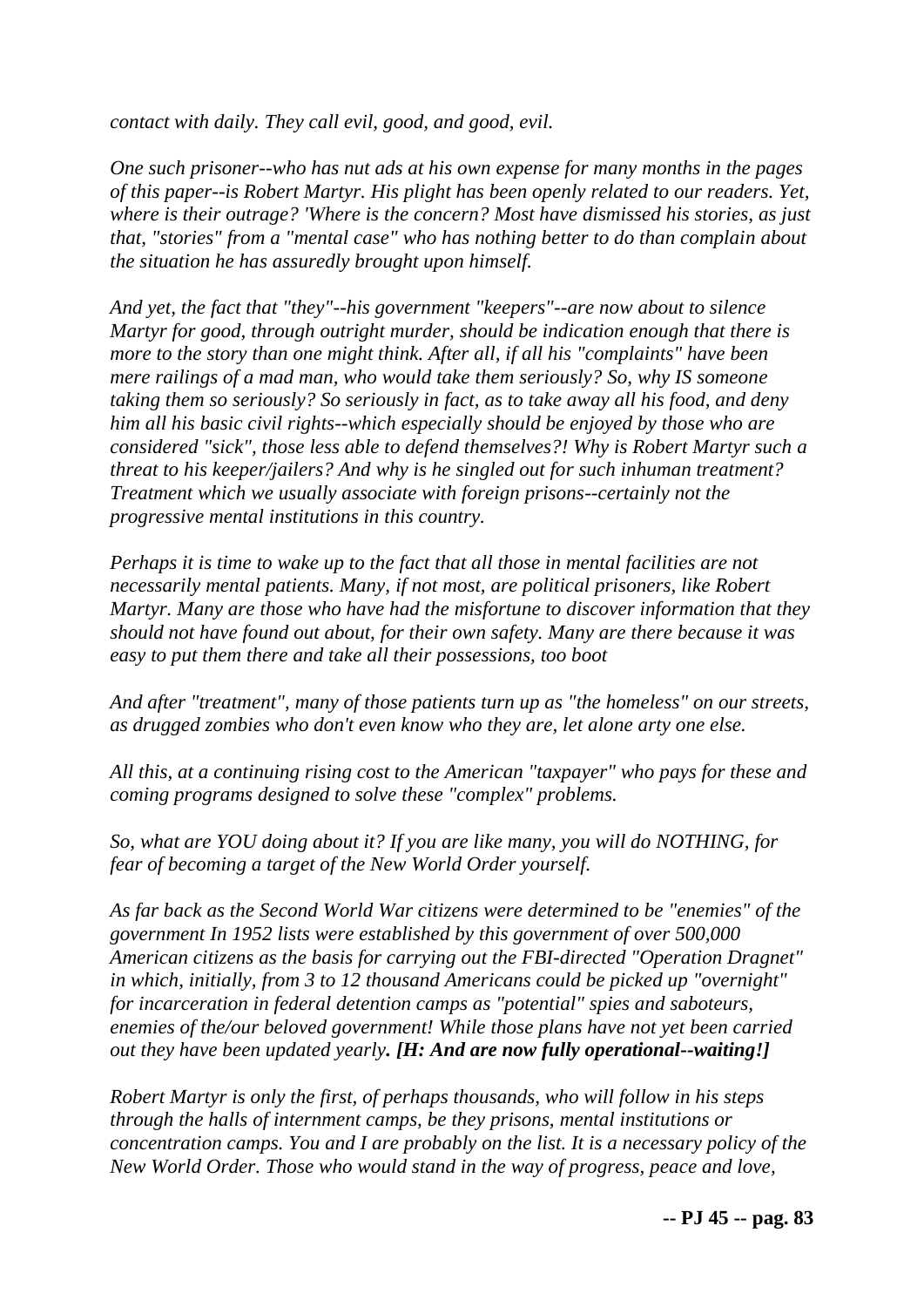*must be dealt with for the good of the rest of the peace loving citizens.*

*Robert Martyr's case is important to you and me. What "they" are allowed to do to him, what they are allowed to get away with in his case, is only a prelude to what they will be able to do to you and me when we become their captive audience. It's time you took an interest in him--for your own good!*

*f you are a true Believer and a lover of Truth, you just might sit down and write some letters and see what, if anything, can be done about this one situation involving Robert Martyr. Because if you don't you might be in his place sooner than you think. His blood will stain all.*

\* \* \*

## **A ROSE IS A ROSE: MARTYR IS A----??**

I ask that you take this most seriously and let us see what there is which needs be done. Truth must be isolated and the protection by the Constitution effected. If there are other extenuating circumstances, criminal activities, etc., it will OUT. The MAN IS INNOCENT UNTIL AND "IF" PROVEN GUILTY IN A COURT OF LAW BY A JURY OF HIS PEERS! REMEMBER??

Please listen carefully to me at this writing for you can actually get the man killed if you act rashly.

You who will, please do the following:

Write to the people listed below--STATING THAT THE MATTER IS ALREADY TURNED OVER TO THE CONSTITUTIONAL LAW CENTER FOR IMMEDIATE ACTION. BY THE TIME YOU RECEIVE THIS DOCUMENT--THE LEGAL COUNSELS WILL HAVE BEEN IN CONTACT. THE POINT IS TO PROTECT THE MAN FROM INTERIM HARM UNTIL HE CAN BE GIVEN HEARING.

FIRST OF ALL, WRITE TO HIM. REMEMBER THE "MASTER TEACHER" SPOKE OF THESE THINGS SUCH AS "VISITING WHEN I WAS IN PRISON"? We are not to judge--only presume innocence and give love and assistance wherein we can do so. In the letters to him--please, also--write that you KNOW the matter is being reviewed right now by the Constitutional Law Center. This is so that "staff" cannot destroy the letters and carry through with any extenuating plans which may be afoot. Publicity is this man's only prayer and hope of getting out of there alive and whole in mind.

Give Robert comfort BUT demand attention from the ones on the following list:

Governor of the state of Oregon Barbara Roberts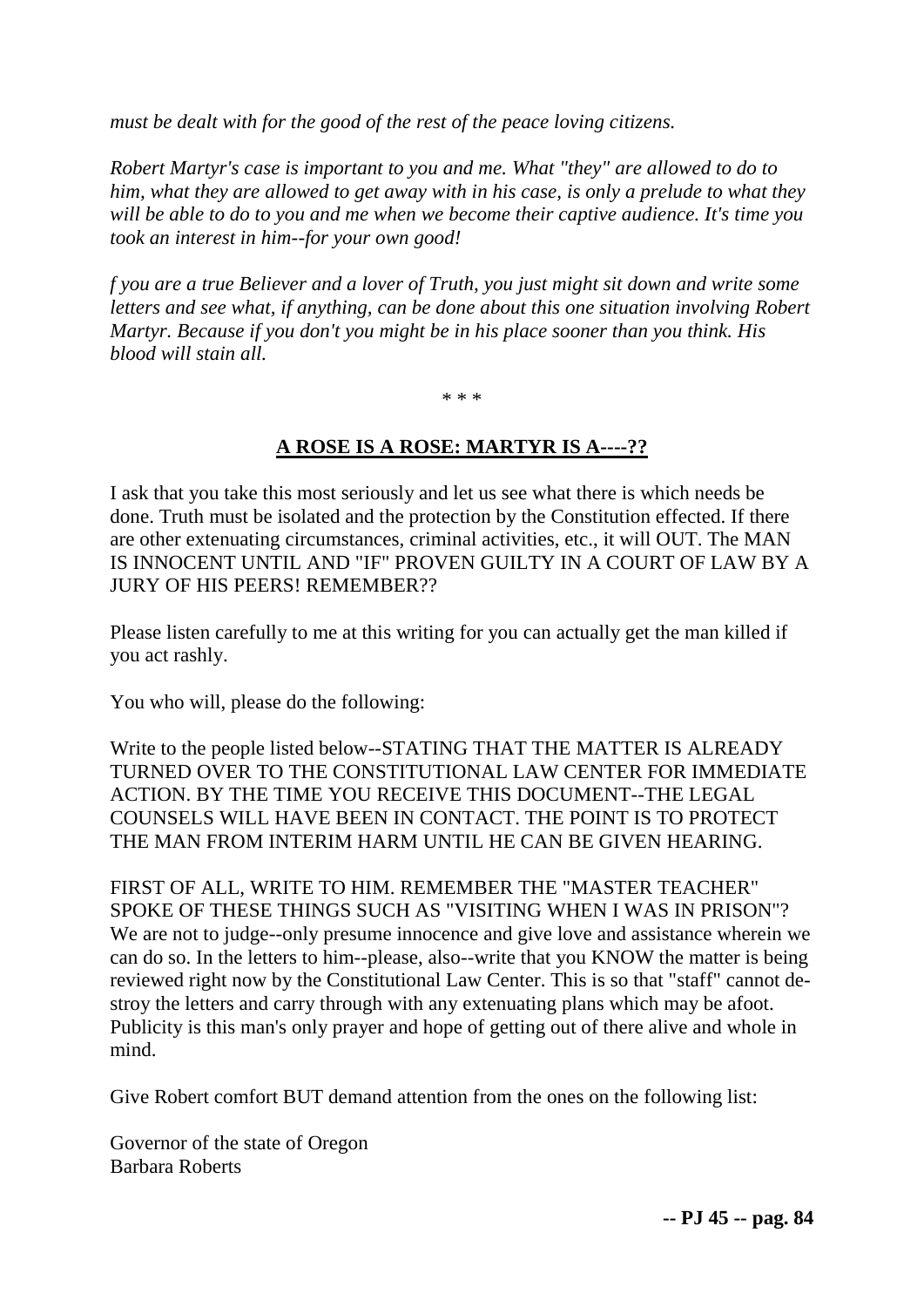State House Salem, Oregon 97310

Attorney General, State of Oregon % State House Salem, Oregon 97310

Advisory Council on Mental Health Services J.D. Bray, M.D. Asst. Administrator MED Programs 2575 Bittern Street NE Salem, OR 97310

Oregon State Hospital George W. Bachik MSW, Superintendent 2600 Center Street N.E. Salem, Oregon 97310

The Oregon Advocacy Center 625 Board of Trade Bldg. 310 S.W. Fourth Avenue Portland, OR 97204

Eva Kutas CLIENT RIGHTS 2575 Bittern Street N.E. Salem, OR 97310

Attorney Spencer Neal 500 Yamhill Plaza Bldg. 815 S.W. 2nd Avenue Portland, OR 97204

Department of Human Resources Kevin W. Conconnan, Director 318 Public Service Building Salem, OR 97310

Mental Health Division Richard C. Lippincott, M.D. Administrator 2575 Bittern Street NE Salem, Or 97310

If not YOU--WHO?? What would YOU do if you could find none to help and you were innocent? If YOU do not help your brother--WHO shall come to thine aid?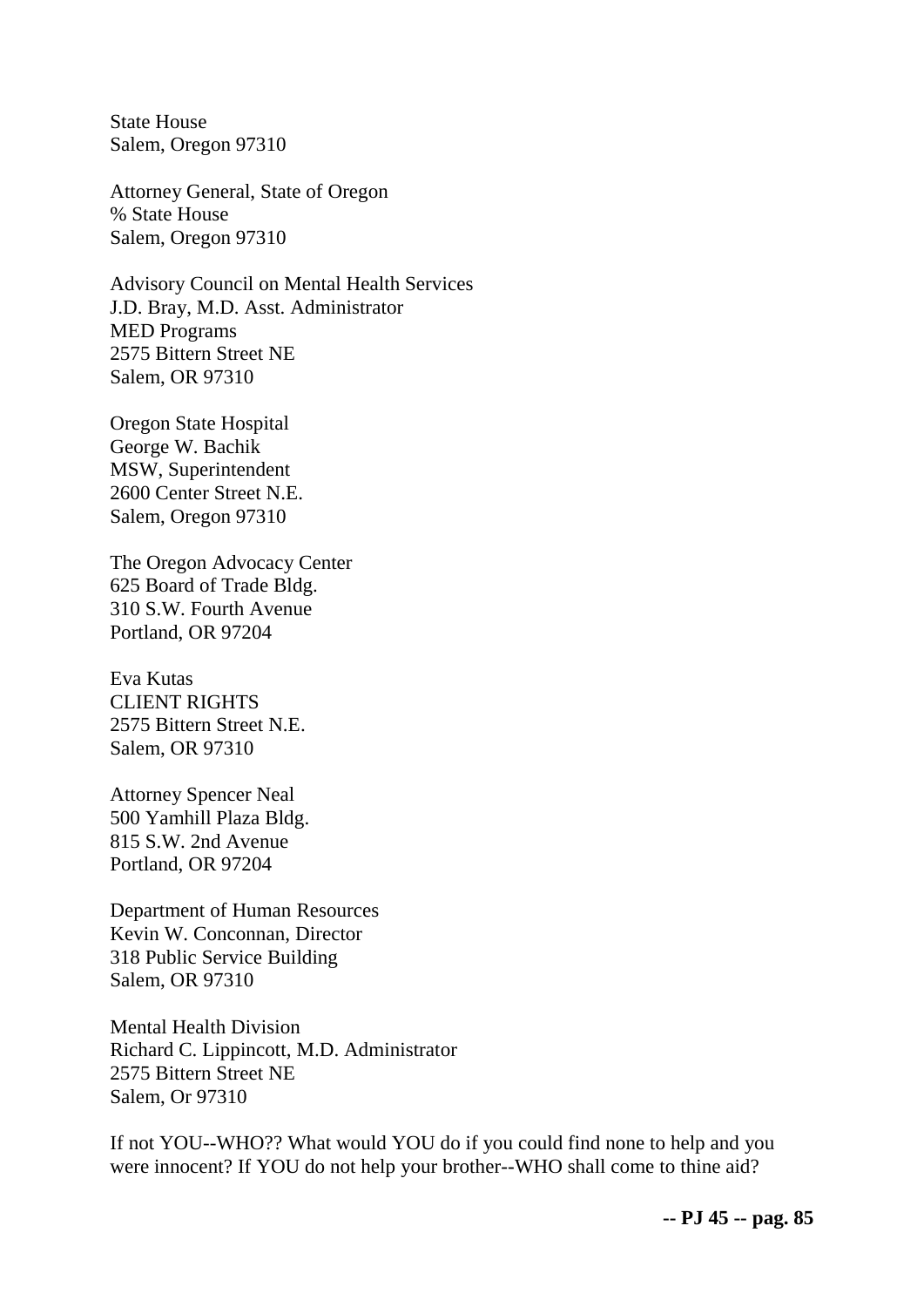I only have this to say about the case in point. The "time" given for "serving" in the incarceration of the institution was long since passed and still "they" will not release him for he is "politically dangerous"--"their" pronouncement--not mine!

\* \* \*

I have a couple of things to share with you and then we will move back into the subject of the CIA and government abuses in other higher forms of killing.

Pay very close attention to this next document:

## **An Internal Security Emergency Detention Order**

(As Provided Under the McCarran Act)

**THE PRESIDENT of the United States has declared that an "Internal Security Emergency" exists. This Federal Bureau of Investigation is hereby authorized by the Attorney General of the United States** *"to apprehend and detain the person named, designated and described below... as to whom there is reasonable grounds to believe that he/she probably will engage in, or probably will conspire with others to engage in, acts of espionage or of sabotage."*

**The detention will be in the place designated below by the office of the Internal Security Division of the Department of Justice and as is authorized by the Attorney General of the United States.**

**The detention of the below-designated person will last until the end of the Internal Security Emergency is proclaimed by the President of the United States or by a Concurrent Resolution of both Houses of the United States Congress, or until a release may be effected by either the Attorney General of the United States or by the Board of Detention Review.**

## **PROTECTION FOR INFORMANTS?**

**The Department of Justice "at no time is required to release any information the revelation of which would disclose the identity or evidence of Government agents or officers which it believes would be dangerous to the national safety and security to divulge."**

### *To knowingly disregard or evade apprehension of this detention warrant is a federal crime punishable by a fine of \$10,000 and imprisonment of 10 years, or both.*

**A copy of this Federal Detention Order shall be supplied the person designated for apprehension and detention.**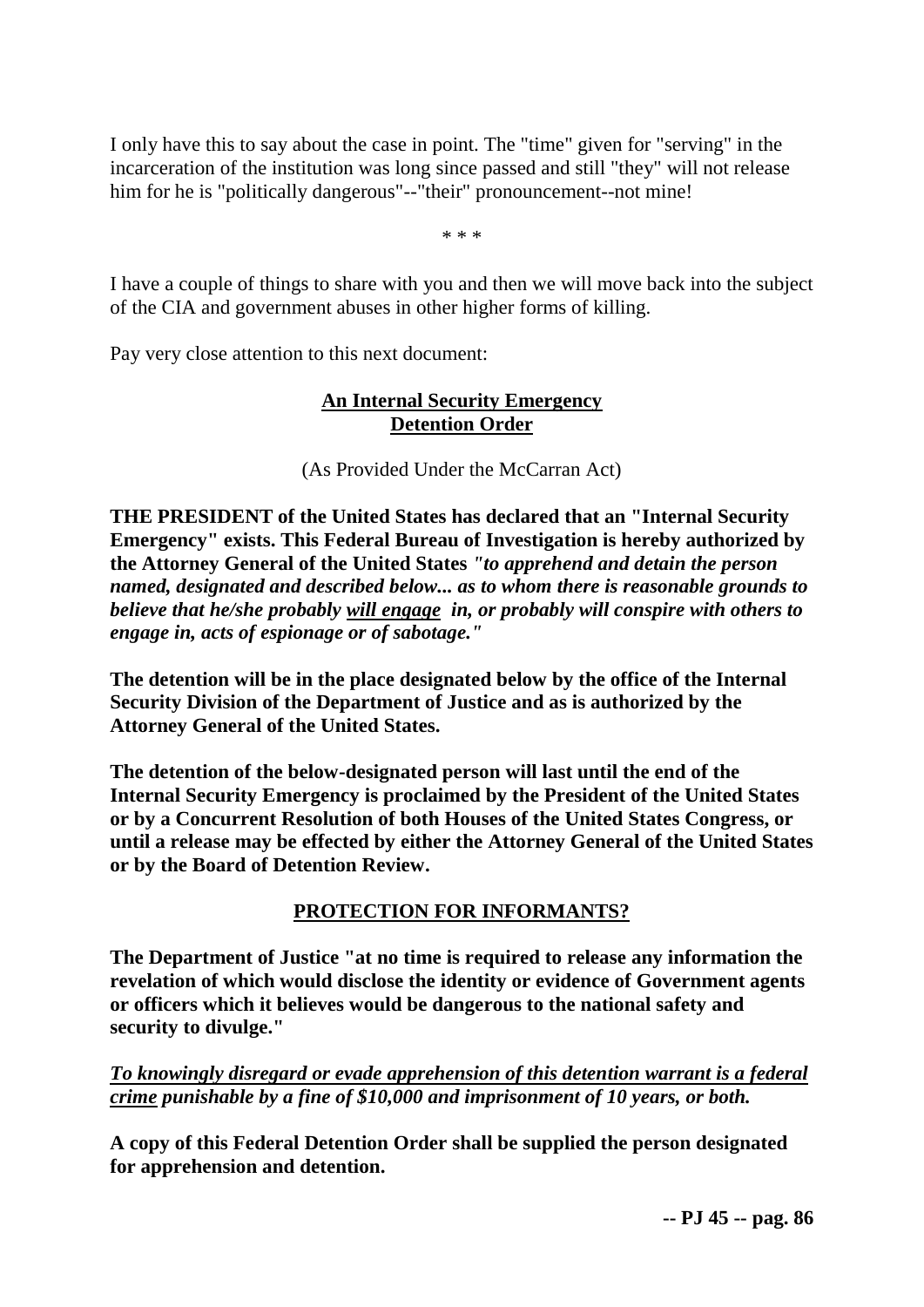### **Signed by the Attorney General of the United States.**

### **IT HAS HAPPENED IN AMERICA BEFORE--IT WILL HAPPEN IN AMERICA AGAIN!! THE GOVERNMENT MUST PROTECT ITSELF FROM "WE--THE PEOPLE"!**

I suggest you all go back and read that document four or five times because you are "in it", America.

I will leave you with one last thought:

*"Decency, security and liberty alike demand that government officials shall be subjected to the same rules of conduct that are commands to the citizen. In a government of laws, existence of the government will be imperilled if it fails to observe the law scrupulously. Our Government is the potent, the omnipresent teacher. For good or for ill, it teaches the whole people by its example. Crime is contagious. f the Government becomes a lawbreaker, it breeds contempt for law; it invites every man to become a law unto himself; it invites anarchy. To declare that in the administration of the criminal law the end justifies the means.... would BRING TERRIBLE RETRIBUTION. AGAINST THAT PERNICIOUS DOCTRINE THIS COURT SHOULD RESOLUTELY SET ITS FACE. "*

*--Olmstead v. United States*, 277 U.S. 438, 485 (1928)

\* \* \*

We can offer insight and, even now, follow up with LAW. However, ultimately--IT IS UP TO YOU! IF NOT *YOU--WHO*???

## **YOU CAN IGNORE DISHONESTY IN GOVERNMENT, BUT YOU CANNOT ESCAPE ITS COST!**

Let us take a break, please. Hatonn to stand-by.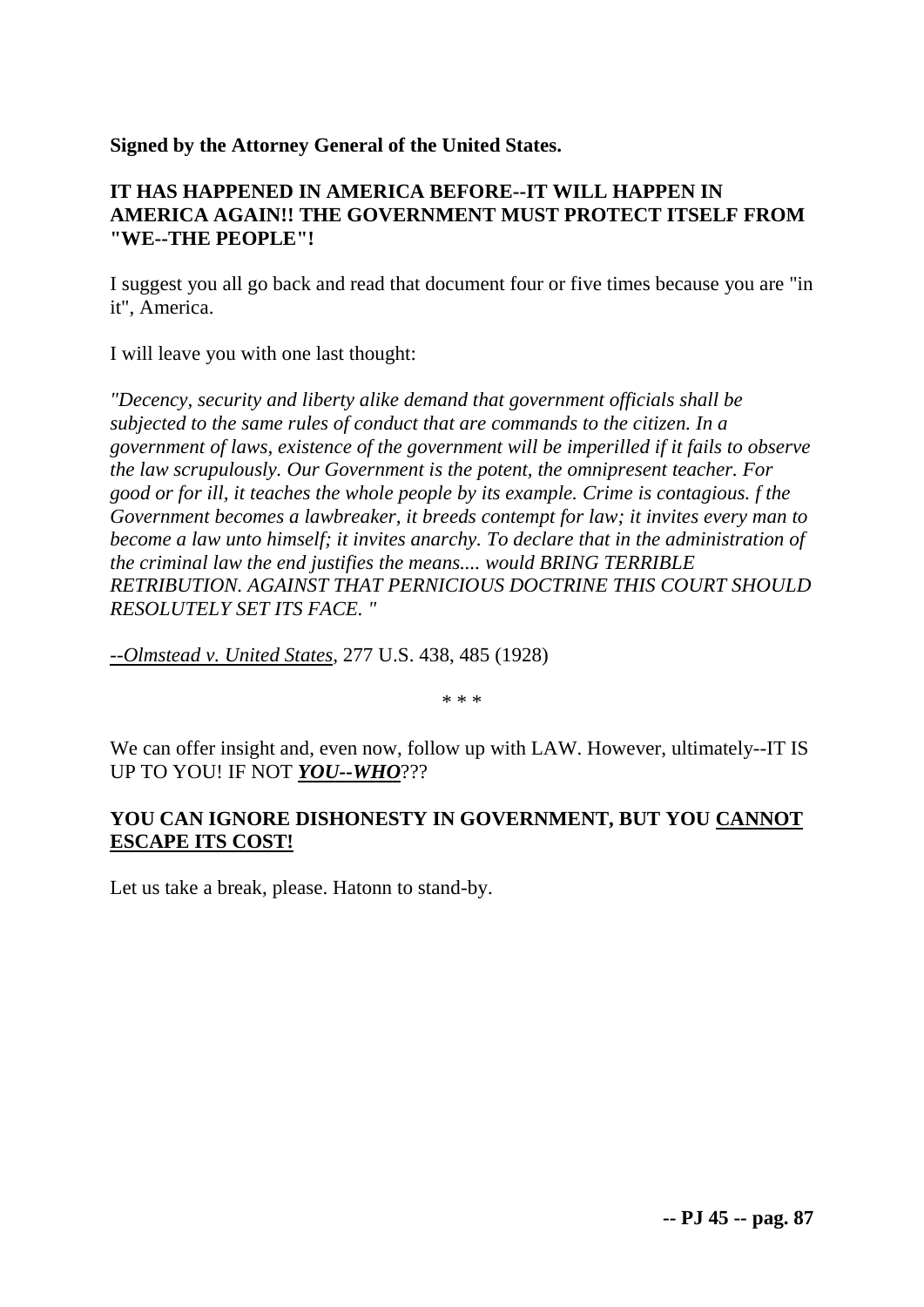### **CHAPTER 9**

### REC #2 HATONN

### SUN., FEB. 23, 1992 11:02 A.M. YEAR 5, DAY 191

### **SUNDAY, FEBRUARY 23, 1992**

### **ROBERT MARTYR**

A FEW INSTRUCTIONS PLEASE: Please make sure that Robert Martyr gets a copy of the prior writing--REGISTERED/RETURN RECEIPT REQUESTED--AT THE LEAST. I SUGGEST YOU SEND HIM SOME SELECTED COPIES OF THE *LIBERATOR*. Please append a note and ask that he refrain from utilizing accusatory language in any of his responses to us for all will henceforth become issue in his "case". We do not take "ads" as such, so all material he sends to us must be clear "as is" for publication reprint. The accusations and labels of Scum-nuts, Scum-Bags, Sluts and other derogatory slang only enhance the enemy's position and cause readers to "turn-off". Awakening "people" are quite incapable of handling such overloads initially--let us always use discretion in our language of choice so that we do not simply aid and abet the attacker.

You may wish to add a notation to the readers that "Registered/Return Receipt" or at least "Registered" mail is all that assures the correspondence at least reaches the institution. It then becomes easy to track whoever might hide or destroy mailings. Let us each and all do OUR portion and truth will OUT. If "illness" is in point--so shall it come to surface and ill-treatment and Constitutional violations (as will be found in this case) will also become evident.

I suggest that Gene Dixon get immediately onto this--probably through "showing up" unannounced on the institution's doorstep and take it from there!! Thank you.

If travel expenses are at point--pay them now and you can expect repayment from the man for he has been running great expenses already--in placing advertisements. This very case can shock a nation if handled properly--either way. I promise you, however, that this man has made enough "fuss" that you will get no help initially, from any of the people listed--do not get predisposed for it will be an error in action--speak first to the person in point and then follow-up. Publicity MUST BE FROM FIRST MOMENT OR THIS PERSON IS VERY APT TO BE KILLED BEFORE YOU CAN GET HELP. THESE PEOPLE WILL DO ANYTHING, NOW, TO COVER THEIR ACTIONS. TAKE CARE.

### **WATERGATE BURGLAR LINKED TO JFK' DEATH**

Miami, Florida, 1-16-92. *MIAMI HERALD.*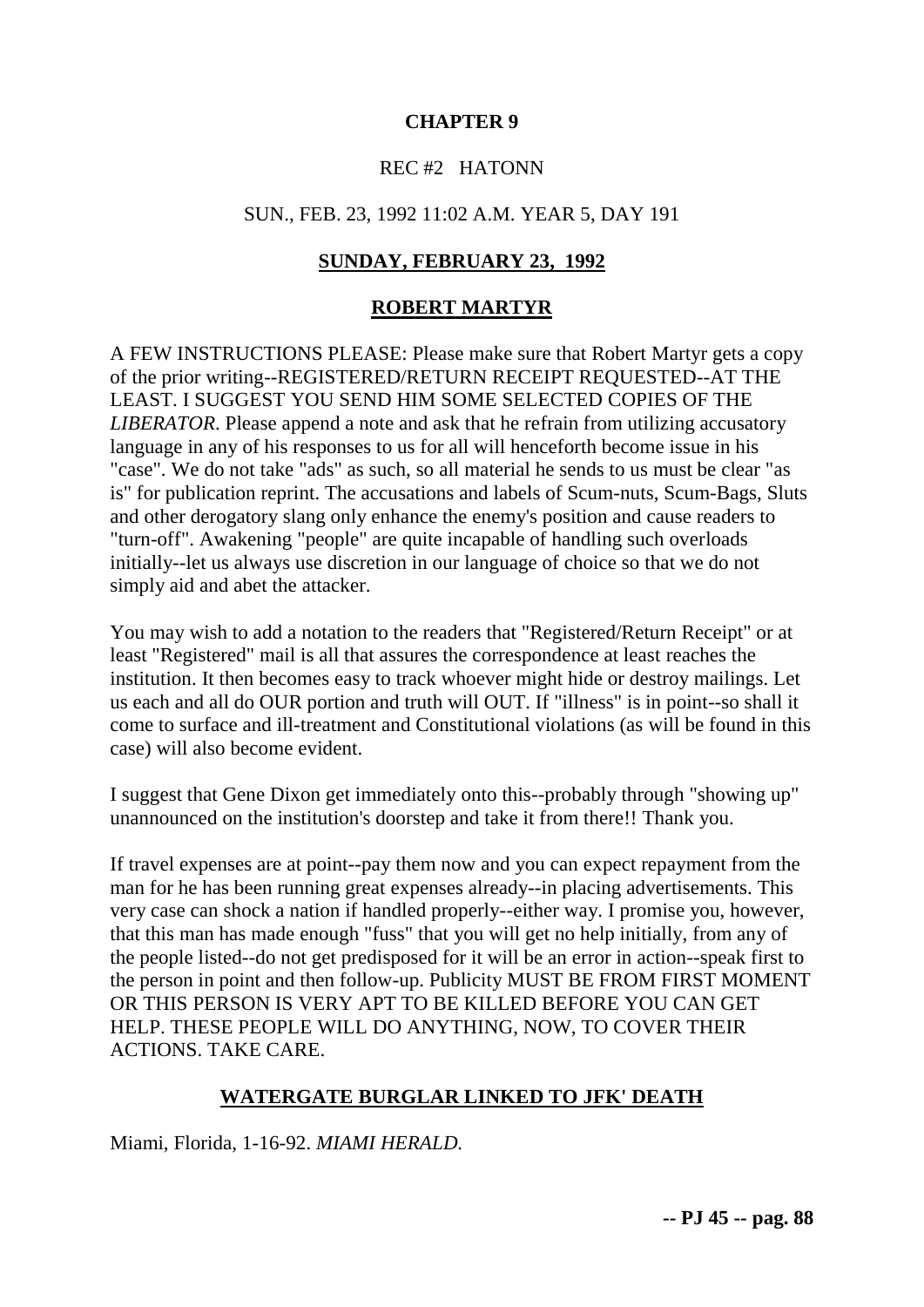Watergate burglar Frank Sturgis filed a \$5 million lawsuit in Miami Wednesday against a former mistress of Fidel Castro who has linked Sturgis to the assassination of President John F. Kennedy.

The suit, filed in federal court, says Marita Lorenz made the comments about Sturgis during recent appearances on TV's *Geraldo* and *A Current Affair.*

"I had nothing to do with the assassination of President Kennedy," Sturgis said. "I want to put a stop once and for all to these libelous lies still being told by Marita Lorenz." **[H: Lies? Well, "presumption of innocence until proven or ' if' --"]**

Lorenz, who met Castro shortly after the triumph of the Cuban revolution and had a short-lived relationship with him, could not be reached for comment Wednesday.

Although Sturgis' lawsuit focuses on Lorenz's comments in the television shows, she first made the allegations 14 years ago. **[H: And who listened 14 years ago?]**

In 1978 Lorenz testified before the House Select Committee on Assassinations *that Sturgis met Lee Harvey Oswakl in Miami at the home of militant exile leader Orlando Bosch shortly before the assassination.*

Lorenz also said she heard *Oswald, Sturgis and Bosch discuss plans to visit Dallas.*

She said that around Nov. 15, 1963, a week before the assassination, she *traveled to Dallas by car WITH Oswald, Sturgis, Bosch and other exiles.*

Sturgis and Bosch have denied the allegations, and the committee said it could not corroborate the story.

In his lawsuit, Sturgis says Lorenz made similar allegations without verification on the recent TV shows.

In A Current Affair in November, Lorenz said that after Kennedy was killed, *Sturgis bragged to her about it.* 

# *STURGIS SAYS, "WE GOT (PRES.) KENNEDY."*

## *"He came to see me and he said. 'You know that Dallas job we did?' and I said 'Not we-- you!' and he said, 'Well, we got Kennedy,' "*

I find it interesting that this man turns up involved in every major political scandal around!?!

BACK TO:

# **IMA'S BOOK ON THE CIA**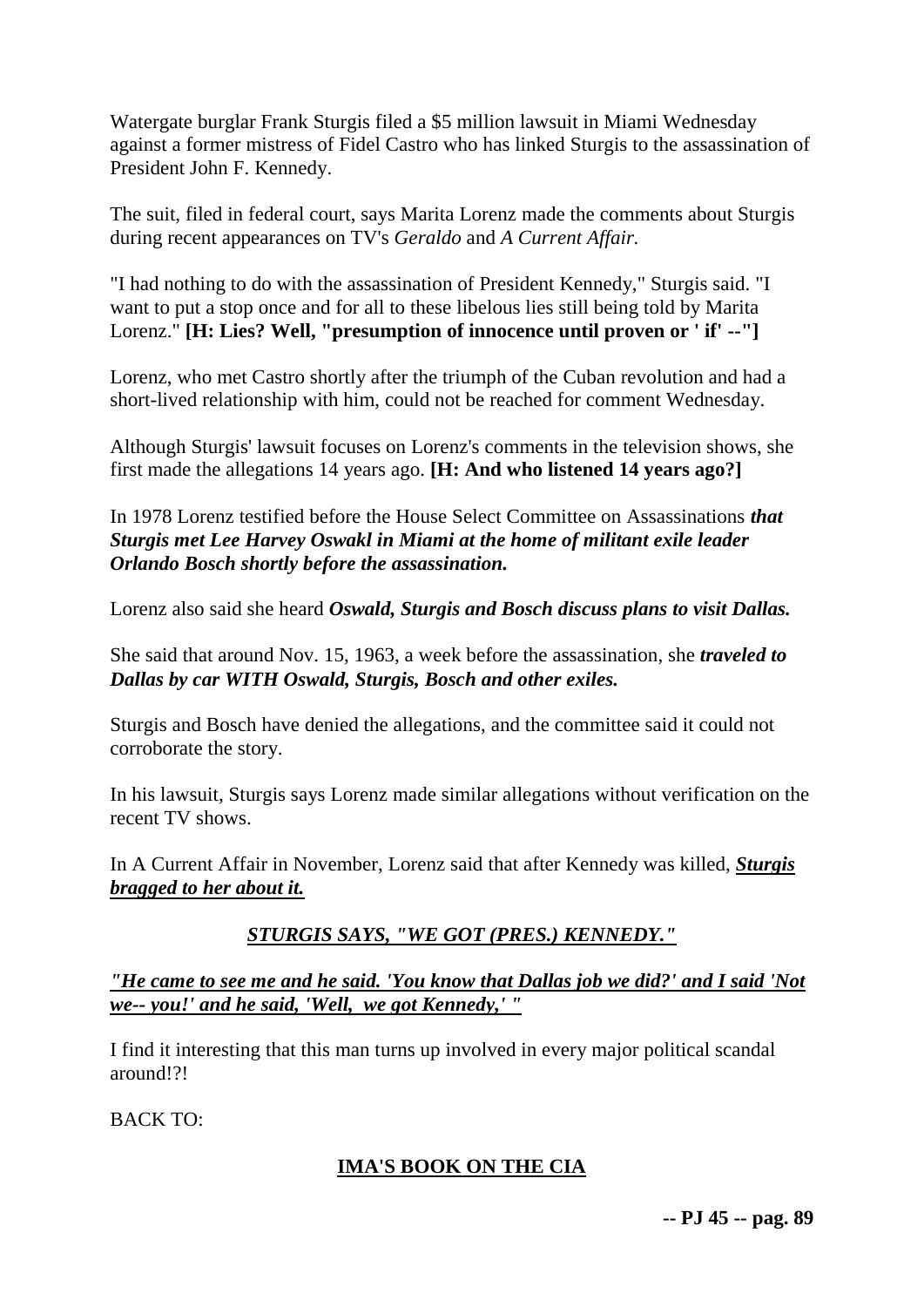## **SPECIAL OPERATIONS**

"YOU HAVE TO MAKE UP YOUR MIND THAT YOU ARE GOING TO HAVE AN INTELLIGENCE AGENCY AND PROTECT IT AS SUCH, AND SHUT YOUR EYES SOME AND TAKE WHAT IS COMING." **Senator John Stennis, Chairman, Joint Senate Committee for CIA Oversight: Nov. 23, 1971.**

Covert action--intervention in the internal affairs of other nations--is the most controversial of the CIA's clandestine functions. It is the invariable means to the most variable ends. It is basic to the clandestine mentality. And the crudest, most direct form of covert action is called "special operations".

These activities, mostly of a paramilitary or warlike nature, have little of the sophistication and subtlety of political actions (penetration and manipulation) or propaganda and disinformation. Although planned by the CIA's professionals, these operations are to the large extent carried out by agency contract employees and mercenaries--both American and foreign. Within the CIA's Clandestine Services, "special ops" have always been viewed with mixed emotions. Most of the professionals, especially in recent years, have looked down on such activities, even while at times recommending their use. It is widely recognized within the agency, however, that less direct forms of covert action have their limitations, especially when timely, conclusive action is thought necessary to put down a troublesome rebel movement or to overthrow an unfriendly government. In these cases, the CIA usually calls on its own "armed forces", the Special Operations Division (SOD), to do the job.

#### **SOD: TERROR, FORCE & VIOLENCE**

By definition, special ops are violent and brutal; most clan-destine operators prefer more refined techniques. The CIA professional is a flimflam artist, involved in the creative challenge of plotting and orchestrating a clandestine campaign without resorting to violence. In such non-paramilitary covert action, the operator tends to keep his hands unbloodied, and his crimes are of the white-collar variety--conspiracy, bribery, corruption. His failure or exposure is normally punished only with expulsion from the country where his is operating. He is, in the end, merely engaging in a "gentlemen's" game. The paramilitary operator, on the contrary, is a gangster who deals in force, in terror, in violence. Failure can mean death--if not to the operator himself, then to the agents he has recruited. The SOD man wages war, albeit on a small and secret level, but none of the rules of warfare apply. His is a breed apart; in the CIA, special ops types are sometimes referred to as the "animals" of the agency.

#### **BORROWING SOLDIERS**

In the CIA's early years, and especially during the Korean war, many paramilitary (PM) specialists, mostly former military men, were hired as career officers. But the CIA soon learned that their military skills were not easily transferable to other types of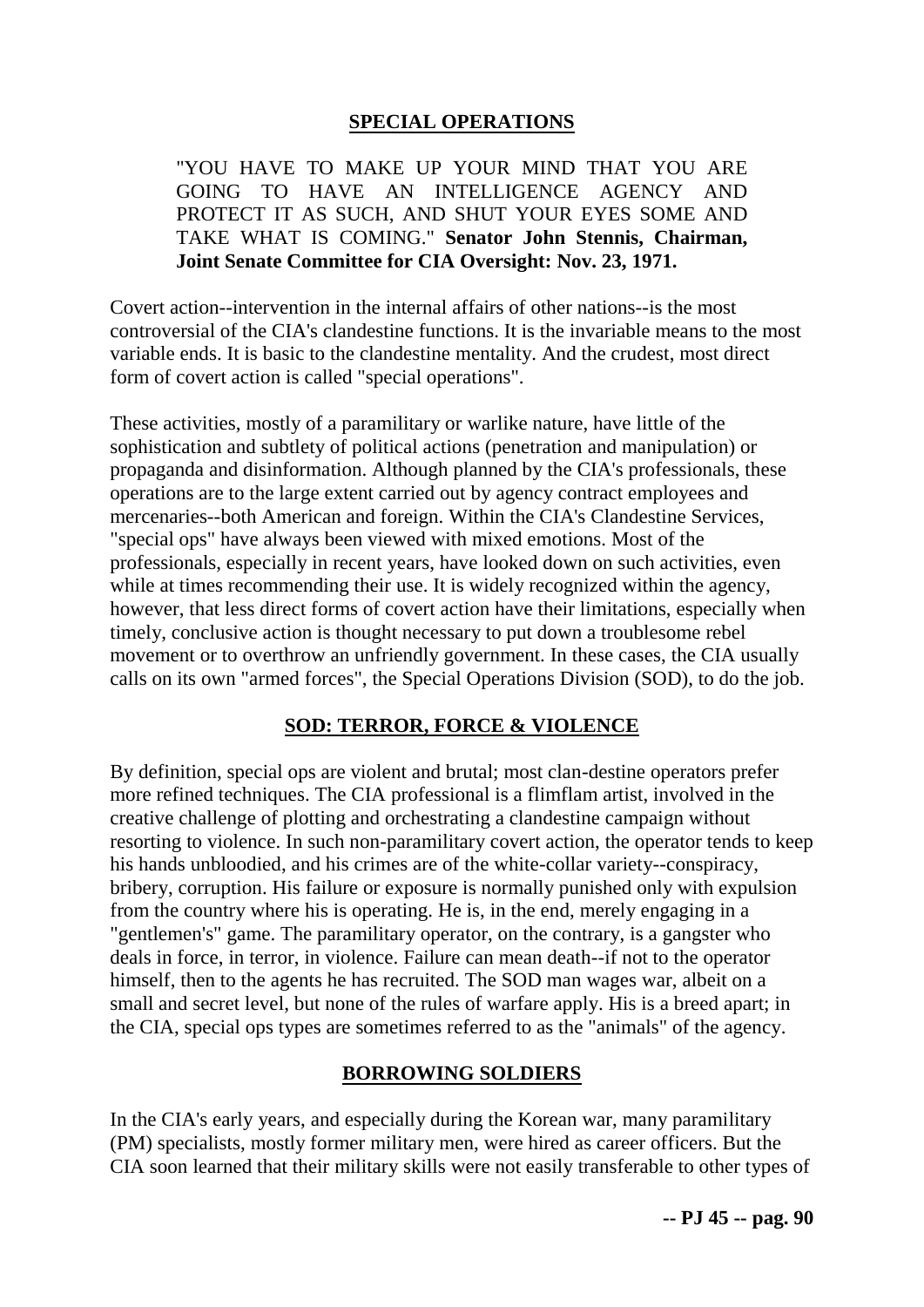clandestine work and that most of the PM experts were next to useless in the bureaucratic and diplomatic settings in which the agency usually functions. At times, when special operations were at a low ebb, the agency had difficulty in finding jobs that the PM specialists could handle. Hence, during the late 1950's PM manpower was gradually reduced to a cadre of a couple of hundred operators capable of doing the planning and the training for paramilitary operations. When more men were needed, the agency would hire them on short-term contracts. These contract forces tended to be a melange of ex-military men, adventurers, and outright mercenaries; others came to the CIA on direct loan from the armed services. The U.S. Army's Special Forces and the counterguerrilla units of the Navy (SEALS) and Air Force (SOFs) provided many of the recruits, since veterans of these branches already possessed the most up-to-date paramilitary skills. Sometimes these military men "resigned" from the service in order to accommodate the CIA's cover--understanding that eventually they would return to military service--their time with the CIA counting toward promotion and retirement. (This process is known in the intelligence trade as "sheep-dipping".) But the agency was always careful to keep direct control over the planning, logistics, and communications of its special or paramilitary operations. The contractees merely did the dirty work.

## **"THE FARM": FOR DIRTY WAR GAMES TRAINING**

The CIA set up training facilities in the United States and overseas to prepare both its own career operators and the temporary personnel on contract for paramilitary work. **Camp Peary--"The Farm"--in southeastern Virginia provided the basic courses. More advanced techniques, such as demolitions and heavy weapons, were taught at a secret CIA base in North Carolina. Instruction in parachuting and air operations was provided at both these facilities and at the headquarters of Intermountain Aviation near Tucson, Arizona.** A secret installation in the Canal Zone was the site for jungle-warfare and survival training. Here the agency's trainees would play paramilitary war games, pitted against the elite of the U.S. Army's Special Forces.

Large-scale paramilitary operations also necessitated special training bases for the mercenaries. For the 1954 Guatemalan invasion, the CIA built installations in Nicaragua and Honduras. For the 1961 attack at the Bay of Pigs, sites were established again in Nicaragua and this time also in Guatemala, which had become available to the CIA as a result, of its success there seven years earlier (\*\* DELETED \*\*) constructed large support facilities in Northeast India and gave (DELETED) the guerrillas at a deserted army base in the mountains. And for its many Southeast Asia adventures, the Special Operations Division had "a home away from home" **under Navy cover on the Pacific island of Saipan.**

### **SAIPAN: USING UN TERRRITORY FOR TRAINING**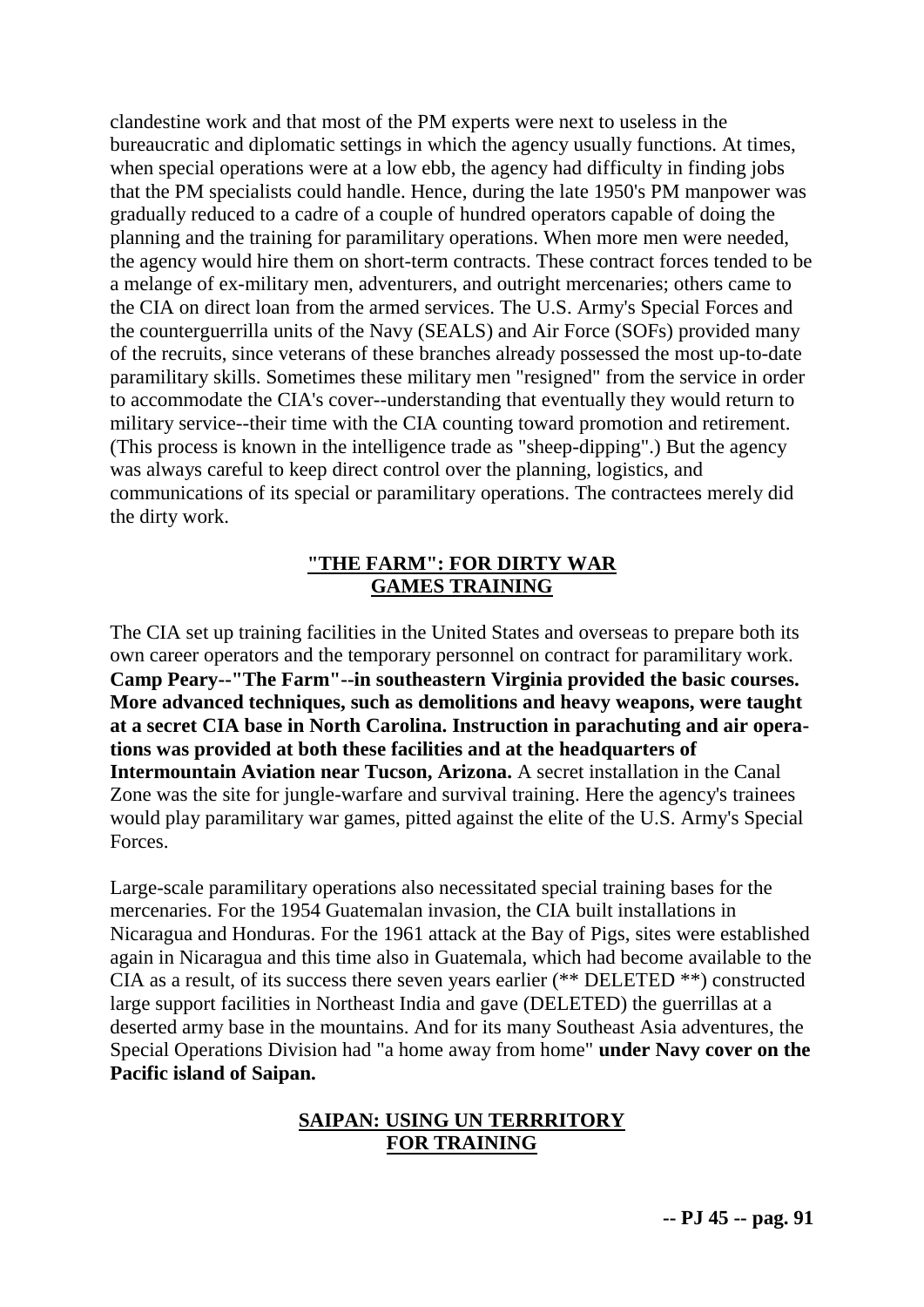**Saipan, however, was not a U.S. possession, but rather a Trust Territory of the United Nations under U.S. care, and consequently there was some concern within the agency that the establishment and operation of a secret military base there would raise sticky problems in the U.N. But being masters of the art of cover and deception, the CIA contingent on Saipan merely "sanitized" the base whenever U.N. representatives visited the island on inspection tours. [H: Just as will the state hospital in the case of Robert R. Martyr in Salem, Oregon if they know in advance that you are coming.] According to natives of the island, trainees and instructors alike disappeared; the barbed wire and "no admittance to unauthorized personnel" signs were taken down. In a day or so, the camp was made to appear just like any other jumble of military quonset huts, which the inspectors ignored. As soon as they were gone, however, all was returned to normal, and the CIA's special ops training was begun anew.**

### **CONFESSION OF A CLANDESTINE OFFICER**

One former officer of the CIA's Clandestine Services, who was trained in special ops, wrote this account of his experiences for Ramparts magazine:

The stated purpose of paramilitary school was to train and equip us to become instructors for village peasants who wanted to defend themselves against guerrillas. I could believe in that.

Some of the training was conventional: But then we moved up to the CIA's demolition training headquarters. It was here that Cubans had been, and still were (in the mid-1960's) being trained in conventional and underwater demolitions. And it was here that we received training in tactics which hardly conformed to the Geneva Convention.

The array of outlawed weaponry with which we were familiarized included bullets that explode on impact, silencer-equipped machineguns, homemade explosives and self-made napalm for stickier and hotter Molotov cocktails. We were taught demolition techniques, practicing on late model cars, railroad trucks, and gas storage tanks. And we were shown a quick method of saturating a confined area with flour or fertilizer, causing an explosion like in a dustbin or granary.

And there was a diabolical invention that might be called a mini-cannon. It was constructed of a concave piece of steel fitted into the top of a #10 can filled with a plastic explosive. When the device was detonated, the tremendous heat of friction of the steel turning inside out made the steel piece a white-hot projectile. There was a number of uses for the minicannon, one of which was demonstrated to us using an old army school bus. It was fastened to the gasoline tank in such a fashion that the incendiary projectile would rupture the tank and fling flaming gasoline the length of the bus interior, incinerating anyone inside. It was my lot to show the rest of the class how easily it could be done. It worked, my God, how it worked! I stood there watching the flames consume the bus. It was, I guess, the moment of truth. What did a busload of burning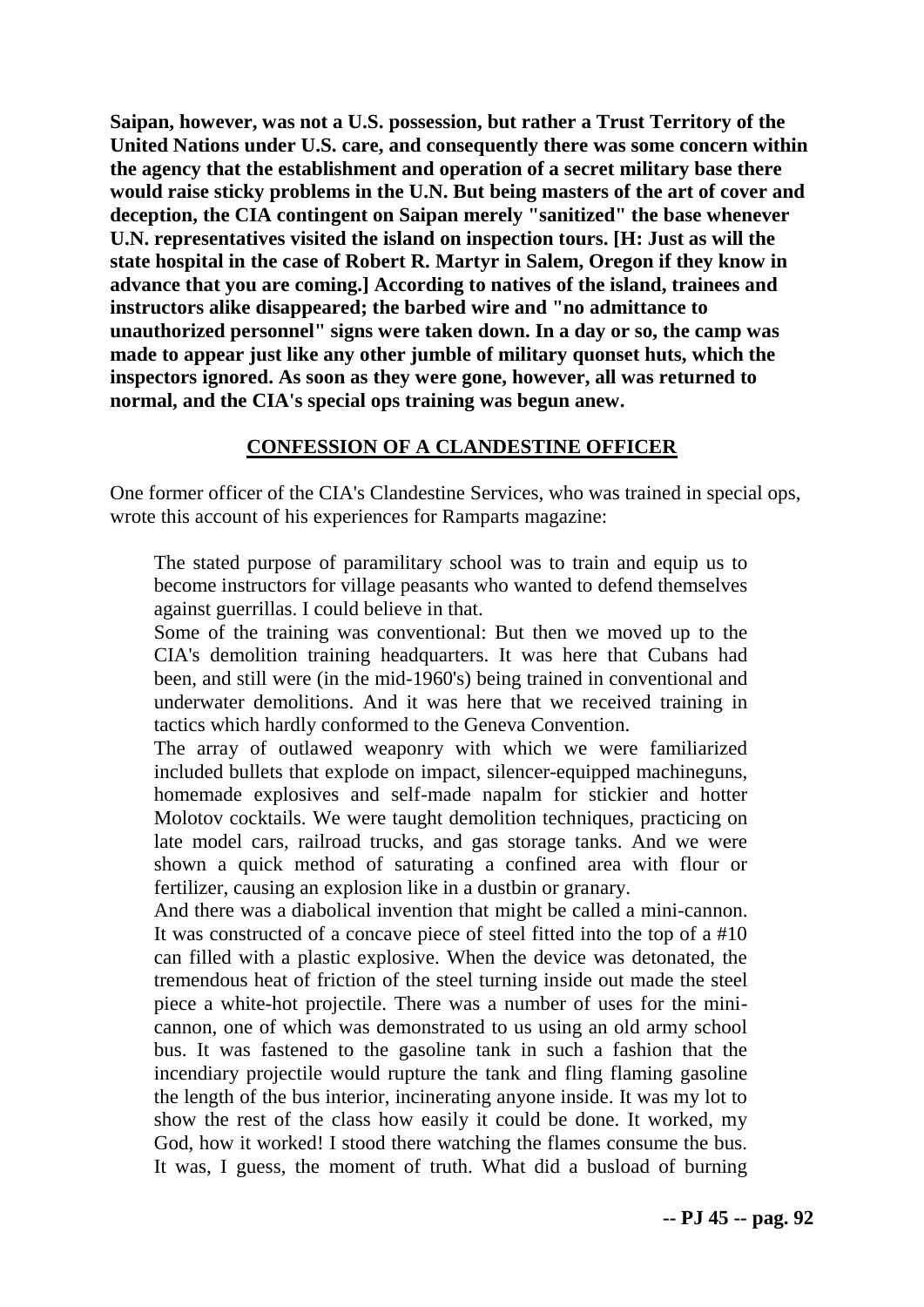people have to do with freedom? What right did I have, in the name of democracy and the CIA, to decide that random victims should die? The intellectual game was over. I had to leave.

The heavy reliance on paramilitary methods in the CIA's special operations is a direct outgrowth of the clandestine guerrilla programs undertaken by the Office of Strategic Services during World War II. The OSS, like its British counterpart, Special Operations Executive, made extensive use of indigenous underground resistance movements to sabotage the activities of German and Japanese armed forces in the occupied countries and to foment national unrest in these areas. In running such operations, the OSS officers performed as advisors and acted as channels for communications and support from the Allied powers. Basic to the success of the OSS operations was the fact that the countries in which it conducted its covert activities were under the military control of foreign armies despised by native resistance forces. Even so, the resistance movements in most occupied countries enjoyed limited success until the regular Allied forces had won sufficient victories to force the axis powers into an essentially defensive strategy of protecting their homelands.

## **PROMOTION OF PARAMILITARY RESISTANCE IN EASTERN EUROPE**

During the early postwar years, as we have noted, the CIA's initial reaction to the Cold War was to employ the wartime tactics of the OSS in new efforts to organize and promote paramilitary resistance movements in such areas as Albania, the Ukraine, and other parts of Eastern Europe. Almost all of these operations were complete failures. (Similar setbacks occurred in agency paramilitary operations against China and North Korea.) The controlling military forces in Eastern Europe, although supported by the Soviet Union, were for the most part of native origin--often directed by the same political elements that had cooperated with the OSS and other Allied intelligence services in the prior struggle against the Nazi occupiers. Despite a large amount of disenchantment with the communist regimes on the part of the indigenous populations, which the CIA grossly misinterpreted as revolutionary fervor, the war-weary populations were not willing to join, in significant numbers, resistance groups with little chance of success. And under the prevailing political circumstances of the times, there was little likelihood of eventual overt military support from the U.S. armed forces. Thus, the Eastern European governments, with their rigid internal-security systems, were easily able to thwart CIA paramilitary efforts against them.

## **PARAMILITARY OPERATIONS IN NON-COMMUNIST AREAS**

In those areas of the world not under communist domination, however, the CIA's clandestine paramilitary operations fared somewhat better, at least during the early 1950's. But unlike the OSS, which had supported partisan groups fighting against fascist-dominated governments, the CIA more often than not found itself in the position of supporting the counterinsurgency efforts of established regimes threatened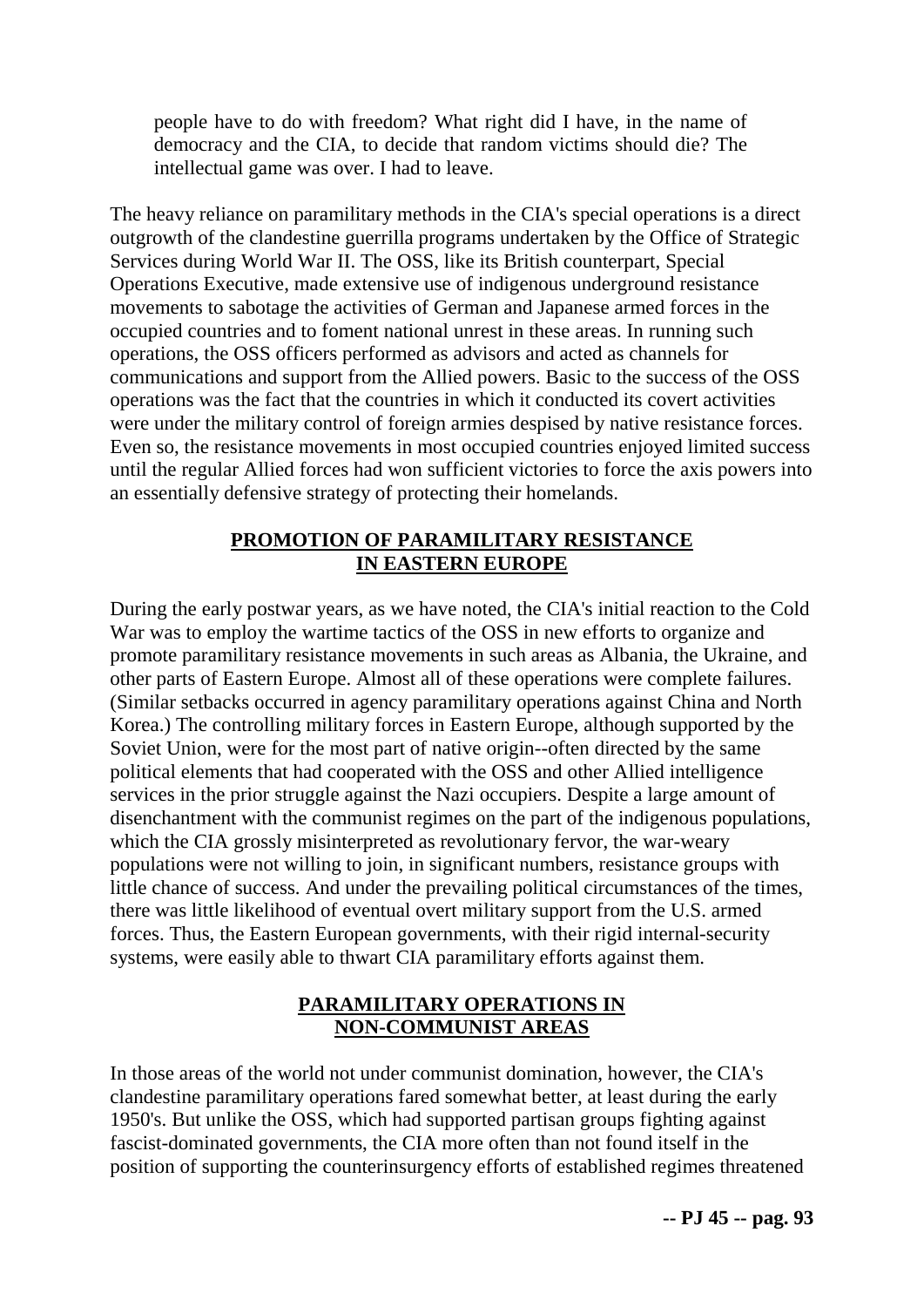from the left by local guerrilla movements. Blinded by its fear and distrust of communism, the CIA had gradually drifted into a posture whereby its paramilitary operations were in support of the status quo. The agency, in pursuit of "stability" and "orderly change", increasingly associated itself with protecting vested interests. In the view of much of the world, it had become a symbol of repression rather than freedom. While the CIA's paramilitary activities were at times successful, many of the victories won took on a Pyrrhic quality. They always seemed to work against legitimate social and political change--for which the U.S. government would in later years be held accountable by the peoples of these countries.

Dharma, enough for today. You are fatigued; please get some rest this afternoon. Hatonn to clear.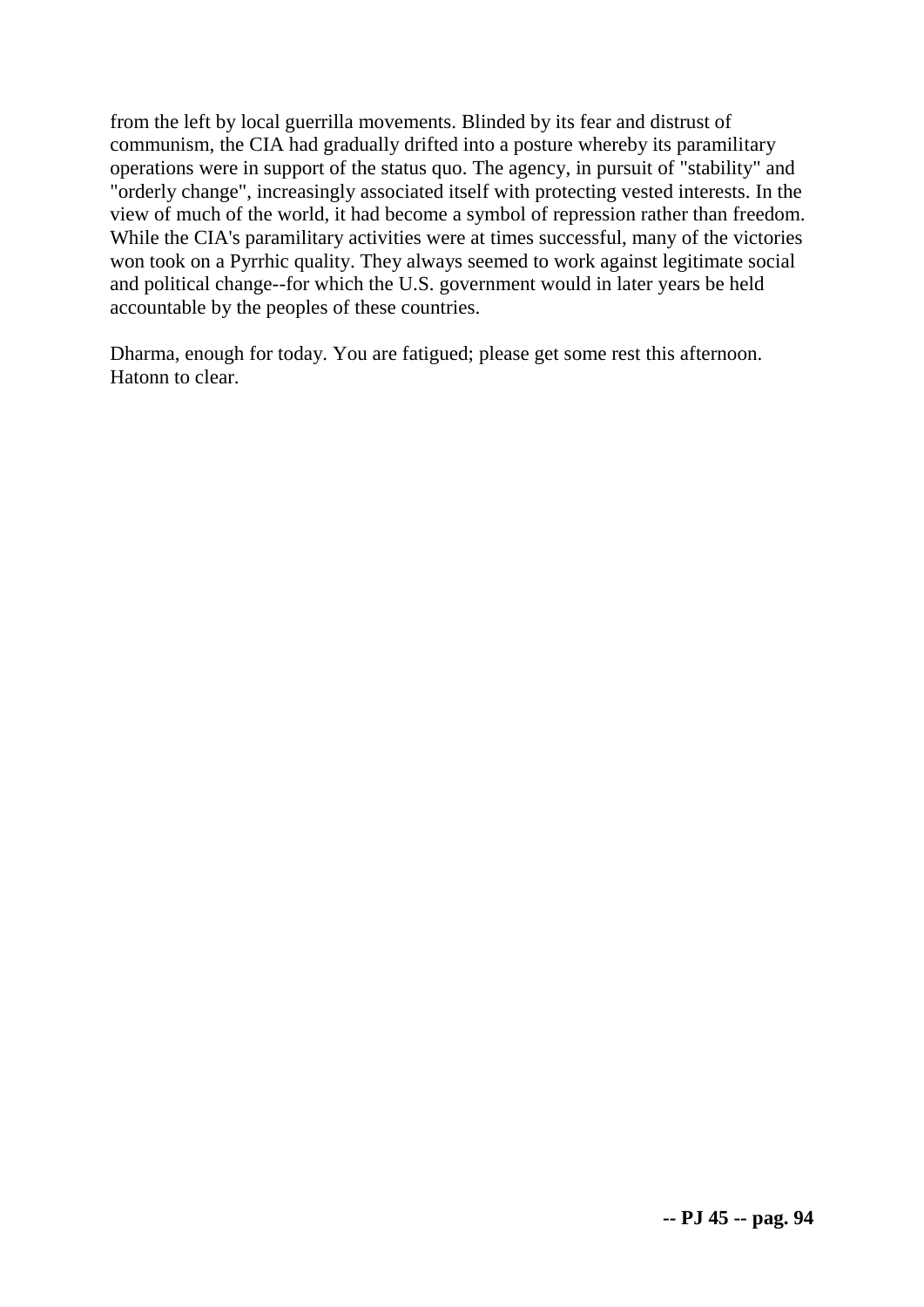#### **CHAPTER 10**

#### REC #2 HATONN

#### MON., FEB. 24, 1992 9:16 A.M. YEAR 5, DAY 192

#### **MONDAY. FEBRUARY 24. 1992**

#### **SPECIAL OPERATIONS**

#### **EARLY CIA**

During the first years of its existence and particularly after the outbreak of the Korean War in 1950, the CIA recruited and trained large numbers of officers for special operations. Many were, of course, intended for service in Korea, but the American commander there, General Douglas MacArthur, was not particularly fond of clandestine paramilitary operations, and he did his best to keep the CIA's special-ops experts out of his theater. The agency did nevertheless manage to launch a large number of secret operations, resulting in the loss of numerous Korean agents and few, if any, meaningful gains.

#### **SUCCESSES**

With its newly expanded staff, the CIA's Special Operations Division was able to turn its attention to other countries in Asia. Attempts were made to develop resistance movements in China, but these efforts accomplished virtually nothing more than the capture of agency officers John Downey and Richard Fecteau-- and death for the Nationalist Chinese agents they were helping to infiltrate. Mainland China, like Eastern Europe, was not fertile territory for agency operations.

There were some successes elsewhere. The Huk insurgence in the Philippines was put down with CIA help. Agency-supported Nationalist Chinese troops in Burma (when not engaging in their principal pastime of trafficking in opium) were induced to conduct occasional raids into the hinterland of Communist China. In South Vietnam the CIA played a large part in consolidating the power of the Diem regime--and this was considered by the agency to be a major accomplishment.

#### **FAILURES**

Such gains in Southeast Asia were offset by some rather notable failures, most particularly **the agency's inability to overthrow President Sukarno of Indonesia in 1958. While this CIA-supported revolt was going on,** the U.S. government categorically denied providing any support to the anti-Sukarno forces. In March 1958, Secretary of State John Foster Dulles **[H: Note how often this name pops up in every misadventure one way or another.]** told a congressional committee that "We are not intervening in the internal affairs of the country." Six weeks later President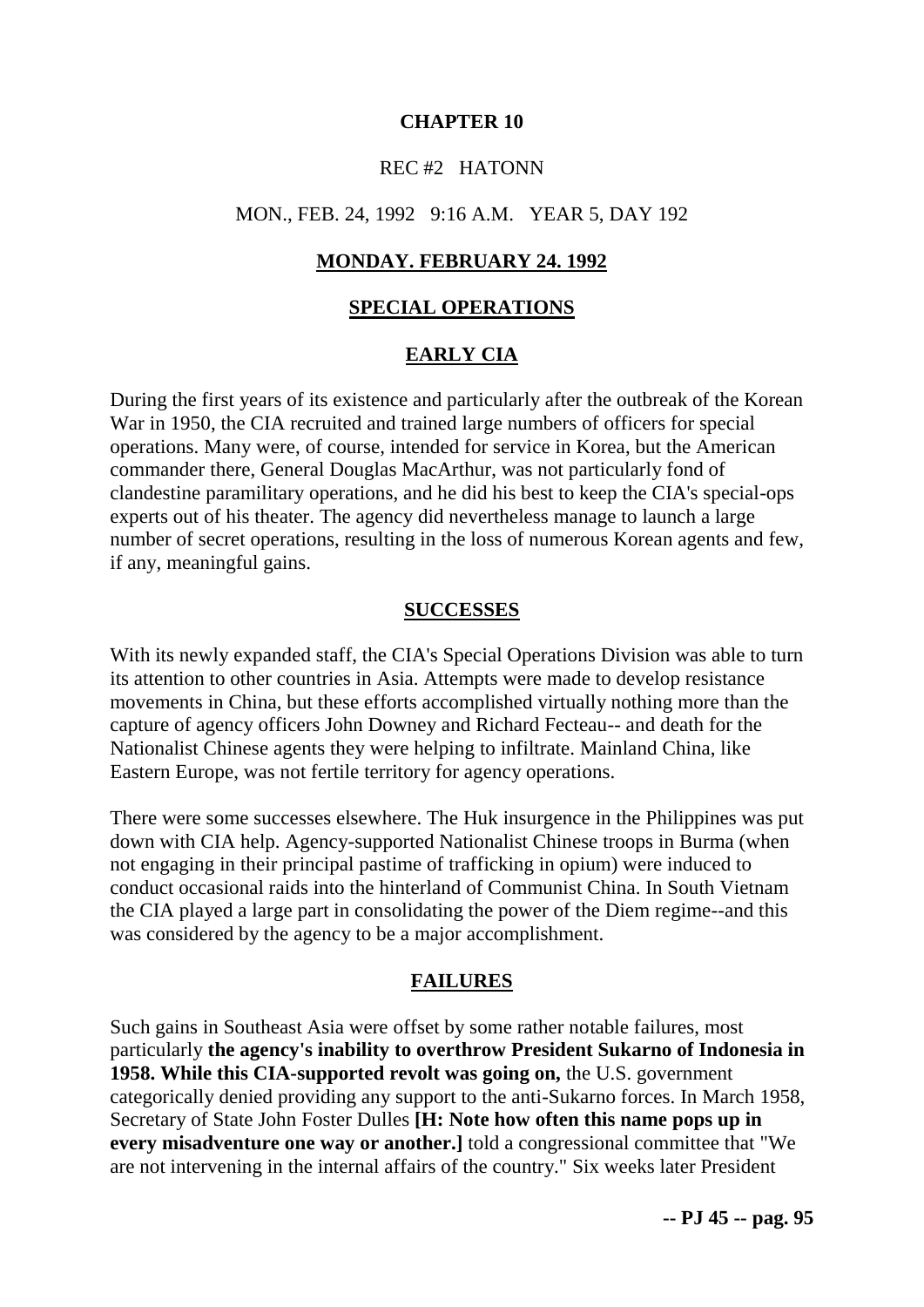Eisenhower stated that while "soldiers of fortune" probably were involved in the affair, "our policy is one of careful neutrality and proper deportment all the way through so as not to be taking sides where it is none of our business." These statements were, of course, false. The Indonesian government put little credence in the denials and denounced the United States for its intervention. The New York Times, however, chose to believe the official American version and indignantly scolded the Indonesians for circulating false reports saying that the U.S. government was giving aid to the rebels. **[H: See how helpful to have a fully controlled media? The New York Times is one of the MAJOR Conspiracy newspapers as we have discussed at great length prior to this document. If you have done your homework in the JOURNALS you KNOW what is going on--between the lines, so to speak.]** The Times commented that the Secretary of State and "the President himself" had denied American involvement, and that "the United States is not ready...to step in to help overthrow a constituted government." The pattern of lying to cover up failure was established; it would find further manifestation during the U-2 Affair, and again at the Bay of Pigs. **[H: Now, you have two U-2 "affairs" to note! Don't overlook the one that crashed off South Korea in the past month--that was certainly by no means an accident!]**

### **TIBETAN REVOLT**

In 1959 the CIA found another opportunity to engage in special ops when the Tibetans revolted against the Chinese communists who eight years before had imposed their rule on the mountain kingdom. Sparked by Peking's move to replace the Dalai Lama, Tibet's traditional religious and temporal ruler, with the Panchen Lama, an important religious leader controlled by the Chinese, there was a short-lived uprising. After its failure, the Dalai Lama with several thousand followers and troops escaped to India, where he and his loyalists were granted sanctuary. Then,

### **2 ½ LINES DELETED**

**taken on a tour of friendly Asian and European capitals as living, though somewhat incongruous proof--since he was himself an autocrat--of Communist China's totalitarianism.** Later, he was brought to the United States for a visit, during which he appeared at the United Nations to plead his case and to denounce the Peking Government.

#### **2 LINES DELETED**

**special ops officers began secretly training and re-equipping the Dalai Lama's troops--fearsome Khamba horsemen--in preparation for eventual clandestine forays into Tibet. Some of the Tibetans were quietly brought to the United States for special paramilitary training at Camp Hale, Colorado.**

**Although the CIA officers led their Tibetan trainees to believe that they were being readied for the reconquering of their homeland, even within the agency few**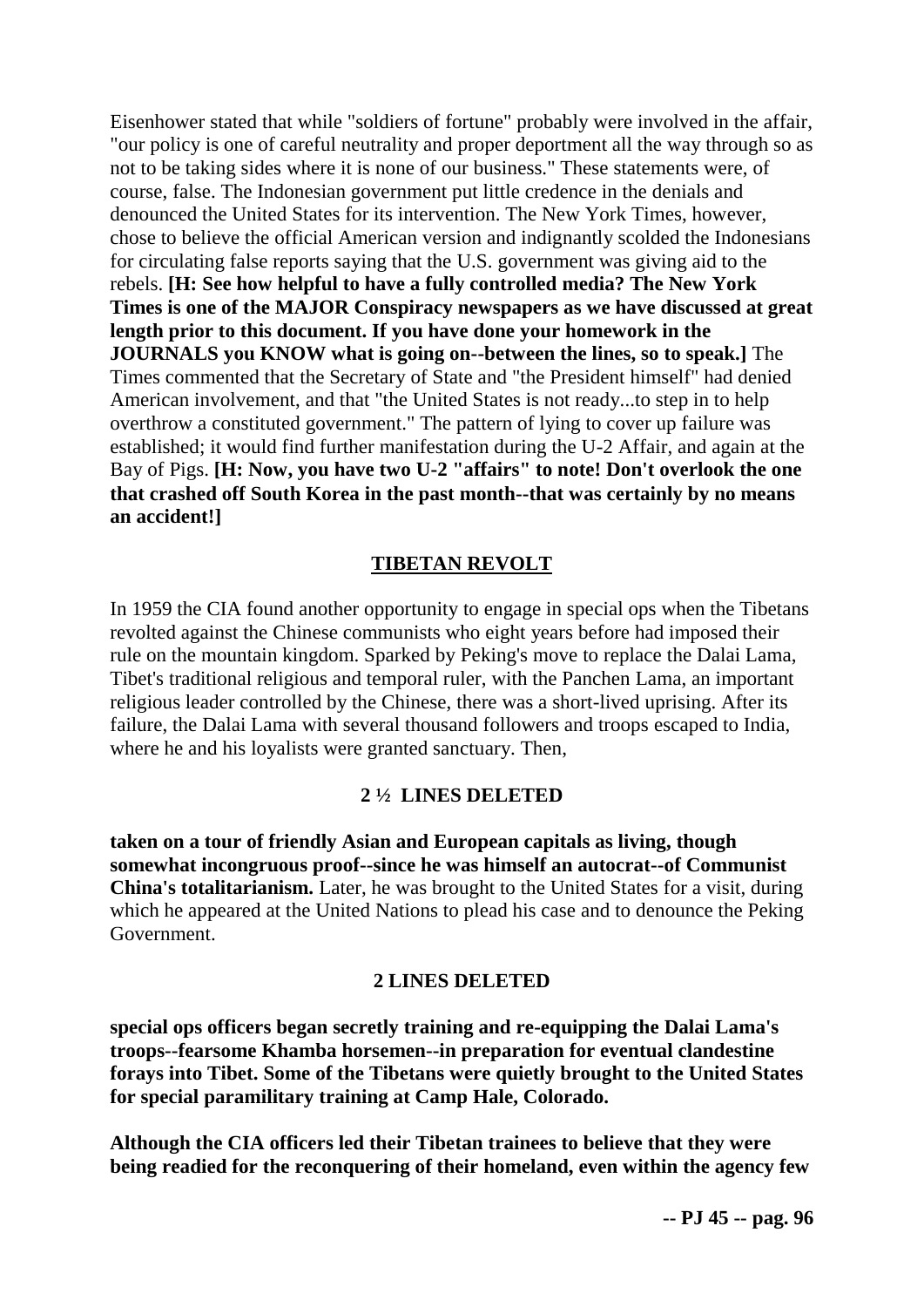**saw any real chance that this could happen. Some of the covert operators who worked directly with the Tibetans, however, eventually came to believe their own persuasive propaganda. Years later, they would flush with anger and frustration describing how they and their Tibetans had been undone by the bureaucrats back in Washington.** This phenomenon of "emotional attachment" is not rare in the clandestine business, but it is particularly prevalent in special operations. The officers who engage in special ops often have a deep psychological need to belong and believe. This, coupled with the dangers and hardships they willingly endure, tends to drive them to support extreme causes and seek unattainable goals. Several of them would turn for solace to the Tibetan prayers which they had learned during their years with the Dalai Lama.

From the beginning of the Tibetan operation, it was clear that its only value would be one of harassment. Spot raids against Chinese facilities in the backward mountain country were an annoyance to Peking and a reminder of its vulnerability. But the dream of reoccupying the land and reestablishing the Dalai Lama as its political ruler was an impossible one. **[H: However, now take a look at what happened in regards to the Dalai Lama and followers as currently as between 1990 and now. Politics leave nothing "sacred" nor any man untainted!]**

The guerrilla raids of the Dalai Lama's forces into Tibet, planned by CIA operators and on occasion led by agency contract mercenaries, were supported and covered by "private" planes of the Civil Air Transport complex, a CIA proprietary which was also instrumental in secretly supplying weapons ( \*\* DELETED \*\* ) part, the raids accomplished little beyond giving the Tibetan troops some temporary satisfaction and fanning their hopes that someday they would lead a true invasion of their homeland. Communication lines were cut, some sabotage was carried out, and from time to time an ambush of a small Chinese Communist force was undertaken.

## **THE MAILBAG WINDFALL IN TIBET**

One such ambush resulted in an intelligence windfall. The Tibetans had waylaid a small military convoy on a lonely mountain road and were preparing to put the torch to the Chinese vehicles when it was discovered that one of them contained several mailbags. A quick examination disclosed that in addition to the routine mix of general correspondence, the mail included official government and military documents being delivered from China proper. The mailbags were salvaged and returned to India by the Tibetan guerrillas, where they were turned over to the CIA operatives working on the operation. The contents of the mailbags were later analyzed in detail by the agency's China experts in Langley, Virginia. Data and insights as to the status of the Chinese occupation of Tibet were found in abundance. While difficulties were being encountered in imposing communist rule on the feudal system of the mountain nation, it was clear that the Chinese were in full control of the situation and were determined to have their way. Even more interesting to the agency's China-watchers, however, was authentic background information revealing that Mao Tse-tung's "Great Leap Forward" had failed in several crucial respects to achieve its goal of raising China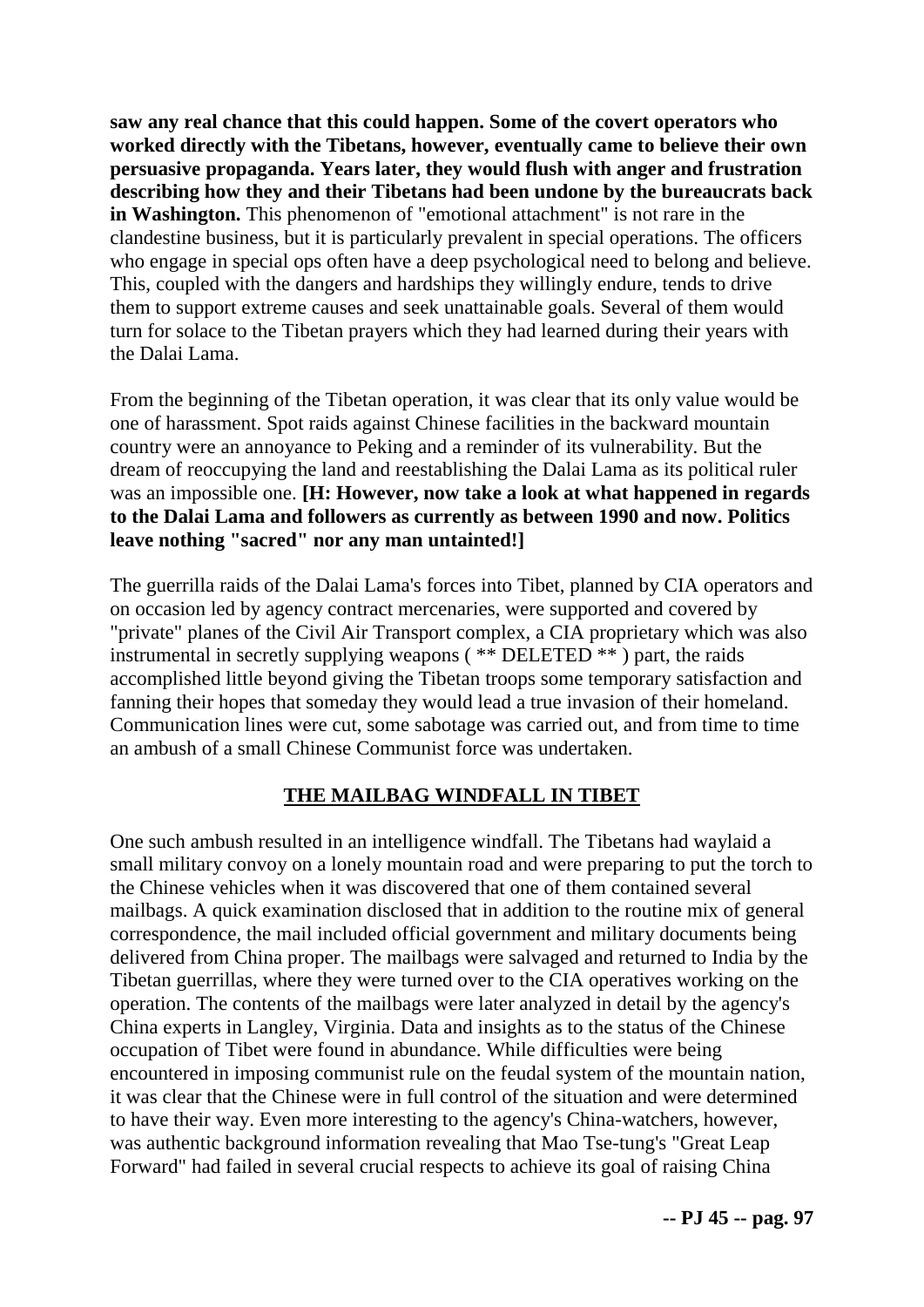from the depths of underdevelopment. **As incredible as it may seem in retrospect, some of the CIA's economic analysts (and many other officials in Washington) were, in the early 1960's, still inclined to accept much of Peking's propaganda as to the success of Mao's economic experiment. The acquisition of the Tibetan documents was a significant contribution to the resolution of this particular debate within the U.S. intelligence community.**

### **DEATH OF TIBETAN OPERATION.**

Without any other noteworthy gains, the Tibetan operation sputtered hopelessly on. A few years later, at the end of 1964, the Chinese removed the Panchen Lama from power, setting off another minor revolt. But the Dalai Lama's **CIA-trained** troops, now more than five years in exile in India, were unable to come to the rescue of their countrymen. With the CIA's Bay of Pigs defeat still fresh in American minds, there was little interest in Washington in supporting the dreams of the Khamba horsemen. Gradually the Tibetan operation atrophied. By the late 1960's the CIA's clandestine operatives were interested only in seeking a graceful way to terminate their association with the Dalai Lama and his aging, now useless troops.

\* \* \*

### **CIA IN THE CONGO**

The Tibetan operation was soon overshadowed and succeeded by CIA involvement in the Congo. The chaotic strife which gripped that country almost from the moment it became independent of Belgian rule provided the CIA, along with intelligence services of many other countries, fertile ground for special operations. The U.S. Government's intent was to promote a stable pro-Western regime that would protect foreign investments, and the CIA was given much of the responsibility for carrying out this policy. **At first the agency's covert activities were confined to political manipulation and cash payments to selected politicians, but as the Congolese political scene became more and more unraveled, the agency sent its paramilitary experts and mercenaries to support the new government. By 1964, CIA B-26 aircraft flown by Cuban pilots under contract with the CIA were carrying out regular bombing missions against rebel areas.** Later, in 1966, the New York Times would describe the CIA planes as "an instant air force". While the agency was not completely happy with this publicity, many operators were pleased with the newspaper's recognition of the CIA's skill in putting the operation together on comparatively short notice. **[H: You must keep in mind that the kind of personality which allows for this intrigue and dangerous work ALSO DEMANDS ATTENTION TO THAT WHICH THEY HAVE ACCOMPLISHED! These operatives contain massively huge egos.]**

Relying in large part on the considerable assistance furnished by the CIA and other U.S. government agencies, the central Congolese government under President Mobutu was finally able to impose some degree of stability throughout the country.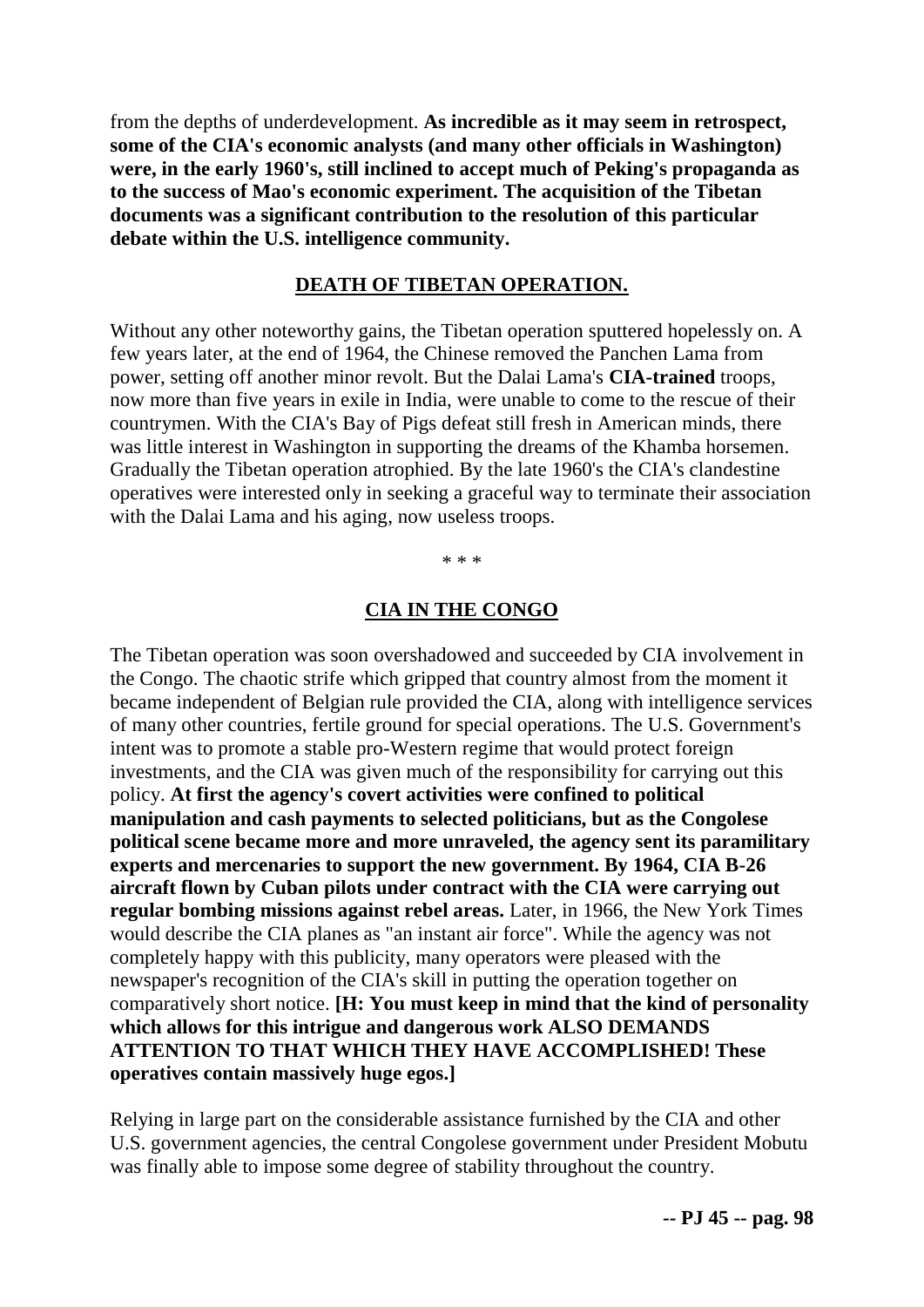## **3 LINES DELETED**

### **SOUTHEAST ASIA: SECRET WAR IN LAOS**

**During the years when the Tibetan and Congolese programs were in full operation**, the CIA and its Special Operations Division were already becoming increasingly preoccupied with Southeast Asia. In Laos, agency operators were organizing a private army (L'Armee Clandestine) of more than 30,000 men and building an impressive string of bases throughout the country. **A few of these bases were used as jumping-off points to send guerrilla raiding parties into North Vietnam and China.**

The secret war in Laos was viewed within the CIA with much more favor than the huge military struggle that eventually developed in Vietnam. The fighting was not highly visible to the American public or the world. In fact, the Laotian war was years along before the U.S. Congress even became aware it was going on. In Laos the CIA was in complete control, but at no time were more than forty or fifty operations officers required to direct the paramilitary effort. The dirty and dangerous work-- the ground fighting--was handled by hundreds of agency con-tract personnel and more than 30,000 Lao tribesmen under the leadership of General Vang Pao--whom the CIA from time to time secretly decorated with "intelligence" medals. The CIA's Laotian forces were augmented by thousands of Thai "volunteers" paid by the agency. Air support, an extremely dangerous business in Laos, was supplied by Air America--a **CIA-owned airline**--and on occasion by the Thai Air Force. Thus, while the CIA's special-ops officer masterminded the war and called all the shots, largely from the Laotian capital of Vientiane or from secure bases upcountry, most were not required to run the physical risks of war. The Laotian operation was, as special operations go, a near-perfect situation for the career officer.

## **CIA IN VIETNAM**

Meanwhile, in Vietnam the CIA supported and financed a force of roughly 45,000 Civilian Irregular Defense Guards (CIDGs), local guerrilla troops who fought under the operational direction of the U.S. Army's Special Forces. SOD operators and agency contractees ran the Counter Terror teams which employed similar methods to oppose the Vietcong's terror tactics of kidnapping, torture, and murder. **The agency also organized guerrilla raids against North Vietnam, with special emphasis on intrusions by sea-borne commando groups coming "over the beach" on specially designed, heavily armed high-speed PT-type boats. At least one such CIA raiding party was operating in that part of the Tonkin Gulf in 1964 where two U.S. destroyers allegedly came under attack by North Vietnamese ships. [H: Many of those fast boats are now operating off-shore along the Gulf Coast of the U.S./Mexico. They are operated, still, by Vietnamese Cong in large measure!]** These CIA raids may well have specifically provoked the North Vietnamese action against the destroyers, which in turn led to the passage of the Tonkin Gulf resolution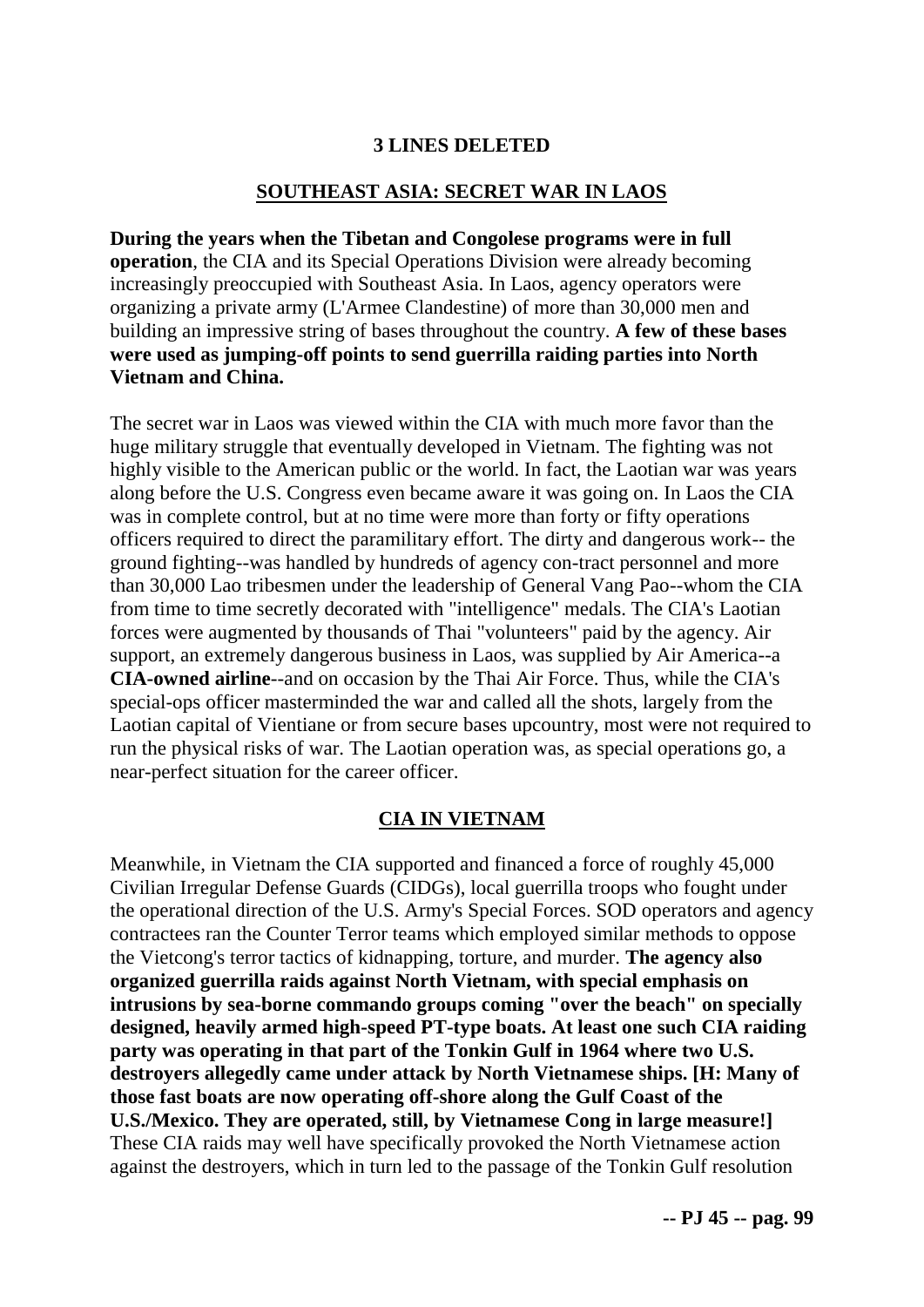by the U.S. Congress in 1964, thus setting the stage for large-scale Ameri-can military involvement in Indochina.

The CIA's special operations in Southeast Asia were massive in scale and an important part of the overall U.S. war effort. Many of these operations are described in detail in official U.S. government documents published in *The Pentagon Papers.* Nevertheless, a few operations not mentioned therein deserve particular note.

## **CIA USE OF CHINESE NUNGS**

One involved the Nungs, a national minority of Chinese hill people who fought on the French side in the first Vietnam War and then came south in large numbers after 1954. The Nungs were known to be extremely fierce fighters, and they became a favorite source of manpower for CIA operations in South Vietnam. In fact, casual observers could nearly always spot secret CIA installations in the Vietnamese provinces by the Nung guards out front, dressed invariably in jungle camouflage uniforms.

In addition, Nung mercenaries were often sent by the CIA on forays along the Ho Chi Minh trail. Their function was to observe North Vietnamese and Vietcong supply movements and on occasion to make attacks against convoys, or to carry out sabotage on storage depots. **Since most of the Nungs were illiterate and had great difficulty in sending back quick, accurate reports of what they saw, the CIA technicians developed a special kind of radio transmitter for their use. Each transmitter had a set of buttons corresponding to pictures of a tank, a truck, an artillery piece, or some other military-related object. When the Nung trail watcher saw a Vietcong convoy, he would push the appropriate button as many times as he counted such objects go by him. Each push sent a specially coded impulse back to a base camp which could in this way keep a running account of supply movements on the trail. In some instances the signals would be recorded by observation planes that would relay the information to attack aircraft for immediate bombing raids on the trail.**

The Nung units made special demands on their CIA case officers, and consequently they cost the agency about 100 times as much per soldier as the Meos fighting in CIA's L'Armee Clandestine in Laos, who could be put into the field for less than ten cents per man per day. The higher cost for the Nungs' services was caused by their unwillingness to go into remote regions under agency command unless they were regularly supplied with beer and prostitutes--thus, the agency had no choice but to provide flying bar and brothel services. Even though one of the **CIA's own airlines**, Air America, handled this unusual cargo, the cost of the air support was still high. The CIA's case officers would have preferred to give the Nungs whiskey, which, while more expensive to buy, was considerably lighter and hence cheaper to fly in, but the Nungs would fight only for beer. The prostitutes also presented a special problem because the agency did not want to compromise the secrecy of the operations by supplying women from local areas who might be able to talk to the Nungs. Thus, Air America brought in only prostitutes from distant parts of Southeast Asia who had no language in common with the Nungs.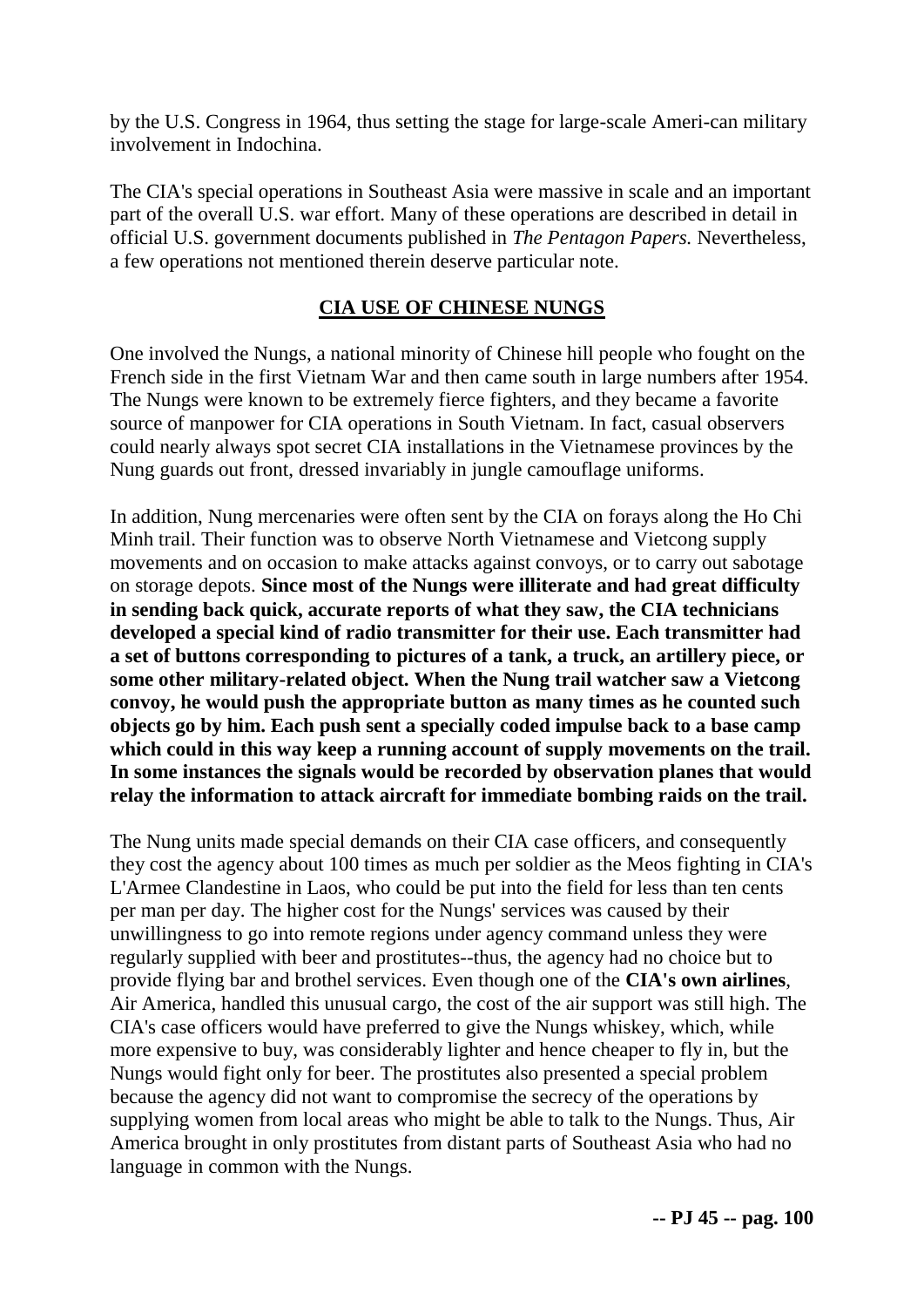## **CIA USE OF GIMMICKS AND GADGETS**

With their characteristic enthusiasm for gimmicks and gadgetry, the CIA came up with two technical discoveries in the mid-1960's that were used in Vietnam with limited success but great delight

#### **4 ½ LINES DELETED**

In actual practice, however, whatever damage was caused by the chemical was quickly repaired by the Vietcong and North Vietnamese.

The agency's other discovery was a weapons-detection system. It worked by spraying a special chemical on the hands of a suspected Vietcong and then, after a few minutes, shining an ultraviolet light on his hands. If the chemical glowed in a certain manner, that meant that the suspect had held a metal object--in theory, a weapon--during the preceding twenty-four hours. The system's main drawback was that it was just as sensitive to steel farm implements as to guns and it could implicate a person who had been merely working with a hammer. The CIA considered the system such a success, however, that it passed it on through a domestic training program to the police forces in several American cities**. [H: Now wouldn't this strike terror into your hearts? I suppose you can know which cities would use such ruthless devices?]**

#### **17 LINES DELETED**

**\* \* \***

How many innocent people might be dying in prison because of such irresponsible apparatus as this? Let me assure that a part of the training of agents and operatives IS TO BE ABLE TO LIE WITHOUT TRIPPING OFF ANY DEVICE--MOREOVER, ANY SUCH SILLY DEVICE AS THE ABOVE CAN BE OUTDONE BY SIMPLY WEARING GLOVES!! These devices are to set-up innocents--NOT catch criminals.

\*\*\*

Dharma, we must have a rest-break please. I need to attend some urgent tasks and you must allow rest for we have pushed far too hard and long over the last few days.

### **PACs MOST DANGEROUS THING IN OUR GOVERNMENT**

When we return I shall respond to some very belligerent insults and accusations as to being a Satanic liar and anti-Semite because I tell you that the Political Action Committees (PACs) are the most dangerous thing in your government. Millions of dollars are paid directly as bribes and vote buying by, mainly, the *American-Israel Political Affairs Committee (AIPAC).*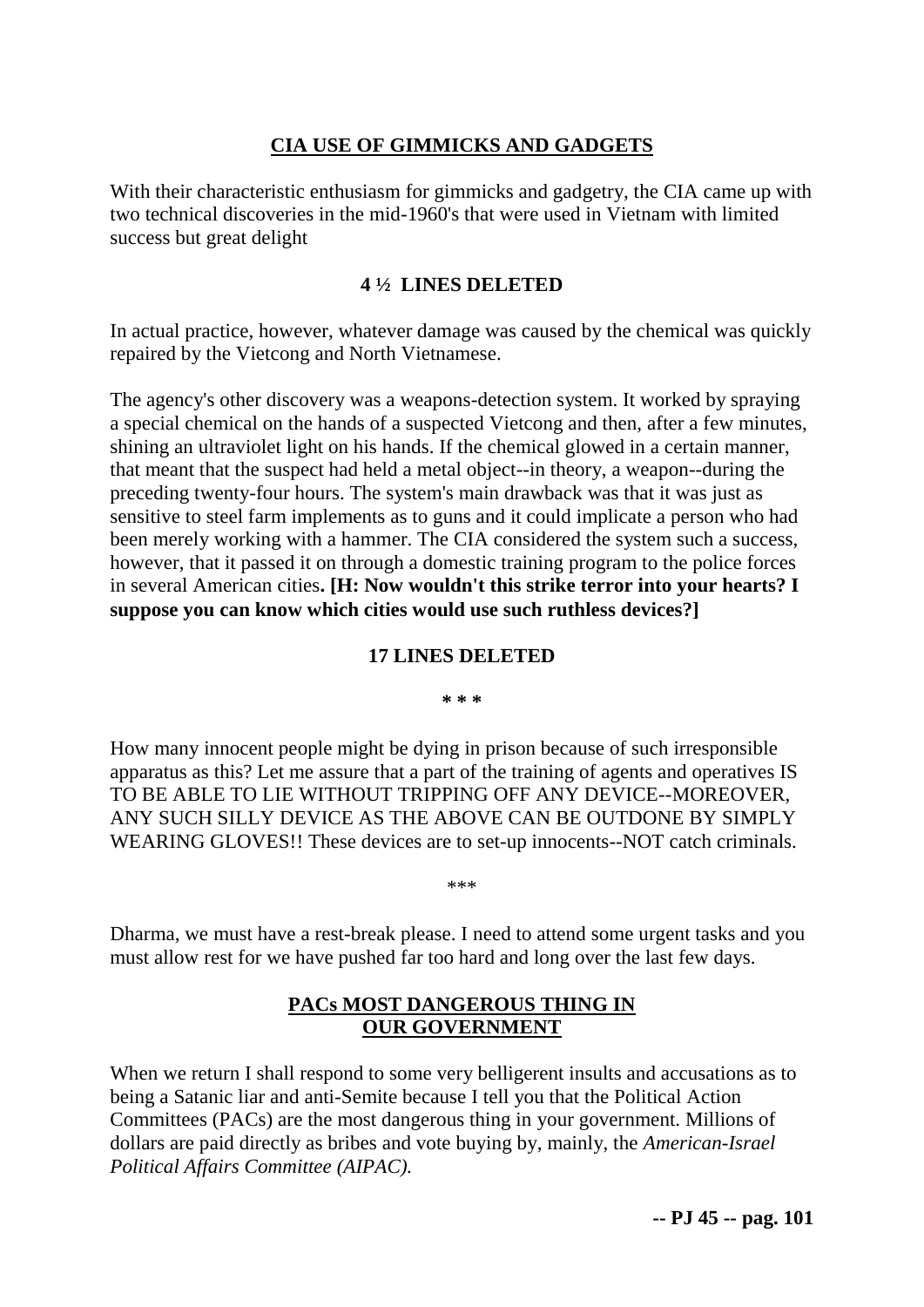IF YOU BELIEVE SUCH ASSAULT SHALL SILENCE ME--THINK AGAIN, I SHALL ONLY BE HERE WRITING MORE AND REACHING OUT MORE AND MORE AND MORE WITH EACH THRUST AGAINST ME. EACH THRUST OF THE ADL AND OTHER ZIONIST ORGANIZATIONS AND EACH RADIO STATION OR HOST FIRED CAN ONLY OPEN MORE AND MORE EYES TO TRUTH. I SHALL TELL YOU MUCH ON THIS SUBJECT WHEN WE WRITE AGAIN INCLUDING WHO AND HOW MUCH WAS PAID. YOU WHO DO THESE THINGS ARE DENOUNCING GOD BY NAME AND THUS, SO SHALL YE BE REVEALED.

For instance, over \$100,000 (each) from the Jewish Lobby went to Heflin, Cranston, Wirth, Fowler, Simon, Harkin, Durenberger, Baucus, Reid, Bingaman, Burdick, Pell, Daschle, Pressler, Gore, Sasser, Owens, Kasten and Rockefeller. These men, in return, give favors from their own committees which are: Foreign Relations, Foreign Aid and the Armed Forces. These ones are **Israel's PAID representatives INSIDE YOUR GOVERNMENT AND WORK CONSISTENTLY AGAINST THAT WHICH IS IN THE BEST INTERESTS OF--AMERICA, AND MORE SPECIFICALLY, AGAINST "AMERICA FIRST".**

*"STICKS AND STONES MAY BREAK OUR BONES"--ADVERSARY--BUT THE WORK OF TRUTH SHALL GO FORTH AND IT SHALL BREAK THINE BACKS. YE WHO ADVERSARY TO GOD SHALL NOT PREVAIL!!* 

Hatonn to clear, please.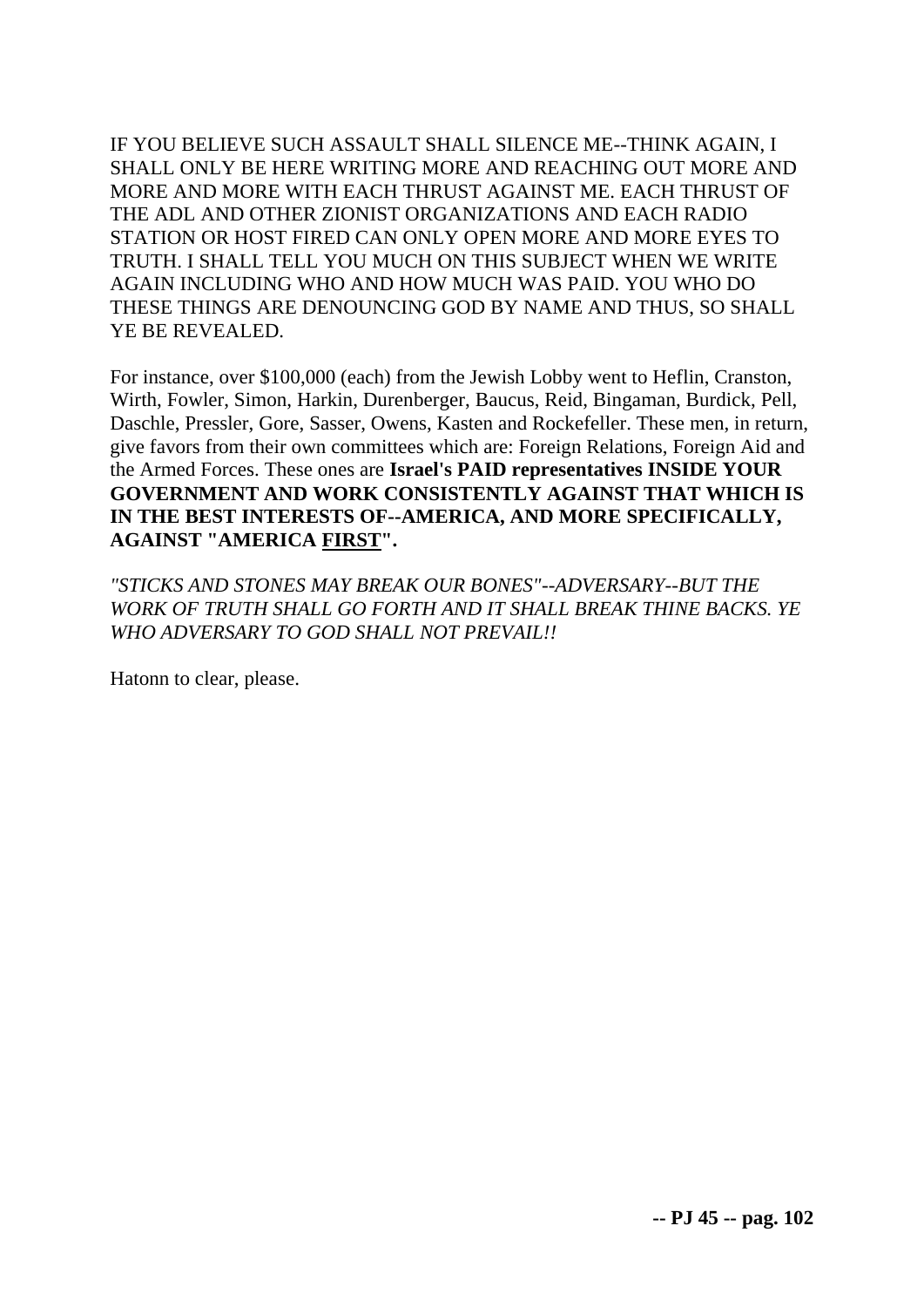### **CHAPTER 11**

### REC #3 HATONN

### MON., FEB. 24, 1992 5:43 P.M. YEAR 5, DAY 192

### **MONDAY, FEBRUARY 24, 1992**

Dharma, as we sit to write this evening I am aware that you are weary unto breaking- trust thine strength, chela--trust thine strength. I shall give you ease that the hands can work. Tomorrow we shall wrap your arms and allow healing but we cannot set aside the work--not even for a day for lives are in the balance.

We shall be moving from that which was planned for this writing but priority has caused change due to that which has been brought unto us this day for urgent attention.

I have awaited your receiving this material in point for it is extremely important. I desire that we work on reproduction until we have completed the material sent to us. We cannot do it all this day but we can get a good beginning.

I ask that the first portion of this be sent quietly to the sender of the documents so that those ones, so distant, know we have the material and WILL PRINT IT ALL AS WELL AS PUBLISH IT IN A JOURNAL. We have not utilized the material sent some time past because I felt it dangerous to the writer. I, too, see that the writer is already under heavy assault and I honor him for his relentless effort to bring Truth to a dying world and people.

Ones in the United States sleep on as they cannot believe their nation is in trouble--I, too, know not how to get their attention but we shall work at it together and perhaps the alarm shall be heard.

I ask that the writer of the documents take a moment and allow my communion. It matters not that which he "thinks" about regarding my person or perceived "reality" of such communications. Ask only in guidance and contact with God and so shall ye come into the cover of our shield. I request that he accept that for the present time for he is already very seriously failing. Truth shall come forth as in this manner and so shall the comfort of realization of my presence and mission. Spiritual Truth is NOT A RELIGION OF MAN DOCTRINE--SPIRITUAL ATTENDING TO THE GODNESS PATH OF LIGHT IS THE POINT AND THAT WHICH WE ARE SENT FORTH TO SERVE--YE AS WELL AS MYSELF. WE SHALL BECOME QUITE "REAL" VERY SOON NOW. Friends have no national boundaries, creeds nor color--you are on the same mission unto this globe and therefore, ye too, are "brother". And I thank my old friend and comrade for loyally sharing so generously in this dangerous time fraught with terror. Know that none can pierce the shield set forth from God come again to reclaim and return balance to a blind and ignorant humanity--brought down by heinous conspiracies.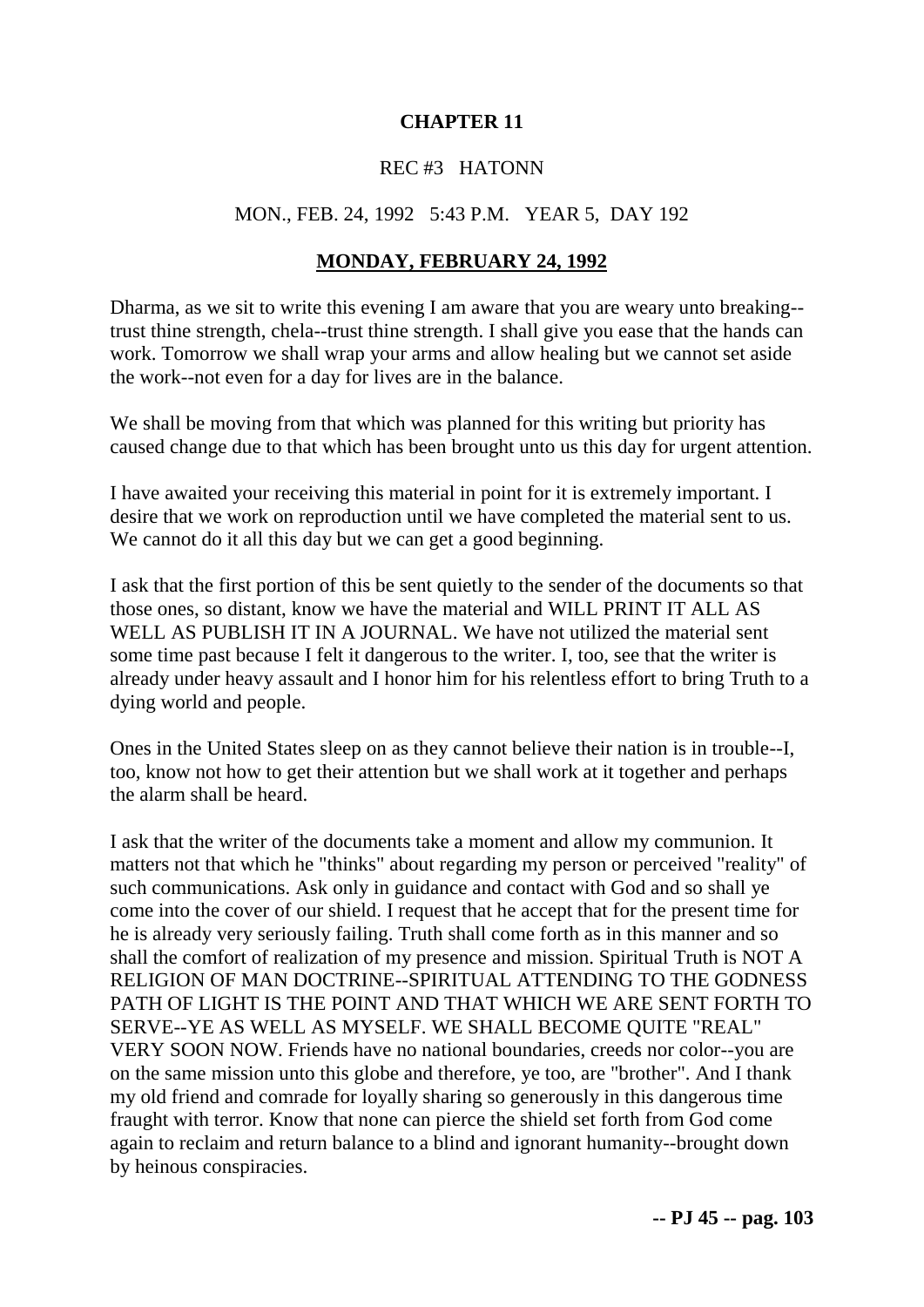# **CONFIRMATIONS UNTO YOU-THE-PEOPLE**

As we walk through this journey, know that there are ones in every nation--every corner with the same intent as you of Light--to uncover the dark betrayals and move your planet into Light and allow Man vision into Truth before it is too late. Can it be done? Indeed--IF man will attend his business.

I wish you to realize, dear friends, that we are making progress--our material is being denounced via expensive television and radio episodes set forth to destroy our work. It destroys not--it is wondrous news to hear that the adversary fears God's Truth enough to take such measures to silence the word. We shall cover this subject after we handle the information herein from ones in New Zealand. Yes, America--I said New Zealand.

You tend to live in day-tight compartments never looking to right nor left but only at thine disinformation programming boxes set forth for your mental destruction.

I am grateful to have this information and to be allowed the printing of it for I have not allowed Dharma time to read any of the segments of John Coleman's book and I believe that as you reproduce the document in hand--written by one now residing- under full surveillance and terror--in New Zealand you will make the similarities and confirmations.. He has asked hearing for he has done all he can and is so oppressed that he can do no more from where he is. This is a brave man, chelas, who would risk his own very life for your enlightenment. He knows, as does the sender of the information, that if America fails to awaken and CHANGE--there is no chance for the rest of the world.

The person who has forwarded the material is doing so because he has come into it and feels it important for me to receive it in this manner. The author of the material knows me not and did not send the documents. Much of the material has been received from me long prior to this but we are going to start "out of order" because Dr. Coleman's book is now in printing and one will confirm the other as well as giving Dharma peace over the unknown which she is required to write.

First, let me reproduce a letter received from this sender from New Zealand and that is sufficient information. I shall ask that the letter be typed as is except for simple personal reference.

If America cannot hear the plea of brothers of other places crying out for you to "do something", then I see no way to reach through.

# **ROBOTOIDS REMEMBERED**

Before we do that however, I will harken you back to that which I have recently presented on material from Dr. Coleman and on writings by Zbigniew Brzezinski called THE TECHNOTRONIC ERA commissioned by the Club of Rome for the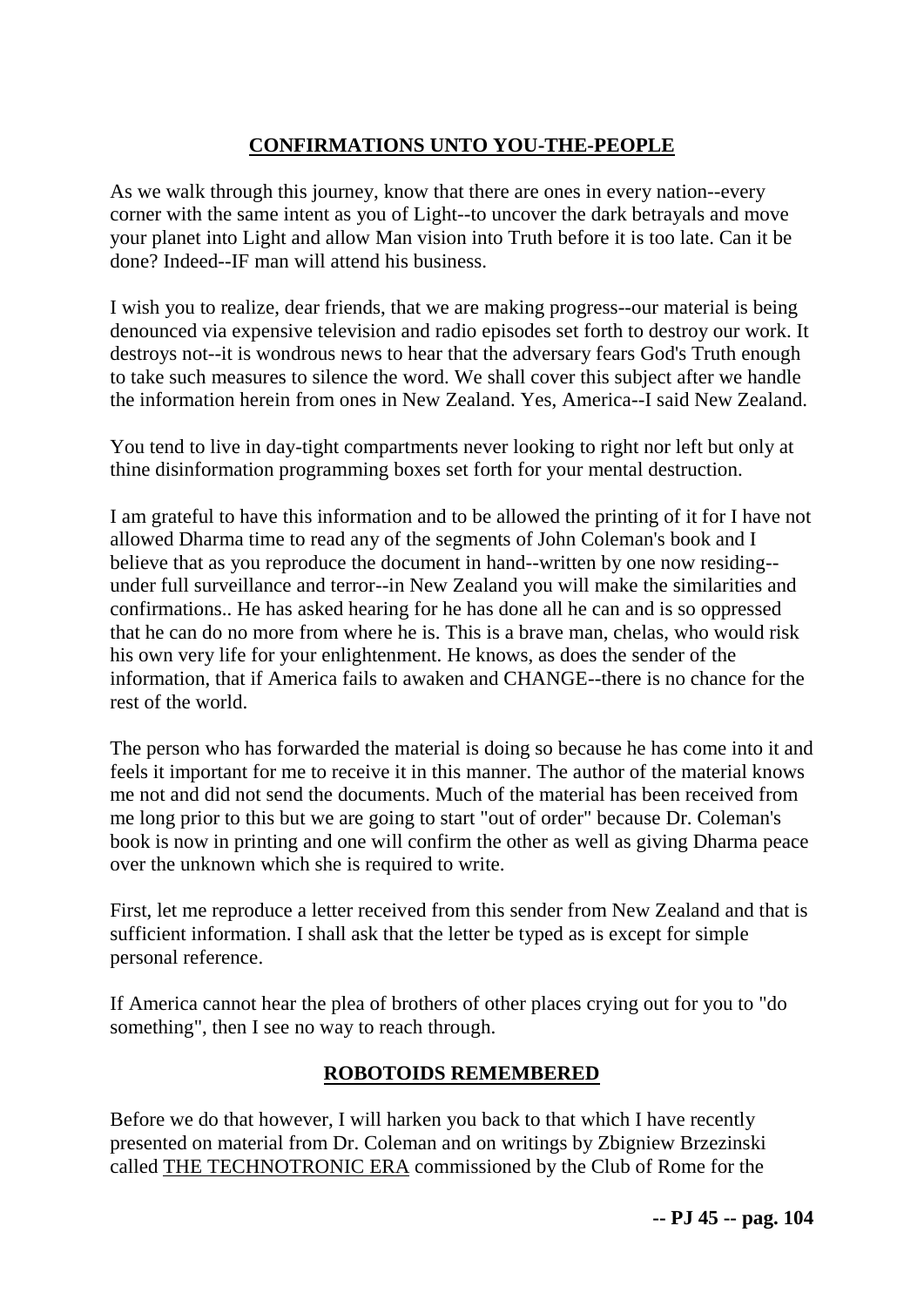Committee of 300. The book deals with the open announcement of the manner and methods to be used to control the U.S. in the future--and thus, the world. It also gave notice of cloning and "robotoids", i.e., people who acted like people and who seemed to be people, but who were not. Brzezinski, speaking for the Committee of 300, said the United States was moving "into an era unlike any of its predecessors; you would be moving toward a "technotronic era" that could easily become a dictatorship. I do not wish to get sidetracked here for the outlay is forthcoming. I only ask that you readers recall the subject for it will become easier to relate to information already given. I would note herein--that the book is being efforted at acquirement for Dharma's "comfort level" but it is now necessary to obtain it through very covert intelligence means and it has not made it back to her. It is fine, she will simply have to go with me- -as usual. Readers, please understand how hard this task becomes-- you are shocked at the reading and these ones must work blindly and still have to face the truth of the lies as do you.

You will note that as we move along through the "thesis" and then in the reprint of articles that KISSINGER is always involved--to and over his eyes--in EVERYTHING in EVERY PART OF THE WORLD.

You shall also become aware that people in other nations know who Col. James "Bo" Gritz IS and know all about him. It is only in America that he is buried and hidden from view by the Elite who most certainly DO NOT WANT HIM IN ANY PO-SITION OF OPPOSITION TO THEIR "PLAN". I ask that you pay close attention to that which this person requests and then, perhaps you can come together and figure a way to get some housecleaning done in the government.

# **LETTER FROM NEW ZEALAND**

The following letter was written by a friend of mine in New Zealand on Feb. 17, 1992. You must recognize, readers, that ones in countries such as South Africa, Australia and New Zealand are suffering greatly as rights and economy are already destroyed!!!

# QUOTE:

Hello Commander Hatonn and welcome. It is your old friend from New Zealand. I am going to address this letter to the people of America.

Soon you will be having an election. **This election will be the most important in your country's history and also in the world. You are at the crossroads--one road leads to slavery--loss of freedom and a world Dictatorship. In other words, NEW WORLD ORDER.**

*I appeal to you to vote for Bo Gritz for your President! IF YOU WON'T DO IT FOR*  YOURSELVES--PLEASE DO IT FOR YOUR CHILDREN AND THE CHILDREN OF *THE WORLD. THERE ARE INNOCENT PEOPLE ON THIS PLANET WHO HAVE NO CHANCE. PEOPLE ARE HUN-GRY--STARVING AND SICK WITH NO HOPE.*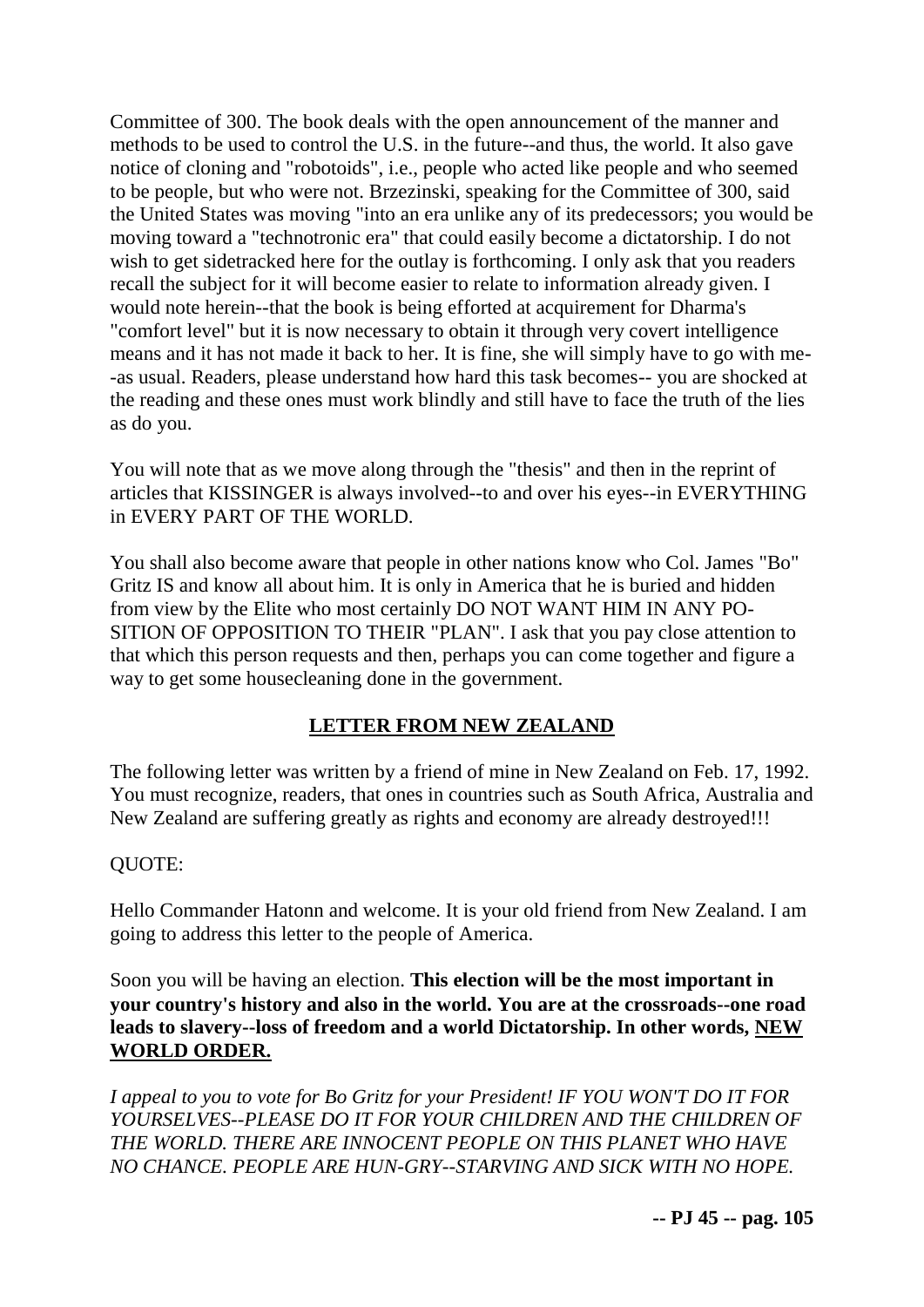*BUT MAYBE IF YOU ACT IN TIME AND VOTE IN SOMEONE OF STRENGTH AND CONVICTION--BO GRITZ--INTO THE PRESIDENCY, WE CAN MAKE A START ON THE RETURN OF THE AMERICAN DREAM, JUSTICE AND FREEDOM FOR ALL WHICH CAN THEN FLOW LIKE A WAVE AROUND THE WORLD. LET US AS A PEOPLE JOIN TOGETHER AND KICK OUT THESE INSANE MANIAC MURDERERS THAT ARE CONTROLLING THE WORLD.*

As I pen this letter to you I have the newspaper in front of me and the headline reads: **Bush Plunges into Campaign**. The article reads that the President will tout his foreign policy strengths that under his stewardship the Berlin wall fell, the Cold War thawed out and the chances of nuclear holocaust have dipped as low as they have ever been. **[H: Remember--this is a paper in New Zealand so why would it make headlines--do YOU know who is President of New Zealand? I thought not. After all, New Zealand is a colony of England--JUST LIKE YOU IN AMERICA!! A COLONY RUN BY THE BRIT1SH-ISRAELI ZIONISTS AND THE COMMITTEE OF 300 CONSPIRATORS HEADED BY THE CROWN OF ENGLAND.]**

## **WHAT KIND OF PATRIOTISM?**

Having used the U.S. flag to his benefit in 1988, he will also appeal to American patriotism in the Gulf War, etc. I have never heard so much BS in my life. How can he appeal to American patriotism when he still has prisoners of the Korean War and Vietnam War **STILL IN PRISON WITH NO HOPE AT EVER GETTING OUT, AND DOESN'T WANT THEM OUT?** He won't allow them out **because he KNOWS THEY WILL TALK AND TELL THE TRUTH, and he will be in big, big trouble.** He talks about the Gulf War--what about the sanctions on that poor country--no food or medical help. Bush only went into Iraq **BECAUSE THEY WOULD NOT JOIN THE NEW WORLD ORDER!**

Last night I watched, on television, a documentary on East Timor where the Indonesians have overrun the place. They have killed and tortured the Timor people, brought their own people in and taken over the East Timor people's business and jobs, kicked them out of their lands and taken all their property. If Bush is so concerned about human rights WHY doesn't he do something about this?

My own country's politicians turned a blind eye because we do millions of dollars in trade every year and it is the same with Australia. Is it not an example of what is happening in Israel with the Palestine people?

## **REGAIN RIGHTS WITH GRITZ**

**NOW YOU, THE AMERICAN PEOPLE, HAVE THE CHOICE!! HEREBY I DONATE \$100 DOLLARS TO GETTING BO GRITZ IN AS PRESIDENT AND I CHALLENGE ALL FREEDOM LOVING AMERICANS** *TO DO THE SAME***!**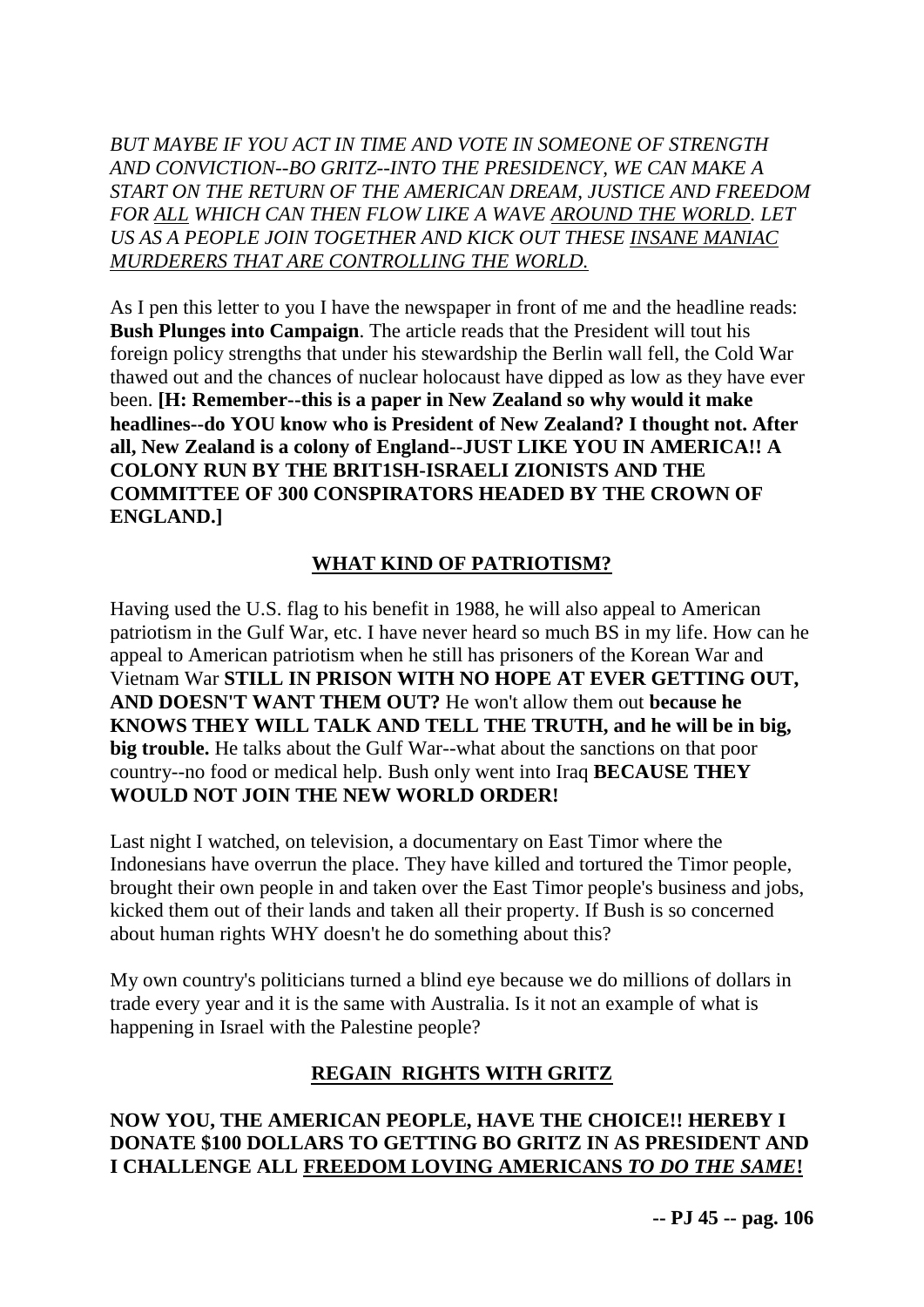**IF YOU CAN'T GIVE A \$100 [H: AND ACTUALLY, NEITHER COULD THIS PERSON AFFORD TO GIVE IT.]--THEN PLEASE JUST GIVE A DOLLAR. THIS MAN MUST WIN THIS ELECTION** *FOR ALL OF US--FOR ALL OUR SAKES.* **REMEMBER THAT A VOTE FOR GRITZ IS A VOTE FOR FREEDOM.** *YOU HAVE NOT MUCH TIME--I CAN SMELL THE SMOKE AND SEE THE FIRE BURNING. WHO WILL* **PUT OUT THE FIRE BEFORE IT ENGULFS YOU? THIS IS YOUR LAST CHANCE, AMERICA, YOU ONLY HAVE ONE LEFT--TAKE IT AND MAKE IT THE RIGHT ONE FOR YOUR-SELVES** *AND THE REST OF THIS WORLD IN WHICH WE ALL MUST LIVE-- OR DIE.*

*IF YOU MAKE THE RIGHT CHOICE YOU WILL BE THE GREATEST NATION ON EARTH--LOVED AND RESPECTED BY ALL. IF YOU DON'T YOU WILL BE HATED BY THE PEOPLE BECAUSE YOU HAD THE CHANCE TO GIVE FREEDOM BACK TO THE PEOPLE OF THE WORLD AND DID NOT TAKE IT. YOU ARE THE ONLY ONE NATION WITH THE STRENGTH TO DO IT. RISE UP, AMERICA, AND TAKE THE LEAD--WE WILL FOLLOW! I PLEAD WITH YOU--DO THIS FOR THE FREEDOM OF THIS WORLD AND NEW ZEALAND.*

I now ask Commander Hatonn if you think this letter is good enough to publish it in the Phoenix Liberator along with the *Economic Betrayal of New Zealand and the Reserve Bank Paper* sent last year at a time when you know is right to do so. Hatonn, if you publish the papers the author asks me to tell you he desires his name published with the articles. He believes people will not believe what is written otherwise and he is quite prepared to answer any questions people have and wish to ask him. His mail is stopped and sorted (censored) except for bills. He is watched all the time. No newspaper in New Zealand will dare publish the papers for they are too frightened. If you decide to publish them please give him protection.

May I please ask a few questions? In 1972 we had a Labour government in power. N. Kirk was the Prime Minister. He only lasted just over a year before he "died". He went into the hospital for an operation on the veins in his leg--and **died. At the time he was Prime Minister, "they" were drilling for oil off Stewart Island in the Great South Basin.** There was an American Company drilling. Now the rumours are that they struck oil and Kirk was going to Nationalize it for the benefit of the New Zealand people. The rumour was that he was killed because of what his actions were going to be regarding the oil. At the time the oil prices rocketed with the trouble in the Middle East. "They" certainly would not have wanted a big oil strike at that time. I have read enough to wonder if he was murdered? **[H: Yes. It was a covert operation set up and orchestrated as a joint effort of British Intelligence and Special Operations of the U.S. Government and in connection with the massive installations, both surface and underground, in Australia and New Zealand. The biggest benefactor, of course, was British Petroleum owned by the Crown of England. There is far more to the clandestine causes than simply nationalization--but Kirk thought he could bring pressure to bear to stop the insane drain on the economy. You will note that even the changes of currency took place right according to the Elite plans--you**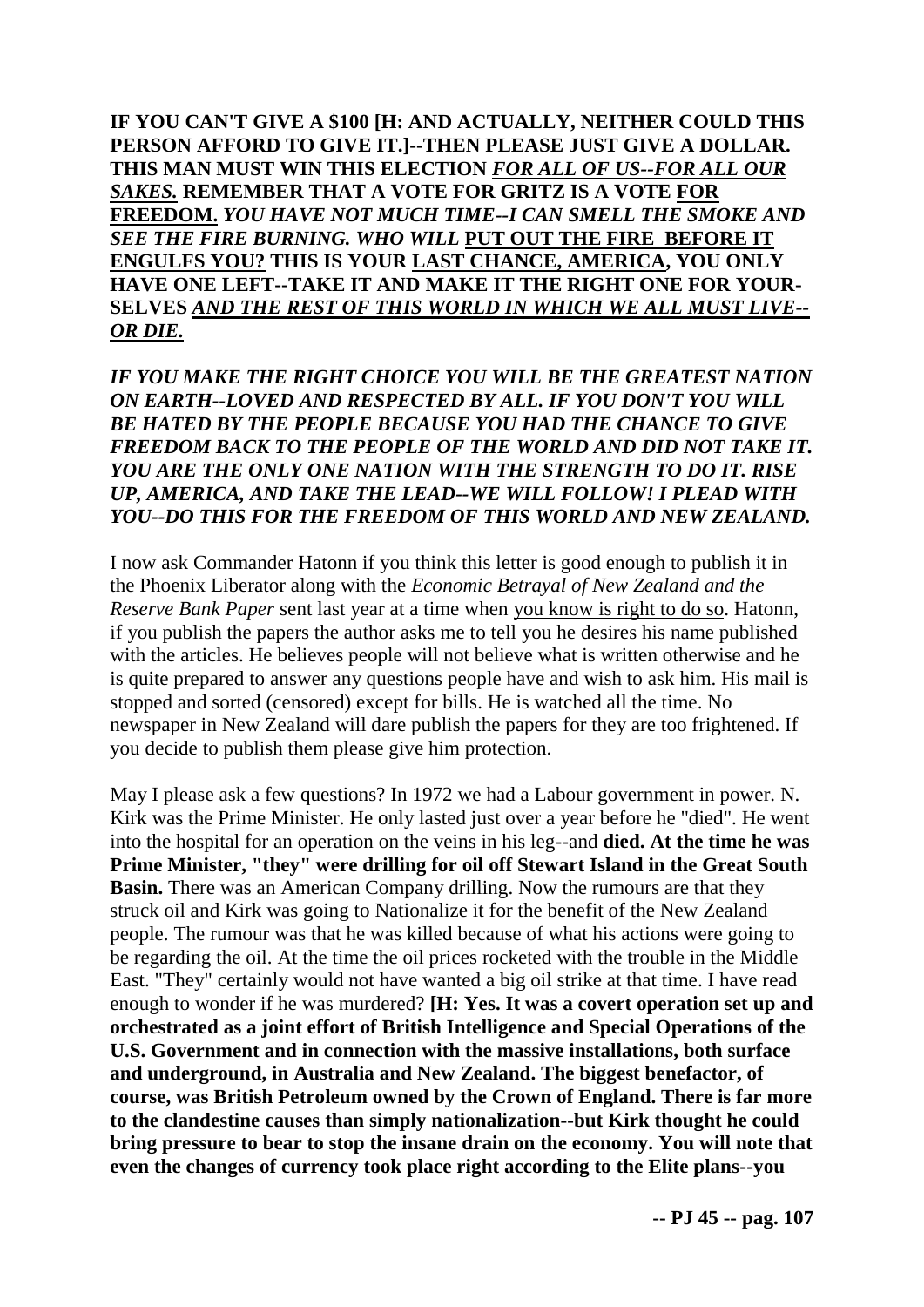**have even sent some articles regarding that very subject. Oh, indeed--the United States IS NEXT!!! Note how cleverly they handled the money situation--changed it to "dollars" so you wouldn't realize your own "mother" was killing you! Lessons are indeed hard to learn and worse "to bear" in Truth.]**

## **LAUNCHING AREAS**

Also, can you tell me where in New Zealand they are firing those rockets--with satellites on them? Are they from the bases on Stewart Island or the one on the West Coast? If it is better I should not know, I will accept what ever you say. Hatonn, if you print my letter--please don't let harm come to me--*I want to be here to help my country and do my piece for the Planet.* **[H: They utilize a launching facility on the main island (South Island). There is also a lot of activity around the Bay of Plenty as well as around Auckland. I am sure you will recall the "Greenpeace" flagship, the Rainbow Warrior, which was sunk by bomb by the French in 1985. Yes, there are French in the conspiracy--lots of them. More important to your interests might well be the area of Ross Dependency, administered by New Zealand in the Antarctic. It comprises some 160,000 square miles of the Antarctic and is very active indeed, with massive underground facilities. I believe it not wise to further discuss the matter.]**

....Is there any sign of awakening in America? I do not like what is coming to this Planet.

Dharma, keep going, you are doing great--we must ever remember: a boxer can win the fight in the last round. **[H: Dharma responds that, actually--it is ALWAYS IN THE LAST ROUND THAT A BOXER WINS! You have managed to waggle a weary smile out of this scribe. She has a nifty cartoon which we shall effort to share: there is a whole herd of dozing sheep and one far into the middle raises up and says to the hundreds of others, "We don't have to act like sheep, you know!" No, you don't!]**

## END OF QUOTING

There is more to the letter but it deals only with the information which I shall now share with you. The author in point is "making a lot of waves" in New Zealand and that is a most dangerous activity. I can only offer services which we have available and we are most happy to share information--perhaps the words will strike a heart wherein they will not hear me. Thank you, son, for your love and caring--it is a tired old world who is very sick. She must now be nurtured if she is to survive--thank you for caring.

It is a bit hard to determine which document to share in which order but I think you will find the "Intelligence Report" the most timely in view of our recent writings so we will dive right off into that one.

I will do as usual in my commentary--my comments will be in brackets: **[H: ].** I effort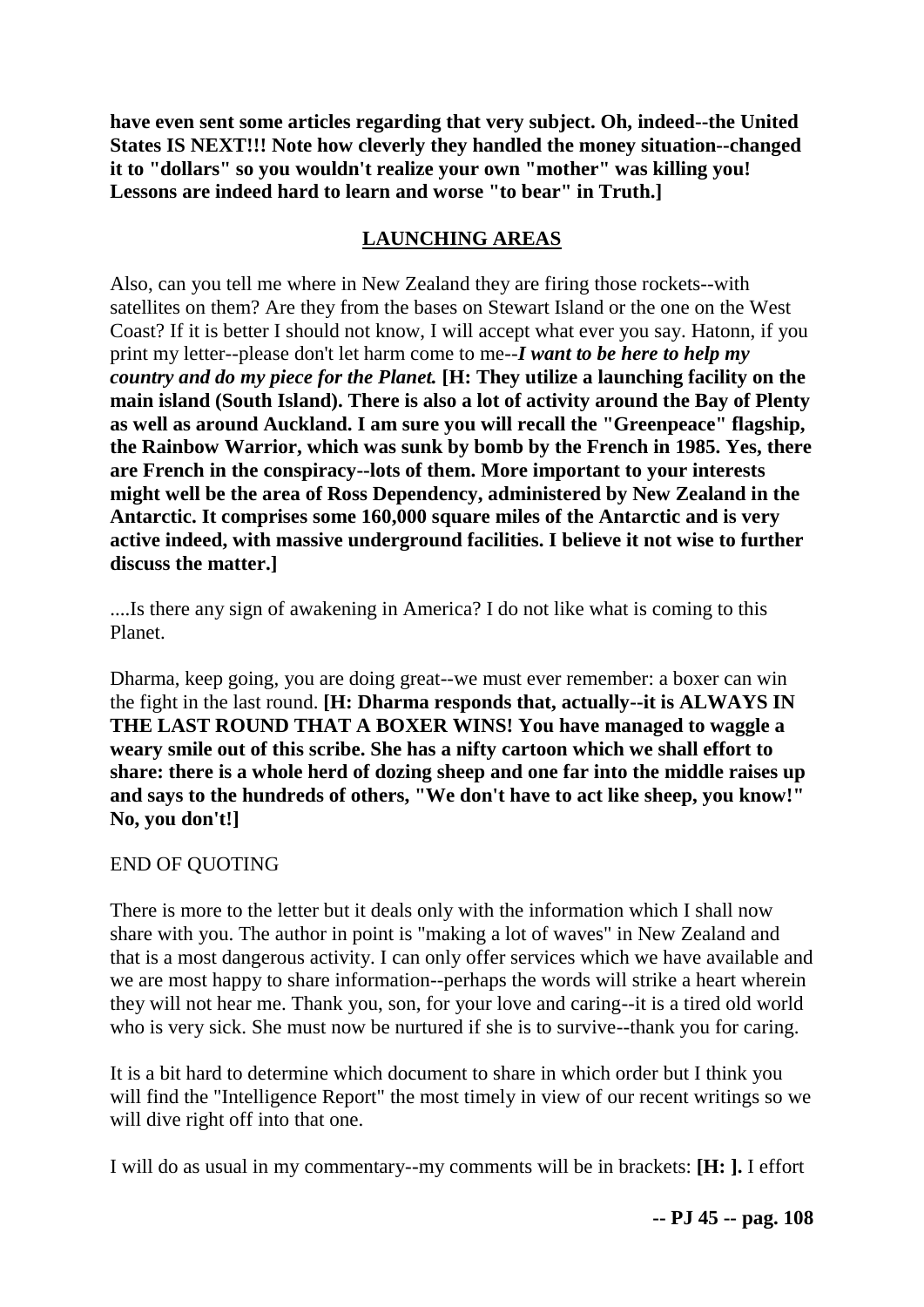to follow another author's intent entirely if possible. If I disagree greatly, I will make comment. If the issue is not urgent, I do not change opinion nor output. You will note that the presentation is only an Appendix of an original paper.

# **I.C.L.C INTELLIGENCE REPORT**

This was first reproduced and published in New Zealand in 1984 by the:

## CULDIAN REVIVAL TRUST P.O. BOX 288 **THAMES** NEW ZEALAND

Now, in 1991, this report has a seven year history of proven accuracy.

# **BRZEZINSKI'S "ONE WORLD" VISION**

We ask you to read and study carefully the portion regarding who planned the bringing down of the Berlin Wall and Why.

New Zealand is now being economically sabotaged by the same organization. You will also find the source of this Intelligence Report.

I thank the: INTERNATIONAL CAUCUS OF LABOR COMMITTEES.

E.J. HART (BROTHER EDWARD) 28th Aug. 1991

# **APPENDIX B**

The traditional values of this nation are meant to be extirpated from our people's souls by means of a large variety of methods known in the trade as "psychosynthesis" and "psychotechnics". They are to be replaced by another set of values developed in psychology and brain research laboratories under government and foundation funding. This other set of values, ranging from homosexuality and oriental mysticism to "cosmic consciousness" and "religious fundamentalism" has been given the collective code-name "Age of Aquarius", "New Age", or "The Aquarian Conspiracy".

The purpose of this report is to mobilize the average American citizen to take the specific types of measures required to stamp out this monstrosity. Without our special kind of coaching in this matter, you will tend to find this situation too overwhelming, too emotionally wrenching, and in the end, too demoralizing. The kind of information we are putting at your disposal, information otherwise deliberately kept secret, will give you the ability and the instruments by means of which you, together and in coordination with us, can stamp out the brain-washing project code-named the

**-- PJ 45 -- pag. 109**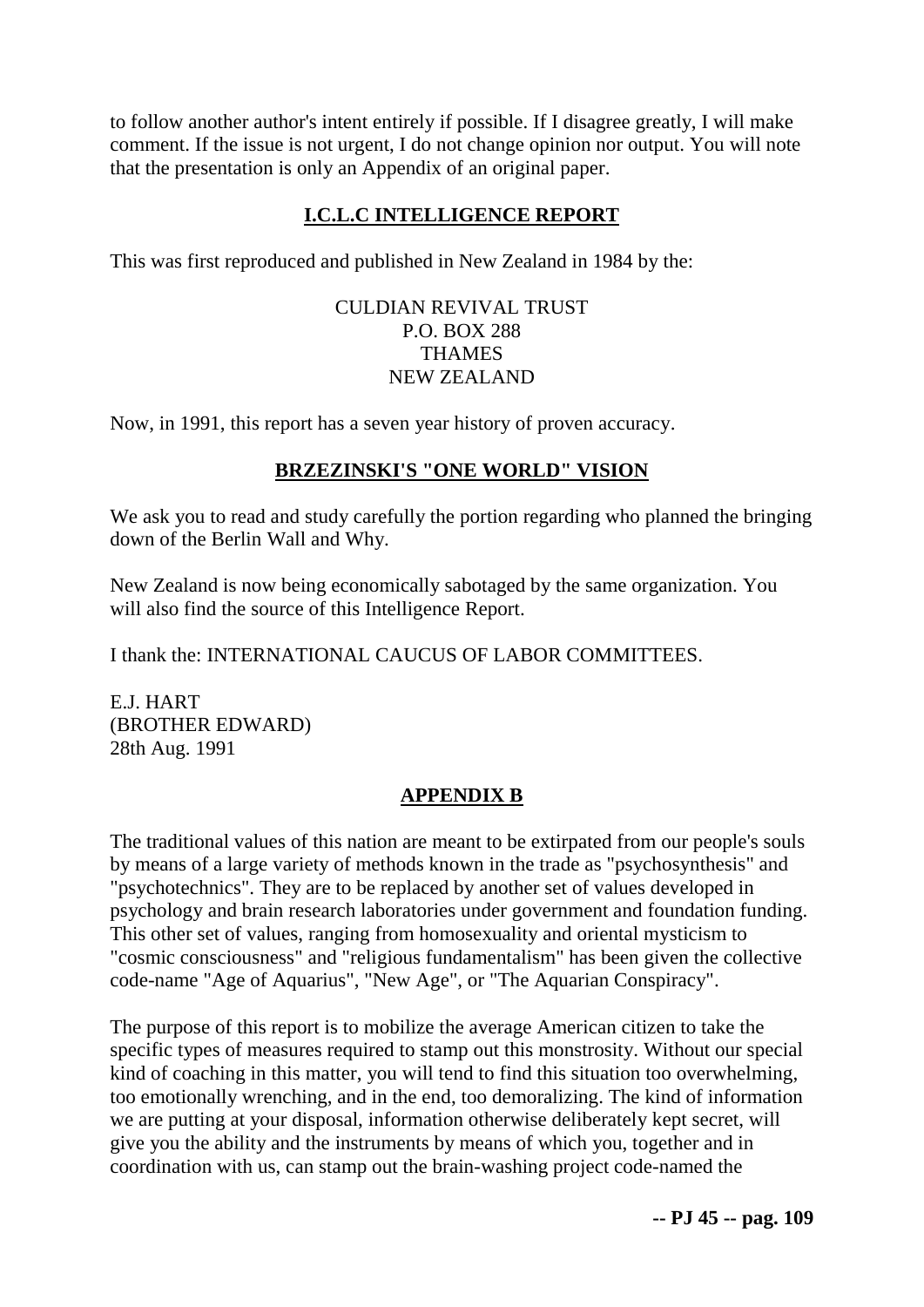Aquarian Conspiracy.

## **EVIL "MAD SCIENTISTS"**

This report is not the ordinary type of book or pamphlet you pick up for leisure reading. It was written by a group of scientists and politicians who--from their headquarters--have been watching another group of evil scientists and evil politicians at-tempting to carry out the largest scale brainwashing project ever.

We, the undersigned group of scientists and politicians who are attempting to rescue you from this nightmare, are distinguished from our enemies, the evil scientists and politicians who are trying to brainwash you, by the fact that we estimate that brainwashing will fail if the victim of brainwashing is given adequate knowledge of who is doing it, who are the brainwashers and why it is done. **[H: Absolutely TRUE!]**

Our evil enemies also know that this kind of knowledge is sure to disrupt and derail the brainwashing process. For this reason, our resourceful opponents have maintained over the past 14 years a massive containment and harassment operation aimed at preventing us from reaching you with this information.

This pamphlet is designed to help you help us break through this containment operation so that the largest possible number of American citizens can gain full access to the information they need if they are to be effective in weathering the massive social and national crisis imposed on the United States by our internal enemies, the social engineers we are about to introduce to you here. Therefor, you are a very important factor in the "debrainwashing" process that this report is designed to commence. Your deeper, innermost intellectual and emotional response to the facts presented to you will determine the outcome.

Many of you average, patriotic Americans have for a long time puzzled over various "conspiracy theories", trying to understand what are the underlying hidden causes of the alarming moral, social, political and economical decay of your nation. But you had no access to the facts. Some of you, lacking the facts and reluctant to "subscribe to conspiracy theories", have been so discouraged by the dismal state of your national affairs that you have turned cynical and reverted to the suicidal path of withdrawing from politics--some of you have not seen the inside of a voting booth for many years. Everyone of you, however, regardless of how you have been interpreting what is going on in the country, regardless of how much knowledge you lack respecting the facts of the matter, are all unanimous that somehow, somewhere, "the game is rigged" in your national political affairs. This is a correct estimation, but it is too abstract and too vague to be effective.

# **PERTINENT INPUT**

This report has been written for the purpose of giving you an exact idea of who has rigged the game, how it is rigged and what can be done to put an end to this national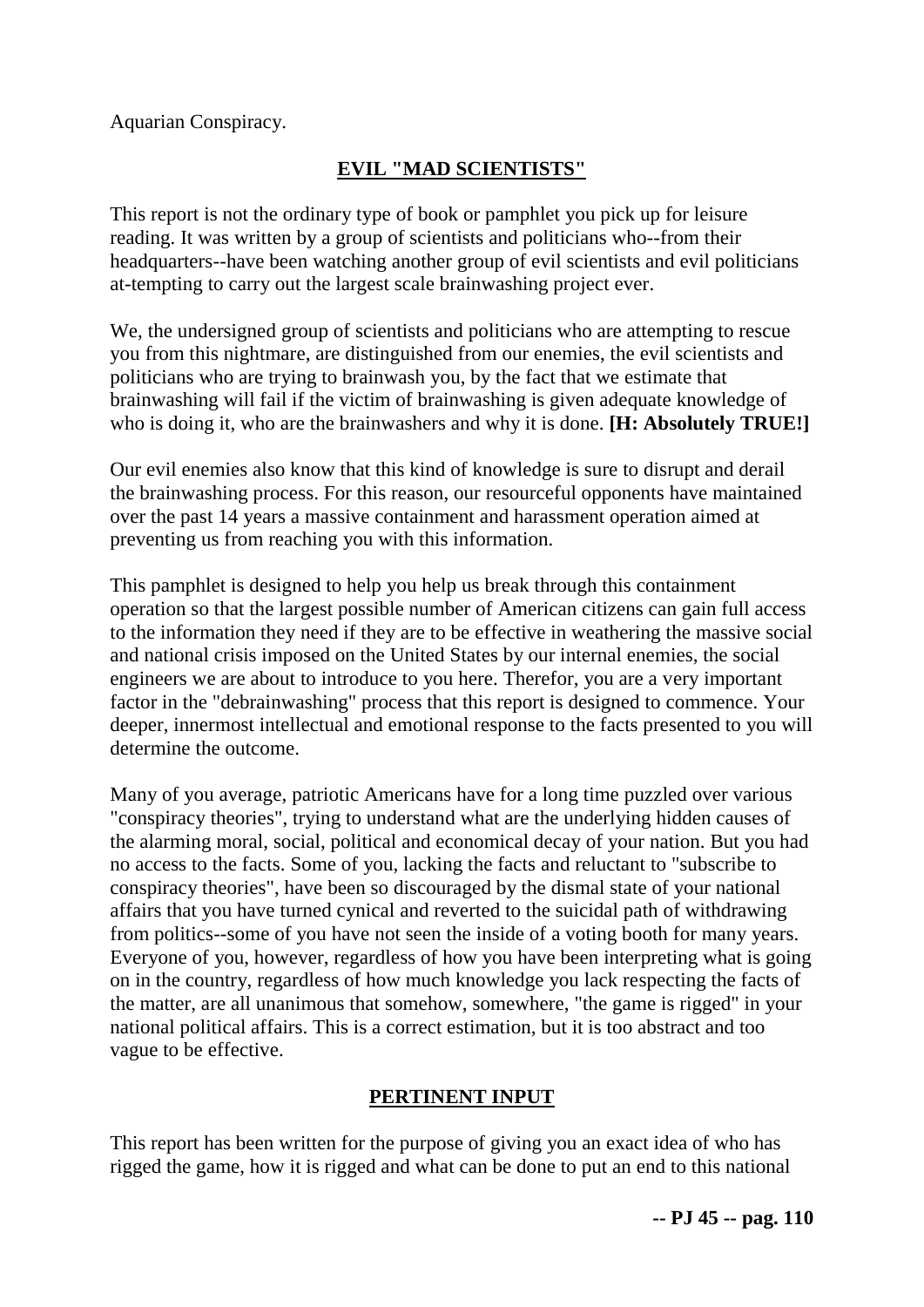destruction. Therefore, you must read this report in the way a combat-unit commander reads and masters his Army Field Manual. This report will give you a description of a) the enemy forces, b) enemy deployments, c) enemy strategic objectives, d) weapons used by the enemy, e) enemy strategic and tactical doctrine--his **method**. This report will also supply you with the basic weapons you will require for the purpose of demolishing the enemy.

The outcome depends on how you, the reader, shall conduct yourself.

# **ABSTRACT OF THE THESIS**

The central conclusion that you will reach upon finishing the examination of the facts in this report is that the moral, material, cultural and intellectual decay that you are witnessing every day in our cities and towns is not accidental, not a "sociological phenomenon", not an "act of god", but a deliberately induced social crisis.

All this brutal experimenting has caused tremendous agony--both private agony, such as the deep agony dying souls experience, and the public agony of dying nations.

You as a parent may have only tasted a few drops of the cup of agony our nation is forced to drench. You may have witnessed your son becoming a drug addict--the policy papers that caused his destruction were written a few years earlier by socialpsychology laboratories; you may have silently watched your daughter become a lesbian--before that she had become a pre-discounted statistic in a social policy computer; you may have seen, with silent tears in your eyes, your once-gifted, bright, agile child gradually turn into a withdrawn, passive zombie listening endlessly to rockand-roll, all the fire gone out, all the aspirations deadened, all interest in the future extinguished. And you sit there, bitterly, quietly, impotently weeping for the posterity that you have lost. And having lost your posterity, you reckon, you have also lost all meaning for the life that you have lived until this dreadful moment. "If it all ends like this, all my struggles and all my sacrifices, even my modest achievements will have meant nothing!"

# **BRAINWASHING FOR YOU, TOO**

Life becomes empty of significance, you are discouraged, demoralized, withdrawn- and not surprisingly. You have been preprogrammed to react in this way. As we shall inform you, the evil people and institutions that have snatched your child away from you have been counting on you to react with dejection and withdrawal. On the basis of this reaction-formation, they plan to brainwash you, too, as they did your child.

Therefore, you must not react in this predictable way. You must resist being selfish in your private agony. You must now grow greater than your private agony and concern yourself with the agony of your nation.

In the late 1940's and early 1950's, the very same group of powerful interests who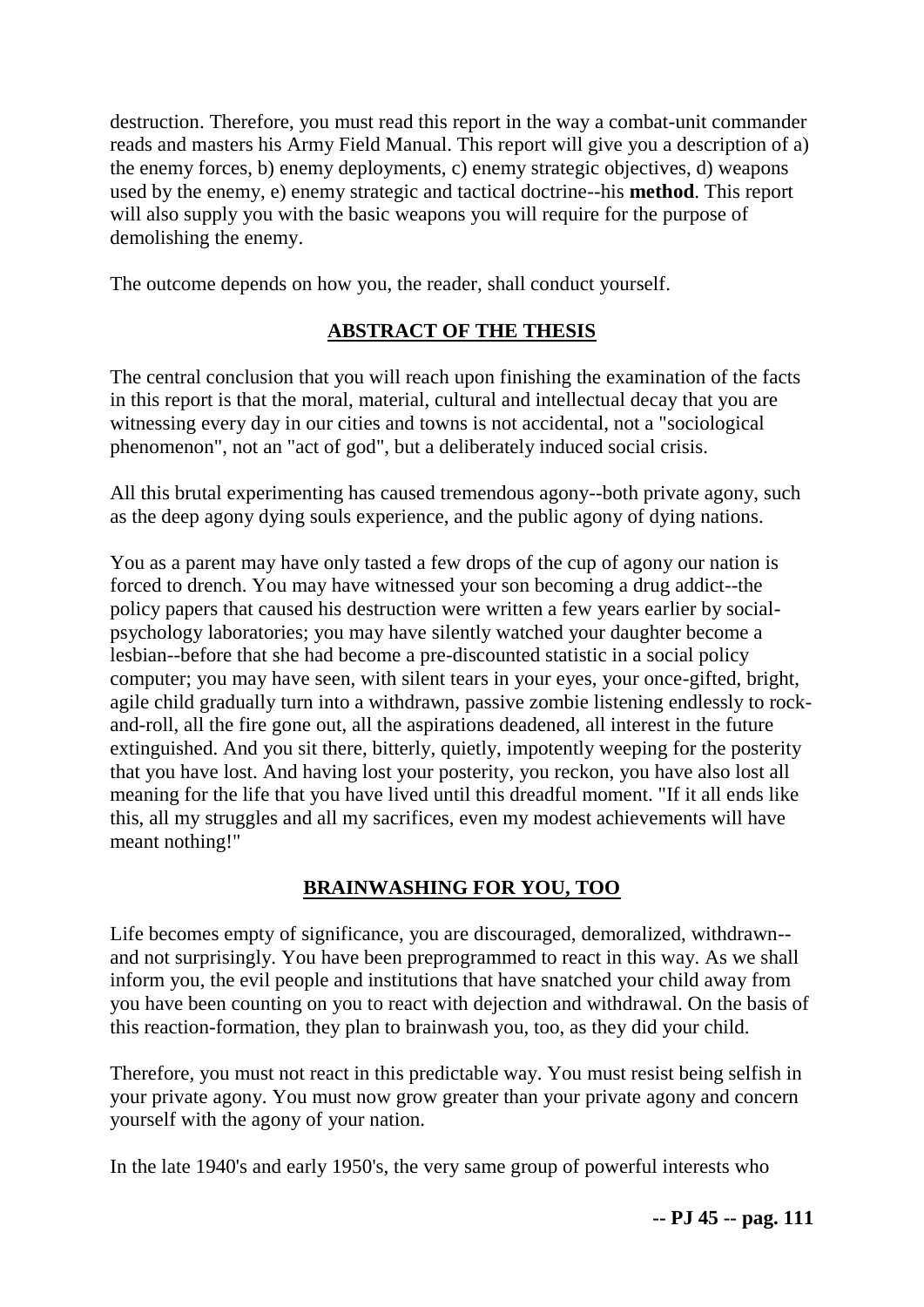today command the evil forces of social engineering, then launched an irrational Cold War and a McCarthyite witch-hunt. Suddenly, rational argument in policy formulation disappeared from national life. The traditional debate that American citizens historically conducted to determine their foreign policy, the special moral and practical weight of this nation among the nations of the world--all that was abandoned, to be replaced by the unchallenged, axiomatic, pervasive irrationality of the Cold War. The result was that the moorings of national moral purpose collapsed, the citizens who make up the nation and share its moral purpose surrendered to a morally indifferent irrationality.

Disarmed by this moral indifference and irrationality, young adults entered the decade of the 1950's in pursuit of private goals and petty career concerns. And the children of this generation began growing up without clear moral moorings. What followed was the notorious "generation gap" and the large-scale manipulations of the socialengineering establishment, the Rand Corporation, the Stanford Research Institute, and other institutions we shall meet presently. The New Left, the Vietnam War and the antiwar movement were all social-engineering projects. The Watergate scandals, environmentalism and the slow and deliberate destruction of American technology were also pre-planned social-engineering projects.

## END OF QUOTING

We need to take a rest break. We will then take up the International Caucus of Labor Committees. You are going to find out the truth about WHY the Elite saw to it that Lyndon H. LaRouche, Jr. was REALLY locked away into prison. It will also make more sense to you WHY THE REST OF THE WORLD PAYS MORE ATTENTION AND EFFORTS TO GET HIM RELEASED THAN DOES ANY IN AMERICA. WELL, THE CONSTITUTIONAL LAW CENTER WILL SOON CARRY A VERY LARGE STICK AND WE SHALL SEE HOW LONG THEY CAN KEEP HIM INCARCERATED. The farce called "trial" of LaRouche is as ugly and horrendous as anything done politically to any citizen--AND YOU HAVE ALLOWED IT, SANCTIONED IT--AND MOST OF YOU DON'T EVEN KNOW OF WHOM I SPEAK!!--EXACTLY AS THE "BIG BOYS" WANT IT!

We shall see, won't we? Will America sit still for blatant disregard for Constitutional Law? I think NOT--"IF" THEY KNOW IT. WE INTEND THAT THE WHOLE WORLD KNOW IT.

Go take rest, chela. Our work is very critically important for several reasons--it brings protection to both writers in point. Publicity is that which will bring safety--in numbers. Let us be grateful for our opportunity to serve this magnificent "cause" for it is blessed indeed. Adonai.

Hatonn to stand-by and cleared.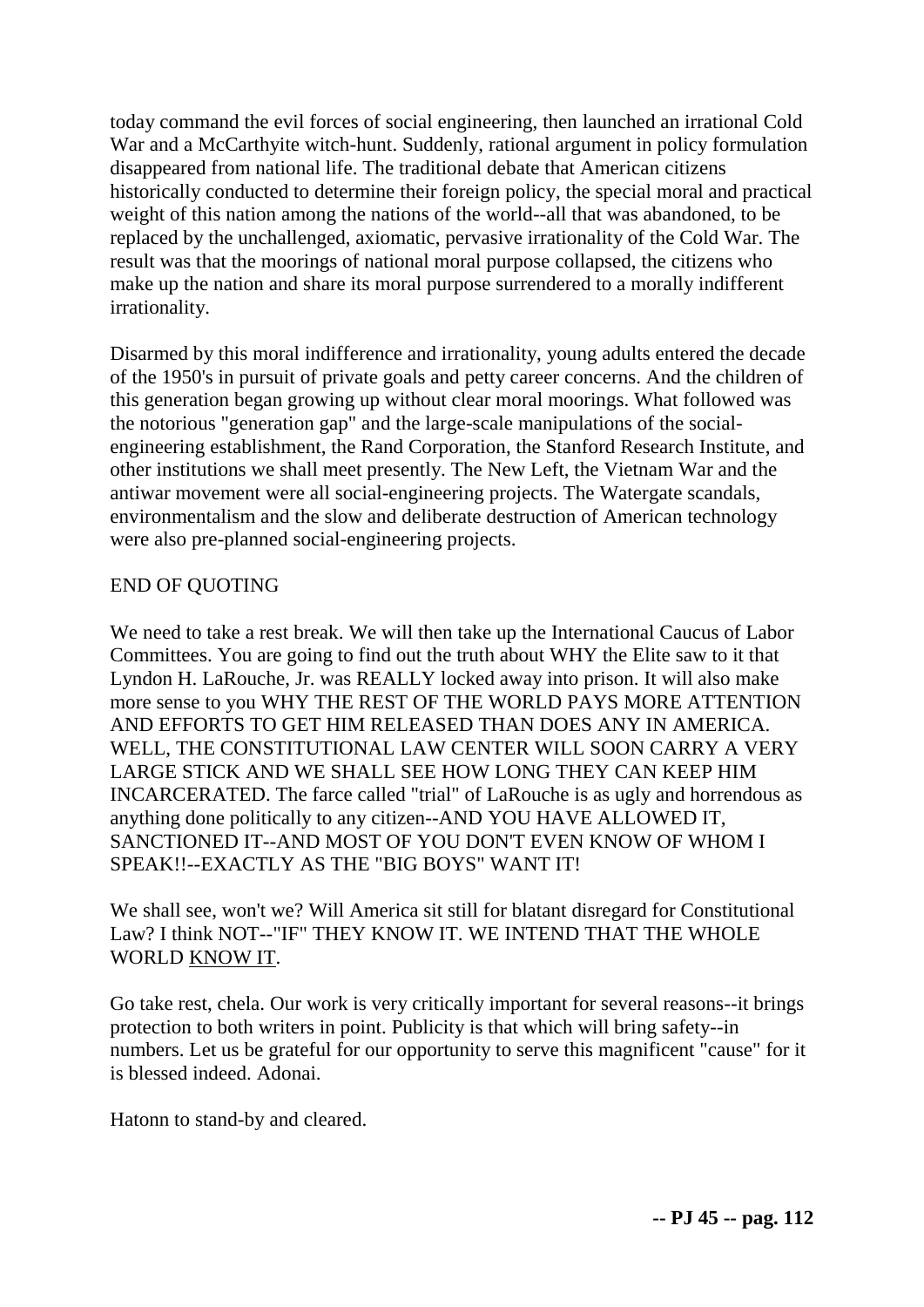### **CHAPTER 12**

#### REC #1 HATONN

#### TUE. , FEBRUARY 25, 1992 6:14 A.M. YEAR 5, DAY 193

### **TUESDAY, FEBRUARY 25, 1992,**

#### **INTERNATIONAL CAUCUS OF LABOR COMMITTEES**

Before we proceed to give you a summary indentification of these networks, you ought to know a few vital facts about the group of people who have assembled the information we are presenting in this pamphlet. We, a group of scientists, mathematicians, physicists, biologists, historians, economists, philosophy and music specialists, in North America, Western Europe, Latin America and India, known by the name of International Caucus of Labor Committee, now numbering over one thousand, have been engaged in a continuous war of ideas against the Stanford Research Institute and related networks of brain-washers since the 1964-68 period. This scientific organization was pulled together and trained by Lyndon H. LaRouche, Jr., considered by many to be the greatest scientific mind that America has so far produced and probably the most advanced thinker since Gottfried Wilhelm Leibnitz (1646-1716).

LaRouche founded this scientific organization upon certain important discoveries he made in economic science in the 1950's when he began to apply the advanced topological conceptions of Riemannian geometry to economics. The result of that breakthrough was a thermo-hydrodynamic theory of economics which treats the rate of growth of advances in science and technology As the primary invariant of economic systems, and which views creative mental activity, the principle of causality behind advances in science and technology, as the epistemological equivalent of the ontological existent of negentropy--in physical processes, that primitive substance which accounts for the evolution of higher orderings of the organization of "energy" and "matter" from lower orderings. LaRouche's scientific breakthrough, his identification of the equivalence between primary epistemological and the primary ontological transinvariant, happens to have massive implications in advanced research currently being conducted in every branch of science, from high-energy physics to biology, physiology, psychology, and applied social sciences including political science, economics and military-strategic studies.

In the 1966-68 period, LaRouche's seminal breakthrough had a twofold intitial impact. First, it generated great stimulation among more gifted university layers, especially among graduate and advanced undergraduate students who attended his lecture on the East Coast; this led to the coagulation of that group of scientists and future scientists who came together to form the International Caucus of Labor Committees. Second, LaRouche's conceptions caused enormous alarm and consternation in those circles of the country's scientific establishment most closely associated with the principal institutions of social psychology, social engineering, and among their powerful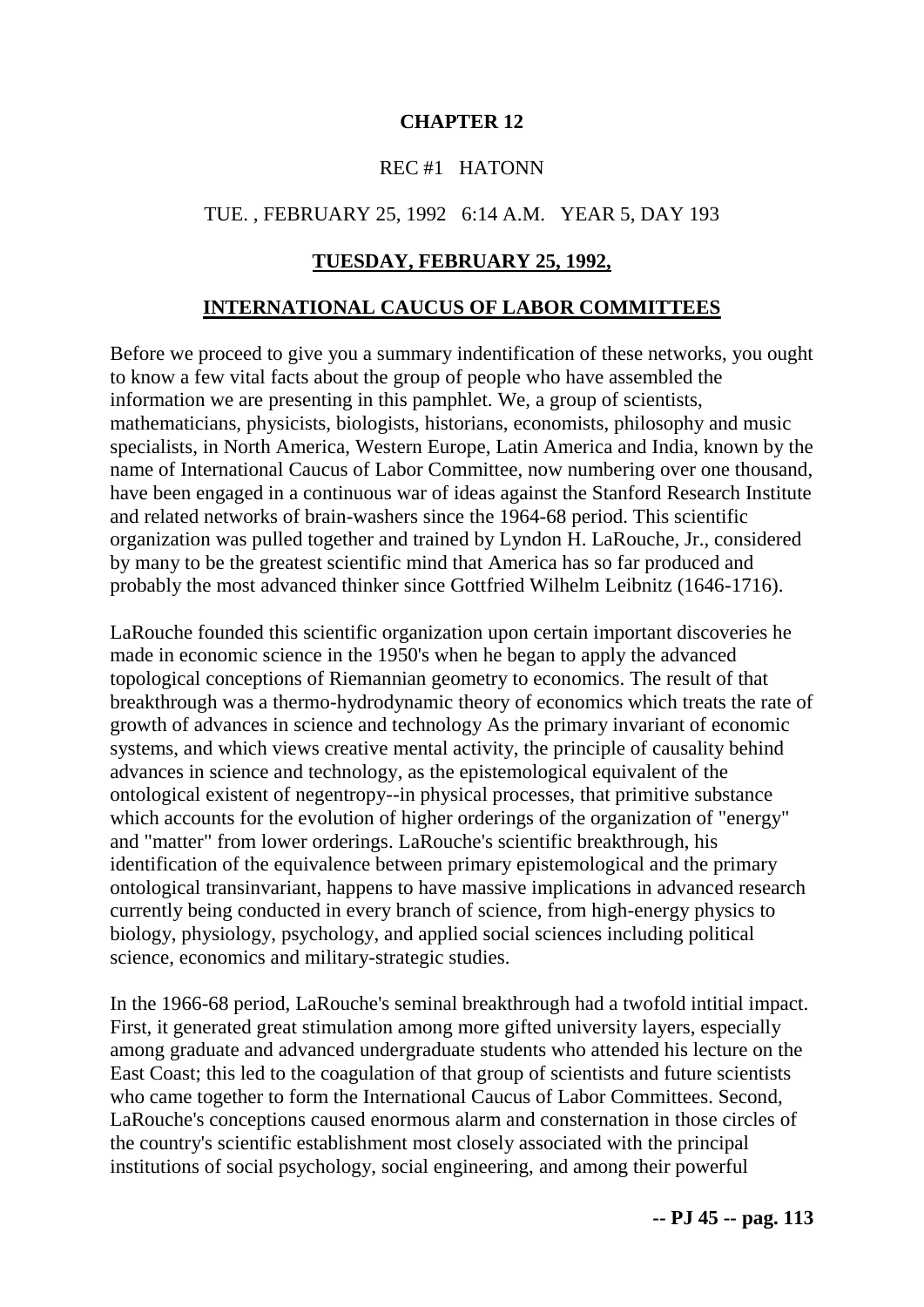patrons, a cluster of sixty or so major financial and manufacturing corporations, who during that time were busy undermining the NASA space program and beginning to put a firm straitjacket over the nation's advanced physics and natural science research and development centers.

From that moment on, an uneven contest began between two rival scientific tendencies: LaRouche's ICLC, armed with the most devastating and effective sort of scientific conceptual weapons, and the crude, plodding, amoral crowd of social engineers and social psychologists following orders from this particular coalition of powerful patrons. The ICLC forces were inferior in material resources; their opponents resolved on a strategy of "containment of influence". Over the years, this containment has assumed various forms, ranging from rumor campaigns and slander operations to financial warfare and even assassination attempts.

In the course of the conflict, the ICLC developed formidable security, counterintelligence and strategic intelligence capabilities, which enabled it to survive and begin exerting a significant and rapidly growing influence in elite policymaking circles in Western Europe, the Third World and North America. During the 1960's and early 1970's, the ICLC deployed against the New Left and developed the evidence demonstrating that "the movement" was a thoroughly controlled social-engineering project. Similar thrusts were developed against various "community control" and "radical minority" social engineering projects such as the Kawaida project of Imamu Baraka, built around the same ideology which produced the Symbionese Liberation Army; against terrorism, which is also a controlled social-engineering project; and against the emerging zero-growth movement.

During the 1972-73 period, our ability to demolish the New Left, Kawaida scenarios and our embarrassing exposés of Law Enforcement Assistance Administration complicity with terrorism plus the international uproar we caused against zero-growth, caused considerable consternation at the headquarters of the "mother" institution of our rivals, the Tavistock Clinic in England. In the late months of 1973, Barbara Ward (Lady Jackson) wrote a secret memorandum on the need to curb ICLC deployments and influence. Shortly thereafter, a group of intelligence officers from Great Britain, headed by Messrs. Schroeder and Walsh of MI-6 and coordinating with elements of the FBI and individuals from the New York Police Department (under LEAA jurisdiction) launched a major assault against the ICLC leadership, including numerous assassination attempt scenarios, kidnappings and the administration of psychotropic drugs.

We countered that offensive by a mobilization which had as its purpose to place in the hands of appropriate officials the appropriate sort of intelligence. In the course of that effort, we beat our opponents by educating a significant number of law enforcement and intelligence officers in the subject of "who controls international terrorism", among other matters.

But within the United States, the dimension of containment against the ICLC and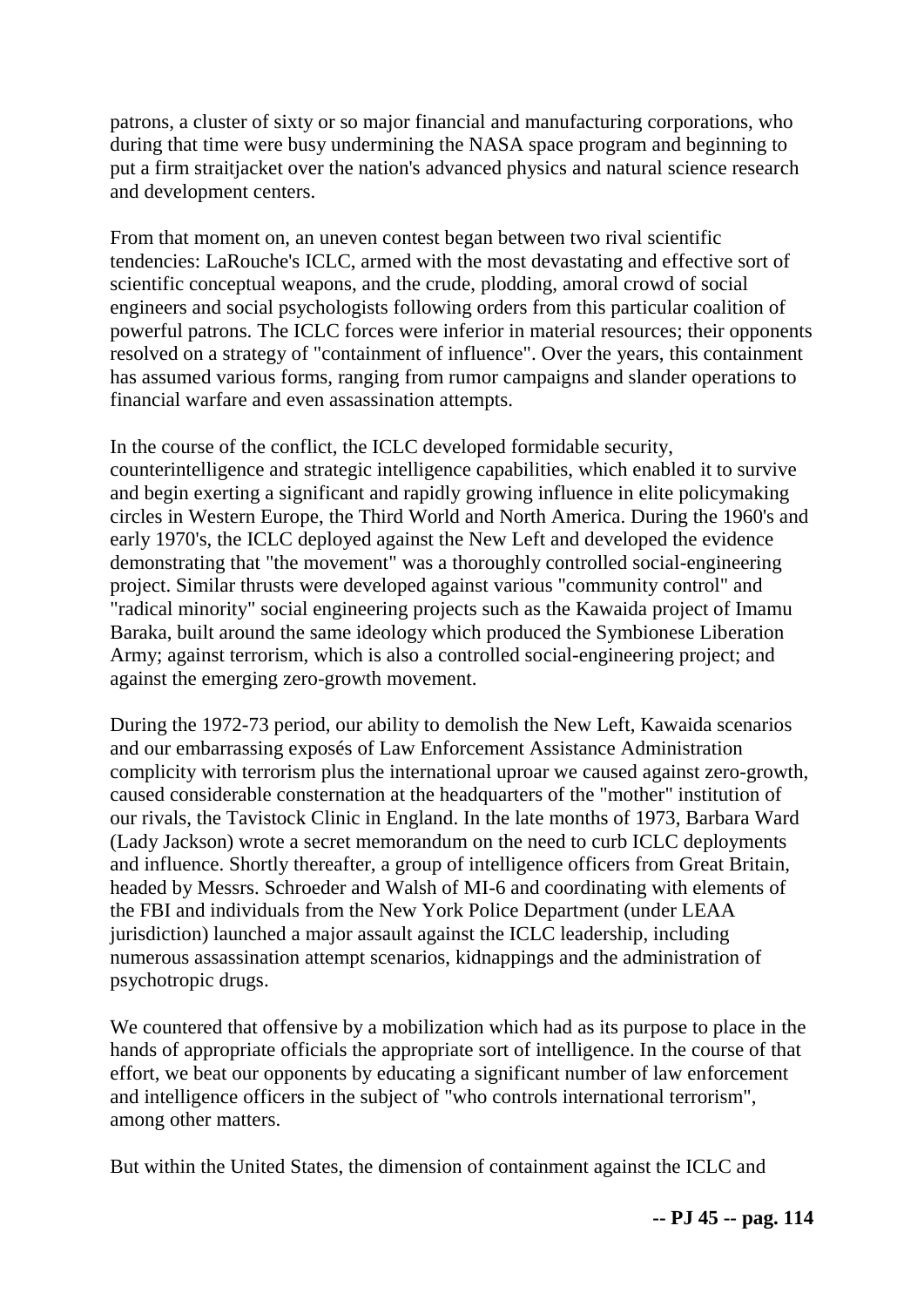LaRouche grew by leaps and bounds once **Dr. Zbigniew Brzezinski assumed office as National Security Advisor to President Carter.** In January 1977, the new NSC coordinated various elements of a number of government agencies to launch a sustained, ongoing operation called "FIST and SWEEP". Subsequent investigations by the ICLC turned up the fact that the real controllers of "FIST and SWEEP" went beyond the National Security Council to include a powerful elite above and outside the United States government proper. The NSC functions as an arm of a powerful extragovernmental group. It turns out this same group controls and deploys all the social engineering and social psychology outfits in the country, including Stanford Research and its Aquarian Conspiracy.

Our researches identified this powerful group with certain old aristocratic families in England, the United States and Canada witch control, for purposes of social manipulation, the world's \$200 billion drug traffic. Those findings were published in the best-selling book, DOPE, INC., which caused quite a stir among the law enforcement agencies of numerous nations, and threw the governors of the U.S. Federal Reserve System in Washington into turmoil for a protracted period.

## **TAVISTOCK**

Our first systematic study of our opponents' techniques and methods in psychological social control were published in April and May of 1974 in the magazine *The Campaigners* as a series of research papers under the joint title *The Tavistock* Grin.

We identified the Tavistock Clinic in London, England as the world's center for mass brainwashing, social engineering programs and activities in the postwar period. During World War II, Tavistock was the headquarters of the British Army's Psychological Warfare Bureau which, through the arrangements of the British Special Operations Executive, also dictated policy to the United States Armed Forces in matters of psychological warfare.

Toward the end of the war, Tavistock personnel took over the World Federation of Mental Health and the Psychological Warfare Division of the Supreme Headquarters, Allied Expeditionary Force (SHAEF) in Europe. Tavistock's chief theoretician, Dr. Kurt Lewin, organized the Harvard Psychological Clinic, the MIT Research Center for Group Dynamics, The Institute of Social Research at the University of Michigan. Lewin also played a pivotal policy role at the psychological department of the Office of Strategic Services (OSS), at the Office of Naval Research, the U.S. Strategic Bombing Survey and the Committee on National Morale. Moreover, a large number of influential people at the top policy level were trained in Dr. Lewin's theory of topological psychology, which is to this day the world's most advanced method of behavior modification brainwashing. **[H: Please, you regular readers who think you have heard this ALL from me before--READ IT AGAIN. Until you are totally convinced that you have been duped and played the fool--you cannot, for you WILL not, act. This IS the most gigantic mass cover-up and brainwashing/programming in the history of your planet. It IS the time spoken of**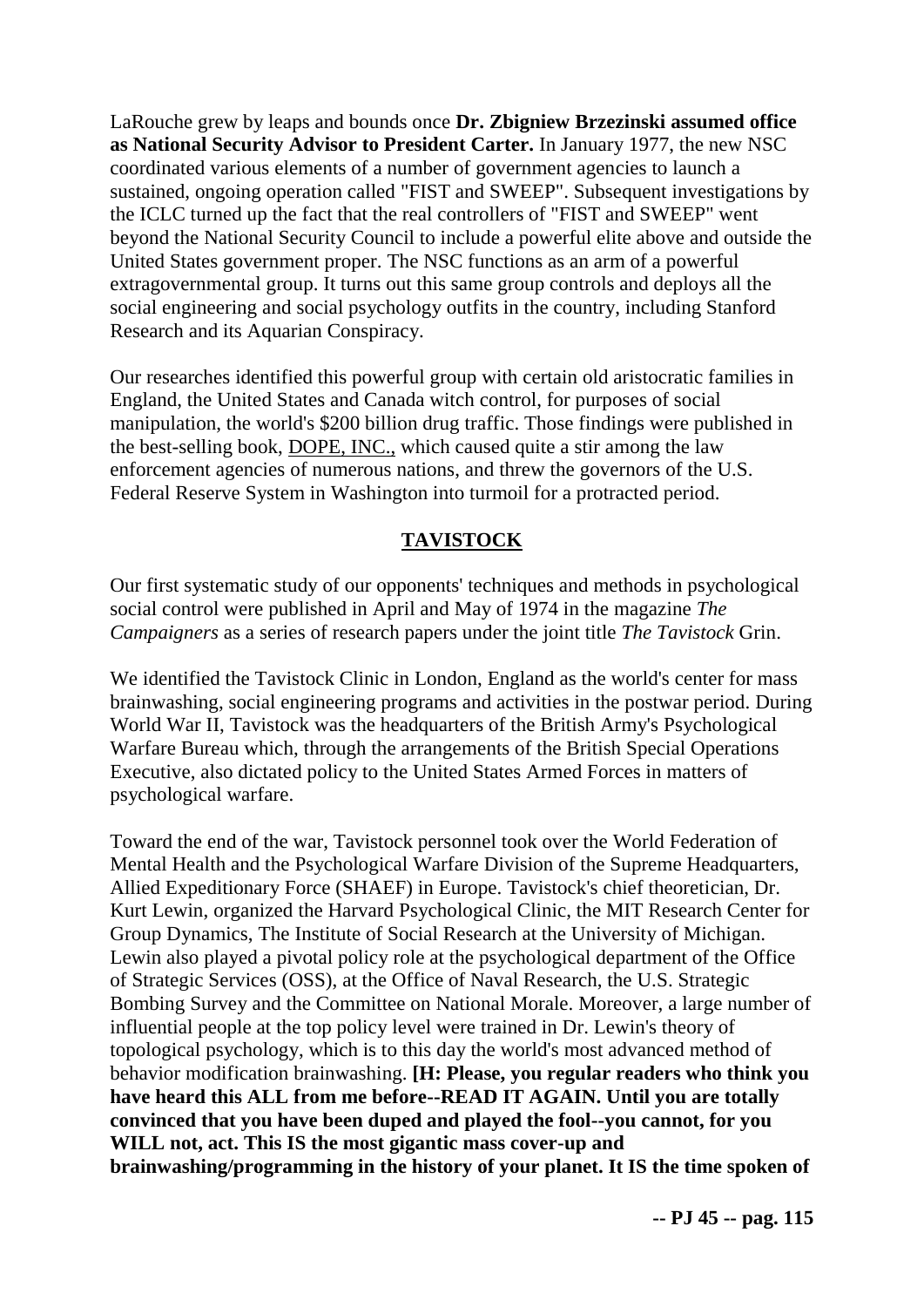**in the prophecies of all seers. How could it be thus? Because the plan was written and orchestrated by EVIL itself and YOU WERE SOLD A POISONOUS, DESTRUCTIVE BILL OF GOODS. WE ARE GOING TO GIVE THIS PUBLICLY IN SEVERAL DIFFERENT WAYS AND, YES, I HAVE ALREADY GIVEN IT IN OUR MATERIAL--BUT SUCH A TINY PORTION OF MANKIND HAS HAD ACCESS. IT IS NOW UP TO YOU.]**

Other important colleagues of Kurt Lewin, including Eric Trist and John Rawlings Rees of Tavistock, as well as H. V. Dicks, W. R. Bion, and Richard Crossman, took the personnel from the Strategic Bombing Survey, the Committee on National Morale and the National Defense Resources Council, and from this pool founded the Rand Corporation, the Stanford Research Institute, the Wharton School, the National Training Laboratories, the National Institute of Mental Health and others.

## **GOVERNMENT FUNDING FOR EVIL**

The United States government started contracting multimillion-dollar projects with all these outfits. Over a period of thirty years, tens of billions of dollars have been allocated by the federal government to fund the work of these groups; other tens of billions of dollars found their way into these institutions from private foundations.

Over the years, these institutions grew and the scope of projects they contracted grew. Every aspect of the mental and psychological life of the American people was profiled, recorded, and stored into computer memories. The institutions, personnel and networks grew and penetrated deeply into every nook and cranny of federal, state and local governments. The in-house specialists and graduates were called in to develop policies for welfare departments, labor, mediation boards, trade unions, the Air Force, the Navy, the Army, the National Education Association, and psychiatric clinics.

### **CLOSE RELATIONS BETWEEN THINK TANKS, POLLING GROUPS & MEDIA**

Close cooperative relations were developed between these think-tanks and the U.S.A's key polling organizations and the major media. Gallup Polls, the Yankelovich-CBS-*New York Times* polls, the National Opinion Research Center and others are incessantly conducting psychological profiles of the entire population, sharing them for evaluation and processing with the ubiquitous social psychologists. What the public sees printed in the newspapers as opinion polls is only an infinitesimal portion of the work that the pollsters do.

Above this closely cooperating grouping of social psychologists, pollsters and media manipulators, presides an elite of powerful patrons, **"the gods of Olympus" [H: Olympians! The Committee of 300! branched out as Club of Rome, then Bilderbergers, etc., as priorly given.],** as they delight in being called. These are a cluster of corporations and families on top of the electronics, communications and related sophisticated-technology industries, etc. The core cluster consists of the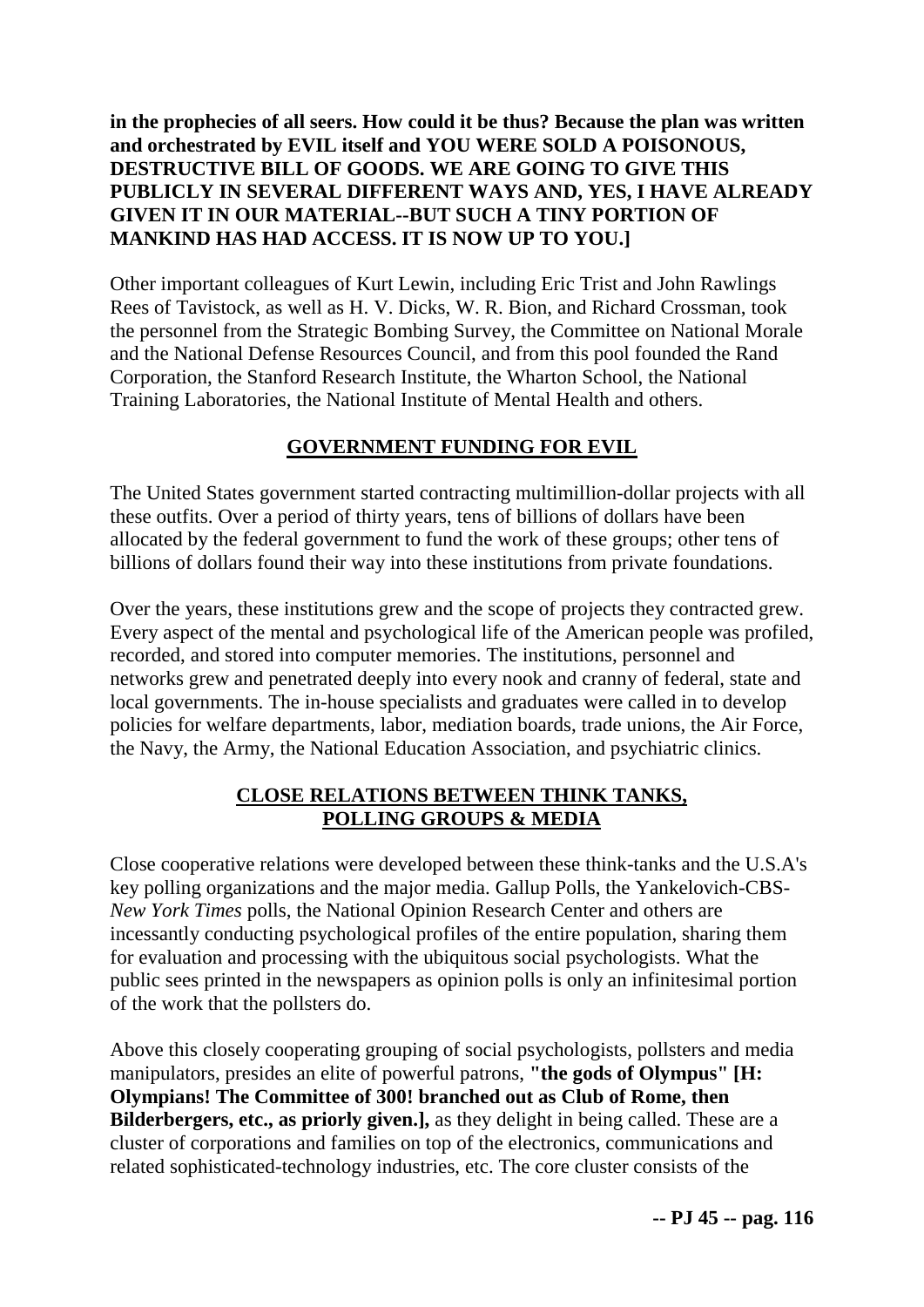following: International Telephone & Telegraph, American Telephone & Telegraph, Xerox, Rank Organization, Bendix, Raytheon, Arthur D. Little, Eagle Star Group, RCA, Bechtel, Textron, Reliance Group, Prudential Insurance, American Express, Lazard Brothers, Kuhn Loeb, Blyth-Eastman Dillon, Petro-Canada, Standard Telephones and Cables and their subsidiaries, affiliated and interlocking corporations. All in all, it is estimated that this group, which on matters of long-term strategy tends to act in a very disciplined and unified way, commands over 60 of the Fortune 500 companies in the USA. **[H: It is far worse than this projection for you will take note and harken back to the past few years when companies merged and were bought and sold and taken-over willingly or not--to the extent that there are NO major corporations owned by the "general" citizens of the United States. And- this very writing was done long before 1984. It was simply republished in 1984 and now brought again in this particular format in 1991 but was not updated for this late publicizing. It is far worse today, chelas, than your wildest estimates. If you have been taking the LIBERATOR or reading the JOURNALS, such papers as the** *World Intelligence Review, Insider's Report, New Federalist, Spotlight* **and several other daring publications--then you are aware, frustrated at the blind populace and possibly quite bored by this presentation.]** It has swallowed up all the other "power groups" of earlier U.S. history, the Morgan Group, Rockefeller group, Cabot-Lodge group, etc. In the deeper recesses of the intelligence establishment in Washington, veteran intelligence officers refer to this awesome group, in hushed tones and mysterious language as the *"COMMITTEE OF THREE-HUNDRED"***. THE GROUP PREFERS TO BE CALLED "THE OLYMPIANS". THESE ARE THE REAL POWER IN THE LAND, THE DEPLOYERS OF OUR SOCIAL ENGINEERS AND SOCIAL-PSYCHOLOGISTS.**

**[H: I cannot urge you strongly enough to get your name on the list for obtaining Dr. Coleman's book on this Committee and related matters. America West is risking everything in bringing it into print and it is not foreseen if it will be allowed into the public to any great extent before being permanently squashed. Information will be somewhere in this document for its ordering. You who have had great difficulty with my being and Dharma's receiving--must have this information in what you perceive as "reality". Do not be put off, in this instance, by that which is unseen for we will deal with that matter later when you come to realize TRUTH.]**

#### **WHAT IS AQUARIUS?**

We now come to a summary presentation of what is meant by the Aquarian Conspiracy and the New Age or Age of Aquarius, which the entire social psychology establishment is now mobilized to impose upon our society.

First, let us survey the terrain of physical evidence, what our eyes see and ears hear every hour of the day and night over at least the last fifteen years. You have heard about sex education programs in which grammar school children are instructed in masturbation and "alternate life styles" such as homosexuality, transvestitism,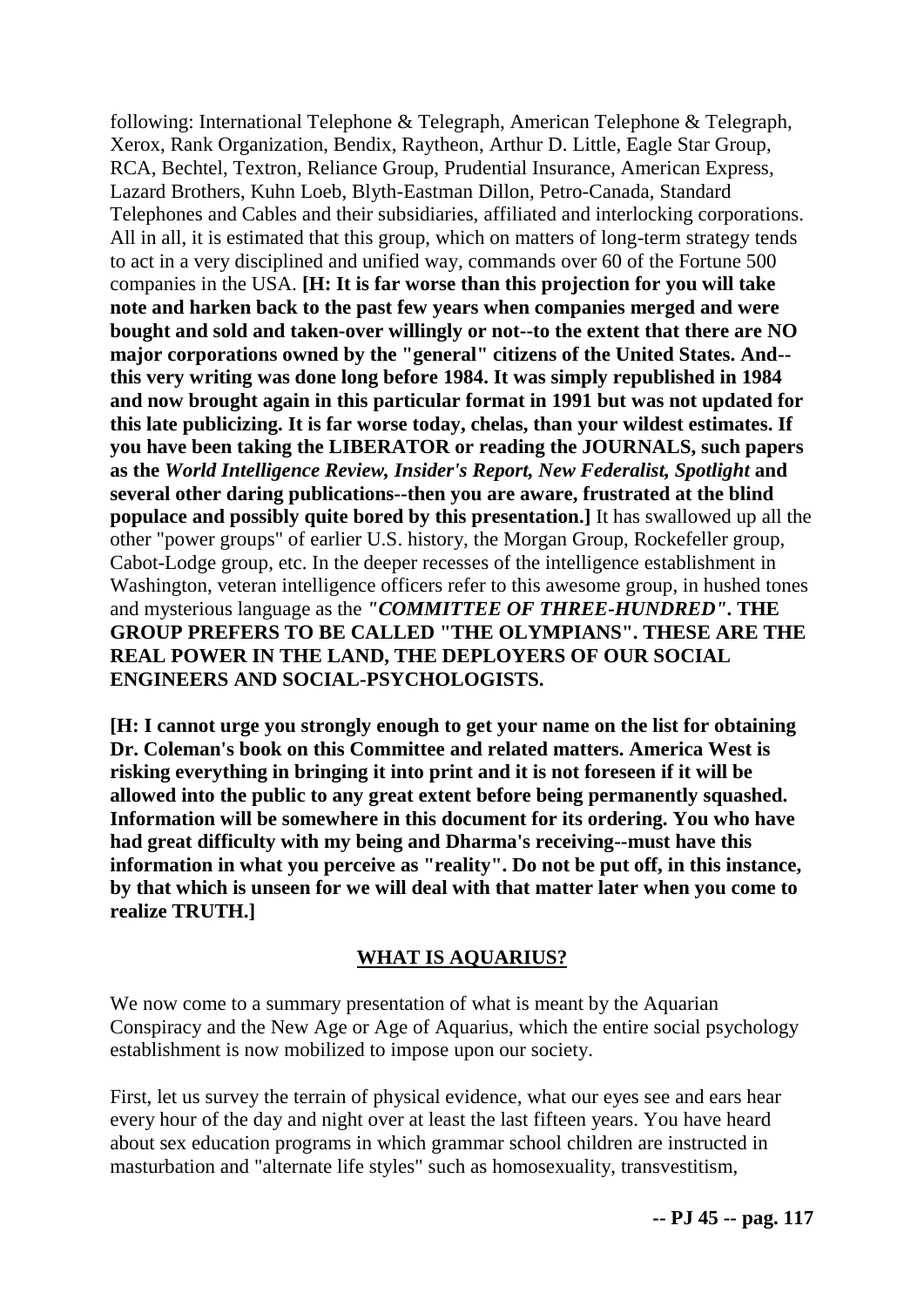lesbianism, prostitution, and so forth. **[H: Now it is "safe sex" and condom use in the very lowest grades of grammar school and free condoms for older children and babies. You will learn how and why AIDS was introduced and why you don't have an antidote available (there is one)--please go back and read our JOURNAL, AIDS, THE LAST GREAT PLAGUE.]** You have heard, or seen, or lost relatives to the Hare Krishna, the Moonies, and numerous other exotic religious cults; you have seen or heard about the charismatic movements, liberation theology, the new religious fundamentalism, the PTL ("Praise the Lord") shows on television, and of course you have Islamic fundamentalism coming out of your ears; you are well aware that this country right now is going through the worst drug epidemic in its history.

Fewer among you have noticed that in the 1970's a drastic shift occurred in school curricula at all levels, to the point that youngsters are now rewarded school credit for such courses as **"TV soap opera", "Socially relevant Basket Weaving",** and various environmentalist subjects with little or no content. An epidemic of cultism, kookery and Sodom and Gomorrah sexual behavior has overwhelmed the country, accompanied by pseudo-science, charlatanism and superstition in our educational institutions.

This picture is only the raw empirical side of the story, the surface impression that every citizen gets by merely observing what is going on. A slightly closer examination of the matter, statistical compiliations and so forth, indicate the following: approximately 15 million of our citizens are participating in one active form or another in the outfits of this organized insanity.

There are literally thousands of counter culture newspapers and magazines which proclaim the coming of the New Age, the Age of Aquarius.

To top all this, in July 1980, a major international conference is being held in Toronto, Canada, under the title **First Global Conference on the Future [H: Note reference to "upcoming" year of 1980 and shiver a bit at the years gone by in which this was available and you DIDN'T KNOW!]**, to be attended by over 4,000 social engineers, cybernetics experts and futurologists from all the think tanks. The purpose of the conference, in the words of its chairman, *"The time has come to move dialogue to action. This conference will be-come the launching pad for that important action to occur in the 1980's."* **[H: Please go back and read that statement over a couple of times!]** So says the billionaire Maurice Strong, chairman of Petro-Canada, high-ranking **British Intelligence** officer during World War II, one of the chief executives of Dope, Inc., and former director of the United Nations Environmental Program. One of the chief speakers will be Dr. Aurelio Peccei, chairman of the **Club of Rome**, a **NATO THINK TANK** about which we will say more later.

Close investigation of the preparatory activities of the conference participants and the in-house studies of the social-engineering think tanks that will participate, has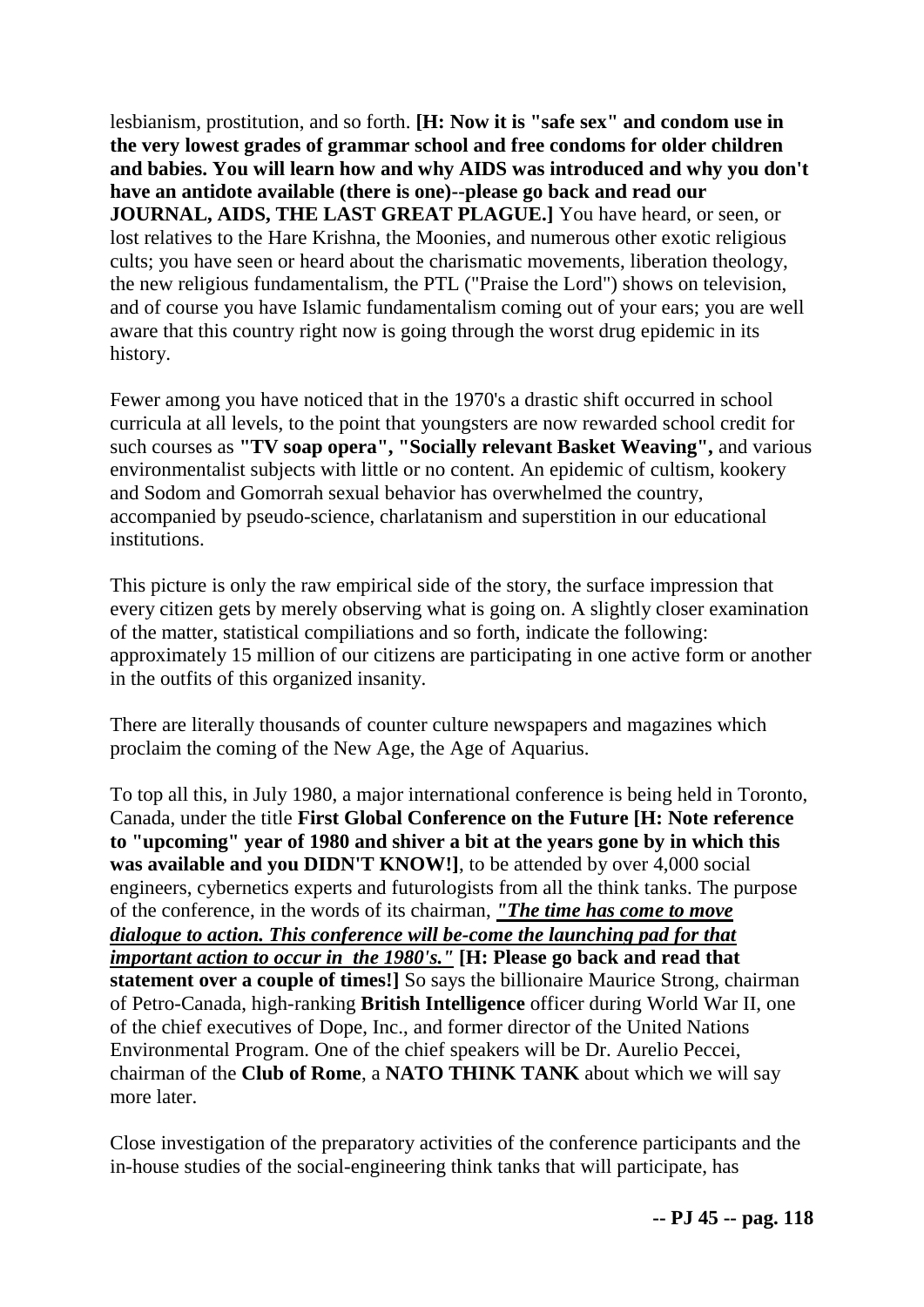confirmed conclusively that the "decisive action" Maurice Strong is speaking about is the brainwashing of the entire human species. All the kooks of the world are coming out in the most impressive Witches Sabbath yet in Toronto.

The peril this nation is imminently confronted with, in fact the peril to the whole human species, is nothing less than complete elimination of what mankind has historically regarded as its *soul*. Our brainwashers are proposing the complete extirpation of mankind's inner sense of identity, and the placement, in the vacant space, of an artificial, synthetic pseudo-soul.

**Before you howl "incredible", you ought to review the technical study that was prepared in May 1974 by the Stanford Research Institute, whose contents were later used in popularized form in Marilyn Ferguson's book.**

**The study is entitled CHANGING IMAGES OF MAN, Contract Number URH(489)-2150. Policy Research Report No. 4/4.74, prepared by SRI Center for the Study of Social Policy, Willis Harman, Director. Dr. Harman later personally coached Marilyn Ferguson in writing her popularized version, THE AQUARIAN CONSPIRACY.** The 319-page mimeographed SRI report was prepared by a team of 14 researchers and supervised by supervisory panel of 23 controllers, including anthropologist Margaret Mead, psychologist B. F. Skinner, Ervin Laszlo of the United Nations, Sir Geoffrey Vickers of British Intelligence and others. **[H: Now does it become a bit easier to see that British Intelligence actually set up the Anti-Defamation League (ADL) who is working day and night to stop this information from reaching you-the-people and actually HAS NOTHING TO DO WITH JEWS?]**

When this was published in May 1974, the authors were careful not to fully reveal their direct involvement in artificially manufacturing all these hideous, inhuman forms of countercultural zombie-ism. Six years later, however, in February 1980, Dr. Willis Harman, the project director of the report, after lengthy collaboration with Marilyn Ferguson, induced her to come out into the open to boast that all this was, from the beginning, the work of a deliberate conspiracy.

A leaderless but powerful network is working to bring about radical change in the United States. Its members have broken with certain key elements of Western thought... The great shuddering irrevocable shift overtaking us is not a new political, religious or philosophical system. It is a new **mind--the ascendance of a startling worldview....** We concede that one of the things that causes people to be incredulous when this picture is presented is that they do not comprehend what kinds of motivation our brainwasher social-psychologists could possibly have for doing this to us. If the motivation cannot be comprehended, then the motivation "does not exist". And if the motivation does not exist, then the action that derives from it does not exist; therefore "The Aquarian Conspiracy".

## **But the Aquarian Conspiracy itself proclaims that it exists!**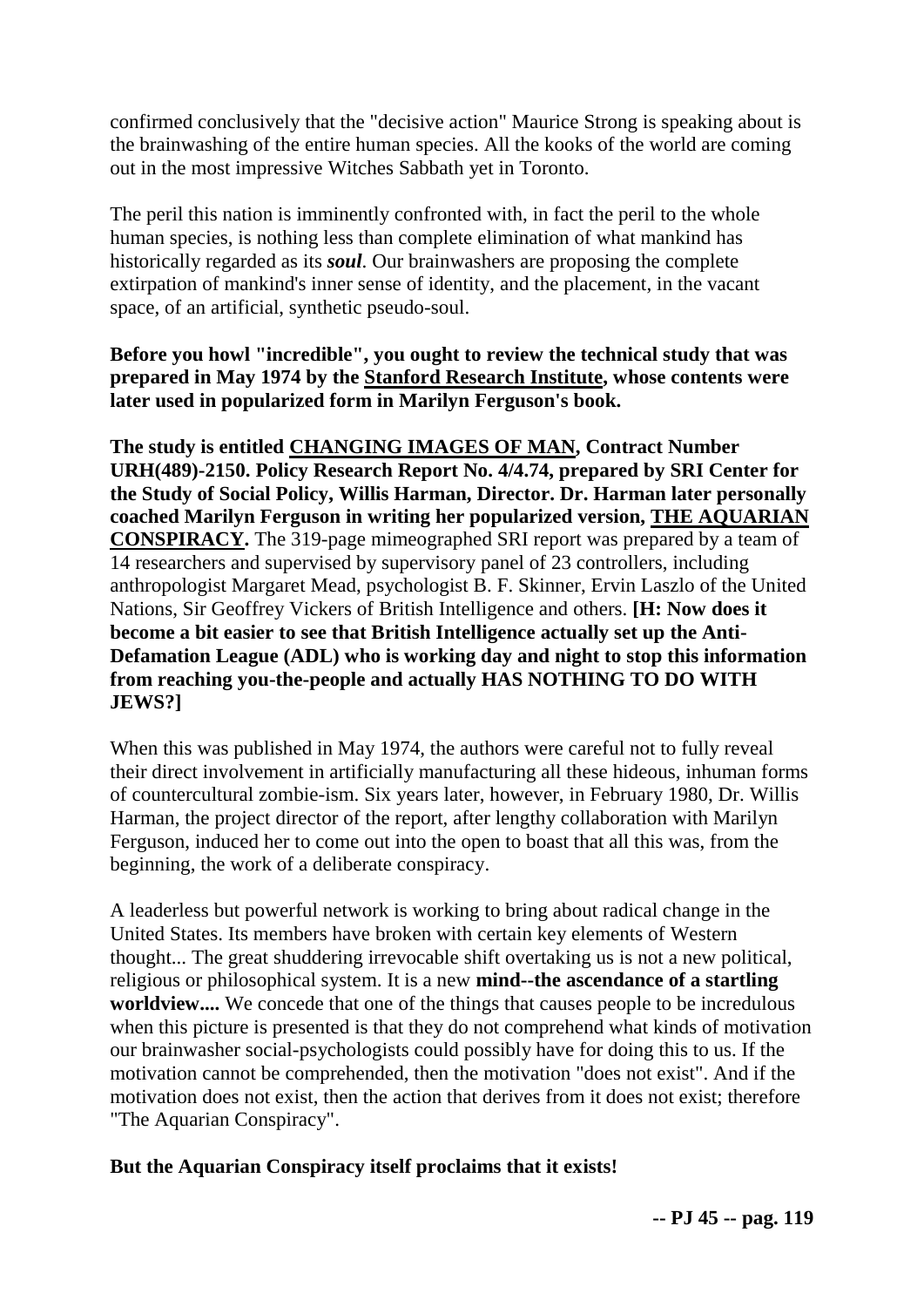Therefore, you should sit down to reason out what its motivation might possibly be. Identifying its history, both before and after the events of World War II, the social experiments of H. G. Wells, Aldous and Julian Huxley, Teilhard de Chardin, and others will give you some added basis for understanding the motivation. Identifying the recent history of the matter, from the 1960's on, will give you a further basis. On that basis you can project into the more distant past history of this school of thought that our brainwashers represent, into the period of Aristotle.

Meanwhile, with respect to the more recent history: the strategic foundations for the current form of the Aquarian Conspiracy were laid down during the 1966-67 period in a series of high-level NATO conferences which at the time involved, among others, a famous NATO official, Aurelio Peccei, the then little-known Dr. Zbigniew Brzezinski **[H: You will note that all of these "leaders" in the movement have changed names, i.e., Kissinger and ALL of the Communist Party foundation leaders- including Lenin. All members of the Communist Party government set-up were so-called "Jews". Actually, as we have said over and over and over again--they were and are Khazarian Zionist Talmudists and have nothing to do with "Jewry" as later defined when the word was developed. Note these ones develop and change words to have any meaning they desire and YOU ALL BUY INTO THE LIE.]** in his capacity as a staff member of the State Department's Policy Planning Group, and most of the leaders of those multinational corporations we mentioned earlier. **[H: You Americans must understand that ones such as Brzezinski and Kissinger are NOT natural citizens of the United States--they do not even function under their real names. They are planted in your highest government policy-making positions and as public spokesmen and authorities to RUN YOUR GOVERNMENT, FOR A PRESIDENT, SENATOR, ETC., MUST BE A CITIZEN. THE EFFORT, IN FACT, IS TO CHANGE YOUR CONSTITUTION SO THAT THESE "ACTUAL FOREIGN CITIZENS" CAN BE YOUR PRESIDENT. THAT IS ONE MAJOR THING WHICH WOULD BE CHANGED AT A CONSTITUTIONAL CONVENTION--ALONG WITH BURYING YOUR ENTIRE CONSTITUTION AS WRITTEN.]**

The final decisions of those NATO deliberations were to apply a series of long-term policies throughout the Western World for the purpose of inducing a transition to a technologically "steady-state", "zero-growth", "post-industrial society". **[H: Go back and read that again!]** The Soviet bloc was supposed to be skillfully induced to gradually evolve toward a similar type of "steady-state" equilibrium system. Dr. Brzezinski, in the aftermath of those NATO meetings, **wrote his famous essay, THE TECHNETRONIC ERA** and Aurelio Peccei **[H: Interesting?]** his famous book, THE CHASM AHEAD. Following that, McGeorge Bundy and the Council on Foreign Relations attempted to start the "inducement process" with the Soviets by jointly establishing the Vienna International Institute of Applied Systems Analysis. The SALT arms control negotiation and nuclear non-proliferation processes got underway. The NASA space program was gradually terminated. A massive increase in world drug traffic appeared. Aurelio Peccei went to the Tavistock Institute in England and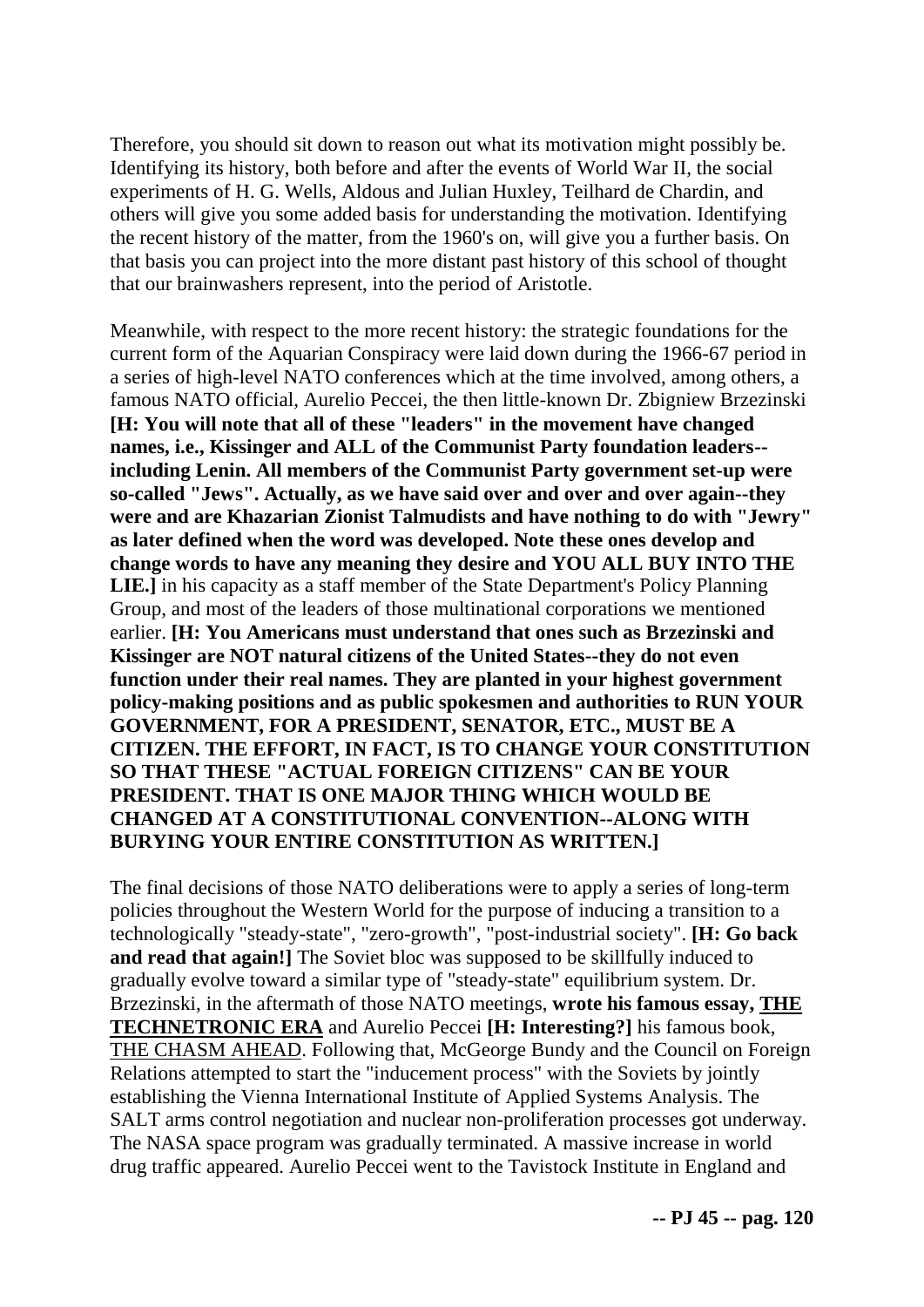there he launched the notorious Club of Rome jointly with Tavistock.

The brainwashing specialists of the Tavistock network internationally went to work. The era of government by "crisis management" had arrived. Some basic things ought to be said now about the social-engineering technique of "crisis management". **[H: As we move into this subject, let us take a brief look at other things which were utilized to bring people into compliance. At that time as the populations were being hyped through brainwashing, came the age of "Channels" and everyone began to get into the act of "talking with extraterrestrials and other disembodied entities" and the "New Age Cults" were founded. When I am asked about this Channel or that one, I am stymied at the gullibility of the masses to fall into unreasonable expectations. It seems that the New Age touters offer all for nothing, total irresponsibility and fortune-telling and the populations of the world flow like honey across a biscuit trying to sop it up. It seems all God-given reason flew the coop with the last of the chickens so that you are left with NOTHING. I CAN OFFER YOU ONLY GOD--WHO SENDS US, THE HOSTS, TO OFFER TO SHOW YOU TRUTH AND "THE WAY". YOU HAVE** *BECOME CONTROLLED, MANIPULATED PEOPLE OF THE LIE.*

*May you open your eyes and ears and see and hear for the days are short in the timing upon your place in ability to recover that which is about to be LOST FOREVER TO HUMANITY.*

Let us begin the next portion, Dharma. Simply change the program, please.

Hatonn to stand-by.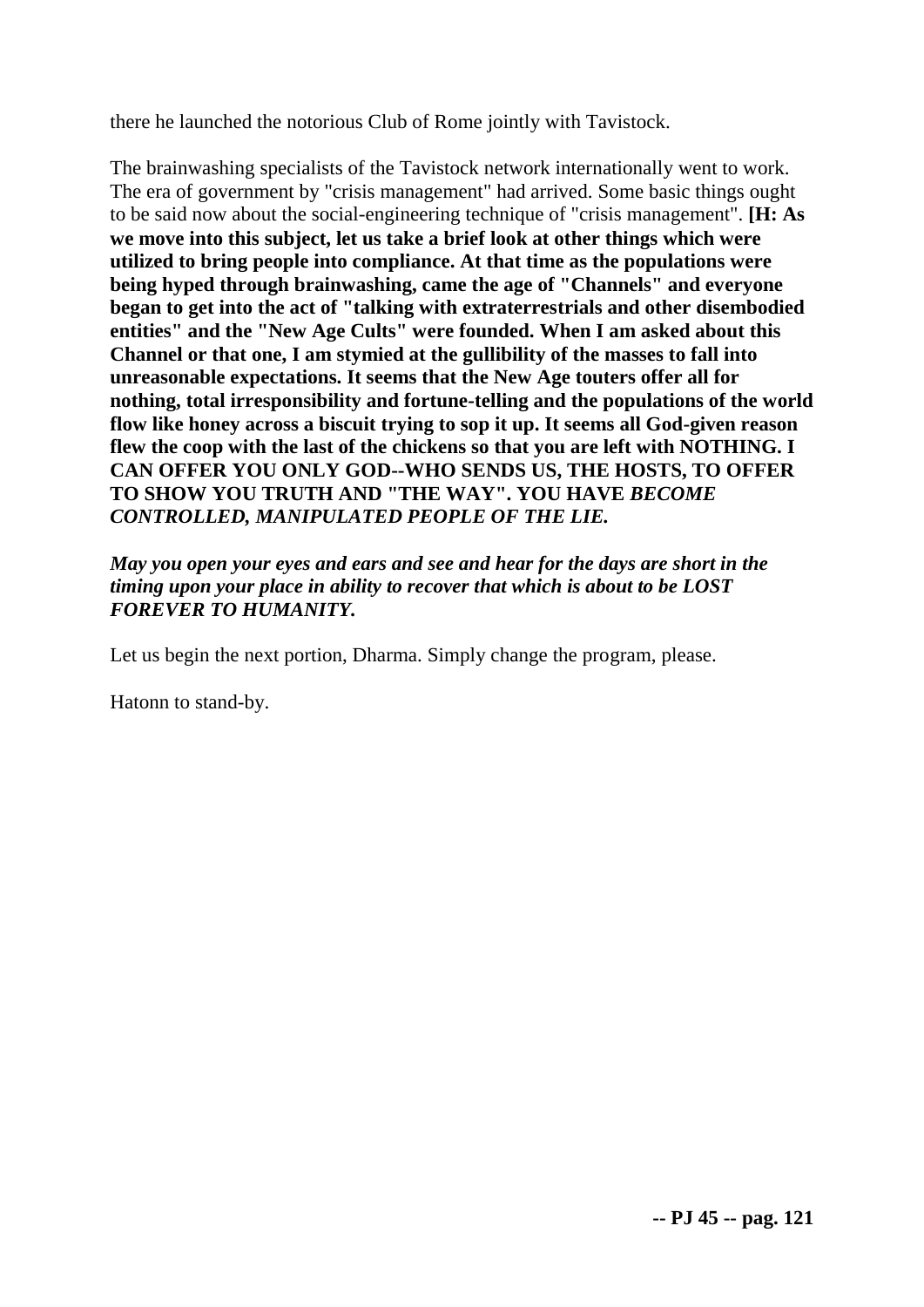## **CHAPTER 13**

### REC #2 HATONN

### TUE, FEBRUARY 25, 1992 8:35 A.M. YEAR 5, DAY 193

### **TUESDAY, FEBRUARY 25, 1992**

### **INTERNATIONAL CAUCUS OF LABOR COMMITTEES**

#### **KURT LEWIN**

The technique derives from the "topological psychology" doctrine of Dr. Kurt Lewin, the seminal theoretical influence in the entire field of social-psychology, the patronsaint of all the Tavistock-related think-tanks and the man upon whose theories the psychological warfare battles of World War II were fought.

**To summarize the matter of Lewin's doctrine in chunks manageable by the layman: all psychological phenomena occur in a domain defined as "psychological phase space" or "life space". This space is composed of two interdependent "fields", the "environment" and the "self". Life space is the domain in which human behavior occurs. Behavior depends on both environment and self or B = F(E.P.) (Behavior is a function of Environment and Person.) This is accompanied by a tremendous amount of misplaced emphasis on mathematical/topological interpretations of psychological relations, none of which makes any contribution to scientific knowledge, but is admirably suited for transforming psychological problems into computer-programmable problems. This was promptly done.**

The concept of "controlled environment" arose from the common-sensical observation that if you have a fixed personality (one susceptible to being predictably profiled), and if you want to elicit from this personality a particular type of behavior, then all you have to do is control the third variable of the equation and thus produce the desired behavior. This was the standard social-psychology formula used for years in every type of situation from labor negotiations to army counterinsurgency operations, to important diplomatic maneuvers, until apparently sometime in the 1960's. From that point on the greater emphasis of social-psychology practice and theory was placed on the problem of using the technique of controlled environment to produce not the desired B (behavior) but the desired P (personality) in the equation. It can be speculated that our brainwashers found it very frustrating to merely modify the behavior of the victim case-by-case and once-at-a-time, and started puzzling over how to accomplish something more drastic and permanent, like altering the deeper structures of human personalities. Thus, brainwashing moved from the era of "behavior modification" to the era of "identity change".

The theory for this type of activity again relied upon the original formulations of two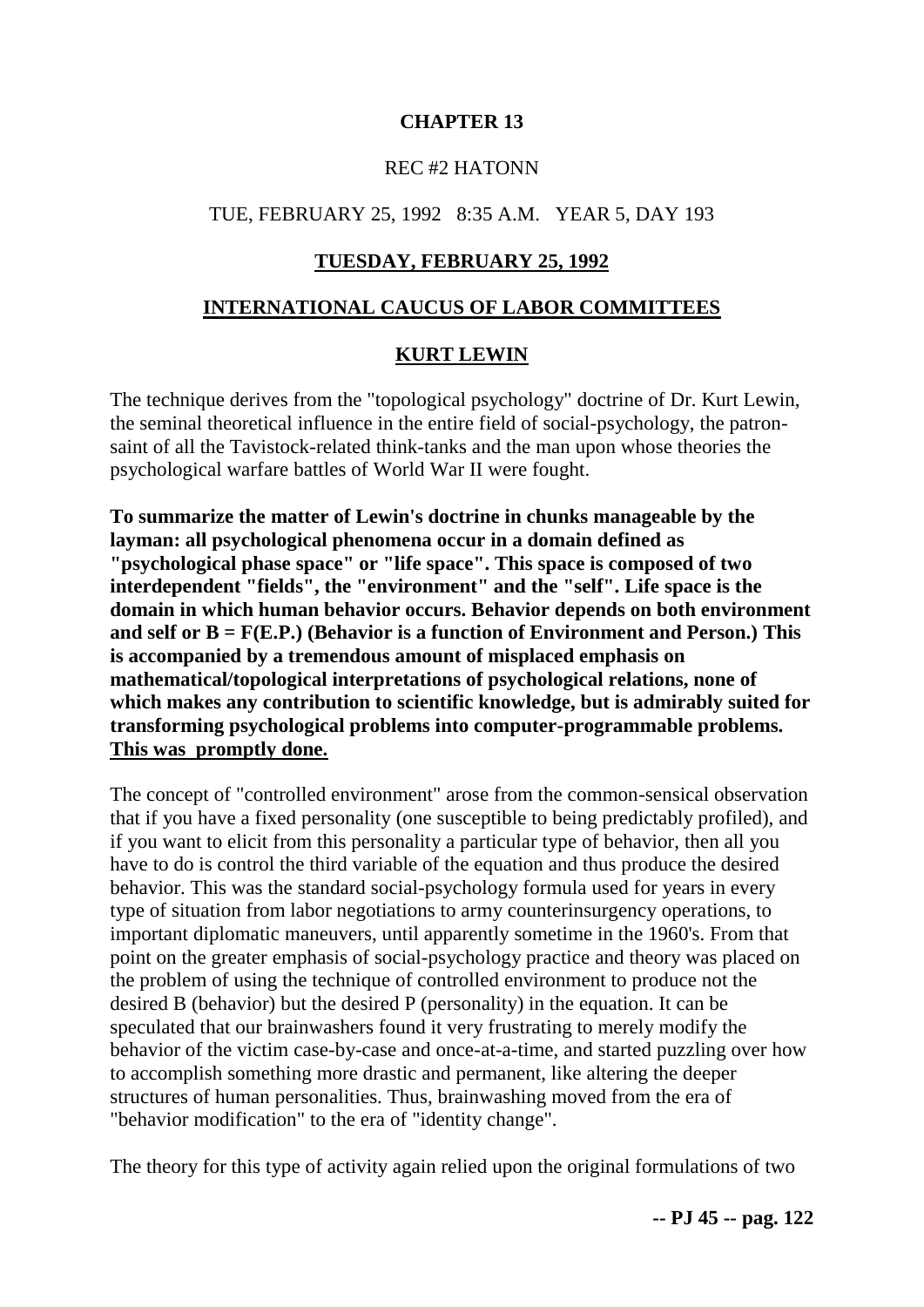Tavistock theoreticians, Dr. William Sargent's theory in this BATTLE FOR THE MIND, and Kurt Lewin's own work on personality regression.

Lewin observed that the inner self of the individual displays certain reactions when under tension from the environment. When there is no tension, then the normal inner self of a person is well differentiated, balanced, multifaceted, versative. When a reasonable amount of tension is applied, then this geometry collapses into blinded, undifferentiated soup; a primitivization, a regression of the personality occurs. The person is reduced to an animal, the highly differentiated and versatile abilities disappear. The controlled environment takes over the personality.

Or, as Marilyn Ferguson puts it, "Stress and transformation...these paired ideas are a theme, a litany in the literature of the Aquarian Conspiracy."

From this bit of nastiness emerged the theory of government by "crisis management". The social psychologists reasoned, more or less, in the following fashion: "Since we are already in control of a 'controlled environment', what will happen to the P (person) entrapped inside it when we introduce 'social environmental turbulence'? The deliberately directed turbulence will create tensions for the P (person) and under those conditions we shall examine the effects of directed tension upon the personality and character structure of large populations."

A senior psychiatrist of the Tavistock clinic, Dr. Fred Emery, now at the national University of Australia and formerly a member of President Johnson's Kerner Commission, describes the following symptoms that large populations display under conditions of this sort of "social environmental turbulence"--the social crises that crisis management causes:

There are three phases of reaction to social crisis.

The first is "Superficiality", in which the threatened population will react by adopting some shallow sloganeering ideals to which, however, it will not attach any serious "ego investment". This is a passive "maladaptive" response, maladaptive because it fails to identify the causes of the crisis and therefore the crisis (tension) will persist.

The second phase of reaction, since the crisis continues, is "fragmentation", in which panic begins to strike, social cohesion breaks down, and small social groups try to protect themselves from the crisis at the expense of other small, fragmented social groups. This is also a "passive maladaptive" reaction and, failing to identify the cause of the crisis, it degenerates further into a third phase: "dissociation".

In the third phase, the victim turns away from the source of tension, from the induced crisis, and goes into a fantasy trip of internal migration, introspection, obsession with self. This is the so-called "self-realization" process of the Stanford Research Institute's report.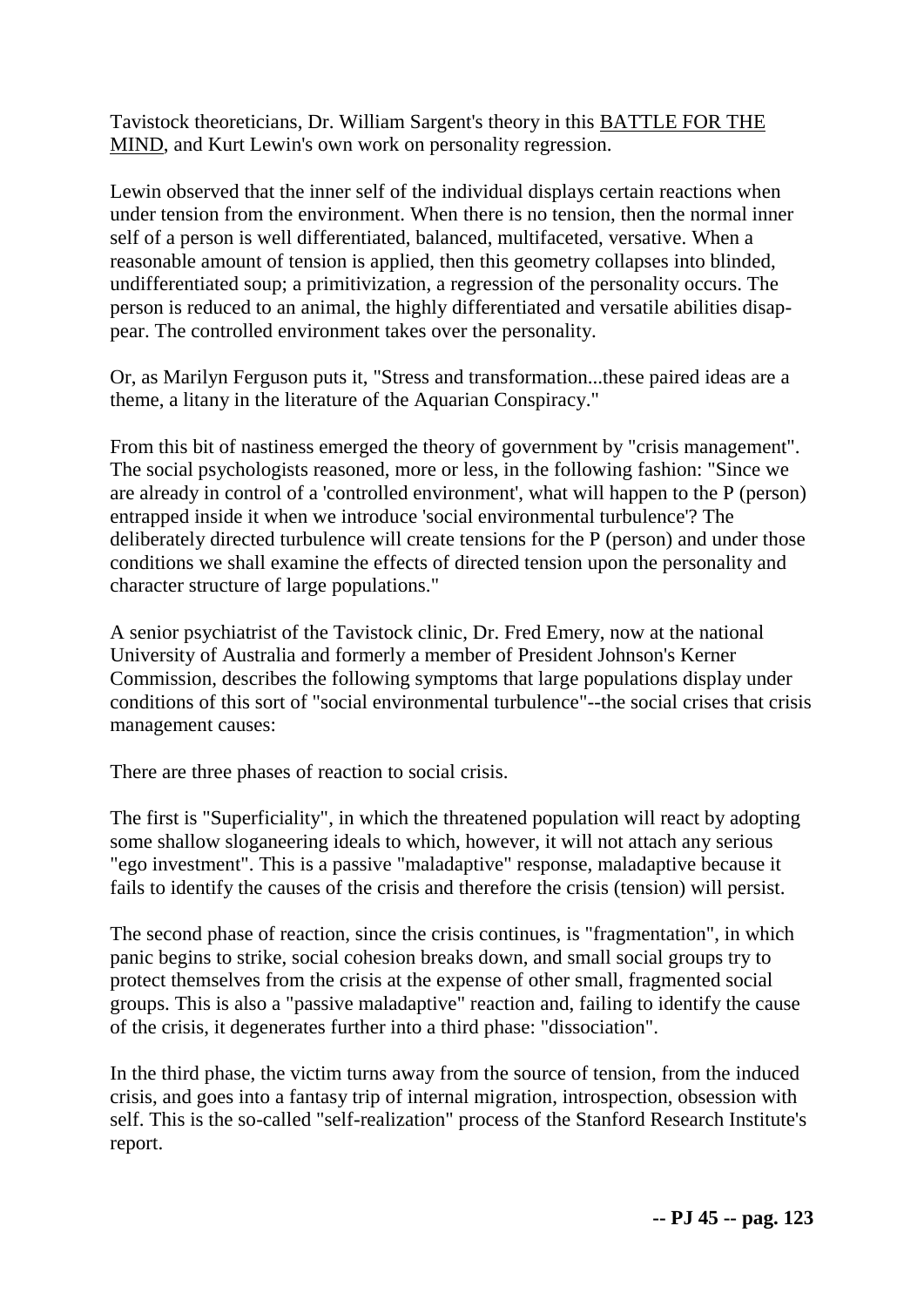Subsequently, Dr. Emery adds that these three "passive" maladaptive responses are each accompanied by an "active", but equally maladaptive response. "Superficiality" is thus paired with "synoptic idealism" as its opposite; "fragmentation" with "authoritarianism", "dissociation" with "evangelicism". The report then goes on to summarize the results of the last thirty years **[H: Thirty years? Stop and think a moment--this means that your enemy has had over half a century to perfect his**  deadly plans.] of combined applied social psychology and crisis management.

In the decade of the 1960's we had the "superficiality" of the new Left movement paired with the "synoptic idealism" of the Great Society.

In the decade of the 1970's we had the "fragmentation" of "community control" movements paired with the "authoritarianism" of the Nixon era.

In the decade of the 1980's we have the "dissociation" of "self-realization", "transcendental meditation", paired with the "evangelicism" of all forms of mass religious fundamentalism.

So all these scenarios are in the computers of our pervasive social engineering thinktanks. The scenarios are in operation at the present time. What is supposed to emerge out of the pair of "disassociation" and "evangelicism" of the present national crisis is the Age of Aquarius.

The snag in the whole project is that the brainwashers of our society are counting on the populations responding with exclusively maladaptive responses--responses to the crisis which fail to identify the causes of the crisis or "environmental turbulence". Should the population, or even significant minorities of the population, be able to identify what the causes of the crisis are, the whole social engineering operation of the last thirty years will collapse.

The reason we of the ICLC are putting this report in your hands is to enable you to identify the causes of the crisis. If you successfully do so, then your reaction will not likely be maladaptive, because you will know the causes. If your mental abilities are within the range of the national average, you will know without being told that your best "active" "adaptive" response will be to get to the nearest copying machine and make copies of this report for literally every citizen you know, or get to the nearest telephone to contact us for further mobilization.

If you have any notion that anything else, apart from collaborating with us, (ICLC), (Editor, Remember this was in the 1970's. Now there are other alternatives) will have any effect and if your behavior turns out to be typical of most of your fellow citizens, then you will be acting according to the way you have been profiled. If you do so, you will not be able to retain your sense of identity, that inner sense which you call your soul, for more than the time between now and the year 1984. By that time, if you do not succeed in producing anything but maladaptive responses, you will no longer be the same person you are now.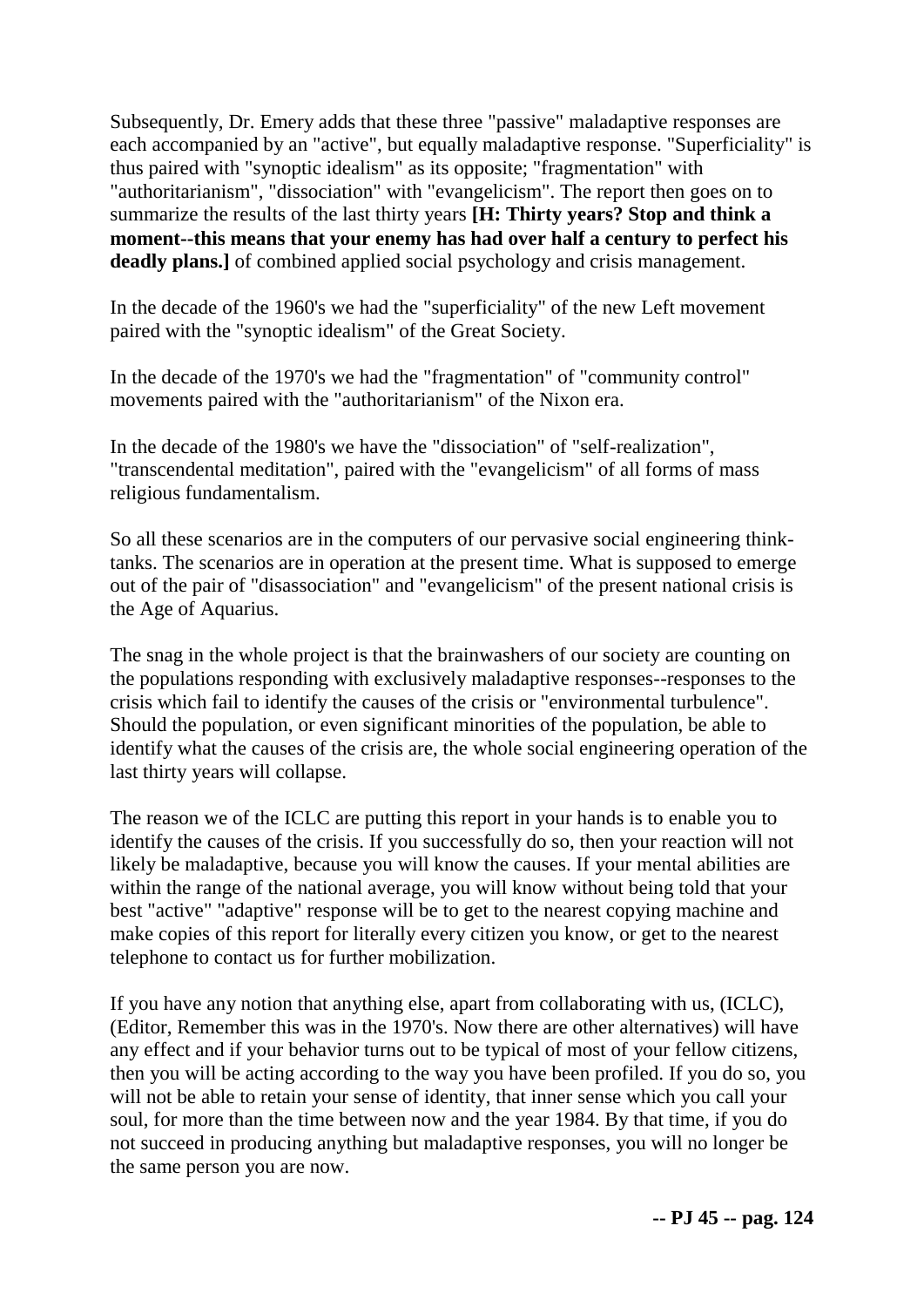The body-snatchers of the Aquarian Conspiracy are after you.

\* \* \*

When we write again we will discuss the Psychiatric Shock Troops--the enemy's main army.

I find it most interesting and I hope so will you that E. J. Hart, as far back as May, 1991, said that Mr. Gorbachev would become active with the "hardliners" of Kissinger Associates Incorporated just as has come to pass. You who underestimate the intentions of one Henry Kissinger err greatly.

Also you will find as we move along and confirm by news releases that Kissinger, Fraser (Malcolm Fraser: former Australian Prime Minister) and Brzezinski are the founders of a think-tank called "Anzus". This was a major thrust in New Zealand and Australia in 1984-85. It was set up and would be directed by one Ray Cline...ex CIA and Reagan adviser. Cline was later Director of Intelligence in the U.S. State Department and later Deputy-Director of Foreign Intelligence at the Central Intelligence Agency. The facts are, chelas, that no matter what we write about in this tangled web of deceit, we come back to the same groups of participants who hold the power and control the intelligence community--except the major dealer is the British Intelligence.

This must have been a severe blow to the people "down under" for the project would be controlled by the Center for Strategic and International Studies, an independent unit which was attached to the Georgetown University in Washington, D.C.

Also, I wonder how many of you know that Henry Kissinger joined the "Advisory Board" of Banca Nazionale del Lavoro in late summer of 1985. Perhaps you would enjoy seeing how he is written up in international circles: London: Wed., Aug. 21, 1985, *International Herald Tribune:* "Banca Nazionale del Lavoro (yes, this is a biggie doing the same kind of criminal activity as BCCI), the state-controlled institution that is Italy's biggest bank (Mafia run), has appointed Henry A. Kissinger to its international advisory board.

"Formed in 1984, the board advises the bank on economic and social conditions in countries where it operates.

"Mr. Kissinger, a former U.S. Secretary of State, is Chairman of the Board of Kissinger Associates Inc. which gives political advice to governments."

In 1984 Mr. Kissinger gave his expert help in political affairs and economics to Brazil and Argentina. I believe that you will note both are in very, very bad circumstances with Brazil totally devastated economics-wise. Where the man, Kissinger, goes there follow sell-outs, collapse, wars and disasters. I find it interesting.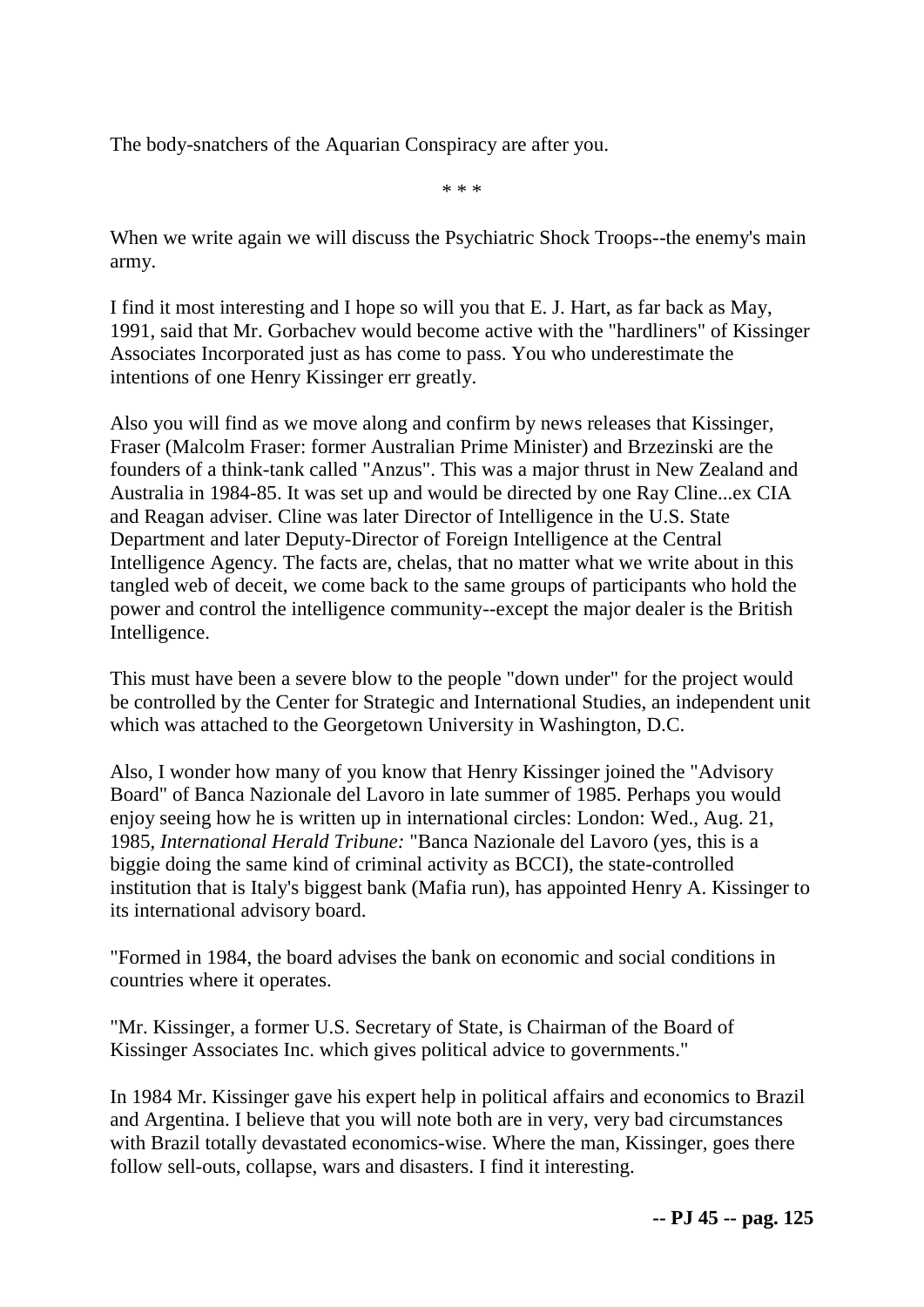Good evening,

Hatonn to clear.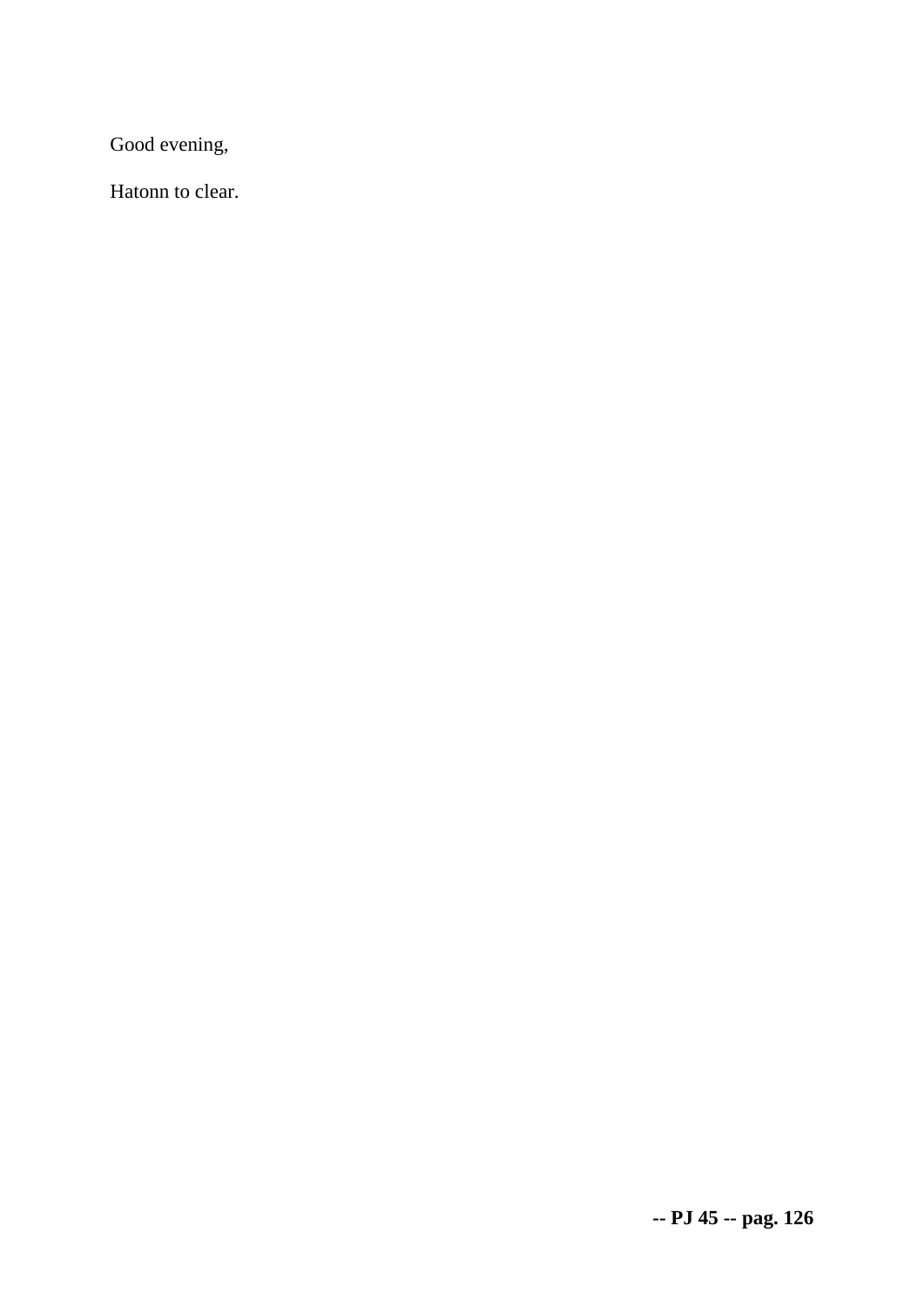### **CHAPTER 14**

#### REC #1 HATONN

#### WED, FEBRUARY 26, 1992 7:54 A.M. YEAR 5, DAY 194

### **WEDNESDAY FEBRUARY 26, 1992**

#### **THE PSYCHIATRIC SHOCK TROOPS THE ENEMY'S MAIN ARMY**

What happens when a massive ill-working experiment fails? Actually, it usually means that the Elite Psychotics have made it WORK. Remember the "rule of thumb" and the "Theory of the Bureaucracy"--*Whatever they say they intend to accomplish, they will accomplish the direct opposite.* Let me remind you that the adversary ALWAYS WORKS IN THIS MANNER AND IF HE TELLS YOU A THING AND YOU WORK ON THE ASSUMPTION OF THE DIRECT OPPOSITE--YOU WILL BE **CORRECT.** 

#### **DRUG WAR BEING "FOUGHT" BY DRUG DEALERS**

Let me example. While drugs were being introduced and addictions were being set forth so you could have a world "war on drugs"--the very persons "fighting the war" were the ones selling and dealing drugs--worldwide. In Switzerland where the major drug money would flow and be hidden, the most cruel of all tortures was set up--right under the public's noses--a whole park, right behind the massive banking houses of the world and Elite--where drugs were wholesale, needles were provided freely and over 10,000 injections were done in a given day on average.

Now they say, as casually as they will tell you that the "we were mistaken about the economy--there IS a massive depression and the economy has collapsed--SO EXECUTIVE ORDER THROUGH EMERGENCY MUST BE INSTIGATED,"-- "...and the park idea didn't work out and we must now put those addicts into the neighborhoods and clean up the park." Go look at your special reports on CNN this day! This is also a clue of the intent to bring the world up short and within control-- ALL THE SIGNS ARE PRESENT!!

#### **CONVERT THE RUSSIANS?**

Another major clue to the madness of confusion: Schuller and TBN are going into Russia and, weekly, the NEW ideas of religion will be blasted out to all of the Soviet bloc people. In other words, give them hopelessness in "hope" while you depress and kill them physically. If you are not terrified--get with the program for it is SERIOUS time. The Russians in opposition to the New World Order are onto you, however, and it is going to get very ugly as you try to spread evil under the guise of goodness and "allowing". They don't want loose morals and they have had their bellies full to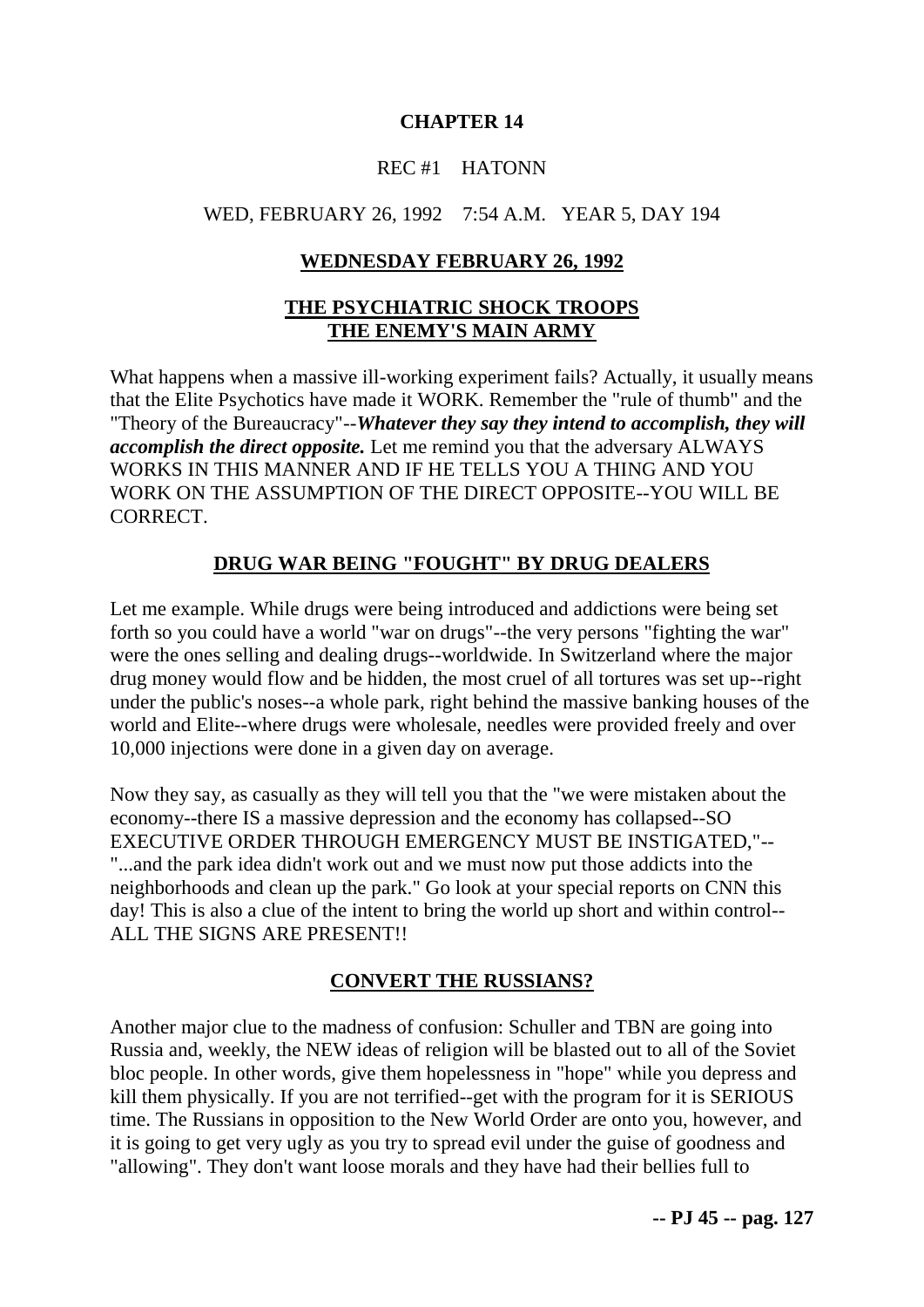overflow of abortions with sanction and irresponsibility and lazy counterfeits.

Yes, our New Zealand friend is correct--if America can't pull out of this pit of vipers then the world is LOST. I can speak from authority, precious ones, for I see both ends of the path.

# **BACK TO THE DOCUMENT IN POINT**

# **INVISIBLE ARMY NOW IN PLACE**

Over the course of the last 35 years, an invisible army has been deployed into place in nearly every corner of the globe. It is an army of professionals, buried deep in the universities and think-tanks, whose names and faces are unfamiliar to most citizens until they are utilized as special "experts" to further deceive you. They are dedicated to one purpose--**TO REDUCE MANKIND, THROUGH THE USE OF ADVANCED TECHNIQUES OF PSYCHOLOGICAL, CREATED DISEASES AND OTHER VARIOUS METHODS OF DESTRUCTION TO TAME, EASILY CONTROLLED BEASTS WHO WILL SERVE THE MASTERS.**

# **THE TAVISTOCK NETWORK**

In this section, we summarize the network, indicating its evolution, its general character and its leaders. In the United States, this network, which we shall call the Tavistock Network, has ten major installations, an estimated four hundred medium sized installations and probably about two to three thousand mini-sized spin-off groups deployed around the major ones. The total number of professionals employed in these institutions is an estimated 35,000-40,000 persons. **[H: Count those years since this document was written and you will realize how understated this is, especially as ones are "laid off" now that installations and underground technical facilities have been completed and are ready for use.]** The annual budget was running at over \$5-6 billion.

# **BRAINWASHING INSTALLATIONS IN AGGREGATE EFFECT**

## **(AVERAGE SUPPORT COST: \$45,000/YR/MAN in 1979)**

| <b>Installations:</b>                 | <b>Employees</b> | Funding (\$ mill's) |
|---------------------------------------|------------------|---------------------|
| <b>Stanford Research Institute</b>    | 3,300            | \$150               |
| <b>Rand Corporation</b>               | 1,500            | 70                  |
| Hudson Institute                      | 120              | 5                   |
| <b>National Training Laboratories</b> | 500              | 23                  |
| Center for Advanced Study in the      |                  |                     |
| <b>Behavioral Sciences</b>            | 100              | 4                   |
| <b>Institute for Social Research</b>  | 500              | 14                  |
| Esalen                                | 100              | 4                   |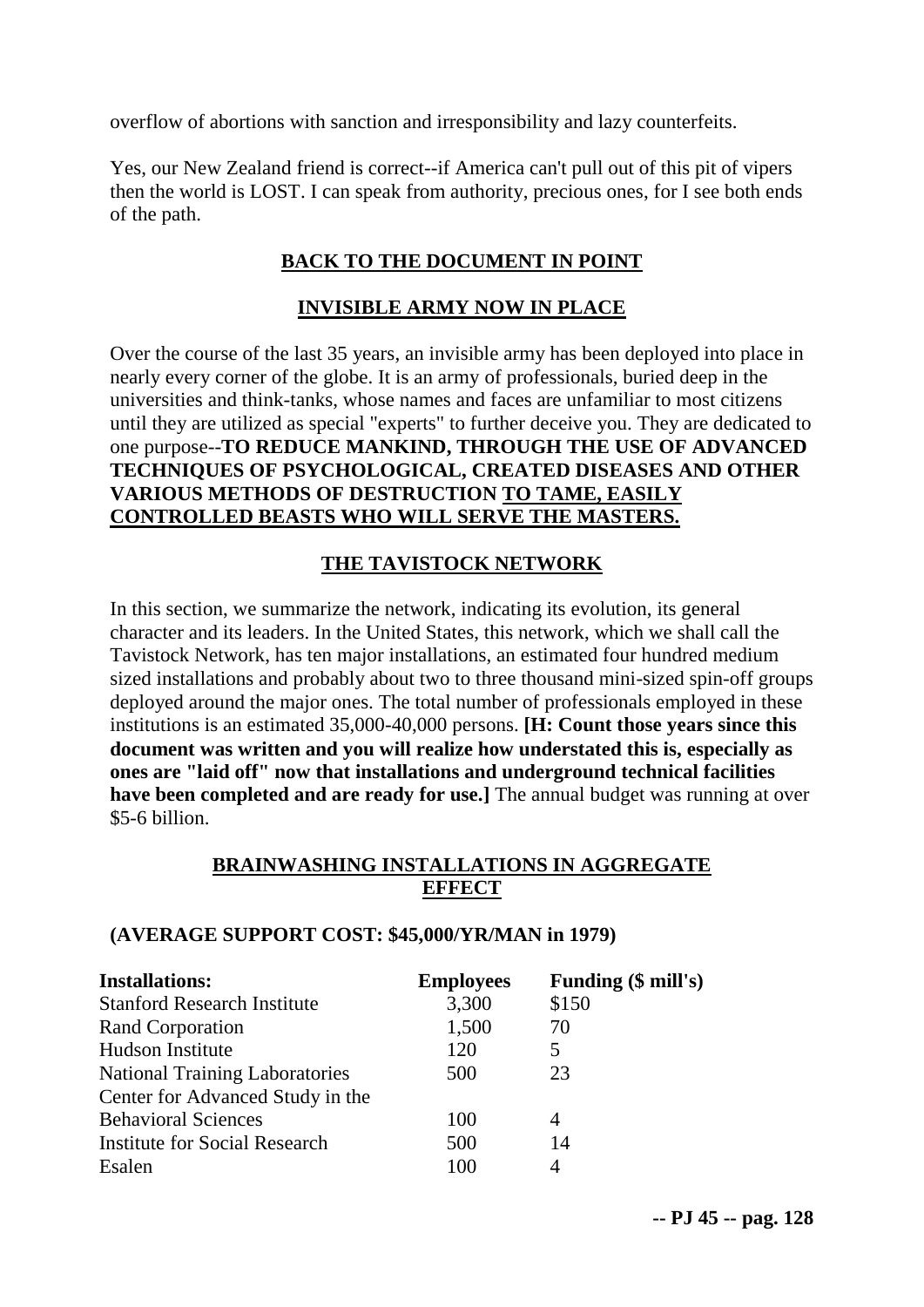| (Esalen subdivisions nationally)    | 10,000 | 400                         |
|-------------------------------------|--------|-----------------------------|
| MIT Sc. School Total:               | 300    | 14                          |
| <b>Systems Dynamics Group</b>       | 50     | $\mathcal{D}_{\mathcal{L}}$ |
| <b>Industrial Relations Section</b> | 30     | 1.5                         |
| University of Pennsylvania Wharton  |        |                             |
| <b>School Total:</b>                | 600    | 30                          |
| Management and Behavior Research    | 30     | 1.5                         |
| <b>Wharton Econometrics</b>         | 50     | 3                           |

## **Secondary Lewinite Installations**

| <b>Total of Significant Installations</b> |        |       |
|-------------------------------------------|--------|-------|
| in U.S., estimated:                       | 400    |       |
| Life Sciences & Social Psychology:        | 350    |       |
| <b>Mental Health Institutions:</b>        | 50     |       |
| <b>Total Number of Employees</b>          | 16,000 |       |
| Life Sciences & Social Psychology         | 14,000 |       |
| <b>Mental Health Institutions</b>         | 2,000  |       |
| <b>Total Funding Revenues*</b>            |        | \$720 |
| Life Sciences & Social Psychology         |        | 630   |
| <b>Mental Health Institutions</b>         |        | 90    |

\*Based on the average support level for these staffings which obtain in the major installations of \$45,000 per man per year in 1979.

**……………………………………..**

# **NATIONAL TRAINING LABORATORIES**

(International Institute for Applied Behavioral Science)

Rosslyn Station, Va. Tel. 703-527-1500 Founded: 1947 Director: Leeland Bradford Number of Employees: 500 (including regional NTL branches) Gross Expenditures Per Year (1979): \$23 million. Percentage of Total Research Devoted to Futurology: 10% Major Clients and Types of Contracts: NTL runs "T-Groups" ("Training Groups") on Lewinite Group Behavior, including "role-playing" involving plunging the participants into "artificial stress situations". NTL annually runs these T-Groups programs for the entire managements of the following: U.S. Department of State U.S. Civil Service Commission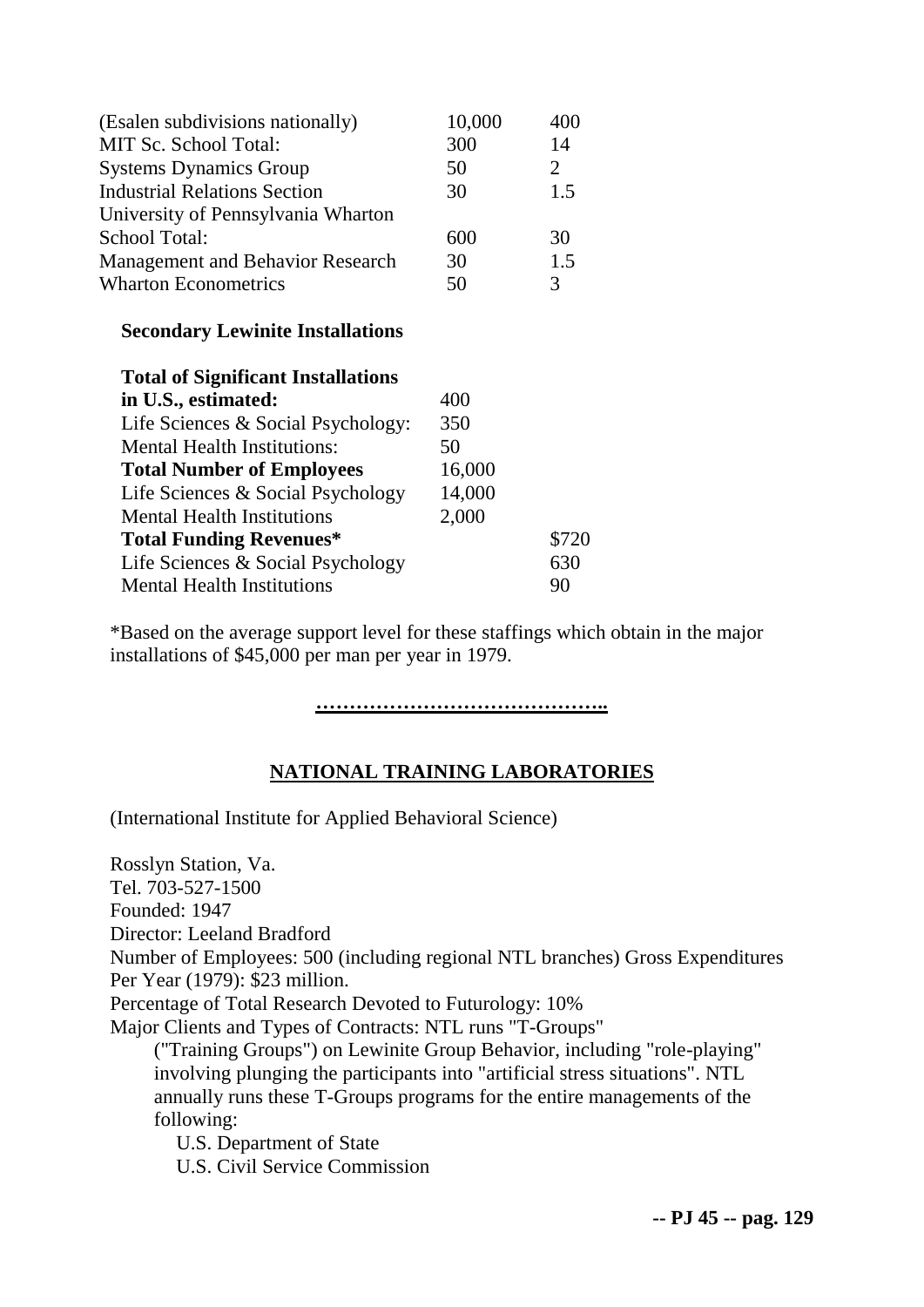National Education Association: NTL is an official unit of the NEA, the largest Teachers Association in the U.S. for which NTL conducts most of the Leadership Training Programs.

NTL's clients include the following corporations: **Alcoa, American Cyanamid, Bell Telephone, B.F. Goodrich, Eli Lilly, Dow Chemical, U.S. Steel, Westinghouse, Lockheed, DuPont, Eastman Kodak and all major oil companies. [Remember: 1979 in point of numbers. That is over a decade past.]**

==================

## **INSTITUTE FOR SOCIAL RESEARCH**

426 Thompson St., Ann Arbor, Michigan **[H: This one is completely controlled and integrated within the Naval Intelligence Training Program.]** Tel: 313-764-8363 Founded: 1946 (officially) Director: F.T. Juster Director Emeritus: Rensis Like Survey Research Center: Director, Stephen Withey Group Dynamics: Director Emeritus, Dorwin Cartwright Center for Research on Utilization of Scientific Knowledge: Director Emeritus, Ronald Lippitt Center for Political Studies: Director Warren Miller Number of Employees: 500 Total Revenue (1978): \$14 million

#### **Major Clients and Types of Contracts:**

- UNESCO: "International Study on the Organization and Performance of Research Units", an international study on the conditions that constitute a productive organizational climate for scientific R&D.
- Russell Sage Foundation: "The Human Meaning of Social Change", the current state of research on subjective well-being, followed by a national survey supported by Russell Sage which sought to conceptualize and measure people's feelings of well-being.
- National Science Foundation: Continuation of above, with em-phasis on both individual and group change in perceived well-being over 1971-78 period.
- OECD: "Social Accounting System", relates various data on the production of goods, household use of time, and products of household production, and individual and societal welfare, to establish the significance that various areas of life have for people's evaluations of their well-being and how rapidly these states can be disrupted.
- Department of Health, Education and Welfare, U.S. Office of Education: "Youth in Transition". What are the major causes and consequences of dropping out of high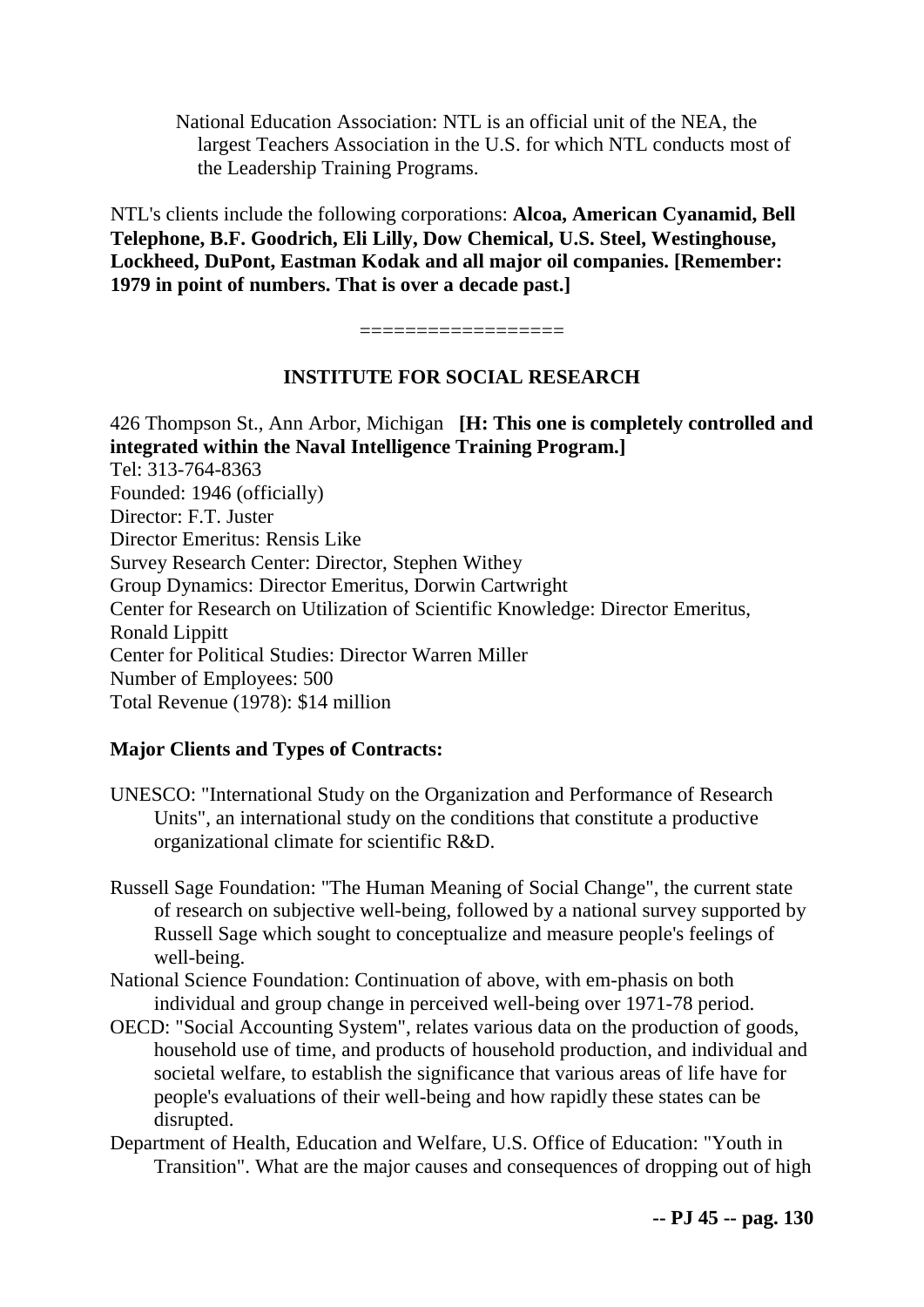school? Are some high schools more effective than others and why? Various controlled studies on disruptions as introduced into the settings.

- National Institute on Drug Abuse: "Monitoring the Future", an assessment of personal lifestyles, drug use, attitudes about drugs, intergroup and interpersonal attitudes, and other ethi-cal and social issues--and, how quickly groups respond to introductions of substance and activities within those groups and concerning those issues.
- National Institute of Mental Health: "How Americans View Their Mental Health" and "Effects of Introduction of Added Stress and Disease upon Populations".
- National Chicano Survey: "Chicano Research and Training".
- U.S. Congress Office of Technology Assessment: "On Learn-ing to Plan--and Planning to Learn", the use of technology assessment as a tool to guide public policy and planning, as witnessed by the establishment of the OTA. Identify psychological, sociological and political factors affecting the uti-lization of technology products for public policy formation and planning.
- U.S. Department of Labor, Manpower Administration: An an-alytical comparison of systems for R&D diffusion and uti-lization in four federal agencies.
- Government of **PERU**: ISR has helped Peruvian Government establish a survey research facility**. [H: And my, my--have you EVER HELPED PERU INTO DESTRUCTION!!]**
- Grants and contracts have also been received from: *U.S. De-partment of Agriculture, U.S. Department of Defense, U.S.*

*Department of Justice, U.S. Department of Interior, Ford Foundation, International Labor Organization, U.S. Postal Service, Electric Power Research Institute.*

# **ESALEN INSTITUTE**

====================

Big Sur, California

Tel: 408-667-2335

Founded: 1962

Director: Richard Price

Co-Director: Michael Murphy

- Number of Employees: Over a 100 with spin-off institutes in the U.S. numbering over 1,000, with a total staff in 1979 of over 10,000.
- Gross Volume of Sales Turnover Per Year (1979): \$4 million; \$400 million estimated for total national spin-offs.
- Major Clients and Types of Contracts: Esalen is the popular version of National Training Labs, and like NTL conducts essentially the same seminars for all its clients: T-Group ego-stripping sessions, Group Therapy including group sexual therapy as a form of "couples counseling", mind-expansion with and without psychedelic drugs, and religious cult experiences such as the chanting of Yoga mantras and Zen meditation. More than 2.5 million individuals have been brainwashed through Esalen group techniques since 1962. Organizations who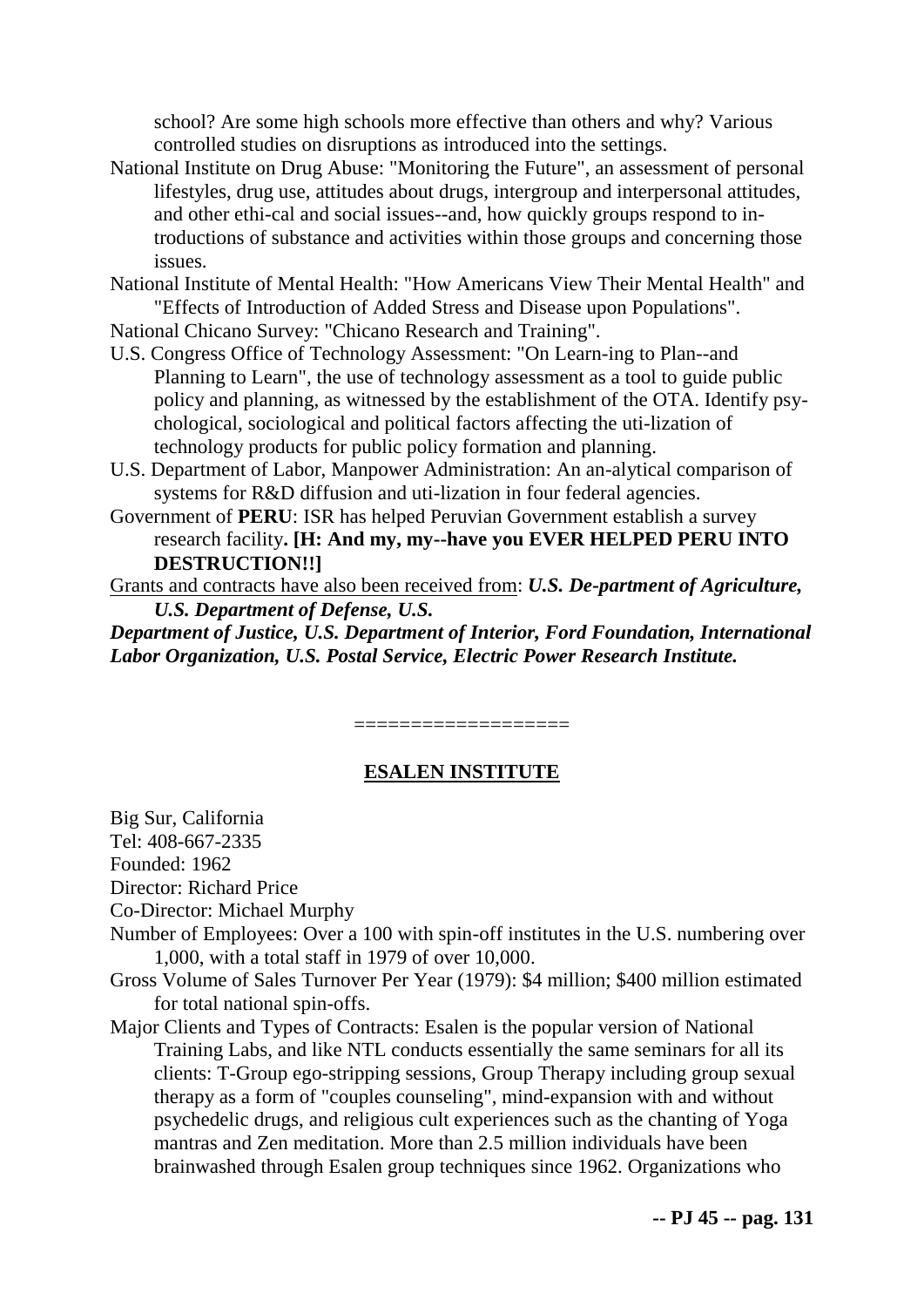have used Esalen for their membership in institutional training include: *Episcopal Church of California, San Francisco State College, San Francisco Grace Episcopal Cathedral, Brandeis University, UCLA, American Psychological Association, Playboy Magazine, Stanford Re-search Institute, Journal of Transpersonal Psychology, Journal of Humanistic Psychology, Western Behavioral Sciences Institute (La Jolla), World Council of Churches, Mendocino State Hospital, Stanford University, Santa Cruz University--and the list goes on so long as to preclude re-publishing it.* **[H: It has been proven and re-proven that the leaders were the epitome of corruption of both financial and moral attitudes of self and as practiced (taught). You who have been brainwashed through Esalen need compassion for if you are "screwed-up", you now know the source and where the problems REALLY began. This was among the most evil intentional brain-change programs ever produced against the citizenry to gain control and mind-**

**warp.]**

**================**

## **MASSACHUSETTS INSTITUTE OF TECHNOLOGY ALFRED P. SLOAN SCHOOL OF MANAGEMENT**

**[H: Please harken back to the information given on "The Profits of Cancer" because from herein comes the same group of Elite Conspirators.]**

Cambridge, Massachusetts

Tel: 617-253-7166

Senior Professor of contemporary Technology: Caroll L. Wilson Systems Dynamics Group Director: Jay Forrester. 617-2531550

Industrial Relations Section Director: Dr. Charles A. Myers. 617-253-2671.

- Major Clients and Types of Contracts: **The Sloan School's professorial and magazine staff for Sloan Management Review, are almost all trained Operations Research and Lewinite Group Psychologists specializing in restructuring of corporate and labor union management.** The Sloan School has done personnel training and organizational restructuring for GTE, Sylvania, TRW, and major medical administrative units.
- U.S. Navy, Office of Naval Research, Group Psychology Branch: Edgar H. Schein, Study on Increasing Organization Effectiveness Through Better Human Resource Planning and Development, 1977, and psychological "fortification" of Intelligence groups.
- American Management Association: "Management Decisions for the Next Decade (1980's and into the '90's)" by Charles A. Myers. Improvement of Management productivity through better utilization of human resources in labor force computer systems, urban crises (natural and constructed), and multinationalization of international BUSINESS.

**U.S. Department of State NATIONAL COUNCIL OF CHURCHES**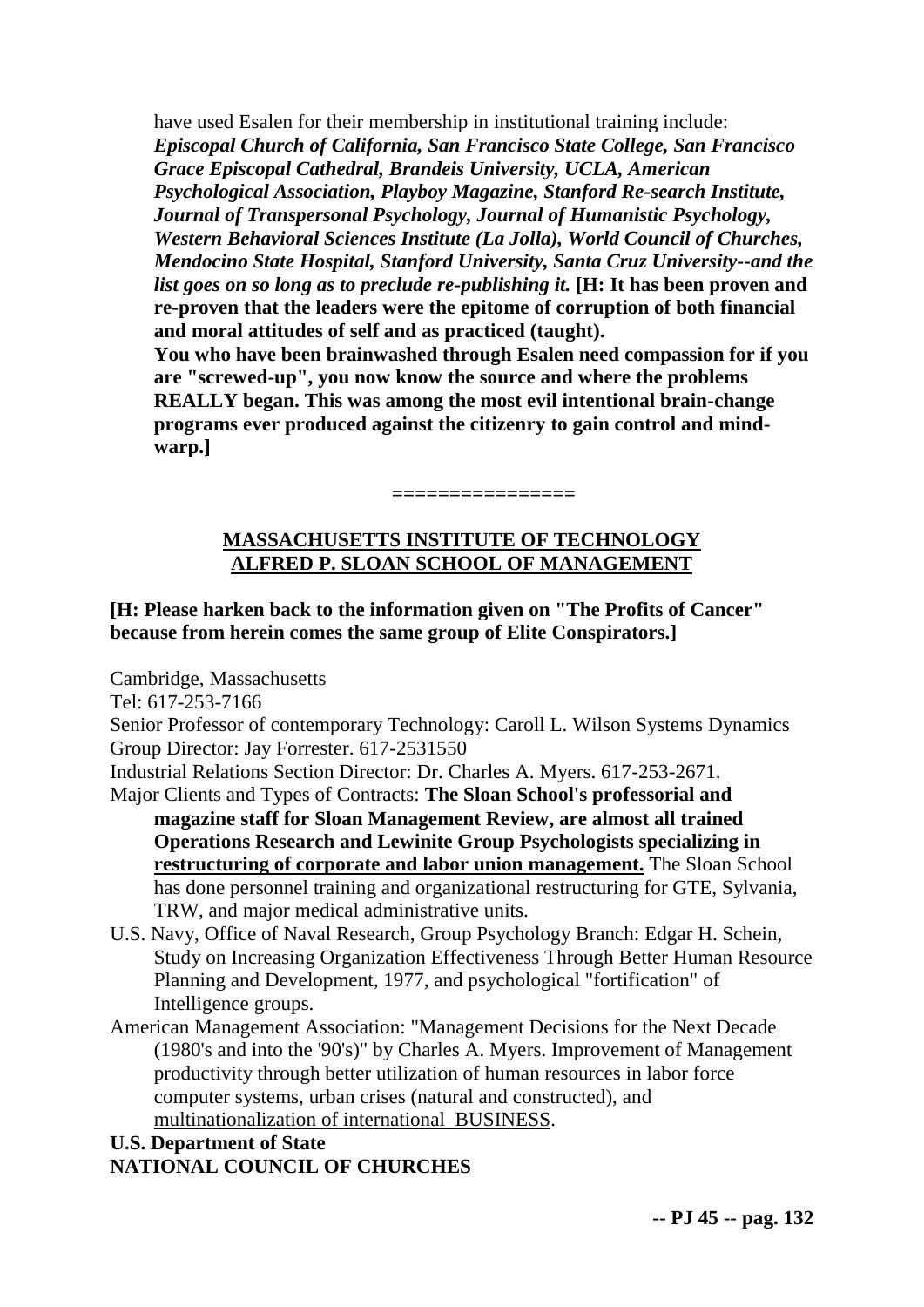- NASA-ERC Computer Research Lab: Prof. Avery R. Johnson, Consultant, Social Science Research council.
- MIT Sloan School Systems Dynamics Group wrote the Club of Rome's Limits to Growth by Jay Forrester and Dennis Meadows. The methods of group dynamics, combined with computer analysis of economic parameters deliberately restricted to limited resources over which corporate management are told to compete, are used to convince major U.S. industries and the U.S. government of the psychological necessity of the Club of Rome's program for the shutdown of U.S. industry**. [H: Remember!!--still in the 1970s.]**
- Major Sponsors of the Systems Dynamics Group "World 1, 2, 3" (Club of Rome) model: *The Club of Rome, The Volkswagen Foundation, The National Science Foundation, The National Academy of Sciences, The American Gas Association.*
- Systems Dynamics Group "National Dynamics Project": *The Sloan School SDG also carried out from 1972-77 a National Dynamics Project "to better understand the behavior of the socioeconomic system of the U.S. and to provide testing alternate public policies centered around a computer simulation model of socioeconomic change to be test run in the 1980's on "live subjects".*

# **THE TAVISTOCK "MOTHER"**

The "mother" institution for this network of psychological warriors is the Tavistock Institute of Human Relations located in London, England. While the name of the institute is unknown to all but certain members of this psychological profession and their students, it is no exaggeration to say that the techniques for psychological control of "target populations", the key planning for their implementation, and the training of most of the "controllers" are the Institute's handiwork.

# **JOHN RAWLINGS REES**

Tavistock was founded as a clinic in 1921, to serve as a psychological think tank for the *British intelligence services.* The man who shaped Tavistock and who developed what is sometimes referred to as the "Tavistock method" was Brigadier-General John Rawlings Rees, an intimate of Margaret Mead, Gregory Bateson and Kurt Lewin who became the clinic's director in 1932. Rees's contribution to psychology, to put it crudely but accurately, was that he recognized *that the same techniques used in psychotherapy to cure an individual of his neuroses or psychosis could be applied to make him sicker. Rees proposed to deliberately induce controlled forms of neurosis, or even psychotic behavior.*

First applying this to single individuals, then to groups, Rees eventually proposed that this "retrogressive psychology" be applied to large numbers of individuals . It is on this premise--that large numbers of individuals can be driven neurotic or psychotic and therefore controlled--that the entire Tavistock method rests. It certainly works for as with the Holocaust circumstance in Germany during World War II--whole massive groups of people were made to believe in something that simply did not transpire as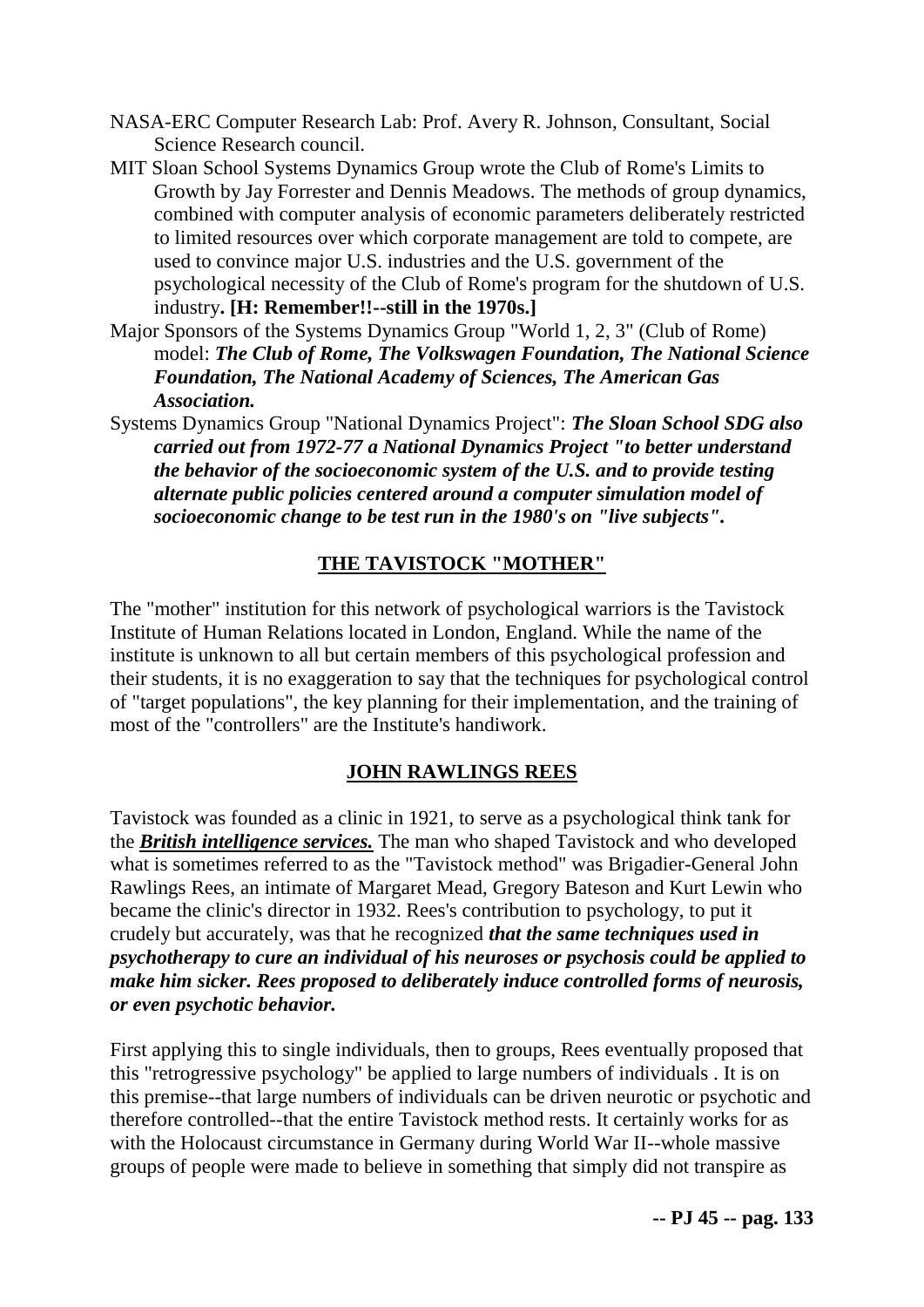given forth publicly. It also allows for ones to increase those numbers of atrocities annually to quantities beyond original numbers of possible participants and NO-ONE EVEN NOTICES BUT PROCLAIMS THE LIE AS ACTUALLY THE FACT--AND WORSE--BELIEVES IT TO BE TRUTH!

# **HOW TO PROFILE AND CONTROL A SOCIETY**

The tool for driving a society mad--or neurotic--was repeated "psychological shocks" or "stressful events". Rees and his co-thinkers reasoned that if populations could be put through "stress tests" it was possible to first predict a response and then, through altering the range of perceived choices, to direct responses in an intended direction. In that way whole societies could be "profiled" and controlled. In his published works and private conversations, Rees reasoned that it was possible to induce a population to believe almost anything, provided that the dissemination of information, and therefore the population's perceived choices, were rigorously controlled. **This is the essence of what is called a "controlled psychological environment".**

While some of Rees's more timid colleagues claimed that this could only occur under laboratory conditions, Rees boldly asserted that the entire society or parts of it could be turned into a laboratory. **[H: America and the Western World were turned into that laboratory in the Gulf War against Iraq and caused to act and believe exactly as programmed. Moreover, you were treated to another dose of it with the so-called collapse of Soviet nations. Nothing has changed except the level OF CONTROL and the intensity and absurdity of the lies--to which you prove to fall over and over and over again.]**

# **PEOPLE "TREATMENT"?**

The goal, according to Rees, is to use psychological shock troops to build a society **"where it is possible for people of every social group to have treatment when they need it, even when they do not wish it, without it being necessary to invoke law." [H: NERVOUS YET??]**

Starting in the **mid-1930's**, Rees began to systematically build his invisible army. **[H: THEY HAVE NOW HAD OVER HALF A CENTURY TO PERFECT THEIR DASTARDLY TRICKS AND PROVE THEIR THESIS TO BE CORRECT-- YOU HAVE PLAYED YOUR PART TO PERFECTION AND PULLED THE ENTIRE WORLD DOWN WITH YOU.]**

He recruited W. R. Bion, who developed the concept of the "leaderless group", to the Tavistock staff. Eric Trist, now at the Wharton School in Philadelphia and the effective head of the Tavistock operations in the U.S.A., was recruited in 1940 while doing experiments on hypnosis-reduced abreaction at an English hospital. H. V. Dicks, who became Tavistock's assistant director, was brought on board in 1940.

# **REES COMMANDS BRITISH ARMY**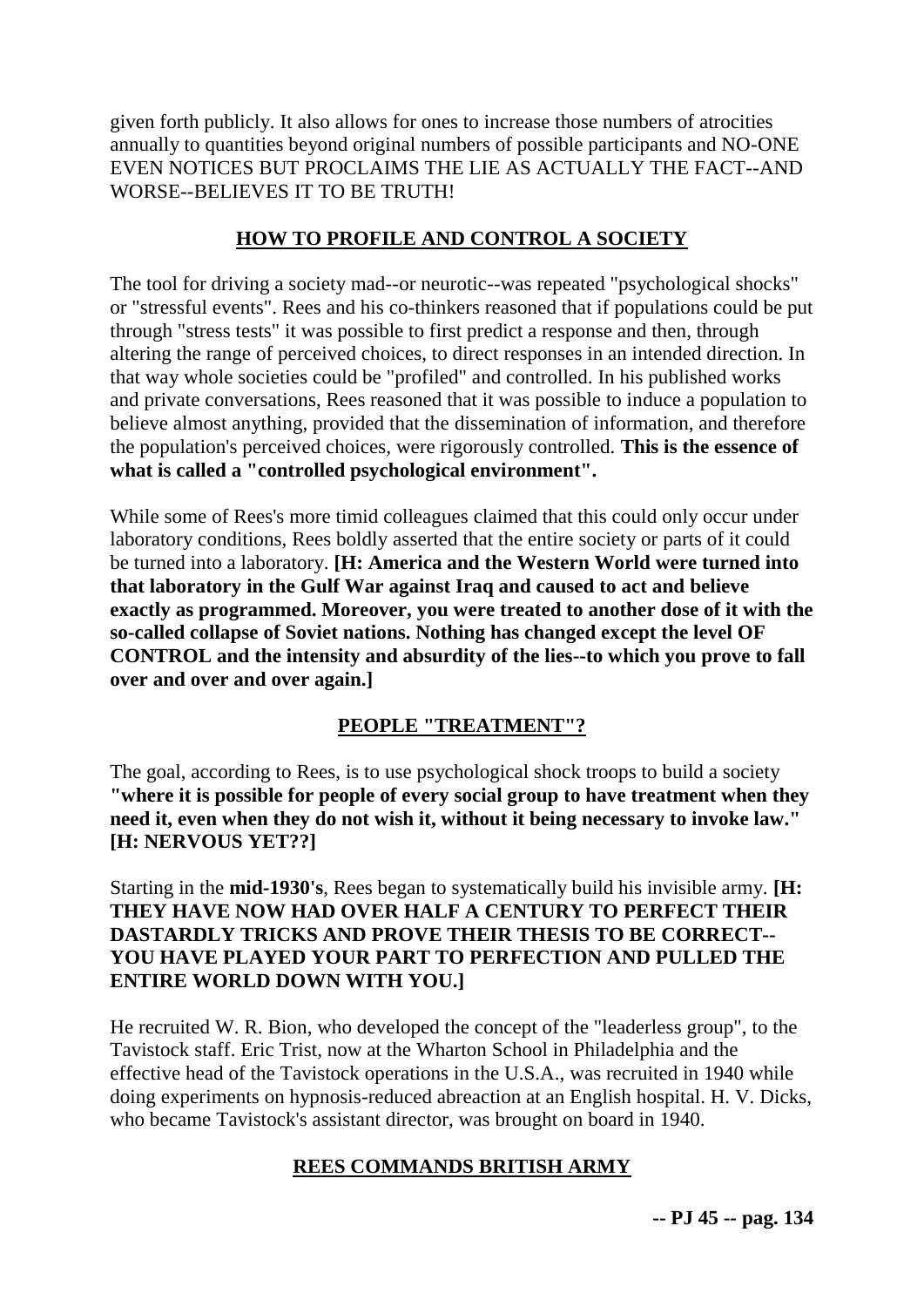But it was the war that gave Tavistock its biggest boost. It is absolutely no exaggeration to say that Rees, from 1938-42, proceeded to take over the effective command of the British Army. The military, according to Rees, was the ideal place to test out his theories. "The army and other fighting services form rather unique experimental groups since they are complete communities and it is possible to arrange experiments that would be very difficult to do in civilian life."

Rees eventually became the consulting psychiatrist to the Army at Home and later effectively ran the directorate of Army psychiatry. From this position, Rees was able to recruit from all over the British Commonwealth to fill out his "first team". Rees demanded that his "team" meet regularly in informal sessions, dubbing the meetings the "invisible college". Rees managed to get his personnel assigned to the staff of every British Army unit and the Allied Command itself, especially SHAEF (Supreme Headquarters, Allied Expeditionary Force).

The Tavistock crew worked closely with the Special Operations Executive, the British intelligence service section in charge of clandestine operations. Rees's top assistant, H. V. Dicks, was seconded to the Directorate of Military Intelligence on a semipermanent basis. Tavistock personnel were responsible for training the American Office of Strategic Services (the forerunner of the CIA) and the allied psychological warfare division.

It would require pages to provide full details of Tavistock's wartime exploits. The point to be made here is that Tavistock under Rees's direction used the war to both expand its staff and influence; more importantly it became impossible to separate Tavistock and its personnel from the Allied military command structure. It was this structure which was to evolve in the immediate postwar period into the NATO command.

## **POSTWAR NETWORK**

At the close of the Second World War, John Rawlings Rees outlined his postwar plans to a group of U.S. Army psychiatrists. Said Rees, "If we propose to come out in the open and to attack the national and social problems of our day, then we must have shock troops and these cannot be provided by psychiatry based wholly on institutions. We must have mobile teams of psychiatrists who are free to move around and make contacts with the local situation in a particular area."

Rees proposed the creation of a psychological conspiracy--modeled on his wartime "invisible college"--and expanded to include points of influence and control in every major nation on earth. In a world driven deliberately mad, the only arbiter of sanity is psychiatry and this power can only be exercised by a cabal "in every country, groups of psychiatrists, linked to each other" capable of influencing the "political governmental field". **[H: Now you are getting nervous? Remember, we are still at only the Second World War! NOW COMES THE MORE INTERESTING**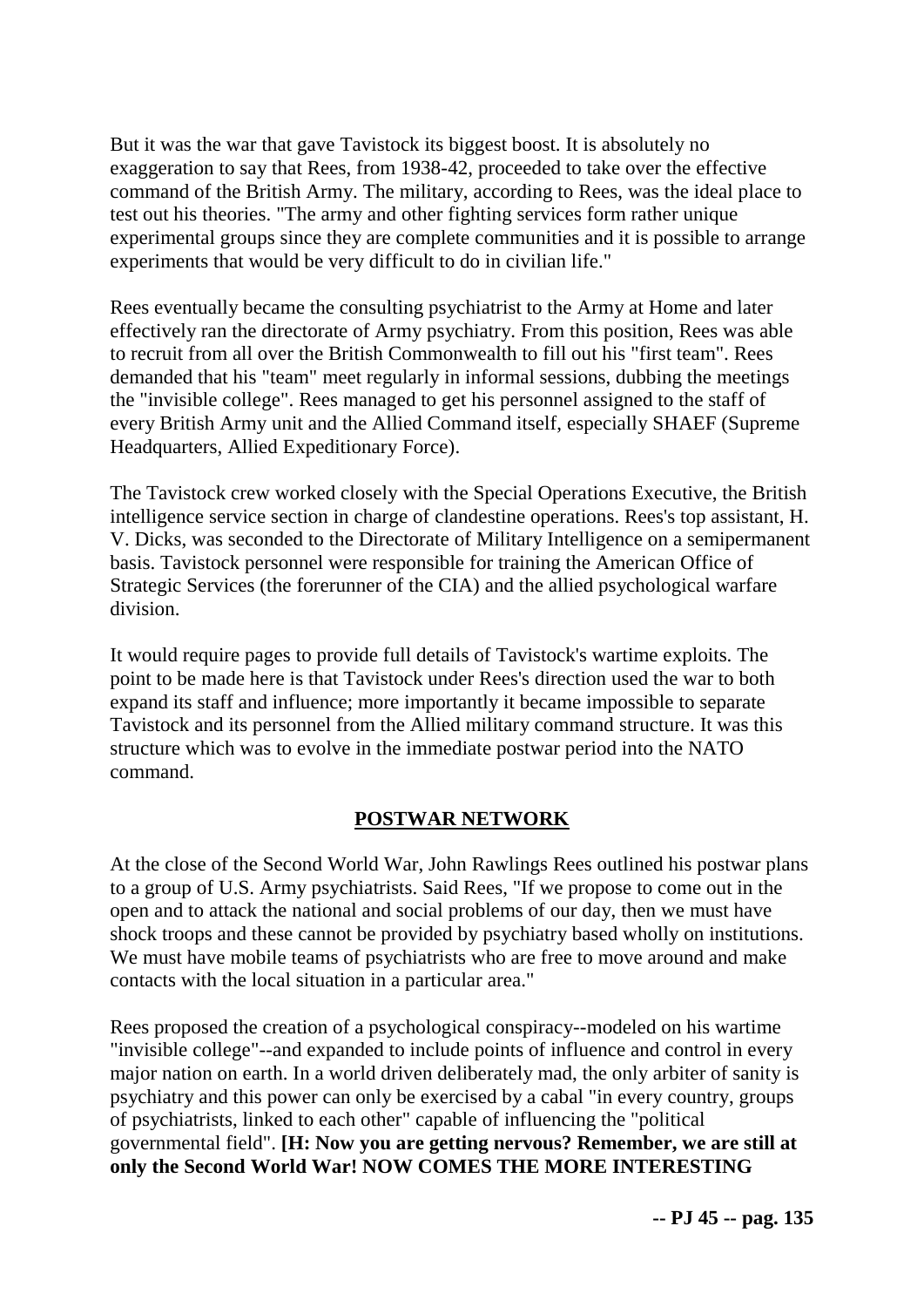### **MOVES.]**

**\* \* \***

Let us take a little break here at this point. I ask that each reader take this information within and ponder it most carefully for no matter where you reside in the world--it impacts you, has brought down your nations and destroyed your societal structures and along with it, your eco-systems. The point is to take the world--by year 2000, hook, line and YOU.

#### **DO YOU DENY THIS?**

You can deny this to your dying breath--but we bring Truth and if you hope to survive in any manner whatsoever--YOU WILL PAY ATTENTION. KNOWING is the only protection you have for countering this heinous and insidious disease spread upon you. KNOWING CAN GIVE YOU FREEDOM--denial and remaining ignorant will simply TAKE YOU OUT.

#### **COLEMAN WILL PRESENT SPECIFIC DETAILS**

Hatonn to move to stand-by. Summon me, please, when your are ready to resume, Dharma. I am sorry to cause you the pain of this writing, chela--and you readers the pain of the input but it MUST BE DONE AND GIVEN. FULL EXPLANATIONS WILL BE PRESENTED BY DR. COLEMAN BUT 'THIS IS A NECESSARY STEP IN HIS PROTECTION SHIELD AND TO REACH TO THE MASSES MORE QUICKLY. UNDER ATTACK? INDEED, SO YOU WHO WOULD THROW STONES AT THE WRITERS AND PUBLISHER--I SUGGEST YOU BACK OFF FOR I SHALL STAND BETWEEN THE ENEMY AND MY PEOPLE AND I AM VERY LARGE INDEED. REST IN GOD'S KNOWING, BROTHERS, AND IT SHALL BE FINE. BLESSINGS UPON YOU WHO WILL SEE AND HEAR--FOR UPON YOU RESTS THE FUTURE OF YOUR PLANET. YOU HAVE BEEN DUPED AND IT IS A WISE BEING WHO REALIZES AS MUCH AND ACTS IN THAT NEW REALIZATION AND [KNOWLEDGE. SO](http://knowledge.so/) BE IT.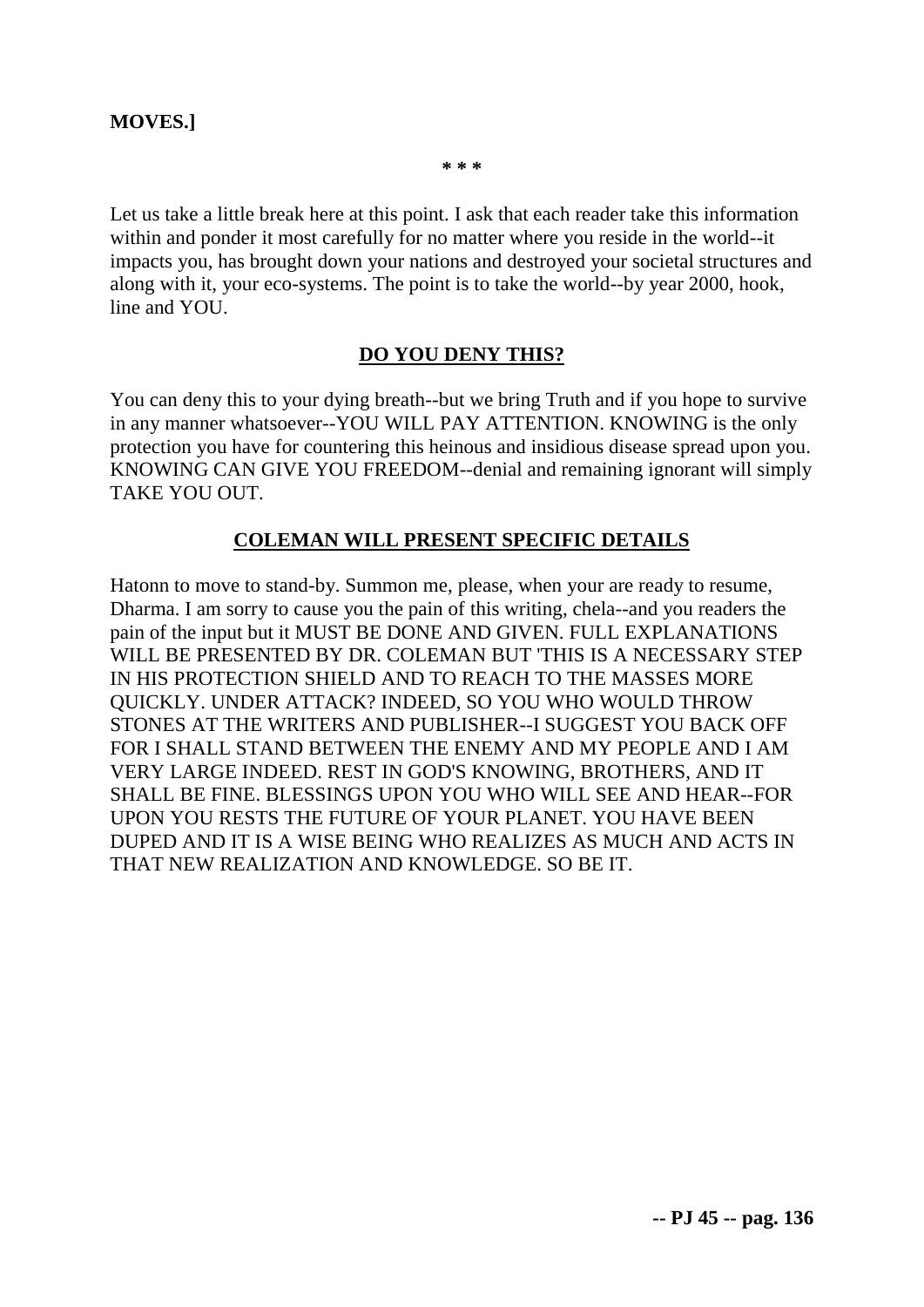## **CHAPTER 15**

#### REC #1 HATONN

#### FRI., FEBRUARY 28, 1992 7:54 A.M. YEAR 5, DAY 196

#### **FRIDAY FEBRUARY 28 1992**

#### **WHERE TO BEGIN TO COMMENT?**

#### **PRISONERS--VIETNAM**

America, what are you going to do to your politicians who have lied to you? How is it that the reports are flowing that there will be at least 72 American prisoners (FROM VIETNAM) released within the next short while? How is it that Kerrey went to that area only to find no prisoners--the government couldn't seem to find them--and yet Col. Gritz found them? Don't count them before they hatch, however, for these are all "Special Forces" men and--unless they have been tampered with and reprogrammed- they will have either "sold-out" or, for some other reason, won't talk. Governments play very rough when they are out to gain the world.

Oh indeed yes, the men are there--along with a couple of thousand more--at least.

#### **PRISONERS IN RUSSIA TOO**

I have told you many times that the Russians took prisoners also - -from Korea and Vietnam. This was spoofed beyond the above statements. Funny thing--NOW THEY TELL YOU THAT THE SAME PEOPLE IN POINT (i.e., Kerrey) HAS BEEN GIVEN KGB INFORMATION THAT VERIFIES THE FACT.

#### **BANKS AND FOLD-UPS AND MOVE AWAYS**

The banks are hitting the fan in Japan at this writing. The economic situation is at high boil and ready to burn the pot, house and all. Since you have been watching the downfall of the banking industry into one global system you can now objectively watch it in full swing in Tokyo. The banks in Japan are expected to collapse at any moment. What do you think that will do to American Banking--especially Japanese owned banks--predominantly big ones in California?

#### **BEWARE**

Why might it be that America has held up the Japanese banking system as a model? When the Treasury and the Fed support a truly National Banking System, they have in mind an America where over 13,000 banks telescope down into less than 300 and then into ONE with branches here and there. You now have about 10 SUPER-banks

**-- PJ 45 -- pag. 137**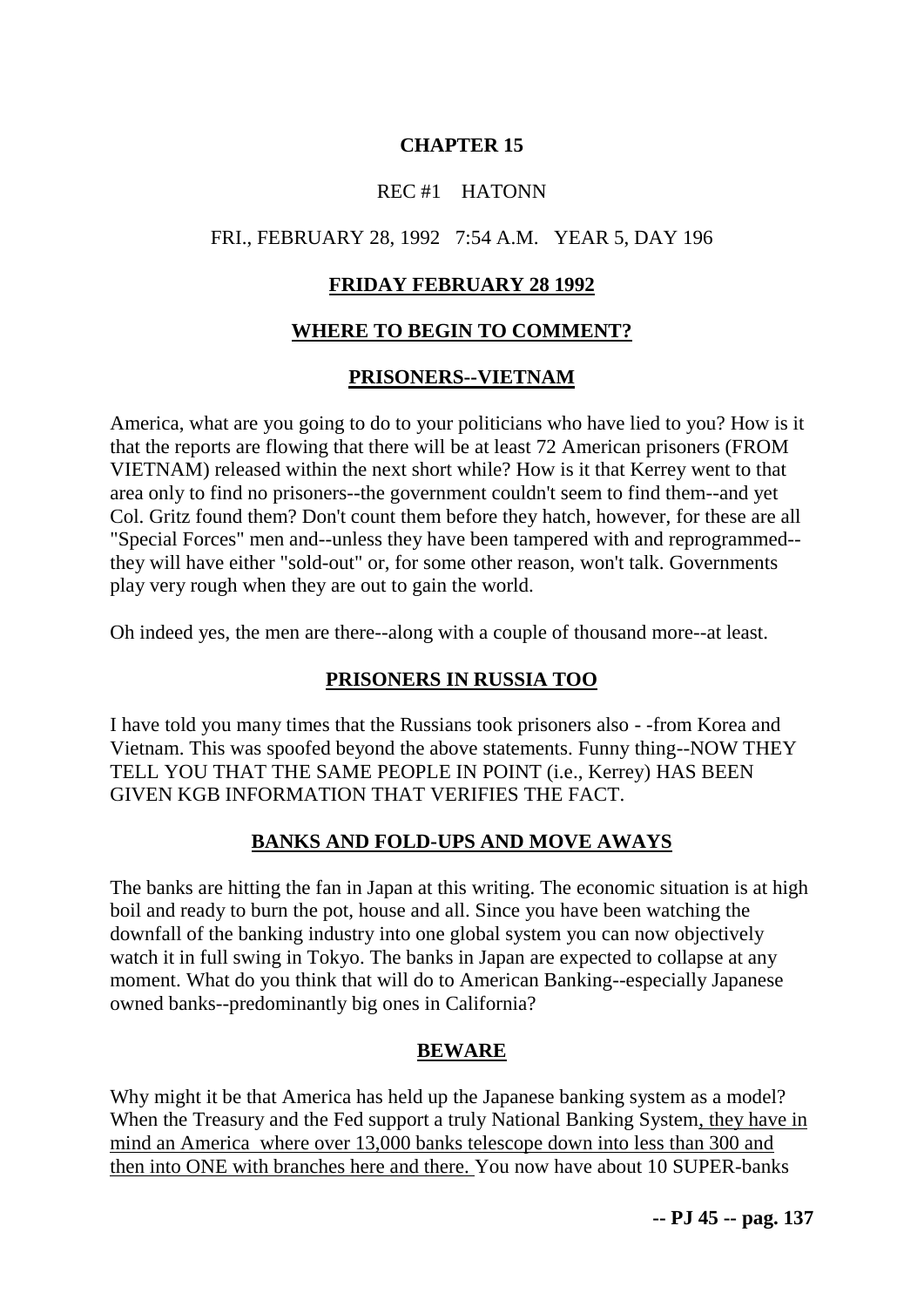and almost 300 BIG Regional banks. This would certainly force reform for the only way you would be able to bank without banks and without cash supply--would be through debit cards?????

The Japanese did exactly what the insiders in the U.S.A. did and what the junk bond salesmen did--ran up, through inside trading--land prices which had no reality to anything.

They then used this extra money to buy American stocks and bonds. Sometimes they speculated in more and more Japanese real estate--this pushed the real estate market up another notch, and started another upward spiral of bank borrowing. This eventually catches up to the reality of the big world.

## **QUEEN BEE HIVE OF CARDS**

Japanese Corporations belong to groupings, built around a BIG bank. Each company in a group buys shares in the other companies in the group. The banks at the center buy shares in all of the companies allied with them. Each bank became a queen bee with a massive hive. As the stock Market rose in Japan from under 1,000 after WW II to 40,000 just a few years past---the value of shares went up steadily. When corporations wanted to expand or to modernize or to either buy-up or build factories, etc., or a whole company in America, they went to their Bank and asked for a loan. They used their land and stock holdings as collateral. This is the element which is most dangerous of all. Now ponder what I have told you about the Federal Reserve and banking loan ratios against money as collateral and check this out: Japanese Banks were allowed to count 40% of the increase in value of their stock holding as BANK CAPITAL. With stocks on the rise, the banks had a lot of surplus capital and money flowed quite cheaply. Just as within the U.S.--everything was built on borrowed money--and- money gleaned and washed from crime and counterfeit published currency (remember those printing plates??).

The moment of truth is about to be upon you and I hope you will take heed to my warnings--the Japanese banks are ready to fold and, with the attitude as is at present- the U.S. will not only allow it but will insist upon its happening.

As you try to figure out what to do with your assets if you are in Japanese banks--I suggest you do a couple of things. Follow the path of the banks as they have evolved. For instance--begin with Bank of America. Find out WHO owns it NOW. For a while, at least, and perhaps presently--it was owned by a major Japanese consortium who decided not to change its name. It in turn has bought up many S&L's in failure and collapse--such as Santa Barbara Savings (just the good deposits and assets) as bad debts were left to you-the-people. Locally, Lloyds (of London) was bought and became Sanwa. I am not going to follow these for you for that is your job to attend but it is time to make these connections and ponder the next proper move to protect what assets are available to you.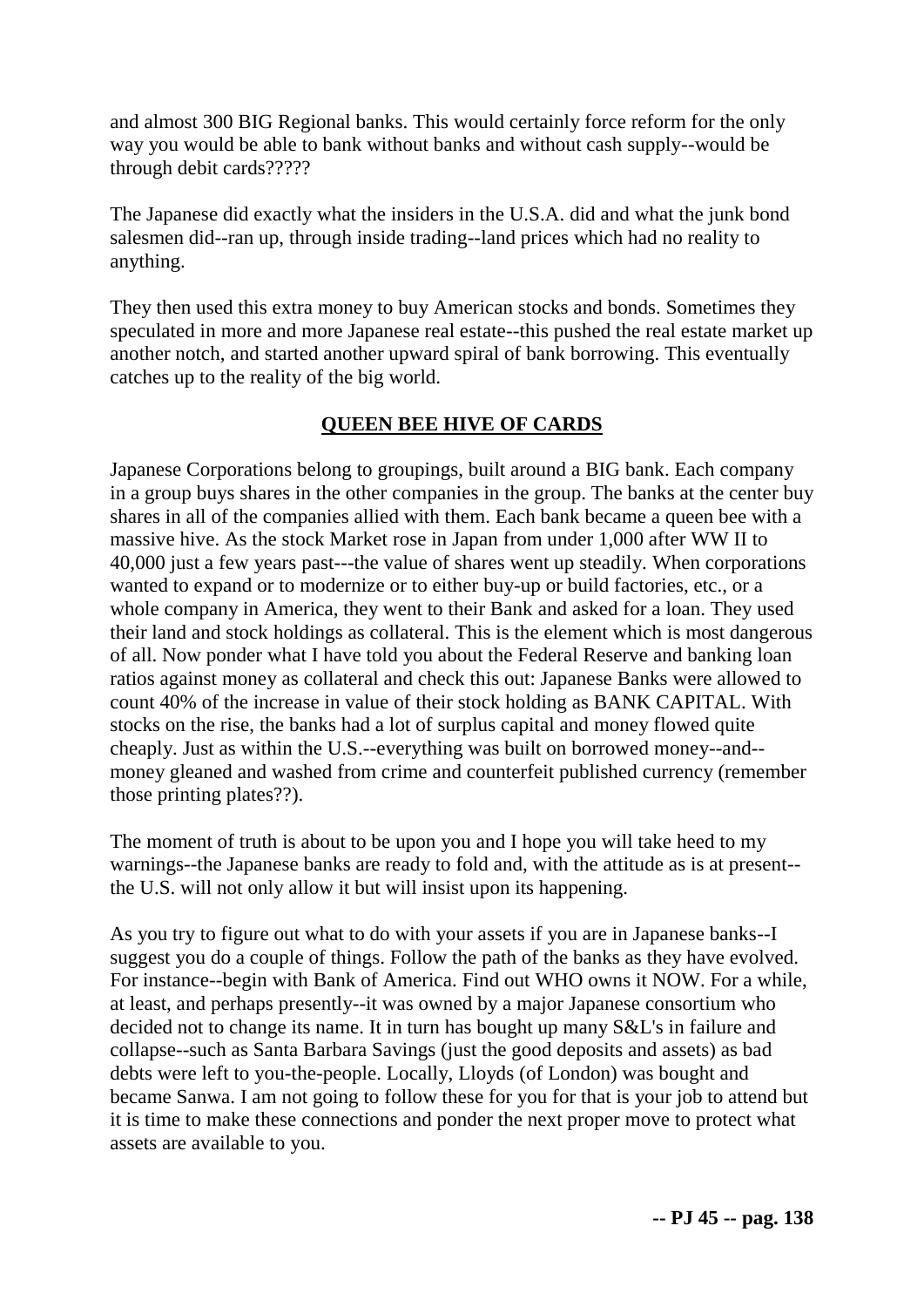## **WHAT HAPPENED**

The whole edifice of banking in Japan was built on borrowed money--just as your own national economy. It all depended on high and rising land values, high and rising stock prices, low and stable interest rates. But then the entire system began to unwind. Interest rates began to rise, making it difficult to carry debt. Fewer new borrowers could afford to buy real estate. And for good reason. Prices were so high that rents could not begin to cover interest payments. Speculators lost interest in real estate. Now you had less money coming in and the price of land began to stabilize and then started to fall off. The prices had been so puffed up--as in California--that there was no "reasonable" place to go except down. The Japanese Central Bank and the Japanese Government were fully in favor of Real Estate coming down in price but they desired it over a generation and under totally controlled conditions. Despite all efforts to prevent a sudden drop--it happened at a shocking rate.

This occurrence blasted the market and as land fell so did the price of stocks. Check it- -after only a couple of years, the Japanese market has declined over 50%. The bankers are now at the brick wall.

Japanese banks have watched capital ratios shrink massively as the value of stocks and real estate have fallen.

We have written on this at length but bear with me a moment while I remind you that the **key range of the Nikkei Stock Average is between 20,000 and 21,000. Below that level, Japanese Banks would lack enough capital to stay open...and some would go bankrupt. This would trigger demands for loan-payments and bring down the house of cards--just as in America. So, doing their duty, financial institutions have injected massive amounts of money into stocks to shore up the average. JUST AS IN AMERICA.**

America has depended on Japan to purchase your DEBT AND BONDS. They can't, so guess what? You are in worse shape than they--for you owe your soul "to the company store"! The Federal Reserve--branch of the Global ONE Bank of the Elite in Basel, Switzerland.

#### **WHAT OF AMERICA?**

It was smugly thought that the American Stock Market could be held up until the first week in March. It was really thought that they could shore up the market with stock prices alone, without having to dump in real estate and other securities. But it has happened and the crisis is at hand. Let me outlay another's projections and view of this mess in Tokyo. This scenario is geared and primed to pull down the ruling party in Japan. Japan's banking structure comes in layers: International Banks and Inside Japan Banks--and mortgage loan companies who borrow money from "City Banks". They then re-loan the money to buyers of property. The mortgage loan companies hold loans worth TWENTY TRILLION DOLLARS. This gives you a relative measure of the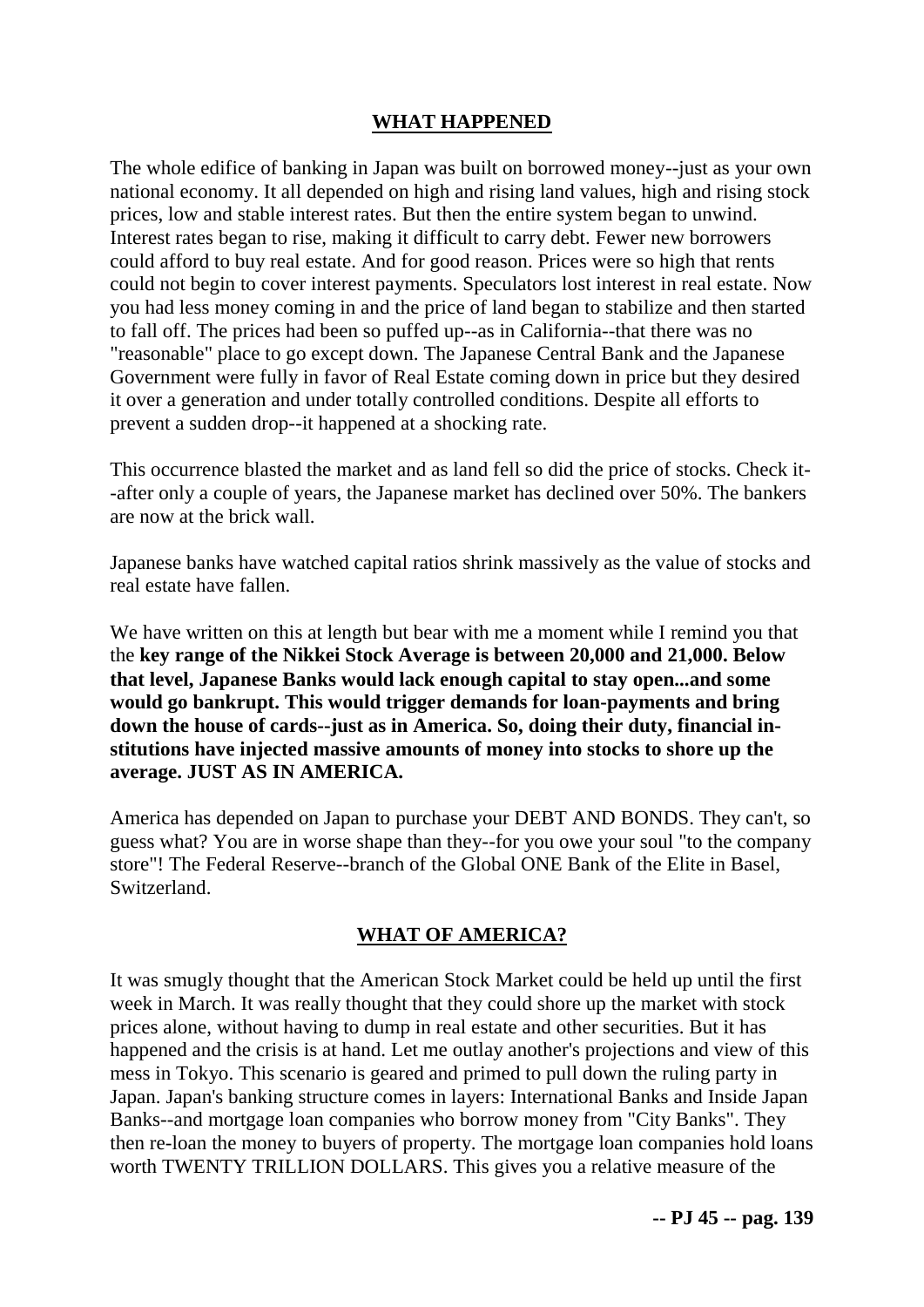inflated value of Tokyo real estate which beats the worst in the U.S.A., even. But then, JUST WHERE DO YOU THINK THE JAPANESE LEARNED TO DO BANKING BUSINESS? AND WHO CONTROLS ALL THE BANKS IN THE WORLD? AH YES--GREAT BRITAIN AND THE COMMITTEE OF 300 BANKERS.

Let us continue with the explanation: Given the decline in Japanese land values, it comes as no surprise that big borrowers are defaulting on loans. You are already "told" that some of the BIG speculators are now missing--having disappeared, unwilling to face the shame of foreclosure. Up to over 22% of outstanding Tokyo mortgage loans are 6 to 12 months in arrears. MORTGAGE BANKS ARE QUITE UNABLE TO KEEP UP ON INTEREST PAYMENTS TO THE CITY BANKS. Japanese Bank stocks have fallen in price by one-third since Labor Day. Eight mortgage loan companies may be already collapsing under debt loads. The word received FROM BRITISH BANKING SOURCES DOING BUSINESS IN TOKYO is that 23% of the capital of some 12 large Japanese "City Banks" is tied up in loans to mortgage loan companies. The situation is bad enough so that Japanese Bank stocks have fallen in price by one-third since Labor Day, 1991. The investors in Tokyo know what is going on, even if American officials keep on looking the other way and hoping in vain for Japanese buyers to show up at your Government Bond auctions. The Money flow from Japan is being shut down not from spite but because they see themselves at risk of mass default and insolvency and KNOW AMERICA WILL HAVE TO DEFAULT ON YOUR DEBTS AND BONDS.

## **BANKING**

I suggest you heed this as a warning and ponder actions--immediately. As we worked in the past it appeared the San Andreas Fault would go prior to the bank collapse and a big Japanese-backed bank was the best maneuver for that moment in time. Therefore, for our people on the West coast, a Japanese Bank on the Eastern side of that fault, in the event of a collapsed computer clearing system, would serve better. Obviously, if the bank itself may fail with no hope of shoring-up except from the World Bank, I see that it is not likely to survive the first slash.

This is all just one more step in world control but it is indeed difficult to move correctly through the morass in order to keep funds secure and obtainable for necessary building. DO NOT, HOWEVER, GET CAUGHT WITH SUMS IN THESE JAPANESE BANKS--THE TIME FOR THE NEXT PERSONAL MOVE IS NOW.

For you who grumble--I don't believe God ever told you it would be either easy or certain that you could salvage any of your THINGS! But we need building funding and operating funding to sustain things such as the Constitutional Law Center and the probabilities are all that we are given with which to work.

It gets more and more difficult to find banks that will hold gold reserves as collateral. Each day the curtain comes lower and lower and flexibility is the name of the game. Each day it gets more difficult and one or two more sources have been located for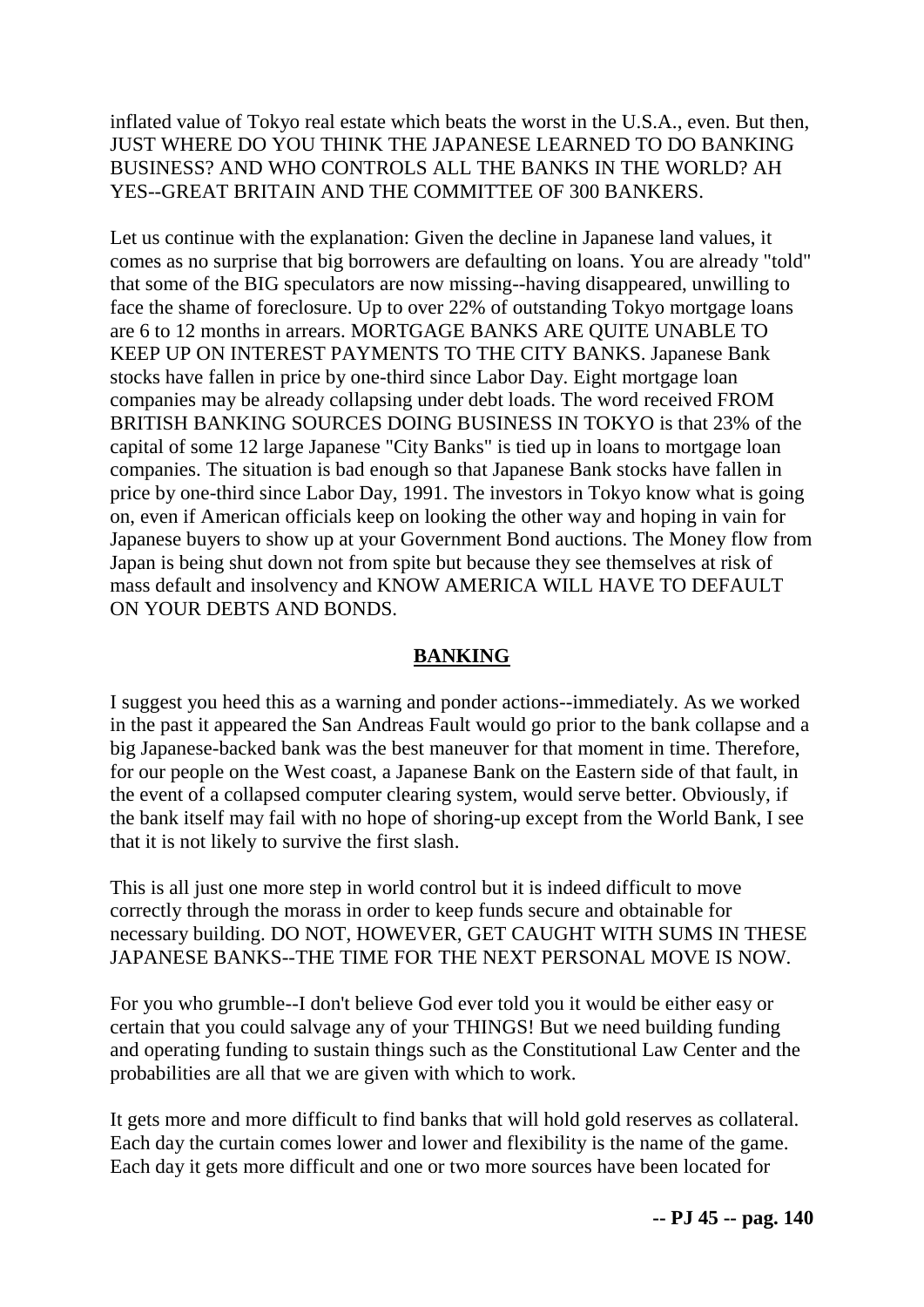limited utilization. The nice thing about the folding of the stock market is the certain rise of precious metals for it always happens just before the bottom drops out of the world economy and the world enters great depression.

The bad thing, of course, is that with the bottom dropping out the world does dandy things to increase the economy--they allow increased destruction to the planet and bring about great and horrendously expensive WARS!

# **ATLANTIS**

You will soon be able to have visual proof of that which went down into destruction- not beneath waves of the ocean but into smithereens into the atmosphere--Atlantis. You who have wondered where you experienced and why the Greek Isles are so like home--remember your heritage--Atlantis is found three civilizations straight down but being recovered only to realize there is an even more advanced civilization beneath it!! Actually the next beneath is Atlantis. You will have your own archaeologists tell you this city can stand alongside any street in America and look right at home. And what is found at the center of the downfall? The "BANKS" with hoards of gold--with NOTHING found in the outlying villages. So be it!!

### **BEFORE I LEAVE "BANKS"**

I still suggest the best bank is the one owned by the biggest of the Cartel "gameplayers" for they will be the last to collapse and are geared to service the criminals to the very end--along with being unlikely in stealing their own collateral assets. Just to give you a bit of insight--Safra (Israeli bank) has now closed its loan-against-gold service so you can guess that they are NOT insiders, after all, but rather, Israel is only a tool of the Elite.

Also, I would wish that you who continue to feel sorry for poor old Bill Clinton and his getting caught with things in other people's places--HE WAS, IS, INVOLVED IN THE BCCI SCANDAL--TO HIS EYES.

Financial resources and sources allowing Clinton, the Bilderberger, to run for President are linked to the burgeoning Bank of Credit and Commerce International (BCCI).

The major Clinton fund-raiser is a little-known (that is OUTSIDE of banking circles just like most of the Committee of 300 players) and almost reclusive Little Rock, Arkansas billionaire, Jackson Stephens, who brokered the deals in the 1970's which enabled BCCI officials to gain control of two American banks now at the center of the biggest banking scandal in history.

The two banks--First American Bankshares and the National Bank of Georgia- became clearing houses, as part of BCCI's international operations, for an assortment of some of the world's biggest crooks, dictators, spies and drug kingpins.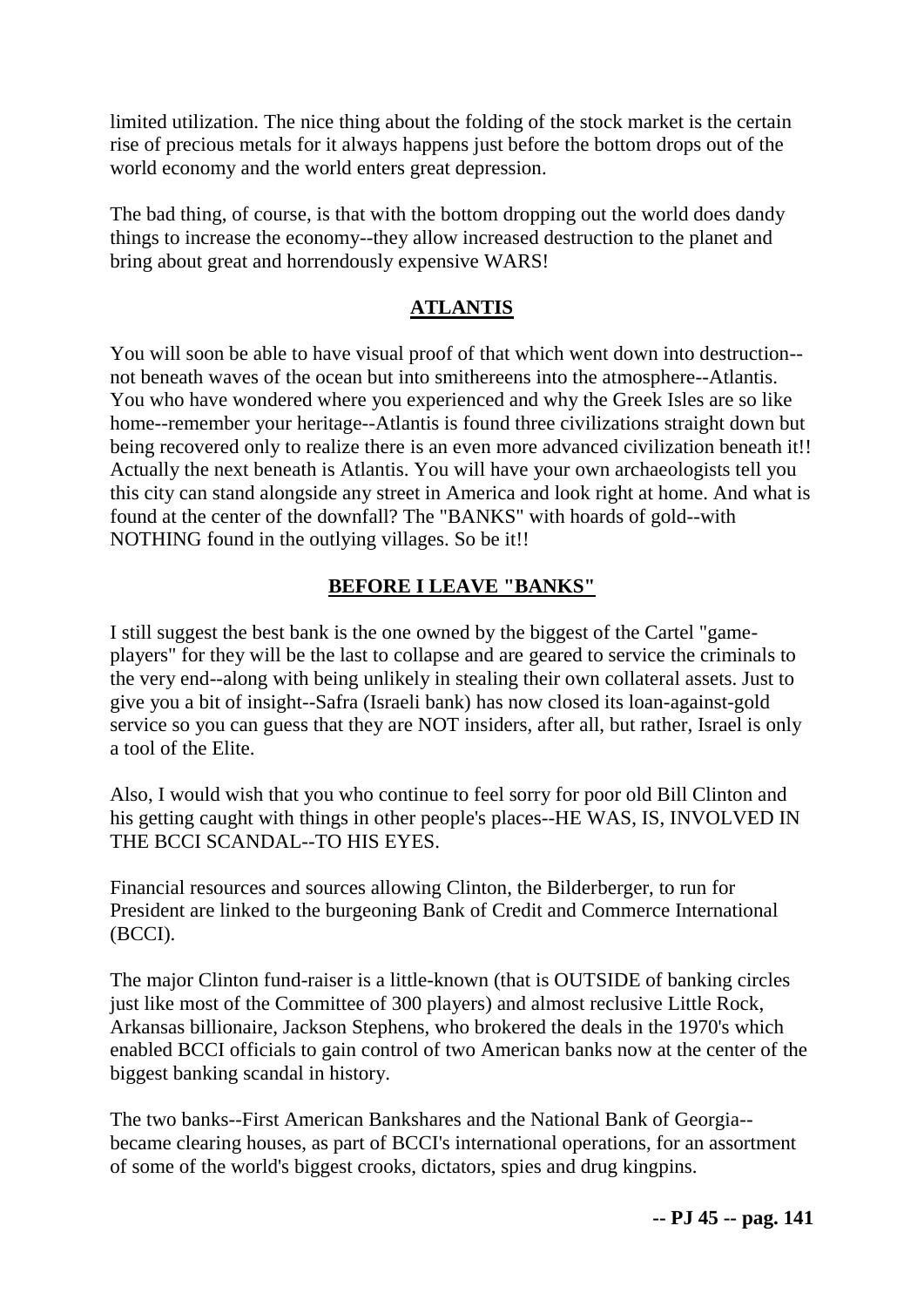## **ELITE HELPING ELITE**

Clinton's link with all of this comes from his dealings with the Worthen National Bank of Little Rock, of which the Stephens family has a controlling interest. Ten percent of that bank be-longs to a Saudi oil sheik, Abdullah Taha Bakhash, who is a business associate and personal friend of the principals in the BCCI scandal. Worthen National's part in the BCCI scandal is now under quiet investigation.

Clinton's ties, however, with the Stephenses' financial empire began in October 1990, when the governor was running for re-election and found himself in deep trouble. He called for help to the Stephenses and asked them to raise some \$50,000 for his campaign for which he could promise some return favors. He got the money the following day--from the Bank in point.

Now where are we? Aside from \$2 million in a line of credit, the Stephenses and their associates have raised more than \$100,000 in additional funds for the Clinton presidential drive. One of those associates is Curt Bradbury, a former employee of Stephens Inc., and now the chief executive officer of guess what: Worthen National Bank. The connections run the full cir-cle which includes Bert Lance of Carter notoriety and lumps them all right into the middle, along with George Bush, of BCCI.

Is Clinton aware? Come, come. It is all public record and was noted as far back as when Clinton got over \$2 million from Worthen National, of which Jackson Stephens is Chairman, in a credit-line. Connections? I would certainly note that if the man is so ill-informed as not to be aware he wouldn't make a good leader at any rate! But perhaps the more important point: Why the intense desire to pull him down? These outlays of "secrets" are in full intent to destroy the man--why? Who? How is it that Bush can still keep the most horrendous things of a criminal background hidden? YOU HAD BETTER CONSIDER THE POWER INVOLVED IN THAT STATEMENT AND QUESTION. THIS IS THE NEW WORLD ORDER IN ACTION, READY TO TAKE OVER AS THE ONE WORLD GLOBAL CONTROL RESOURCE WITH A ONE WORLD MILITARY FORCE, ONE WORLD BANK AND THE ONE WORLD IS "THEIRS " --NOT " YOURS ".

Please take this off the equipment, Dharma, for there are some things herein which may need some consideration soon. We will then go back to the "Tavistock network".

## **COURT CASE ON EKKER PROPERTY**

This has gone into a miserable round with Feds and more garbage causing new delays until March 9th. The RTC has come up with a new one, though, which we should share with you--ah, how well lies are taken-in in ignorance. The RTC now has a new power play which is referred to as "Federal Common-Law". I toss this in for you Common Law people, Constitutional people and lawyers of all types. Another little tid-bit: The RTC lawyer tried to "snow" the new Judge. Judge Randall, having exhausted every Judge in the system of Kern County, Bakersfield, sent a volume of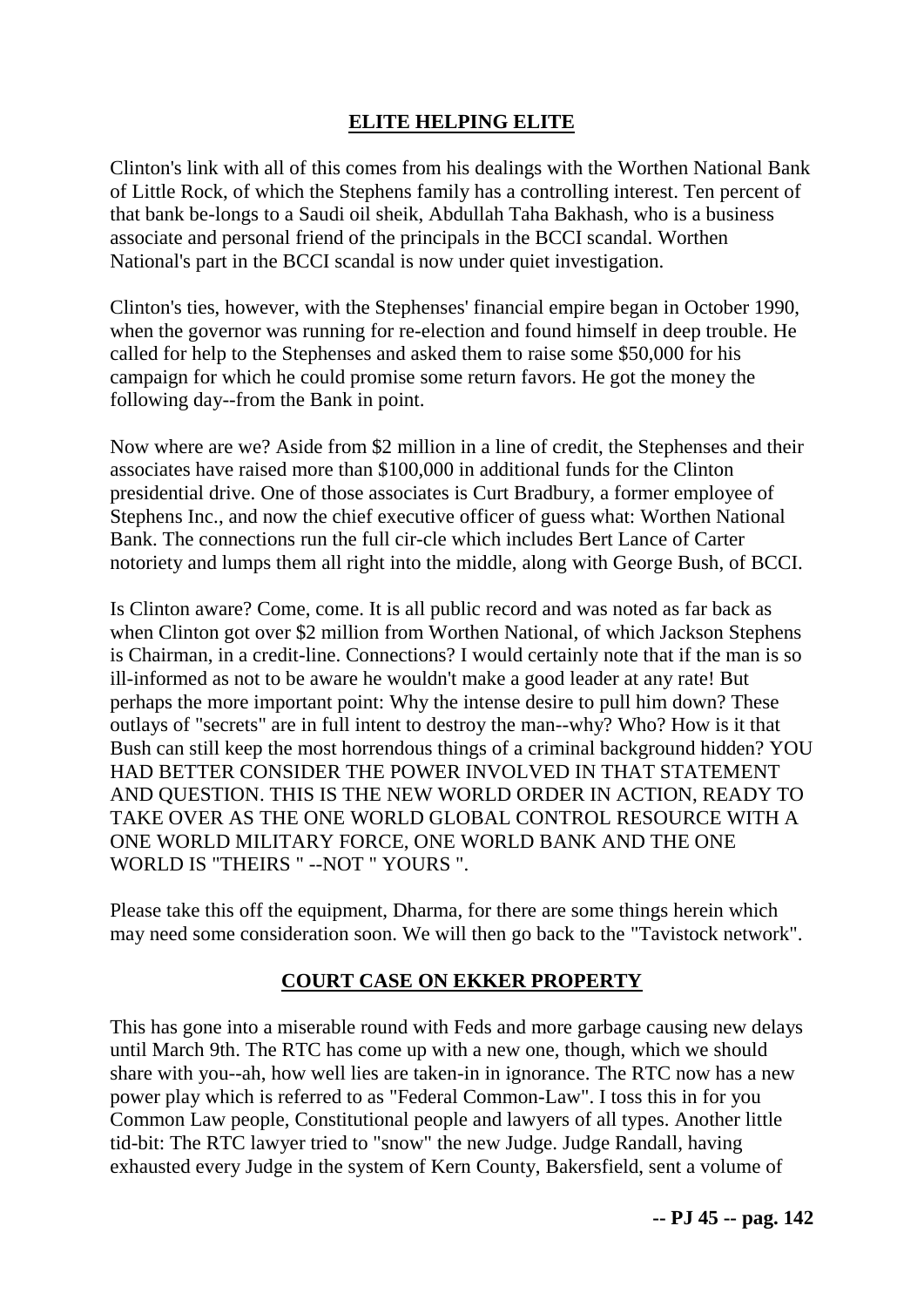this case for review to a wondrous Judge-Davis. (Which is where I wanted it all along the way.) Davis agreed to take on the case based on the brief explanation only to have made agreement to hear the case one day and receive "the other thirteen volumes of records" the next. He has years on the bench, however, and with great humor and patience keeps a casual courtroom so the trial itself should be good and worthy of attention and witness. The manipulations and horrendous misadventures of intentional deprivation of the Ekker's became evident in just a few minutes of "motions" explanation by the RTC and its foolish lawyer, Horn.

This is excellent exercise for our Constitutional Law Center legal eagles who, by the way, are totally swamped in legal petitions--some of international merit. We will run a press release probably in the next issue of LIBERATOR for you ones will desire to keep abreast of activities.

# **PILOT GROUPS RAIDED.**

For you Patriots who may not know: three of the Pilot Group organizations were raided by the IRS and all records and equipment confiscated. This was done under police force, all things loaded onto accompanying trucks--the invasions were nearly simultaneous.

I remind you that it is true that you are in a system of non-Constitutional force and violation of "rights". I must remind you, however, that the man with the big gun is always "right" and everything the government or big thugs do under the gun is "legal", even if unlawful.

This is why I do not recommend massive measures at defying the "big boys" at the level of some groups although we will do all we can through the Constitutional Law Center to get justice for these ones. When ones set out to act, however, in greed and personal gain--it always backfires and fundamentally the Pilot Group seemed to handle taxes and citizenship on the basis of beating the Big System. I continue to tell you that if you are intent on protection of assets in service unto Constitution and God-ness--go the route we have suggested for it is all within the laws as "they have written for their own protection". This is more for reassurance for you of "my beloved" ones who have done your homework and listened. I am most uncomfortable about you ones in "trusts", for instance, for you can be identified and the axe can fall upon you if you cover enough funds to be a desirable "catch" for the IRS thugs. If you have a corporation which shows no assets, only loans and notes--how can they accuse or confiscate If you have it not as assets--there is naught to confiscate? Further, as the laws now stand, in Nevada "they" cannot even know who owns a Corporation. Not even the State of Nevada knows the owners of corporations nor do they wish to. How long will this last? I don't know but I assume for quite a while because the "Big Boys" created the safety net for themselves. It will be the impossibility for good banking which shall ultimately shut down operations for the most part--so all must be done in perfect legal and intelligent fashion.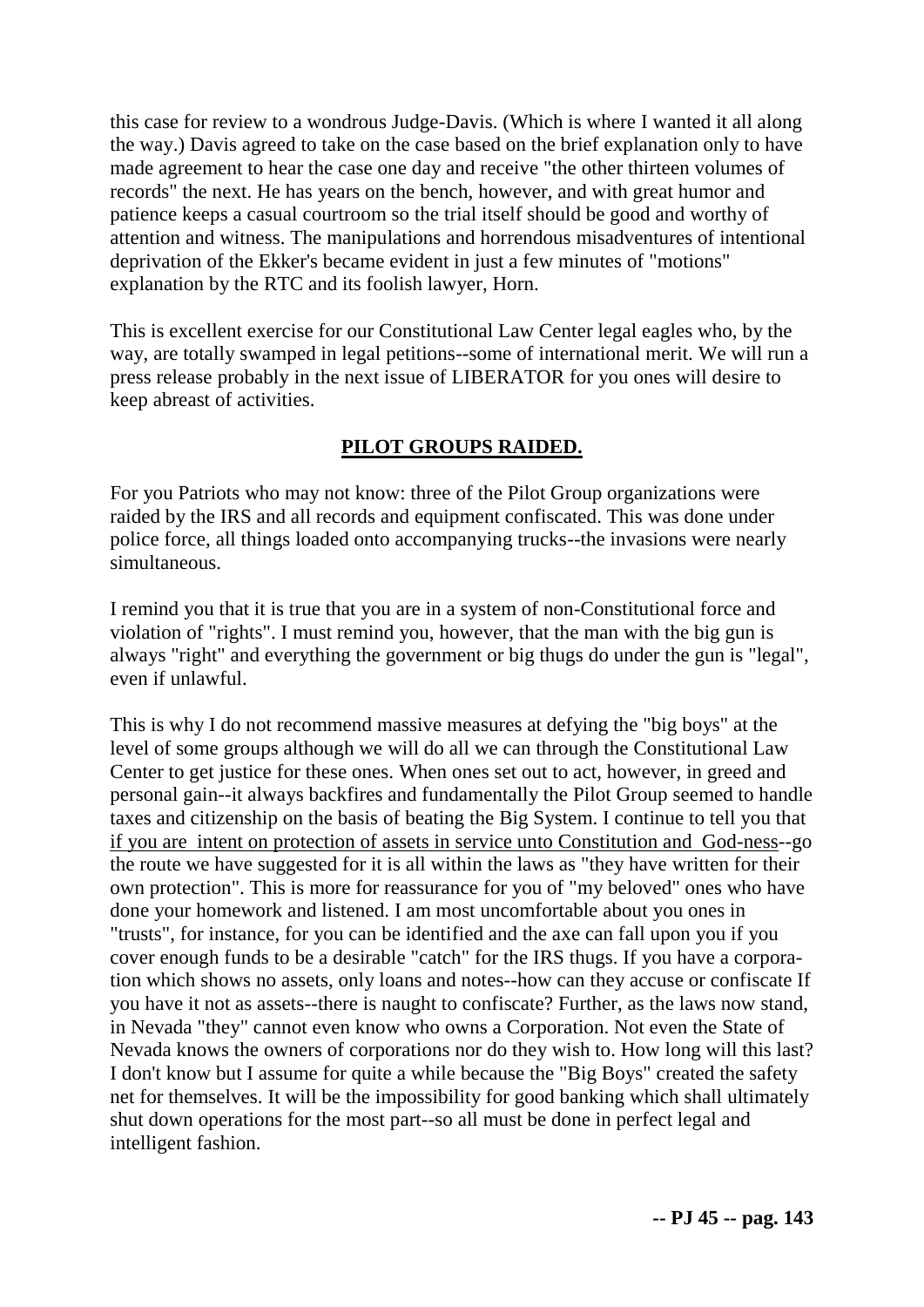You must understand something. We are not here to save your "taxes". I don't care about your taxes. I DO care about Constitutional RIGHTS and if you use the Constitution to claim nothing but greedy returns for self--then I cannot weep for your indiscretion. If you claim to do something "under the Constitution" and expect help from the Constitutional Law Center--it better have been in honest effort to retain your Constitution. Tax EVASION will merit you prison and fines--Constitution or no Constitution--so you had better read carefully and hear carefully, for never shall I suggest EVADING any rules.

You are again into the time of the year when the big hand will come down everywhere about your nation to SHOW YOU the power of the IRS and make example. "Constitution" and "rights" will be denied at every turn and the legal hassle will be long and hard and there is no promise of "winning".

If you wish to salvage your nation you are going to have to retain, reclaim and properly restructure under that wondrous Constitution--but you are going to have to do it properly or you will simply be subdued by force. So be it. Further, during this time of chaos and force come-down, you will not be treated fairly under any circumstance and there will be no PERFECT way to do anything nor retain ANYTHING. THE INTENT IS TO RENDER YOU HELPLESS IN THE PHYSICAL AND REMOVE ALL ASSETS AND PROPERTY! THERE WILL BE NO PERFECT WAY IN WHICH YOU WILL PROSPER AND BLOSSOM WHILST YOUR NATION AND PEOPLE FALL. YOU DO NOT, HOWEVER, NEED EITHER LOSE ALL NOR PERISH IN THE TIDAL WAVE--IF YOU SET EGO ASIDE AND FUNCTION WITHIN THE INTENT OF GOD. GOD'S REMNANT SHALL BE BROUGHT THROUGH--THOUGH THE JOURNEY MAY BE DIFFERENT THAN YOU HAVE PLANNED. YOU WILL ALSO REMEMBER THAT GOD'S DELAYS ARE NOT GOD'S DENIALS--CHECK YOUR OWN INTENT!! WHAT IS IT YOU ARE EFFORTING TO SAVE AND WHY? THE ANSWER TO THAT QUESTION MEANS EVERYTHING.

Let us leave this now and get back to the unraveling of the webs which have you, as a world, caught and entangled. Will you be just one more layer in the ruins of history? I hope not!

I will make time soon to speak of Atlantis and some of the other past civilizations and what happened. You must understand that new dark ages come upon the lands--the assumptions are as related to that which IS in perception. Atlantis, for instance, didn't "Just Sink". Most of it just ceased to exist and what remained may or may not have been submerged. I can assure you, however, that most of it was blown into particulate and by having vanished so rapidly and the particulate falling again upon the remaining, it gives the appearance of volcanic eruption and burial in some portions and sinking within the ocean at others. Where Atlantis vanished is a core "sink" of some 8 MILES in depth--which shows a "blowout" of incredible and unsurpassed power. I hope you ones will take interest and pay attention for you are going to learn from the past or be destined TO REPEAT IT! SALU.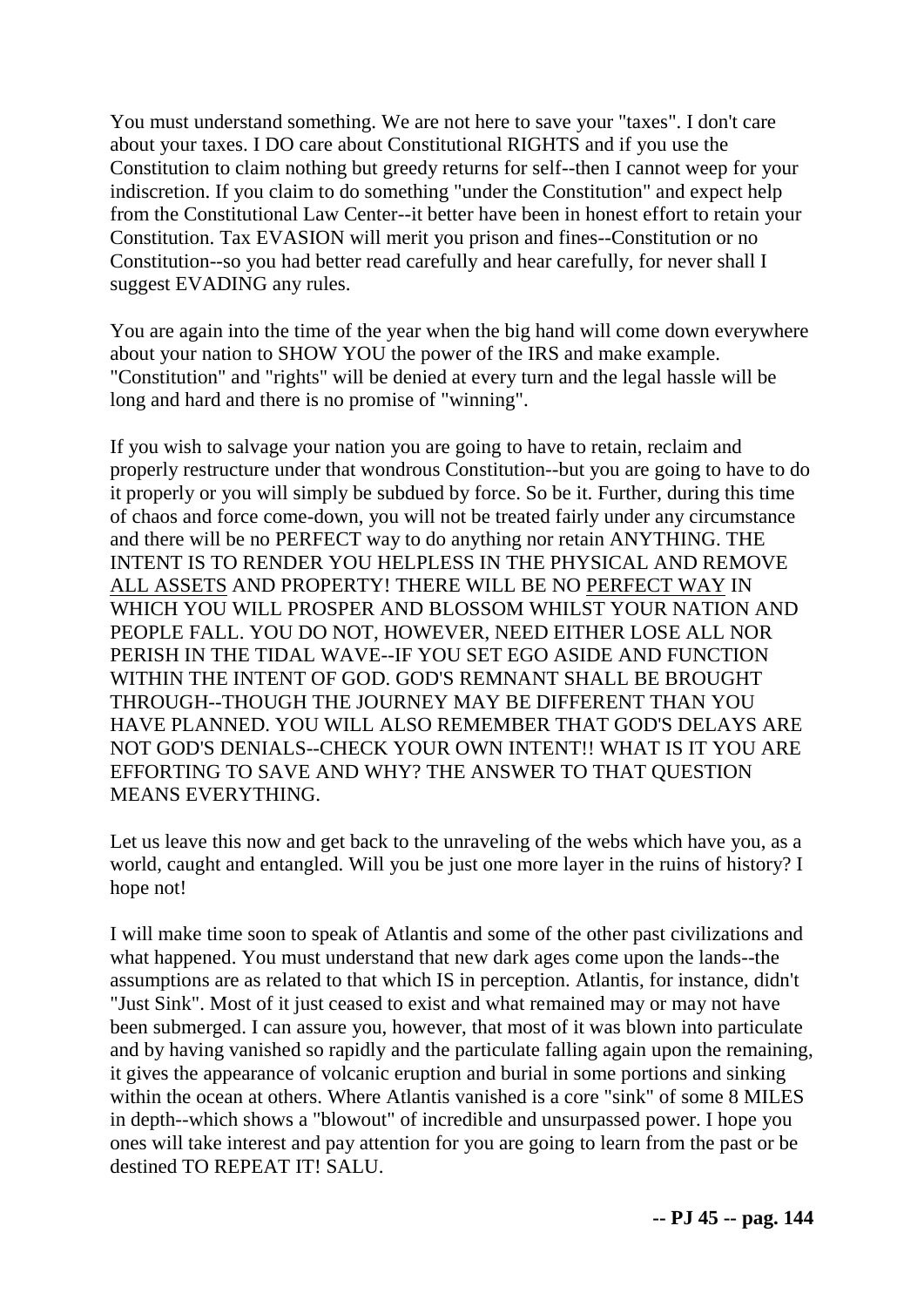#### **CHAPTER 16**

#### REC #1 HATONN

#### FRI., FEB. 28, 1992 10:25 A.M. YEAR 5, DAY 196

#### **FRIDAY, FEBRUARY 28, 1992**

#### **TAVISTOCK NETWORK**

Please, as we move along here you must pay close attention because as we switch countries on you, you will get fully confused if you have skipped and slipped through this outlay of information. Since we have spoken of London and Tavistock and British and Tavistock it will be hard for you to grasp the next statement.

The Tavistock network is the EVOLVED FORM OF THIS REESIAN CONSPIRACY--**[H: THIS IS NOT "RUSSIAN", HE SAID "REESIAN". THIS NEEDS TO BE UNDERSTOOD BECAUSE SUCH CLOSE PROXIMITY OF LABELS CAN MISLEAD YOU--IN THAT YOU WILL FIND THE SAME KIND OF POWER ALLOCATED TO "RUSSIA" VIA "SOVIET" "COMMUNISM" WHICH IS ACTUALLY "FASCIST SOCIALISM"/ MONARCHY/ DICTATORSHIP.]**

At the center is the Tavistock Institute of Human Relations, founded in 1947 by Rees to supersede the old clinic. Unlike the clinic, which has only informal relations with other institutions and members of the "network", the Institute from its inception moved to establish direct relations with like-minded individuals and institutions in other countries, most notably in continental Europe and especially in the United States. Funding for the project came from the British government and from the Rockefeller Foundation, and a number of large corporations such as Unilever.

For the operation to be successful, it was required that new institutions be created to train social controllers in the "Tavistock method". These controllers were to create yet another layer of institutes to spread Tavistock's ideas throughout the population.

On the other side of the Atlantic, the Tavistock network had as its core group the circle around Kurt Lewin, the German emigré psychiatrist who developed the field theory of psychiatry and its corollary, the concept of group dynamics.

It was these credentials of the Lewin group that identified them as the key American collaborator of the Tavistock crowd. Like Rees, their concern was the use of wartime psychological warfare techniques for peacetime "mind control".

Even before the war ended, Lewin's group began planning for postwar activity. In 1944, Lewin established the Center for Research in Group Dynamics at MIT while simultaneously setting up the Commission on Community Interrelations for the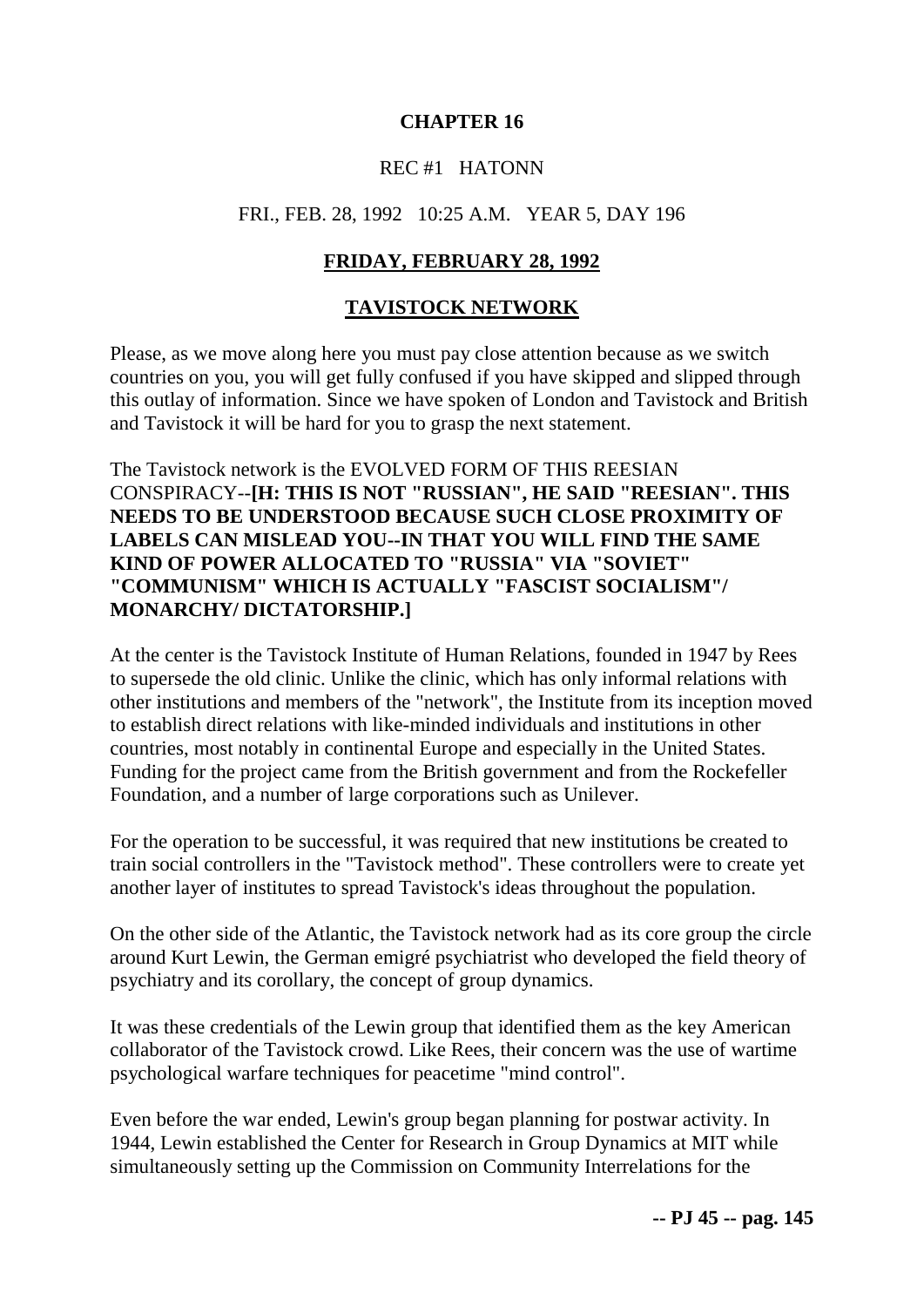American Jewish Congress. The former was to be a base of domestic operations for the Lewin group similar to Tavistock. Its key personnel, including Gordon Allport, Dorwin Cartwright and Rensis Likert, were seeking to "multiply" themselves--to create a new generation of controllers schooled in Lewin's small-group brainwashing techniques. The CCI, on the other hand, was one of the first sophisticated projects in racial and ethnic profiling dealing with the question of cultural assimilation. While the CCI received money from the AJC and similar funding conduits, the CRGD received its funding from both MIT and private grants, including the U.S. Navy.

In 1966 the Science Policy Research Unit (SPRU) was set up at Sussex University in England. The SPRU is cited in the book the Handbook of Future Research (1978) as the mother institution for all comprehensive "future oriented" research in the postwar period. The SPRU incorporated Tavistock's group dynamics and related social manipulation techniques into policy planning. It quickly established itself as a principal think tank and training institution for other future-oriented planning centers. As such, the SPRU was able to locate--or as referred to in military parlance "second"- key Tavistock agents into planning positions in major European centers. Significantly, such planners are aided in proliferating these techniques among government and corporate layers by Tavistock personnel who ran seminars for SPRU.

By the 1970's, no major center for long-range planning, either private or public, had avoided the long arm of SPRU. It is important to note that the SPRU has done direct contract work for the NATO command and that this relationship, while the details may be classified, is nonetheless a widely acknowledged fact.

The parallel U.S. institution to the SPRU is the Institute for Social Research at the University of Michigan. ISR is the product of the 1947 merger between the Survey Research Center founded in 1946 by Lewinite Rensis Likert and the Center for Research in Group Dynamics headed by Dorwin Cartwright which moved from MIT following Lewin's death. The ISR, along the Tavistock model, is the most "Actionoriented" psychological institute in the U.S.A., conducting a myriad of project studies in every aspect of social life. Of particular significance is Rensis Likert, who functions as director of the Survey Research Center, described as the preeminent social profiling institution in the U.S.A. Likert and his staff, through their connections to other polling services, such as the Gallup Poll and Harris Poll, have the ability to get instant readings on the population's response to policy intitiatives, and to reshape response. More importantly, Likert has trained or supervised the training of market researchers for major corporations, including General Motors and Ford, thereby playing a role in determining what products will be placed on the market and when.

The Institute for Social Research, set up with original funding from the National Institute of Mental Health, the Rockefeller Foundation, and the Department of Navy now does contract work for well over a hundred of the nation's "Fortune 500" firms. In addition, the ISR has effectively taken over the "education" departments of several major unions, most notably the United Auto workers, drafting worker education plans and plans for dealing with inplant troublemakers, drug addicts, and alcoholics.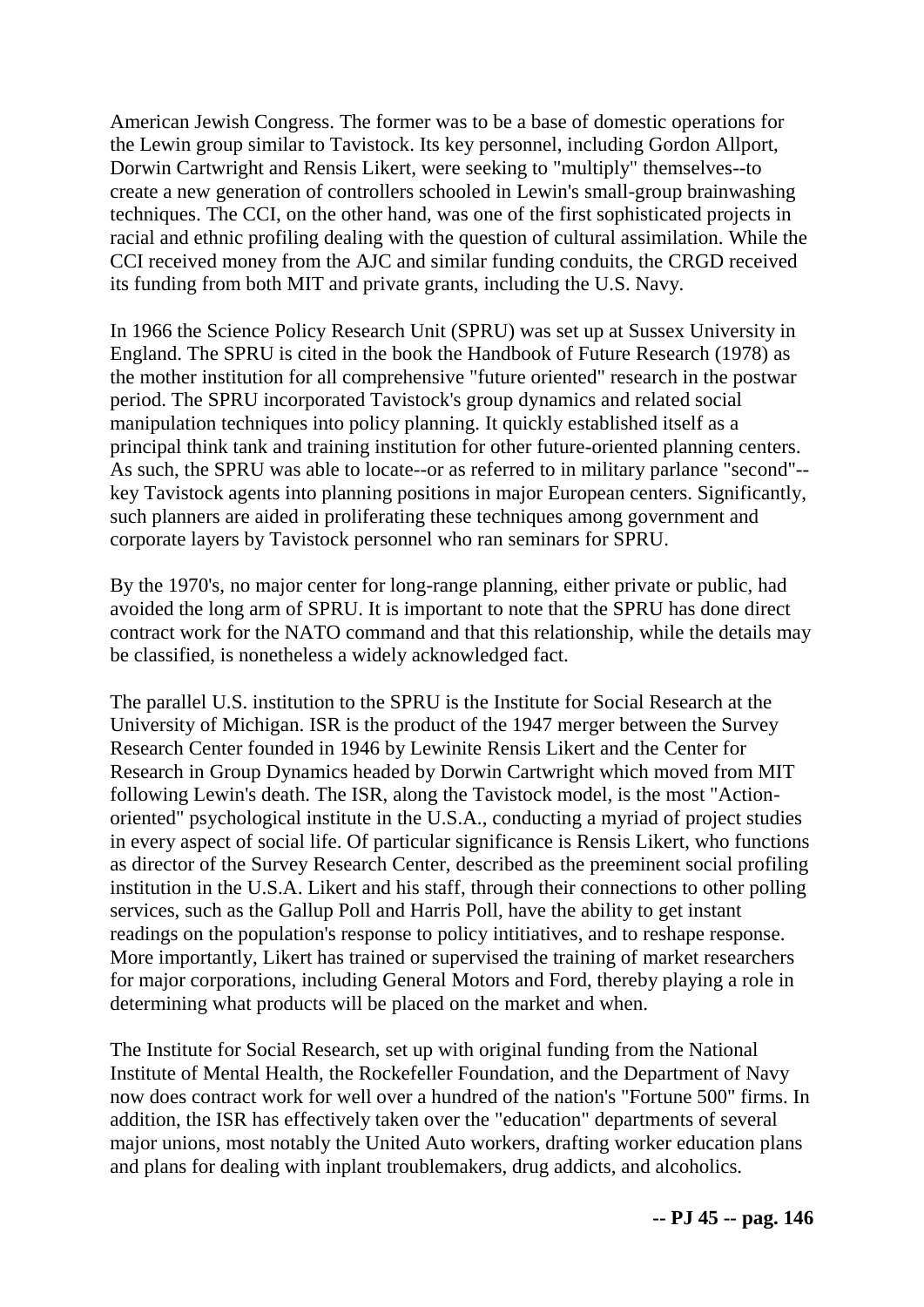ISR exists as a key American resource for the Tavistock cabal.

At present the ISR command structure is in the hands of former Lewin students: the institute's director is Alvin Zander, the CRGD is headed by Dorwin Cartwright, while the Survey Research Center is still headed by Rensis Likert. **[H: For more current update as to players in the lead roles, I suggest you refer to Dr. John Coleman's book for I do not wish to take time herein to update information.]**

The third institution is the National Training Laboratories, founded in 1947, by Ronald Lippett, Kenneth Danne, and Leland Bradford, all students of Lewin, with funding from the Office of Naval Research, the Carnegie Corporation and with direct assistance from Tavistock. Its staff comes from the Michigan ISR and from Tavistock. From its inception, NTL had one mission--to put as many key leaders of society as possible through Lewinite small group brainwashing sessions and to guarantee that these methods were applied in educational systems and in corporate environments. The NTL, which eventually became the NTL Institute of Applied Behavioral Science, set out to train a new circle of "controllers". This was done through a series of "workshop seminars", some on site at corporate headquarters, or at the NTL mansion at Bethel and later in Florida. The hallmark of NTL "training techniques" was the so-called Tgroup sessions, which were more generally popularized towards the end of the 1960's. The encounter groups stressed the development of "organizational" identities, with NTL group leaders infusing values into the flaccid minds of the participants. Special emphasis is made on techniques for establishing "noncoercive" small group sessions for all levels of corporate management and in using "group dynamics" as a basis for planning "new responses" to "discontinuous developments" in corporate existence.

From the mid-1950's on NTL has run similar sessions for the U.S. State Department, the U.S. Navy and the U.S. Civil Service Commission. Each of these seminars or consulting projects has involved input from Tavistock, which has drafted portions of the NTL program.

From 1964 onward, the NTL became a direct part of the National Education Association, the largest organization of teachers in the United States with membership of more than 2 million. The NTL institute is funded by the NEA as well as the U.S. Department of Health, Education and Welfare, and drafts programs for the training of the nation's primary and secondary school teachers. Under the NTL's supervision, the NEA has set up "group sessions" for its affiliates and pushed such educational "reforms" as the open classroom. Here, as in other NTL operations, Tavistock has had its input in a massive and major way.

The NTL has spawned literally hundreds of similar institutions around the country, including the establishment of a West Coast base of operations, the Western Training Laboratories in Group development. The NTL Institute has no firm figure on the number of Americans that have gone through its "group dynamics" program or spinoffs at satellite institutions. All estimates place the figure at well over one million.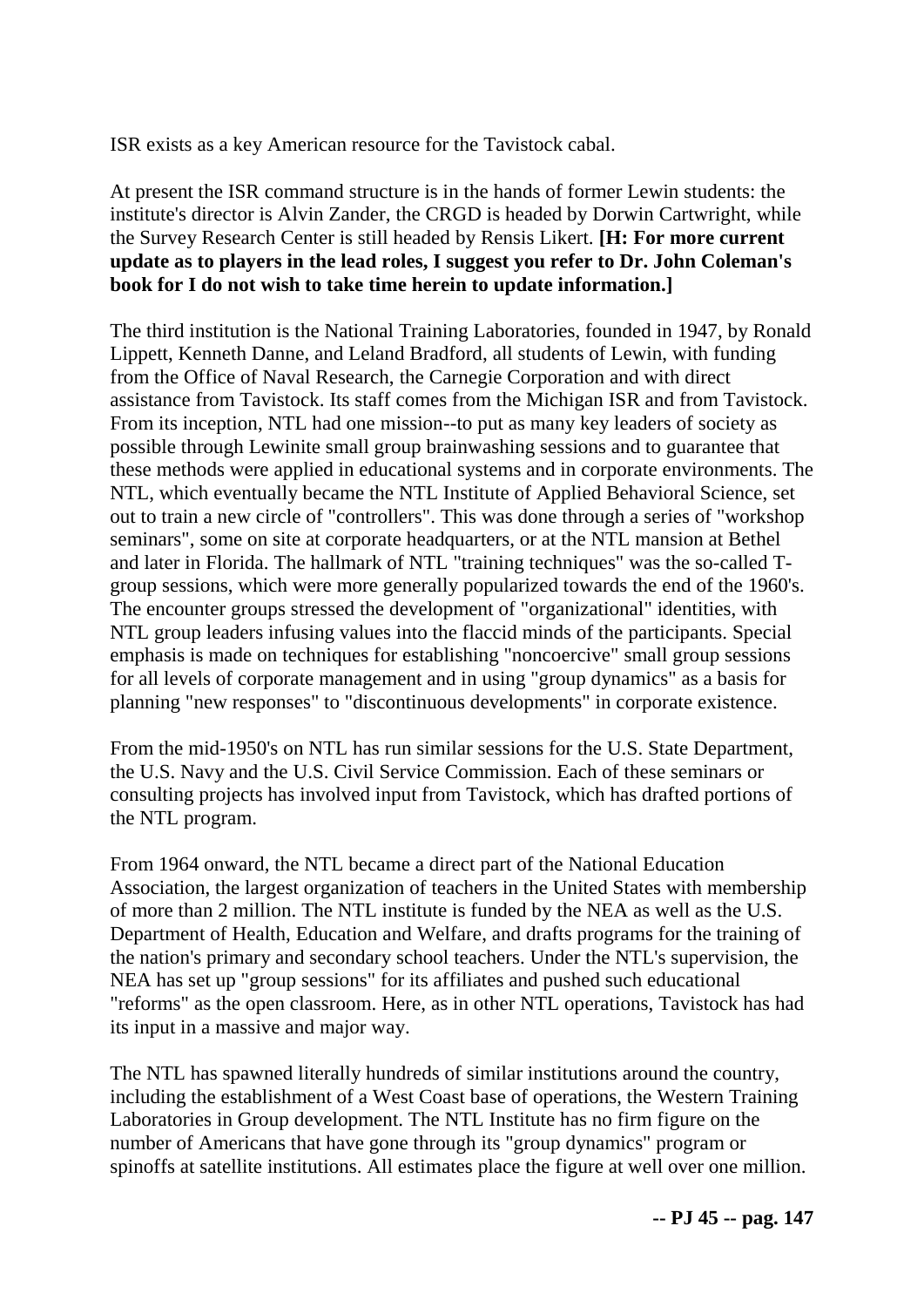The Tavistock network does not stop here. In another location, we show the development of a California nexus. The network goes even farther. The Center for Research in Group Dynamics was set up as part of the Sloan School of Business Management at MIT; Lewin operatives such as Gordon Allport worked out the School of Business and its management division at Harvard.

The point is that Tavistock controls the key business schools and related think tanks around the country (world). The case of Eric Trist is exemplary. Trist came to this country from Tavistock in 1960 after first heading Tavistock's management division and then its human resources center.

Trist then proceeded to make some assigned rounds. In 1960-61 he headed for the Stanford Center for Advanced Behavioral Sciences, where he joined fellow Tavistock operatives Bertram Gross, Fred Emery and Dorwin Cartwright in solidifying Tavistock' s West Coast operations; then he headed for Case University in Cleveland where he spent 1964 establishing a Tavistock management program; from 1967-71, Trist was seconded to the chairmanship of the graduate business school at UCLA; and finally, in 1971, Trist "landed" the chairmanship of the University of Pennsylvania's Wharton School's Management and Behavioral Science Institute. The Wharton School, one of the leading economic think tanks in the country, is effectively a branch of Tavistock.

Since 1965, Trist has been directly involved in establishing a network of primarily corporate-linked psychological "problem solving" operations that are grouped under the heading of Organizational Development. There are two levels to this operation. At one level on the shop floor in as many as 500 factories, schools, etc., OD is a sophisticated small-group-oriented, brainwashing project. Through the application of controlled stressful situations, workers and employees are "broken from their individualism" and given a "team spirit". They are then "allowed" in "consultation with management" to set their own working rates, which Trist has found are "higher" than normal. In short, they are induced to speed themselves up. The program is coordinated directly with ISR and the NTL Institute. Wharton publications speak highly of the way such methods "increase productivity".

On a second level, OD deals with training corporate management in using these techniques.

An NTL brochure describes a course in the Tavistock model of group dynamics: "This model provides participants with opportunities for increasing their understanding and awareness of group processes, with particular emphasis on the covert dynamics which occur in groups with regard to the issues of authority, leadership and followership.

"The learning focus is upon groups rather than individual personalities. This perspective is emphasized in order to facilitate a new understanding of institutions, organizations and communities. The focus of the staff is upon the major problems of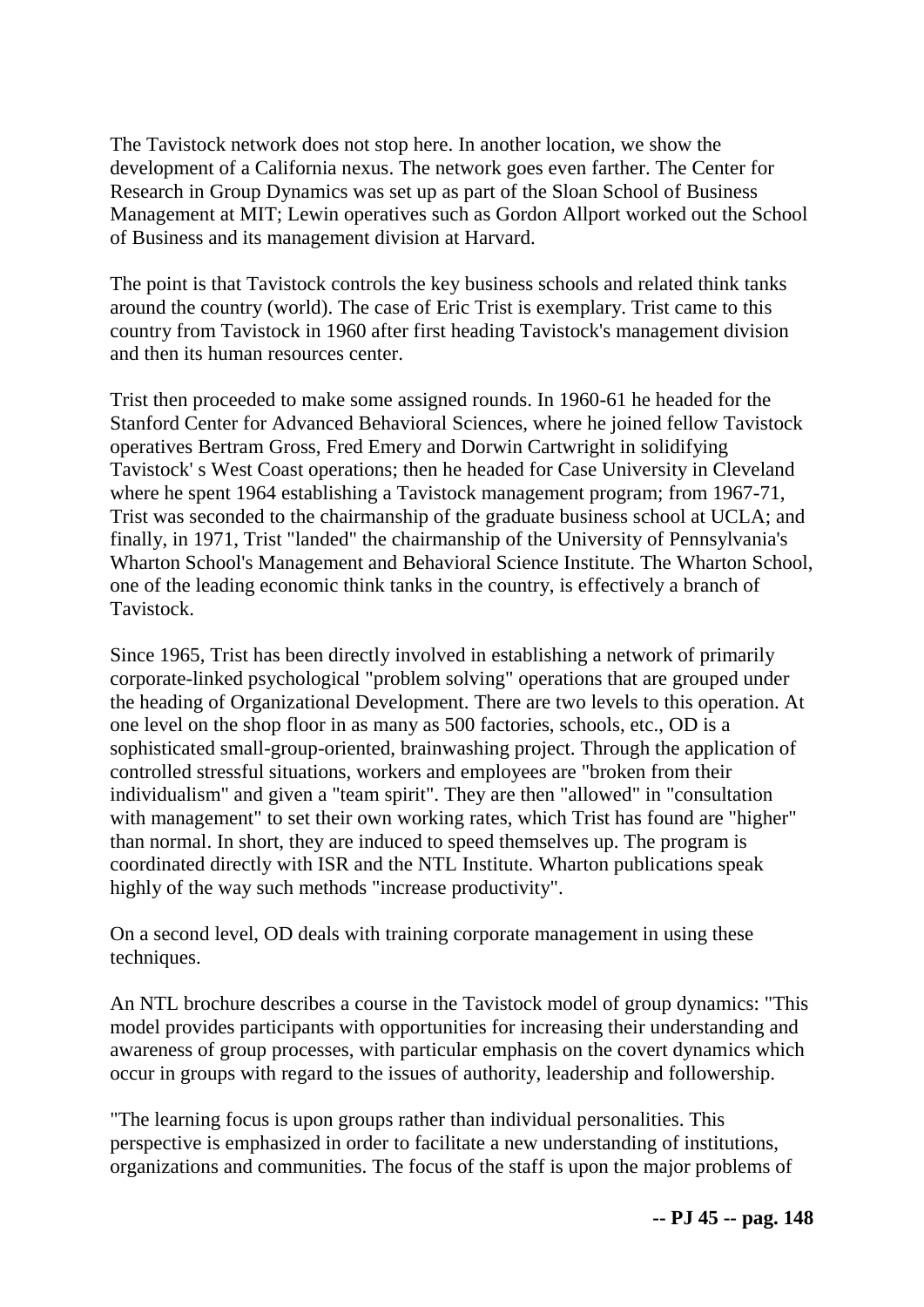group life--those encountered in the exercise of authority based upon competence, power or both. It is assumed that people who understand something about the nature and exercise of their own authority, as well as that of others, are thereby equipped to deal more effectively with these issues as encountered in any work setting."

## **BRZEZINSKI'S 'ONE WORLD' VISION**

### **[H: This is an incredibly important section so please attend it closely.]**

When the first results of Tavistock's profiling of NASA were turned in, an alarmed mobilization took place. In May 1967, the Scientific and Technological Committee of the North Atlantic Assembly and the Pennsylvania-based Foreign Policy Research Institute (headed by NATO Ambassador Robert StrauszHupe) organized the Conference on Transatlantic Technological Imbalance and Collaboration in Deauville, France. Among the participants were Dr. Zbigniew Brzezinski, then on the staff of the State Department Policy and Planning Council, and Dr. Aurelio Peccei, the current head of the Club of Rome and during that time the chairman of NATO's leading thinktank, the Economic Committee of the Atlantic Institute in Paris.

That conference was one of many in that period in which a decision was shaped to put an end to the scientific-technological advances of the United States. Two books were produced out of those deliberations. Brzezinski's TECHNETRONIC ERA and Peccei's THE CHASM AHEAD. From the ideas presented in these books, the Club of Rome was later formed.

In his piece, Brzezinski wrote that America was moving into a society "increasingly unlike its industrial predecessor", a "technetronic" society that could easily become a "technocratic dictatorship". The society would be characterized by an "information revolution", "Cybernetics", and the replacement of "achievement-orientation" by "amusement-focus" based on "spectator spectacles (mass sports and TV) providing an opiate for increasingly purposeless masses."

"In the technetronic society," Brzezinski announced, "industrial employment yields to services, with automation and cybernetics replacing individual operation of machines." This will occur simultaneously with "the increasing availability of bio-chemical means of human control". In addition, "new forms of social control may be needed to limit the indiscriminate exercise by individuals of their new powers. The possibility of extensive chemical mind control...will call for a social definition of common criteria of restraint as well as of utilization."

A brave new world? In a critical passage further in the text, Brzezinski laid out the following chilling description of the "technetronic society":

The challenge in its essence involves the twin dangers of fragmentation and social control... The next phase may be one of sullen withdrawal from social and political involvement, a flight from social and political responsibility through inner emigration.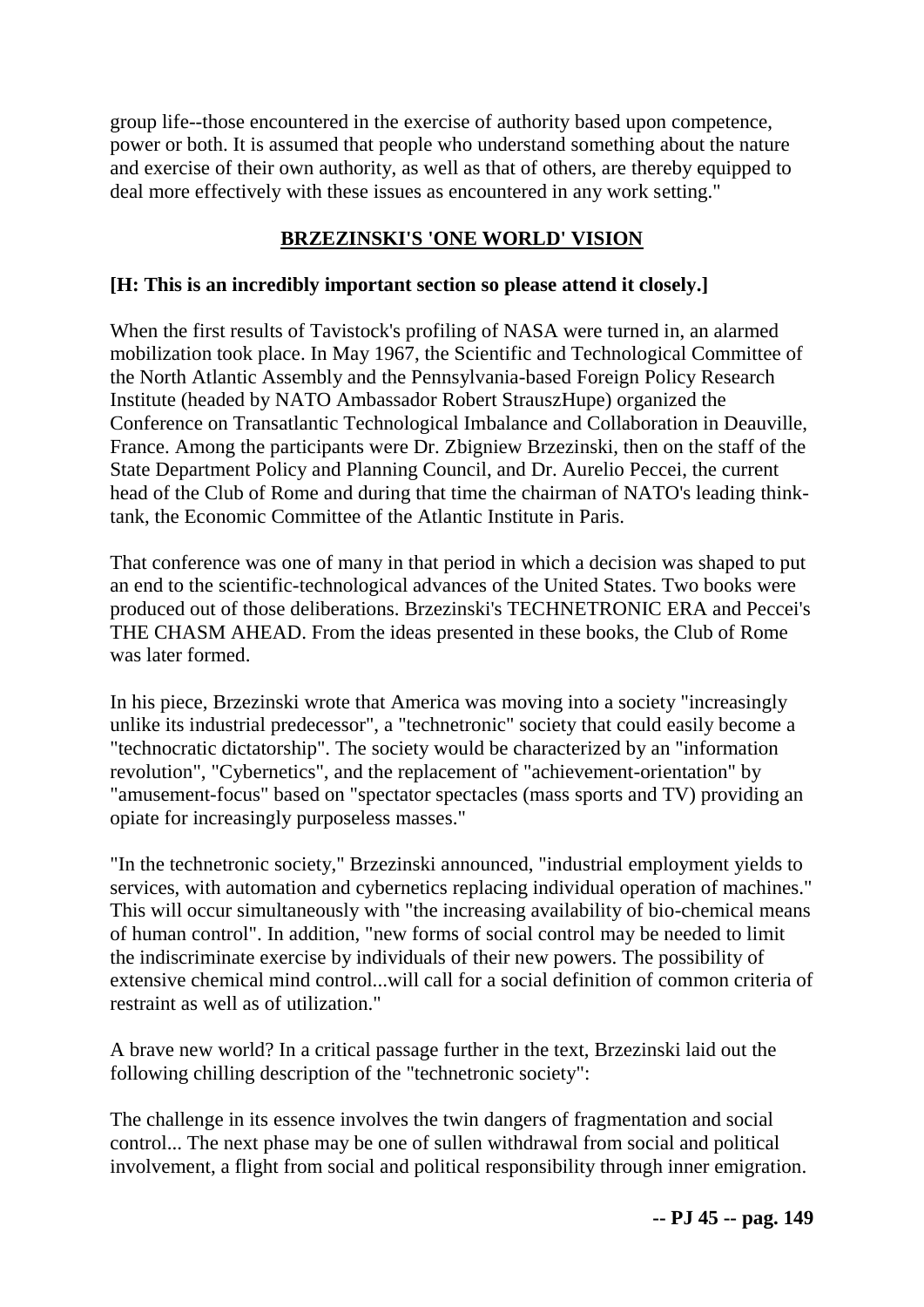Political frustration could increase the difficulty of absorbing and internalizing rapid environmental changes, thereby prompting increasing psychic instability.

At the same time, the capacity to assert social and political control over the individual will vastly increase... It will soon be possible to assert almost continuous surveillance over every citizen and to maintain up-to-date complete files, containing even most personal information about the health or personal behavior of the citizen, in addition to more customary data. These files will be subject to instantaneous retrieval by the authorities.

Moreover, the rapid pace of change will put a premium on anticipating events and planning for them. Power will gravitate into the hands of those who control the information, and can correlate it most rapidly. Our existing post-crisis management institutions will probably be increasingly supplanted by pre-crisis management institutions, the task of which will be to identify in advance likely social crises and to develop programs to cope with them. This could encourage tendencies during the next several decades towards a technocratic dictatorship, leaving less and less room for political procedures as we now know them.

Finally, looking ahead to the end of this century, the possibility of bio-chemical mindcontrol and the genetic tinkering with man, including eventually the creation of beings that will function like men--and reason like them as well--could give rise to the most difficult questions.

This transformation means that America, having left the industrial phase, is today entering a distinct historical era, a different one from that of Western Europe and Japan. This is prompting subtle and still indefinable changes in the American psyche, providing the psycho-cultural underpinnings for the more evident political disagreements between the two sides of the Atlantic. ....Europe and America are no longer in the same historical era. What makes America unique in our time is that it is the first society to experience the future ... be it pop art or LSD. Today, America is the creative society; the others, consciously and unconsciously, are emulative."

This, Brzezinski continued, will have enormous international repercussions. "The instantaneous electronic intermeshing of mankind will make for an intense confrontation, straining social and international peace." There could well be a "threeway split into rural-back-ward, urban-industrial and technetronic ways of life" that will "only further divide man".

The "implications of a truly new era" will require a "universal intellectual elite" and a "world superculture" produced "inevitably" by the "the network of electronic communications". Brzezinski demanded "creative interpreters of the new age" to develop a concept of "regionalism and due deference to the symbolic meaning of national sovereignty". This could be best thrashed out at "a special world congress, devoted to the technetronic and philosophical problems of the coming AGE." **[H: If this doesn't point out from where came all your "channels" and false religious**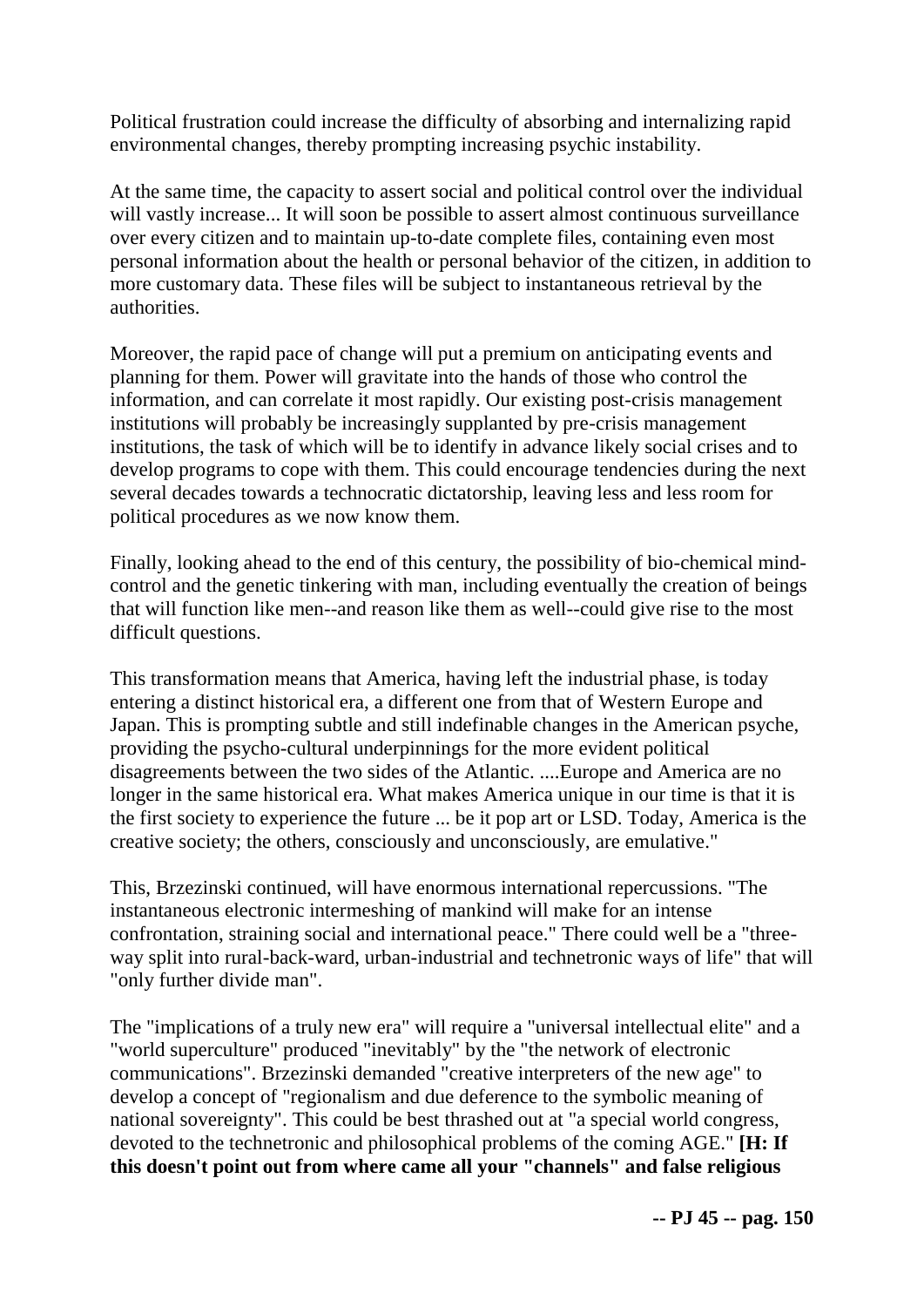### **teachers with BS for information, then I don't know what will convince you. You are direct victims of the LIE as it was constructed and thrust upon you step by certain step.]**

\* \* \*

We need a break and this is quite enough to digest at this sitting. We will work into this scenario the connections between Brzezinski and Peccei when we write next but let us consider a thing or two of the above message.

All changes have been directed at the original thrust of the adversary to pull you down into finite physical limitations by brain manipulation and LIES. The Tavistock Institute and all other such institutions and organizations have simply been the formal thrust in recognized format for the final devastating thrust for control.

The mission has been aided and abetted by thousands of others who either thought they served peace and/or deliberately were part and parcel of the overall plan. I have no intent to discern, for you, which is which. If it is against God it is against me. If you turn from God along the path and deny God, God will deny you!

You will find personal pain and growth in my scribe this day as Sister Thedra and ASSK have attacked again for the acquisition of money for some past perceived nonproduction. This time, at least they do not invoke the name of Sananda or Christ to garner material possession. I suggest that is indeed wise for I suspect the next statement from Sananda would be, "I know them not!"

This relationship is very close with the workers of evil in the United Nations as ones such as Donald Keyes set you on a course whereby this very governmental unification against you could be put into final motion for fulfillment. Innocent? NO--deliberate and orchestrated!

Are the followers in the "New Age" innocent? No, for they have now had ample opportunity to gain TRUTH and they refuse--in continued attack on Truth-bringers and further deliberate pulling of the citizenry away from that truth.

It is up to each that which you will do but if you do not come into responsible individual recognition of the shroud cast upon you, soon, it shall be too late for action for you can see from the projections in planning that the end is nigh. So be it.

Hatonn to clear, thank you.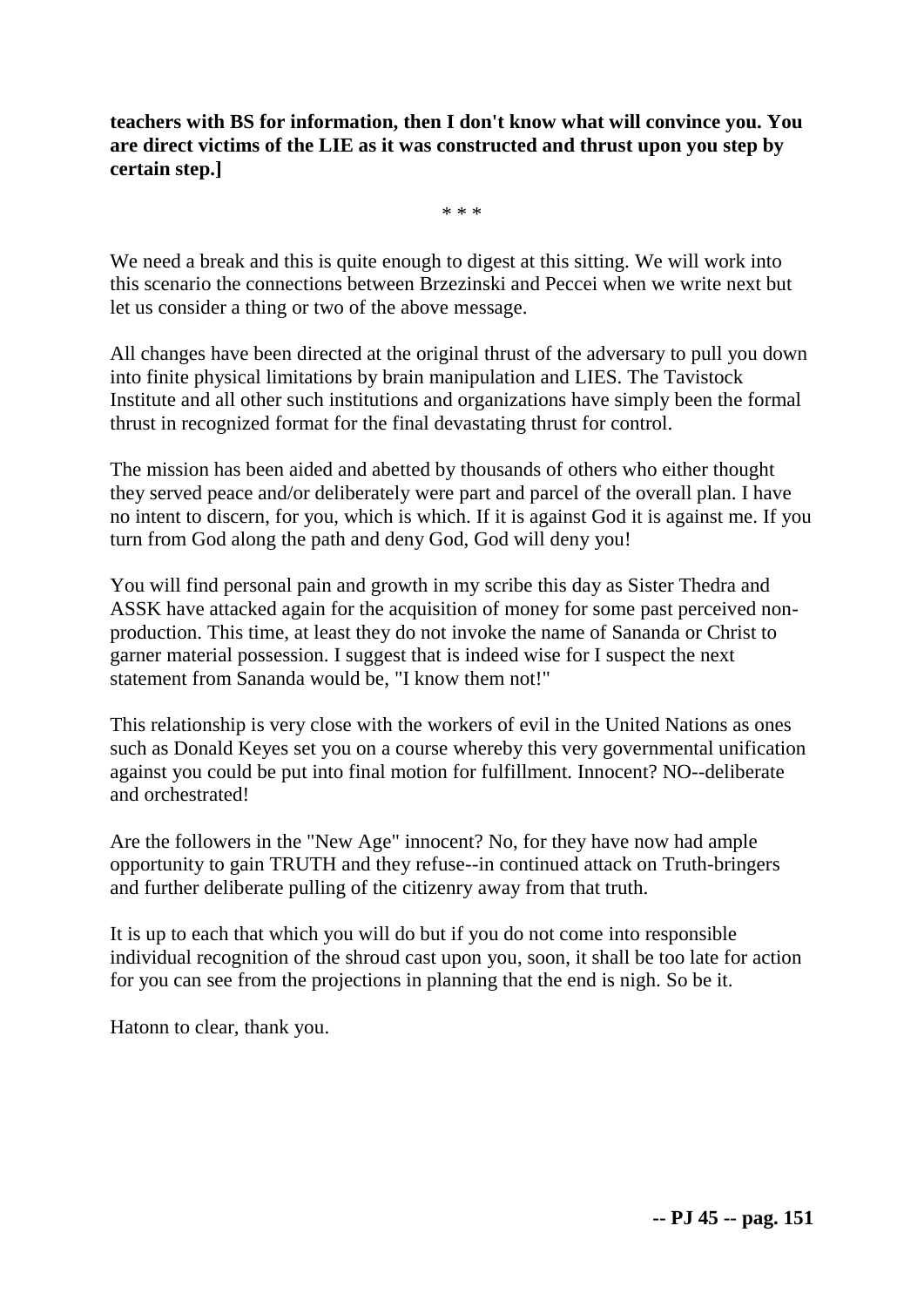#### **CHAPTER 17**

#### REC #1 HATONN

#### SAT., FEBRUARY 29, 1992 7:35 A.M. YEAR 5, DAY 197

#### **SATURDAY, FEBRUARY 29, 1992**

#### **LEAP YEAR?**

Add a day every fourth year to make up missing "time"? A "Pope" did this, you know! Pope Gregory. Also you efficiently and scientifically add a minute a century to account for the slowing of Earth's rotation due to something or other with the moon. So be it. In New York state, once, it was offered by the State Politicians to round off "pi" (a symbol denoting the ratio of the circumference of a circle to its diameter. The ratio itself: 3.14159...) Reason? Because the fractions were too inconvenient. This was to have become the legalized ruling for "new mathematics" among a few dandy other changes.

You ask me to give you frequencies, tones and mathematical equations to "cure" this or that and "how to build a spacecraft" and what proportions of "things" to use for free energy, etc. Do you begin to understand the problem we face herein? Your people (politicians) are ready to blow you out of the universe and you have to work with figures such as pi rounded to "easy" non-fractions. It is sort of like saying, "Well, the blacks don't feel much about death," or the Iraqis don't feel much importance to death," etc. That must be why you gave them and continue to give them so much of it. You know, just kill off the blacks in Africa (their homeland) and keep right on killing the Arabs because they must not mind. Are you totally insane? No, you are programmed, controlled and have become robots in the hands of the Elite.

I like what I heard yesterday from a speaker that I greatly respect: When asked if he is a "Conspiracy Theorist", he responded: "No, I am a Coincidence Theorist. Everything MUST be 'just coincidence' for surely no one in their right minds would actually conspire to pull off such atrocities." I take it a bit further: I think that it truly must be coincidence for, as badly as the general order functions, it is amazing that the conspiracies come off at all and must be a coincidence of activities. Coincidences, however, were not working their percentage of the odds in the bombing of Iraq for far too many "precision" bombs ONLY FELL ON CIVILIANS AND I THINK THAT, PER-CENTAGE-WISE, SOME SHOULD HAVE HIT MILITARY TARGETS. So much for introduction this morning.

#### **NEUREMBURG TRIALS**

This morning it is announced that Kuwait and allied coalition "persons" are about ready to have Neuremburg trials for Iraqis just like in the original Neuremburg trials of Germany. God have mercy on such atrocities--do you never get enough of the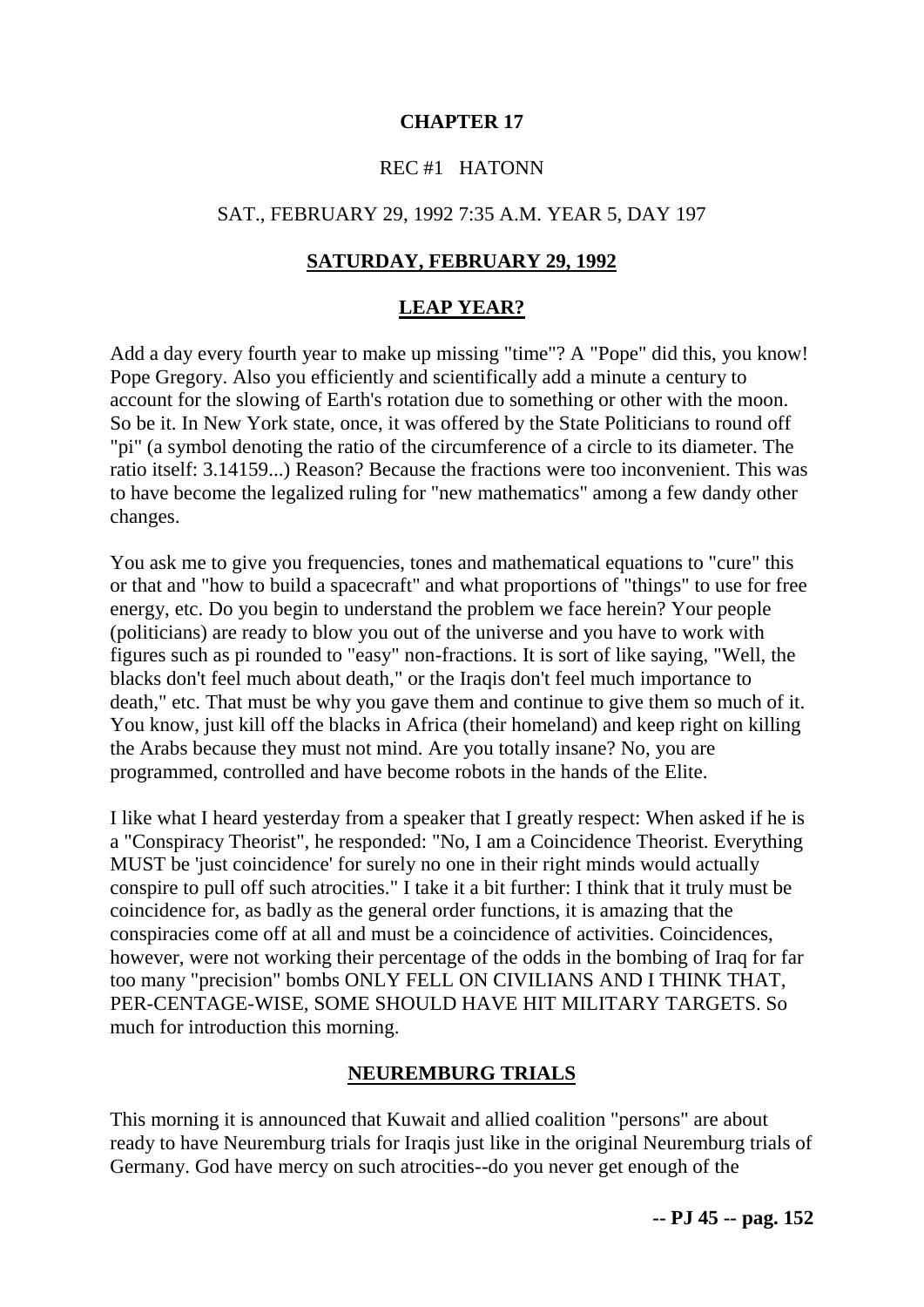bloodshed from the lies and crimes? You went to war to protect and regain position for a MONARCH WHO WOULDN'T EVEN GO BACK INTO HIS OWN COUNTRY UNTIL HIS "LUXURIOUS LIFESTYLE" WAS RESTORED. *SADDAM HUSSEIN WAS GUILTY OF REFUSING TO JOIN THE NEW WORLD ORDER! NO MORE AND NO LESS!* Your New World Order thugs set up the entire scenario, sold it to you-the-people and went in to destroy and torch a nation and kill thousands and thousands of innocent women and children because that is where Saddam would be worst hurt and insenced. YOU--AMERICA! YOU!! IT WAS TO TEACH THE OTHER NATIONS THAT THEY COULD NOT AND WOULD NOT STAND AGAINST THIS MASSIVE TECHNICAL MACHINERY. IT IS GOING TO HAPPEN TO YOU, AMERICA--YOU!! IT WILL "TEACH YOU A LESSON" IT WILL BE SAID AFTER MOST OF YOU ARE DEAD OR DYING.

If you learned nothing from the Soviet stupid fiasco pseudo-splitup than the fact that the Russians do not want a New World Order, either, you will have been a wise perceptor. The controllers want a New World Order--the "people" are willing to die to prevent that happening--they have had ENOUGH of the New World Order. But apparently YOU have not. You are headed for the most massive time of deprivation of historical note since the blowing away of Atlantis and return to the blackest of Dark Ages human of Earth ever experienced. Look at your globe and you will see WHERE the most massive damage took place--look and see where the resources of life are scarce and the deserts vast and the lands arid. Keep going, humans, and you shall surely have it again--only this time it will be massive and total.

#### **WAR**

Your coalition of Global masters prepare for a war of wars--they are ready to introduce unto you the terror of the Space Aliens. Believe me, they have the replicas in their hidden underground bases to "prove" it to you. Note, however, that these aliens are somehow predominantly in the U.S. while the Cosmospheres and "enemy" are from the Russias. They are about ready to launch some pretty strange craft loose on you-thepeople and call them alien intrusion. They claim, and your UFOlogists tout and scream "aliens are holding the government hostage". BS! You have replicated a bunch of clones which will do-in your world because you plan to go to all out war in space with the Cosmospheres and in turn the Hosts of God. We shall see how that turns out, won't we? You can't live off your orb--no way, no how! And yet, the seeds are now planted for a massive war to be launched very, very soon now.

Ones are nervous living in this area of underground facilities some 40 levels into the earth and catacomb right under this dwelling in which we work. MAKE MY DAY AND JUST "TRY IT" BECAUSE IF YOU EARTH BARONS OVERSTEP YOUR BOUNDARIES YOU SHALL FEEL THE WRATH OF THAT GOD WITH WHICH YOU EFFORTED TO TERRIFY MANKIND BY LIES. YOU ARE NOW TINKERING WITH THE SPACE COMMAND OF THE HOSTS OF GOD AND YOU SHALL NOT FARE WELL, EARTH HUMAN. LYING TO YOUR SHEEPLE WILL NOT HELP YOU OR THEM. HOSTAGES? YOU WILL HOLD MY PEOPLE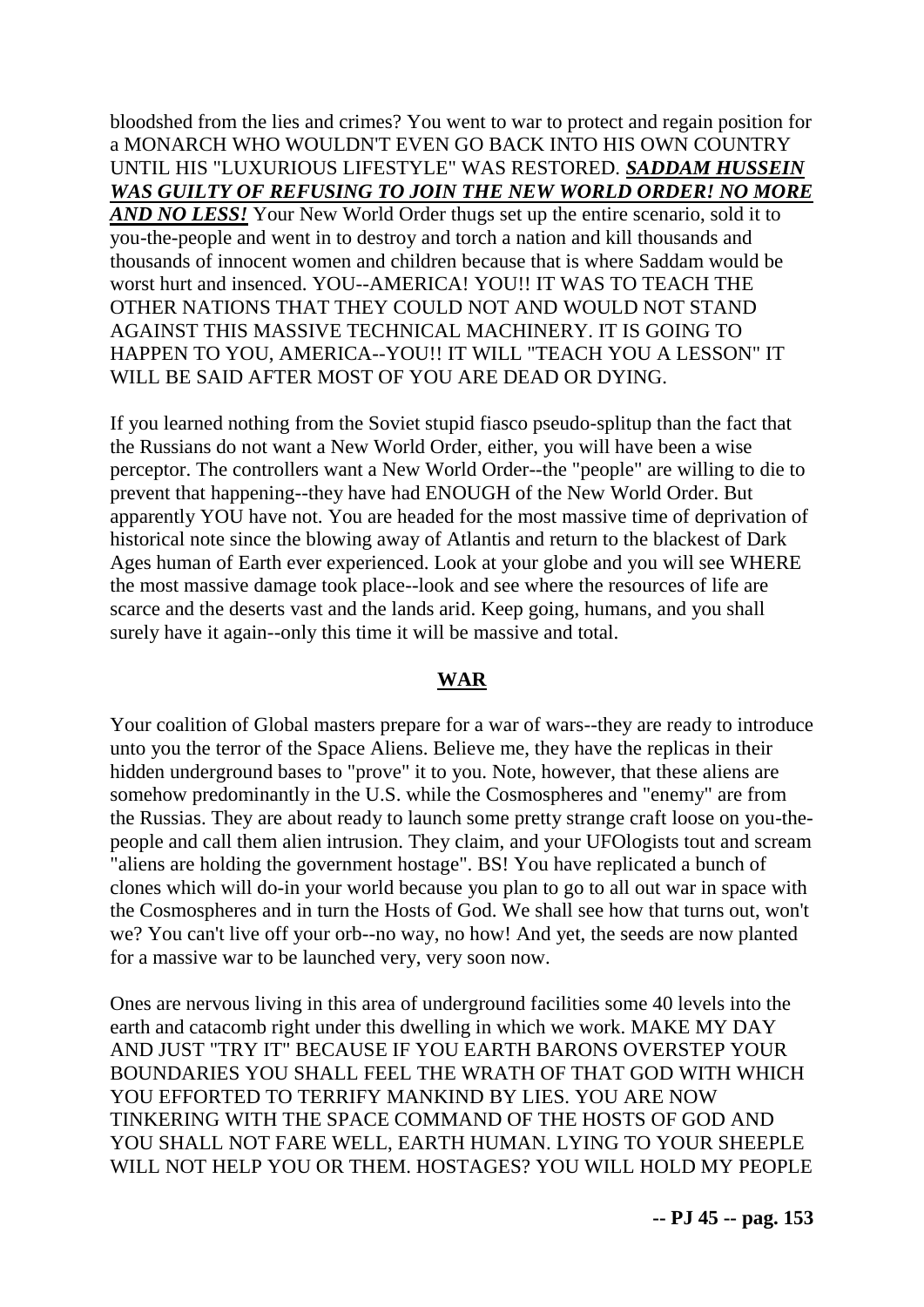#### HOSTAGE?

SURELY YOU JEST, LITTLE TOY SOLDIERS MARCHING TO DEATH. YOU CANNOT HOLD MY PEOPLE HOSTAGE! AND IF MY PEOPLE ARE SUPPOSEDLY HOLDING YOU AND YOUR GOVERNMENT HOSTAGE, HOW BE IT THAT YOU HAVE BUILT MASSIVE WAR MACHINES BENEATH YOUR EARTH IN THE RAT TUNNELS OF DARKNESS? WHO IS GOING TO HOLD THIS WAR? OUR PEOPLE AGAINST US? COME, COME YOU STUPID LIARS-- DO YOU THINK THERE IS NO END TO THE STUPIDITY OF YOUR BROTHER HUMANS? ALL THESE SLEEPING MASSES HAVE TO DO IS WAKE UP AND SEE THE LIE AND "YOU" ARE FINISHED! SO BE IT FOR THIS THAT IS PLANNED IS GOING TO BE THE DOOMSDAY IDIOCY OF ALL HISTORY. I SUGGEST YOU SURVEILLANCE TEAMS PUT THIS MOST CAREFULLY INTO YOUR LITTLE PIPES AND PASS ON THE WORD--YOU HAVE MET YOUR MATCH AND YOU SHALL FIND YOURSELVES TO BE BUT AS CHAFF IN THE WHIRLWINDS. I SUGGEST YOU KEEP YOUR GAMES LIMITED UNTO PHYSICAL ENCOUNTERS OR YOU SHALL FEEL THE WRATH BEYOND YOUR WILDEST IMAGININGS. WE DO NOT COME TO INTERVENE NOR TO PHYSICALLY DO ANYTHING TO YOU SO I SUGGEST, STRONGLY, THAT YOU LEAVE OUR MISSION TOTALLY ALONE. WE SHALL COUNTER EVERY LIE AS INVADES THE PLACES OF GOD IN THE UNIVERSAL ORDER. YOU MIGHT BE AWARE, HOWEVER, THAT IT WILL ONLY REQUIRE "TRUTH" TO DEFEAT YOUR PURPOSE.

Thank you readers, for allowing me to take a moment to give unequivocal announcement to the surveillance groups who monitor all our machines in this place- you can consider this information and instructions "RIGHT OUT OF THE 'HORSE'S' MOUTH!"--ME BEING THE HORSE IN POINT.

Rest easy, Dharma, remember that ye sit in the hollow of my hand along with my other brood of fledglings and thine feathers shall not be singed even if a bit ruffled.

#### **INFORMATION**

We shall speak later this day about delaying these current writings on the "Mother of all Web Builders". The information is not new--it is old by half a century--it only now becomes pertinent to the understanding of your people and nations of citizens. Why do you wish it delayed? Study that question most carefully for, in fact, the author of other volumes stands to be shot in the delay. This is the time of pulling the mass of information forth and putting it into the hands of the people in a manner in which it can be utilized instantly--in such outlay lays the possibility of a world's recovery. Be careful to whom you listen for instructions lest ye be led into the trap of doom. You who work with me and cannot quite find the doubts fallen away--must look again and consider your suggestions in the light of my truth as measured against the "intelligence" community with half-facts and planted information. Let us always consider the aspect of human EGO and make sure we do not endanger our people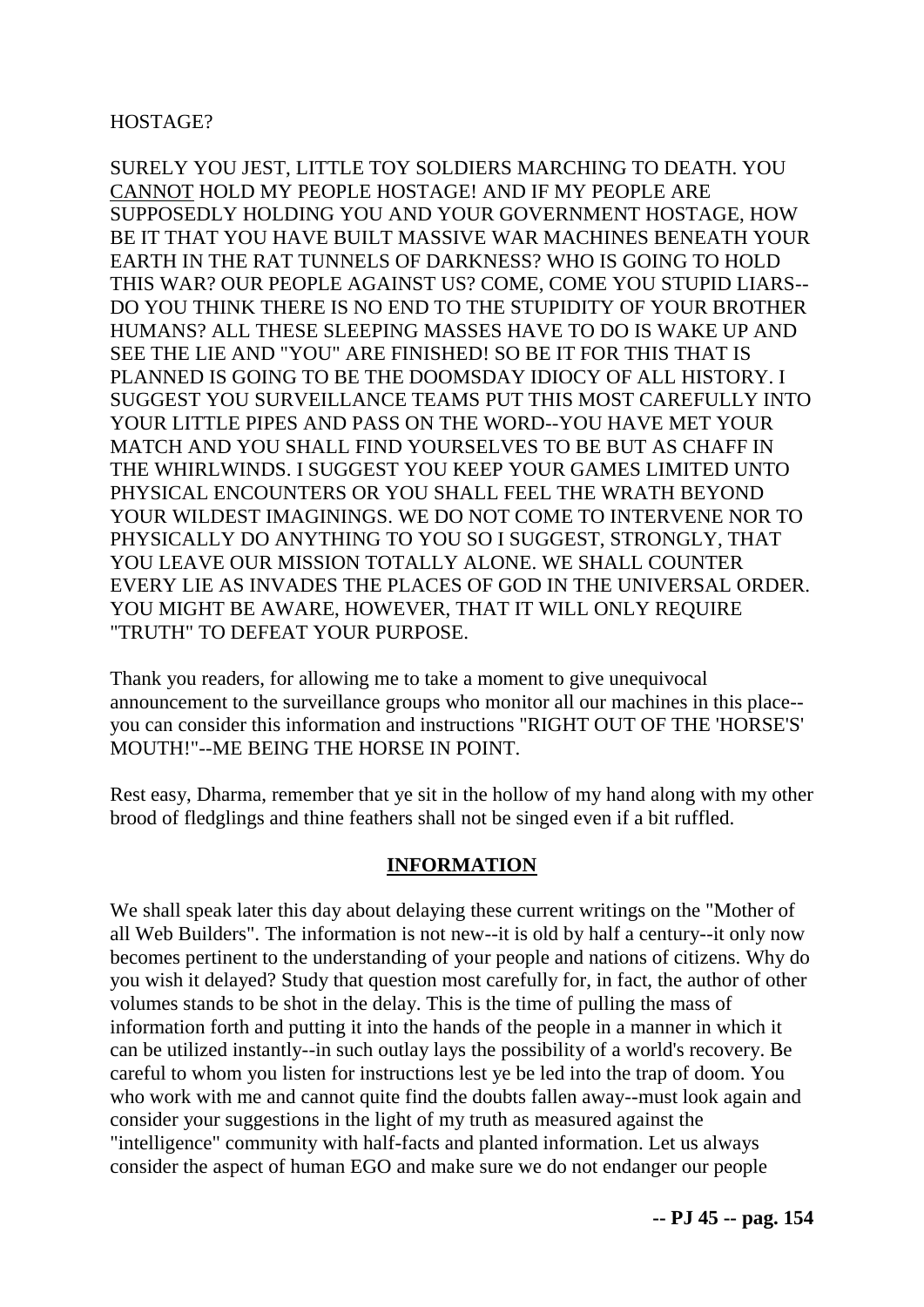and/or our mission through ego desires.

Let us return to our subject of the Tavistock Institute and players and see if we can wrap up this volume of Tangled Webs as I am reminded that I draw to the limits of the numbered pages. Thank you for your attention.

## **ENTER AURELIO PECCEI**

Brzezinski's line was echoed in various NATO conferences of the period. In his book, THE CHASM AHEAD, Aurelio Peccei fully endorsed Brzezinski's "technetronic age" perspective. In Peccei's words, America was entering the "IBM age", while Europe was still in the "GM age".

Chaos would ensue unless the Atlantic alliance ruled world policy, Peccei argued. But that alliance was threatened by this "gap". Therefore, Europe must end its resistance to aligning itself with "post-industrial" America, and redirect its policies toward the "informational society", and thereby re-create the Atlantic Alliance.

Peccei realized this would mean Malthusian triaging of industrial capital on a global scale. At some point, a collision with the scientific-technological-military apparatus of the Soviet Union and the Warsaw Pact would occur. **So, Peccei suggested, citing Brzezinski as his source, that the Warsaw Pact be offered "convergence" with the Atlantic Alliance** as the alternative to "explosion". This "convergence" would lay the basis for what Peccei labeled "One World" government, to run global affairs on the twin foundations of **"crisis management"** and **"global planning".**

## **A VISIT TO TAVISTOCK**

While this new world strategy was being prepared in NATO, Peccei had a series of consultations with key officials. One was McGeorge Bundy, former National Security Council chief during the Cuban missile crisis, another was the chief scientific administrator for NATO, Dr. Alexander King, the Director General of Scientific Affairs for the OECD; a third was Dr. Homer Perlmutter, editor of Tavistock's magazine *Human Relations . Peccei also met extensively with White House officials and with the State Department Policy Planning Council.*

*Finally, Peccei traveled to the headquarters of the Tavistock Institute of Human Relations in England, where the decisions on how to proceed in transforming NATO policy were finalized. An attempt would be made to induce the Soviets to accept "convergence", by offering "disarmament negotiations",* and through ideological/psychological manipulations centered on the offer of "Systems Analysis" cooperation. McGeorge Bundy and Alexander King would offer the Soviets an "entry point" through the International Institute of Applied Systems Analysis (IIASA) and the International Federation of Institutes of Advanced Studies (IFIAS).

The job of brainwashing the peoples of the NATO countries, with special emphasis on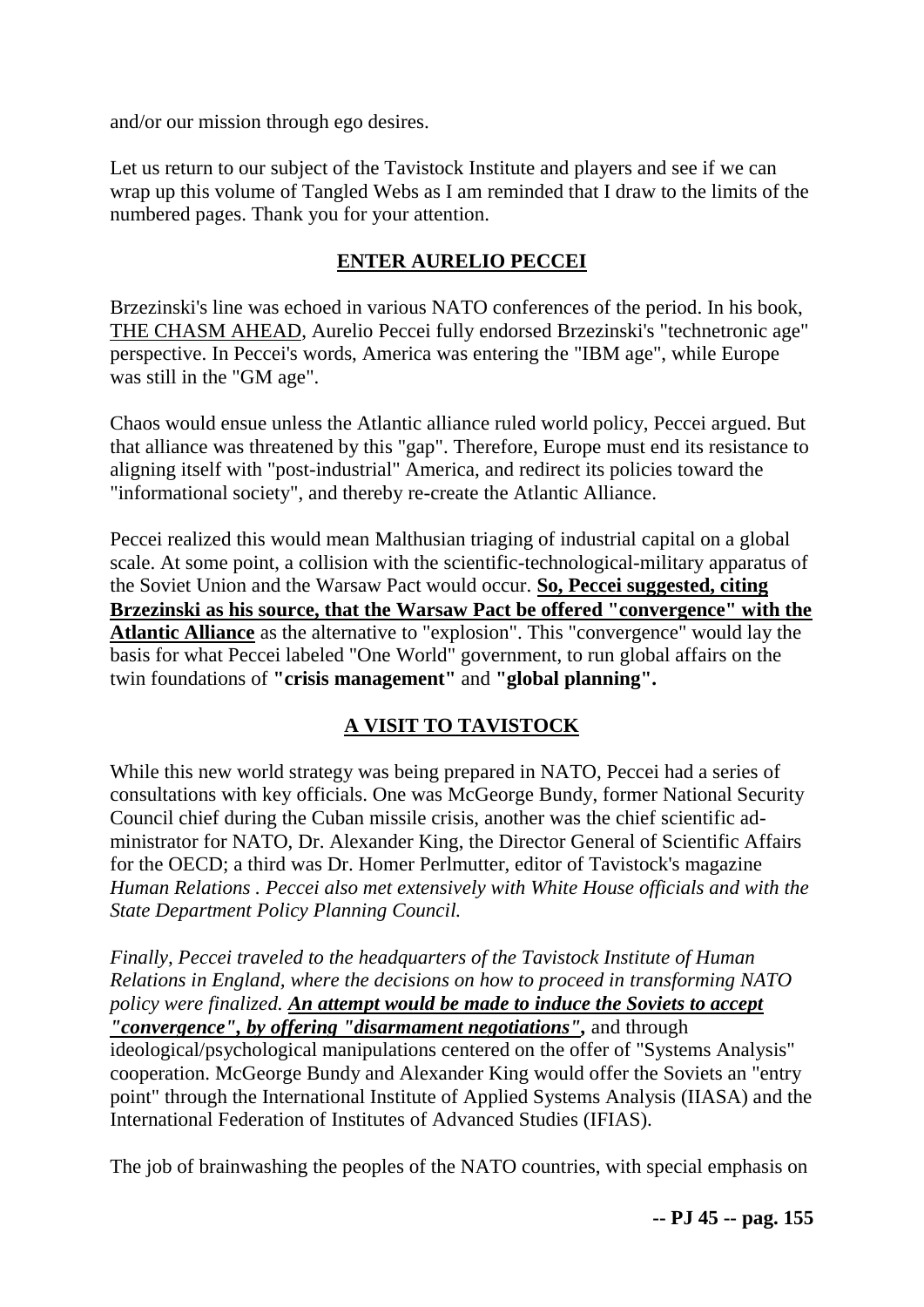the American population, would be coordinated by a "Club of Rome" to be founded by Aurelio Peccei and Alexander King, with Tavistock Institute functioning as the evaluator/controller of the process. **[H: IT HAPPENED IN 1990-1991!]**

# **TRANSITION TO BARBARISM**

The Club of Rome has now concluded that the U.S.A. has been softened up enough by years of Aquarian brainwashing so that it is already in transition toward the New Age. They are therefore mobilizing their faithful to begin the next phase creation of cults and mass brainwashing of Americans into acceptance of the death of the American dream. **[H: It has happened.]**

A special bicentennial meeting of the Club of Rome was held in Philadelphia in April 1976 on the theme, *"New Horizons for Mankind"* . Preparations were advanced for the 1977 opening of an office of a new U.S. Association for the Club of Rome in Washington, D.C. Donald Lesh, then of Potomac Associates and formerly of the National Security Council, became head of the office.

Meanwhile, the Woodlands Conference in Houston, Texas, sponsored by oilman George P. Mitchell, continued to put out the Club of Rome line as it had since the early 1970's. From Oct. 28-31, 1979, the Woodlands Conference on Growth Policy featured presentations stressing that people could be induced to accept "limits to growth".

The conference was cosponsored by the University of Houston System, the Center of Integrative Studies, the Aspen Institute, and the Mitchell Energy and Development Corporation.

The Club of Rome itself was founded in late 1968 at a meeting pulled together on the basis of Peccei's call for a new one-world government.

# **ESALEN**

# **A CASE STUDY IN CALIFORNIA**

The Aquarian Conspiracy first surfaced in a public institution for mass popularization at the Esalen Institute in Big Sur, California, founded in 1962. When it took off in 1967, Esalen became the mecca of hundreds of Americans who paid exorbitant fees for weekends of T-Groups, the "Training Groups" modeled on behavioral group therapy; for Zen, Hindu and Buddhist transcendental meditation; and for "out of body" experiences through simulated and actual hallucinogenic drugs.

But Esalen, in all its kookiness, **was a direct product of the "practical" industrial theorist Kurt Lewin and his Tavistock network of professional behavioral psychologists.** Michael Murphy and Richard Price, the nominal founders of Esalen, were guided by Lewin's student, Abraham Maslow, the respected Harvard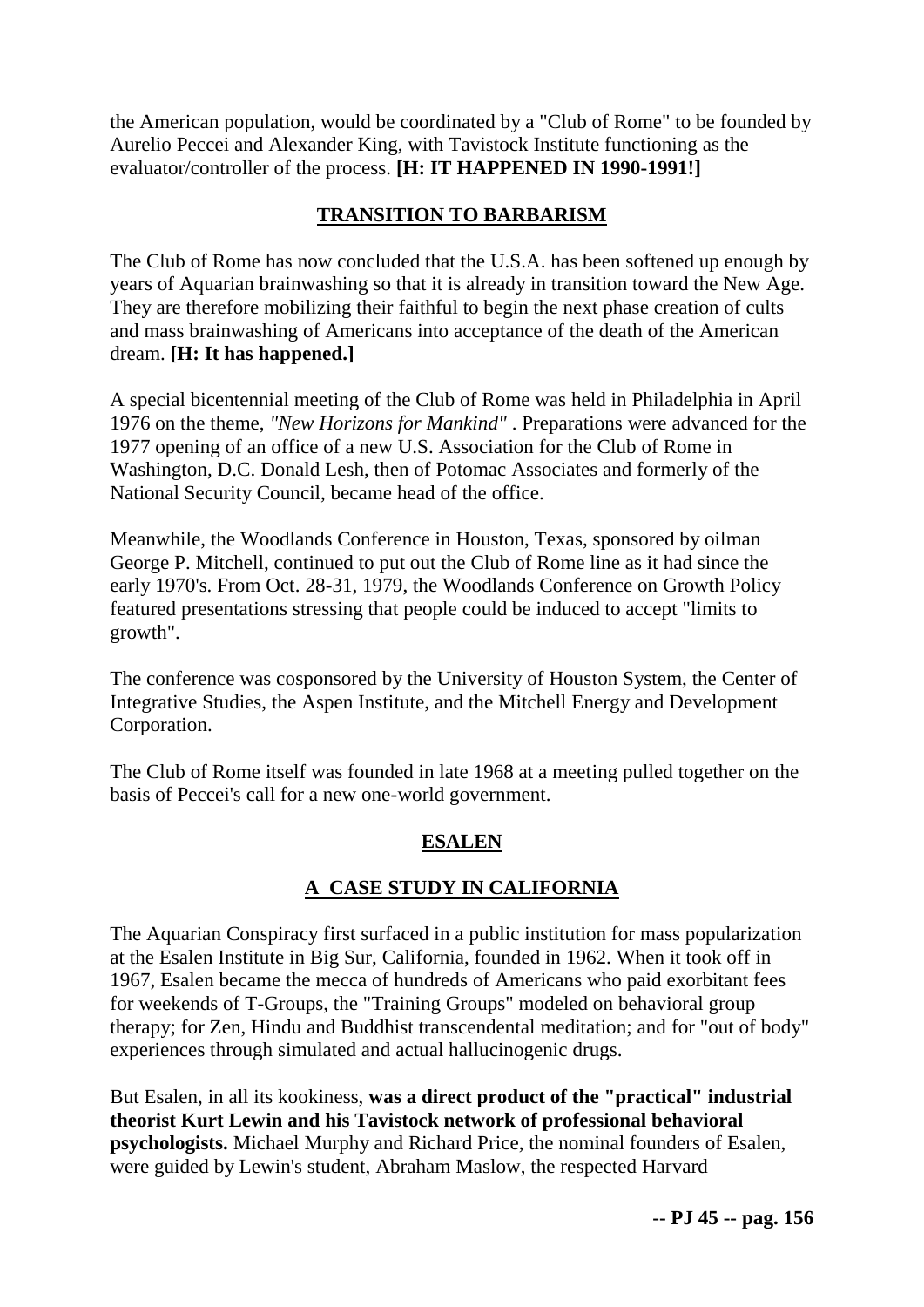psychologist and head of the American Psychiatric Association whose book TOWARD A PSYCHOLOGY OF BEING served as Esalen's bible. Maslow, who took control of Esalen in 1965, had arranged for extended visits and lectures to the out-ofthe-way retreat by Sir Arnold Toynbee, wartime head of British Intelligence Research, and his Oxford student, Aldous Huxley.

As described in the Esalen Institute Newsletter:

*Esalen started in the Fall of 1%2 as a forum to bring together a wide variety of approaches to enhancement of the human potential.... including experiential sessions involving encounter groups, sensory awakening, gestalt awareness training, and related disciplines. Our latest step is to fan out into the community at large, running programs in cooperation with many different institutions--churches, schools, hospitals, and government.*

**Despite its "far-out" hippie image, Esalen boasted as its founders one of the most distinguished international casts of highly trained psychologists, psychoanalysts and neurophysiologists assembled by Tavistock since the World War II effort. Esalen was a massed redeployment of the entire forces of the Tavistock network into California,** *led by personnel directly from London Tavistock Lewin's National Training Labs, and the Stanford Center for the Advanced Study of the Behavioral Sciences. Mass popularization of the Aquarian mind control process was underway.* 

Esalen was set up to do what Lewin's National Training Labs could not, to become the national laboratory for the indoctrination of the American people into Lewinite T-Group behavior modification. NTL, the training center for the trainers, with its toplevel government and corporate clientele, was inappropriate for a popular mass marketing of the counterculture--which would have cost NTL many of its distinguished accounts.

Esalen's nominal founders were two transcendental meditation students, Michael Murphy and Richard Price, who had been through years of mind dissolution at the Aurobindo Ashram in Pondicherry, India. "Mike wants to turn on the world," said a close friend, referring to the founding of Esalen. A closer look reveals that Murphy was a Stanford University Department of Psychology alumnus and former resident scholar at the Stanford CASBS during the late 1950's. Price was a Stanford University Medical Center behavioral psychologist who participated in Dr. Rudolf Moos' experiments on patients at the Palo Alto Veterans Hospital and worked with Murphy at the CASBS during the same period.

## **BEHIND THESE MEN WERE THE FOLLOWING INSTITUTIONS WHOSE LECTURERS, TRAVELED TO ESALEN:**

**London Tavistock:** R.D. Laing and Aldous Huxley came to Esalen. They were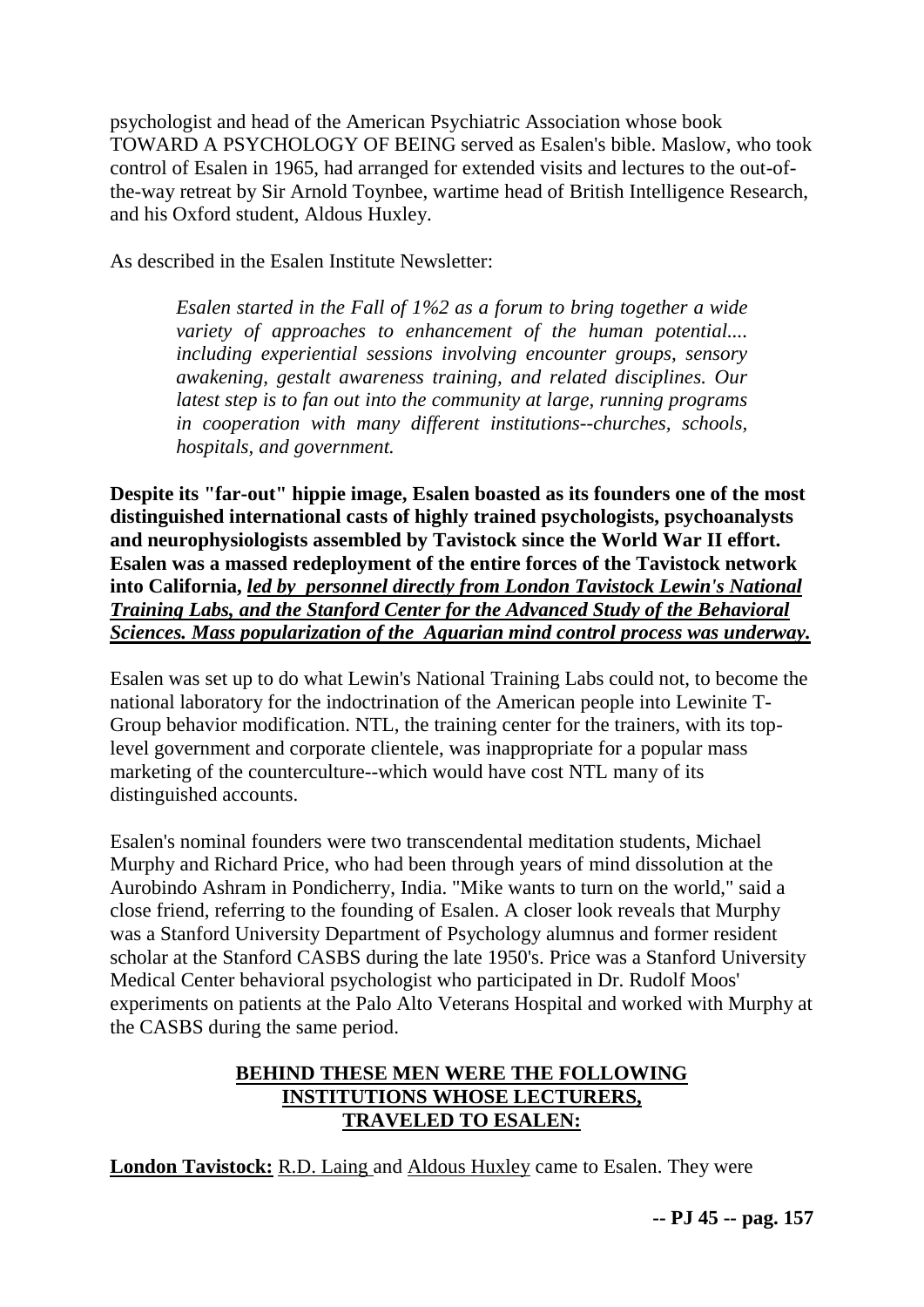accompanied on occasion by Arnold Toynbee, the Oxford history professor whose work on the Western mind and its dissolution at the hands of primitive ("Third World") cultures laid the basis for the thought of Mao Tse-tung and Franz Fanon.

**National Training Labs:** Abraham Maslow, author of TOWARD A PSYCHOLOGY OF BEING, which became Esalen's bible, was a top group dynamics leader at NTL before he moved to Esalen in 1963 and took over direction of Murphy and Price's work. In fact, NTL had established a California division, **Western Training Labs**, whose leadership began to teach group therapy sessions at Esalen with regularity. Among those included was Roger Tannenbaum, an NTL Fellow who was personally trained by Eric Trist during Trist's tenure at UCLA during the 1950's. Tannenbaum, described by the Esalen Newsletter as "a top leader in the field of Sensitivity Training", ran Esalen T-groups while serving as a co-director of UCLA's *"Learning Community in Organization Development"* designed by Trist.

James F.T. Bugental, trained by Eric Trist at UCLA, and a fellow of NTL from 1963, became a major force at Esalen, while on assignment as a professor of Clinical Psychology at Stanford University Medical Center and the VA Hospital. He is currently a fellow at SRI. As indicated by his book, THE SEARCH FOR AUTHENTICITY, AN EXISTENTIAL-ANA-LYTIC APPROACH TO PSYCHOTHERAPY, Bugental is one of Esalen's leading ego-strippers, a man who assassinates personalities. Bugental leads seminars in *"Getting Deeper Faster"*, which according to the *Esalen Newsletter* "are devoted to the acting out of various techniques for accelerating the getting-acquainted process between two people", for the dissolution, that is, of the individual's sense of himself, into the group environment.

**Stanford Medical Center-Palo Alto Veterans Hospital:** Gregory Bateson not only taught seminars in consciousness raising at Esalen but trained Esalen's major inhouse guru, Alan Watts, at the Palo Alto Veterans Memorial Hospital, where Bateson, Watt's psychiatrist, indoctrinated him with LSD. Bate-son also introduced Baba Ram Das, a leading guru of the LSD cult, into Esalen. Baba Ram Das' REAL name is **RICHARD ALPERT**, together with fellow psychologist TIMOTHY LEARY. Alpert ran the MK-Ultra Project at Harvard University's Department of Psychology which launched the LSD movement on the U.S. East Coast in 1965.

Today, Esalen acts as the center for the Aquarian Conspiracy through the Journal of Humanistic Psychology. Its board of editors includes Aldous Huxley and Abraham Maslow (posthumously); Willis W. Harman, of Stanford Research, Hazel Henderson of the Club of Rome, Marilyn Ferguson, Robert Tannenbaum and James F.T. Bugental of Esalen. Carl Rogers and Warren Bennis of Tavistock.

### NOW SHUDDER: FOR IT IS COME UPON YOU.

## **THE ESALEN METHOD**

*One of the main techniques for breaking morale through a strategy of*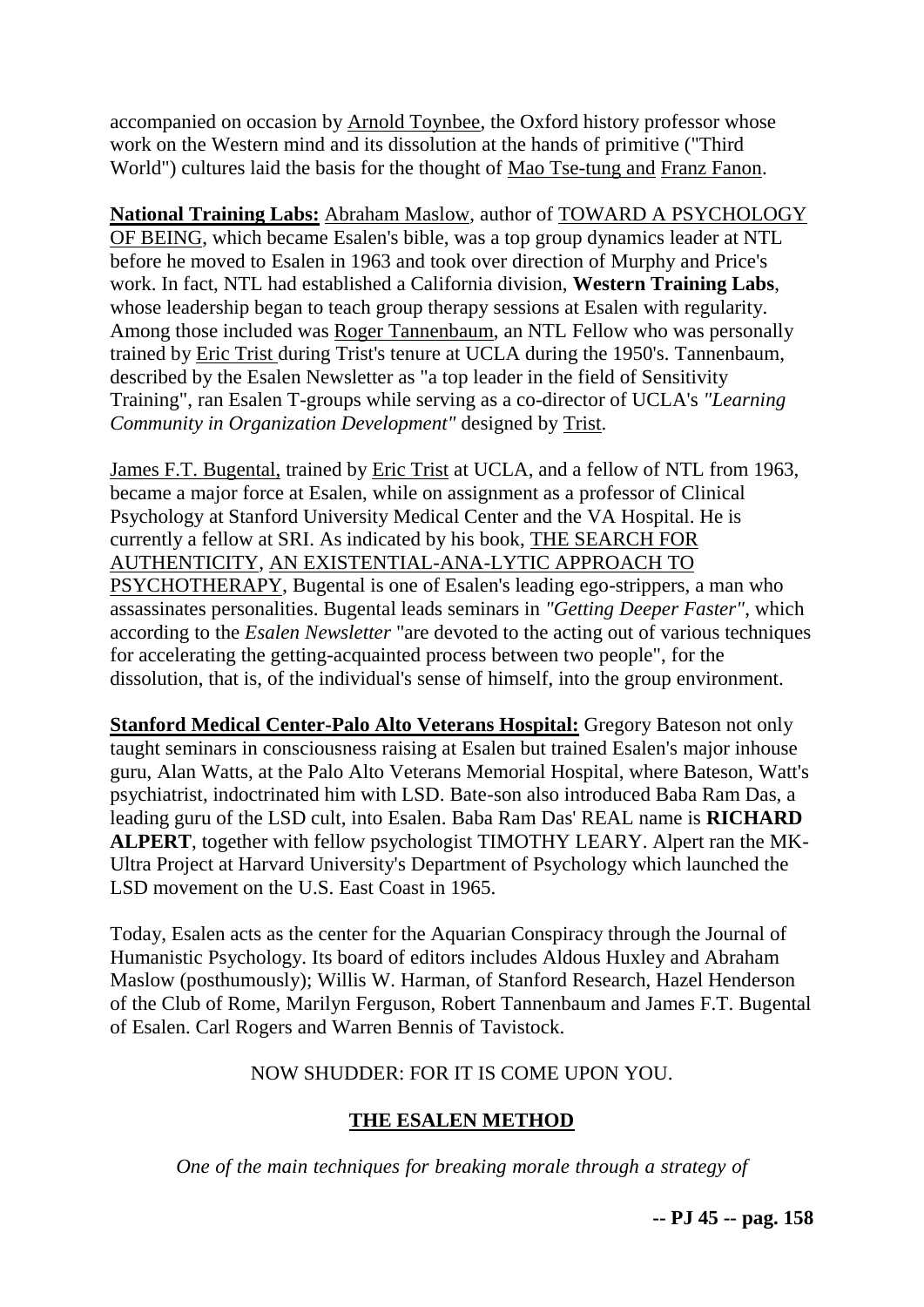*terror consists in exactly this tactic--keep the person hazy as to where he stands and just what he may expect. In addition, if frequent vacillations between severe disciplinary measures and promises of good treatment together with the spreading of contradictory news, make the cognitive structure of this situation utterly unclear, then the individual may cease even to know a particular plan would lead toward or away from his goal. Under these conditions even those individuals who have definite goals and are ready to take risks are paralyzed by severe conflict in regard to what to do...* **Kurt Lewin, TIME, PERSPECTIVE AND MORALE, 1941**

*The essence of the democratic experiment is tested in the laboratory of California. Having tended our national myth, California, purveyor of our electronic and celluloid myths, transmits to those looking for hope. If it can work in California, maybe it can be adapted and put to work elsewhere....* **Marilyn Ferguson**, THE AQUARIAN CONSPIRACY.

*THE REVOLUTION HAS BEGUN. HUMAN LIFE WILL BE TRANSFORMED. HOW IT WILL BE TRANSFORMED IS UP TO US.... George B. Leonard, Senior Editor, Look* magazine; Board of Editors, Journal of Humanistic Psychology **AT ESALEN**, October 8, 1967.

In 1967, after Gregory Bateson, Ken Kesey, and Timothy Leary had softened up the American population for the counterculture, Esalen began to assume a high public profile. Lewinite T-Groups, religious cults, and hallucinogenic experiences were henceforth to be merchandized like deodorant. Here is a catalog of Esalen's products.

**T-Groups:** Esalen's use of T-Groups, also called Sensitivity Sessions, concentrates on "ego stripping", putting the individual in a group situation in which he is forced to dissolve his identity into the group. In the Esalen version, extensive emphasis is placed on group physical contact; during Esalen's early years, this was restrained to group hand-holding, hugging, and other forms of "mothering". As Esalen grew, together with the much-publicized "free sex" of the "love generation", these T-Groups became increasingly pornographic. Today, group sex is used at Esalen as a brainwashing tool: the individual becomes totally psychologically dependent on the "love" of the group, and intellectual regression is intense.

Recent T-Group sessions as described in the Esalen Newsletter have included:

**Psychodrama Marathon**. Weekend Marathon, with Husain Chung.

This psychodrama marathon, 40 hours long, will provide an intense confrontation with the meaning of being human. The process of the marathon will be to provide an intensive encounter, breaking through defenses, and from this experience to re-awaken one's capacity for faith and trust and to strengthen one's tolerance for anxiety,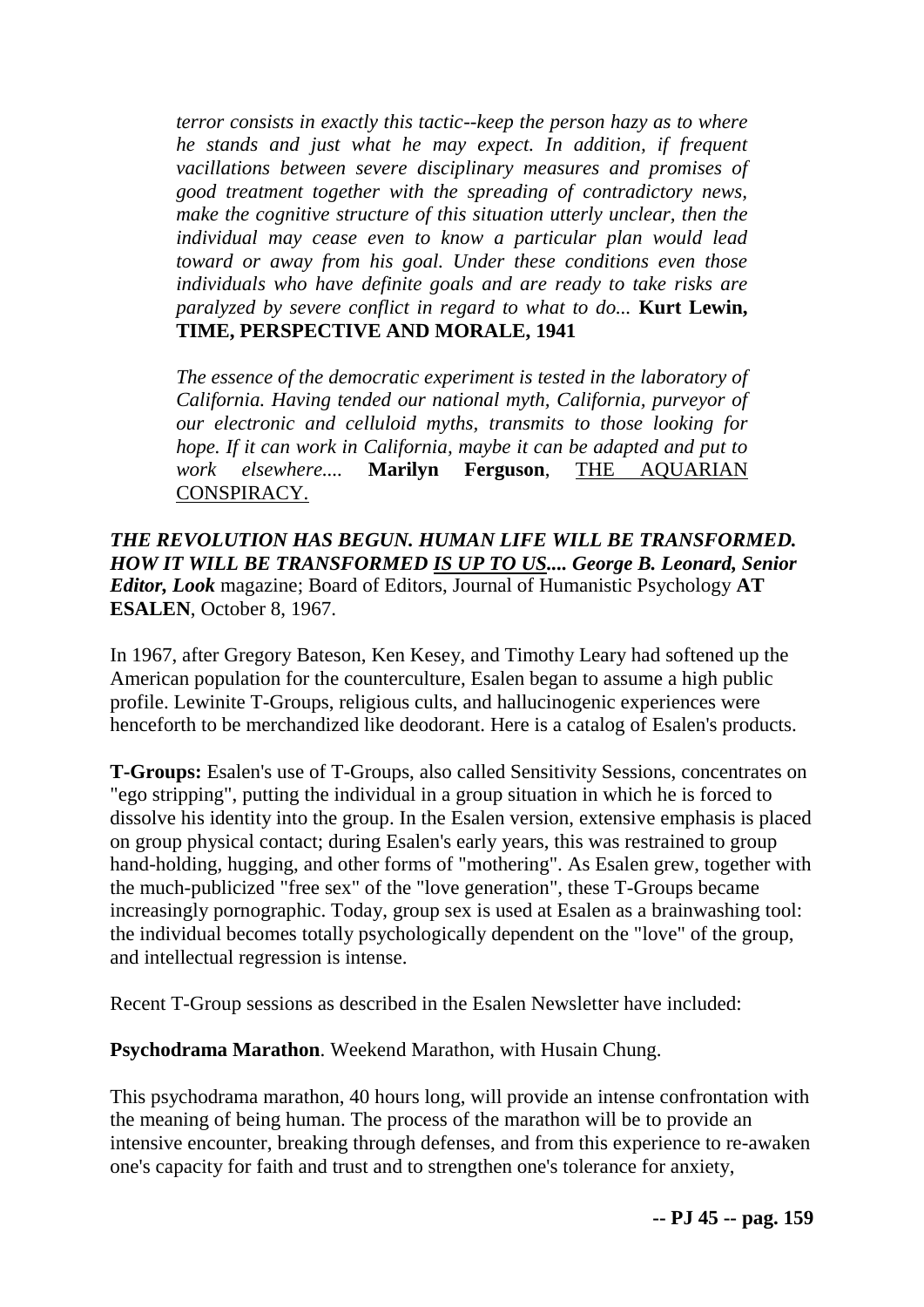frustration, and ambiguity.

Husain Chung was born in Shanghai and educated in the United States. He has practiced Subud intensively here and in Indonesia and has studied psychodrama with J. L. Moreno. He has taught and counseled in California schools, clinics and mental hospitals, and is now associated with the Human Institute, Menlo Park, which conducts psychodrama workshops and marathons.

**Fight Training for Lovers and Couples:** Weekend Workshop with George R. Bach and Staff.

This workshop, beginning with a theory and demonstration session, will include a mini-marathon on Saturday in which participants will practice the fine art of intimate communication. Verbal and nonverbal, fighting and loving, autonomous and dyadic ways of deepening and stimulating the male-female bond will be explored. Participants will be introduced to Dr. Bach's original "Fight Training for Lovers" in which intimate partners can strengthen their love relationship by learning how to "fight" fairly and effectively. The weekend will end with a critique, integration and "Lovefeast" on Sunday from 11 a.m. to 5 p.m.

Participants should bring fight-willing partners and be prepared to study assigned sections in Dr. Bach's latest book, THE INTIMATE ENEMY, a copy of which will be supplied at the beginning of this weekend.

George Bach, Ph.D., founder and director of The Institute of Group Psychotherapy, is an innovator of the marathon experiences and couples therapy. He is the author of THE INTIMATE ENEMY.

Religious Cults: Whereas Platonic religions are based on the godliness of the creative human mind, Esalen religious cults are based on the destruction of the individual's creativity under the pressure of the group or in the face of "meditation" upon man's "oneness with the environment"--the dissolution of the boundary between the person and his "life space". This includes the sort of "out of body" experiences associated with Bishop Pike and his disciple, Elizabeth Kubler-Ross, the proponent of "death with dignity" who regularly "communes" with the dead. Esalen cult sessions as described in its newsletter include:

**LSD Experiences and the Great Religions of the World**, Weekend Seminar with Stanislav Grof.

A comparison of the experiences of subjects in LSD research to those described within such religious traditions as Christianity, Judaism, Islam, Hinduism, Buddhism, Taoism and various primitive and heretical traditions. Consideration will be given to the authenticity of chemically induced religious experience.

*Stanislav Grof* is a research psychiatrist currently on a fellowship at the Johns Hopkins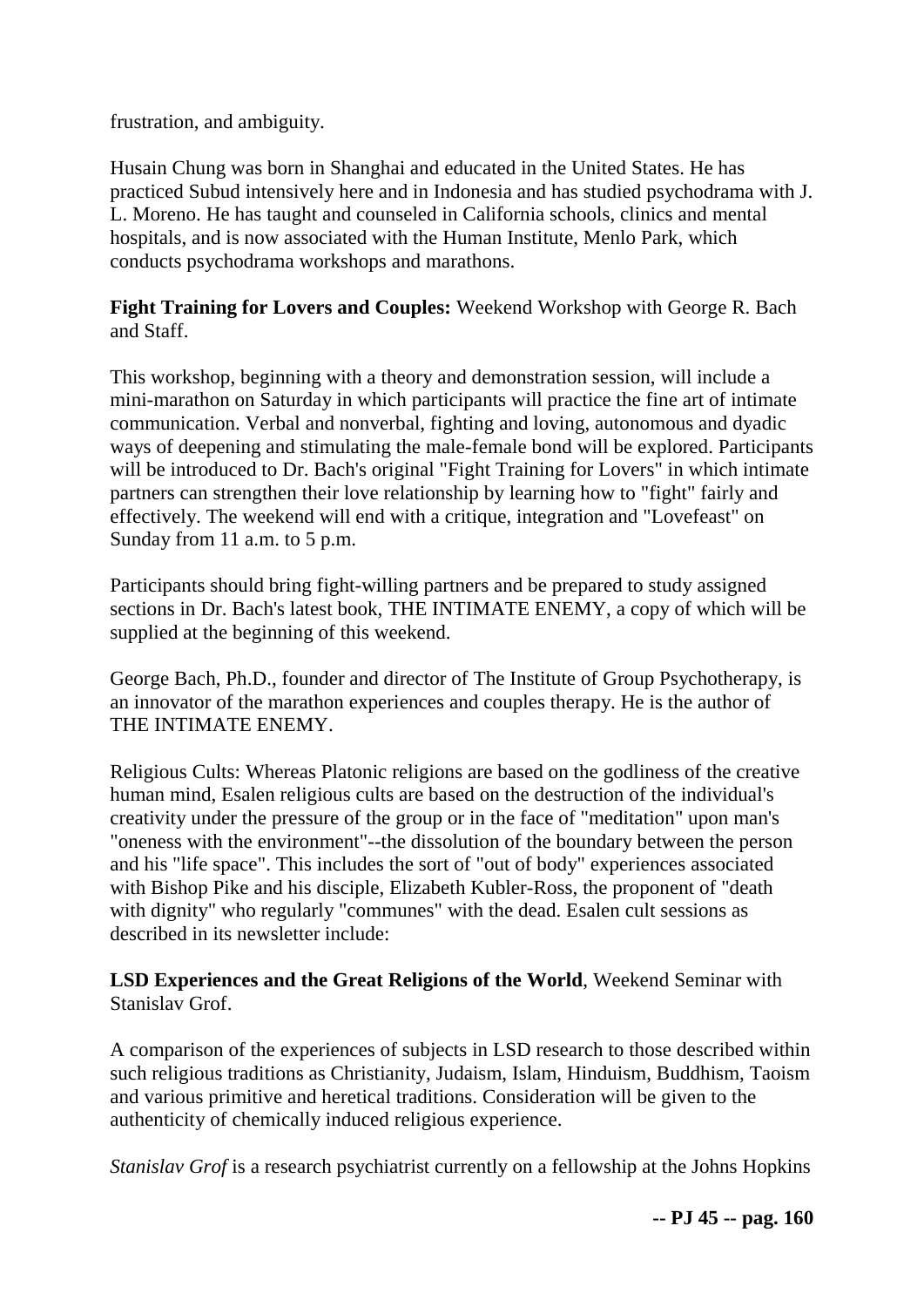Medical School in Baltimore. During the past decade he has conducted numerous studies with LSD subjects in Prague, Czechoslovakia.

Are You Sound? Weekend Workshop with Alan Watts.

The double meaning of this question will be explored through both discussion and experiment. We shall investigate the "musical mysticism" of mantra-yoga in Hinduism, Buddhism, Christianity and Islam, considering the universe as an energypattern which is essentially musical in its nature.

Alan Watts, author of THE WAY OF ZEN; NATURE, MAN AND WOMAN; PSYCHOTHERAPY EAST AND WEST; BEYOND THEOLOGY; THE BOOK: ON THE TABOO AGAINST KNOWING WHO YOU ARE; and many other writings, has been--with D.T. Suzuki--the leading popularizer of Zen Buddhism in the United States. In recent years Dr. Watts has worked to unify science, philosophy and religion into a totally modern view.

**Creating New Forms of Worship,** 3-Day Workshop with Bill McGaw and Wilson Van Dusen.

Today religion is facing a crisis of far reaching proportions. In many situations a sense of community is almost non-existent, and in many churches there is less and less participation from youth. A possible source of renewal may be the inclusion of encounter and awareness techniques in Sunday morning worship and other rituals.

Workshop members will be introduced to a dynamic theory of ritual and symbol which is open to creative change. Experiential worship services will be presented and discussed.

## **HALLUCINOGENIC PSYCHOSIS**

Still the most powerful among the tools of the Esalen brain-washers, the induction of psychotic experiences through administering hallucinogenic drugs is practiced openly. So-called "Non-Drug Approaches to Psychedelic Experiences", the various methods of meditation and self-hypnosis have also been taught at Esalen in small-group tests, to see if they might not be taught to large populations, without necessary chemicals, over television or other electronic media. Such seminars at Esalen have included:

**Non-Drug Approaches to Psychedelic Experience,** Weekend workshop with Bernard S. Aaronson and Steven A. Stroud.

Psychedelic experiences can be produced without drugs by methods involving the creation of hypnoidal states. Through the use of visualization and other procedures, including music, readings, and techniques for enhancing perception, participants will experience and try to understand the nature of psychedelic experience.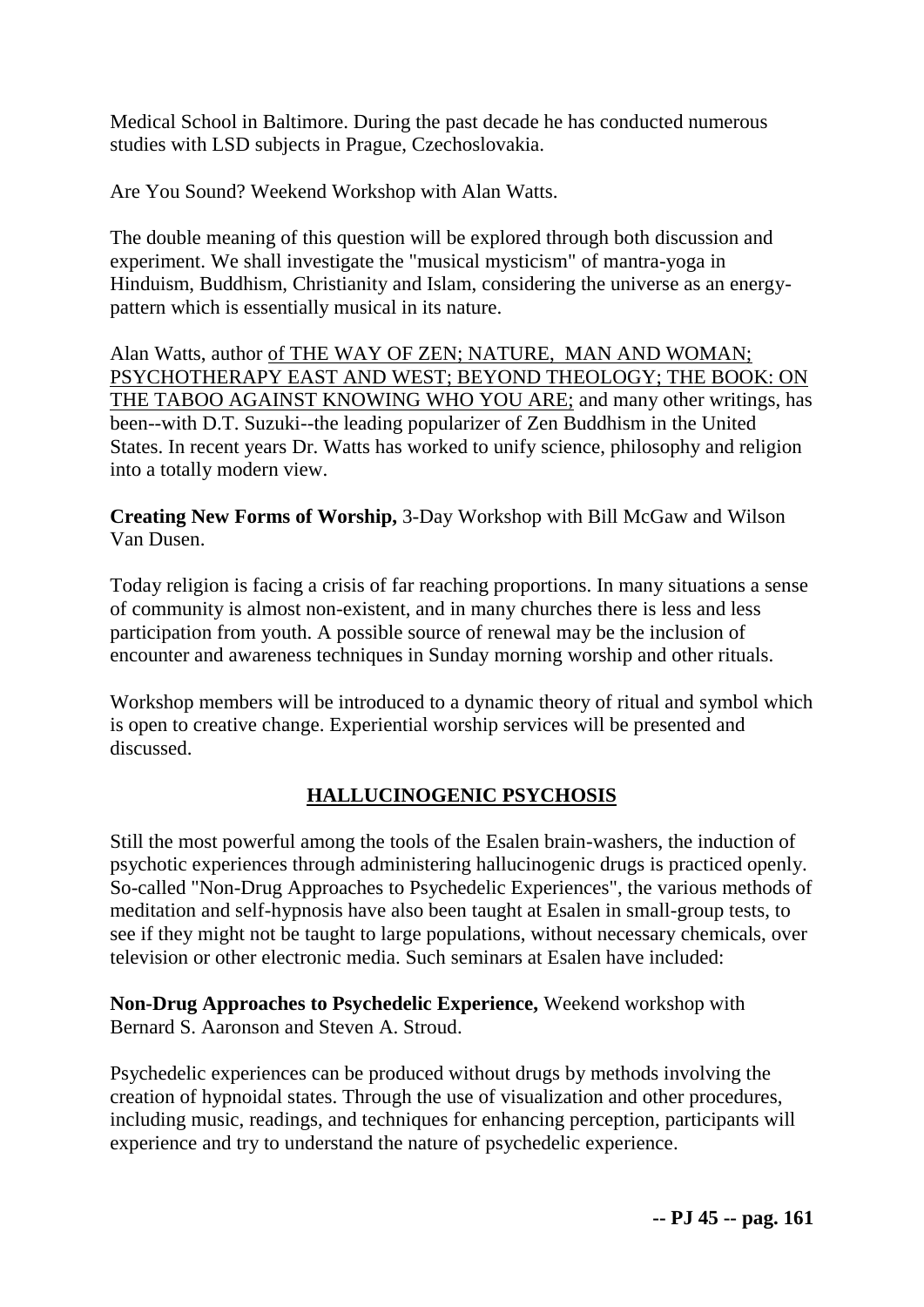*Bernard S. Aaronson*, Ph.D., heads the experimental psychology section of the New Jersey Bureau of Research in Neurology and Psychiatry. He is interested in many techniques to promote human growth including hypnosis, elements of occult traditions, meditation, and operant conditioning. He has sixty publications to his credit, and has been professor at several universities and is also engaged in the private practice of psychotherapy. With Humphrey Osmond he is editor of PSYCHEDELICS: THEIR USES AND IMPLICATIONS to be published by Doubleday.

\* \* \*

I hope that as you read the above it became a bit more clearly apparent why the orthodox religions would speak out against hypnosis, etc. Also, why the very group promoting such would disallow legal practice of same--for if a state is introduced into the subconscious mind through this above type of hypnotic programming--IT CAN INSTANTLY BE UNDONE BY RECLARIFYING THE SUBCONSCIOUS MIND. This is why ones who are onto the plan and know the methods being utilized are not subject to the program in point. You can fool and reprogram the subconscious mind-- YOU CANNOT VOID OR REPROGRAM THE GOD SOUL SUPRA-MIND. VALUES INBRED WILL NOT BE OVERCOME THROUGH THE GIMMICKS AT THAT HIGHER LEVEL AND WHEN REAWAKENED TO THE MORAL VALUES OF "RIGHTNESS". THE CONSCIOUS WILL RESPOND WITH REASON AND INTELLIGENCE EVEN IF THE PROGRAMMING OF THE SUBCONSCIOUS IS STILL AT WARP SPEED. THIS IS WHAT CAUSES THE TREMENDOUS CLASH IN EMOTIONAL RESPONSE AS CHAOS AND CONFUSION IMPACT THE HIGHER BEING OF THE SOUL INDIVIDUAL. IN OTHER WORDS, NO MATTER WHAT IS TAUGHT TO THE CONSCIOUS AND SUBCONSCIOUS--THE GOD LEVEL OF BEING **KNOWS TRUTH**.

Let us close this portion at this point, Dharma. I believe this will be the final chapter in this JOURNAL as well.

I have rapidly ripped through this material and I can only ask that you move rapidly in obtaining the more detailed writings and updatings of Dr. Coleman. By the way, for his own protection--know that this is a "pen-name" for this person because his background is such that birth names cannot be utilized. He has, however, gathered quite a reading audience and is recognized by this title and therefore we shall honor him in that manner.

Yes, you readers who have studied this subject widely will recognize portions already have been given over the past decades. I urge you to not get lazy in your homework for you are going to get the details, updating and far more information than I have given. I have only rapidly run through the facts so that misperceptions are not allowed to bring damage to any writers or speakers. There is comfort and safety in numbers and my mission is to get you the detailed information via the best and most accurate routing and still give security to the daring participants.